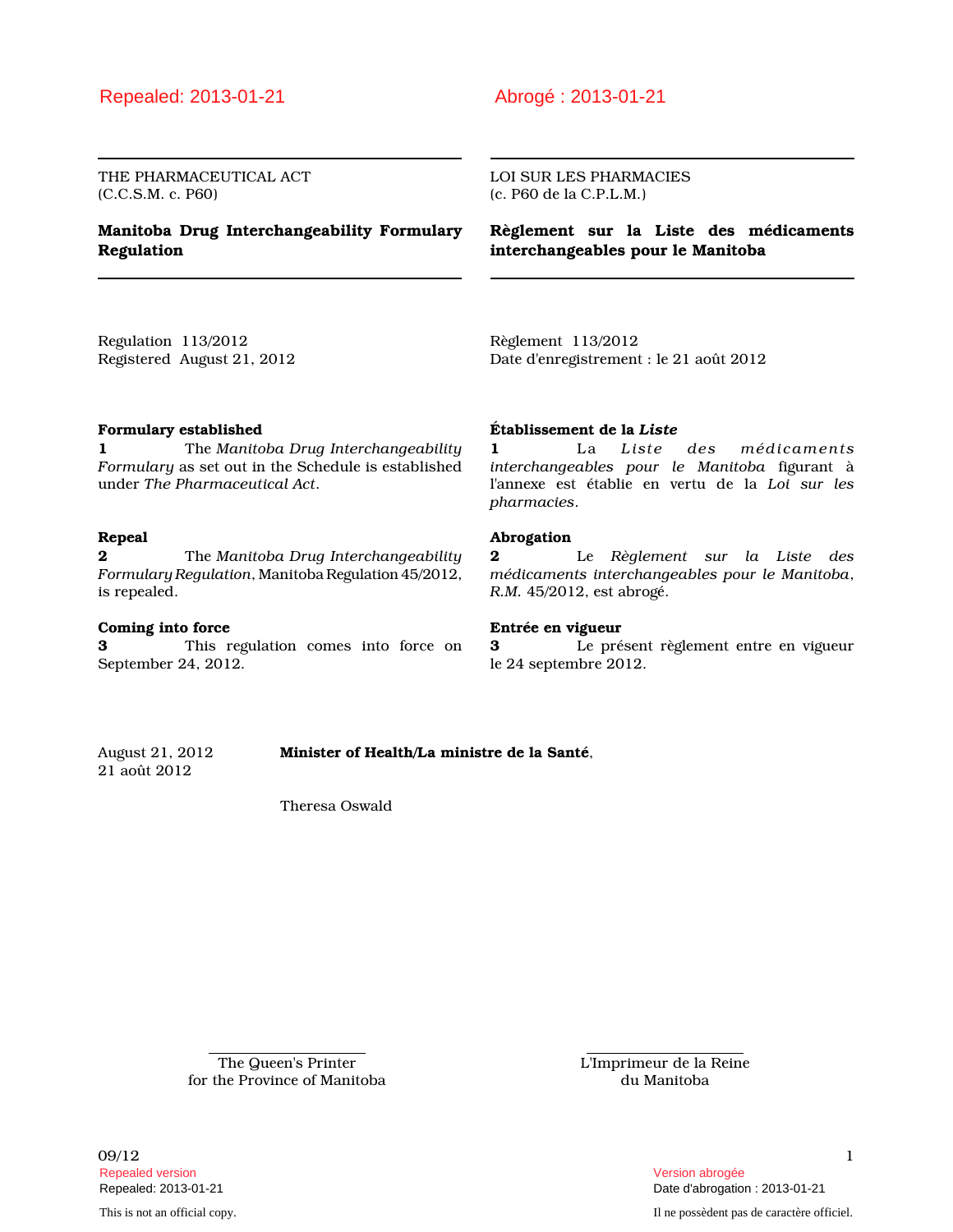SIXTY NINETH EDITION **SCHEDULE** SCHEDULE **EFFECTIVE SEPTEMBER 24, 2012** SOIXANTE-NEUVIÈME ÉDITION ANNEXE EN VIGUEUR LE 24 SEPTEMBRE 2012

# **LISTE DES MÉDICAMENTS INTERCHANGEABLES POUR LE MANITOBA**

|                                                                                  | <b>MANITOBA DRUG INTERCHANGEABILITY FORMULARY</b>                                                                             |                                                                                         |                                                                    |                                                                    |
|----------------------------------------------------------------------------------|-------------------------------------------------------------------------------------------------------------------------------|-----------------------------------------------------------------------------------------|--------------------------------------------------------------------|--------------------------------------------------------------------|
|                                                                                  | <b>LISTE DES MÉDICAMENTS INTERCHANGEABLES</b>                                                                                 |                                                                                         |                                                                    |                                                                    |
|                                                                                  | <b>POUR LE MANITOBA</b>                                                                                                       |                                                                                         |                                                                    |                                                                    |
| <b>DIN</b><br><b>NIM</b>                                                         | <b>Product Name</b><br><b>Produit</b>                                                                                         | <b>Manufacturer</b><br>Fabricant                                                        | Price (\$)                                                         | Prix(\$)                                                           |
|                                                                                  | ACEBUTOLOL HCI - 100 mg - Tablets<br>ACÉBUTOLOL (CHLORHYDRATE D') - 100 mg - comprimés                                        |                                                                                         | Per<br>Tablet                                                      | Par<br>comprimé                                                    |
| 01926543<br>02147602<br>02237721<br>02237885<br>02204517<br>01910140<br>02257599 | Sectral<br>Apo-Acebutolol<br>Mylan-Acebutolol<br>Mylan-Acebutolol (Type S)<br>Novo-Acebutolol<br>Rhotral<br>Sandoz Acebutolol | <b>SAA</b><br><b>APX</b><br><b>MYL</b><br><b>MYL</b><br><b>TEV</b><br><b>SAA</b><br>SDZ | 0.3692<br>0.1793<br>0.1793<br>0.1793<br>0.1793<br>0.1793<br>0.1793 | 0.3692<br>0.1793<br>0.1793<br>0.1793<br>0,1793<br>0,1793<br>0,1793 |
|                                                                                  | ACEBUTOLOL HCI-200 mg-Tablets<br>ACÉBUTOLOL (CHLORHYDRATE D') - 200 mg - comprimés                                            |                                                                                         | Per<br>Tablet                                                      | Par<br>comprimé                                                    |
| 01926551<br>02147610<br>02237722<br>02237886<br>02204525<br>01910159<br>02257602 | Sectral<br>Apo-Acebutolol<br>Mylan-Acebutolol<br>Mylan-Acebutolol (Type S)<br>Novo-Acebutolol<br>Rhotral<br>Sandoz Acebutolol | SAA<br><b>APX</b><br><b>MYL</b><br><b>MYL</b><br><b>TEV</b><br><b>SAA</b><br>SDZ        | 0.5539<br>0.2684<br>0.2684<br>0.2684<br>0.2684<br>0.2684<br>0.2684 | 0,5539<br>0,2684<br>0,2684<br>0,2684<br>0,2684<br>0,2684<br>0,2684 |
|                                                                                  | ACEBUTOLOL HCI - 400 mg - Tablets<br>ACÉBUTOLOL (CHLORHYDRATE D') - 400 mg - comprimés                                        |                                                                                         | Per<br>Tablet                                                      | Par<br>comprimé                                                    |
| 01926578<br>02147629<br>02237723<br>02237887<br>02204533<br>01910167<br>02257610 | Sectral<br>Apo-Acebutolol<br>Mylan-Acebutolol<br>Mylan-Acebutolol (Type S)<br>Novo-Acebutolol<br>Rhotral<br>Sandoz Acebutolol | SAA<br><b>APX</b><br><b>MYL</b><br><b>MYL</b><br><b>TEV</b><br>SAA<br>SDZ               | 1.1021<br>0.5333<br>0.5333<br>0.5333<br>0.5333<br>0.5333<br>0.5333 | 1,1021<br>0,5333<br>0,5333<br>0.5333<br>0,5333<br>0,5333<br>0,5333 |
|                                                                                  | ACETAMINOPHEN COMPOUND WITH CODEINE - 8 mg - Tablets<br><b>COMPOSÉ ACÉTAMINOPHÈNE ET CODÉINE - 8 mg - comprimés</b>           |                                                                                         | Per<br>Tablet                                                      | Par<br>comprimé                                                    |
| 02181061<br>00293490<br>00653233                                                 | Tylenol with Codeine No. 1/Tylenol n° 1 avec codéine<br>Atasol-8<br>ratio-Lenoltec #1/ratio-Lenoltec n° 1                     | <b>MCL</b><br>CDC<br><b>RPH</b>                                                         | 0.1365<br>0.0814<br>0.0303                                         | 0.1365<br>0.0814<br>0.0303                                         |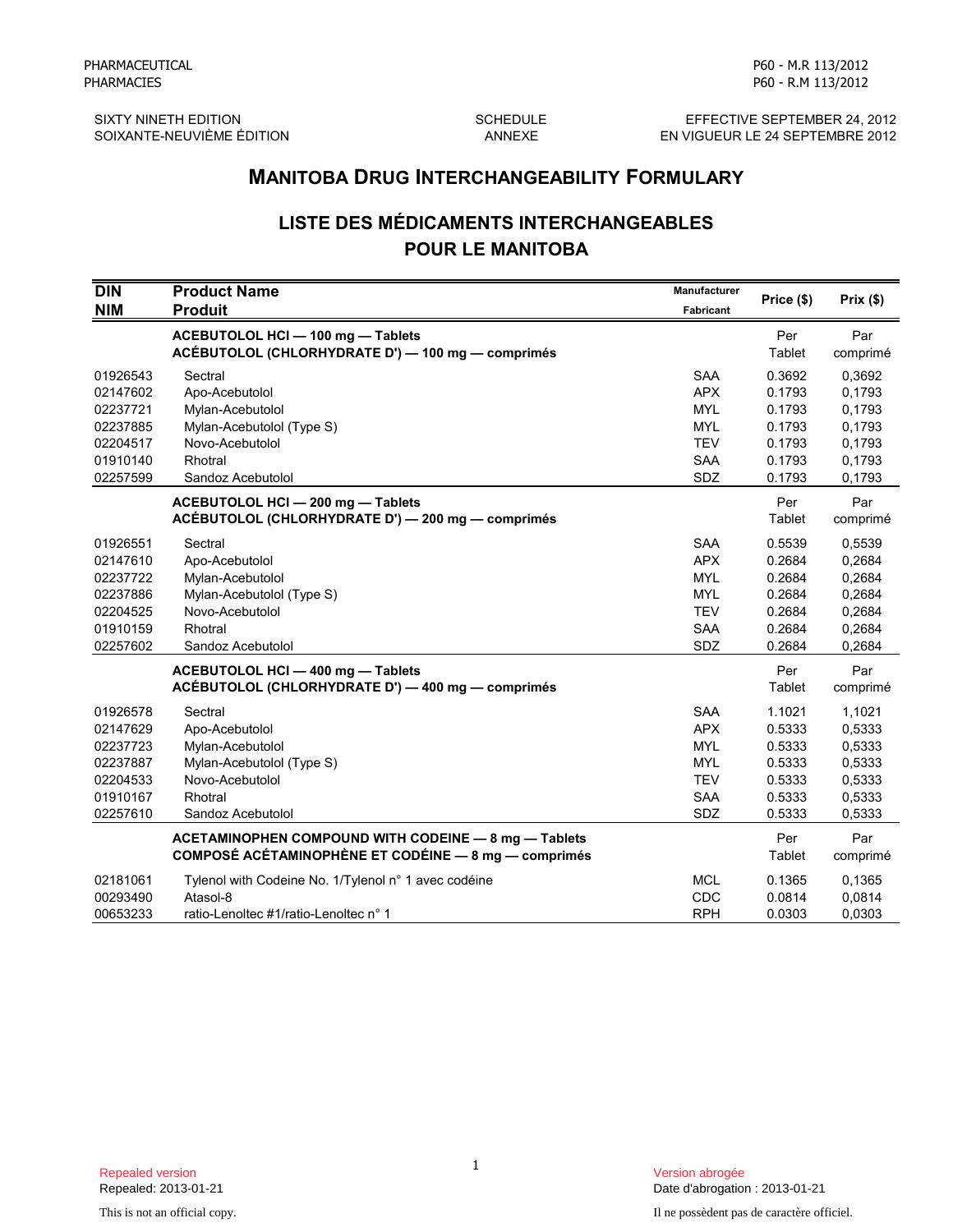| <b>DIN</b>           | <b>Product Name</b>                                                                                                         | Manufacturer | Price (\$)       | Prix(\$)         |
|----------------------|-----------------------------------------------------------------------------------------------------------------------------|--------------|------------------|------------------|
| <b>NIM</b>           | <b>Produit</b>                                                                                                              | Fabricant    |                  |                  |
|                      | ACETAMINOPHEN COMPOUND WITH CODEINE - 15 mg - Tablets<br>COMPOSÉ ACÉTAMINOPHÈNE ET CODÉINE - 15 mg - comprimés              |              | Per<br>Tablet    | Par<br>comprimé  |
| 00293504<br>02232388 | Atasol-15<br>Exdol-15                                                                                                       | CDC<br>PPI   | 0.1001<br>0.0837 | 0,1001<br>0,0837 |
| 02163934             | Tylenol with Codeine No. 2/Tylenol n° 2 avec codéine                                                                        | JAN          | 0.0807           | 0,0807           |
| 00653241             | ratio-Lenoltec No. 2/ratio-Lenoltec n° 2                                                                                    | <b>RPH</b>   | 0.0691           | 0,0691           |
|                      | ACETAMINOPHEN COMPOUND WITH CODEINE - 30 mg - Tablets<br>COMPOSÉ ACÉTAMINOPHÈNE ET CODÉINE - 30 mg - comprimés              |              | Per<br>Tablet    | Par<br>comprimé  |
| 02232389             | Exdol-30                                                                                                                    | <b>PPI</b>   | 0.1753           | 0,1753           |
| 00293512             | Atasol-30                                                                                                                   | CDC          | 0.1425           | 0,1425           |
| 02163926             | Tylenol with Codeine No. 3/Tylenol n° 3 avec codéine                                                                        | <b>JAN</b>   | 0.0888           | 0,0888           |
| 00653276             | ratio-Lenoltec No. 3/ratio-Lenoltec n° 3                                                                                    | <b>RPH</b>   | 0.0760           | 0,0760           |
|                      | ACETAMINOPHEN WITH CODEINE - 300 mg - 60 mg - Tablets<br>ACÉTAMINOPHÈNE AVEC CODÉINE - 300 mg - 60 mg - comprimés           |              | Per<br>Tablet    | Par<br>comprimé  |
| 02163918             | Tylenol with Codeine No. 4/Tylenol n° 4 avec codéine                                                                        | <b>JAN</b>   | 0.1877           | 0,1877           |
| 00621463             | ratio-Lenoltec #4/ratio-Lenoltec n° 4                                                                                       | <b>RPH</b>   | 0.1605           | 0,1605           |
|                      | ACETYLSALICYLIC ACID - 325 mg - Enteric Tablets<br>ACIDE ACÉTYLSALICYLIQUE - 325 mg - comprimés à enrobage<br>entérosoluble |              | Per<br>Tablet    | Par<br>comprimé  |
| 00010332             | Entrophen                                                                                                                   | PPI          | 0.0308           | 0,0308           |
| 02284529             | pms-ASA EC                                                                                                                  | <b>PMS</b>   | 0.0280           | 0,0280           |
|                      | ACYCLOVIR - 200 mg - Tablets<br>ACYCLOVIR - 200 mg - comprimés                                                              |              | Per<br>Tablet    | Par<br>comprimé  |
| 00634506             | Zovirax                                                                                                                     | <b>GSK</b>   | 1.4370           | 1,4370           |
| 02242784             | Mylan-Acyclovir                                                                                                             | <b>MYL</b>   | 0.9662           | 0,9662           |
| 02285959             | Novo-Acyclovir                                                                                                              | <b>TEV</b>   | 0.9661           | 0,9661           |
| 02078627             | ratio-Acyclovir                                                                                                             | <b>RPH</b>   | 0.9661           | 0,9661           |
| 02207621             | Apo-Acyclovir                                                                                                               | <b>APX</b>   | 0.9660           | 0,9660           |
|                      | ACYCLOVIR - 400 mg - Tablets                                                                                                |              | Per              | Par              |
|                      | ACYCLOVIR - 400 mg - comprimés                                                                                              |              | Tablet           | comprimé         |
| 01911627             | Zovirax                                                                                                                     | <b>GSK</b>   | 2.8952           | 2,8952           |
| 02242463             | Mylan-Acyclovir                                                                                                             | <b>MYL</b>   | 1.9017           | 1,9017           |
| 02078635             | ratio-Acyclovir                                                                                                             | <b>RPH</b>   | 1.9017           | 1,9017           |
| 02285967             | Novo-Acyclovir                                                                                                              | TEV          | 1.9016           | 1,9016           |
| 02207648             | Apo-Acyclovir                                                                                                               | <b>APX</b>   | 1.9015           | 1,9015           |
|                      | ACYCLOVIR - 800 mg - Tablets<br>ACYCLOVIR - 800 mg - comprimés                                                              |              | Per<br>Tablet    | Par<br>comprimé  |
| 01911635             | Zovirax                                                                                                                     | <b>GSK</b>   | 5.5762           | 5,5762           |
| 02207656             | Apo-Acyclovir                                                                                                               | APX          | 3.1415           | 3,1415           |
| 02242464             | Mylan-Acyclovir                                                                                                             | <b>MYL</b>   | 3.1413           | 3,1413           |
| 02078651             | ratio-Acyclovir                                                                                                             | <b>RPH</b>   | 3.1413           | 3,1413           |
| 02285975             | Novo-Acyclovir                                                                                                              | <b>TEV</b>   | 3.1412           | 3,1412           |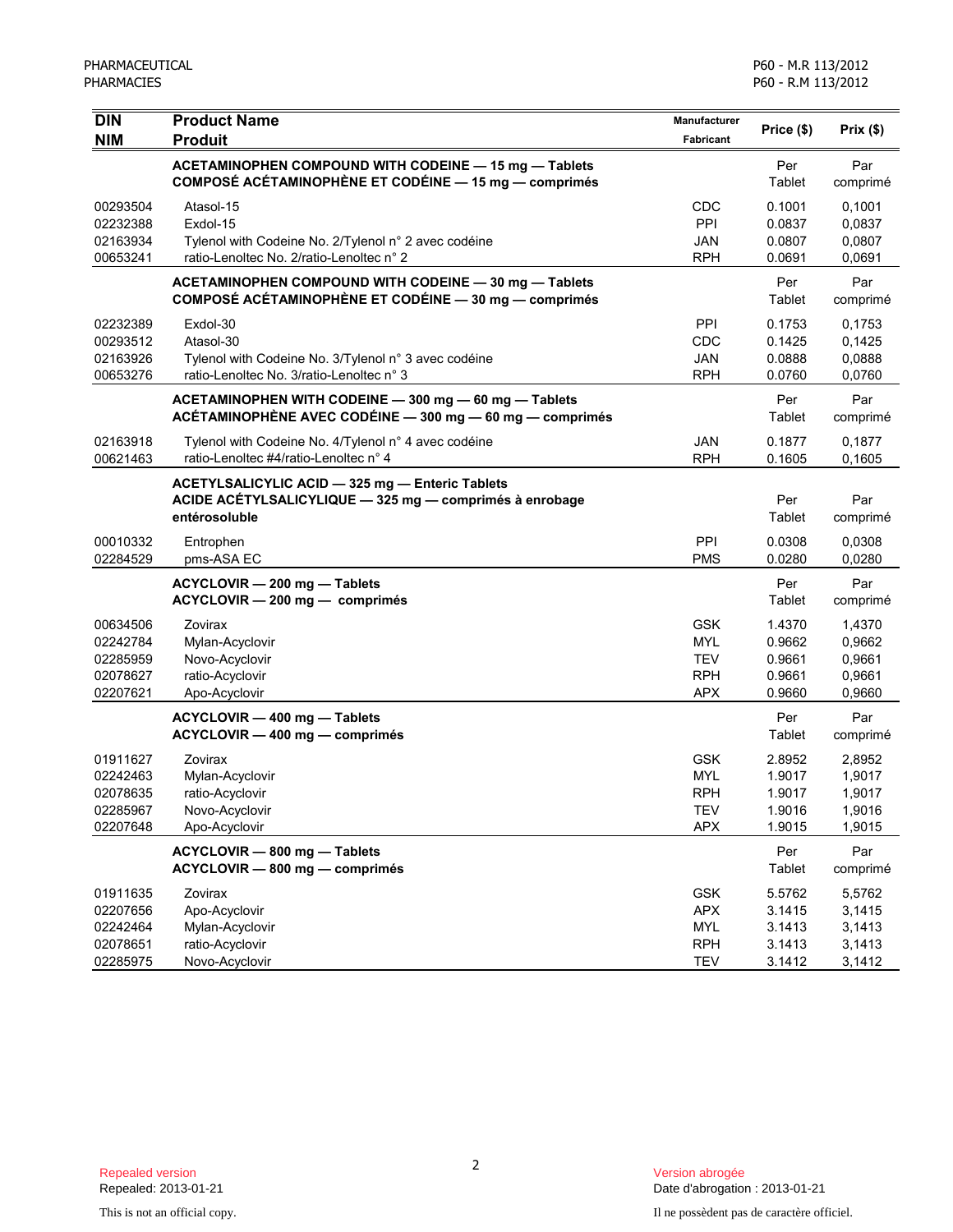| <b>DIN</b> | <b>Product Name</b>              | Manufacturer     | Price (\$) | Prix(\$) |
|------------|----------------------------------|------------------|------------|----------|
| <b>NIM</b> | <b>Produit</b>                   | <b>Fabricant</b> |            |          |
|            | ALENDRONATE - 5 mg - Tablets     |                  | Per        | Par      |
|            | ALENDRONATE - 5 mg - comprimés   |                  | Tablet     | comprimé |
| 02248727   | Apo-Alendronate                  | <b>APX</b>       | 1.1407     | 1,1407   |
| 02288079   | Sandoz Alendronate               | SDZ              | 1.1407     | 1,1407   |
|            | ALENDRONATE - 10 mg - Tablets    |                  | Per        | Par      |
|            | ALENDRONATE - 10 mg - comprimés  |                  | Tablet     | comprimé |
| 02247373   | Teva-Alendronate                 | <b>TEV</b>       | 1.3513     | 1,3513   |
| 02248728   | Apo-Alendronate                  | <b>APX</b>       | 1.2163     | 1,2163   |
| 02270129   | Mylan-Alendronate                | <b>MYL</b>       | 1.2163     | 1,2163   |
| 02288087   | Sandoz Alendronate               | SDZ              | 1.2163     | 1,2163   |
|            | ALENDRONATE - 40 mg - Tablets    |                  | Per        | Par      |
|            | ALENDRONATE - 40 mg - comprimés  |                  | Tablet     | comprimé |
| 02201038   | Fosamax                          | <b>MFX</b>       | 4.4818     | 4,4818   |
| 02258102   | CO Alendronate                   | COB              | 2.8707     | 2,8707   |
|            | ALENDRONATE - 70 mg - Tablets    |                  | Per        | Par      |
|            | ALENDRONATE - 70 mg - comprimés  |                  | Tablet     | comprimé |
| 02245329   | Fosamax                          | <b>MFX</b>       | 11.2624    | 11,2624  |
| 02258110   | CO Alendronate                   | COB              | 6.1331     | 6,1331   |
| 02248730   | Apo-Alendronate                  | <b>APX</b>       | 6.1325     | 6,1325   |
| 02286335   | Mylan-Alenedronate               | <b>MYL</b>       | 6.1325     | 6,1325   |
| 02261715   | Novo-Alendronate                 | <b>TEV</b>       | 6.1325     | 6,1325   |
| 02273179   | pms-Alendronate                  | <b>PMS</b>       | 6.1325     | 6,1325   |
| 02284006   | pms-Alendronate FC               | <b>PMS</b>       | 6.1325     | 6,1325   |
| 02275279   | ratio-Alendronate                | <b>RPH</b>       | 6.1325     | 6,1325   |
| 02288109   | Sandoz Alendronate               | SDZ              | 6.1325     | 6,1325   |
|            | ALFUZOSIN - 10 mg - Tablets      |                  | Per        | Par      |
|            | ALFUZOSIN - 10 mg - comprimés    |                  | Tablet     | comprimé |
| 02245565   | Xatral                           | <b>SAA</b>       | 1.1101     | 1,1101   |
| 02315866   | Apo-Alfuzosin                    | <b>APX</b>       | 0.7450     | 0,7450   |
| 02304678   | Sandoz Alfuzosin                 | SDZ              | 0.7450     | 0,7450   |
| 02314282   | Teva-Alfuzosin PR                | <b>TEV</b>       | 0.4966     | 0,4966   |
|            | ALPRAZOLAM - 0.25 mg - Tablets   |                  | Per        | Par      |
|            | ALPRAZOLAM - 0,25 mg - comprimés |                  | Tablet     | comprimé |
| 00548359   | Xanax                            | PFI              | 0.2735     | 0,2735   |
| 00865397   | Apo-Alpraz                       | <b>APX</b>       | 0.0836     | 0,0836   |
| 02137534   | Mylan-Alprazolam                 | <b>MYL</b>       | 0.0836     | 0,0836   |
| 01913484   | Teva-Alprazol                    | <b>TEV</b>       | 0.0836     | 0,0836   |
|            | ALPRAZOLAM - 0.5 mg - Tablets    |                  | Per        | Par      |
|            | ALPRAZOLAM - 0,5 mg - comprimés  |                  | Tablet     | comprimé |
| 00548367   | Xanax                            | PFI              | 0.3271     | 0,3271   |
| 02137542   | Mylan-Alprazolam                 | <b>MYL</b>       | 0.1015     | 0,1015   |
| 00865400   | Apo-Alpraz                       | <b>APX</b>       | 0.1012     | 0,1012   |
| 01913492   | Teva-Alprazol                    | <b>TEV</b>       | 0.1012     | 0,1012   |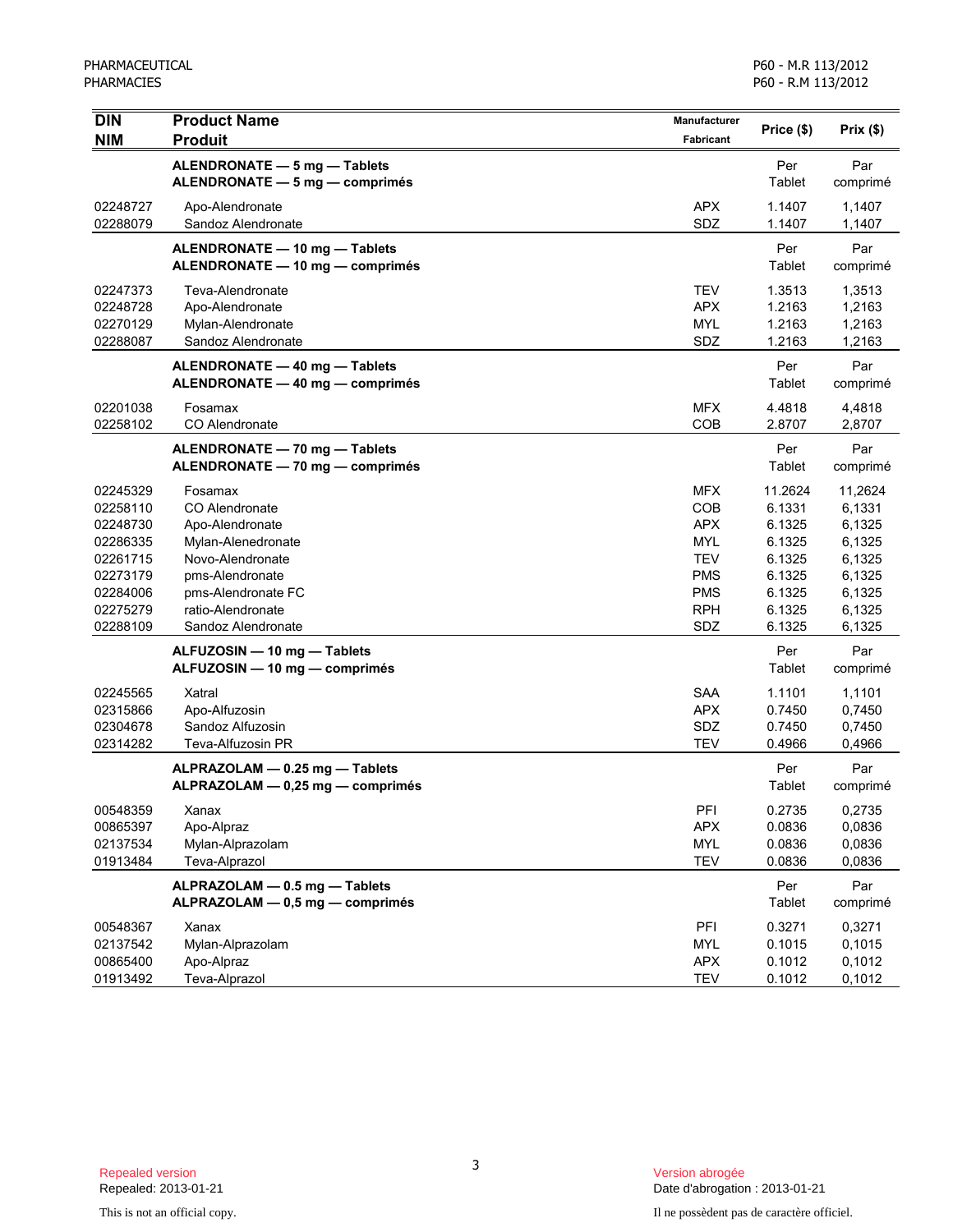| <b>DIN</b><br><b>NIM</b>                                             | <b>Product Name</b><br><b>Produit</b>                                                                                                   | <b>Manufacturer</b><br>Fabricant                            | Price (\$)                                               | Prix(\$)                                                 |
|----------------------------------------------------------------------|-----------------------------------------------------------------------------------------------------------------------------------------|-------------------------------------------------------------|----------------------------------------------------------|----------------------------------------------------------|
|                                                                      | ALPRAZOLAM - 1 mg - Tablets<br>ALPRAZOLAM - 1 mg - comprimés                                                                            |                                                             | Per<br>Tablet                                            | Par<br>comprimé                                          |
| 00723770<br>02243611<br>02229813                                     | Xanax<br>Apo-Alpraz<br>Mylan-Alprazolam                                                                                                 | PFI<br><b>APX</b><br><b>MYL</b>                             | 0.5944<br>0.3409<br>0.3409                               | 0.5944<br>0,3409<br>0,3409                               |
|                                                                      | ALPRAZOLAM - 2 mg - Tablets<br>ALPRAZOLAM - 2 mg - comprimés                                                                            |                                                             | Per<br>Tablet                                            | Par<br>comprimé                                          |
| 00813958<br>02243612<br>02229814                                     | Xanax<br>Apo-Alpraz<br>Mylan-Alprazolam                                                                                                 | PFI<br><b>APX</b><br>MYL                                    | 1.0564<br>0.6059<br>0.6059                               | 1,0564<br>0,6059<br>0,6059                               |
|                                                                      | AMANTADINE HCI - 100 mg - Capsules<br>AMANTADINE (CHLORHYDRATE D') - 100 mg - capsules                                                  |                                                             | Per<br>Capsule                                           | Par<br>capsule                                           |
| 01990403<br>02139200                                                 | pms-Amantadine<br>Mylan-Amantadine                                                                                                      | <b>PMS</b><br><b>MYL</b>                                    | 0.6105<br>0.5697                                         | 0,6105<br>0,5697                                         |
|                                                                      | AMCINONIDE - 0.1% - Topical Cream<br>AMCINONIDE $-$ 0,1 % $-$ crème topique                                                             |                                                             | Per<br>Gram                                              | Par<br>gramme                                            |
| 02192284<br>02246714<br>02247098                                     | Cyclocort<br>Taro-Amcinonide<br>ratio-Amcinonide                                                                                        | <b>GSK</b><br><b>TAR</b><br><b>RPH</b>                      | 0.6124<br>0.3011<br>0.3011                               | 0,6124<br>0,3011<br>0,3011                               |
|                                                                      | AMCINONIDE - 0.1% - Topical Lotion<br>AMCINONIDE $- 0,1 %$ - lotion topique                                                             |                                                             | Per mL                                                   | Par ml                                                   |
| 02192276<br>02247097                                                 | Cyclocort<br>ratio-Amcinonide                                                                                                           | <b>GSK</b><br><b>RPH</b>                                    | 0.5148<br>0.2615                                         | 0,5148<br>0,2615                                         |
|                                                                      | AMCINONIDE - 0.1% - Topical Ointment<br>AMCINONIDE - 0,1 % - pommade topique                                                            |                                                             | Per<br>Gram                                              | Par<br>gramme                                            |
| 02192268<br>02247096                                                 | Cyclocort<br>ratio-Amcinonide                                                                                                           | <b>GSK</b><br><b>RPH</b>                                    | 0.6124<br>0.3154                                         | 0,6124<br>0,3154                                         |
|                                                                      | AMILORIDE HCI/HYDROCHLOROTHIAZIDE - 5 mg/50 mg - Tablets<br>AMILORIDE (CHLORHYDRATE D')/HYDROCHLOROTHIAZIDE - 5 mg/50 mg -<br>comprimés |                                                             | Per<br>Tablet                                            | Par<br>comprimé                                          |
| 00784400<br>01937219                                                 | Apo-Amilzide<br>Novamilor                                                                                                               | <b>APX</b><br><b>TEV</b>                                    | 0.2109<br>0.2109                                         | 0,2109<br>0,2109                                         |
|                                                                      | AMIODARONE HCI - 200 mg - Tablets<br>AMIODARONE (CHLORHYDRATE D') - 200 mg - comprimés                                                  |                                                             | Per<br>Tablet                                            | Par<br>comprimé                                          |
| 02036282<br>02242472<br>02246194<br>02240604<br>02243836<br>02239835 | Cordarone<br>pms-Amiodarone<br>Apo-Amiodarone<br>Mylan-Amiodarone<br>Sandoz Amiodarone<br>Teva-Amiodarone                               | PFI<br><b>PMS</b><br><b>APX</b><br>MYL<br>SDZ<br><b>TEV</b> | 2.3056<br>1.4269<br>1.4268<br>1.4268<br>1.4268<br>1.4268 | 2,3056<br>1,4269<br>1,4268<br>1,4268<br>1,4268<br>1,4268 |
| 02240071                                                             | ratio-Amiodarone                                                                                                                        | <b>RPH</b>                                                  | 1.4268                                                   | 1,4268                                                   |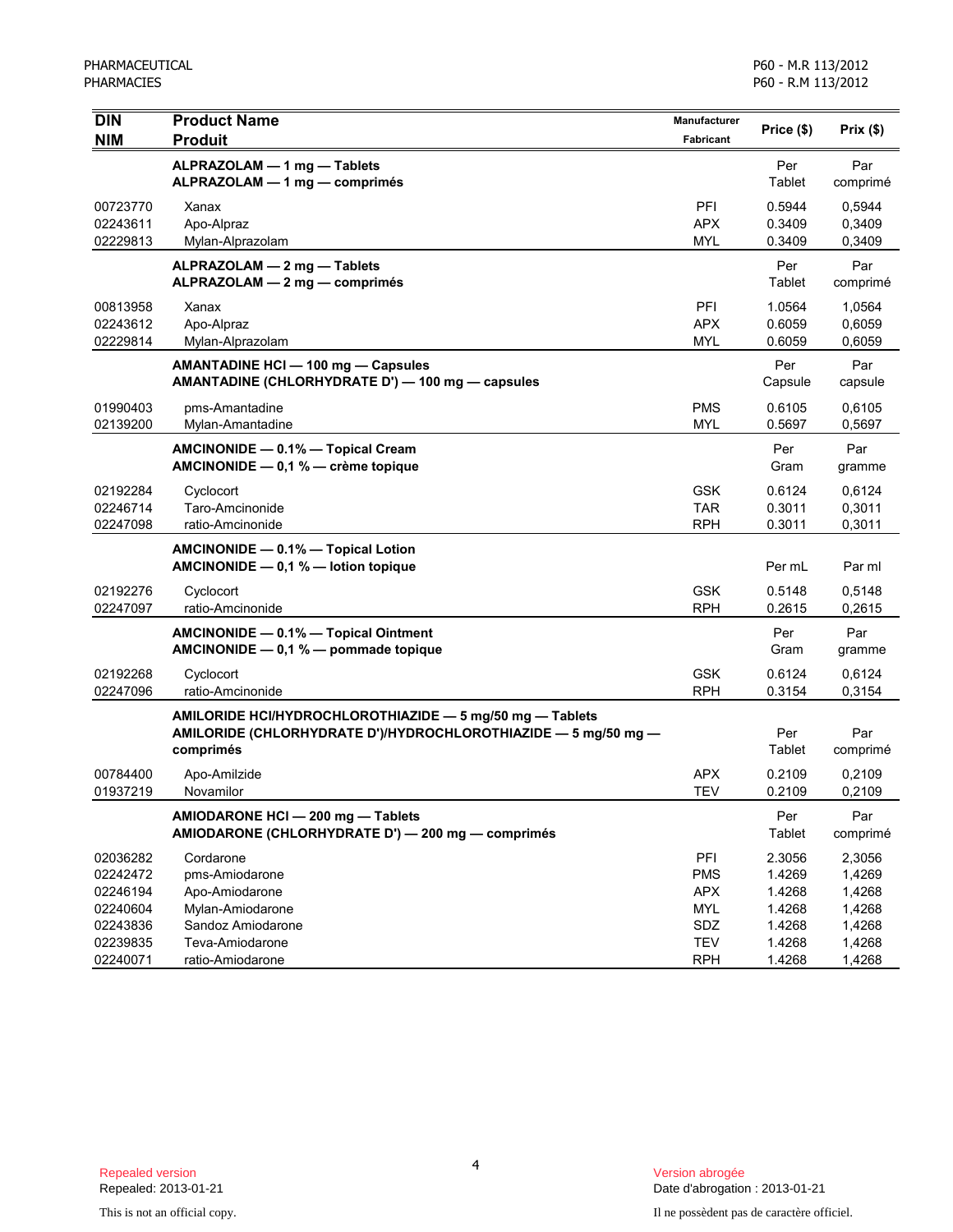| <b>DIN</b>                                               | <b>Product Name</b>                                                                                                                                   | Manufacturer                                                       | Price (\$)                                     | Prix(\$)                                       |
|----------------------------------------------------------|-------------------------------------------------------------------------------------------------------------------------------------------------------|--------------------------------------------------------------------|------------------------------------------------|------------------------------------------------|
| <b>NIM</b>                                               | <b>Produit</b>                                                                                                                                        | <b>Fabricant</b>                                                   |                                                |                                                |
|                                                          | AMLODIPINE - 5 mg - Tablets<br>$AMLODIPINE - 5 mg - comprimés$                                                                                        |                                                                    | Per<br>Tablet                                  | Par<br>comprimé                                |
| 00878928<br>02341093<br>02280132                         | Norvasc<br>Accel-Amlodipine<br>GD-Amlodipine                                                                                                          | PFI<br><b>ACC</b><br><b>GEM</b>                                    | 1.4769<br>0.3740<br>0.3740                     | 1,4769<br>0,3740<br>0,3740                     |
|                                                          | AMLODIPINE - 10 mg - Tablets<br>AMLODIPINE - 10 mg - comprimés                                                                                        |                                                                    | Per<br>Tablet                                  | Par<br>comprimé                                |
| 00878936<br>02341107<br>02280140                         | <b>Norvasc</b><br>Accel-Amlodipine<br>GD-Amlodipine                                                                                                   | PFI<br><b>ACC</b><br><b>GEM</b>                                    | 2.1923<br>0.5560<br>0.5560                     | 2,1923<br>0,5560<br>0,5560                     |
|                                                          | AMOXICILLIN - 250 mg - Capsules<br>AMOXICILLINE - 250 mg - capsules                                                                                   |                                                                    | Per<br>Capsule                                 | Par<br>capsule                                 |
| 00406724<br>00628115<br>02238171<br>02230243             | Novamoxin<br>Apo-Amoxi<br>Mylan-Amoxicillin<br>pms-Amoxicillin                                                                                        | <b>TEV</b><br><b>APX</b><br><b>MYL</b><br><b>PMS</b>               | 0.1754<br>0.1750<br>0.1750<br>0.1750           | 0,1754<br>0,1750<br>0,1750<br>0,1750           |
|                                                          | AMOXICILLIN - 500 mg - Capsules<br>AMOXICILLINE - 500 mg - capsules                                                                                   |                                                                    | Per<br>Capsule                                 | Par<br>capsule                                 |
| 00628123<br>02238172<br>00406716<br>02230244             | Apo-Amoxi<br>Mylan-Amoxicillin<br>Novamoxin<br>pms-Amoxicillin                                                                                        | <b>APX</b><br><b>MYL</b><br><b>TEV</b><br><b>PMS</b>               | 0.3417<br>0.3417<br>0.3417<br>0.3417           | 0,3417<br>0,3417<br>0,3417<br>0,3417           |
|                                                          | AMOXICILLIN - 125 mg/5 mL - Oral Liquid<br>AMOXICILLINE - 125 mg/5 ml - liquide oral                                                                  |                                                                    | Per mL                                         | Par ml                                         |
| 01934171<br>00452149<br>00628131<br>00628131<br>02230245 | Novamoxin Sugar Reduced/Novamoxin à teneur réduite en sucre<br>Novamoxin<br>Apo-Amoxi<br>Apo-Amoxi Sugar Free/Apo-Amoxi sans sucre<br>pms-Amoxicillin | <b>TEV</b><br><b>TEV</b><br><b>APX</b><br><b>APX</b><br><b>PMS</b> | 0.0360<br>0.0360<br>0.0353<br>0.0353<br>0.0353 | 0.0360<br>0,0360<br>0,0353<br>0,0353<br>0,0353 |
|                                                          | AMOXICILLIN - 250 mg/5 mL - Oral Liquid<br>AMOXICILLINE - 250 mg/5 ml - liquide oral                                                                  |                                                                    | Per mL                                         | Par ml                                         |
| 00628158<br>00628158<br>01934163<br>00452130<br>02230246 | Apo-Amoxi<br>Apo-Amoxi Sugar Free/Apo-Amoxi sans sucre<br>Novamoxin Sugar Reduced/Novamoxin à teneur réduite en sucre<br>Novamoxin<br>pms-Amoxicillin | <b>APX</b><br><b>APX</b><br><b>TEV</b><br><b>TEV</b><br><b>PMS</b> | 0.0540<br>0.0540<br>0.0540<br>0.0540<br>0.0540 | 0.0540<br>0,0540<br>0,0540<br>0,0540<br>0,0540 |
|                                                          | AMOXICILLIN/CLAVULANIC ACID - 25 mg/6.25 mg/mL<br>- Oral Suspension<br>AMOXICILLINE/ACIDE CLAVULANIQUE - 25 mg/6,25 mg/ml -<br>suspension orale       |                                                                    | Per mL                                         | Par ml                                         |
| 01916882<br>02244646<br>02243986                         | Clavulin 125 F<br>ratio-ACLAVULANATE<br>Apo-Amoxi Clav                                                                                                | <b>GSK</b><br><b>RPH</b><br><b>APX</b>                             | 0.1287<br>0.0796<br>0.0795                     | 0,1287<br>0,0796<br>0,0795                     |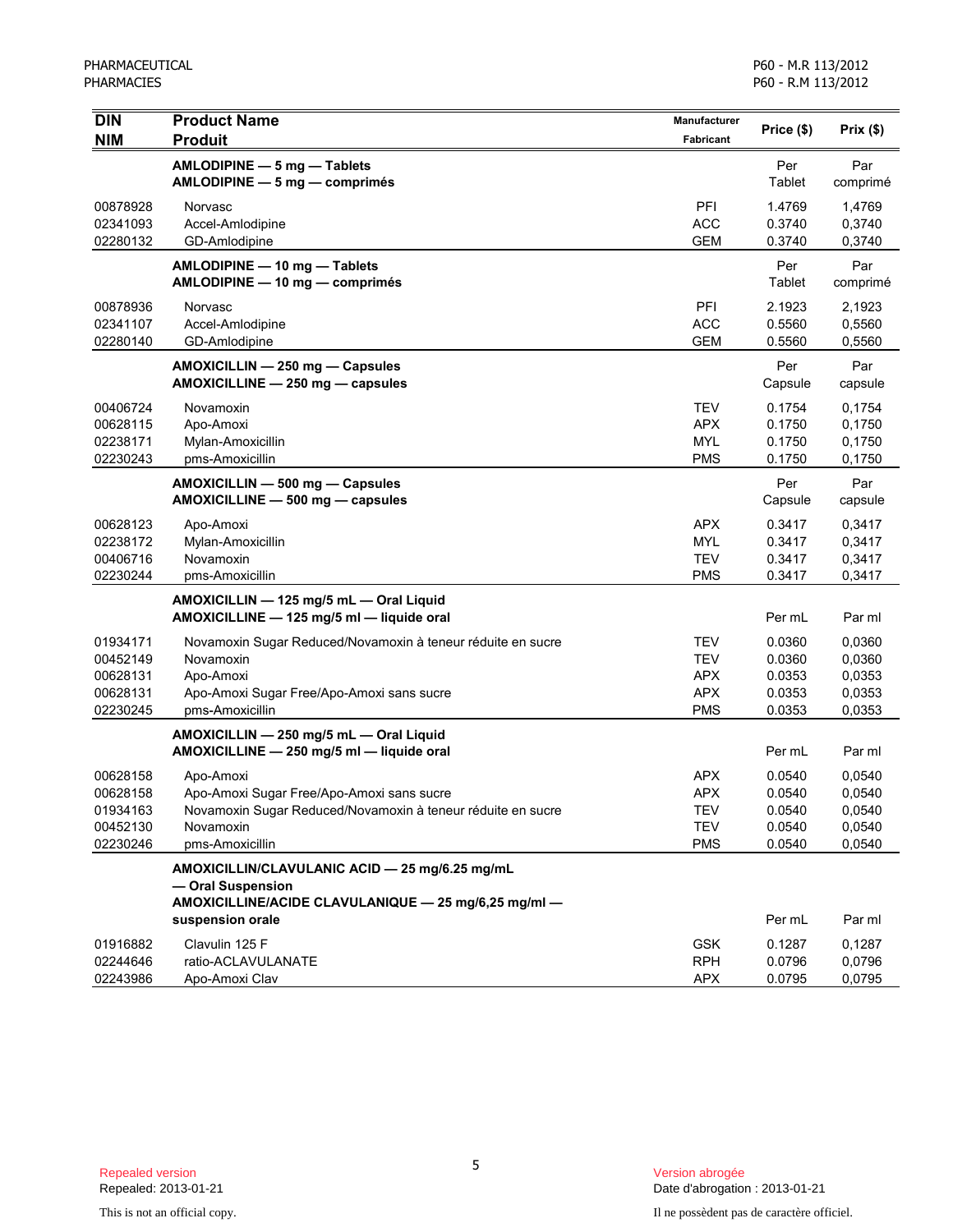| <b>NIM</b><br><b>Produit</b><br><b>Fabricant</b><br>AMOXICILLIN/CLAVULANIC ACID - 50 mg/12.5 mg/mL<br>- Oral Suspension<br>AMOXICILLINE/ACIDE CLAVULANIQUE - 50 mg/12,5 mg/ml -<br>suspension orale<br>Per mL<br><b>GSK</b><br>01916874<br>Clavulin 250 F<br>0.2213<br><b>APX</b><br>02243987<br>Apo-Amoxi Clav<br>0.1340<br>02244647<br>ratio-ACLAVULANATE<br><b>RPH</b><br>0.1338<br>Per<br>AMOXICILLIN/CLAVULANIC ACID - 500 mg/125 mg - Tablets<br>AMOXICILLINE/ACIDE CLAVULANIQUE - 500 mg/125 mg - comprimés<br>Tablet<br>Clavulin-500 F<br><b>GSK</b><br>1.6280<br>01916858<br><b>RPH</b><br>ratio-ACLAVULANATE<br>1.0276<br>02243771<br><b>APX</b><br>1.0275<br>02243351<br>Apo-Amoxi Clav<br>AMOXICILLIN/CLAVULANIC ACID - 875 mg/125 mg - Tablets<br>Per<br>Tablet<br>AMOXICILLINE/ACIDE CLAVULANIQUE - 875 mg/125 mg - comprimés<br>02238829<br>Clavulin-875<br><b>GSK</b><br>2.4426 | Prix(\$)         |
|-------------------------------------------------------------------------------------------------------------------------------------------------------------------------------------------------------------------------------------------------------------------------------------------------------------------------------------------------------------------------------------------------------------------------------------------------------------------------------------------------------------------------------------------------------------------------------------------------------------------------------------------------------------------------------------------------------------------------------------------------------------------------------------------------------------------------------------------------------------------------------------------------|------------------|
|                                                                                                                                                                                                                                                                                                                                                                                                                                                                                                                                                                                                                                                                                                                                                                                                                                                                                                 |                  |
|                                                                                                                                                                                                                                                                                                                                                                                                                                                                                                                                                                                                                                                                                                                                                                                                                                                                                                 |                  |
|                                                                                                                                                                                                                                                                                                                                                                                                                                                                                                                                                                                                                                                                                                                                                                                                                                                                                                 |                  |
|                                                                                                                                                                                                                                                                                                                                                                                                                                                                                                                                                                                                                                                                                                                                                                                                                                                                                                 | Par ml           |
|                                                                                                                                                                                                                                                                                                                                                                                                                                                                                                                                                                                                                                                                                                                                                                                                                                                                                                 |                  |
|                                                                                                                                                                                                                                                                                                                                                                                                                                                                                                                                                                                                                                                                                                                                                                                                                                                                                                 | 0,2213<br>0,1340 |
|                                                                                                                                                                                                                                                                                                                                                                                                                                                                                                                                                                                                                                                                                                                                                                                                                                                                                                 | 0,1338           |
|                                                                                                                                                                                                                                                                                                                                                                                                                                                                                                                                                                                                                                                                                                                                                                                                                                                                                                 | Par              |
|                                                                                                                                                                                                                                                                                                                                                                                                                                                                                                                                                                                                                                                                                                                                                                                                                                                                                                 | comprimé         |
|                                                                                                                                                                                                                                                                                                                                                                                                                                                                                                                                                                                                                                                                                                                                                                                                                                                                                                 | 1,6280           |
|                                                                                                                                                                                                                                                                                                                                                                                                                                                                                                                                                                                                                                                                                                                                                                                                                                                                                                 | 1,0276           |
|                                                                                                                                                                                                                                                                                                                                                                                                                                                                                                                                                                                                                                                                                                                                                                                                                                                                                                 | 1,0275           |
|                                                                                                                                                                                                                                                                                                                                                                                                                                                                                                                                                                                                                                                                                                                                                                                                                                                                                                 | Par              |
|                                                                                                                                                                                                                                                                                                                                                                                                                                                                                                                                                                                                                                                                                                                                                                                                                                                                                                 | comprimé         |
|                                                                                                                                                                                                                                                                                                                                                                                                                                                                                                                                                                                                                                                                                                                                                                                                                                                                                                 | 2,4426           |
| <b>TEV</b><br>02248138<br>Novo-Clavamoxin<br>1.4013                                                                                                                                                                                                                                                                                                                                                                                                                                                                                                                                                                                                                                                                                                                                                                                                                                             | 1,4013           |
| Apo-Amoxi Clav<br><b>APX</b><br>1.3872<br>02245623                                                                                                                                                                                                                                                                                                                                                                                                                                                                                                                                                                                                                                                                                                                                                                                                                                              | 1,3872           |
| ratio-ACLAVULANATE<br><b>RPH</b><br>1.3871<br>02247021                                                                                                                                                                                                                                                                                                                                                                                                                                                                                                                                                                                                                                                                                                                                                                                                                                          | 1,3871           |
| Per<br>ANAGRELIDE HCI - 0.5 mg - Capsules<br>ANAGRÉLIDE (CHLORHYDRATE D') — 0,5 mg — capsules<br>Capsule                                                                                                                                                                                                                                                                                                                                                                                                                                                                                                                                                                                                                                                                                                                                                                                        | Par<br>capsule   |
| <b>SHI</b><br>02236859<br>5.8533<br>Agrylin                                                                                                                                                                                                                                                                                                                                                                                                                                                                                                                                                                                                                                                                                                                                                                                                                                                     | 5,8533           |
| <b>PMS</b><br>3.6841<br>02274949<br>pms-Anagrelide                                                                                                                                                                                                                                                                                                                                                                                                                                                                                                                                                                                                                                                                                                                                                                                                                                              | 3,6841           |
| 02253054<br>Mylan-Anagrelide<br><b>MYL</b><br>3.6840                                                                                                                                                                                                                                                                                                                                                                                                                                                                                                                                                                                                                                                                                                                                                                                                                                            | 3,6840           |
| 02260107<br>Sandoz Anagrelide<br>SDZ<br>3.6840                                                                                                                                                                                                                                                                                                                                                                                                                                                                                                                                                                                                                                                                                                                                                                                                                                                  | 3,6840           |
| Per<br>ATENOLOL - 25 mg - Tablets                                                                                                                                                                                                                                                                                                                                                                                                                                                                                                                                                                                                                                                                                                                                                                                                                                                               | Par              |
| $ATÉNOLOL - 25 mg - comprimés$<br>Tablet                                                                                                                                                                                                                                                                                                                                                                                                                                                                                                                                                                                                                                                                                                                                                                                                                                                        | comprimé         |
| <b>PMS</b><br>0.1758<br>02246581<br>pms-Atenolol                                                                                                                                                                                                                                                                                                                                                                                                                                                                                                                                                                                                                                                                                                                                                                                                                                                | 0,1758           |
| 02266660<br>Teva-Atenol<br><b>TEV</b><br>0.1758                                                                                                                                                                                                                                                                                                                                                                                                                                                                                                                                                                                                                                                                                                                                                                                                                                                 | 0,1758           |
| 02303647<br><b>MYL</b><br>0.1354<br>Mylan-Atenolol<br>02368013<br><b>MPH</b><br>0.0946<br>Mint-Atenolol                                                                                                                                                                                                                                                                                                                                                                                                                                                                                                                                                                                                                                                                                                                                                                                         | 0,1354           |
|                                                                                                                                                                                                                                                                                                                                                                                                                                                                                                                                                                                                                                                                                                                                                                                                                                                                                                 | 0,0946           |
| ATENOLOL - 50 mg - Tablets<br>Per<br>$ATÉNOLOL - 50 mg - comprimés$<br>Tablet                                                                                                                                                                                                                                                                                                                                                                                                                                                                                                                                                                                                                                                                                                                                                                                                                   | Par<br>comprimé  |
| <b>AZC</b><br>0.6637<br>02039532<br>Tenormin                                                                                                                                                                                                                                                                                                                                                                                                                                                                                                                                                                                                                                                                                                                                                                                                                                                    | 0,6637           |
| 02255545<br>CO Atenolol<br>COB<br>0.3867                                                                                                                                                                                                                                                                                                                                                                                                                                                                                                                                                                                                                                                                                                                                                                                                                                                        | 0,3867           |
| 0.3867<br>01912062<br>Teva-Atenol<br><b>TEV</b>                                                                                                                                                                                                                                                                                                                                                                                                                                                                                                                                                                                                                                                                                                                                                                                                                                                 | 0,3867           |
| 02171791<br>ratio-Atenolol<br><b>RPH</b><br>0.3867                                                                                                                                                                                                                                                                                                                                                                                                                                                                                                                                                                                                                                                                                                                                                                                                                                              | 0,3867           |
| 00773689<br>Apo-Atenol<br><b>APX</b><br>0.3865                                                                                                                                                                                                                                                                                                                                                                                                                                                                                                                                                                                                                                                                                                                                                                                                                                                  | 0,3865           |
| 02229467<br>Dom-Atenolol<br><b>DOM</b><br>0.3865                                                                                                                                                                                                                                                                                                                                                                                                                                                                                                                                                                                                                                                                                                                                                                                                                                                | 0,3865           |
| 02237600<br>pms-Atenolol<br><b>PMS</b><br>0.3865                                                                                                                                                                                                                                                                                                                                                                                                                                                                                                                                                                                                                                                                                                                                                                                                                                                | 0,3865           |
| 0.3864<br>02267985<br>Ran-Atenolol<br><b>RAN</b>                                                                                                                                                                                                                                                                                                                                                                                                                                                                                                                                                                                                                                                                                                                                                                                                                                                | 0,3864           |
| 02231731<br>Sandoz Atenolol<br>SDZ<br>0.3864<br>02368021<br>Mint-Atenolol<br><b>MPH</b><br>0.2011                                                                                                                                                                                                                                                                                                                                                                                                                                                                                                                                                                                                                                                                                                                                                                                               | 0,3864<br>0,2011 |
| <b>MYL</b><br>0.2011<br>02146894<br>Mylan-Atenolol                                                                                                                                                                                                                                                                                                                                                                                                                                                                                                                                                                                                                                                                                                                                                                                                                                              | 0,2011           |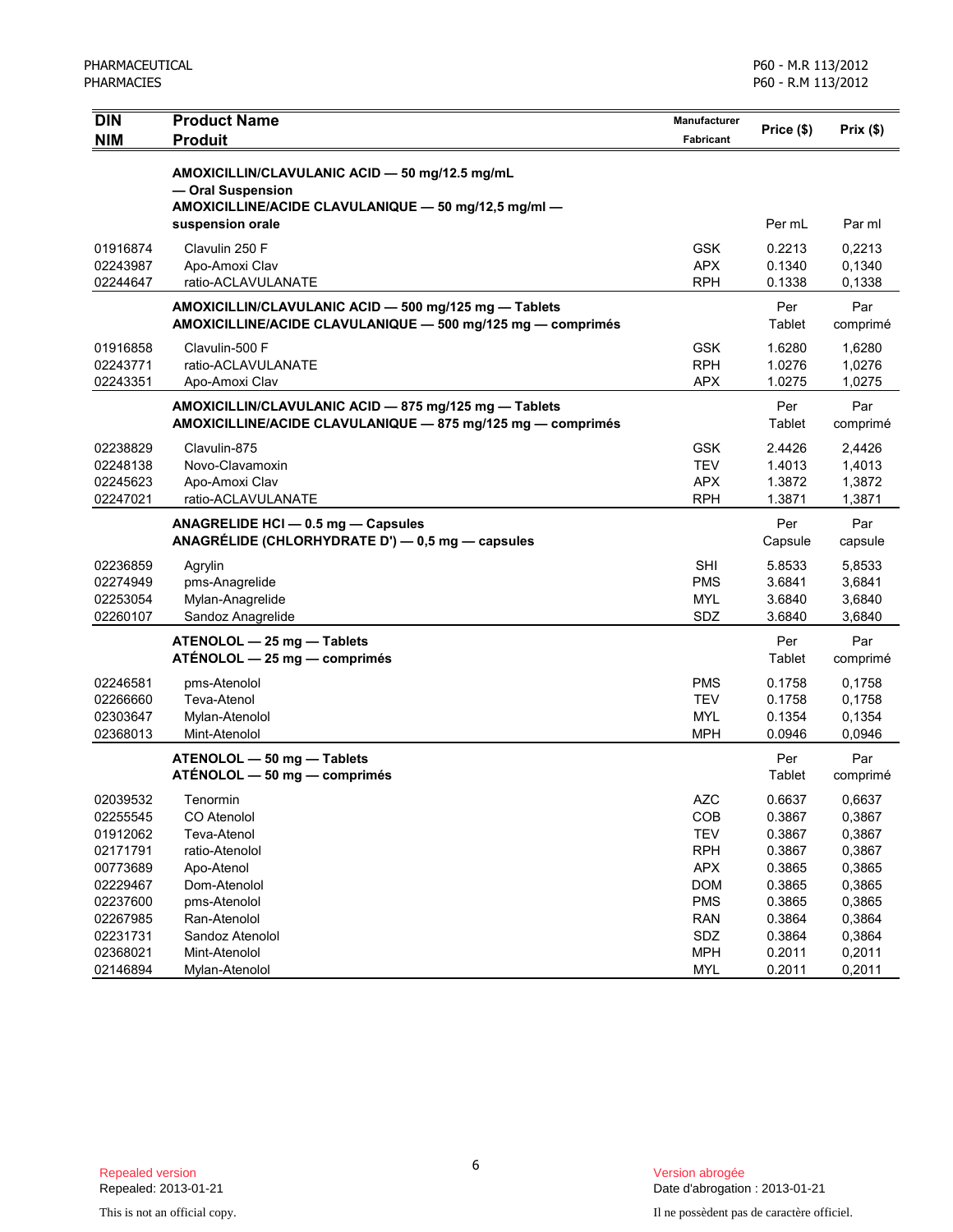| <b>DIN</b><br><b>NIM</b> | <b>Product Name</b><br><b>Produit</b>                              | Manufacturer<br><b>Fabricant</b> | Price (\$)       | Prix(\$)         |
|--------------------------|--------------------------------------------------------------------|----------------------------------|------------------|------------------|
|                          | ATENOLOL - 100 mg - Tablets                                        |                                  | Per              | Par              |
|                          | ATÉNOLOL — 100 mg — comprimés                                      |                                  | Tablet           | comprimé         |
| 02039540                 | Tenormin                                                           | <b>AZC</b>                       | 1.0912           | 1,0912           |
| 02267993                 | Ran-Atenolol                                                       | <b>RAN</b>                       | 0.6367           | 0,6367           |
| 00773697                 | Apo-Atenol                                                         | <b>APX</b>                       | 0.6355           | 0,6355           |
| 02255553                 | CO Atenolol                                                        | COB                              | 0.6355           | 0,6355           |
| 02229468<br>01912054     | Dom-Atenolol<br>Teva-Atenol                                        | <b>DOM</b><br><b>TEV</b>         | 0.6355<br>0.6355 | 0,6355<br>0,6355 |
| 02237601                 | pms-Atenolol                                                       | <b>PMS</b>                       | 0.6355           | 0,6355           |
| 02171805                 | ratio-Atenolol                                                     | <b>RPH</b>                       | 0.6355           | 0,6355           |
| 02231733                 | Sandoz Atenolol                                                    | SDZ                              | 0.6355           | 0,6355           |
| 02368048                 | Mint-Atenolol                                                      | <b>MPH</b>                       | 0.3306           | 0,3306           |
| 02147432                 | Mylan-Atenolol                                                     | <b>MYL</b>                       | 0.3306           | 0,3306           |
|                          | ATENOLOL/CHLORTHALIDONE - 50 mg/25 mg - Tablets                    |                                  | Per              | Par              |
| 02049961                 | ATÉNOLOL/CHLORTHALIDONE - 50 mg/25 mg - comprimés<br>Tenoretic     | <b>AZC</b>                       | Tablet<br>0.7385 | comprimé         |
| 02248763                 | Apo-Atenidone                                                      | <b>APX</b>                       | 0.4777           | 0,7385<br>0,4777 |
| 02302918                 | Teva-Atenolthalidone                                               | <b>TEV</b>                       | 0.4343           | 0,4343           |
|                          | ATENOLOL/CHLORTHALIDONE - 100 mg/25 mg - Tablets                   |                                  | Per              | Par              |
|                          | ATÉNOLOL/CHLORTHALIDONE - 100 mg/25 mg - comprimés                 |                                  | Tablet           | comprimé         |
| 02049988                 | Tenoretic                                                          | <b>AZC</b>                       | 1.2100           | 1,2100           |
| 02248764                 | Apo-Atenidone                                                      | <b>APX</b>                       | 0.7830           | 0,7830           |
| 02302926                 | Teva-Atenolthalidone                                               | <b>TEV</b>                       | 0.7118           | 0,7118           |
|                          | ATORVASTATIN - 10 mg - Tablets<br>ATORVASTATIN - 10 mg - comprimés |                                  | Per<br>Tablet    | Par<br>comprimé  |
| 02230711                 | Lipitor                                                            | PFI                              | 1.9175           | 1,9175           |
| 02313707                 | Ran-Atorvastatin                                                   | <b>RBX</b>                       | 0.4160           | 0,4160           |
| 02288346                 | GD-Atorvastatin                                                    | <b>GEM</b>                       | 0.3661           | 0,3661           |
|                          | ATORVASTATIN - 20 mg - Tablets                                     |                                  | Per              | Par              |
|                          | ATORVASTATIN - 20 mg - comprimés                                   |                                  | Tablet           | comprimé         |
| 02230713                 | Lipitor                                                            | PFI                              | 2.3968           | 2,3968           |
| 02313715                 | Ran-Atorvastatin                                                   | <b>RBX</b>                       | 0.5200           | 0,5200           |
| 02288354                 | GD-Atorvastatin                                                    | <b>GEM</b>                       | 0.4576           | 0,4576           |
|                          | ATORVASTATIN - 40 mg - Tablets<br>ATORVASTATIN - 40 mg - comprimés |                                  | Per<br>Tablet    | Par<br>comprimé  |
| 02230714                 |                                                                    |                                  |                  |                  |
| 02313723                 | Lipitor<br>Ran-Atorvastatin                                        | PFI<br><b>RBX</b>                | 2.5762<br>0.5590 | 2,5762<br>0,5590 |
| 02288362                 | GD-Atorvastatin                                                    | <b>GEM</b>                       | 0.4919           | 0,4919           |
|                          | ATORVASTATIN - 80 mg - Tablets                                     |                                  | Per              | Par              |
|                          | ATORVASTATIN - 80 mg - comprimés                                   |                                  | Tablet           | comprimé         |
| 02243097                 | Lipitor                                                            | PFI                              | 2.5762           | 2,5762           |
| 02313758                 | Ran-Atorvastatin                                                   | <b>RBX</b>                       | 0.5590           | 0,5590           |
| 02288370                 | GD-Atorvastatin                                                    | <b>GEM</b>                       | 0.4919           | 0,4919           |
|                          | AZATHIOPRINE - 50 mg - Tablets<br>AZATHIOPRINE - 50 mg - comprimés |                                  | Per<br>Tablet    | Par<br>comprimé  |
| 00004596                 | Imuran                                                             | <b>TRI</b>                       | 1.0890           | 1,0890           |
| 02236799                 | ratio-Azathioprine                                                 | <b>RPH</b>                       | 0.7095           | 0,7095           |
| 02242907                 | Apo-Azathioprine                                                   | <b>APX</b>                       | 0.5960           | 0,5960           |
| 02231491                 | Mylan-Azathioprine                                                 | <b>MYL</b>                       | 0.5960           | 0,5960           |
| 02236819                 | Teva-Azathioprine                                                  | <b>TEV</b>                       | 0.5960           | 0,5960           |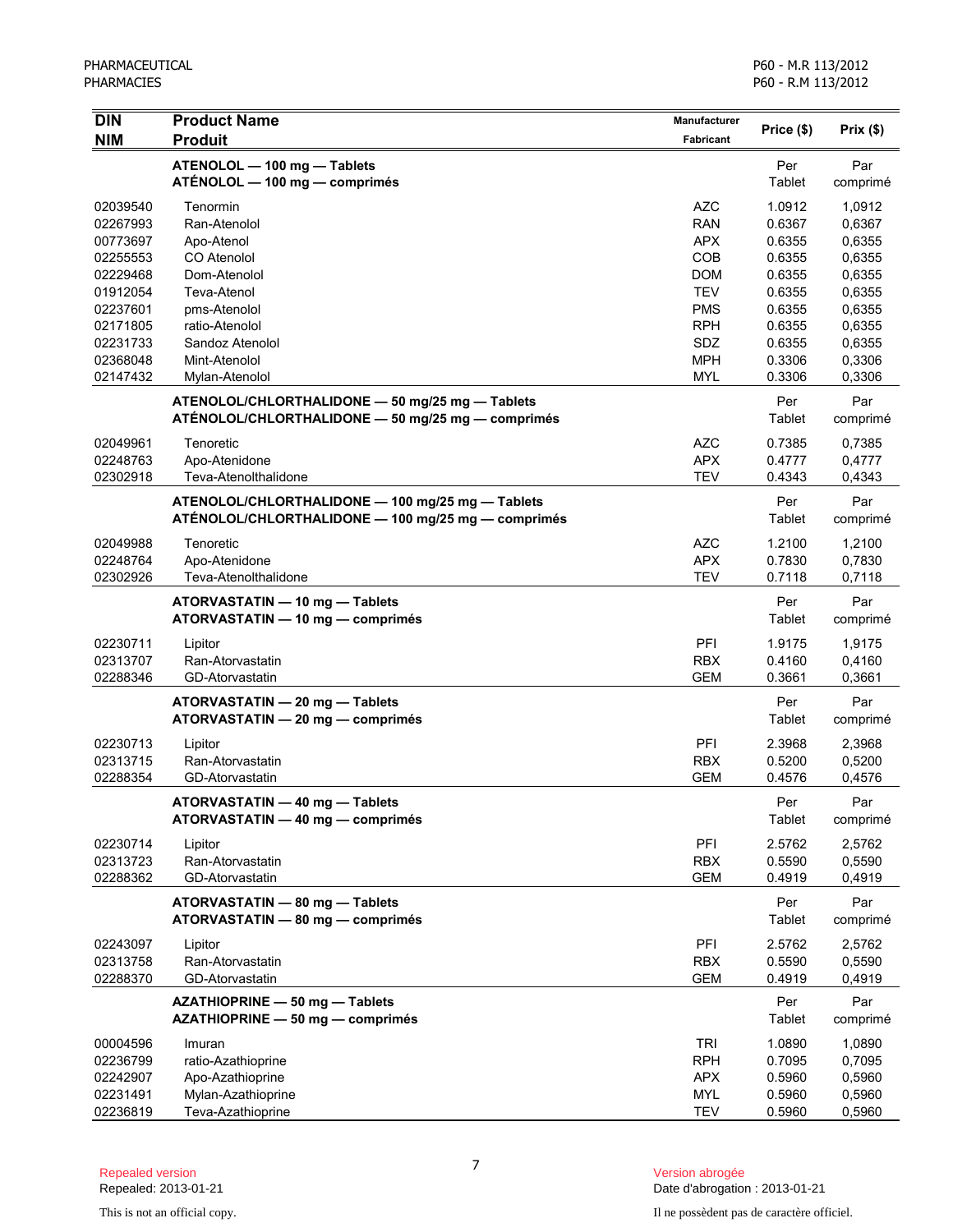| <b>DIN</b> | <b>Product Name</b>                        | Manufacturer     | Price (\$) | Prix(\$) |
|------------|--------------------------------------------|------------------|------------|----------|
| <b>NIM</b> | <b>Produit</b>                             | <b>Fabricant</b> |            |          |
|            | AZITHROMYCIN - 20 mg/mL - Oral Suspension  |                  |            |          |
|            | AZITHROMYCIN - 20 mg/ml - suspension orale |                  | Per mL     | Par ml   |
| 02223716   | Zithromax                                  | PFI              | 1.1961     | 1,1961   |
| 02274388   | pms-Azithromycin                           | <b>PMS</b>       | 0.8214     | 0,8214   |
| 02315157   | Novo-Azithromycin                          | <b>TEV</b>       | 0.7467     | 0,7467   |
| 02332388   | Sandoz Azithromycin                        | SDZ              | 0.7467     | 0,7467   |
|            | AZITHROMYCIN - 40 mg/mL - Oral Suspension  |                  |            |          |
|            | AZITHROMYCIN - 40 mg/ml - suspension orale |                  | Per mL     | Par ml   |
| 02223724   | Zithromax                                  | PFI              | 1.6948     | 1,6948   |
| 02274396   | pms-Azithromycin                           | <b>PMS</b>       | 1.1636     | 1,1636   |
| 02315165   | Novo-Azithromycin                          | <b>TEV</b>       | 1.0580     | 1,0580   |
| 02332396   | Sandoz Azithromycin                        | SDZ              | 1.0580     | 1,0580   |
|            | AZITHROMYCIN - 250 mg - Tablets            |                  | Per        | Par      |
|            | AZITHROMYCIN - 250 mg - comprimés          |                  | Tablet     | comprimé |
| 02212021   | Zithromax                                  | PFI              | 5.5319     | 5,5319   |
| 02255340   | CO Azithromycin                            | COB              | 3.4188     | 3,4188   |
| 02261634   | pms-Azithromycin                           | <b>PMS</b>       | 3.4188     | 3,4188   |
| 02275287   | ratio-Azithromycin                         | <b>RPH</b>       | 3.4188     | 3,4188   |
| 02247423   | Apo-Azithromycin                           | <b>APX</b>       | 3.1084     | 3,1084   |
| 02278359   | Mylan-Azithromycin                         | <b>MYL</b>       | 3.1084     | 3,1084   |
| 02267845   | Novo-Azithromycin                          | <b>TEV</b>       | 3.1084     | 3,1084   |
| 02265826   | Sandoz Azithromycin                        | SDZ              | 3.1084     | 3,1084   |
| 02274531   | GD-Azithromycin                            | <b>GEM</b>       | 2.5346     | 2,5346   |
|            | AZITHROMYCIN - 600 mg - Tablets            |                  | Per        | Par      |
|            | AZITHROMYCIN - 600 mg - comprimés          |                  | Tablet     | comprimé |
| 02231143   | Zithromax                                  | PFI              | 13.2763    | 13,2763  |
| 02261642   | pms-Azithromycin                           | <b>PMS</b>       | 8.3875     | 8,3875   |
| 02256088   | Co Azithromycin                            | COB              | 8.3873     | 8.3873   |
|            | BACLOFEN - 10 mg - Tablets                 |                  | Per        | Par      |
|            | BACLOFÈNE - 10 mg - comprimés              |                  | Tablet     | comprimé |
| 00455881   | Lioresal                                   | <b>NVT</b>       | 0.7929     | 0,7929   |
| 02139332   | Apo-Baclofen                               | <b>APX</b>       | 0.3203     | 0,3203   |
| 02138271   | Dom-Baclofen                               | <b>DOM</b>       | 0.3203     | 0,3203   |
| 02088398   | Mylan-Baclofen                             | <b>MYL</b>       | 0.3203     | 0,3203   |
| 02063735   | pms-Baclofen                               | <b>PMS</b>       | 0.3203     | 0,3203   |
| 02236507   | ratio-Baclofen                             | <b>RPH</b>       | 0.3203     | 0,3203   |
|            | BACLOFEN - 20 mg - Tablets                 |                  | Per        | Par      |
|            | BACLOFÈNE - 20 mg - comprimés              |                  | Tablet     | comprimé |
| 00636576   | Lioresal D.S.                              | <b>NVT</b>       | 1.5432     | 1,5432   |
| 02236508   | ratio-Baclofen                             | <b>RPH</b>       | 0.6364     | 0,6364   |
| 02139391   | Apo-Baclofen                               | <b>APX</b>       | 0.6234     | 0,6234   |
| 02138298   | Dom-Baclofen                               | <b>DOM</b>       | 0.6234     | 0,6234   |
| 02088401   | Mylan-Baclofen                             | <b>MYL</b>       | 0.6234     | 0,6234   |
| 02063743   | pms-Baclofen                               | <b>PMS</b>       | 0.6234     | 0,6234   |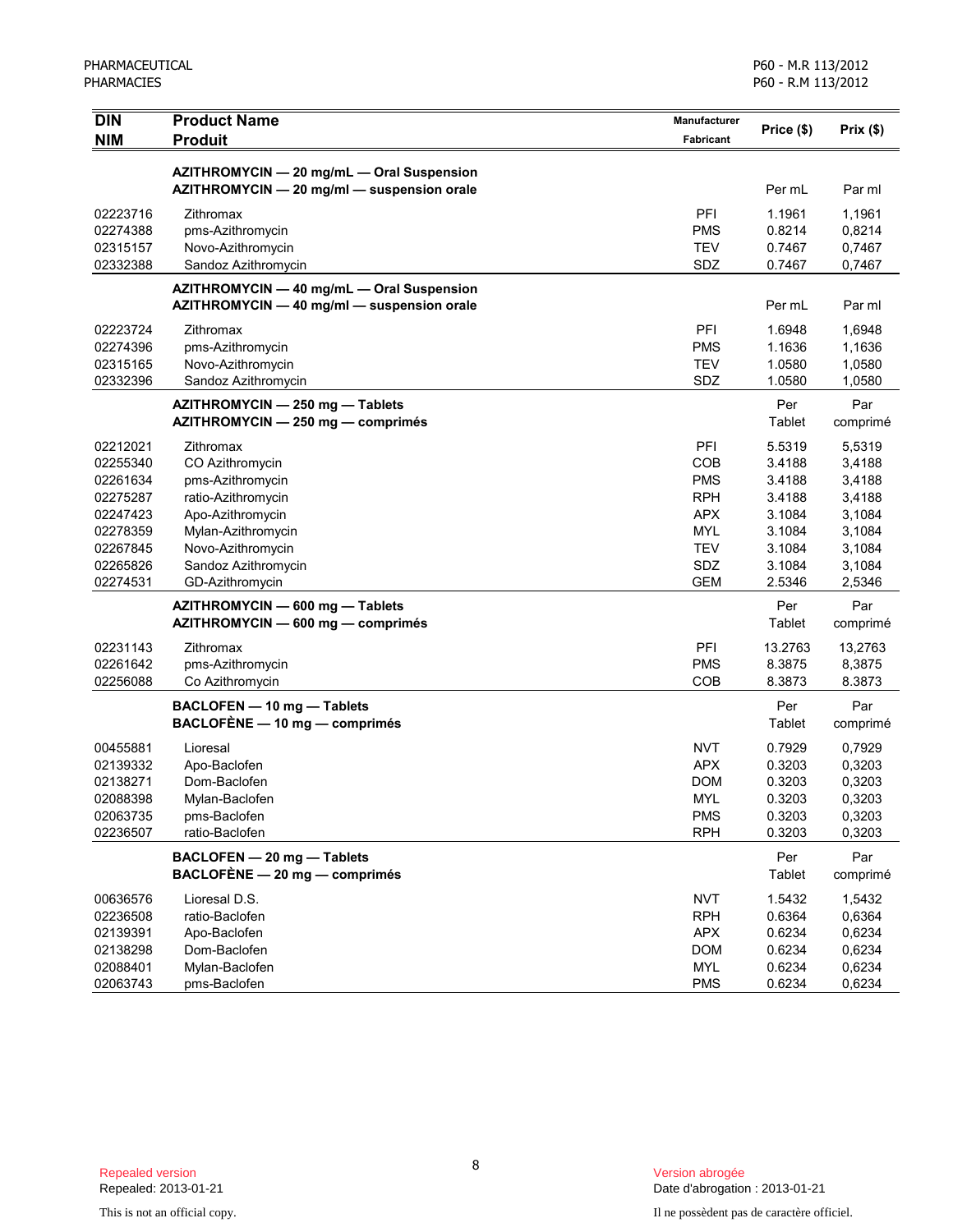| <b>DIN</b><br><b>NIM</b>                                                         | <b>Product Name</b><br><b>Produit</b>                                                                                                                                                     | <b>Manufacturer</b><br><b>Fabricant</b>                                                        | Price (\$)                                                         | Prix(\$)                                                           |
|----------------------------------------------------------------------------------|-------------------------------------------------------------------------------------------------------------------------------------------------------------------------------------------|------------------------------------------------------------------------------------------------|--------------------------------------------------------------------|--------------------------------------------------------------------|
|                                                                                  | BECLOMETHASONE DIPROPIONATE - 200 Dose - 50 mcg/dose<br>- Aqueous Nasal Spray<br>BÉCLOMÉTHASONE (DIPROPIONATE DE) - 200 doses - 50 mcg/dose -<br>vaporisateur nasal pour solution aqueuse |                                                                                                | Per<br>Dose                                                        | Par<br>dose                                                        |
| 02238796<br>02172712                                                             | Apo-Beclomethasone<br>Mylan-Beclo AQ                                                                                                                                                      | <b>APX</b><br><b>MYL</b>                                                                       | 0.0675<br>0.0674                                                   | 0,0675<br>0,0674                                                   |
|                                                                                  | BENZYDAMINE HCI - 0.15% - Oral Rinse<br>BENZYDAMINE (CHLORHYDRATE DE) - 0,15 % - gargarisme                                                                                               |                                                                                                | Per mL                                                             | Par ml                                                             |
| 01966065<br>02239044<br>02239537<br>02229799<br>02229777<br>02230170<br>02310422 | Tantum<br>Apo-Benzydamine<br>Dom-Benzydamine<br>Novo-Benzydamine<br>pms-Benzydamine<br>ratio-Benzydamine<br>Novo-Benzydamine                                                              | <b>XXX</b><br><b>APX</b><br><b>DOM</b><br><b>TEV</b><br><b>PMS</b><br><b>RPH</b><br><b>TEV</b> | 0.0734<br>0.0320<br>0.0319<br>0.0319<br>0.0319<br>0.0319<br>0.0290 | 0,0734<br>0,0320<br>0,0319<br>0,0319<br>0,0319<br>0,0319<br>0,0290 |
|                                                                                  | <b>BETAHISTINE - 16 mg - Tablets</b><br><b>BETAHISTINE - 16 mg - comprimés</b>                                                                                                            |                                                                                                | Per<br>Tablet                                                      | Par<br>comprimé                                                    |
| 02243878<br>02374757<br>02280191                                                 | Serc<br>CO Betahistine<br>Teva-Betahistine                                                                                                                                                | ABB<br>COB<br><b>TEV</b>                                                                       | 0.5059<br>0.1770<br>0.1770                                         | 0,5059<br>0,1770<br>0,1770                                         |
|                                                                                  | <b>BETAHISTINE - 24 mg - Tablets</b><br><b>BETAHISTINE - 24 mg - comprimés</b>                                                                                                            |                                                                                                | Per<br>Tablet                                                      | Par<br>comprimé                                                    |
| 02247998<br>02374765<br>02280205                                                 | Serc<br>CO Betahistine<br>Teva-Betahistine                                                                                                                                                | ABB<br><b>COB</b><br><b>TEV</b>                                                                | 0.7587<br>0.3933<br>0.3933                                         | 0,7587<br>0,3933<br>0.3933                                         |
|                                                                                  | BETAMETHASONE DIPROPIONATE - 0.05% - Topical Cream<br>BÉTAMÉTHASONE (DIPROPIONATE DE) — 0,05 % — crème topique                                                                            |                                                                                                | Per<br>Gram                                                        | Par<br>gramme                                                      |
| 01925350<br>00804991<br>00323071                                                 | Taro-Sone<br>ratio-Topisone<br>Diprosone                                                                                                                                                  | <b>TAR</b><br><b>RPH</b><br><b>SCH</b>                                                         | 0.2369<br>0.2254<br>0.2253                                         | 0,2369<br>0,2254<br>0,2253                                         |
|                                                                                  | BETAMETHASONE DIPROPIONATE - 0.05% - Topical Glycol Cream<br>BÉTAMÉTHASONE (DIPROPIONATE DE) - 0,05 % - crème topique<br>à base de glycol                                                 |                                                                                                | Per<br>Gram                                                        | Par<br>gramme                                                      |
| 00849650<br>00688622                                                             | ratio-Topilene<br>Diprolene                                                                                                                                                               | <b>RPH</b><br><b>SCH</b>                                                                       | 0.5706<br>0.5705                                                   | 0,5706<br>0,5705                                                   |
|                                                                                  | BETAMETHASONE DIPROPIONATE - 0.05% - Topical Glycol Lotion<br>BÉTAMÉTHASONE (DIPROPIONATE DE) - 0,05 % - lotion topique<br>à base de givcol                                               |                                                                                                | Per mL                                                             | Par ml                                                             |
| 01927914<br>00862975                                                             | ratio-Topilene<br>Diprolene                                                                                                                                                               | <b>RPH</b><br><b>SCH</b>                                                                       | 0.5152<br>0.2967                                                   | 0,5152<br>0,2967                                                   |
|                                                                                  | BETAMETHASONE DIPROPIONATE - 0.05% - Topical Glycol Ointment<br>BÉTAMÉTHASONE (DIPROPIONATE DE) — 0,05 % — pommade topique à<br>base de glycol                                            |                                                                                                | Per<br>Gram                                                        | Par<br>gramme                                                      |
| 00629367<br>00849669                                                             | Diprolene<br>ratio-Topilene                                                                                                                                                               | <b>SCH</b><br><b>RPH</b>                                                                       | 0.5706<br>0.5706                                                   | 0,5706<br>0,5706                                                   |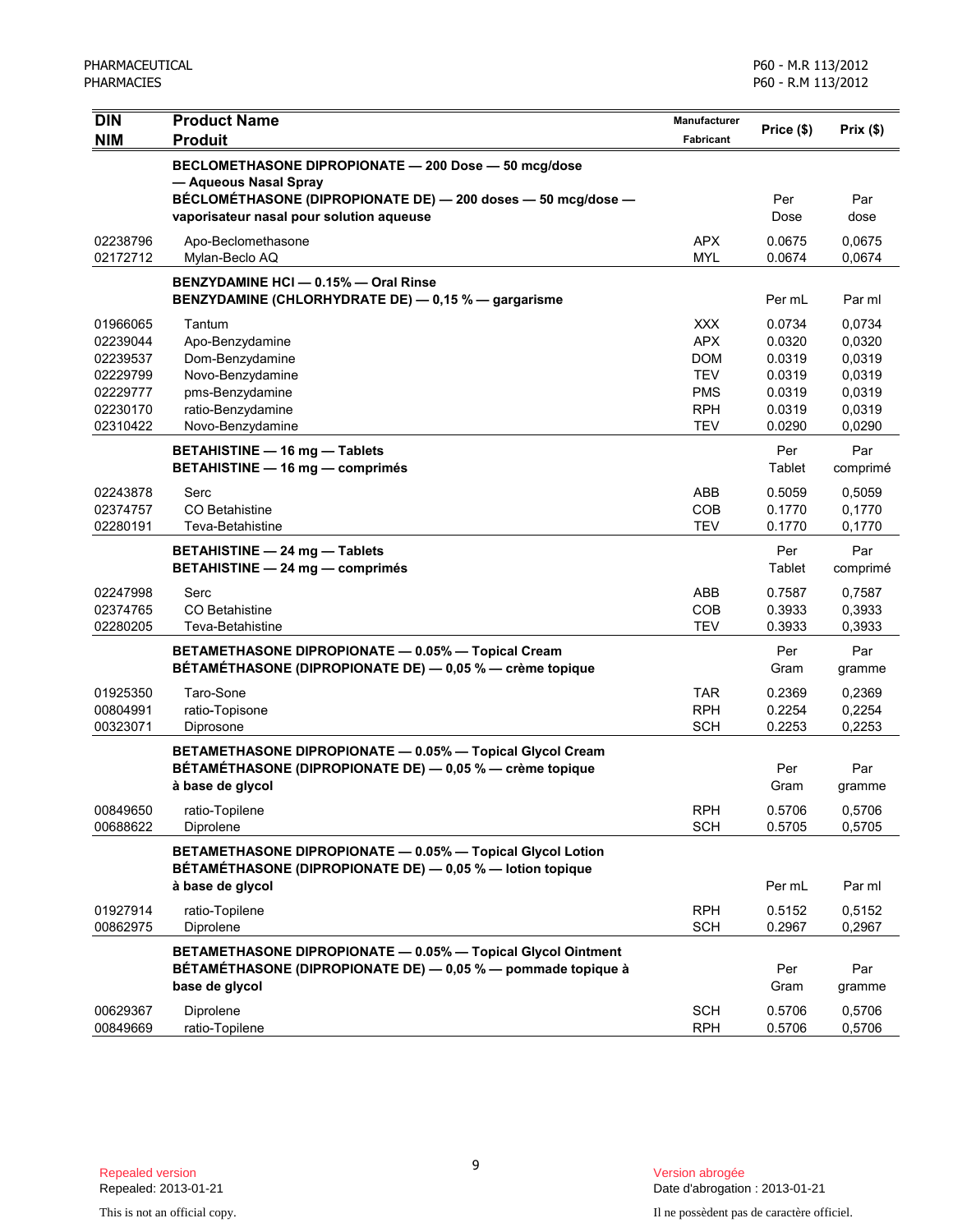| <b>DIN</b>           | <b>Product Name</b>                                                                                                | Manufacturer             | Price (\$)        |                   |
|----------------------|--------------------------------------------------------------------------------------------------------------------|--------------------------|-------------------|-------------------|
| <b>NIM</b>           | <b>Produit</b>                                                                                                     | Fabricant                |                   | Prix(\$)          |
|                      |                                                                                                                    |                          |                   |                   |
|                      | BETAMETHASONE DIPROPIONATE - 0.05% - Topical Lotion<br>BÉTAMÉTHASONE (DIPROPIONATE DE) - 0,05 % - lotion topique   |                          | Per mL            | Par ml            |
|                      |                                                                                                                    |                          |                   |                   |
| 00417246             | Diprosone                                                                                                          | <b>SCH</b>               | 0.2178            | 0,2178            |
| 00809187             | ratio-Topisone                                                                                                     | <b>RPH</b>               | 0.2178            | 0,2178            |
|                      | BETAMETHASONE DIPROPIONATE - 0.05% - Topical Ointment                                                              |                          | Per               | Par               |
|                      | BÉTAMÉTHASONE (DIPROPIONATE DE) - 0,05 % - pommade topique                                                         |                          | Gram              | gramme            |
| 00344923             | Diprosone                                                                                                          | <b>SCH</b>               | 0.2369            | 0,2369            |
| 00805009             | ratio-Topisone                                                                                                     | <b>RPH</b>               | 0.2369            | 0,2369            |
|                      | BETAMETHASONE DIPROPIONATE - 0.5 mg/g and                                                                          |                          |                   |                   |
|                      | Salicylic Acid 20 mg/g - 0.05% - Lotion                                                                            |                          |                   |                   |
|                      | BÉTAMÉTHASONE (DIPROPIONATE DE) - 0,5 mg/g et<br>acide salicylique 20 mg/g - 0,05 % - lotion                       |                          | Per mL            | Par ml            |
|                      |                                                                                                                    |                          |                   |                   |
| 00578428             | Diprosalic                                                                                                         | <b>SCH</b>               | 0.5164            | 0.5164            |
| 02245688             | ratio-Topisalic                                                                                                    | <b>RPH</b>               | 0.3877            | 0,3877            |
|                      | <b>BETAMETHASONE DISODIUM PHOSPHATE AND GENTAMICIN</b>                                                             |                          |                   |                   |
|                      | SULPHATE - 1 mg/3 mg/mL - Ophthalmic/Otic Solution                                                                 |                          |                   |                   |
|                      | BÉTAMÉTHASONE (PHOSPHATE DISODIQUE) ET GENTAMICINE<br>(SULFATE DE) - 1 mg/3 mg/ml - solution ophtalmique et otique |                          | Per mL            | Par ml            |
|                      |                                                                                                                    |                          |                   |                   |
| 00682217             | Garasone                                                                                                           | <b>SCH</b>               | 1.4095            | 1,4095            |
| 02244999             | Sandoz Pentasone                                                                                                   | SDZ                      | 1.4095            | 1,4095            |
|                      | <b>BETAMETHASONE DISODIUM PHOSPHATE/BETAMETHASONE</b>                                                              |                          |                   |                   |
|                      | ACETATE - 3 mg/3 mg/mL - Injectable Suspension<br>BÉTAMÉTHASONE (PHOSPHATE DISODIQUE DE)/BÉTAMÉTHASONE             |                          |                   |                   |
|                      | (ACÉTATE DE) - 3 mg/3 mg/ml - suspension injectable                                                                |                          | Per mL            | Par ml            |
|                      |                                                                                                                    |                          |                   |                   |
| 00028096<br>02237835 | Celestone Soluspan<br><b>Betaject</b>                                                                              | <b>SCH</b><br>SDZ        | 12.0904<br>9.5300 | 12,0904<br>9,5300 |
|                      |                                                                                                                    |                          |                   |                   |
|                      | BETAMETHASONE-17-VALERATE - 0.1% - Cream<br>BÉTAMÉTHASONE-17 - (VALÉRATE DE) - 0,1 % - crème                       |                          | Per               | Par               |
|                      |                                                                                                                    |                          | Gram              | gramme            |
| 00535435             | ratio-Ectosone                                                                                                     | <b>RPH</b>               | 0.1002            | 0.1002            |
| 00716626             | <b>Betaderm</b>                                                                                                    | <b>TAR</b>               | 0.0993            | 0,0993            |
|                      | BETAMETHASONE-17-VALERATE - 0.1% - Scalp Lotion                                                                    |                          |                   |                   |
|                      | BÉTAMÉTHASONE-17 - (VALÉRATE DE) - 0,1 % - lotion capillaire                                                       |                          | Per mL            | Par ml            |
| 00716634             | Betaderm                                                                                                           | <b>TAR</b>               | 0.0954            | 0,0954            |
| 00653217             | ratio-Ectosone                                                                                                     | <b>RPH</b>               | 0.0939            | 0,0939            |
| 00027944             | Valisone                                                                                                           | <b>VPI</b>               | 0.0939            | 0,0939            |
|                      | BICALUTAMIDE - 50 mg - Tablets                                                                                     |                          | Per               | Par               |
|                      | BICALUTAMIDE - 50 mg - comprimés                                                                                   |                          | Tablet            | comprimé          |
| 02184478             | Casodex                                                                                                            | <b>AZC</b>               | 7.4470            | 7,4470            |
| 02277700             | ratio-Bicalutamide                                                                                                 | <b>RPH</b>               | 4.9092            | 4,9092            |
| 02275589             | pms-Bicalutamide                                                                                                   | <b>PMS</b>               | 4.4631            | 4,4631            |
| 02274337             | CO Bicalutamide                                                                                                    | COB                      | 4.4630            | 4,4630            |
| 02296063<br>02270226 | Apo-Bicalutamide<br>Novo-Bicalutamide                                                                              | <b>APX</b><br><b>TEV</b> | 4.0074<br>4.0574  | 4,0074<br>4,0574  |
| 02302403             | Mylan-Bicalutamide                                                                                                 | <b>MYL</b>               | 4.0572            | 4,0572            |
| 02325985             | Bicalutamide                                                                                                       | <b>ACH</b>               | 4.0072            | 4,0072            |
| 02276089             | Sandoz Bicalutamide                                                                                                | SDZ                      | 4.0072            | 4,0072            |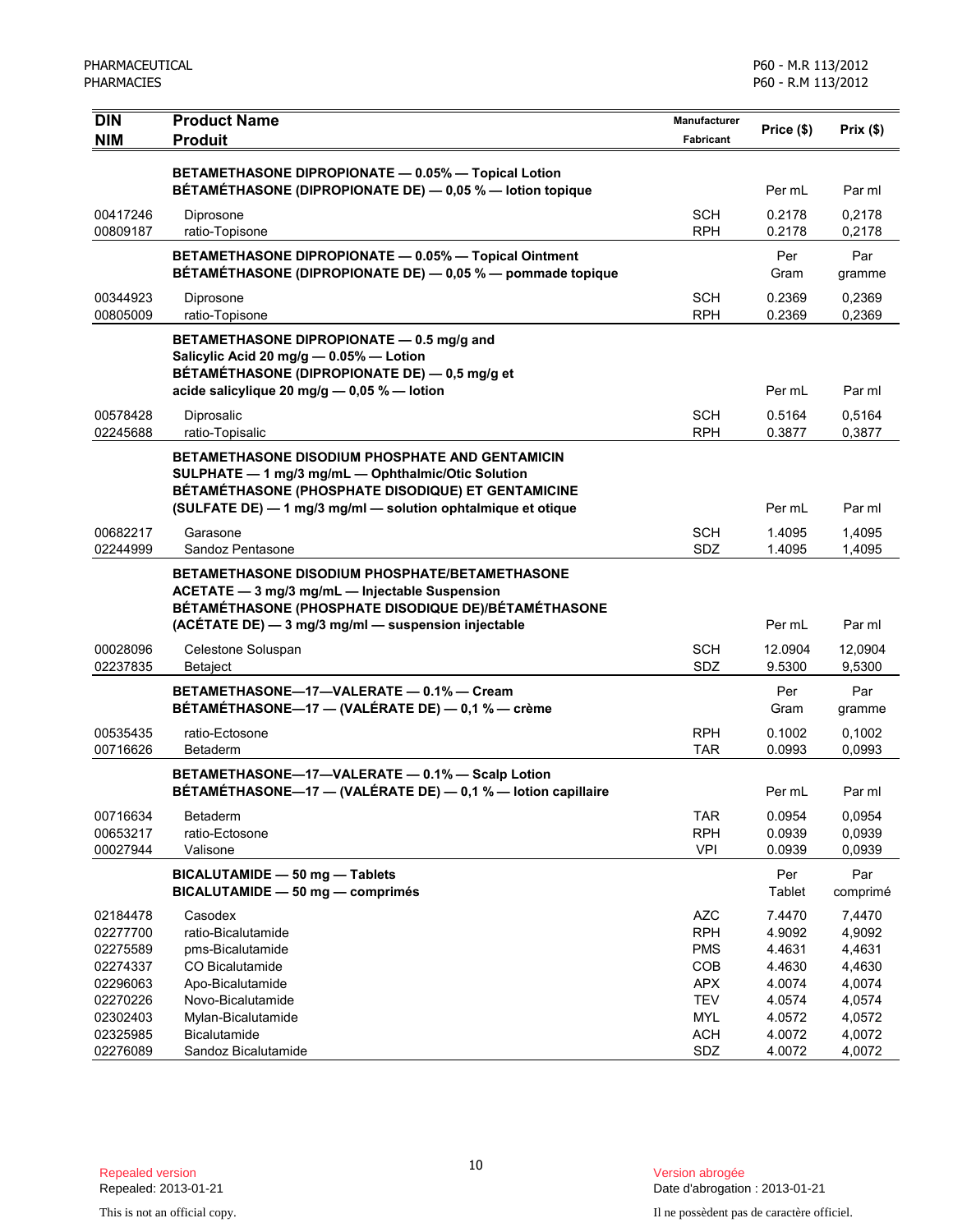| <b>DIN</b> | <b>Product Name</b>                                                                                                  | <b>Manufacturer</b> | Price (\$)    | Prix(\$)                        |
|------------|----------------------------------------------------------------------------------------------------------------------|---------------------|---------------|---------------------------------|
| <b>NIM</b> | <b>Produit</b>                                                                                                       | Fabricant           |               |                                 |
|            | BISACODYL - 5 mg - Enteric Tablets<br>BISACODYL - 5 mg - comprimés à enrobage entérosoluble                          |                     | Per<br>Tablet | Par<br>comprimé                 |
| 00254142   | Dulcolax                                                                                                             | <b>BOE</b>          | 0.2112        | 0,2112                          |
| 00545023   | Apo-Bisacodyl                                                                                                        | <b>APX</b>          | 0.0594        | 0,0594                          |
| 00587273   | pms-Bisacodyl                                                                                                        | <b>PMS</b>          | 0.0535        | 0,0535                          |
|            | <b>BISACODYL - 10 mg - Suppositories</b><br>BISACODYL - 10 mg - suppositoires                                        |                     | Per           | Par<br>Suppository suppositoire |
| 00003875   | <b>Dulcolax</b>                                                                                                      | <b>BOE</b>          | 1.2284        | 1,2284                          |
| 00582883   | pms-Bisacodyl                                                                                                        | <b>PMS</b>          | 0.5515        | 0,5515                          |
| 00404802   | ratio-Bisacodyl                                                                                                      | <b>RPH</b>          | 0.5149        | 0,5149                          |
|            | BISOPROLOL FUMARATE - 5 mg - Tablets<br>BISOPROLOL (FUMARATE DE) - 5 mg - comprimés                                  |                     | Per<br>Tablet | Par<br>comprimé                 |
| 02256134   | Apo-Bisoprolol                                                                                                       | <b>APX</b>          | 0.2426        | 0,2426                          |
| 02267470   | Novo-Bisoprolol                                                                                                      | <b>TEV</b>          | 0.2426        | 0,2426                          |
| 02247439   | Sandoz Bisoprolol                                                                                                    | SDZ                 | 0.2426        | 0,2426                          |
| 02302632   | pms-Bisoprolol                                                                                                       | <b>PMS</b>          | 0.2205        | 0,2205                          |
| 02384418   | Mylan-Bisoprolol                                                                                                     | <b>MYL</b>          | 0.1391        | 0,1391                          |
|            | BISOPROLOL FUMARATE - 10 mg - Tablets<br>BISOPROLOL (FUMARATE DE) - 10 mg - comprimés                                |                     | Per<br>Tablet | Par<br>comprimé                 |
| 02256177   | Apo-Bisoprolol                                                                                                       | <b>APX</b>          | 0.4019        | 0,4019                          |
| 02267489   | Novo-Bisoprolol                                                                                                      | <b>TEV</b>          | 0.4019        | 0,4019                          |
| 02247440   | Sandoz Bisoprolol                                                                                                    | SDZ                 | 0.4019        | 0,4019                          |
| 02302640   | pms-Bisoprolol                                                                                                       | <b>PMS</b>          | 0.3654        | 0,3654                          |
| 02384426   | Mylan-Bisoprolol                                                                                                     | MYL                 | 0.2030        | 0,2030                          |
|            | BOSENTAN - 62.5 mg - Tablets<br>BOSENTAN - 62.5 mg - comprimés                                                       |                     | Per<br>Tablet | Par<br>comprimé                 |
| 02244981   | Tracleer                                                                                                             | <b>ACT</b>          | 70.5965       | 70,5965                         |
| 02386194   | CO Bosentan                                                                                                          | COB                 | 22.4625       | 22,4625                         |
| 02383497   | Mylan Bosentan                                                                                                       | <b>MYL</b>          | 22.4625       | 22,4625                         |
| 02383012   | pms-Bosentan                                                                                                         | <b>PMS</b>          | 22.4625       | 22,4625                         |
| 02386275   | Sandoz Bosentan                                                                                                      | SDZ                 | 22.4625       | 22,4625                         |
|            | BOSENTAN - 125 mg - Tablets<br>BOSENTAN - 125 mg - comprimés                                                         |                     | Per<br>Tablet | Par<br>comprimé                 |
| 02244982   | Tracleer                                                                                                             | <b>ACT</b>          | 70.5965       | 70,5965                         |
| 02386208   | CO Bosentan                                                                                                          | COB                 | 22.4625       | 22,4625                         |
| 02383500   | Mylan Bosentan                                                                                                       | <b>MYL</b>          | 22.4625       | 22,4625                         |
| 02383020   | pms-Bosentan<br>Sandoz Bosentan                                                                                      | <b>PMS</b><br>SDZ   | 22.4625       | 22,4625                         |
| 02386283   |                                                                                                                      |                     | 22.4625       | 22,4625                         |
|            | <b>BRIMONIDINE TARTRATE - 0.2% - Ophthalmic Solution</b><br>BRIMONIDINE (TARTRATE DE) - 0,2 % - solution ophtalmique |                     | Per mL        | Par ml                          |
| 02236876   | Alphagan                                                                                                             | <b>ALL</b>          | 3.6300        | 3,6300                          |
| 02246284   | pms-Brimonidine                                                                                                      | <b>PMS</b>          | 2.2880        | 2,2880                          |
| 02243026   | ratio-Brimonidine                                                                                                    | <b>RPH</b>          | 2.2880        | 2,2880                          |
| 02260077   | Apo-Brimonidine                                                                                                      | <b>APX</b>          | 2.2870        | 2,2870                          |
| 02305429   | Sandoz Brimonidine                                                                                                   | SDZ                 | 2.0800        | 2,0800                          |
|            | BROMAZEPAM - 3 mg - Tablets<br>$BROMAZÉPAM - 3 mg - comprimés$                                                       |                     | Per<br>Tablet | Par<br>comprimé                 |
| 00518123   | Lectopam                                                                                                             | <b>HLR</b>          | 0.1682        | 0,1682                          |
| 02177161   | Apo-Bromazepam                                                                                                       | <b>APX</b>          | 0.0970        | 0,0970                          |
| 02230584   | Novo-Bromazepam                                                                                                      | <b>TEV</b>          | 0.0970        | 0,0970                          |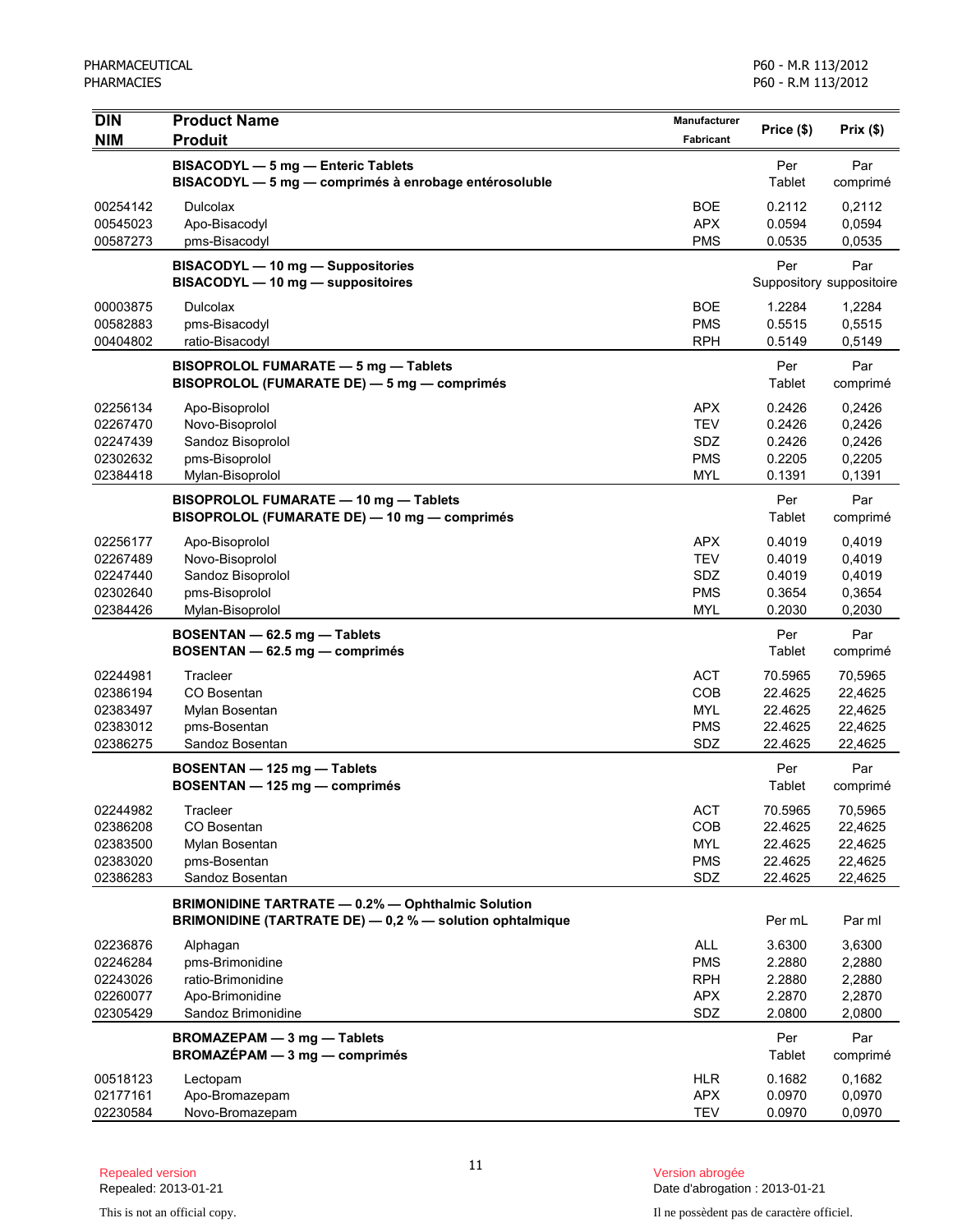| <b>DIN</b>                                               | <b>Product Name</b>                                                                                                                              | <b>Manufacturer</b>                                         | Price (\$)                                     | Prix (\$)                                      |
|----------------------------------------------------------|--------------------------------------------------------------------------------------------------------------------------------------------------|-------------------------------------------------------------|------------------------------------------------|------------------------------------------------|
| NIM                                                      | <b>Produit</b>                                                                                                                                   | Fabricant                                                   |                                                |                                                |
|                                                          | BROMAZEPAM - 6 mg - Tablets<br>BROMAZÉPAM - 6 mg - comprimés                                                                                     |                                                             | Per<br>Tablet                                  | Par<br>comprimé                                |
| 00518131<br>02177188<br>02230585                         | Lectopam<br>Apo-Bromazepam<br>Novo-Bromazepam                                                                                                    | HLR<br><b>APX</b><br><b>TEV</b>                             | 0.2458<br>0.1417<br>0.1417                     | 0,2458<br>0,1417<br>0,1417                     |
|                                                          | BUDESONIDE - 120 Dose - 64 mcg - Aqueous Nasal Spray<br>BUDÉSONIDE - 120 doses - 64 mcg - vaporisateur nasal pour<br>solution aqueuse            |                                                             | Per<br>Dose                                    | Par<br>dose                                    |
| 02231923<br>02241003                                     | <b>Rhinocort Aqua</b><br>Mylan-Budesonide AQ                                                                                                     | <b>AZC</b><br><b>MYL</b>                                    | 0.0875<br>0.0843                               | 0,0875<br>0,0843                               |
|                                                          | <b>BUPROPION HCI - 100 mg - Sustained Release Tablets</b><br><b>BUPROPION (CHLORHYDRATE DE) - 100 mg</b><br>- comprimés à libération progressive |                                                             | Per<br>Tablet                                  | Par<br>comprimé                                |
| 02285657<br>02275074                                     | ratio-Bupropion SR<br>Sandoz Bupropion SR                                                                                                        | <b>RPH</b><br>SDZ                                           | 0.4106<br>0.4106                               | 0,4106<br>0,4106                               |
|                                                          | <b>BUPROPION HCI-150 mg-Sustained Release Tablets</b><br><b>BUPROPION (CHLORHYDRATE DE) - 150 mg</b><br>- comprimés à libération progressive     |                                                             | Per<br>Tablet                                  | Par<br>comprimé                                |
| 02237825<br>02285665<br>02260239<br>02275082             | <b>Wellbutrin SR</b><br>ratio-Bupropion SR<br>Novo-Bupropion SR<br>Sandoz Bupropion SR                                                           | <b>BPC</b><br><b>RPH</b><br><b>TEV</b><br>SDZ               | 1.0383<br>0.5544<br>0.5040<br>0.5040           | 1,0383<br>0,5544<br>0,5040<br>0,5040           |
|                                                          | BUSPIRONE - 10 mg - Tablets<br>BUSPIRONE - 10 mg - comprimés                                                                                     |                                                             | Per<br>Tablet                                  | Par<br>comprimé                                |
| 02232564<br>02230942<br>02237858<br>02211076<br>02231492 | Dom-Buspirone<br>pms-Buspirone<br>ratio-Buspirone<br>Apo-Buspirone<br>Novo-Buspirone                                                             | <b>DOM</b><br><b>PMS</b><br><b>RPH</b><br><b>APX</b><br>TEV | 0.7174<br>0.7174<br>0.7174<br>0.7173<br>0.7173 | 0,7174<br>0,7174<br>0,7174<br>0,7173<br>0,7173 |
|                                                          | CABERGOLINE - 0.5 mg - Tablets<br>CABERGOLINE - 0.5 mg - comprimés                                                                               |                                                             | Per<br>Tablet                                  | Par<br>comprimé                                |
| 02242471<br>02301407                                     | Dostinex<br>CO Cabergoline                                                                                                                       | PFI<br>COB                                                  | 14.3330<br>8.8550                              | 14,3330<br>8,8550                              |
|                                                          | CALCITONIN (Salmon Synthetic) - 200 IU - Nasal Spray<br>CALCITONINE DE SAUMON SYNTHÉTIQUE - 200 UI - vaporisateur nasal                          |                                                             | Per<br>Spray                                   | Par<br>vaporisation                            |
| 02240775<br>02247585<br>02261766                         | Miacalcin<br>Apo-Calcitonin<br>Sandoz Calcitonin                                                                                                 | <b>NVT</b><br><b>APX</b><br>SDZ                             | 2.5952<br>1.8979<br>1.8979                     | 2,5952<br>1,8979<br>1,8979                     |
|                                                          | CANDESARTAN - 4 mg - Tablets<br>CANDESARTAN — 4 mg — comprimés                                                                                   |                                                             | Per<br>Tablet                                  | Par<br>comprimé                                |
| 02239090<br>02365340<br>02326957<br>02376520<br>02379120 | Atacand<br>Apo-Candesartan<br>Sandoz Candesartan<br>CO Candesartan<br>Mylan-Candesartan                                                          | <b>AZC</b><br><b>APX</b><br>SDZ<br>COB<br><b>MYL</b>        | 0.7700<br>0.2800<br>0.2800<br>0.2380<br>0.2380 | 0,7700<br>0,2800<br>0,2800<br>0,2380<br>0,2380 |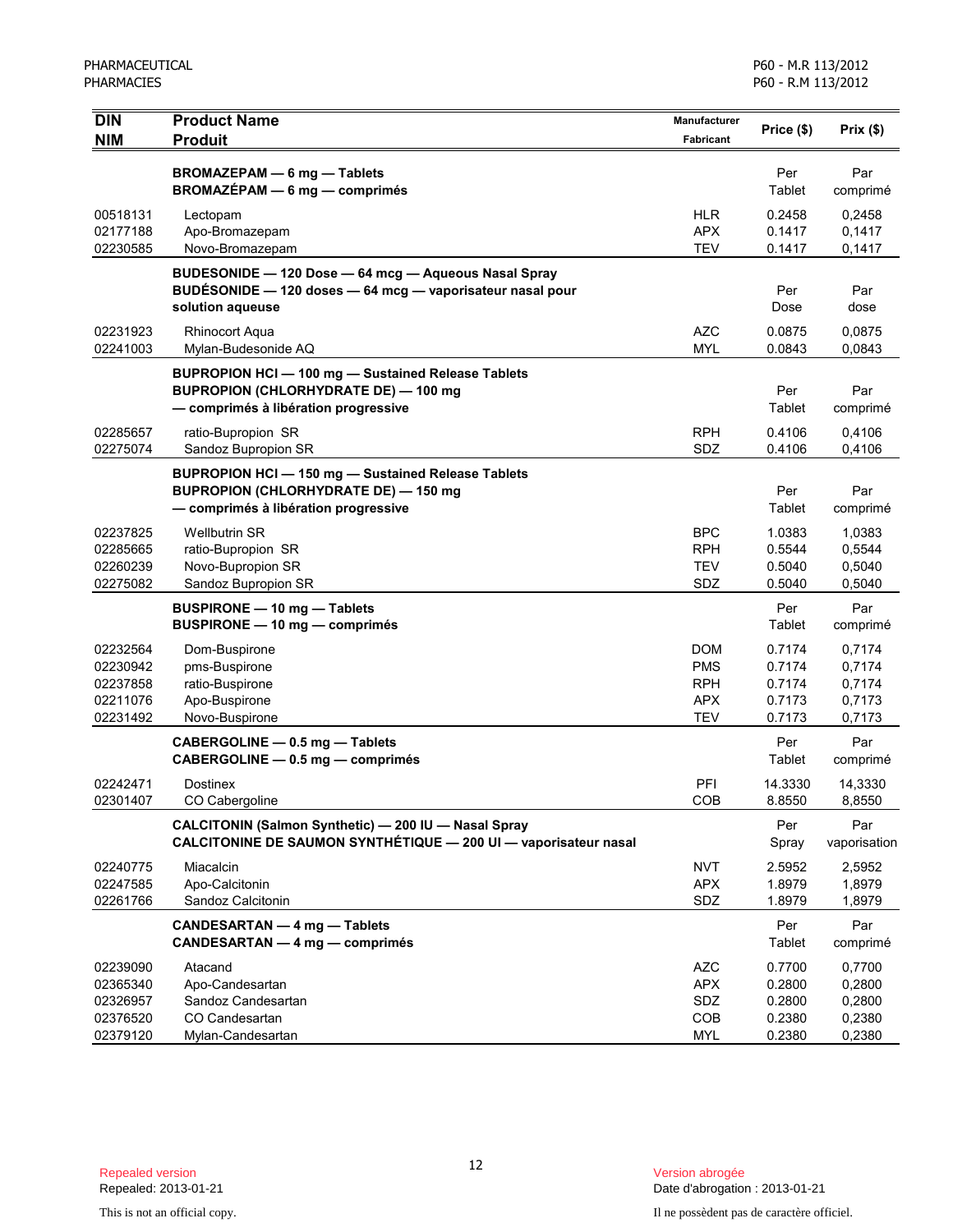| <b>DIN</b>                                                                       | <b>Product Name</b>                                                                                            | Manufacturer                                                                            | Price (\$)                                                         | Prix(\$)                                                           |
|----------------------------------------------------------------------------------|----------------------------------------------------------------------------------------------------------------|-----------------------------------------------------------------------------------------|--------------------------------------------------------------------|--------------------------------------------------------------------|
| <b>NIM</b>                                                                       | <b>Produit</b>                                                                                                 | <b>Fabricant</b>                                                                        |                                                                    |                                                                    |
|                                                                                  | CANDESARTAN - 8 mg - Tablets<br><b>CANDESARTAN - 8 mg - comprimés</b>                                          |                                                                                         | Per<br>Tablet                                                      | Par<br>comprimé                                                    |
| 02239091<br>02365359<br>02326965<br>02366312                                     | Atacand<br>Apo-Candesartan<br>Sandoz Candesartan<br>Teva-Candesartan                                           | <b>AZC</b><br><b>APX</b><br>SDZ<br><b>TEV</b>                                           | 1.2900<br>0.4691<br>0.4690<br>0.3990                               | 1,2900<br>0,4691<br>0,4690<br>0,3990                               |
| 02376539<br>02379139                                                             | CO Candesartan<br>Mylan-Candesartan                                                                            | COB<br><b>MYL</b>                                                                       | 0.3990<br>0.3990                                                   | 0,3990<br>0,3990                                                   |
|                                                                                  | CANDESARTAN - 16 mg - Tablets<br>CANDESARTAN - 16 mg - comprimés                                               |                                                                                         | Per<br>Tablet                                                      | Par<br>comprimé                                                    |
| 02239092<br>02365367<br>02326973<br>02366320<br>02376547<br>02379147             | Atacand<br>Apo-Candesartan<br>Sandoz Candesartan<br>Teva-Candesartan<br>CO Candesartan<br>Mylan-Candesartan    | <b>AZC</b><br><b>APX</b><br>SDZ<br><b>TEV</b><br>COB<br><b>MYL</b>                      | 1.2900<br>0.4691<br>0.4690<br>0.3990<br>0.3990<br>0.3990           | 1,2900<br>0,4691<br>0,4690<br>0,3990<br>0,3990<br>0,3990           |
|                                                                                  | CANDESARTAN - 32 mg - Tablets<br>CANDESARTAN - 32 mg - comprimés                                               |                                                                                         | Per<br>Tablet                                                      | Par<br>comprimé                                                    |
| 02311658<br>02376555<br>02379155<br>02366339                                     | Atacand<br>CO Candesartan<br>Mylan-Candesartan<br>Teva-Candesartan                                             | <b>AZC</b><br>COB<br><b>MYL</b><br><b>TEV</b>                                           | 1.3185<br>0.3990<br>0.3990<br>0.3990                               | 1,3185<br>0,3990<br>0,3990<br>0,3990                               |
|                                                                                  | CAPTOPRIL - 12.5 mg - Tablets<br>CAPTOPRIL - 12,5 mg - comprimés                                               |                                                                                         | Per<br>Tablet                                                      | Par<br>comprimé                                                    |
| 00893595<br>02238551<br>02163551<br>01942964<br>02230203<br>00851639             | Apo-Capto<br>Dom-Captopril<br>Mylan-Captopril<br>Novo-Captopril<br>pms-Captopril<br>ratio-Captopril            | <b>APX</b><br>DOM<br>MYL<br><b>TEV</b><br><b>PMS</b><br><b>RPH</b>                      | 0.2332<br>0.2332<br>0.2332<br>0.2332<br>0.2332<br>0.2332           | 0,2332<br>0,2332<br>0,2332<br>0,2332<br>0,2332<br>0,2332           |
|                                                                                  | CAPTOPRIL - 25 mg - Tablets<br>CAPTOPRIL - 25 mg - comprimés                                                   |                                                                                         | Per<br>Tablet                                                      | Par<br>comprimé                                                    |
| 00893609<br>00851833<br>00546283<br>02238552<br>02163578<br>01942972<br>02230204 | Apo-Capto<br>ratio-Captopril<br>Capoten<br>Dom-Captopril<br>Mylan-Captopril<br>Novo-Captopril<br>pms-Captopril | <b>APX</b><br><b>RPH</b><br>SQU<br><b>DOM</b><br><b>MYL</b><br><b>TEV</b><br><b>PMS</b> | 0.3300<br>0.3330<br>0.3300<br>0.3300<br>0.3300<br>0.3300<br>0.3300 | 0,3300<br>0,3330<br>0,3300<br>0,3300<br>0,3300<br>0,3300<br>0,3300 |
|                                                                                  | CAPTOPRIL - 50 mg - Tablets<br>CAPTOPRIL - 50 mg - comprimés                                                   |                                                                                         | Per<br>Tablet                                                      | Par<br>comprimé                                                    |
| 00893617<br>02238553<br>02163586<br>01942980<br>02230205<br>00851647             | Apo-Capto<br>Dom-Captopril<br>Mylan-Captopril<br>Novo-Captopril<br>pms-Captopril<br>ratio-Captopril            | <b>APX</b><br><b>DOM</b><br><b>MYL</b><br><b>TEV</b><br><b>PMS</b><br><b>RPH</b>        | 0.6149<br>0.6149<br>0.6149<br>0.6149<br>0.6149<br>0.6149           | 0,6149<br>0,6149<br>0,6149<br>0,6149<br>0,6149<br>0,6149           |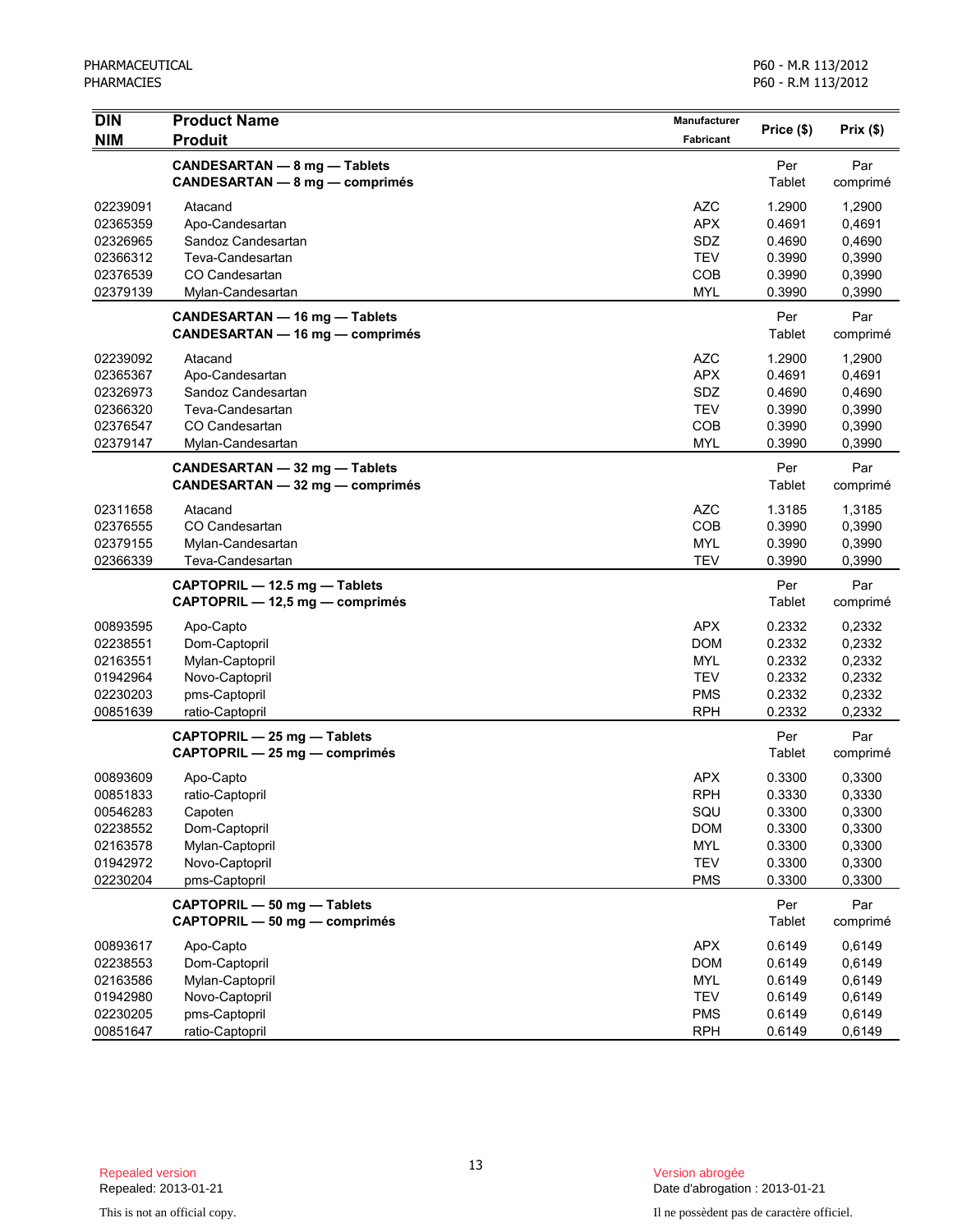| <b>DIN</b><br><b>NIM</b> | <b>Product Name</b><br><b>Produit</b>                                                                                    | Manufacturer<br><b>Fabricant</b> | Price (\$)    | Prix(\$)        |
|--------------------------|--------------------------------------------------------------------------------------------------------------------------|----------------------------------|---------------|-----------------|
|                          | CAPTOPRIL - 100 mg - Tablets<br>CAPTOPRIL - 100 mg - comprimés                                                           |                                  | Per<br>Tablet | Par<br>comprimé |
| 00893625                 | Apo-Capto                                                                                                                | <b>APX</b>                       | 1.1435        | 1,1435          |
| 02238554                 | Dom-Captopril                                                                                                            | <b>DOM</b>                       | 1.1435        | 1,1435          |
| 02163594                 | Mylan-Captopril                                                                                                          | <b>MYL</b>                       | 1.1435        | 1,1435          |
| 01942999                 | Novo-Captopril                                                                                                           | <b>TEV</b>                       | 1.1435        | 1,1435          |
| 02230206                 | pms-Captopril                                                                                                            | <b>PMS</b>                       | 1.1435        | 1,1435          |
| 00851655                 | ratio-Captopril                                                                                                          | <b>RPH</b>                       | 1.1435        | 1,1435          |
| 00546305                 | Capoten                                                                                                                  | SQU                              | 1.1434        | 1,1434          |
|                          | CARBAMAZEPINE - 100 mg - Chewable Tablets<br>CARBAMAZÉPINE - 100 mg - comprimés masticables                              |                                  | Per<br>Tablet | Par<br>comprimé |
| 00369810                 | Tegretol                                                                                                                 | <b>NVT</b>                       | 0.1888        | 0,1888          |
| 02244403                 | Taro-Carbamazepine                                                                                                       | <b>TAR</b>                       | 0.0942        | 0,0942          |
| 02231542                 | pms-Carbamazepine                                                                                                        | <b>PMS</b>                       | 0.0847        | 0,0847          |
| 02261855                 | Sandoz Carbamazepine                                                                                                     | SDZ                              | 0.0847        | 0,0847          |
|                          | CARBAMAZEPINE - 200 mg - Chewable Tablets<br>CARBAMAZÉPINE - 200 mg - comprimés masticables                              |                                  | Per<br>Tablet | Par<br>comprimé |
| 00665088                 | Tegretol                                                                                                                 | <b>NVT</b>                       | 0.3724        | 0,3724          |
| 02244404                 | Taro-Carbamazepine                                                                                                       | <b>TAR</b>                       | 0.1858        | 0,1858          |
| 02231540                 | pms-Carbamazepine                                                                                                        | <b>PMS</b>                       | 0.1672        | 0,1672          |
| 02261863                 | Sandoz Carbamazepine                                                                                                     | SDZ                              | 0.1672        | 0,1672          |
|                          | CARBAMAZEPINE - 100 mg/5 mL - Oral Suspension<br>CARBAMAZÉPINE - 100 mg/5 mL - suspension orale                          |                                  | Per mL        | Par mL          |
| 02194333                 | Tegretol                                                                                                                 | <b>NVT</b>                       | 0.0892        | 0,0892          |
| 02367394                 | Taro-Carbamazepine                                                                                                       | <b>TAR</b>                       | 0.0540        | 0,0540          |
|                          | <b>CARBAMAZEPINE - 200 mg - Sustained Release Tablets</b><br>CARBAMAZÉPINE - 200 mg - comprimés à libération progressive |                                  | Per<br>Tablet | Par<br>comprimé |
| 00773611                 | Tegretol CR/Tégrétol CR                                                                                                  | <b>NVT</b>                       | 0.4623        | 0,4623          |
| 02231543                 | pms-Carbamazepine CR                                                                                                     | <b>PMS</b>                       | 0.2472        | 0,2472          |
| 02241882                 | Mylan-Carbamazepine CR                                                                                                   | <b>MYL</b>                       | 0.2075        | 0,2075          |
| 02261839                 | Sandoz Carbamazepine CR                                                                                                  | SDZ                              | 0.2075        | 0,2075          |
|                          | <b>CARBAMAZEPINE - 400 mg - Sustained Release Tablets</b>                                                                |                                  | Per           | Par             |
|                          | CARBAMAZÉPINE - 400 mg - comprimés à libération progressive                                                              |                                  | Tablet        | comprimé        |
| 00755583                 | <b>Tegretol CR</b>                                                                                                       | <b>NVT</b>                       | 0.9243        | 0,9243          |
| 02231544                 | pms-Carbamazepine CR                                                                                                     | <b>PMS</b>                       | 0.4944        | 0,4944          |
| 02241883                 | Mylan-Carbamazepine CR                                                                                                   | <b>MYL</b>                       | 0.4152        | 0,4152          |
| 02261847                 | Sandoz Carbamazepine CR                                                                                                  | SDZ                              | 0.4152        | 0,4152          |
|                          | CARBAMAZEPINE - 200 mg - Tablets<br>CARBAMAZÉPINE - 200 mg - comprimés                                                   |                                  | Per<br>Tablet | Par<br>comprimé |
| 00010405                 | Tegretol                                                                                                                 | <b>NVT</b>                       | 0.4584        | 0,4584          |
| 00504742                 | Mazepine                                                                                                                 | <b>VAL</b>                       | 0.1372        | 0,1372          |
| 00402699                 | Apo-Carbamazepine                                                                                                        | <b>APX</b>                       | 0.0875        | 0,0875          |
| 00782718                 | Teva-Carbamaz                                                                                                            | <b>TEV</b>                       | 0.0875        | 0,0875          |
|                          | CARVEDILOL - 3.125 mg - Tablets<br>CARVEDILOL - 3,125 mg - comprimés                                                     |                                  | Per<br>Tablet | Par<br>comprimé |
| 02247933                 | Apo-Carvedilol                                                                                                           | <b>APX</b>                       | 0.8801        | 0,8801          |
| 02245914                 | pms-Carvedilol                                                                                                           | <b>PMS</b>                       | 0.8801        | 0,8801          |
| 02252309                 | ratio-Carvedilol                                                                                                         | <b>RPH</b>                       | 0.8801        | 0,8801          |
| 02347512                 | Mylan-Carvedilol                                                                                                         | <b>MYL</b>                       | 0.8001        | 0.8001          |
| 02268027                 | Ran-Carvedilol                                                                                                           | <b>RAN</b>                       | 0.8001        | 0,8001          |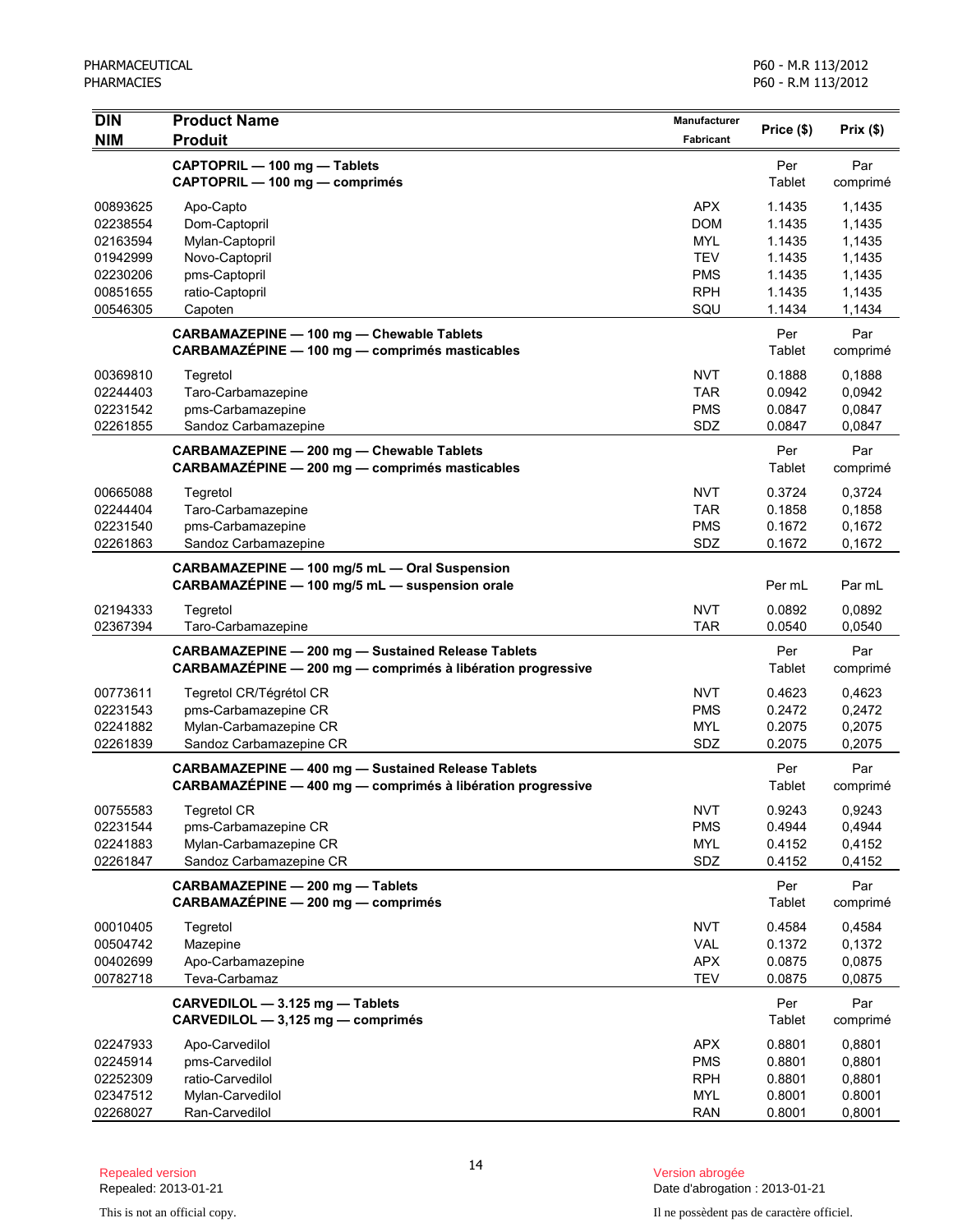| <b>DIN</b>                                               | <b>Product Name</b>                                                                        | <b>Manufacturer</b>                                                | Price (\$)                                     | Prix(\$)                                       |
|----------------------------------------------------------|--------------------------------------------------------------------------------------------|--------------------------------------------------------------------|------------------------------------------------|------------------------------------------------|
| <b>NIM</b>                                               | <b>Produit</b>                                                                             | Fabricant                                                          |                                                |                                                |
|                                                          | CARVEDILOL - 6.25 mg - Tablets<br>CARVEDILOL - 6,25 mg - comprimés                         |                                                                    | Per<br>Tablet                                  | Par<br>comprimé                                |
| 02247934<br>02245915<br>02252317<br>02347520<br>02268035 | Apo-Carvedilol<br>pms-Carvedilol<br>ratio-Carvedilol<br>Mylan-Carvedilol<br>Ran-Carvedilol | <b>APX</b><br><b>PMS</b><br><b>RPH</b><br><b>MYL</b><br><b>RAN</b> | 0.8801<br>0.8801<br>0.8801<br>0.8001<br>0.8001 | 0,8801<br>0,8801<br>0,8801<br>0.8001<br>0,8001 |
|                                                          | CARVEDILOL - 12.5 mg - Tablets<br>CARVEDILOL - 12,5 mg - comprimés                         |                                                                    | Per<br>Tablet                                  | Par<br>comprimé                                |
| 02247935<br>02245916<br>02252325<br>02347555<br>02268043 | Apo-Carvedilol<br>pms-Carvedilol<br>ratio-Carvedilol<br>Mylan-Carvedilol<br>Ran-Carvedilol | <b>APX</b><br><b>PMS</b><br><b>RPH</b><br><b>MYL</b><br><b>RAN</b> | 0.8801<br>0.8801<br>0.8801<br>0.8001<br>0.8001 | 0,8801<br>0,8801<br>0,8801<br>0.8001<br>0,8001 |
|                                                          | CARVEDILOL - 25 mg - Tablets<br>CARVEDILOL - 25 mg - comprimés                             |                                                                    | Per<br>Tablet                                  | Par<br>comprimé                                |
| 02247936<br>02245917<br>02252333<br>02347571<br>02268051 | Apo-Carvedilol<br>pms-Carvedilol<br>ratio-Carvedilol<br>Mylan-Carvedilol<br>Ran-Carvedilol | <b>APX</b><br><b>PMS</b><br><b>RPH</b><br><b>MYL</b><br><b>RAN</b> | 0.8801<br>0.8801<br>0.8801<br>0.8001<br>0.8001 | 0,8801<br>0,8801<br>0,8801<br>0.8001<br>0,8001 |
|                                                          | CEFAZOLIN - 1 g - Powder for Injection<br>CEFAZOLIN - 1 g - poudre injectable              |                                                                    | Per<br>Vial                                    | Par<br>ampoule                                 |
| 02108127<br>02297205<br>02308959                         | Cefazolin for Injection<br>Cefazolin for Injection<br>Cefazolin for Injection              | <b>TEV</b><br><b>APX</b><br>SDZ                                    | 6.3000<br>6.0000<br>6.0000                     | 6,3000<br>6,0000<br>6,0000                     |
|                                                          | CEFPROZIL - 125 mg/5 mL - Suspension<br>CEFPROZIL - 125 mg/5 mL - suspension               |                                                                    | Per mL                                         | Par ml                                         |
| 02163675<br>02293943<br>02303426<br>02329204             | Cefzil<br>Apo-Cefprozil<br>Sandoz Cefprozil<br>Ran-Cefprozil                               | SQU<br><b>APX</b><br>SDZ<br><b>RAN</b>                             | 0.1953<br>0.1107<br>0.1107<br>0.1006           | 0,1953<br>0,1107<br>0,1107<br>0,1006           |
|                                                          | CEFPROZIL - 250 mg/5 mL - Suspension<br>CEFPROZIL $-$ 250 mg/5 mL $-$ suspension           |                                                                    | Per mL                                         | Par ml                                         |
| 02163683<br>02293579<br>02293951<br>02303434             | Cefzil<br>Ran-Cefprozil<br>Apo-Cefprozil<br>Sandoz Cefprozil                               | SQU<br><b>RAN</b><br><b>APX</b><br>SDZ                             | 0.3902<br>0.2214<br>0.2213<br>0.2213           | 0,3902<br>0,2214<br>0,2213<br>0,2213           |
|                                                          | CEFPROZIL - 250 mg - Tablets<br>CEFPROZIL - 250 mg - comprimés                             |                                                                    | Per<br>Tablet                                  | Par<br>comprimé                                |
| 02163659<br>02292998<br>02293528<br>02302179             | Cefzil<br>Apo-Cefprozil<br>Ran-Cefprozil<br>Sandoz Cefprozil                               | SQU<br><b>APX</b><br><b>RAN</b><br>SDZ                             | 1.9975<br>1.1329<br>1.1329<br>1.1329           | 1,9975<br>1,1329<br>1,1329<br>1,1329           |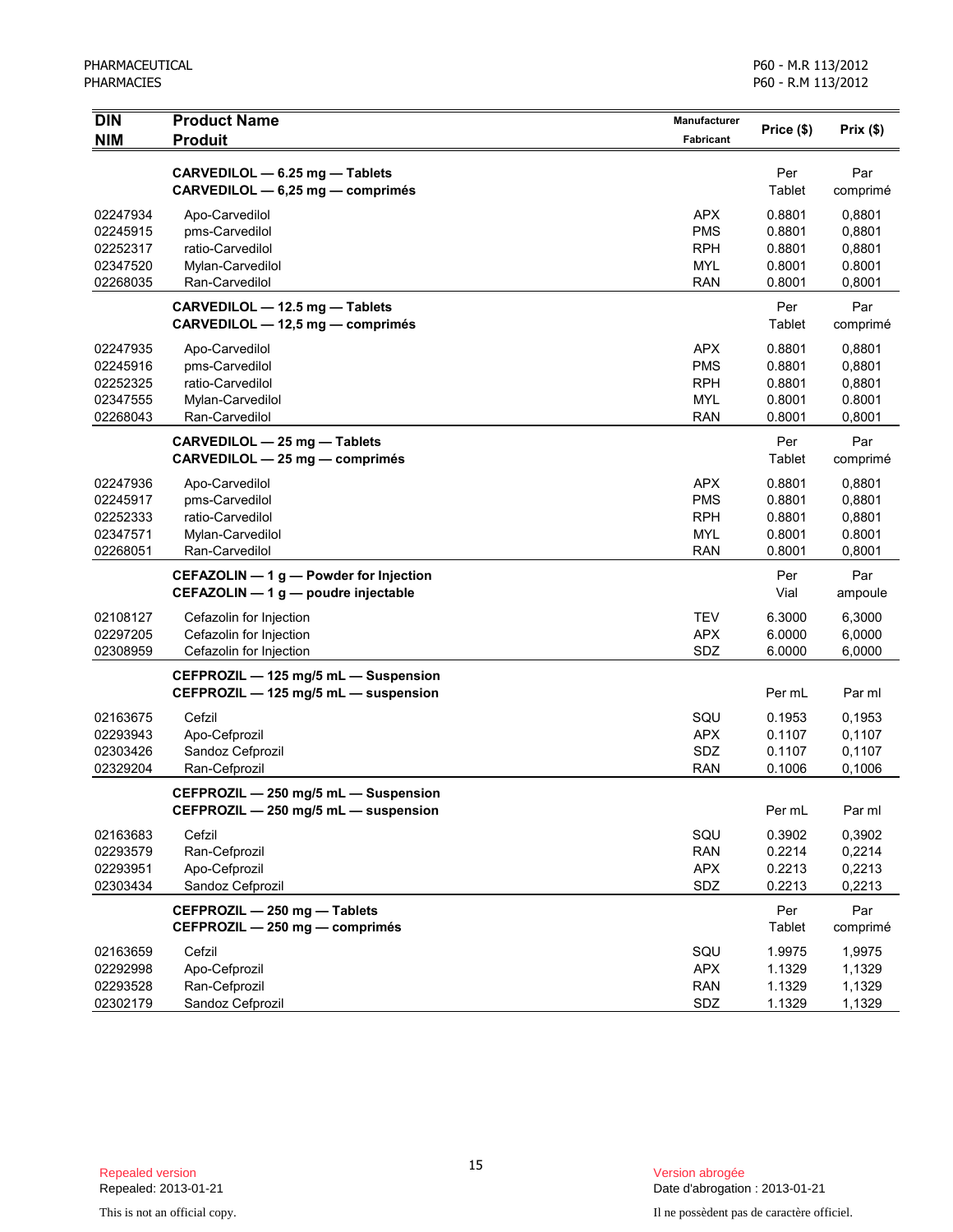| <b>DIN</b> | <b>Product Name</b>                                                                         | <b>Manufacturer</b> | Price (\$)    | Prix(\$)        |
|------------|---------------------------------------------------------------------------------------------|---------------------|---------------|-----------------|
| <b>NIM</b> | <b>Produit</b>                                                                              | <b>Fabricant</b>    |               |                 |
|            | CEFPROZIL - 500 mg - Tablets                                                                |                     | Per           | Par             |
|            | CEFPROZIL - 500 mg - comprimés                                                              |                     | Tablet        | comprimé        |
| 02163667   | Cefzil                                                                                      | SQU                 | 3.9165        | 3,9165          |
| 02293005   | Apo-Cefprozil                                                                               | <b>APX</b>          | 2.2214        | 2,2214          |
| 02293536   | Ran-Cefprozil                                                                               | <b>RAN</b>          | 2.2214        | 2,2214          |
| 02302187   | Sandoz Cefprozil                                                                            | SDZ                 | 2.2214        | 2,2214          |
|            | CEFTRIAXONE - 1 g - Injection<br>CEFTRIAXONE - 1 g - injection                              |                     | Per mL        | Par ml          |
| 00657417   | Rocephin                                                                                    | <b>HLR</b>          | 47.3080       | 47,3080         |
| 02292874   | Ceftriaxone                                                                                 | <b>APX</b>          | 23.8000       | 23,8000         |
| 02292270   | Sandoz Ceftriaxone                                                                          | SDZ                 | 23.8000       | 23,8000         |
|            | CEFTRIAXONE - 2 g - Injection<br>CEFTRIAXONE $-2 g$ - injection                             |                     | Per mL        | Par ml          |
| 00657409   | Rocephin                                                                                    | <b>HLR</b>          | 72.4369       | 72,4369         |
| 02292882   | Ceftriaxone                                                                                 | <b>APX</b>          | 46.9000       | 46,9000         |
| 02292289   | Sandoz Ceftriaxone                                                                          | SDZ                 | 46.9000       | 46,9000         |
|            | CEPHALEXIN - 250 mg - Tablets                                                               |                     | Per           | Par             |
|            | CÉPHALEXINE - 250 mg - comprimés                                                            |                     | Tablet        | comprimé        |
| 00403628   | Keflex                                                                                      | <b>MMT</b>          | 0.3516        | 0,3516          |
| 00768723   | Apo-Cephalex                                                                                | <b>APX</b>          | 0.2250        | 0,2250          |
| 00583413   | Novo-Lexin                                                                                  | <b>TEV</b>          | 0.2250        | 0,2250          |
| 02177781   | pms-Cephalexin                                                                              | <b>PMS</b>          | 0.2250        | 0,2250          |
|            | CEPHALEXIN - 500 mg - Tablets<br>CÉPHALEXINE - 500 mg - comprimés                           |                     | Per<br>Tablet | Par<br>comprimé |
| 00244392   | Keflex                                                                                      | <b>MMT</b>          | 0.7050        | 0,7050          |
| 00768715   | Apo-Cephalex                                                                                | <b>APX</b>          | 0.4500        | 0,4500          |
| 00583421   | Novo-Lexin                                                                                  | <b>TEV</b>          | 0.4500        | 0,4500          |
|            | CILAZAPRIL MONOHYDRATE - 1 mg - Tablets<br>CILAZAPRIL MONOHYDRATE DE - 1 mg - comprimés     |                     | Per<br>Tablet | Par<br>comprimé |
| 01911465   | Inhibace                                                                                    | <b>HLR</b>          | 0.7054        | 0,7054          |
| 02280442   | pms-Cilazapril                                                                              | <b>PMS</b>          | 0.4089        | 0,4089          |
| 02291134   | Apo-Cilazapril                                                                              | <b>APX</b>          | 0.3717        | 0,3717          |
| 02283778   | Mylan-Cilazapril                                                                            | <b>MYL</b>          | 0.3717        | 0,3717          |
| 02266350   | Novo-Cilazapril                                                                             | IFA                 | 0.3717        | 0,3717          |
|            | CILAZAPRIL MONOHYDRATE - 2.5 mg - Tablets<br>CILAZAPRIL MONOHYDRATE DE - 2,5 mg - comprimés |                     | Per<br>Tablet | Par<br>comprimé |
| 01911473   | Inhibace                                                                                    | <b>HLR</b>          | 0.8056        | 0,8056          |
| 02280450   | pms-Cilazapril                                                                              | <b>PMS</b>          | 0.4713        | 0,4713          |
| 02291142   | Apo-Cilazapril                                                                              | <b>APX</b>          | 0.4284        | 0,4284          |
| 02285215   | CO Cilazapril                                                                               | COB                 | 0.4284        | 0,4284          |
| 02283786   | Mylan-Cilazapril                                                                            | <b>MYL</b>          | 0.4284        | 0,4284          |
| 02266369   | Novo-Cilazapril                                                                             | <b>TEV</b>          | 0.4284        | 0,4284          |
|            | CILAZAPRIL MONOHYDRATE - 5 mg - Tablets<br>CILAZAPRIL MONOHYDRATE DE - 5 mg - comprimés     |                     | Per<br>Tablet | Par<br>comprimé |
| 01911481   | Inhibace                                                                                    | <b>HLR</b>          | 0.9354        | 0,9354          |
| 02280469   | pms-Cilazapril                                                                              | <b>PMS</b>          | 0.5475        | 0,5475          |
| 02291150   | Apo-Cilazapril                                                                              | <b>APX</b>          | 0.4977        | 0,4977          |
| 02285223   | CO Cilazapril                                                                               | COB                 | 0.4977        | 0,4977          |
| 02283794   | Mylan-Cilazapril                                                                            | <b>MYL</b>          | 0.4977        | 0,4977          |
| 02266377   | Novo-Cilazapril                                                                             | <b>TEV</b>          | 0.4977        | 0,4977          |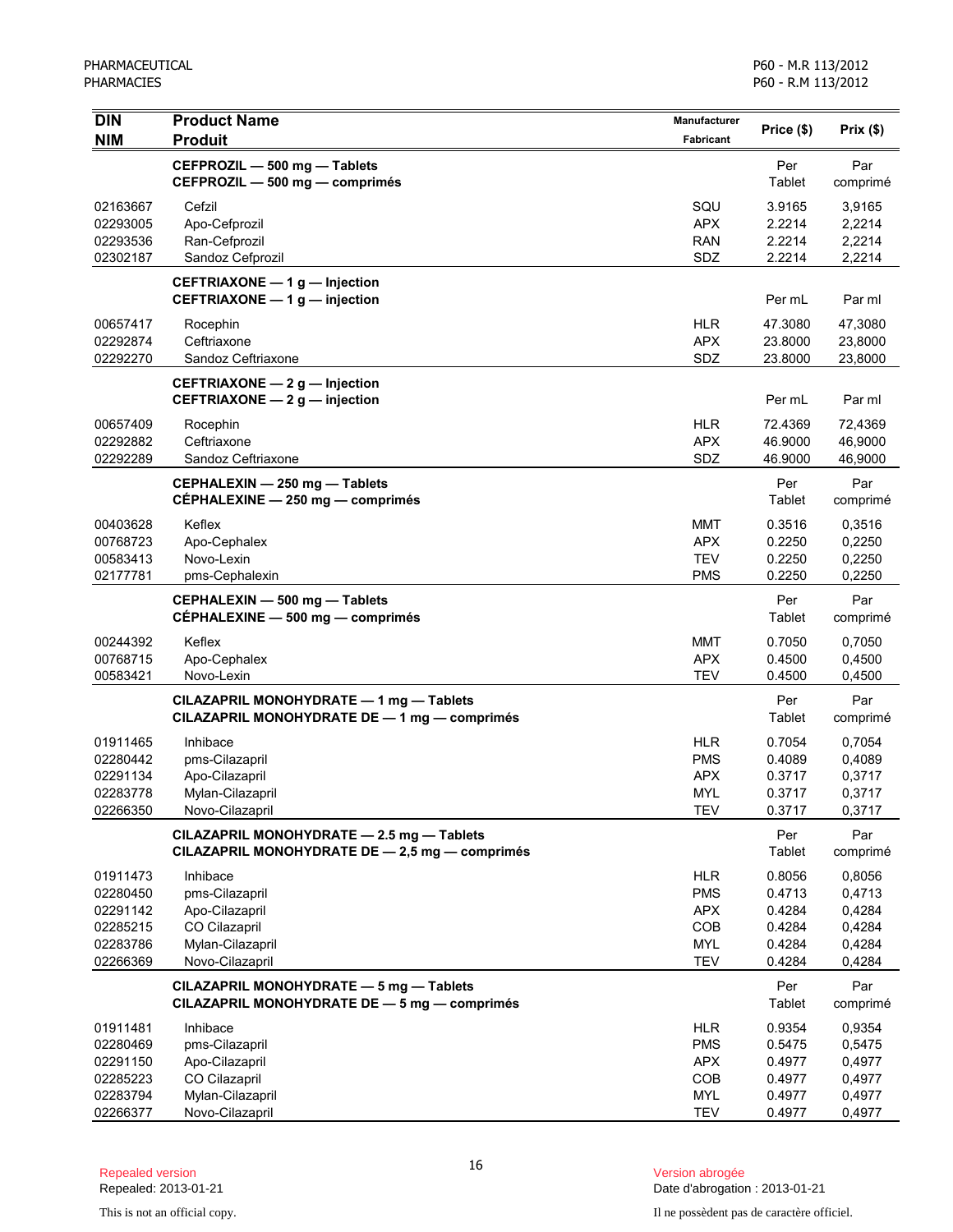| <b>DIN</b><br>NIM | <b>Product Name</b><br><b>Produit</b>                                                       | Manufacturer<br>Fabricant | Price (\$)    | Prix(\$)        |
|-------------------|---------------------------------------------------------------------------------------------|---------------------------|---------------|-----------------|
|                   | CIMETIDINE - 300 mg - Tablets<br>CIMÉTIDINE - 300 mg - comprimés                            |                           | Per<br>Tablet | Par<br>comprimé |
| 01916815          | Tagamet                                                                                     | <b>GSK</b>                | 0.3689        | 0,3689          |
| 00487872          | Apo-Cimetidine                                                                              | <b>APX</b>                | 0.0946        | 0,0946          |
| 02227444          | Mylan-Cimetidine                                                                            | <b>MYL</b>                | 0.0946        | 0,0946          |
| 00582417          | Novo-Cimetidine                                                                             | <b>TEV</b>                | 0.0946        | 0,0946          |
|                   | CIMETIDINE - 400 mg - Tablets<br>$CIMÉTIDINE - 400 mg - comprimés$                          |                           | Per<br>Tablet | Par<br>comprimé |
| 01916785          | Tagamet                                                                                     | <b>GSK</b>                | 0.6035        | 0,6035          |
| 00600059          | Apo-Cimetidine                                                                              | <b>APX</b>                | 0.1485        | 0,1485          |
| 02227452          | Mylan-Cimetidine                                                                            | <b>MYL</b>                | 0.1485        | 0,1485          |
| 00603678          | Novo-Cimetidine                                                                             | <b>TEV</b>                | 0.1485        | 0,1485          |
|                   | CIMETIDINE - 600 mg - Tablets<br>$CIMÉTIDINE - 600 mg - comprimés$                          |                           | Per<br>Tablet | Par<br>comprimé |
| 00600067          | Apo-Cimetidine                                                                              | <b>APX</b>                | 0.1892        | 0,1892          |
| 02227460          | Mylan-Cimetidine                                                                            | <b>MYL</b>                | 0.1892        | 0,1892          |
| 00603686          | Novo-Cimetidine                                                                             | <b>TEV</b>                | 0.1892        | 0,1892          |
|                   | CIMETIDINE - 800 mg - Tablets<br>$CIMÉTIDINE - 800 mg - comprimés$                          |                           | Per<br>Tablet | Par<br>comprimé |
| 00749494          | Apo-Cimetidine                                                                              | <b>APX</b>                | 0.2783        | 0,2783          |
| 02227479          | Mylan-Cimetidine                                                                            | <b>MYL</b>                | 0.2783        | 0,2783          |
| 00663727          | Novo-Cimetidine                                                                             | <b>TEV</b>                | 0.2783        | 0,2783          |
| 02229721          | pms-Cimetidine                                                                              | <b>PMS</b>                | 0.2783        | 0,2783          |
|                   | CIPROFLOXACIN - 0.3% - Ophthalmic Solution<br>CIPROFLOXACINE - 0,3 % - solution ophtalmique |                           | Per<br>mL     | Par<br>ml       |
| 01945270          | Ciloxan                                                                                     | <b>ALC</b>                | 2.2333        | 2,2333          |
| 02263130          | Apo-Ciproflox                                                                               | <b>APX</b>                | 1.2408        | 1,2408          |
| 02253933          | pms-Ciprofloxacin                                                                           | <b>PMS</b>                | 1.2408        | 1,2408          |
|                   | CIPROFLOXACIN - 250 mg - Tablets<br>CIPROFLOXACINE - 250 mg - comprimés                     |                           | Per<br>Tablet | Par<br>comprimé |
| 02155958          | Cipro                                                                                       | BAY                       | 2.7217        | 2,7217          |
| 02247339          | CO Ciprofloxacin                                                                            | COB                       | 1.5392        | 1,5392          |
| 02248437          | pms-Ciprofloxacin                                                                           | <b>PMS</b>                | 1.5392        | 1,5392          |
| 02266962          | Taro-Ciprofloxacin                                                                          | <b>TAR</b>                | 1.5392        | 1,5392          |
| 02229521          | Apo-Ciproflox                                                                               | <b>APX</b>                | 1.5391        | 1,5391          |
| 02246825          | ratio-Ciprofloxacin                                                                         | <b>RPH</b>                | 1.5391        | 1,5391          |
| 02245647          | Mylan-Ciprofloxacin                                                                         | <b>MYL</b>                | 1.3992        | 1,3992          |
| 02161737          | Novo-Ciprofloxacin                                                                          | <b>TEV</b>                | 1.3992        | 1,3992          |
| 02303728          | Ran-Ciproflox                                                                               | <b>RAN</b>                | 1.3992        | 1,3992          |
| 02248756          | Sandoz Ciprofloxacin                                                                        | SDZ                       | 1.3992        | 1,3992          |
| 02317427          | Mint-Ciprofloxacin                                                                          | <b>MPH</b>                | 1.3642        | 1,3642          |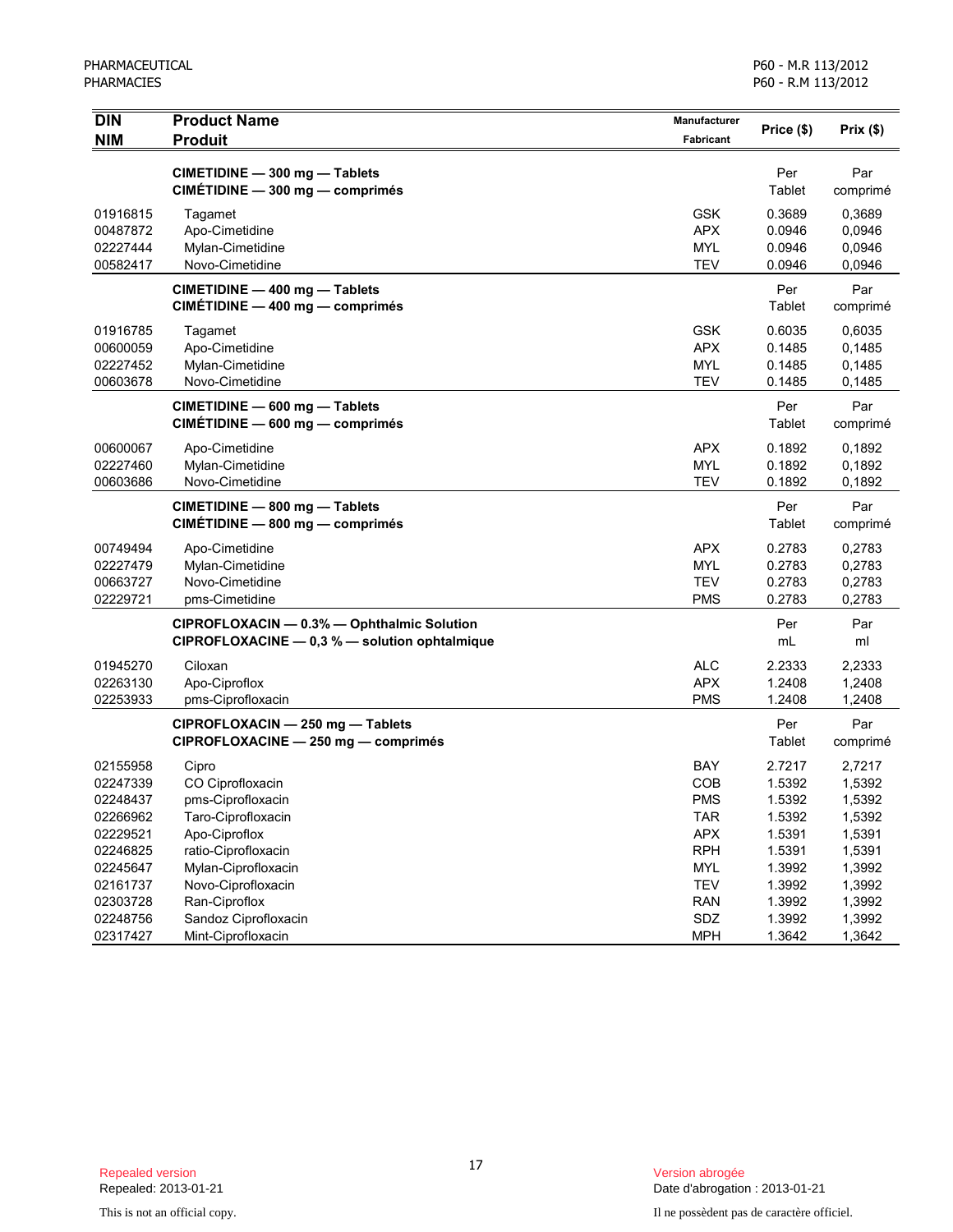| <b>DIN</b><br><b>NIM</b> | <b>Product Name</b><br><b>Produit</b>                          | <b>Manufacturer</b><br>Fabricant | Price (\$)       | Prix(\$)        |
|--------------------------|----------------------------------------------------------------|----------------------------------|------------------|-----------------|
|                          | CIPROFLOXACIN - 500 mg - Tablets                               |                                  | Per              | Par             |
|                          | CIPROFLOXACINE - 500 mg - comprimés                            |                                  | Tablet           | comprimé        |
| 02155966                 | Cipro                                                          | <b>BAY</b>                       | 3.0707           | 3,0707          |
| 02266970                 | Taro-Ciprofloxacin                                             | <b>TAR</b>                       | 1.7366           | 1,7366          |
| 02229522                 | Apo-Ciproflox                                                  | <b>APX</b>                       | 1.7365           | 1,7365          |
| 02247340                 | CO Ciprofloxacin                                               | COB                              | 1.7365           | 1,7365          |
| 02248438                 | pms-Ciprofloxacin                                              | <b>PMS</b>                       | 1.7365           | 1,7365          |
| 02246826                 | ratio-Ciprofloxacin                                            | <b>RPH</b>                       | 1.7365           | 1,7365          |
| 02245648                 | Mylan-Ciprofloxacin                                            | <b>MYL</b>                       | 1.5786           | 1,5786          |
| 02161745                 | Novo-Ciprofloxacin                                             | <b>TEV</b>                       | 1.5786           | 1,5786          |
| 02303736                 | Ran-Ciproflox                                                  | <b>RAN</b>                       | 1.5786           | 1,5786          |
| 02248757                 | Sandoz Ciprofloxacin                                           | SDZ                              | 1.5786           | 1,5786          |
| 02317435                 | Mint-Ciprofloxacin                                             | <b>MPH</b>                       | 1.5391           | 1,5391          |
|                          | CIPROFLOXACIN - 750 mg - Tablets                               |                                  | Per              | Par             |
|                          | CIPROFLOXACINE - 750 mg - comprimés                            |                                  | Tablet           | comprimé        |
| 02155974                 | Cipro                                                          | <b>BAY</b>                       | 5.4068           | 5,4068          |
| 02247341                 | CO Ciprofloxacin                                               | COB                              | 3.2752           | 3,2752          |
| 02248439                 | pms-Ciprofloxacin                                              | <b>PMS</b>                       | 3.2752           | 3,2752          |
| 02229523                 | Apo-Ciproflox                                                  | <b>APX</b>                       | 3.2751           | 3,2751          |
| 02246827                 | ratio-Ciprofloxacin                                            | <b>RPH</b>                       | 3.2751           | 3,2751          |
| 02245649                 | Mylan-Ciprofloxacin                                            | <b>MYL</b>                       | 2.9774           | 2,9774          |
| 02161753                 | Novo-Ciprofloxacin                                             | <b>TEV</b>                       | 2.9774           | 2,9774          |
| 02303744                 | Ran-Ciproflox                                                  | <b>RAN</b>                       | 2.9774           | 2,9774          |
| 02248758                 | Sandoz Ciprofloxacin                                           | SDZ<br><b>MPH</b>                | 2.9774<br>2.9030 | 2,9774          |
| 02317443                 | Mint-Ciprofloxacin                                             |                                  |                  | 2,9030          |
|                          | CITALOPRAM - 20 mg - Tablets<br>CITALOPRAM - 20 mg - comprimés |                                  | Per<br>Tablet    | Par<br>comprimé |
| 02239607                 | Celexa                                                         | <b>LUD</b>                       | 1.4649           | 1,4649          |
| 02248050                 | CO Citalopram                                                  | COB                              | 0.9625           | 0,9625          |
| 02252112                 | ratio-Citalopram                                               | <b>RPH</b>                       | 0.9625           | 0,9625          |
| 02306239                 | Citalopram-Odan                                                | <b>ODN</b>                       | 0.8750           | 0,8750          |
| 02293218                 | Novo-Citalopram                                                | <b>TEV</b>                       | 0.8250           | 0,8250          |
| 02248010                 | pms-Citalopram                                                 | <b>PMS</b>                       | 0.8250           | 0,8250          |
| 02285622                 | Ran-Citalopram                                                 | <b>RAN</b>                       | 0.8250           | 0,8250          |
| 02246056                 | Apo-Citalopram                                                 | <b>APX</b>                       | 0.5754           | 0,5754          |
| 02313405                 | Jamp-Citalopram                                                | <b>JPC</b>                       | 0.5753           | 0,5753          |
| 02304686                 | Mint-Citalopram                                                | <b>MPH</b>                       | 0.5753           | 0,5753          |
| 02246594                 | Mylan-Citalopram<br>Sandoz Citalopram                          | <b>MYL</b>                       | 0.5753           | 0,5753          |
| 02248170                 |                                                                | SDZ                              | 0.5753           | 0,5753          |
|                          | CITALOPRAM - 40 mg - Tablets<br>CITALOPRAM - 40 mg - comprimés |                                  | Per<br>Tablet    | Par<br>comprimé |
| 02239608                 | Celexa                                                         | <b>LUD</b>                       | 1.4649           | 1,4649          |
| 02248051                 | CO Citalopram                                                  | COB                              | 0.9625           | 0,9625          |
| 02252120                 | ratio-Citalopram                                               | <b>RPH</b>                       | 0.9625           | 0,9625          |
| 02306247                 | Citalopram-Odan                                                | ODN                              | 0.8750           | 0,8750          |
| 02293226                 | Novo-Citalopram                                                | <b>TEV</b>                       | 0.8250           | 0,8250          |
| 02248011                 | pms-Citalopram                                                 | <b>PMS</b>                       | 0.8250           | 0,8250          |
| 02285630                 | Ran-Citalopram                                                 | <b>RAN</b>                       | 0.8250           | 0,8250          |
| 02246057                 | Apo-Citalopram                                                 | <b>APX</b>                       | 0.5754           | 0,5754          |
| 02313413                 | Jamp-Citalopram                                                | <b>JPC</b>                       | 0.5753           | 0,5753          |
| 02304694                 | Mint-Citalopram                                                | <b>MPH</b>                       | 0.5753           | 0,5753          |
| 02246595                 | Mylan-Citalopram                                               | <b>MYL</b>                       | 0.5753           | 0,5753          |
| 02248171                 | Sandoz Citalopram                                              | SDZ                              | 0.5753           | 0,5753          |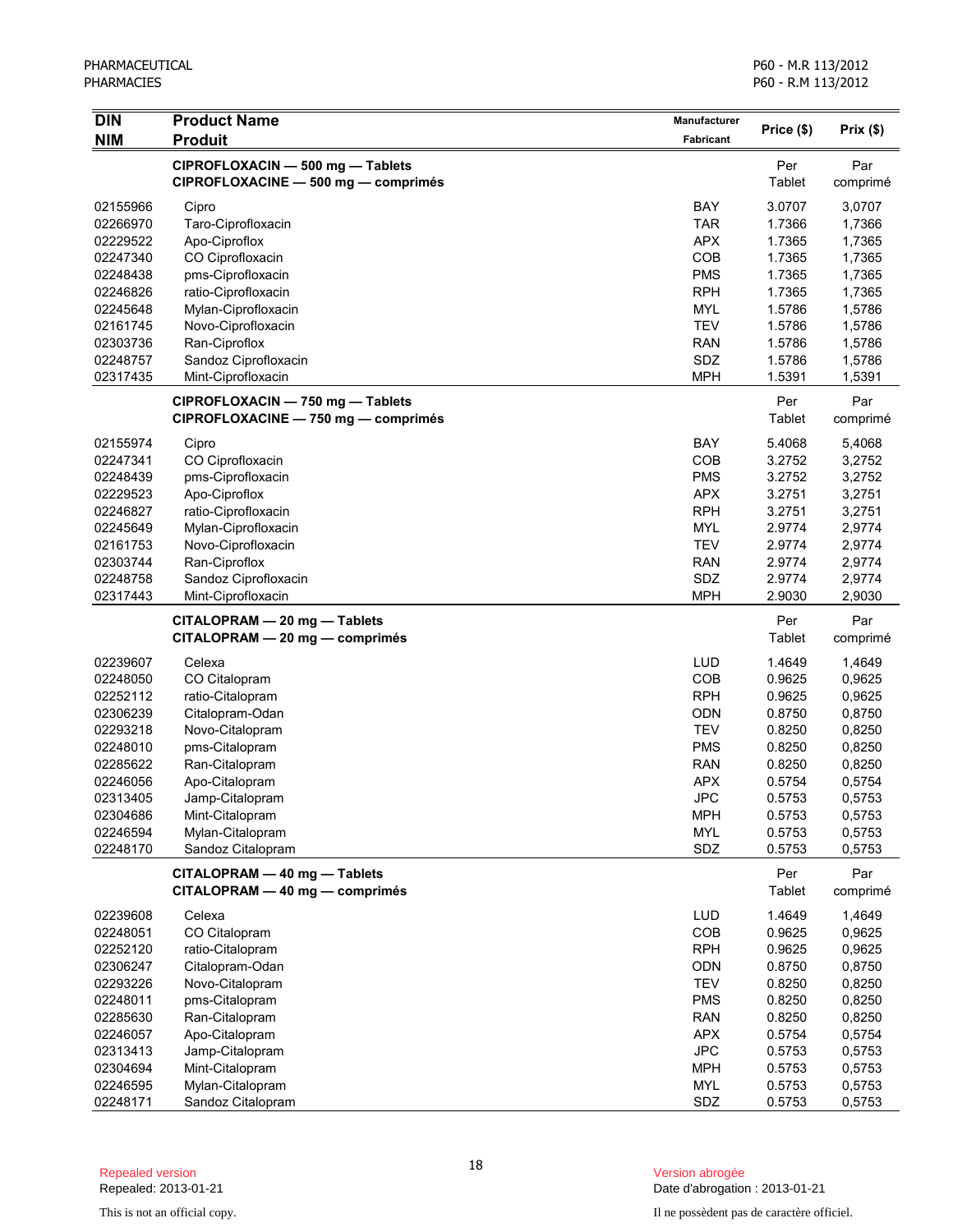| <b>DIN</b>           | <b>Product Name</b>                                | Manufacturer      | Price (\$)       | Prix(\$)         |
|----------------------|----------------------------------------------------|-------------------|------------------|------------------|
| <b>NIM</b>           | Produit                                            | <b>Fabricant</b>  |                  |                  |
|                      |                                                    |                   |                  |                  |
|                      | CLARITHROMYCIN - 250 mg - Tablets                  |                   | Per              | Par              |
|                      | CLARITHROMYCIN - 250 mg - comprimés                |                   | Tablet           | comprimé         |
| 01984853             | Biaxin                                             | ABB               | 1.8517           | 1.8517           |
| 02274744             | Apo-Clarithromycin                                 | <b>APX</b>        | 1.0905           | 1.0905           |
| 02247573             | pms-Clarithromycin                                 | <b>PMS</b>        | 1.1005           | 1,1005           |
| 02247818             | ratio-Clarithromycin                               | <b>RPH</b>        | 1.1005           | 1,1005           |
| 02361426             | Ran-Clarithromycin                                 | <b>RAN</b>        | 1.1005           | 1,1005           |
| 02248856             | Mylan-Clarithromycin                               | <b>MYL</b>        | 1.0905           | 1,0905           |
| 02266539             | Sandoz Clarithromycin                              | SDZ               | 1.0905           | 1,0905           |
|                      | CLARITHROMYCIN - 500 mg - Tablets                  |                   | Per              | Par              |
|                      | CLARITHROMYCIN - 500 mg - comprimés                |                   | Tablet           | comprimé         |
|                      |                                                    | ABB               |                  |                  |
| 02126710<br>02247574 | <b>Biaxin</b>                                      | <b>PMS</b>        | 3.6599<br>2.2009 | 3,6599           |
| 02247819             | pms-Clarithromycin<br>ratio-Clarithromycin         | <b>RPH</b>        | 2.2009           | 2.2009<br>2.2009 |
| 02361434             | Ran-Clarithromycin                                 | <b>RAN</b>        | 2.2009           | 2,2009           |
| 02274752             | Apo-Clarithromycin                                 | <b>APX</b>        | 2.1909           | 2,1909           |
| 02248857             | Mylan-Clarithromycin                               | <b>MYL</b>        | 2.1909           |                  |
| 02266547             | Sandoz Clarithromycin                              | SDZ               | 2.1909           | 2,1909<br>2,1909 |
|                      |                                                    |                   |                  |                  |
|                      | <b>CLINDAMYCIN - 1% - Topical Solution</b>         |                   |                  |                  |
|                      | <b>CLINDAMYCINE - 1% - solution d'actualité</b>    |                   | Per mL           | Par ml           |
| 00582301             | Dalacin T                                          | PFI               | 0.3561           | 0,3561           |
| 02266938             | Taro-Clindamycin                                   | <b>TAR</b>        | 0.2486           | 0,2486           |
|                      | CLINDAMYCIN HCI - 150 mg - Capsules                |                   | Per              | Par              |
|                      | CLINDAMYCINE (CHLORHYDRATE DE) - 150 mg - capsules |                   | Capsule          | capsule          |
|                      |                                                    |                   |                  |                  |
| 00030570             | Dalacin C                                          | <b>PFI</b>        | 1.0354           | 1,0354           |
| 02241709             | Teva-Clindamycin                                   | <b>TEV</b>        | 0.5976           | 0,5976           |
| 02245232             | Apo-Clindamycin                                    | <b>APX</b>        | 0.5380           | 0,5380           |
| 02258331             | Mylan-Clindamycin                                  | <b>MYL</b>        | 0.4890           | 0,4890           |
|                      | <b>CLINDAMYCIN HCI - 300 mg - Capsules</b>         |                   | Per              | Par              |
|                      | CLINDAMYCINE (CHLORHYDRATE DE) - 300 mg - capsules |                   | Capsule          | capsule          |
| 02182866             | Dalacin C                                          | PFI               | 2.0706           | 2,0706           |
| 02241710             | Novo-Clindamycin                                   | <b>TEV</b>        | 1.1954           | 1,1954           |
| 02245233             | Apo-Clindamycin                                    | <b>APX</b>        | 1.0759           | 1,0759           |
| 02258358             | Mylan-Clindamycin                                  | <b>MYL</b>        | 0.9780           | 0,9780           |
|                      | CLOBAZAM - 10 mg - Tablets                         |                   | Per              | Par              |
|                      | CLOBAZAM - 10 mg - comprimés                       |                   | Tablet           | comprimé         |
|                      |                                                    |                   |                  |                  |
| 02221799             | Frisium                                            | LUD               | 0.4833           | 0,4833           |
| 02238334             | Novo-Clobazam                                      | <b>TEV</b>        | 0.2633           | 0,2633           |
| 02244638             | Apo-Clobazam<br>pms-Clobazam                       | APX<br><b>PMS</b> | 0.2369           | 0,2369           |
| 02244474             |                                                    |                   | 0.2369           | 0,2369           |
|                      | CLOBETASOL-17-PROPIONATE - 0.05% - Cream           |                   | Per              | Par              |
|                      | CLOBÉTASOL-17 - (PROPIONATE DE) - 0,05 % - crème   |                   | Gram             | gramme           |
| 02213265             | Dermovate                                          | <b>TPT</b>        | 0.8243           | 0,8243           |
| 02093162             | Novo-Clobetasol                                    | TEV               | 0.4475           | 0,4475           |
| 01910272             | ratio-Clobetasol                                   | <b>RPH</b>        | 0.4475           | 0,4475           |
| 02245523             | Taro-Clobetasol                                    | <b>TAR</b>        | 0.4474           | 0,4474           |
| 02232191             | pms-Clobetasol                                     | <b>PMS</b>        | 0.4474           | 0,4474           |
| 02024187             | Mylan-Clobetasol                                   | <b>MYL</b>        | 0.4473           | 0,4473           |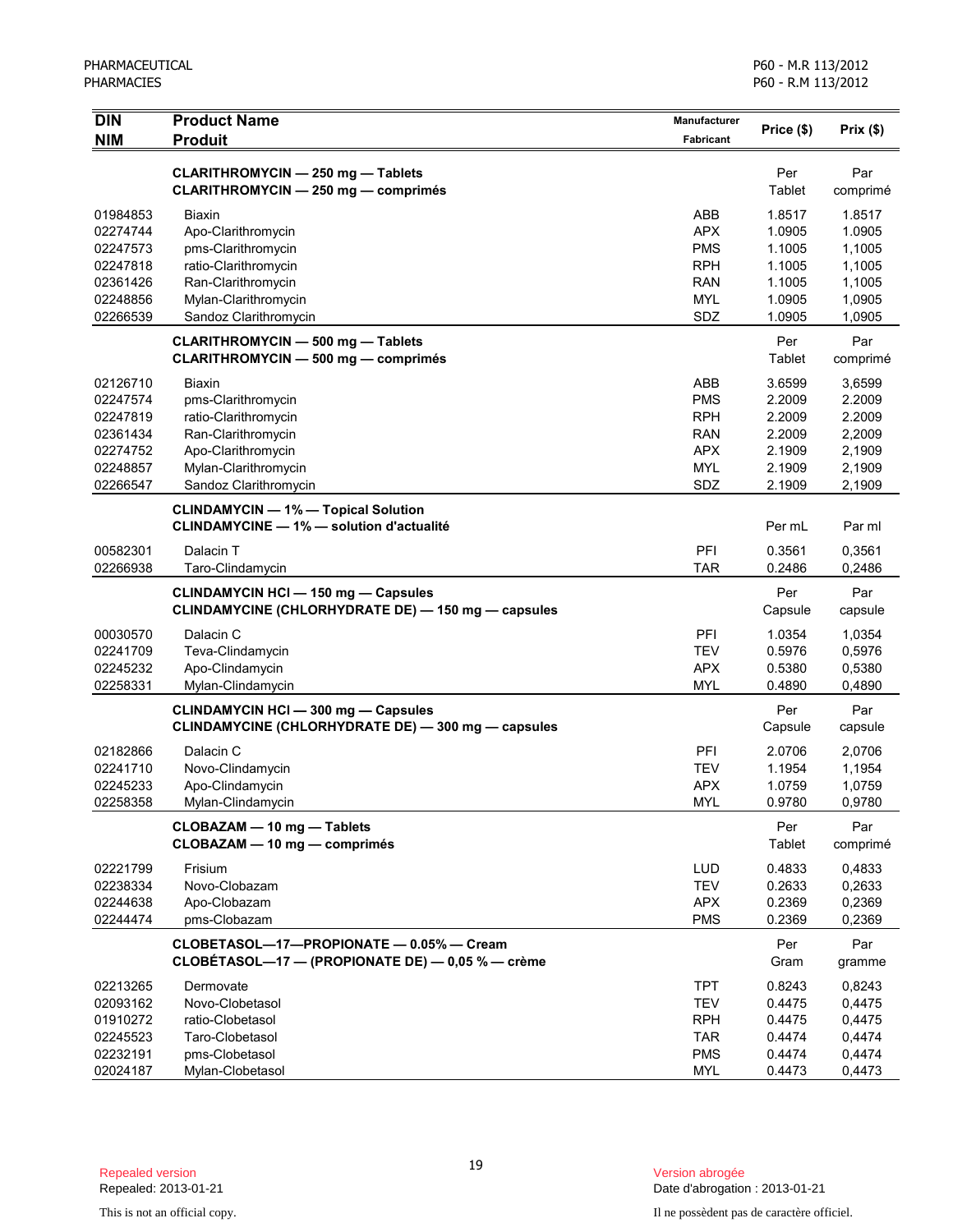| <b>DIN</b> | <b>Product Name</b>                                                                                             | Manufacturer     |               |                 |
|------------|-----------------------------------------------------------------------------------------------------------------|------------------|---------------|-----------------|
| <b>NIM</b> | <b>Produit</b>                                                                                                  | <b>Fabricant</b> | Price (\$)    | Prix(\$)        |
|            | CLOBETASOL-17-PROPIONATE - 0.05% - Ointment<br>CLOBÉTASOL—17 — (PROPIONATE DE) — 0,05 % — pommade               |                  | Per<br>Gram   | Par<br>gramme   |
| 02213273   | Dermovate                                                                                                       | <b>TPT</b>       | 0.8243        | 0,8243          |
| 02126192   | Novo-Clobetasol                                                                                                 | <b>TEV</b>       | 0.4475        | 0,4475          |
| 01910280   | ratio-Clobetasol                                                                                                | <b>RPH</b>       | 0.4475        | 0,4475          |
| 02245524   | Taro-Clobetasol                                                                                                 | <b>TAR</b>       | 0.4474        | 0,4474          |
| 02232193   | pms-Clobetasol                                                                                                  | <b>PMS</b>       | 0.4474        | 0,4474          |
| 02026767   | Mylan-Clobetasol                                                                                                | <b>MYL</b>       | 0.4068        | 0,4068          |
| 02309548   | pms-Clobetasol                                                                                                  | <b>PMS</b>       | 0.4068        | 0,4068          |
|            | CLOBETASOL-17-PROPIONATE - 0.05% - Scalp Lotion<br>CLOBETASOL—17 — (PROPIONATE DE) — 0,05 % — lotion capillaire |                  | Per mL        | Par ml          |
| 02213281   | Dermovate                                                                                                       | <b>TPT</b>       | 0.7942        | 0,7942          |
| 02245522   | Taro-Clobetasol                                                                                                 | <b>TAR</b>       | 0.3922        | 0,3922          |
| 02216213   | Mylan-Clobetasol                                                                                                | MYL              | 0.3922        | 0,3922          |
| 02232195   | pms-Clobetasol                                                                                                  | <b>PMS</b>       | 0.3922        | 0,3922          |
| 01910299   | ratio-Clobetasol                                                                                                | <b>RPH</b>       | 0.3922        | 0,3922          |
|            | <b>CLOMIPHENE CITRATE - 50 mg - Tablets</b><br>CLOMIPHÈNE (CITRATE DE) — 50 mg — comprimés                      |                  | Per<br>Tablet | Par<br>comprimé |
| 02091879   | Clomid                                                                                                          | <b>SAA</b>       | 6.1288        | 6,1288          |
| 00893722   | Serophene                                                                                                       | <b>EMD</b>       | 5.2261        | 5,2261          |
|            | <b>CLOMIPRAMINE HCI - 10 mg - Tablets</b><br>CLOMIPRAMINE (CHLORHYDRATE DE) - 10 mg - comprimés                 |                  | Per<br>Tablet | Par<br>comprimé |
| 00330566   | Anafranil                                                                                                       | <b>SEP</b>       | 0.2840        | 0,2840          |
| 02040786   | Apo-Clomipramine                                                                                                | <b>APX</b>       | 0.1789        | 0,1789          |
| 02244816   | CO Clomipramine                                                                                                 | COB              | 0.1789        | 0,1789          |
|            | <b>CLOMIPRAMINE HCI - 25 mg - Tablets</b>                                                                       |                  | Per           | Par             |
|            | CLOMIPRAMINE (CHLORHYDRATE DE) - 25 mg - comprimés                                                              |                  | Tablet        | comprimé        |
| 00324019   | Anafranil                                                                                                       | <b>SEP</b>       | 0.3868        | 0,3868          |
| 02040778   | Apo-Clomipramine                                                                                                | <b>APX</b>       | 0.2437        | 0,2437          |
| 02244817   | CO Clomipramine                                                                                                 | COB              | 0.2437        | 0,2437          |
|            | <b>CLOMIPRAMINE HCI - 50 mg - Tablets</b><br>CLOMIPRAMINE (CHLORHYDRATE DE) - 50 mg - comprimés                 |                  | Per<br>Tablet | Par<br>comprimé |
| 00402591   | Anafranil                                                                                                       | <b>SEP</b>       | 0.7122        | 0,7122          |
| 02040751   | Apo-Clomipramine                                                                                                | <b>APX</b>       | 0.4486        | 0,4486          |
| 02244818   | CO Clomipramine                                                                                                 | COB              | 0.4486        | 0,4486          |
|            | CLONAZEPAM - 0.5 mg - Tablets<br>$CLONAZÉPAM - 0,5 mg - comprimés$                                              |                  | Per<br>Tablet | Par<br>comprimé |
| 00382825   | Rivotril                                                                                                        | <b>HLR</b>       | 0.2137        | 0,2137          |
| 02177889   | Apo-Clonazepam                                                                                                  | <b>APX</b>       | 0.1283        | 0,1283          |
| 02270641   | CO Clonazepam                                                                                                   | COB              | 0.1283        | 0,1283          |
| 02224100   | Dom-Clonazepam-R                                                                                                | <b>DOM</b>       | 0.1283        | 0,1283          |
| 02230950   | Mylan-Clonazepam                                                                                                | <b>MYL</b>       | 0.1283        | 0,1283          |
| 02239024   | Novo-Clonazepam                                                                                                 | <b>TEV</b>       | 0.1283        | 0,1283          |
| 02048701   | pms-Clonazepam                                                                                                  | <b>PMS</b>       | 0.1283        | 0,1283          |
| 02207818   | pms-Clonazepam-R                                                                                                | <b>PMS</b>       | 0.1283        | 0,1283          |
| 02103656   | ratio-Clonazepam                                                                                                | <b>RPH</b>       | 0.1283        | 0,1283          |
| 02233960   | Sandoz Clonazepam                                                                                               | SDZ              | 0.1283        | 0,1283          |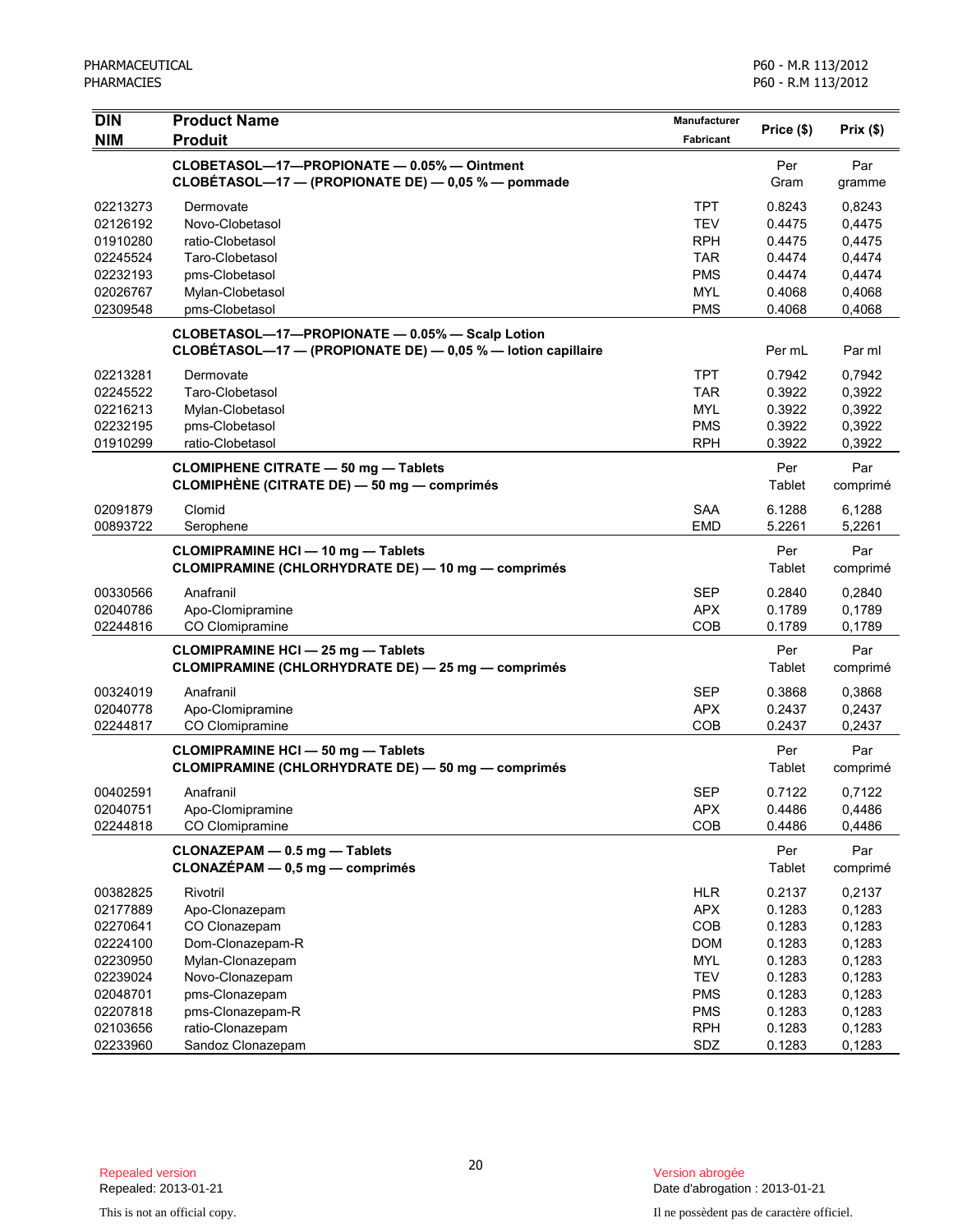| <b>DIN</b>                                                           | <b>Product Name</b>                                                                                        | Manufacturer                                                              | Price (\$)                                               | Prix(\$)                                                 |
|----------------------------------------------------------------------|------------------------------------------------------------------------------------------------------------|---------------------------------------------------------------------------|----------------------------------------------------------|----------------------------------------------------------|
| <b>NIM</b>                                                           | <b>Produit</b>                                                                                             | <b>Fabricant</b>                                                          |                                                          |                                                          |
|                                                                      | CLONAZEPAM - 1 mg - Tablets<br>$CLONAZÉPAM - 1 mg - comprimés$                                             |                                                                           | Per<br>Tablet                                            | Par<br>comprimé                                          |
| 02048728<br>02270668<br>02233982                                     | pms-Clonazepam<br>CO Clonazepam<br>Sandoz Clonazepam                                                       | <b>PMS</b><br><b>COB</b><br>SDZ                                           | 0.2274<br>0.2046<br>0.2046                               | 0,2274<br>0,2046<br>0,2046                               |
|                                                                      | CLONAZEPAM - 2 mg - Tablets<br>CLONAZÉPAM - 2 mg - comprimés                                               |                                                                           | Per<br>Tablet                                            | Par<br>comprimé                                          |
| 00382841<br>02177897<br>02270676<br>02131013<br>02230951<br>02239025 | Rivotril<br>Apo-Clonazepam<br>CO Clonazepam<br>Dom-Clonazepam<br>Mylan-Clonazepam<br>Novo-Clonazepam       | <b>HLR</b><br><b>APX</b><br>COB<br><b>DOM</b><br><b>MYL</b><br><b>TEV</b> | 0.3685<br>0.2211<br>0.2211<br>0.2211<br>0.2211<br>0.2211 | 0,3685<br>0,2211<br>0,2211<br>0,2211<br>0,2211<br>0,2211 |
| 02048736<br>02103737<br>02233985                                     | pms-Clonazepam<br>ratio-Clonazepam<br>Sandoz Clonazepam                                                    | <b>PMS</b><br><b>RPH</b><br>SDZ                                           | 0.2211<br>0.2211<br>0.2211                               | 0,2211<br>0,2211<br>0,2211                               |
|                                                                      | CLOPIDOGREL-75 mg - Tablets<br>CLOPIDOGREL - 75 mg - comprimés                                             |                                                                           | Per<br>Tablet                                            | Par<br>comprimé                                          |
| 02238682<br>02252767<br>02303027<br>02351536<br>02359316<br>02293161 | Plavix<br>Apo-Clopidogrel<br>CO Clopidogrel<br>Mylan-Clopidogrel<br>Sandoz Clopidogrel<br>Teva-Clopidogrel | <b>SAA</b><br><b>APX</b><br>COB<br><b>MYL</b><br>SDZ<br><b>TEV</b>        | 2.9164<br>0.9021<br>0.9021<br>0.9021<br>0.9021<br>0.9021 | 2,9164<br>0,9021<br>0,9021<br>0,9021<br>0,9021<br>0,9021 |
|                                                                      | <b>CLOTRIMAZOLE - 1% - Topical Cream</b><br>CLOTRIMAZOLE - 1 % - crème topique                             |                                                                           | Per<br>Gram                                              | Par<br>gramme                                            |
| 02150867<br>00812382                                                 | Canesten<br>Clotrimaderm                                                                                   | BAY<br><b>TAR</b>                                                         | 0.3374<br>0.2054                                         | 0,3374<br>0,2054                                         |
|                                                                      | <b>CLOTRIMAZOLE - 1% - Vaginal Cream</b><br>CLOTRIMAZOLE - 1 % - crème vaginale                            |                                                                           | Per<br>Gram                                              | Par<br>gramme                                            |
| 02150891<br>00812366                                                 | Canesten<br>Clotrimaderm                                                                                   | <b>BAY</b><br><b>TAR</b>                                                  | 0.2192<br>0.1994                                         | 0,2192<br>0,1994                                         |
|                                                                      | <b>CLOTRIMAZOLE - 2% - Vaginal Cream</b><br>CLOTRIMAZOLE - 2 % - crème vaginale                            |                                                                           | Per<br>Gram                                              | Par<br>gramme                                            |
| 02150905<br>00812374                                                 | Canesten<br>Clotrimaderm                                                                                   | BAY<br><b>TAR</b>                                                         | 0.4383<br>0.3987                                         | 0,4383<br>0,3987                                         |
|                                                                      | CLOZAPINE - 25 mg - Tablets<br>CLOZAPINE - 25 mg - comprimés                                               |                                                                           | Per<br>Tablet                                            | Par<br>comprimé                                          |
| 00894737<br>02247243<br>02248034                                     | Clozaril<br>Mylan-Clozapine<br>Apo-Clozapine                                                               | <b>NVT</b><br><b>MYL</b><br><b>APX</b>                                    | 1.0362<br>0.6594<br>0.6594                               | 1,0362<br>0,6594<br>0,6594                               |
|                                                                      | CLOZAPINE - 100 mg - Tablets<br>CLOZAPINE - 100 mg - comprimés                                             |                                                                           | Per<br>Tablet                                            | Par<br>comprimé                                          |
| 00894745<br>02247244<br>02248035                                     | Clozaril<br>Mylan-Clozapine<br>Apo-Clozapine                                                               | <b>NVT</b><br><b>MYL</b><br><b>APX</b>                                    | 4.1558<br>2.6446<br>2.6446                               | 4,1558<br>2,6446<br>2,6446                               |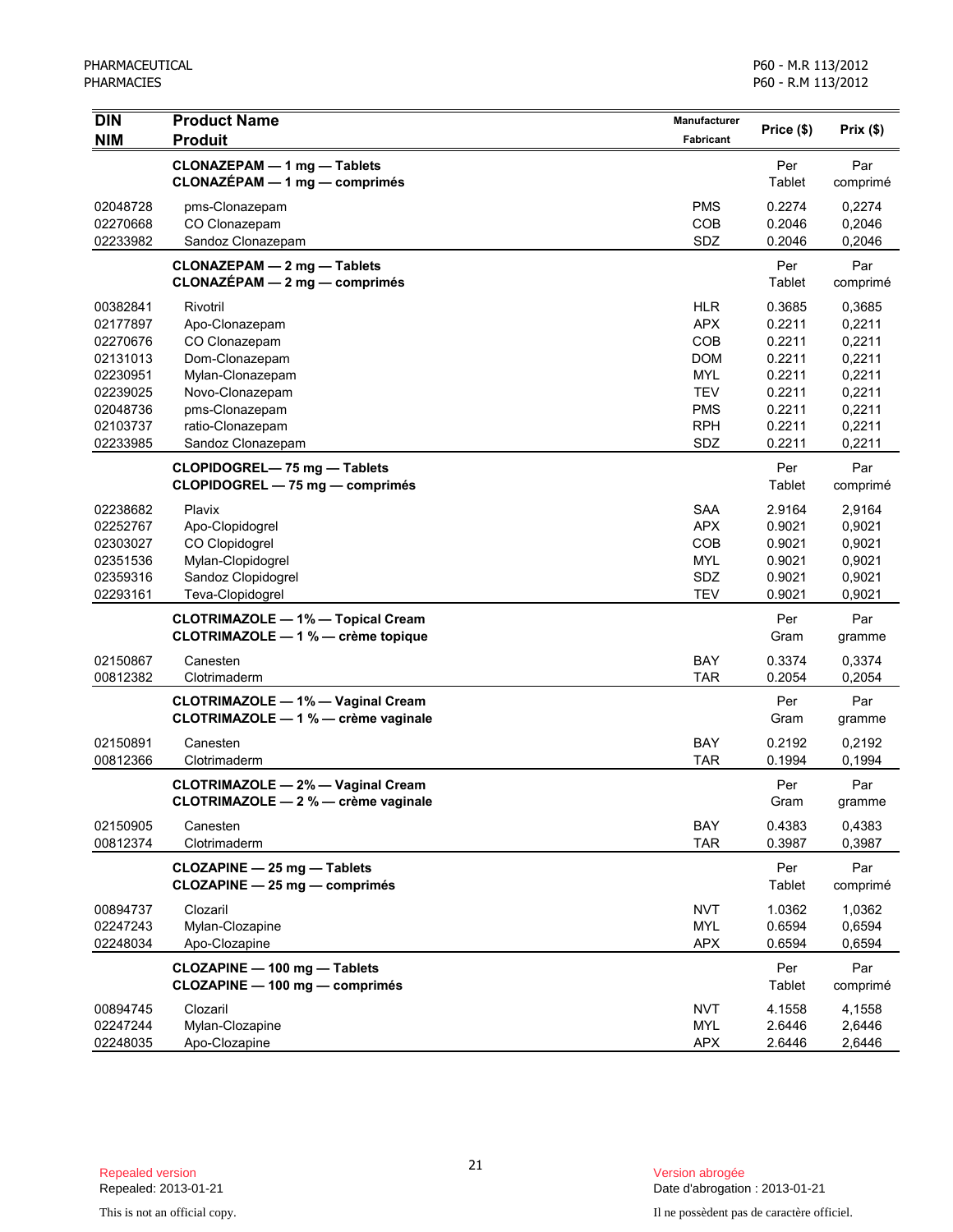| DIN                  | <b>Product Name</b>                                                                                              | <b>Manufacturer</b>      | Price (\$)       | Prix(\$)         |
|----------------------|------------------------------------------------------------------------------------------------------------------|--------------------------|------------------|------------------|
| <b>NIM</b>           | <b>Produit</b>                                                                                                   | Fabricant                |                  |                  |
|                      | CYANOCOBALAMIN - 1 mg/mL - Injection<br>CYANOCOBALAMINE - 1 mg/ml - injection                                    |                          | Per mL           | Par ml           |
| 01987003             | Cyanocobalamin/Cyanocobalamine                                                                                   | <b>CYI</b>               | 0.4950           | 0,4950           |
| 00521515             | Vitamin $B_{12}$ /Vitamine $B_{12}$                                                                              | <b>SDZ</b>               | 0.4950           | 0,4950           |
|                      | CYCLOBENZAPRINE HCI - 10 mg - Tablets<br>CYCLOBENZAPRINE (CHLORHYDRATE DE) - 10 mg - comprimés                   |                          | Per<br>Tablet    | Par<br>comprimé  |
| 02177145             | Apo-Cyclobenzaprine                                                                                              | <b>APX</b>               | 0.4142           | 0,4142           |
| 02238633             | Dom-Cyclobenzaprine                                                                                              | <b>DOM</b>               | 0.4142           | 0,4142           |
| 02231353             | Mylan-Cyclobenzaprine                                                                                            | <b>MYL</b>               | 0.4142           | 0,4142           |
| 02080052<br>02212048 | Novo-Cycloprine<br>pms-Cyclobenzaprine                                                                           | <b>TEV</b><br><b>PMS</b> | 0.4142<br>0.4142 | 0,4142<br>0,4142 |
| 02236506             | ratio-Cyclobenzaprine                                                                                            | <b>RPH</b>               | 0.4142           | 0,4142           |
|                      | CYCLOSPORINE - 25 mg - Capsules                                                                                  |                          | Per              | Par              |
|                      | CYCLOSPORINE - 25 mg - capsules                                                                                  |                          | Capsule          | capsule          |
| 02150689             | Neoral                                                                                                           | <b>NVT</b>               | 1.5950           | 1,5950           |
| 02247073             | Sandoz Cyclosporine                                                                                              | SDZ                      | 1.3750           | 1,3750           |
|                      | CYCLOSPORINE - 50 mg - Capsules<br>CYCLOSPORINE - 50 mg - capsules                                               |                          | Per<br>Capsule   | Par<br>capsule   |
| 02150662             | Neoral                                                                                                           | <b>NVT</b>               | 3.1097           | 3,1097           |
| 02247074             | Sandoz Cyclosporine                                                                                              | SDZ                      | 2.7500           | 2,7500           |
|                      | CYCLOSPORINE - 100 mg - Capsules<br>CYCLOSPORINE - 100 mg - capsules                                             |                          | Per<br>Capsule   | Par<br>capsule   |
| 02150670             | Neoral                                                                                                           | <b>NVT</b>               | 6.2216           | 6,2216           |
| 02242821             | Sandoz Cyclosporine                                                                                              | SDZ                      | 5.5000           | 5,5000           |
|                      | CYCLOSPORINE - 100 mg/mL - Oral Solution<br>CYCLOSPORINE - 100 mg/ml - solution orale                            |                          | Per mL           | Par ml           |
| 02150697             | Neoral                                                                                                           | <b>NVT</b>               | 5.5304           | 5,5304           |
| 02244324             | Apo-Cyclosporine                                                                                                 | <b>APX</b>               | 3.7707           | 3,7707           |
|                      | CYPROTERONE ACETATE/ETHINYL ESTRADIOL - 2 mg/0.035 mg -<br><b>Tablets</b>                                        |                          | Per              | Par              |
|                      | CYPROTÉRONE (ACÉTATE DE)/ETHINYL ESTRADIOL - 2 mg/0.035 mg<br>— comprimés                                        |                          | Tablet           | comprimé         |
| 02233542             | Diane-35                                                                                                         | BAY                      | 1.6333           | 1,6333           |
| 02290308             | Cyestra-35                                                                                                       | PAL                      | 1.2229           | 1.2229           |
| 02309556             | Novo-Cyproterone/Ethinyl Estradiol                                                                               | <b>TEV</b>               | 1.1114           | 1,1114           |
|                      | DEFEROXAMINE MESYLATE - 500 mg - Powder for Injection<br>DÉFÉROXAMINE (MÉSYLATE DE) - 500 mg - poudre injectable |                          | Per<br>Vial      | Par<br>ampoule   |
| 01981242             | Desferal                                                                                                         | <b>NVT</b>               | 15.4462          | 15,4462          |
| 02242055             | pms-Deferoxamine                                                                                                 | <b>PMS</b>               | 10.7800          | 10,7800          |
| 02241600             | Desferrioxamine Mesilate/Désférrioxamine (Mésilate)                                                              | HOI                      | 8.9980           | 8,9980           |
|                      | <b>DESMOPRESSIN ACETATE - 10 mcg - Spray</b><br>DESMOPRESSINE (ACÉTATE DE) - 10 mcg - vaporisateur               |                          | Per mL           | Par ml           |
| 00836362             | <b>DDAVP</b>                                                                                                     | <b>FEI</b>               | 20.7680          | 20,7680          |
| 02242465             | Desmopressin                                                                                                     | AAA                      | 14.8680          | 14,8680          |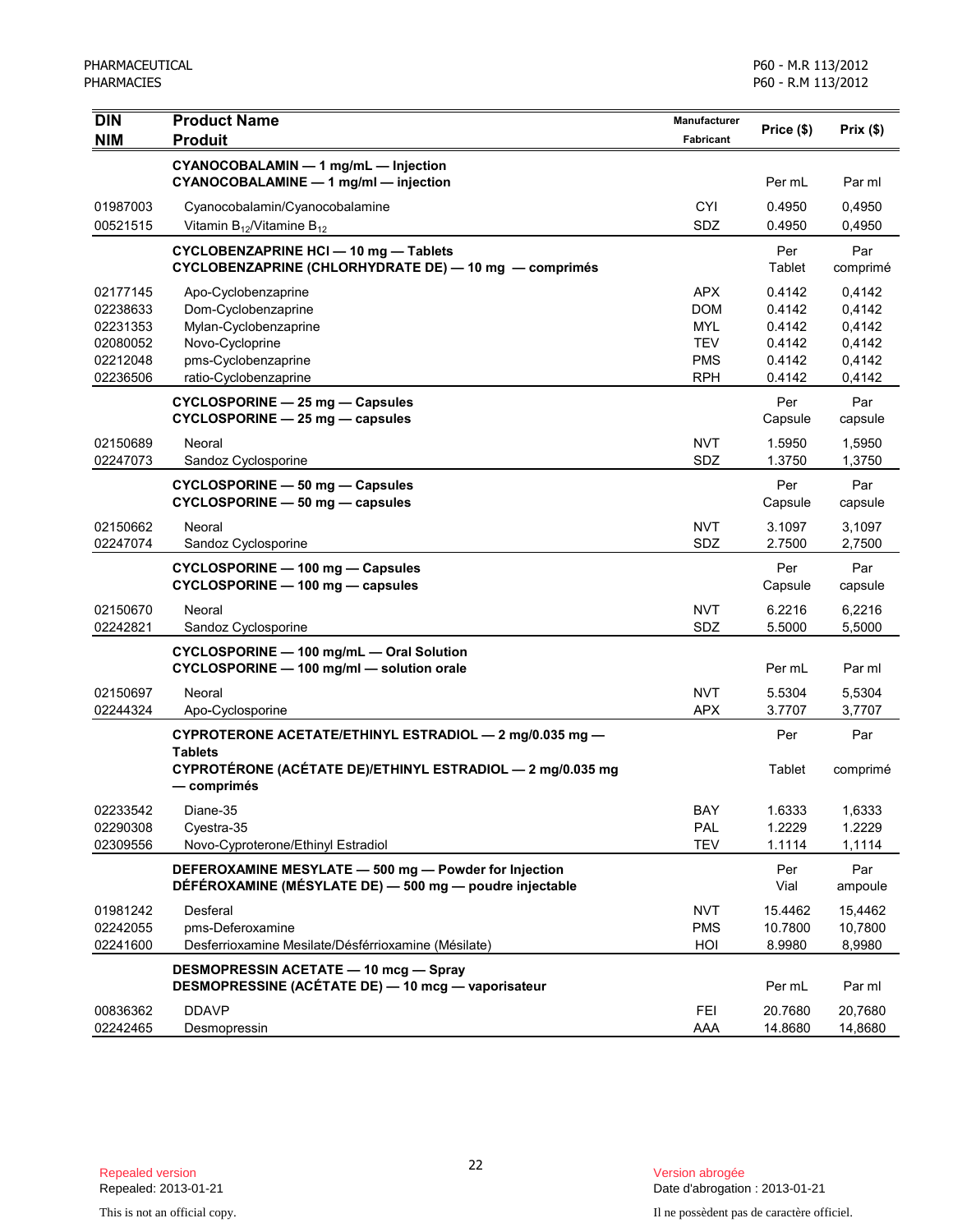| DIN                  | <b>Product Name</b>                                                                                                     | Manufacturer             | Price (\$)       | Prix (\$)        |
|----------------------|-------------------------------------------------------------------------------------------------------------------------|--------------------------|------------------|------------------|
| <b>NIM</b>           | <b>Produit</b>                                                                                                          | Fabricant                |                  |                  |
|                      | DESMOPRESSIN ACETATE - 0.1 mg - Tablet<br>DESMOPRESSINE (ACÉTATE DE) - 0.1 mg - comprimés                               |                          | Per<br>Tablet    | Par<br>comprimé  |
| 00824305             | <b>DDAVP</b>                                                                                                            | <b>FEI</b>               | 1.4539           | 1,4539           |
| 02287730             | Novo-Desmopressin                                                                                                       | <b>TEV</b>               | 0.9913           | 0,9913           |
| 02284030             | Apo-Desmopressin                                                                                                        | <b>APX</b>               | 0.9913           | 0,9913           |
|                      | DESMOPRESSIN ACETATE - 0.2 mg - Tablet<br>DESMOPRESSINE (ACÉTATE DE) - 0.2 mg - comprimés                               |                          | Per<br>Tablet    | Par<br>comprimé  |
| 00824143             | <b>DDAVP</b>                                                                                                            | <b>FEI</b>               | 2.9077           | 2,9077           |
| 02287749             | Novo-Desmopressin                                                                                                       | <b>TEV</b>               | 1.9826           | 1,9826           |
| 02284049             | Apo-Desmopressin                                                                                                        | <b>APX</b>               | 1.9826           | 1,9826           |
|                      | DESOGESTREL/ETHINYL ESTRADIOL - 0.15 mg/0.03 mg - Tablet<br>DESOGESTREL/ETHINYL ESTRADIOL - 0.15 mg/0.03 mg - comprimés |                          | Per<br>Tablet    | Par<br>comprimé  |
| 02042487<br>02317192 | Marvelon 21<br>Apri 21                                                                                                  | <b>ORG</b><br><b>APX</b> | 0.8140<br>0.5436 | 0,8140<br>0,5436 |
|                      |                                                                                                                         |                          |                  |                  |
|                      | DESOGESTREL/ETHINYL ESTRADIOL - 0.15 mg/0.03 mg - Tablet<br>DESOGESTREL/ETHINYL ESTRADIOL - 0.15 mg/0.03 mg - comprimés |                          | Per<br>Tablet    | Par<br>comprimé  |
| 02042479             | Marvelon 28                                                                                                             | <b>ORG</b>               | 0.6105           | 0,6105           |
| 02317206             | Apri 28                                                                                                                 | <b>APX</b>               | 0.4077           | 0,4077           |
|                      | DEXAMETHASONE - 0.5 mg - Tablets<br>DEXAMÉTHASONE - 0,5 mg - comprimés                                                  |                          | Per<br>Tablet    | Par<br>comprimé  |
| 02261081             | Apo-Dexamethasone                                                                                                       | <b>APX</b>               | 0.2167           | 0,2167           |
| 00295094             | Dexasone                                                                                                                | <b>VAL</b>               | 0.2168           | 0,2168           |
| 01964976             | pms-Dexamethasone                                                                                                       | <b>PMS</b>               | 0.2167           | 0,2167           |
| 02240684             | ratio-Dexamethasone                                                                                                     | <b>RPH</b>               | 0.2167           | 0,2167           |
|                      | DEXAMETHASONE - 0.75 mg - Tablets<br>DEXAMÉTHASONE - 0,75 mg - comprimés                                                |                          | Per<br>Tablet    | Par<br>comprimé  |
| 00285471             | Dexasone                                                                                                                | <b>VAL</b>               | 0.4950           | 0,4950           |
| 01964968             | pms-Dexamethasone                                                                                                       | <b>PMS</b>               | 0.4950           | 0,4950           |
| 02240685             | ratio-Dexamethasone                                                                                                     | <b>RPH</b>               | 0.4950           | 0,4950           |
|                      | DEXAMETHASONE - 4 mg - Tablets<br>DEXAMÉTHASONE - 4 mg - comprimés                                                      |                          | Per<br>Tablet    | Par<br>comprimé  |
| 01964070             | pms-Dexamethasone                                                                                                       | <b>PMS</b>               | 0.8444           | 0,8444           |
| 02250055             | Apo-Dexamethasone                                                                                                       | <b>APX</b>               | 0.8440           | 0,8440           |
| 02240687             | ratio-Dexamethasone                                                                                                     | <b>RPH</b>               | 0.8440           | 0,8440           |
| 00489158             | Dexasone                                                                                                                | <b>VAL</b>               | 0.8441           | 0,8441           |
|                      | DIAZEPAM - 5 mg - Tablets<br>$DIAZÉPAM - 5 mg - comprimés$                                                              |                          | Per<br>Tablet    | Par<br>comprimé  |
| 00013285             | Valium                                                                                                                  | <b>HLR</b>               | 0.1720           | 0,1720           |
| 00013765             | Vivol                                                                                                                   | <b>AXX</b>               | 0.0965           | 0,0965           |
| 02247491             | pms-Diazepam                                                                                                            | <b>PMS</b>               | 0.0990           | 0,0990           |
| 00362158             | Apo-Diazepam                                                                                                            | <b>APX</b>               | 0.0715           | 0,0715           |
|                      | DIAZEPAM - 10 mg - Tablets<br>DIAZÉPAM - 10 mg - comprimés                                                              |                          | Per<br>Tablet    | Par<br>comprimé  |
| 00013293             | Valium                                                                                                                  | <b>HLR</b>               | 0.1590           | 0,1590           |
| 00013773             | Vivol                                                                                                                   | <b>AXX</b>               | 0.1582           | 0,1582           |
| 02247492<br>00405337 | pms-Diazepam<br>Apo-Diazepam                                                                                            | <b>PMS</b><br><b>APX</b> | 0.1144<br>0.0954 | 0,1144<br>0,0954 |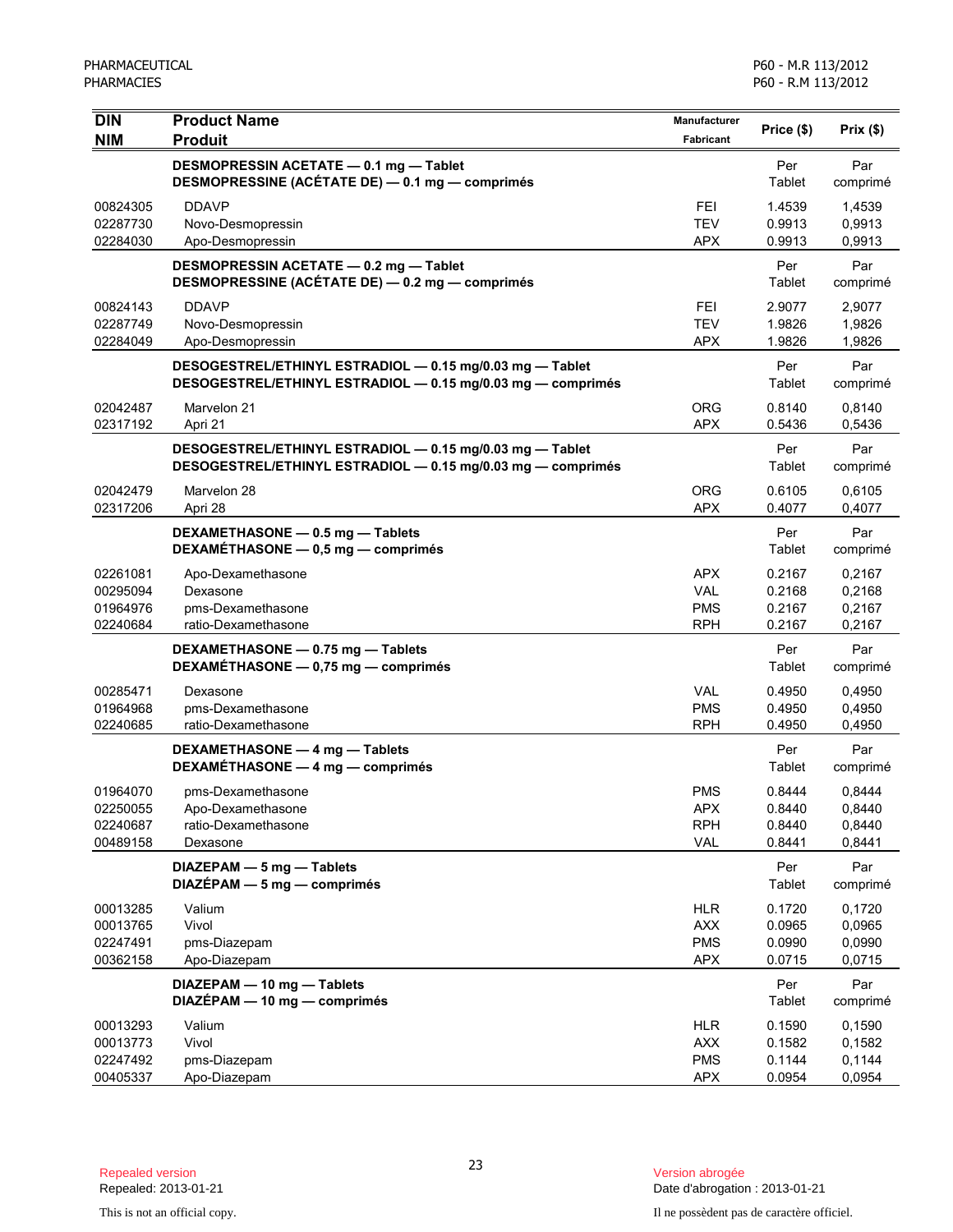| <b>DIN</b> | <b>Product Name</b>                                                                                                   | Manufacturer      |               |                          |
|------------|-----------------------------------------------------------------------------------------------------------------------|-------------------|---------------|--------------------------|
| <b>NIM</b> | <b>Produit</b>                                                                                                        | Fabricant         | Price (\$)    | Prix(\$)                 |
|            | DICLOFENAC POTASSIUM - 50 mg - Tablets                                                                                |                   | Per           | Par                      |
|            | DICLOFÉNAC POTASSIQUE - 50 mg - comprimés                                                                             |                   | Tablet        | comprimé                 |
| 00881635   | <b>Voltaren Rapide</b>                                                                                                | <b>NVT</b>        | 0.9839        | 0,9839                   |
| 02239753   | pms-Diclofenac-K                                                                                                      | <b>PMS</b>        | 0.5115        | 0,5115                   |
| 02243433   | Apo-Diclo Rapide                                                                                                      | <b>APX</b>        | 0.4331        | 0,4331                   |
| 02239355   | Teva-Difenac-K                                                                                                        | <b>TEV</b><br>SDZ | 0.4331        | 0,4331                   |
| 02261774   | Sandoz Diclofenac Rapide                                                                                              |                   | 0.4331        | 0,4331                   |
|            | DICLOFENAC SODIUM - 25 mg - Enteric Coated Tablets<br>DICLOFÉNAC SODIQUE - 25 mg - comprimés à enrobage entérosoluble |                   | Per<br>Tablet | Par<br>comprimé          |
| 02231662   | Dom-Diclofenac                                                                                                        | <b>DOM</b>        | 0.2093        | 0,2093                   |
| 00839175   | Apo-Diclo                                                                                                             | <b>APX</b>        | 0.2092        | 0,2092                   |
| 00808539   | Novo-Difenac                                                                                                          | <b>TEV</b>        | 0.2092        | 0,2092                   |
| 02261952   | Sandoz Diclofenac                                                                                                     | SDZ               | 0.2092        | 0,2092                   |
| 02302616   | pms-Diclofenac                                                                                                        | <b>PMS</b>        | 0.1902        | 0,1902                   |
|            | DICLOFENAC SODIUM - 50 mg - Enteric Coated Tablets                                                                    |                   | Per           | Par                      |
|            | DICLOFÉNAC SODIQUE - 50 mg - comprimés à enrobage entérosoluble                                                       |                   | Tablet        | comprimé                 |
| 00514012   | Voltaren                                                                                                              | <b>NVT</b>        | 1.0262        | 1,0262                   |
| 02231663   | Dom-Diclofenac                                                                                                        | <b>DOM</b>        | 0.4331        | 0,4331                   |
| 00808547   | Novo-Difenac                                                                                                          | <b>TEV</b>        | 0.4331        | 0,4331                   |
| 00839183   | Apo-Diclo                                                                                                             | <b>APX</b>        | 0.4330        | 0,4330                   |
| 02261960   | Sandoz Diclofenac                                                                                                     | <b>SDZ</b>        | 0.4330        | 0,4330                   |
| 02302624   | pms-Diclofenac                                                                                                        | <b>PMS</b>        | 0.3937        | 0,3937                   |
|            | DICLOFENAC SODIUM - 75 mg - Slow Release Tablets                                                                      |                   | Per           | Par                      |
|            | DICLOFÉNAC SODIQUE - 75 mg - comprimés à libération progressive                                                       |                   | Tablet        | comprimé                 |
| 00782459   | <b>Voltaren SR</b>                                                                                                    | <b>NVT</b>        | 1.3400        | 1,3400                   |
| 02162814   | Apo-Diclo SR                                                                                                          | <b>APX</b>        | 0.6280        | 0,6280                   |
| 02231664   | Dom-Diclofenac SR                                                                                                     | <b>DOM</b>        | 0.6277        | 0,6277                   |
| 02158582   | Novo-Difenac SR                                                                                                       | <b>TEV</b>        | 0.6277        | 0,6277                   |
| 02231504   | pms-Diclofenac SR                                                                                                     | <b>PMS</b>        | 0.6277        | 0,6277                   |
| 02261901   | Sandoz Diclofenac SR                                                                                                  | SDZ               | 0.6277        | 0,6277                   |
|            | DICLOFENAC SODIUM - 100 mg - Slow Release Tablets                                                                     |                   | Per           | Par                      |
|            | DICLOFÉNAC SODIQUE - 100 mg - comprimés à libération progressive                                                      |                   | Tablet        | comprimé                 |
| 00590827   | Voltaren SR                                                                                                           | <b>NVT</b>        | 1.9100        | 1,9100                   |
| 02231665   | Dom-Diclofenac SR                                                                                                     | <b>DOM</b>        | 0.8662        | 0,8662                   |
| 02231505   | pms-Diclofenac SR                                                                                                     | PMS               | 0.8662        | 0,8662                   |
| 02048698   | Novo-Difenac SR                                                                                                       | <b>TEV</b>        | 0.8661        | 0,8661                   |
| 02091194   | Apo-Diclo SR                                                                                                          | <b>APX</b>        | 0.8660        | 0,8660                   |
| 02261944   | Sandoz Diclofenac SR                                                                                                  | SDZ               | 0.8660        | 0,8660                   |
|            | DICLOFENAC SODIUM - 50 mg - Suppositories                                                                             |                   | Per           | Par                      |
|            | DICLOFÉNAC SODIQUE - 50 mg - suppositoires                                                                            |                   |               | Suppository suppositoire |
| 00632724   | Voltaren                                                                                                              | <b>NVT</b>        | 1.5411        | 1,5411                   |
| 02231506   | pms-Diclofenac                                                                                                        | <b>PMS</b>        | 0.6861        | 0,6861                   |
| 02261928   | Sandoz Diclofenac                                                                                                     | SDZ               | 0.6861        | 0,6861                   |
|            | DICLOFENAC SODIUM - 100 mg - Suppositories                                                                            |                   | Per           | Par                      |
|            | DICLOFÉNAC SODIQUE - 100 mg - suppositoires                                                                           |                   |               | Suppository suppositoire |
| 00632732   | Voltaren                                                                                                              | <b>NVT</b>        | 2.0743        | 2,0743                   |
| 02231508   | pms-Diclofenac                                                                                                        | <b>PMS</b>        | 0.9237        | 0,9237                   |
| 02261936   | Sandoz Diclofenac                                                                                                     | SDZ               | 0.9237        | 0,9237                   |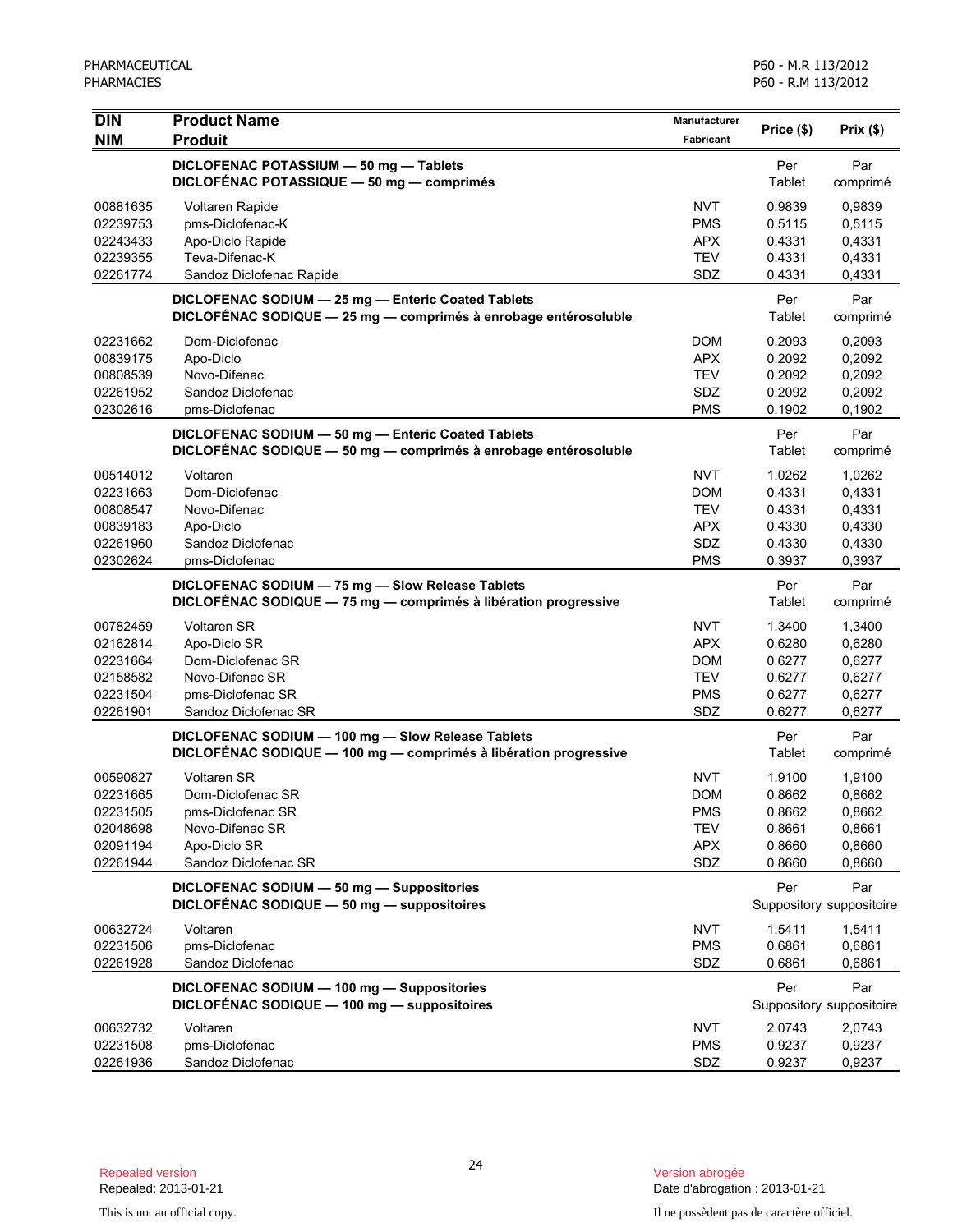| <b>DIN</b>                                               | <b>Product Name</b>                                                                                                                | Manufacturer                                                | Price (\$)                                     | Prix(\$)                                       |
|----------------------------------------------------------|------------------------------------------------------------------------------------------------------------------------------------|-------------------------------------------------------------|------------------------------------------------|------------------------------------------------|
| <b>NIM</b>                                               | <b>Produit</b>                                                                                                                     | <b>Fabricant</b>                                            |                                                |                                                |
|                                                          | DIFLUNISAL - 250 mg - Tablets<br>DIFLUNISAL - 250 mg - comprimés                                                                   |                                                             | Per<br>Tablet                                  | Par<br>comprimé                                |
| 02039486<br>02048493                                     | Apo-Diflunisal<br>Novo-Diflunisal                                                                                                  | <b>APX</b><br><b>TEV</b>                                    | 0.6211<br>0.5647                               | 0,6211<br>0,5647                               |
|                                                          | DIHYDROERGOTAMINE MESYLATE - 1 mg/mL - Injection<br>DIHYDROERGOTAMINE (MÉSYLATE DE LA) — 1 mg/ml — injection                       |                                                             | Per mL                                         | Par ml                                         |
| 00027243<br>02241163                                     | Dihydroergotamine (DHE)<br>Dihydroergotamine Mesylate/Dihydroergotamine (mésylate)                                                 | <b>SMI</b><br>SDZ                                           | 4.6420<br>4.0847                               | 4,6420<br>4,0847                               |
|                                                          | DILTIAZEM HCI - 120 mg - Controlled Delivery Capsules<br>DILTIAZEM (CHLORHYDRATE DE) - 120 mg - capsules à libération<br>contrôlée |                                                             | Per<br>Capsule                                 | Par<br>capsule                                 |
| 02097249<br>02230997<br>02242538<br>02229781<br>02243338 | Cardizem CD<br>Apo-Diltiaz CD<br>Novo-Diltazem CD<br>ratio-Diltiazem CD<br>Sandoz Diltiazem CD                                     | <b>BPC</b><br><b>APX</b><br><b>TEV</b><br><b>RPH</b><br>SDZ | 1.6263<br>0.8823<br>0.8823<br>0.8823<br>0.8823 | 1,6263<br>0,8823<br>0,8823<br>0,8823<br>0,8823 |
|                                                          | DILTIAZEM HCI-180 mg-Controlled Delivery Capsules<br>DILTIAZEM (CHLORHYDRATE DE) - 180 mg - capsules à libération<br>contrôlée     |                                                             | Per<br>Capsule                                 | Par<br>capsule                                 |
| 02097257<br>02230998<br>02242539<br>02229782<br>02243339 | Cardizem CD<br>Apo-Diltiaz CD<br>Novo-Diltazem CD<br>ratio-Diltiazem CD<br>Sandoz Diltiazem CD                                     | <b>BPC</b><br><b>APX</b><br><b>TEV</b><br><b>RPH</b><br>SDZ | 2.1588<br>1.1711<br>1.1711<br>1.1711<br>1.1711 | 2,1588<br>1,1711<br>1,1711<br>1,1711<br>1,1711 |
|                                                          | DILTIAZEM HCI-240 mg-Controlled Delivery Capsules<br>DILTIAZEM (CHLORHYDRATE DE) - 240 mg - capsules à libération<br>contrôlée     |                                                             | Per<br>Capsule                                 | Par<br>capsule                                 |
| 02097265<br>02230999<br>02242540<br>02229783<br>02243340 | Cardizem CD<br>Apo-Diltiaz CD<br>Novo-Diltazem CD<br>ratio-Diltiazem CD<br>Sandoz Diltiazem CD                                     | <b>BPC</b><br><b>APX</b><br><b>TEV</b><br><b>RPH</b><br>SDZ | 2.8635<br>1.5533<br>1.5533<br>1.5533<br>1.5533 | 2,8635<br>1,5533<br>1,5533<br>1,5533<br>1,5533 |
|                                                          | DILTIAZEM HCI-300 mg-Controlled Delivery Capsules<br>DILTIAZEM (CHLORHYDRATE DE) - 300 mg - capsules à libération<br>contrôlée     |                                                             | Per<br>Capsule                                 | Par<br>capsule                                 |
| 02097273<br>02229526<br>02242541<br>02229784<br>02243341 | Cardizem CD<br>Apo-Diltiaz CD<br>Novo-Diltazem CD<br>ratio-Diltiazem CD<br>Sandoz Diltiazem CD                                     | <b>BPC</b><br><b>APX</b><br><b>TEV</b><br><b>RPH</b><br>SDZ | 3.5792<br>1.9417<br>1.9417<br>1.9417<br>1.9417 | 3,5792<br>1,9417<br>1,9417<br>1,9417<br>1,9417 |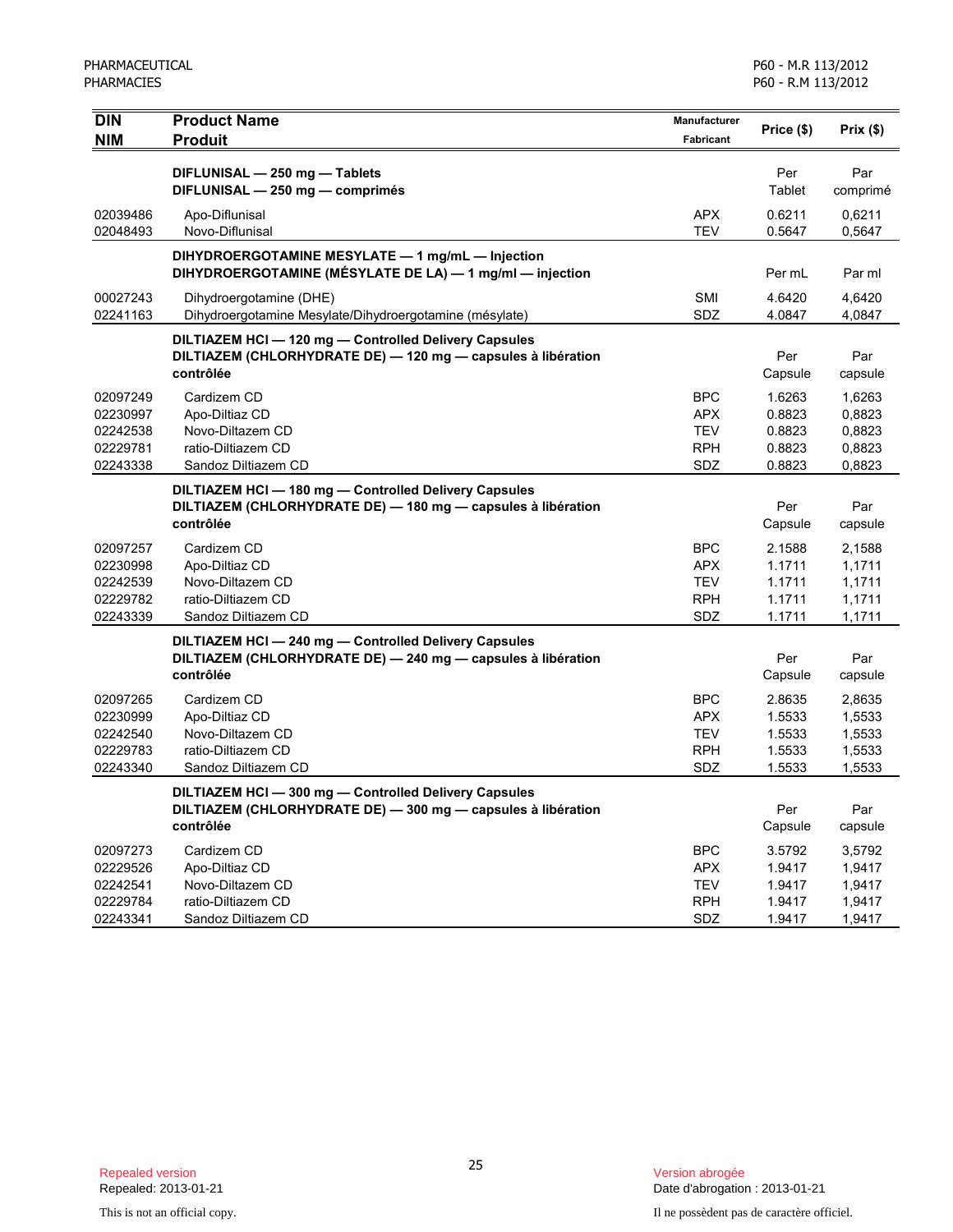| <b>DIN</b>                                   | <b>Product Name</b>                                                                                                             | Manufacturer                                  | Price (\$)                           | Prix(\$)                             |
|----------------------------------------------|---------------------------------------------------------------------------------------------------------------------------------|-----------------------------------------------|--------------------------------------|--------------------------------------|
| <b>NIM</b>                                   | <b>Produit</b>                                                                                                                  | <b>Fabricant</b>                              |                                      |                                      |
|                                              | DILTIAZEM HCI-120 mg-Extended Release Capsules<br>DILTIAZEM (CHLORHYDRATE DE) - 120 mg - tablettes prolongées<br>de relâchement |                                               | Per<br>Tablet                        | Par<br>comprimé                      |
| 02231150<br>02291037<br>02271605<br>02245918 | <b>Tiazac ER</b><br>Apo-Diltiaz TZ<br>Novo-Diltiazem ER<br>Sandoz Diltiazem T                                                   | <b>BPC</b><br><b>APX</b><br><b>TEV</b><br>SDZ | 0.9339<br>0.5094<br>0.5094<br>0.5094 | 0,9339<br>0,5094<br>0,5094<br>0,5094 |
|                                              | DILTIAZEM HCI-180 mg-Extended Release Capsules<br>DILTIAZEM (CHLORHYDRATE DE) - 180 mg - tablettes prolongées<br>de relâchement |                                               | Per<br>Tablet                        | Par<br>comprimé                      |
| 02231151<br>02291045<br>02271613<br>02245919 | <b>Tiazac ER</b><br>Apo-Diltiaz TZ<br>Novo-Diltiazem ER<br>Sandoz Diltiazem T                                                   | <b>BPC</b><br><b>APX</b><br><b>TEV</b><br>SDZ | 1.2712<br>0.6761<br>0.6761<br>0.6761 | 1,2712<br>0,6761<br>0,6761<br>0,6761 |
|                                              | DILTIAZEM HCI-240 mg-Extended Release Capsules<br>DILTIAZEM (CHLORHYDRATE DE) - 240 mg - tablettes prolongées<br>de relâchement |                                               | Per<br>Tablet                        | Par<br>comprimé                      |
| 02231152<br>02291053<br>02271621<br>02245920 | <b>Tiazac ER</b><br>Apo-Diltiaz TZ<br>Novo-Diltiazem ER<br>Sandoz Diltiazem T                                                   | <b>BPC</b><br><b>APX</b><br><b>TEV</b><br>SDZ | 1.6861<br>0.8968<br>0.8968<br>0.8968 | 1,6861<br>0,8968<br>0,8968<br>0,8968 |
|                                              | DILTIAZEM HCI-300 mg-Extended Release Capsules<br>DILTIAZEM (CHLORHYDRATE DE) - 300 mg - tablettes prolongées<br>de relâchement |                                               | Per<br>Tablet                        | Par<br>comprimé                      |
| 02231154<br>02291061<br>02271648<br>02245921 | <b>Tiazac ER</b><br>Apo-Diltiaz TZ<br>Novo-Diltiazem ER<br>Sandoz Diltiazem T                                                   | <b>BPC</b><br><b>APX</b><br><b>TEV</b><br>SDZ | 2.0553<br>1.1210<br>1.1210<br>1.1210 | 2,0553<br>1,1210<br>1,1210<br>1,1210 |
|                                              | DILTIAZEM HCI-360 mg-Extended Release Capsules<br>DILTIAZEM (CHLORHYDRATE DE) - 360 mg - tablettes prolongées<br>de relâchement |                                               | Per<br>Tablet                        | Par<br>comprimé                      |
| 02231155<br>02291088<br>02271656<br>02245922 | Tiazac ER<br>Apo-Diltiaz TZ<br>Novo-Diltiazem ER<br>Sandoz Diltiazem T                                                          | <b>BPC</b><br><b>APX</b><br><b>TEV</b><br>SDZ | 2.5424<br>1.3522<br>1.3522<br>1.3522 | 2,5424<br>1,3522<br>1,3522<br>1,3522 |
|                                              | DILTIAZEM HCI - 30 mg - Tablets<br>DILTIAZEM (CHLORHYDRATE DE) - 30 mg - comprimés                                              |                                               | Per<br>Tablet                        | Par<br>comprimé                      |
| 02097370<br>00771376<br>00862924             | Cardizem<br>Apo-Diltiaz<br>Novo-Diltazem                                                                                        | <b>BPC</b><br><b>APX</b><br><b>TEV</b>        | 0.4336<br>0.2283<br>0.2283           | 0,4336<br>0,2283<br>0,2283           |
|                                              | DILTIAZEM HCI - 60 mg - Tablets<br>DILTIAZEM (CHLORHYDRATE DE) - 60 mg - comprimés                                              |                                               | Per<br>Tablet                        | Par<br>comprimé                      |
| 00771384<br>00862932                         | Apo-Diltiaz<br>Novo-Diltazem                                                                                                    | <b>APX</b><br><b>TEV</b>                      | 0.4001<br>0.4001                     | 0,4001<br>0,4001                     |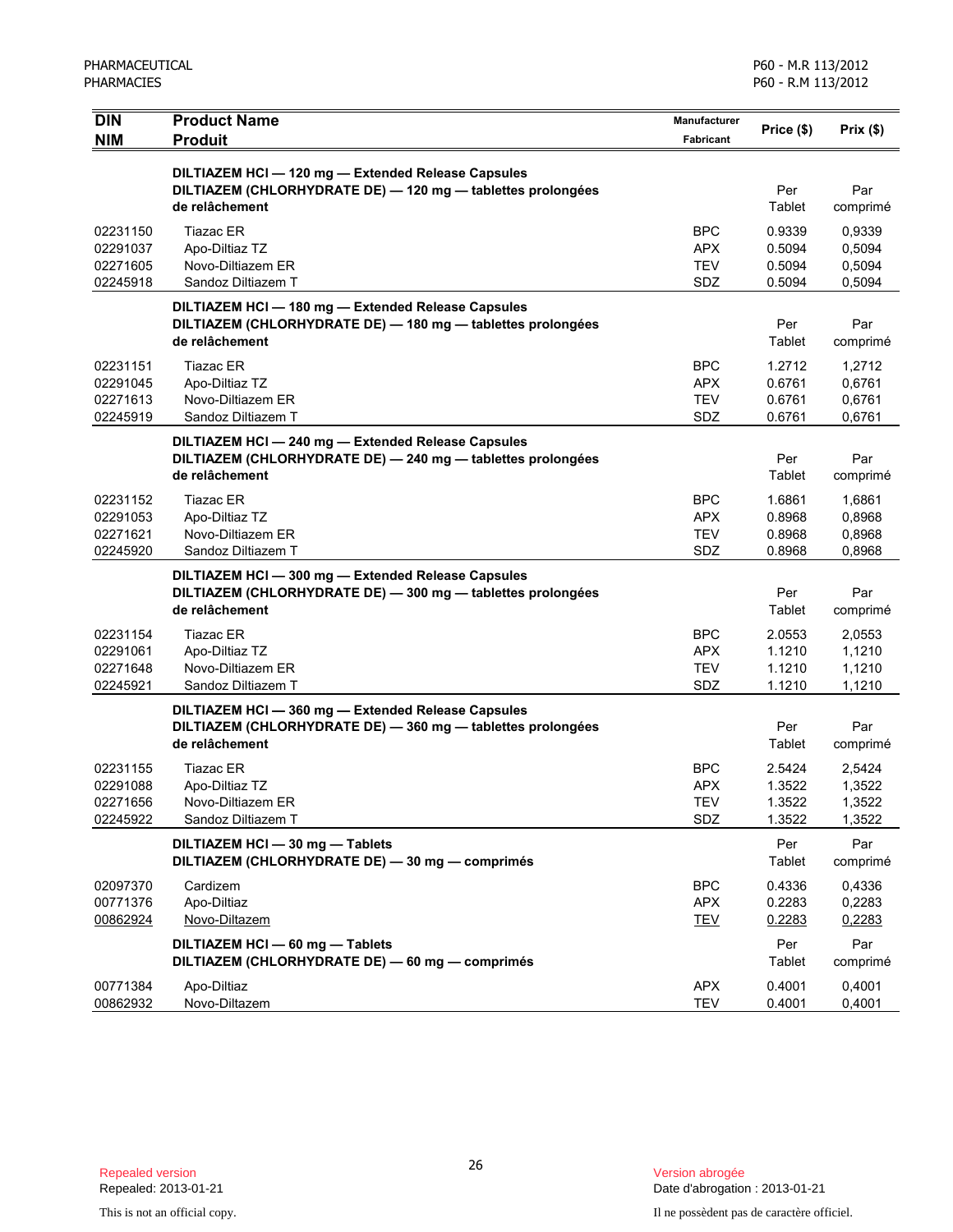| DIN                  | <b>Product Name</b>                                                                                                     | <b>Manufacturer</b> | Price (\$)       | Prix(\$)         |
|----------------------|-------------------------------------------------------------------------------------------------------------------------|---------------------|------------------|------------------|
| <b>NIM</b>           | <b>Produit</b>                                                                                                          | Fabricant           |                  |                  |
|                      | DIMENHYDRINATE - 50 mg - Tablets<br>DIMENHYDRINATE - 50 mg - comprimés                                                  |                     | Per<br>Tablet    | Par<br>comprimé  |
| 00013803             | Gravol                                                                                                                  | <b>CDC</b>          | 0.1412           | 0,1412           |
| 00021423             | Novo-Dimenate                                                                                                           | <b>TEV</b>          | 0.0414           | 0,0414           |
| 00363766             | Apo-Dimenhydrinate                                                                                                      | <b>APX</b>          | 0.0248           | 0,0248           |
|                      | DIMETHYL SULFOXIDE - 500 mg/g - Injection<br>DIMÉTHYLSULFOXIDE - 500 mg/g - injection                                   |                     | Per mL           | Par ml           |
| 00493392             | Rimso-50                                                                                                                | <b>BIO</b>          | 1.4850           | 1.4850           |
| 02243231             | Dimethyl Sulfoxide/Diméthylsulfoxide                                                                                    | SDZ                 | 1.1840           | 1,1840           |
|                      | DIVALPROEX SODIUM - 125 mg - Enteric Coated Tablets<br>DIVALPROEX SODIQUE - 125 mg - comprimés à enrobage entérosoluble |                     | Per<br>Tablet    | Par<br>comprimé  |
| 00596418             | Epival                                                                                                                  | <b>ABB</b>          | 0.3311           | 0,3311           |
| 02244138             | pms-Divalproex                                                                                                          | <b>PMS</b>          | 0.1683           | 0,1683           |
| 02239698             | Apo-Divalproex                                                                                                          | <b>APX</b>          | 0.1515           | 0,1515           |
| 02239701             | Novo-Divalproex                                                                                                         | <b>TEV</b>          | 0.1377           | 0,1377           |
|                      | DIVALPROEX SODIUM - 250 mg - Enteric Coated Tablets<br>DIVALPROEX SODIQUE - 250 mg - comprimés à enrobage entérosoluble |                     | Per<br>Tablet    | Par<br>comprimé  |
| 00596426             | Epival                                                                                                                  | ABB                 | 0.5951           | 0.5951           |
| 02244139             | pms-Divalproex                                                                                                          | <b>PMS</b>          | 0.3025           | 0,3025           |
| 02239699             | Apo-Divalproex                                                                                                          | <b>APX</b>          | 0.2723           | 0,2723           |
| 02239702             | Novo-Divalproex                                                                                                         | <b>TEV</b>          | 0.2475           | 0,2475           |
|                      | DIVALPROEX SODIUM - 500 mg - Enteric Coated Tablets<br>DIVALPROEX SODIQUE - 500 mg - comprimés à enrobage entérosoluble |                     | Per<br>Tablet    | Par<br>comprimé  |
| 00596434             | Epival                                                                                                                  | ABB                 | 1.1909           | 1,1909           |
| 02244140             | pms-Divalproex                                                                                                          | <b>PMS</b>          | 0.6053           | 0,6053           |
| 02239700             | Apo-Divalproex                                                                                                          | <b>APX</b>          | 0.5447           | 0,5447           |
| 02239703             | Novo-Divalproex                                                                                                         | <b>TEV</b>          | 0.4952           | 0,4952           |
|                      | DOCUSATE CALCIUM - 240 mg - Capsules<br>DOCUSATE CALCIQUE - 240 mg - capsules                                           |                     | Per<br>Capsule   | Par<br>capsule   |
| 00664553             | pms-Docusate Calcium                                                                                                    | <b>PMS</b>          | 0.1416           | 0,1416           |
| 01912747             | Docusate Calcium/Docusate calcique                                                                                      | <b>ABT</b>          | 0.1100           | 0,1100           |
| 00722855             | Docusate Calcium/Docusate calcique                                                                                      | <b>TAR</b>          | 0.1100           | 0,1100           |
| 00809055             | ratio-Docusate Calcium                                                                                                  | <b>RPH</b>          | 0.1100           | 0,1100           |
| 00842044             | Novo-Docusate Calcium                                                                                                   | TEV                 | 0.0898           | 0,0898           |
|                      | DOCUSATE SODIUM - 100 mg - Capsules<br>DOCUSATE SODIQUE - 100 mg - capsules                                             |                     | Per<br>Capsule   | Par<br>capsule   |
| 02106256             | Colace                                                                                                                  | WSP                 | 0.1724           | 0,1724           |
| 02020084             | Novo-Docusate Sodium                                                                                                    | <b>TEV</b>          | 0.0517           | 0,0517           |
| 00716731             | Docusate Sodium/Docusate sodique                                                                                        | <b>TAR</b>          | 0.0440           | 0,0440           |
| 00703494             | pms-Docusate Sodium                                                                                                     | <b>PMS</b>          | 0.0422           | 0,0422           |
| 02245079             | Apo-Docusate Sodium<br>Selax                                                                                            | <b>APX</b>          | 0.0384           | 0,0384           |
| 00514888<br>00870196 | ratio-Docusate Sodium                                                                                                   | ODN<br><b>RPH</b>   | 0.0383<br>0.0330 | 0,0383<br>0,0330 |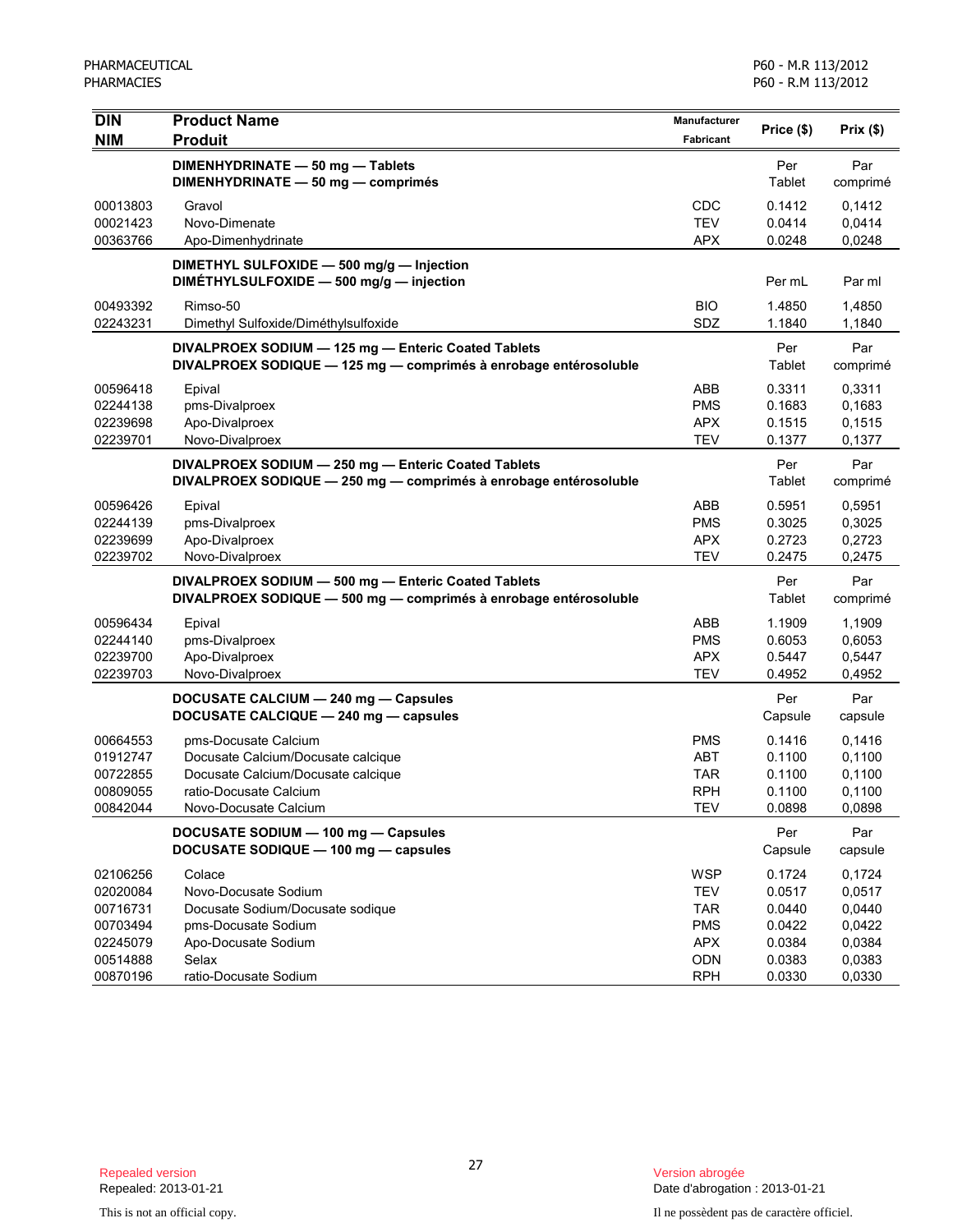| <b>DIN</b> | <b>Product Name</b>                                               | Manufacturer     |            |          |
|------------|-------------------------------------------------------------------|------------------|------------|----------|
| <b>NIM</b> | <b>Produit</b>                                                    | <b>Fabricant</b> | Price (\$) | Prix(\$) |
|            | DOCUSATE SODIUM - 20 mg/5 mL - Oral Liquid                        |                  |            |          |
|            | DOCUSATE SODIQUE - 20 mg/5 ml - liquide oral                      |                  | Per mL     | Par ml   |
| 02086018   | Colace                                                            | <b>WSP</b>       | 0.0260     | 0,0260   |
| 00703508   | pms-Docusate Sodium                                               | <b>PMS</b>       | 0.0198     | 0,0198   |
| 00870226   | ratio-Docusate Sodium                                             | <b>RPH</b>       | 0.0198     | 0,0198   |
|            | DOMPERIDONE MALEATE - 10 mg - Tablets                             |                  | Per        | Par      |
|            | DOMPÉRIDONE (MALÉATE DE) - 10 mg - comprimés                      |                  | Tablet     | comprimé |
| 02103613   | Apo-Domperidone                                                   | <b>APX</b>       | 0.1646     | 0,1646   |
| 02238315   | Dom-Domperidone                                                   | <b>DOM</b>       | 0.1646     | 0,1646   |
| 02278669   | Mylan-Domperidone                                                 | <b>MYL</b>       | 0.1646     | 0,1646   |
| 02157195   | Teva-Domperidone                                                  | <b>TEV</b>       | 0.1646     | 0,1646   |
| 02236466   | pms-Domperidone                                                   | <b>PMS</b>       | 0.1646     | 0,1646   |
| 02268078   | Ran-Domperidone                                                   | <b>RAN</b>       | 0.1646     | 0,1646   |
| 01912070   | ratio-Domperidone                                                 | <b>RPH</b>       | 0.1646     | 0,1646   |
|            | DORZOLAMIDE - 2 % - Ophthalmic Solution                           |                  |            |          |
|            | DORZOLAMIDE - 2 % - solution ophtalmique                          |                  | Per mL     | Par ml   |
| 02216205   | Trusopt                                                           | <b>MFX</b>       | 4.2444     | 4,2444   |
| 02316307   | Sandoz Dorzolamide                                                | SDZ              | 1.9889     | 1.9889   |
|            | DORZOLAMIDE/TIMOLOL MALEATE - 2 mg/5 mg/mL - Ophthalmic Solution  |                  |            |          |
|            | DORZOLAMIDE/TIMOLOL MALEATE - 2 mg/5 mg/mL - solution ophtalmique |                  | Per mL     | Par ml   |
| 02240113   | Cosopt                                                            | <b>MFX</b>       | 6.4300     | 6,4300   |
| 02299615   | Apo-Dorzo/Timop                                                   | <b>APX</b>       | 2.5569     | 2,5569   |
| 02344351   | Sandoz Dorzolamide/Timolol                                        | SDZ              | 1.9889     | 1,9889   |
| 02320525   | Teva-Dorzotimol                                                   | <b>TEV</b>       | 1.9887     | 1,9887   |
|            | DOXAZOSIN MESYLATE - 1 mg - Tablets                               |                  | Per        | Par      |
|            | DOXAZOSINE (MÉSYLATE DE) - 1 mg - comprimés                       |                  | Tablet     | comprimé |
| 01958100   | Cardura-1                                                         | PFI              | 0.6363     | 0,6363   |
| 02240588   | Apo-Doxazosin                                                     | <b>APX</b>       | 0.3812     | 0,3812   |
| 02240498   | Mylan-Doxazosin                                                   | <b>MYL</b>       | 0.3812     | 0,3812   |
| 02242728   | Novo-Doxazosin                                                    | <b>TEV</b>       | 0.3812     | 0,3812   |
| 02244527   | pms-Doxazosin                                                     | <b>PMS</b>       | 0.3812     | 0,3812   |
|            | DOXAZOSIN MESYLATE - 2 mg - Tablets                               |                  | Per        | Par      |
|            | DOXAZOSINE (MÉSYLATE DE) - 2 mg - comprimés                       |                  | Tablet     | comprimé |
| 01958097   | Cardura-2                                                         | PFI              | 0.7632     | 0,7632   |
| 02240589   | Apo-Doxazosin                                                     | <b>APX</b>       | 0.4574     | 0,4574   |
| 02240499   | Mylan-Doxazosin                                                   | <b>MYL</b>       | 0.4574     | 0,4574   |
| 02242729   | Novo-Doxazosin                                                    | <b>TEV</b>       | 0.4574     | 0,4574   |
| 02244528   | pms-Doxazosin                                                     | <b>PMS</b>       | 0.4574     | 0,4574   |
|            | DOXAZOSIN MESYLATE - 4 mg - Tablets                               |                  | Per        | Par      |
|            | DOXAZOSINE (MÉSYLATE DE) - 4 mg - comprimés                       |                  | Tablet     | comprimé |
| 01958119   | Cardura-4                                                         | PFI              | 0.9925     | 0,9925   |
| 02240590   | Apo-Doxazosin                                                     | <b>APX</b>       | 0.5946     | 0,5946   |
| 02240500   | Mylan-Doxazosin                                                   | <b>MYL</b>       | 0.5946     | 0,5946   |
| 02242730   | Novo-Doxazosin                                                    |                  | 0.5946     | 0,5946   |
| 02244529   | pms-Doxazosin                                                     | <b>PMS</b>       | 0.5946     | 0,5946   |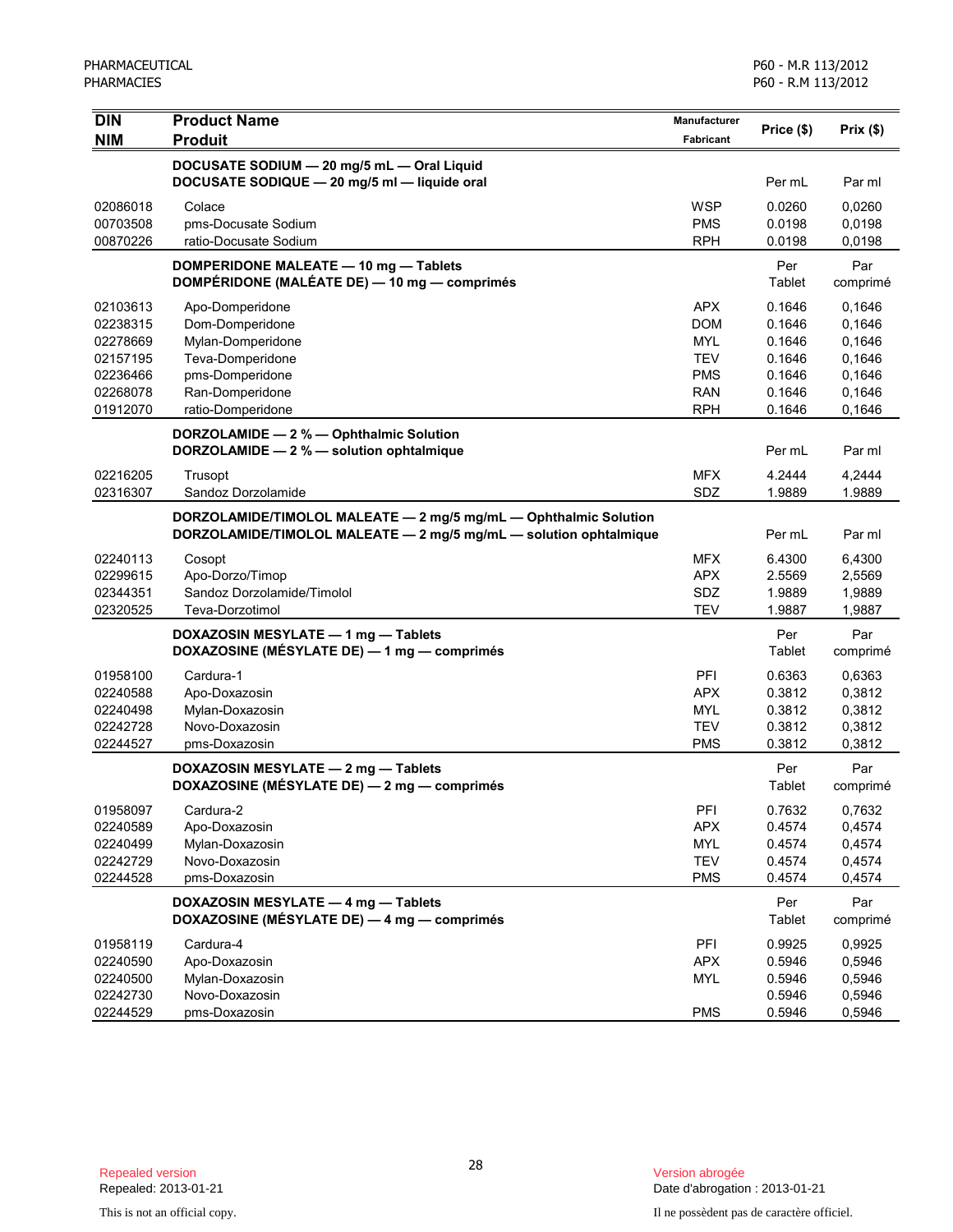| <b>DIN</b> | <b>Product Name</b>                            | Manufacturer |               |           |
|------------|------------------------------------------------|--------------|---------------|-----------|
| <b>NIM</b> | <b>Produit</b>                                 | Fabricant    | Price (\$)    | Prix (\$) |
|            | DOXEPIN HCI - 10 mg - Capsules                 |              | Per           | Par       |
|            | DOXÉPINE (CHLORHYDRATE DE) — 10 mg — capsules  |              | Capsule       | capsule   |
| 00024325   | Sinequan                                       | <b>ERF</b>   | 0.2841        | 0,2841    |
| 02049996   | Apo-Doxepin                                    | <b>APX</b>   | 0.1889        | 0,1889    |
|            | DOXEPIN HCI - 25 mg - Capsules                 |              | Per           | Par       |
|            | DOXÉPINE (CHLORHYDRATE DE) - 25 mg - capsules  |              | Capsule       | capsule   |
| 00024333   | Sineguan                                       | <b>ERF</b>   | 0.3486        | 0,3486    |
| 02050005   | Apo-Doxepin                                    | <b>APX</b>   | 0.2354        | 0,2354    |
| 01913425   | Novo-Doxepin                                   | <b>TEV</b>   | 0.2140        | 0,2140    |
|            | DOXEPIN HCI - 50 mg - Capsules                 |              | Per           | Par       |
|            | DOXÉPINE (CHLORHYDRATE DE) - 50 mg - capsules  |              | Capsule       | capsule   |
| 00024341   | Sinequan                                       | <b>ERF</b>   | 0.6467        | 0,6467    |
| 02050013   | Apo-Doxepin                                    | <b>APX</b>   | 0.4368        | 0,4368    |
| 01913433   | Novo-Doxepin                                   | <b>TEV</b>   | 0.3971        | 0,3971    |
|            | DOXEPIN HCI - 75 mg - Capsules                 |              | Per           | Par       |
|            | DOXÉPINE (CHLORHYDRATE DE) - 75 mg - capsules  |              | Capsule       | capsule   |
| 00400750   | Sinequan                                       | <b>ERF</b>   | 0.9285        | 0,9285    |
| 02050021   | Apo-Doxepin                                    | <b>APX</b>   | 0.6272        | 0,6272    |
| 01913441   | Novo-Doxepin                                   | <b>TEV</b>   | 0.5702        | 0,5702    |
|            | DOXEPIN HCI - 100 mg - Capsules                |              | Per           | Par       |
|            | DOXÉPINE (CHLORHYDRATE DE) — 100 mg — capsules |              | Capsule       | capsule   |
| 00326925   | Sineguan                                       | <b>ERF</b>   | 1.2232        | 1,2232    |
| 02050048   | Apo-Doxepin                                    | <b>APX</b>   | 0.8264        | 0,8264    |
| 01913468   | Novo-Doxepin                                   | <b>TEV</b>   | 0.7513        | 0,7513    |
|            | DOXEPIN HCI - 150 mg - Capsules                |              | Per           | Par       |
|            | DOXÉPINE (CHLORHYDRATE DE) — 150 mg — capsules |              | Capsule       | capsule   |
| 00584274   | Sineguan                                       | <b>ERF</b>   | 1.5557        | 1,5557    |
| 02050056   | Apo-Doxepin                                    | <b>APX</b>   | 1.2397        | 1,2397    |
| 01913476   | Novo-Doxepin                                   | <b>TEV</b>   | 1.1270        | 1,1270    |
|            | DOXYCYCLINE - 100 mg - Capsules                |              | Per           | Par       |
|            | DOXYCYCLINE - 100 mg - capsules                |              | Capsule       | capsule   |
| 00740713   | Apo-Doxy                                       | <b>APX</b>   | 0.6446        | 0,6446    |
| 00817120   | Doxycin                                        | LRI          | 0.6446        | 0,6446    |
| 00725250   | Novo-Doxylin                                   | <b>TEV</b>   | 0.6446        | 0,6446    |
| 02289539   | pms-Doxycycline                                | <b>PMS</b>   | 0.5860        | 0,5860    |
|            | DOXYCYCLINE - 100 mg - Tablets                 |              | Per           | Par       |
|            | DOXYCYCLINE - 100 mg - comprimés               |              | <b>Tablet</b> | comprimé  |
| 00874256   | Apo-Doxy                                       | <b>APX</b>   | 0.6446        | 0,6446    |
| 00860751   | Doxycin                                        | LRI          | 0.6446        | 0,6446    |
| 02158574   | Novo-Doxylin                                   | <b>TEV</b>   | 0.6446        | 0,6446    |
| 02091232   | ratio-Doxycycline                              | <b>RPH</b>   | 0.6446        | 0,6446    |
| 02289466   | pms-Doxycycline                                | <b>PMS</b>   | 0.5860        | 0,5860    |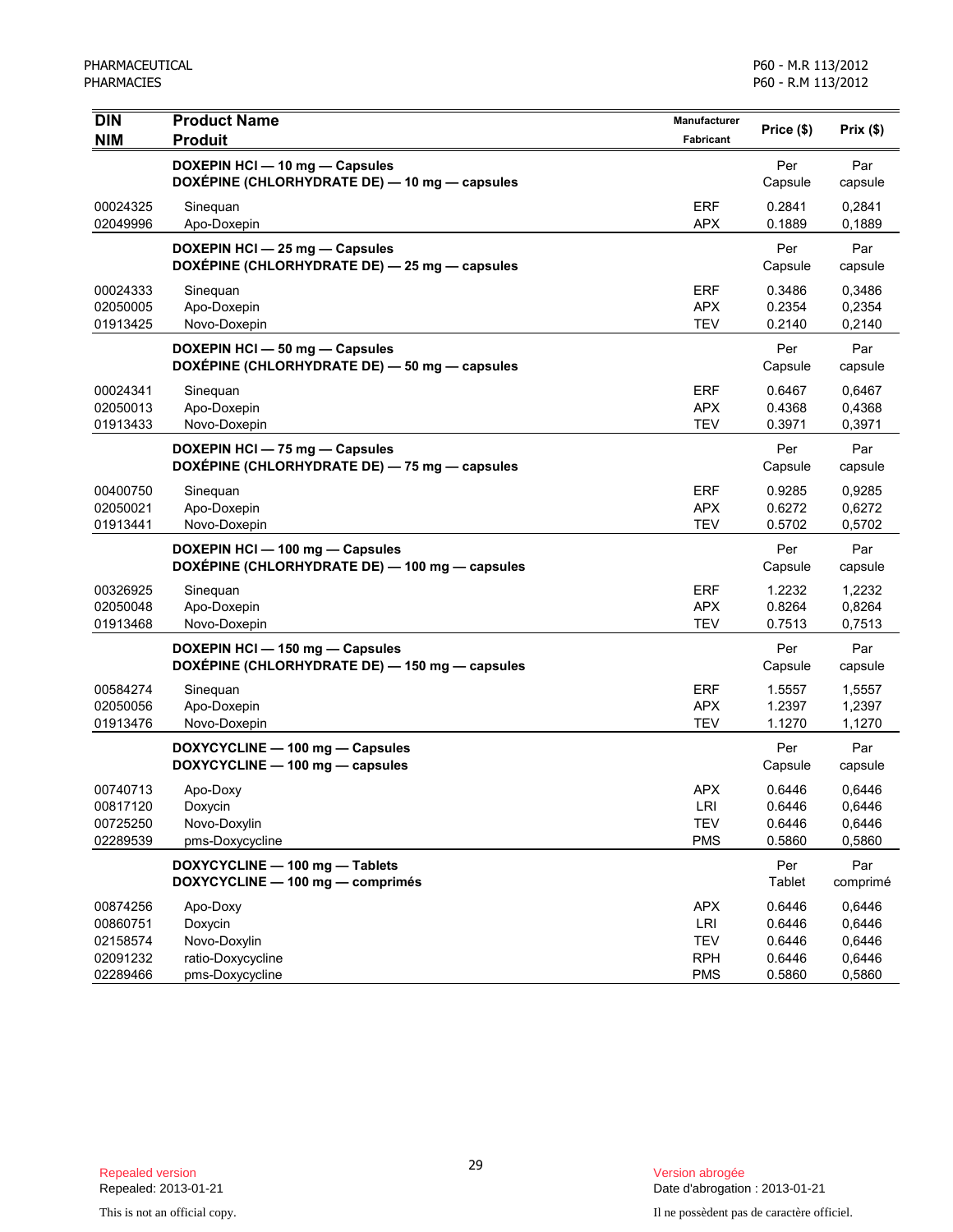P60 - M.R 113/2012 P60 - R.M 113/2012

| <b>DIN</b> | <b>Product Name</b>                  | Manufacturer |            |          |
|------------|--------------------------------------|--------------|------------|----------|
| <b>NIM</b> | <b>Produit</b>                       | Fabricant    | Price (\$) | Prix(\$) |
|            | <b>ENALAPRIL - 2.5 mg - Tablets</b>  |              | Per        | Par      |
|            | $ENALAPRIL - 2.5 mg - comprimés$     |              | Tablet     | comprimé |
| 00851795   | Vasotec                              | <b>MFX</b>   | 0.8864     | 0,8864   |
| 02291878   | <b>CO Enalapril</b>                  | <b>COB</b>   | 0.5425     | 0,5425   |
| 02300680   | Novo-Enalapril                       | <b>TEV</b>   | 0.5425     | 0,5425   |
| 02300079   | pms-Enalapril                        | <b>PMS</b>   | 0.5425     | 0.5425   |
| 02299984   | ratio-Enalapril                      | <b>RPH</b>   | 0.5425     | 0,5425   |
| 02352230   | Ran-Enalapril                        | <b>RAN</b>   | 0.5425     | 0,5425   |
| 02300117   | Taro-Enalapril                       | <b>TAR</b>   | 0.5425     | 0,5425   |
| 02020025   | Apo-Enalapril                        | <b>APX</b>   | 0.5325     | 0,5325   |
| 02300036   | Mylan-Enalapril                      | <b>MYL</b>   | 0.5325     | 0,5325   |
| 02299933   | Sandoz Enalapril                     | SDZ          | 0.5325     | 0,5325   |
|            | <b>ENALAPRIL - 5 mg - Tablets</b>    |              | Per        | Par      |
|            | $ENALAPRIL - 5 mg - comprimés$       |              | Tablet     | comprimé |
| 00708879   | Vasotec                              | MFX          | 1.0486     | 1,0486   |
| 02291886   | <b>CO Enalapril</b>                  | <b>COB</b>   | 0.6418     | 0,6418   |
| 02300044   | Mylan-Enalapril                      | <b>MYL</b>   | 0.6418     | 0,6418   |
| 02233005   | Novo-Enalapril                       | <b>TEV</b>   | 0.6418     | 0,6418   |
| 02300087   | pms-Enalapril                        | <b>PMS</b>   | 0.6418     | 0,6418   |
| 02299992   | ratio-Enalapril                      | <b>RPH</b>   | 0.6418     | 0,6418   |
| 02352249   | Ran-Enalapril                        | <b>RAN</b>   | 0.6418     | 0,6418   |
| 02300125   | Taro-Enalapril                       | <b>TAR</b>   | 0.6418     | 0,6418   |
| 02019884   | Apo-Enalapril                        | <b>APX</b>   | 0.6318     | 0,6318   |
| 02299941   | Sandoz Enalapril                     | SDZ          | 0.6318     | 0,6318   |
|            | <b>ENALAPRIL - 10 mg - Tablets</b>   |              | Per        | Par      |
|            | <b>ENALAPRIL — 10 mg — comprimés</b> |              | Tablet     | comprimé |
| 00670901   | Vasotec                              | <b>MFX</b>   | 1.2599     | 1,2599   |
| 02291894   | <b>CO Enalapril</b>                  | <b>COB</b>   | 0.7712     | 0,7712   |
| 02233006   | Novo-Enalapril                       | <b>TEV</b>   | 0.7712     | 0,7712   |
| 02300095   | pms-Enalapril                        | <b>PMS</b>   | 0.7712     | 0,7712   |
| 02300001   | ratio-Enalapril                      | <b>RPH</b>   | 0.7712     | 0,7712   |
| 02352257   | Ran-Enalapril                        | <b>RAN</b>   | 0.7712     | 0,7712   |
| 02300133   | Taro-Enalapril                       | <b>TAR</b>   | 0.7712     | 0,7712   |
| 02019892   | Apo-Enalapril                        | <b>APX</b>   | 0.7612     | 0,7612   |
| 02300052   | Mylan-Enalapril                      | <b>MYL</b>   | 0.7612     | 0,7612   |
| 02299968   | Sandoz Enalapril                     | SDZ          | 0.7612     | 0,7612   |
|            | <b>ENALAPRIL - 20 mg - Tablets</b>   |              | Per        | Par      |
|            | <b>ENALAPRIL - 20 mg - comprimés</b> |              | Tablet     | comprimé |
| 00670928   | Vasotec                              | <b>MFX</b>   | 1.5204     | 1,5204   |
| 02291908   | CO Enalapril                         | COB          | 0.9305     | 0,9305   |
| 02233007   | Novo-Enalapril                       | <b>TEV</b>   | 0.9305     | 0,9305   |
| 02300109   | pms-Enalapril                        | <b>PMS</b>   | 0.9305     | 0,9305   |
| 02300028   | ratio-Enalapril                      | <b>RPH</b>   | 0.9305     | 0,9305   |
| 02352265   | Ran-Enalapril                        | <b>RAN</b>   | 0.9305     | 0,9305   |
| 02300141   | Taro-Enalapril                       | <b>TAR</b>   | 0.9305     | 0,9305   |
| 02019906   | Apo-Enalapril                        | <b>APX</b>   | 0.9205     | 0,9205   |
| 02300060   | Mylan-Enalapril                      | <b>MYL</b>   | 0.9205     | 0,9205   |
| 02299976   | Sandoz Enalapril                     | SDZ          | 0.9205     | 0,9205   |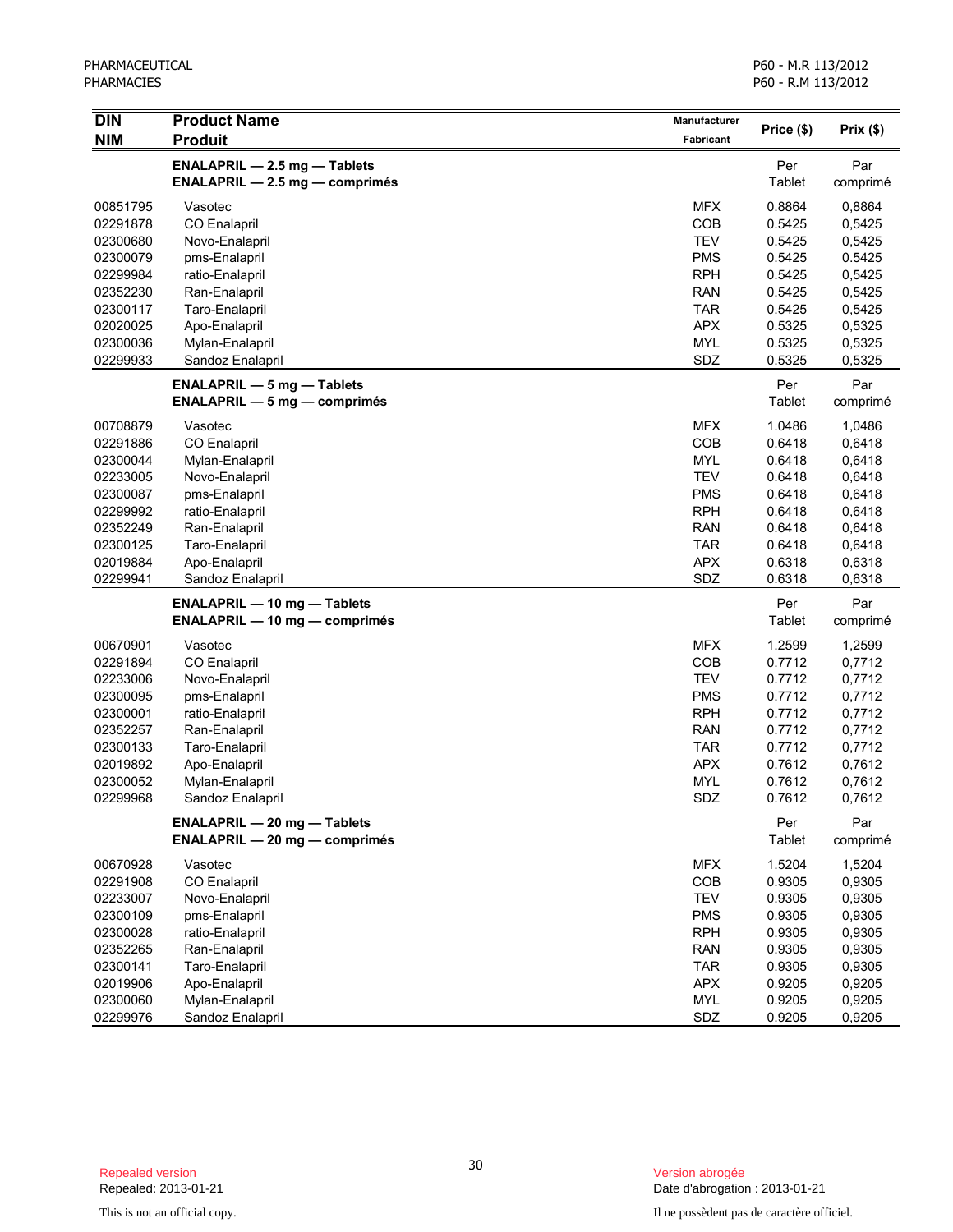| <b>DIN</b><br><b>NIM</b>         | <b>Product Name</b><br><b>Produit</b>                                                                                          | Manufacturer<br><b>Fabricant</b>       | Price (\$)                 | Prix(\$)                   |
|----------------------------------|--------------------------------------------------------------------------------------------------------------------------------|----------------------------------------|----------------------------|----------------------------|
|                                  | ENALAPRIL/HYDROCHLOROTHIAZIDE - 5 mg/12.5 mg - Tablets<br>ENALAPRIL/HYDROCHLOROTHIAZIDE - 5 mg/12.5 mg - comprimés             |                                        | Per<br>Tablet              | Par<br>comprimé            |
| 02242826<br>02352923<br>02300222 | Vaseretic<br>Apo-Enalapril/HCTZ<br>Novo-Enalapril/HCTZ                                                                         | <b>MFX</b><br><b>APX</b><br><b>NOP</b> | 0.9695<br>0.6417<br>0.6417 | 0,9695<br>0,6417<br>0,6417 |
|                                  | ENALAPRIL/HYDROCHLOROTHIAZIDE - 10 mg/25 mg - Tablets<br>ENALAPRIL/HYDROCHLOROTHIAZIDE - 10 mg/25 mg - comprimés               |                                        | Per<br>Tablet              | Par<br>comprimé            |
| 00657298<br>02300230<br>02352931 | Vaseretic<br>Novo-Enalapril/HCTZ<br>Apo-Enalapril/HCTZ                                                                         | MFX<br><b>TEV</b><br><b>APX</b>        | 1.2977<br>0.7712<br>0.6108 | 1,2977<br>0.7712<br>0,6108 |
|                                  | <b>ENTACAPONE - 200 mg - Tablets</b><br><b>ENTACAPONE - 200 mg - comprimés</b>                                                 |                                        | Per<br>Tablet              | Par<br>comprimé            |
| 02243763<br>02380005<br>02375559 | Comtan<br>Sandoz Entacapone<br>Teva-Entacapone                                                                                 | <b>NVT</b><br>SDZ<br><b>TEV</b>        | 1.7873<br>0.5614<br>0.5614 | 1,7873<br>0,5614<br>0,5614 |
|                                  | ESOMEPRAZOLE - 40 mg - Tablets<br>ESOMEPRAZOLE - 40 mg - comprimés                                                             |                                        | Per<br>Tablet              | Par<br>comprimé            |
| 02244522<br>02339102             | Nexium<br>Apo-Esomeprazole                                                                                                     | <b>AZC</b><br><b>APX</b>               | 2.3958<br>1.8690           | 2,3958<br>1,8690           |
|                                  | ESTRADIOL-17B - 50 mcg - Transdermal Patch<br>ESTRADIOL-17B - 50 mcg - timbre transdermique                                    |                                        | Per<br>Patch               | Par<br>timbre              |
| 02244000<br>02246967             | Estradot<br>Sandoz Estradiol Derm                                                                                              | <b>NVT</b><br>SDZ                      | 3.0800<br>2.4130           | 3,0800<br>2,4130           |
|                                  | ESTRADIOL-17B - 75 mcg - Transdermal Patch<br>ESTRADIOL-17B - 75 mcg - timbre transdermique                                    |                                        | Per<br>Patch               | Par<br>timbre              |
| 02244001<br>02246968             | Estradot<br>Sandoz Estradiol Derm                                                                                              | <b>NVT</b><br>SDZ                      | 3.3028<br>2.5875           | 3,3028<br>2,5875           |
|                                  | ESTRADIOL-17B - 100 mcg - Transdermal Patch<br>ESTRADIOL-17B - 100 mcg - timbre transdermique                                  |                                        | Per<br>Patch               | Par<br>timbre              |
| 02244002<br>02246969             | Estradot<br>Sandoz Estradiol Derm                                                                                              | <b>NVT</b><br>SDZ                      | 3.5544<br>2.7375           | 3,5544<br>2,7375           |
|                                  | ETHINYL ESTRADIOL/LEVONORGESTREL - 0.15 mg/0.03 mg - Tablets<br>ETHINYL ESTRADIOL/LEVONORGESTREL - 0.15 mg/0.03 mg - comprimés |                                        | Per<br>Tablet              | Par<br>comprimé            |
| 02042320<br>02295946             | Min Ovral<br>Portia 21                                                                                                         | PFI<br><b>APX</b>                      | 0.7732<br>0.4636           | 0,7732<br>0,4636           |
|                                  | ETHINYL ESTRADIOL/LEVONORGESTREL - 0.15 mg/0.03 mg - Tablets<br>ETHINYL ESTRADIOL/LEVONORGESTREL - 0.15 mg/0.03 mg - comprimés |                                        | Per<br>Tablet              | Par<br>comprimé            |
| 02042339<br>02295954             | Min Ovral<br>Portia 28                                                                                                         | PFI<br><b>APX</b>                      | 0.5697<br>0.3477           | 0,5697<br>0,3477           |
|                                  | ETHINYL ESTRADIOL/LEVONORGESTREL - 20 mcg/100 mcg - Tablets<br>ETHINYL ESTRADIOL/LEVONORGESTREL - 20 mcg/100 mcg - comprimés   |                                        | Per<br>Tablet              | Par<br>comprimé            |
| 02236974<br>02298538             | Alesse<br>Aviane 21                                                                                                            | PFI<br><b>APX</b>                      | 0.7732<br>0.4636           | 0.7732<br>0,4636           |
|                                  | ETHINYL ESTRADIOL/LEVONORGESTREL - 20 mcg/100 mcg - Tablets<br>ETHINYL ESTRADIOL/LEVONORGESTREL - 20 mcg/100 mcg - comprimés   |                                        | Per<br>Tablet              | Par<br>comprimé            |
| 02236975<br>02298546             | Alesse<br>Aviane 28                                                                                                            | PFI<br><b>APX</b>                      | 0.5799<br>0.3477           | 0,5799<br>0,3477           |

This is not an official copy. Il ne possèdent pas de caractère officiel.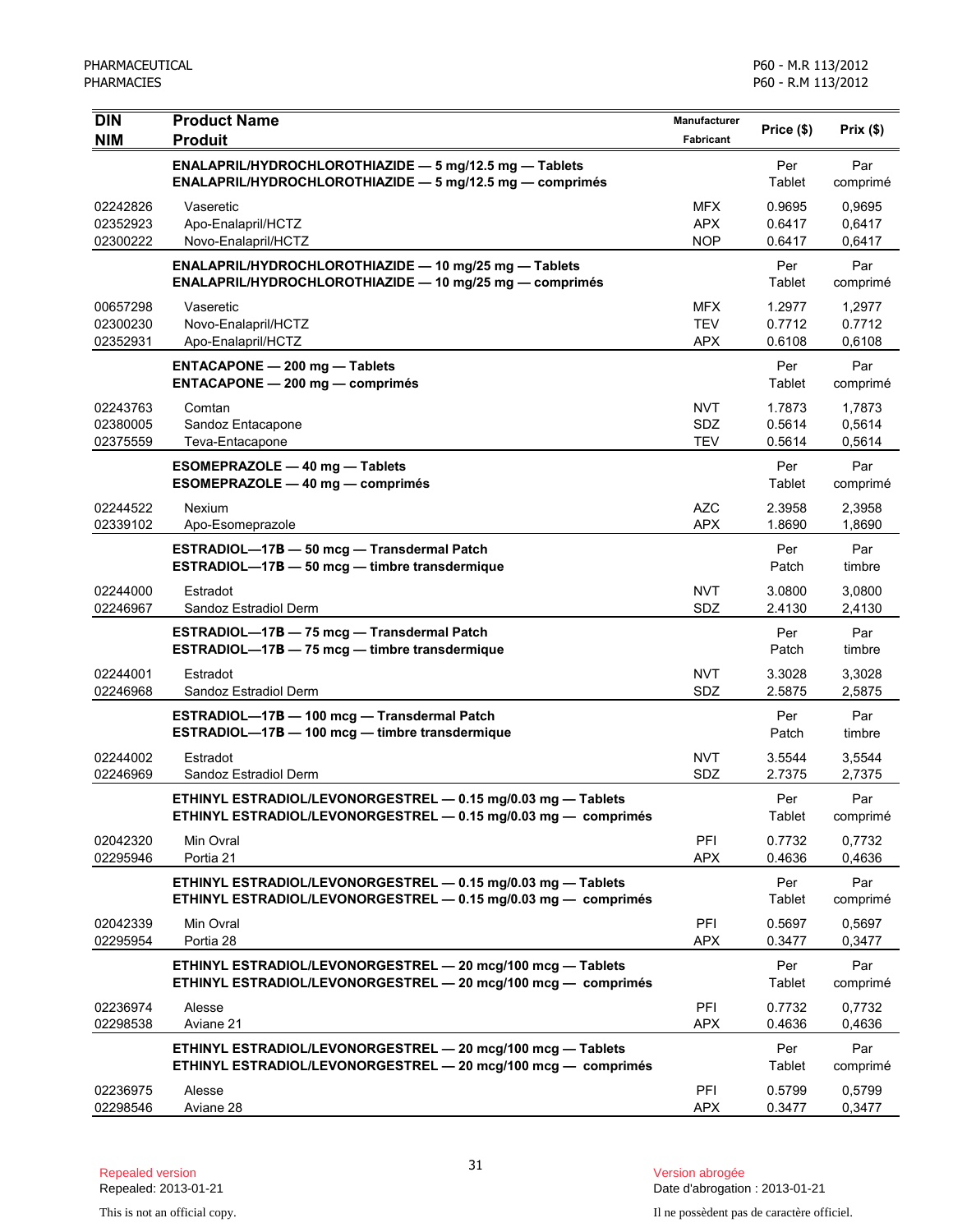| <b>DIN</b><br><b>NIM</b>                                 | <b>Product Name</b><br><b>Produit</b>                                                                    | <b>Manufacturer</b><br>Fabricant                            | Price (\$)                                     | Prix(\$)                                       |
|----------------------------------------------------------|----------------------------------------------------------------------------------------------------------|-------------------------------------------------------------|------------------------------------------------|------------------------------------------------|
|                                                          | ETIDRONATE DISODIUM/CALCIUM CARBONATE - 400 mg/500 mg -<br><b>Tablets</b>                                |                                                             |                                                |                                                |
|                                                          | ÉTIDRONATE DISODIQUE/CALCIUM (CARBONATE DE) — 400 mg/500 mg —<br>comprimés                               |                                                             | Per<br>Kit                                     | Par<br>trousse                                 |
| 02176017<br>02263866<br>02247323<br>02324199             | Didrocal<br><b>CO</b> Etidrocal<br>Mylan-Eti-Cal Carepac<br>Novo-Etidronatecal                           | <b>WCI</b><br><b>COB</b><br><b>MYL</b><br><b>TEV</b>        | 48.2130<br>29.9900<br>29.9900<br>29.9900       | 48,2130<br>29,9900<br>29,9900<br>29,9900       |
|                                                          | ETIDRONATE DISODIUM - 200 mg - Tablets<br>ETIDRONATE DISODIQUE - 200 mg - comprimés                      |                                                             | Per<br>Tablet                                  | Par<br>comprimé                                |
| 02248686<br>02245330                                     | CO Etidronate<br>Mylan-Etidronate                                                                        | <b>COB</b><br><b>MYL</b>                                    | 1.0093<br>0.9082                               | 1,0093<br>0,9082                               |
|                                                          | FAMCICLOVIR - 125 mg - Tablets<br>FAMCICLOVIR - 125 mg - comprimés                                       |                                                             | Per<br>Tablet                                  | Par<br>comprimé                                |
| 02229110<br>02278081<br>02292025<br>02305682<br>02278634 | Famvir<br>pms-Famciclovir<br>Apo-Famciclovir<br><b>CO</b> Famciclovir<br>Sandoz Famciclovir              | <b>NVT</b><br><b>PMS</b><br><b>APX</b><br><b>COB</b><br>SDZ | 3.1647<br>2.2264<br>2.0240<br>2.0240<br>2.0240 | 3,1647<br>2,2264<br>2,0240<br>2,0240<br>2,0240 |
|                                                          | <b>FAMCICLOVIR - 250 mg - Tablets</b><br>FAMCICLOVIR - 250 mg - comprimés                                |                                                             | Per<br>Tablet                                  | Par<br>comprimé                                |
| 02229129<br>02278103<br>02292041<br>02305690<br>02278642 | Famvir<br>pms-Famciclovir<br>Apo-Famciclovir<br><b>CO</b> Famciclovir<br>Sandoz Famciclovir              | <b>NVT</b><br><b>PMS</b><br><b>APX</b><br><b>COB</b><br>SDZ | 4.2926<br>2.9920<br>2.7200<br>2.7200<br>2.7200 | 4,2926<br>2,9920<br>2,7200<br>2,7200<br>2,7200 |
|                                                          | FAMCICLOVIR - 500 mg - Tablets<br>FAMCICLOVIR - 500 mg - comprimés                                       |                                                             | Per<br>Tablet                                  | Par<br>comprimé                                |
| 02177102<br>02278111<br>02292068<br>02305704<br>02278650 | Famvir<br>pms-Famciclovir<br>Apo-Famciclovir<br>CO Famciclovir<br>Sandoz Famciclovir                     | <b>NVT</b><br><b>PMS</b><br><b>APX</b><br>COB<br>SDZ        | 7.6629<br>4.6508<br>4.2280<br>4.2280<br>4.2280 | 7,6629<br>4,6508<br>4,2280<br>4,2280<br>4,2280 |
|                                                          | <b>FAMOTIDINE - 20 mg - Tablets</b><br><b>FAMOTIDINE - 20 mg - comprimés</b>                             |                                                             | Per<br>Tablet                                  | Par<br>comprimé                                |
| 00710121<br>01953842<br>02196018<br>02022133             | Pepcid<br>Apo-Famotidine<br>Mylan-Famotidine<br>Novo-Famotidine                                          | MFX<br><b>APX</b><br><b>MYL</b><br><b>TEV</b>               | 1.2450<br>0.6486<br>0.6486<br>0.6486           | 1,2450<br>0,6486<br>0,6486<br>0.6486           |
|                                                          | <b>FAMOTIDINE - 40 mg - Tablets</b><br><b>FAMOTIDINE - 40 mg - comprimés</b>                             |                                                             | Per<br>Tablet                                  | Par<br>comprimé                                |
| 00710113<br>01953834<br>02196026<br>02022141             | Pepcid<br>Apo-Famotidine<br>Mylan-Famotidine<br>Novo-Famotidine                                          | MFX<br><b>APX</b><br><b>MYL</b><br><b>TEV</b>               | 2.3001<br>1.1673<br>1.1673<br>1.1673           | 2,3001<br>1,1673<br>1,1673<br>1,1673           |
|                                                          | FELODIPINE - 2.5 mg - Extended Release Tablets<br>FÉLODIPINE - 2,5 mg - comprimés à libération prolongée |                                                             | Per<br>Tablet                                  | Par<br>comprimé                                |
| 02057778<br>02221985                                     | Plendil<br>Renedil                                                                                       | <b>AZC</b><br><b>SAA</b>                                    | 0.5754<br>0.3487                               | 0,5754<br>0,3487                               |

This is not an official copy. Il ne possèdent pas de caractère officiel.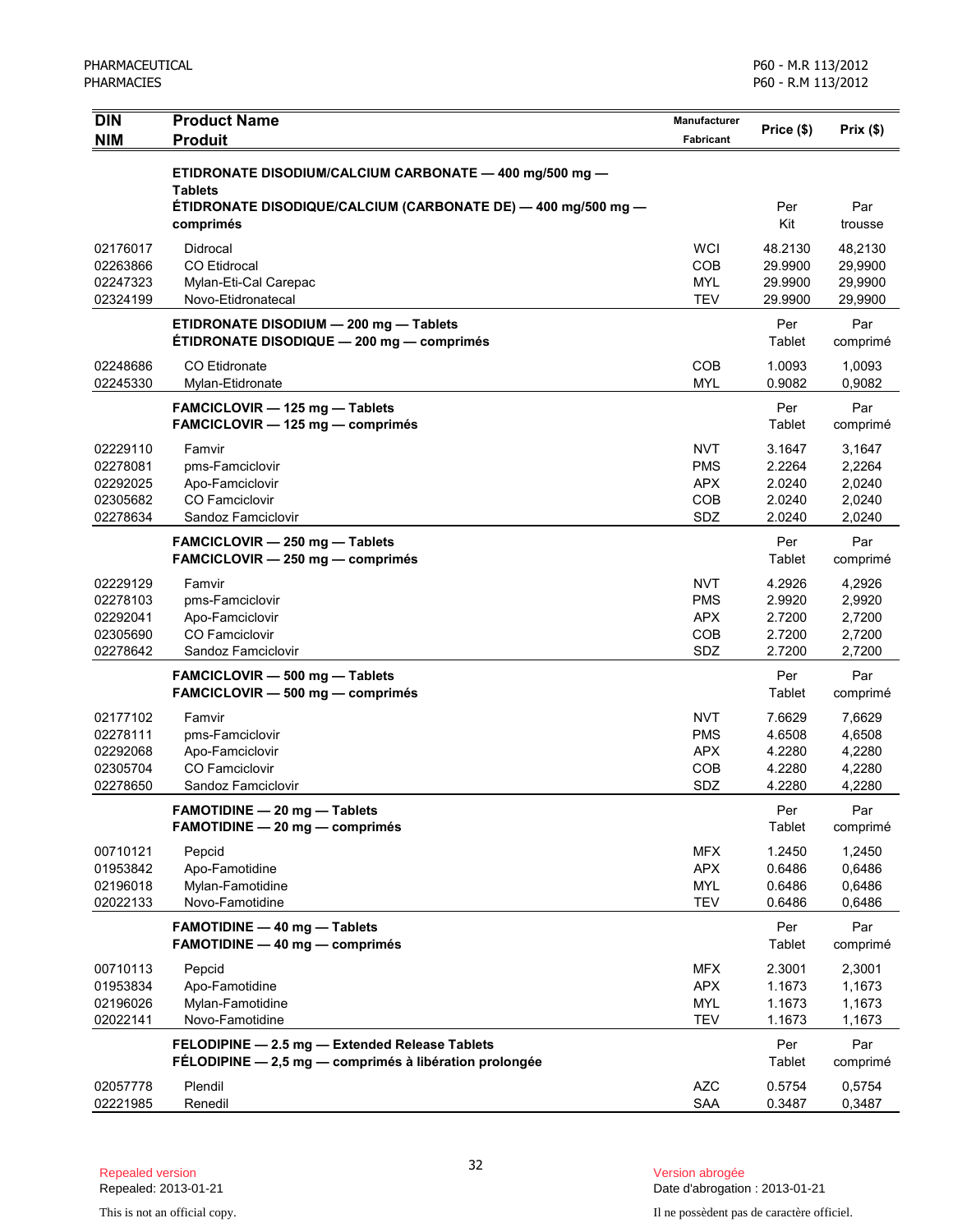| <b>DIN</b>                                                           | <b>Product Name</b>                                                                                                                                                     | Manufacturer                                                                     | Price (\$)                                               | Prix(\$)                                                 |
|----------------------------------------------------------------------|-------------------------------------------------------------------------------------------------------------------------------------------------------------------------|----------------------------------------------------------------------------------|----------------------------------------------------------|----------------------------------------------------------|
| <b>NIM</b>                                                           | <b>Produit</b>                                                                                                                                                          | Fabricant                                                                        |                                                          |                                                          |
|                                                                      | FELODIPINE - 5 mg - Extended Release Tablets<br>FÉLODIPINE - 5 mg - comprimés à libération prolongée                                                                    |                                                                                  | Per<br>Tablet                                            | Par<br>comprimé                                          |
| 00851779<br>02221993<br>02280264                                     | Plendil<br>Renedil<br>Sandoz Felodipine                                                                                                                                 | <b>AZC</b><br><b>SAA</b><br>SDZ                                                  | 0.7689<br>0.5097<br>0.5097                               | 0,7689<br>0,5097<br>0,5097                               |
|                                                                      | FELODIPINE - 10 mg - Extended Release Tablets<br>FÉLODIPINE - 10 mg - comprimés à libération prolongée                                                                  |                                                                                  | Per<br>Tablet                                            | Par<br>comprimé                                          |
| 00851787<br>02280272<br>02222000                                     | Plendil<br>Sandoz Felodipine<br>Renedil                                                                                                                                 | <b>AZC</b><br>SDZ<br><b>SAA</b>                                                  | 1.1536<br>0.7647<br>0.7407                               | 1,1536<br>0,7647<br>0,7407                               |
|                                                                      | FENOFIBRATE - 67 mg - Capsules<br>FÉNOFIBRATE $-67$ mg $-$ capsules                                                                                                     |                                                                                  | Per<br>Capsule                                           | Par<br>capsule                                           |
| 02243180<br>02243551                                                 | Apo-Feno-Micro<br>Novo-Fenofibrate Micronized/Novo-Fenofibrate (micronisé)                                                                                              | <b>APX</b><br><b>TEV</b>                                                         | 0.4759<br>0.4758                                         | 0,4759<br>0,4758                                         |
|                                                                      | FENOFIBRATE - 200 mg - Capsules<br>FÉNOFIBRATE - 200 mg - capsules                                                                                                      |                                                                                  | Per<br>Capsule                                           | Par<br>capsule                                           |
| 02239864<br>02146959<br>02240210<br>02243552<br>02273551<br>02250039 | Apo-Feno-Micro<br>Lipidil-Micro<br>Mylan-Fenofibrate Micro<br>Novo-Fenofibrate Micronized/Novo-Fenofibrate (micronisé)<br>pms-Fenofibrate Micro<br>ratio-Fenofibrate MC | <b>APX</b><br><b>FFR</b><br><b>MYL</b><br><b>TEV</b><br><b>PMS</b><br><b>RPH</b> | 1.1979<br>1.1979<br>1.1979<br>1.1979<br>1.1979<br>1.1979 | 1,1979<br>1,1979<br>1,1979<br>1,1979<br>1,1979<br>1,1979 |
|                                                                      | FENOFIBRATE - 100 mg - Tablets<br>FENOFIBRATE - 100 mg - comprimés                                                                                                      |                                                                                  | Per<br>Tablet                                            | Par<br>comprimé                                          |
| 02241601<br>02246859<br>02289083<br>02288044                         | Lipidil Supra<br>Apo-Feno Super<br>Novo-Fenofibrate-S<br>Sandoz Fenofibrate S                                                                                           | <b>FFR</b><br><b>APX</b><br><b>TEV</b><br>SDZ                                    | 1.2243<br>0.8663<br>0.7877<br>0.7877                     | 1,2243<br>0,8663<br>0,7877<br>0,7877                     |
|                                                                      | FENOFIBRATE - 160 mg - Tablets<br>FENOFIBRATE - 160 mg - comprimés                                                                                                      |                                                                                  | Per<br>Tablet                                            | Par<br>comprimé                                          |
| 02241602<br>02246860<br>02250004<br>02289091<br>02288052             | Lipidil Supra<br>Apo-Feno Super<br>Fenomax<br>Novo-Fenofibrate-S<br>Sandoz Fenofibrate S                                                                                | <b>FFR</b><br><b>APX</b><br><b>ORX</b><br>TEV<br>SDZ                             | 1.4106<br>0.9317<br>0.9317<br>0.8470<br>0.8470           | 1,4106<br>0,9317<br>0,9317<br>0,8470<br>0,8470           |
|                                                                      | FENTANYL - 12 mcg - Transdermal Patch<br>FENTANYL - 12 mcg - timbre transdermique                                                                                       |                                                                                  | Per<br>Patch                                             | Par<br>timbre                                            |
| 02330105<br>02311925<br>02327112                                     | Ran-Fentanyl Matrix<br>ratio-Fentanyl<br>Sandoz Fentanyl                                                                                                                | <b>RAN</b><br><b>RPH</b><br>SDZ                                                  | 3.1980<br>3.1980<br>3.1980                               | 3,1980<br>3,1980<br>3,1980                               |
|                                                                      | FENTANYL - 25 mcg - Transdermal Patch<br>FENTANYL - 25 mcg - timbre transdermique                                                                                       |                                                                                  | Per<br>Patch                                             | Par<br>timbre                                            |
| 02275813<br>02282941<br>02314630<br>02330113<br>02327120             | Duragesic MAT<br>ratio-Fentanyl<br>Novo-Fentanyl<br>Ran-Fentanyl Matrix<br>Sandoz Fentanyl                                                                              | JAN<br><b>RPH</b><br>TEV<br><b>RAN</b><br>SDZ                                    | 13.0460<br>6.5450<br>5.9500<br>5.9500<br>5.9500          | 13,0460<br>6,5450<br>5,9500<br>5,9500<br>5,9500          |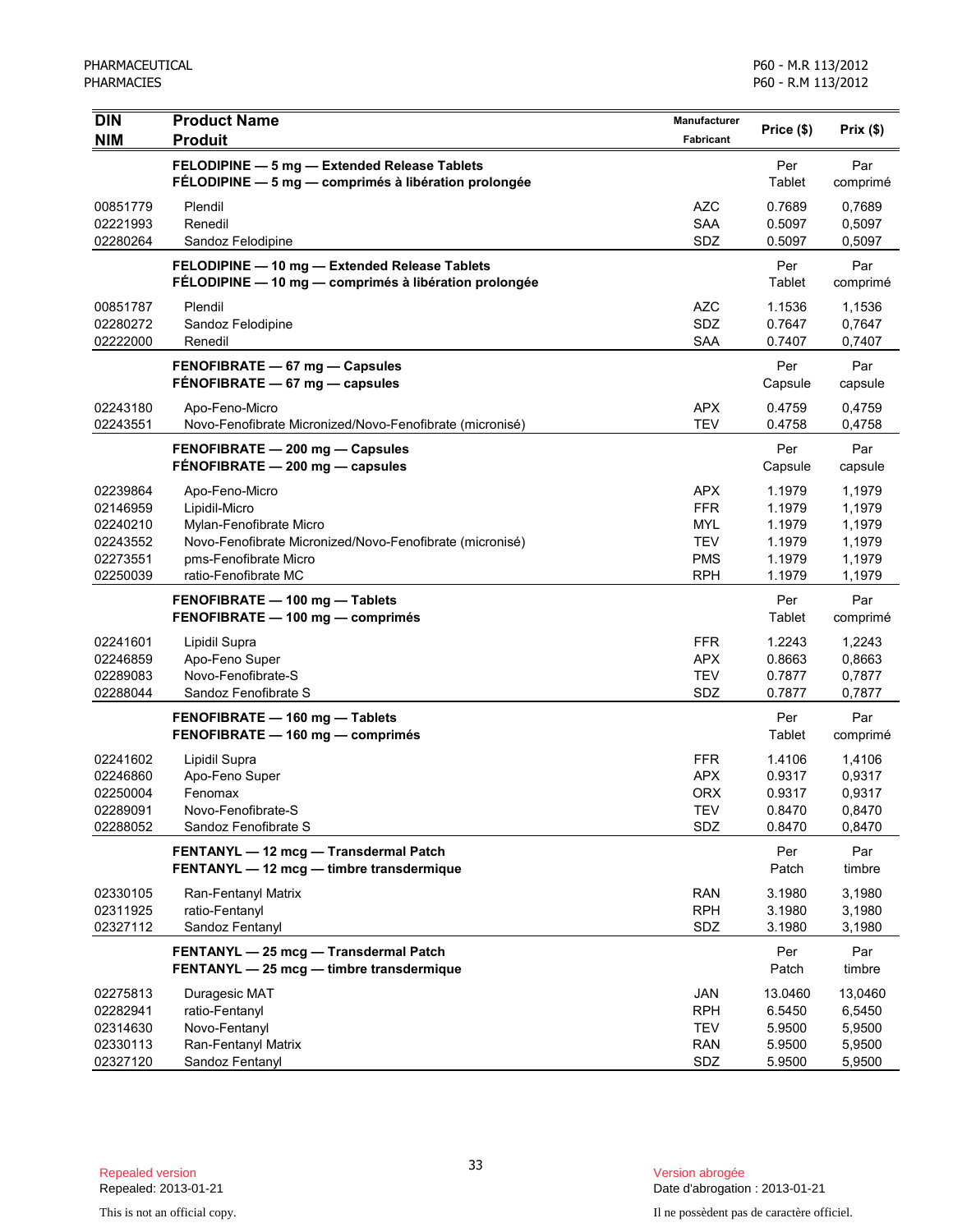| <b>DIN</b> | <b>Product Name</b>                       | Manufacturer |            |          |
|------------|-------------------------------------------|--------------|------------|----------|
| <b>NIM</b> | <b>Produit</b>                            | Fabricant    | Price (\$) | Prix(\$) |
|            | FENTANYL - 50 mcg - Transdermal Patch     |              | Per        | Par      |
|            | FENTANYL - 50 mcg - timbre transdermique  |              | Patch      | timbre   |
| 02275821   | Duragesic MAT                             | <b>JAN</b>   | 24.5630    | 24,5630  |
| 02282968   | ratio-Fentanyl                            | <b>RPH</b>   | 12.3200    | 12,3200  |
| 02314649   | Novo-Fentanyl                             | <b>TEV</b>   | 11.2000    | 11,2000  |
| 02330121   | Ran-Fentanyl Matrix                       | <b>RAN</b>   | 11.2000    | 11,2000  |
| 02327147   | Sandoz Fentanyl                           | SDZ          | 11.2000    | 11,2000  |
|            | FENTANYL - 75 mcg - Transdermal Patch     |              | Per        | Par      |
|            | FENTANYL - 75 mcg - timbre transdermique  |              | Patch      | timbre   |
| 02275848   | Duragesic MAT                             | JAN          | 34.5400    | 34,5400  |
| 02282976   | ratio-Fentanyl                            | <b>RPH</b>   | 17.3250    | 17,3250  |
| 02314657   | Novo-Fentanyl                             | <b>TEV</b>   | 15.7500    | 15,7500  |
| 02330148   | Ran-Fentanyl Matrix                       | <b>RAN</b>   | 15.7500    | 15,7500  |
| 02327155   | Sandoz Fentanyl                           | SDZ          | 15.7500    | 15,7500  |
|            | FENTANYL - 100 mcg - Transdermal Patch    |              | Per        | Par      |
|            | FENTANYL - 100 mcg - timbre transdermique |              | Patch      | timbre   |
| 02275856   | Duragesic MAT                             | JAN          | 42.9880    | 42,9880  |
| 02282984   | ratio-Fentanyl                            | <b>RPH</b>   | 21.5600    | 21,5600  |
| 02314665   | Novo-Fentanyl                             | <b>TEV</b>   | 19.6000    | 19,6000  |
| 02330156   | Ran-Fentanyl Matrix                       | <b>RAN</b>   | 19.6000    | 19,6000  |
| 02327163   | Sandoz Fentanyl                           | SDZ          | 19.6000    | 19,6000  |
|            | FERROUS GLUCONATE - 300 mg - Tablets      |              | Per        | Par      |
|            | FER (GLUCONATE DE) - 300 mg - comprimés   |              | Tablet     | comprimé |
| 00545031   | Apo-Ferrous Gluconate                     | <b>APX</b>   | 0.0404     | 0,0404   |
| 00031097   | Jamp-Ferrous Gluconate                    | <b>JPC</b>   | 0.0367     | 0,0367   |
| 00021458   | Novo-Ferrogluc                            | <b>TEV</b>   | 0.0254     | 0,0254   |
|            | FINASTERIDE - 5 mg - Tablets              |              | Per        | Par      |
|            | FINASTERIDE - 5 mg - comprimés            |              | Tablet     | comprimé |
| 02010909   | Proscar                                   | <b>MSD</b>   | 2.1101     | 2,1101   |
| 02348500   | Novo-Finasteride                          | <b>TEV</b>   | 0.9265     | 0,9265   |
| 02310112   | pms-Finasteride                           | <b>PMS</b>   | 0.9265     | 0,9265   |
| 02365383   | Apo-Finasteride                           | <b>APX</b>   | 0.7412     | 0,7412   |
| 02354462   | CO Finasteride                            | <b>COB</b>   | 0.7412     | 0,7412   |
| 02322579   | Sandoz Finasteride                        | SDZ          | 0.7412     | 0,7412   |
| 02356058   | Mylan-Finasteride                         | <b>MYL</b>   | 0.6486     | 0,6486   |
|            | FLUCONAZOLE - 50 mg - Tablets             |              | Per        | Par      |
|            | FLUCONAZOLE - 50 mg - comprimés           |              | Tablet     | comprimé |
| 02245643   | pms-Fluconazole                           | <b>PMS</b>   | 3.8214     | 3,8214   |
| 02237370   | Apo-Fluconazole                           | <b>APX</b>   | 3.4393     | 3,4393   |
| 02236978   | Novo-Fluconazole                          | <b>TEV</b>   | 3.4393     | 3,4393   |
| 02249294   | Taro-Fluconazole                          | <b>TAR</b>   | 3.4393     | 3,4393   |
| 02281260   | CO Fluconazole                            | COB          | 3.1266     | 3,1266   |
| 02245292   | Mylan-Fluconazole                         | <b>MYL</b>   | 3.1266     | 3,1266   |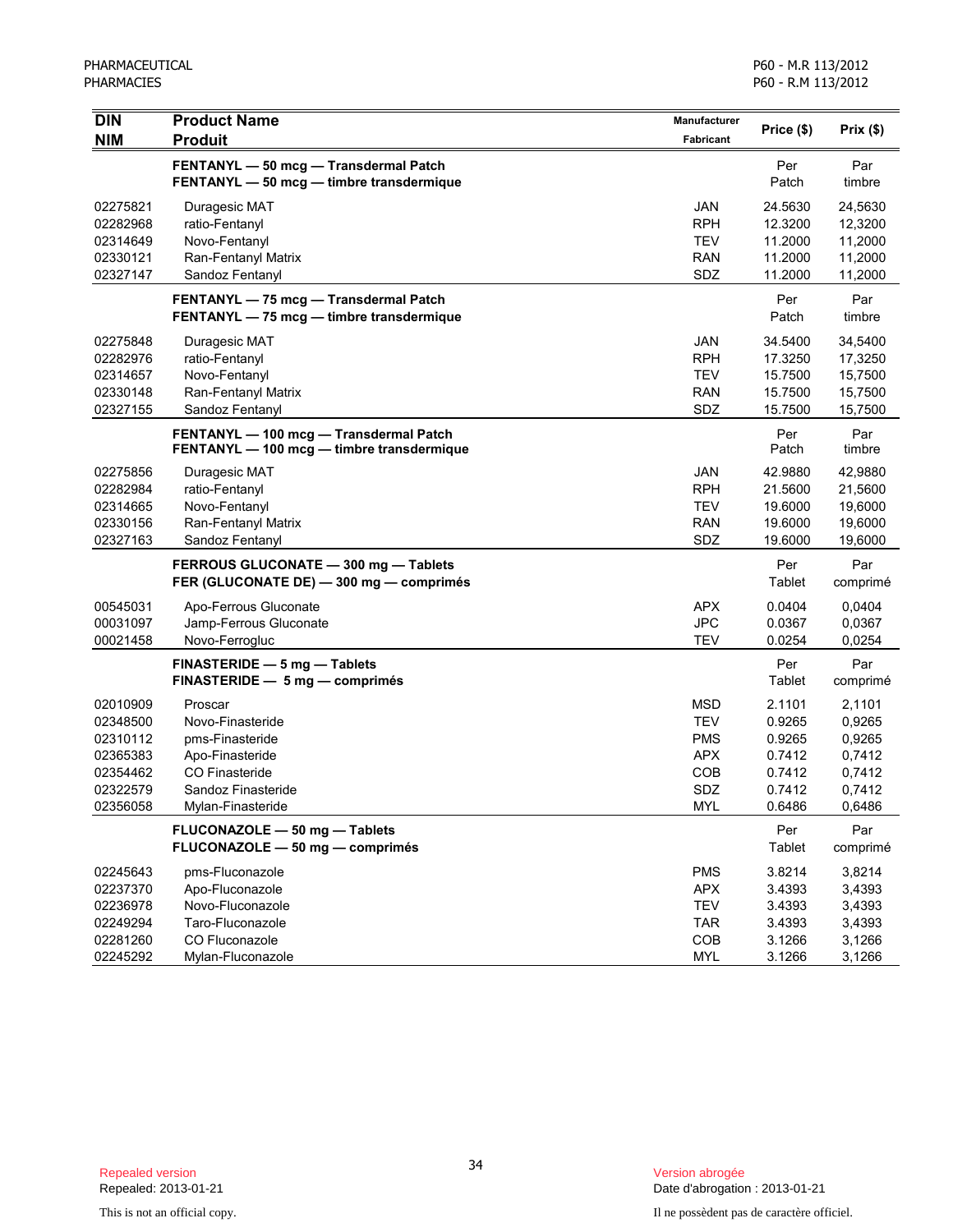| FLUCONAZOLE - 100 mg - Tablets<br>Per<br>Par<br>FLUCONAZOLE - 100 mg - comprimés<br>Tablet<br>comprimé<br><b>PMS</b><br>02245644<br>pms-Fluconazole<br>6.7791<br>6,7791<br>Apo-Fluconazole<br><b>APX</b><br>02237371<br>6.1012<br>6,1012<br>Taro-Fluconazole<br><b>TAR</b><br>6.1012<br>6,1012<br>02249308<br>02236979<br>Novo-Fluconazole<br><b>TEV</b><br>6.1011<br>6,1011<br>02281279<br>CO Fluconazole<br>COB<br>5.5466<br>5,5466<br><b>MYL</b><br>02245293<br>Mylan-Fluconazole<br>5.5466<br>5,5466<br>FLUCONAZOLE - 2 mg/mL - Injection<br>Per<br>Par<br>FLUCONAZOLE - 2 mg/ml - injection<br>mL<br>ml<br>Diflucan<br>PFI<br>0.5878<br>00891835<br>0,5878<br>02247922<br><b>TEV</b><br>0.5093<br>0,5093<br>Fluconazole<br>02247749<br><b>OMA</b><br>0.4026<br>0,4026<br>Fluconazole Omega<br>FLUOCINONIDE - 0.05% - Gel<br>Per<br>Par<br>FLUOCINONIDE $-$ 0.05 % $-$ gel<br>Gram<br>gramme<br><b>VPI</b><br>0.5638<br>02161974<br>Lidex<br>0,5638<br><b>TPT</b><br>02236997<br>0.3762<br>0,3762<br>Lyderm<br>FLUOCINONIDE - 0.05% - Ointment<br>Per<br>Par<br>FLUOCINONIDE - 0,05 % - pommade<br>Gram<br>gramme<br>02161966<br><b>VPI</b><br>0.5565<br>Lidex<br>0,5565<br>02236996<br><b>TPT</b><br>0.3707<br>0,3707<br>Lyderm<br>FLUOCINONIDE - 0.05% - Topical Cream<br>Per<br>Par<br>FLUOCINONIDE - 0,05 % - crème topique<br>Gram<br>gramme<br>Lidex<br><b>VPI</b><br>0.5078<br>02161923<br>0,5078<br><b>TPT</b><br>0.5075<br>00716863<br>0,5075<br>Lyderm<br>FLUOROMETHOLONE - 0.1% - Ophthalmic Suspension<br>FLUOROMÉTHOLONE - 0,1 % - suspension ophtalmique<br>Per mL<br>Par ml<br><b>ALL</b><br>00247855<br>FML 0.1%/FML 0,1 %<br>3.3638<br>3,3638<br>02238568<br>pms-Fluorometholone<br><b>PMS</b><br>1.9665<br>1,9665<br>Par<br>FLUOXETINE - 10 mg - Capsules<br>Per<br>FLUOXÉTINE - 10 mg - capsules<br>Capsule<br>capsule<br>LIL<br>2.0217<br>02018985<br>2,0217<br>Prozac<br>02177617<br>Dom-Fluoxetine<br><b>DOM</b><br>1.2951<br>1,2951<br>02177579<br><b>PMS</b><br>1.2951<br>pms-Fluoxetine<br>1,2951<br>02242177<br>CO Fluoxetine<br><b>RED</b><br>1.2951<br>1,2951<br>02216353<br>Apo-Fluoxetine<br><b>APX</b><br>1.2950<br>1,2950<br>02237813<br>Mylan-Fluoxetine<br><b>MYL</b><br>1.2950<br>1,2950<br>02216582<br>Teva-Fluoxetine<br><b>TEV</b><br>1.2950<br>1,2950<br>02241371<br>ratio-Fluoxetine<br><b>RPH</b><br>1.2950<br>1,2950<br>SDZ<br>1.2950<br>02243486<br>Sandoz Fluoxetine<br>1,2950 | <b>DIN</b> | <b>Product Name</b> | Manufacturer | Price (\$) | Prix(\$) |
|--------------------------------------------------------------------------------------------------------------------------------------------------------------------------------------------------------------------------------------------------------------------------------------------------------------------------------------------------------------------------------------------------------------------------------------------------------------------------------------------------------------------------------------------------------------------------------------------------------------------------------------------------------------------------------------------------------------------------------------------------------------------------------------------------------------------------------------------------------------------------------------------------------------------------------------------------------------------------------------------------------------------------------------------------------------------------------------------------------------------------------------------------------------------------------------------------------------------------------------------------------------------------------------------------------------------------------------------------------------------------------------------------------------------------------------------------------------------------------------------------------------------------------------------------------------------------------------------------------------------------------------------------------------------------------------------------------------------------------------------------------------------------------------------------------------------------------------------------------------------------------------------------------------------------------------------------------------------------------------------------------------------------------------------------------------------------------------------------------------------------------------------------------------------------------------------------------------------------------------------------------------------------------------------------------------------------------------------------------------------------------------------------------------------------------|------------|---------------------|--------------|------------|----------|
|                                                                                                                                                                                                                                                                                                                                                                                                                                                                                                                                                                                                                                                                                                                                                                                                                                                                                                                                                                                                                                                                                                                                                                                                                                                                                                                                                                                                                                                                                                                                                                                                                                                                                                                                                                                                                                                                                                                                                                                                                                                                                                                                                                                                                                                                                                                                                                                                                                | <b>NIM</b> | <b>Produit</b>      | Fabricant    |            |          |
|                                                                                                                                                                                                                                                                                                                                                                                                                                                                                                                                                                                                                                                                                                                                                                                                                                                                                                                                                                                                                                                                                                                                                                                                                                                                                                                                                                                                                                                                                                                                                                                                                                                                                                                                                                                                                                                                                                                                                                                                                                                                                                                                                                                                                                                                                                                                                                                                                                |            |                     |              |            |          |
|                                                                                                                                                                                                                                                                                                                                                                                                                                                                                                                                                                                                                                                                                                                                                                                                                                                                                                                                                                                                                                                                                                                                                                                                                                                                                                                                                                                                                                                                                                                                                                                                                                                                                                                                                                                                                                                                                                                                                                                                                                                                                                                                                                                                                                                                                                                                                                                                                                |            |                     |              |            |          |
|                                                                                                                                                                                                                                                                                                                                                                                                                                                                                                                                                                                                                                                                                                                                                                                                                                                                                                                                                                                                                                                                                                                                                                                                                                                                                                                                                                                                                                                                                                                                                                                                                                                                                                                                                                                                                                                                                                                                                                                                                                                                                                                                                                                                                                                                                                                                                                                                                                |            |                     |              |            |          |
|                                                                                                                                                                                                                                                                                                                                                                                                                                                                                                                                                                                                                                                                                                                                                                                                                                                                                                                                                                                                                                                                                                                                                                                                                                                                                                                                                                                                                                                                                                                                                                                                                                                                                                                                                                                                                                                                                                                                                                                                                                                                                                                                                                                                                                                                                                                                                                                                                                |            |                     |              |            |          |
|                                                                                                                                                                                                                                                                                                                                                                                                                                                                                                                                                                                                                                                                                                                                                                                                                                                                                                                                                                                                                                                                                                                                                                                                                                                                                                                                                                                                                                                                                                                                                                                                                                                                                                                                                                                                                                                                                                                                                                                                                                                                                                                                                                                                                                                                                                                                                                                                                                |            |                     |              |            |          |
|                                                                                                                                                                                                                                                                                                                                                                                                                                                                                                                                                                                                                                                                                                                                                                                                                                                                                                                                                                                                                                                                                                                                                                                                                                                                                                                                                                                                                                                                                                                                                                                                                                                                                                                                                                                                                                                                                                                                                                                                                                                                                                                                                                                                                                                                                                                                                                                                                                |            |                     |              |            |          |
|                                                                                                                                                                                                                                                                                                                                                                                                                                                                                                                                                                                                                                                                                                                                                                                                                                                                                                                                                                                                                                                                                                                                                                                                                                                                                                                                                                                                                                                                                                                                                                                                                                                                                                                                                                                                                                                                                                                                                                                                                                                                                                                                                                                                                                                                                                                                                                                                                                |            |                     |              |            |          |
|                                                                                                                                                                                                                                                                                                                                                                                                                                                                                                                                                                                                                                                                                                                                                                                                                                                                                                                                                                                                                                                                                                                                                                                                                                                                                                                                                                                                                                                                                                                                                                                                                                                                                                                                                                                                                                                                                                                                                                                                                                                                                                                                                                                                                                                                                                                                                                                                                                |            |                     |              |            |          |
|                                                                                                                                                                                                                                                                                                                                                                                                                                                                                                                                                                                                                                                                                                                                                                                                                                                                                                                                                                                                                                                                                                                                                                                                                                                                                                                                                                                                                                                                                                                                                                                                                                                                                                                                                                                                                                                                                                                                                                                                                                                                                                                                                                                                                                                                                                                                                                                                                                |            |                     |              |            |          |
|                                                                                                                                                                                                                                                                                                                                                                                                                                                                                                                                                                                                                                                                                                                                                                                                                                                                                                                                                                                                                                                                                                                                                                                                                                                                                                                                                                                                                                                                                                                                                                                                                                                                                                                                                                                                                                                                                                                                                                                                                                                                                                                                                                                                                                                                                                                                                                                                                                |            |                     |              |            |          |
|                                                                                                                                                                                                                                                                                                                                                                                                                                                                                                                                                                                                                                                                                                                                                                                                                                                                                                                                                                                                                                                                                                                                                                                                                                                                                                                                                                                                                                                                                                                                                                                                                                                                                                                                                                                                                                                                                                                                                                                                                                                                                                                                                                                                                                                                                                                                                                                                                                |            |                     |              |            |          |
|                                                                                                                                                                                                                                                                                                                                                                                                                                                                                                                                                                                                                                                                                                                                                                                                                                                                                                                                                                                                                                                                                                                                                                                                                                                                                                                                                                                                                                                                                                                                                                                                                                                                                                                                                                                                                                                                                                                                                                                                                                                                                                                                                                                                                                                                                                                                                                                                                                |            |                     |              |            |          |
|                                                                                                                                                                                                                                                                                                                                                                                                                                                                                                                                                                                                                                                                                                                                                                                                                                                                                                                                                                                                                                                                                                                                                                                                                                                                                                                                                                                                                                                                                                                                                                                                                                                                                                                                                                                                                                                                                                                                                                                                                                                                                                                                                                                                                                                                                                                                                                                                                                |            |                     |              |            |          |
|                                                                                                                                                                                                                                                                                                                                                                                                                                                                                                                                                                                                                                                                                                                                                                                                                                                                                                                                                                                                                                                                                                                                                                                                                                                                                                                                                                                                                                                                                                                                                                                                                                                                                                                                                                                                                                                                                                                                                                                                                                                                                                                                                                                                                                                                                                                                                                                                                                |            |                     |              |            |          |
|                                                                                                                                                                                                                                                                                                                                                                                                                                                                                                                                                                                                                                                                                                                                                                                                                                                                                                                                                                                                                                                                                                                                                                                                                                                                                                                                                                                                                                                                                                                                                                                                                                                                                                                                                                                                                                                                                                                                                                                                                                                                                                                                                                                                                                                                                                                                                                                                                                |            |                     |              |            |          |
|                                                                                                                                                                                                                                                                                                                                                                                                                                                                                                                                                                                                                                                                                                                                                                                                                                                                                                                                                                                                                                                                                                                                                                                                                                                                                                                                                                                                                                                                                                                                                                                                                                                                                                                                                                                                                                                                                                                                                                                                                                                                                                                                                                                                                                                                                                                                                                                                                                |            |                     |              |            |          |
|                                                                                                                                                                                                                                                                                                                                                                                                                                                                                                                                                                                                                                                                                                                                                                                                                                                                                                                                                                                                                                                                                                                                                                                                                                                                                                                                                                                                                                                                                                                                                                                                                                                                                                                                                                                                                                                                                                                                                                                                                                                                                                                                                                                                                                                                                                                                                                                                                                |            |                     |              |            |          |
|                                                                                                                                                                                                                                                                                                                                                                                                                                                                                                                                                                                                                                                                                                                                                                                                                                                                                                                                                                                                                                                                                                                                                                                                                                                                                                                                                                                                                                                                                                                                                                                                                                                                                                                                                                                                                                                                                                                                                                                                                                                                                                                                                                                                                                                                                                                                                                                                                                |            |                     |              |            |          |
|                                                                                                                                                                                                                                                                                                                                                                                                                                                                                                                                                                                                                                                                                                                                                                                                                                                                                                                                                                                                                                                                                                                                                                                                                                                                                                                                                                                                                                                                                                                                                                                                                                                                                                                                                                                                                                                                                                                                                                                                                                                                                                                                                                                                                                                                                                                                                                                                                                |            |                     |              |            |          |
|                                                                                                                                                                                                                                                                                                                                                                                                                                                                                                                                                                                                                                                                                                                                                                                                                                                                                                                                                                                                                                                                                                                                                                                                                                                                                                                                                                                                                                                                                                                                                                                                                                                                                                                                                                                                                                                                                                                                                                                                                                                                                                                                                                                                                                                                                                                                                                                                                                |            |                     |              |            |          |
|                                                                                                                                                                                                                                                                                                                                                                                                                                                                                                                                                                                                                                                                                                                                                                                                                                                                                                                                                                                                                                                                                                                                                                                                                                                                                                                                                                                                                                                                                                                                                                                                                                                                                                                                                                                                                                                                                                                                                                                                                                                                                                                                                                                                                                                                                                                                                                                                                                |            |                     |              |            |          |
|                                                                                                                                                                                                                                                                                                                                                                                                                                                                                                                                                                                                                                                                                                                                                                                                                                                                                                                                                                                                                                                                                                                                                                                                                                                                                                                                                                                                                                                                                                                                                                                                                                                                                                                                                                                                                                                                                                                                                                                                                                                                                                                                                                                                                                                                                                                                                                                                                                |            |                     |              |            |          |
|                                                                                                                                                                                                                                                                                                                                                                                                                                                                                                                                                                                                                                                                                                                                                                                                                                                                                                                                                                                                                                                                                                                                                                                                                                                                                                                                                                                                                                                                                                                                                                                                                                                                                                                                                                                                                                                                                                                                                                                                                                                                                                                                                                                                                                                                                                                                                                                                                                |            |                     |              |            |          |
|                                                                                                                                                                                                                                                                                                                                                                                                                                                                                                                                                                                                                                                                                                                                                                                                                                                                                                                                                                                                                                                                                                                                                                                                                                                                                                                                                                                                                                                                                                                                                                                                                                                                                                                                                                                                                                                                                                                                                                                                                                                                                                                                                                                                                                                                                                                                                                                                                                |            |                     |              |            |          |
|                                                                                                                                                                                                                                                                                                                                                                                                                                                                                                                                                                                                                                                                                                                                                                                                                                                                                                                                                                                                                                                                                                                                                                                                                                                                                                                                                                                                                                                                                                                                                                                                                                                                                                                                                                                                                                                                                                                                                                                                                                                                                                                                                                                                                                                                                                                                                                                                                                |            |                     |              |            |          |
|                                                                                                                                                                                                                                                                                                                                                                                                                                                                                                                                                                                                                                                                                                                                                                                                                                                                                                                                                                                                                                                                                                                                                                                                                                                                                                                                                                                                                                                                                                                                                                                                                                                                                                                                                                                                                                                                                                                                                                                                                                                                                                                                                                                                                                                                                                                                                                                                                                |            |                     |              |            |          |
|                                                                                                                                                                                                                                                                                                                                                                                                                                                                                                                                                                                                                                                                                                                                                                                                                                                                                                                                                                                                                                                                                                                                                                                                                                                                                                                                                                                                                                                                                                                                                                                                                                                                                                                                                                                                                                                                                                                                                                                                                                                                                                                                                                                                                                                                                                                                                                                                                                |            |                     |              |            |          |
|                                                                                                                                                                                                                                                                                                                                                                                                                                                                                                                                                                                                                                                                                                                                                                                                                                                                                                                                                                                                                                                                                                                                                                                                                                                                                                                                                                                                                                                                                                                                                                                                                                                                                                                                                                                                                                                                                                                                                                                                                                                                                                                                                                                                                                                                                                                                                                                                                                |            |                     |              |            |          |
|                                                                                                                                                                                                                                                                                                                                                                                                                                                                                                                                                                                                                                                                                                                                                                                                                                                                                                                                                                                                                                                                                                                                                                                                                                                                                                                                                                                                                                                                                                                                                                                                                                                                                                                                                                                                                                                                                                                                                                                                                                                                                                                                                                                                                                                                                                                                                                                                                                |            |                     |              |            |          |
|                                                                                                                                                                                                                                                                                                                                                                                                                                                                                                                                                                                                                                                                                                                                                                                                                                                                                                                                                                                                                                                                                                                                                                                                                                                                                                                                                                                                                                                                                                                                                                                                                                                                                                                                                                                                                                                                                                                                                                                                                                                                                                                                                                                                                                                                                                                                                                                                                                |            |                     |              |            |          |
|                                                                                                                                                                                                                                                                                                                                                                                                                                                                                                                                                                                                                                                                                                                                                                                                                                                                                                                                                                                                                                                                                                                                                                                                                                                                                                                                                                                                                                                                                                                                                                                                                                                                                                                                                                                                                                                                                                                                                                                                                                                                                                                                                                                                                                                                                                                                                                                                                                |            |                     |              |            |          |
|                                                                                                                                                                                                                                                                                                                                                                                                                                                                                                                                                                                                                                                                                                                                                                                                                                                                                                                                                                                                                                                                                                                                                                                                                                                                                                                                                                                                                                                                                                                                                                                                                                                                                                                                                                                                                                                                                                                                                                                                                                                                                                                                                                                                                                                                                                                                                                                                                                |            |                     |              |            |          |
|                                                                                                                                                                                                                                                                                                                                                                                                                                                                                                                                                                                                                                                                                                                                                                                                                                                                                                                                                                                                                                                                                                                                                                                                                                                                                                                                                                                                                                                                                                                                                                                                                                                                                                                                                                                                                                                                                                                                                                                                                                                                                                                                                                                                                                                                                                                                                                                                                                |            |                     |              |            |          |
|                                                                                                                                                                                                                                                                                                                                                                                                                                                                                                                                                                                                                                                                                                                                                                                                                                                                                                                                                                                                                                                                                                                                                                                                                                                                                                                                                                                                                                                                                                                                                                                                                                                                                                                                                                                                                                                                                                                                                                                                                                                                                                                                                                                                                                                                                                                                                                                                                                |            |                     |              |            |          |
|                                                                                                                                                                                                                                                                                                                                                                                                                                                                                                                                                                                                                                                                                                                                                                                                                                                                                                                                                                                                                                                                                                                                                                                                                                                                                                                                                                                                                                                                                                                                                                                                                                                                                                                                                                                                                                                                                                                                                                                                                                                                                                                                                                                                                                                                                                                                                                                                                                |            |                     |              |            |          |
|                                                                                                                                                                                                                                                                                                                                                                                                                                                                                                                                                                                                                                                                                                                                                                                                                                                                                                                                                                                                                                                                                                                                                                                                                                                                                                                                                                                                                                                                                                                                                                                                                                                                                                                                                                                                                                                                                                                                                                                                                                                                                                                                                                                                                                                                                                                                                                                                                                |            |                     |              |            |          |
| 02380560<br>Mint-Fluoxetine<br><b>MPH</b><br>0.4300<br>0,4300                                                                                                                                                                                                                                                                                                                                                                                                                                                                                                                                                                                                                                                                                                                                                                                                                                                                                                                                                                                                                                                                                                                                                                                                                                                                                                                                                                                                                                                                                                                                                                                                                                                                                                                                                                                                                                                                                                                                                                                                                                                                                                                                                                                                                                                                                                                                                                  |            |                     |              |            |          |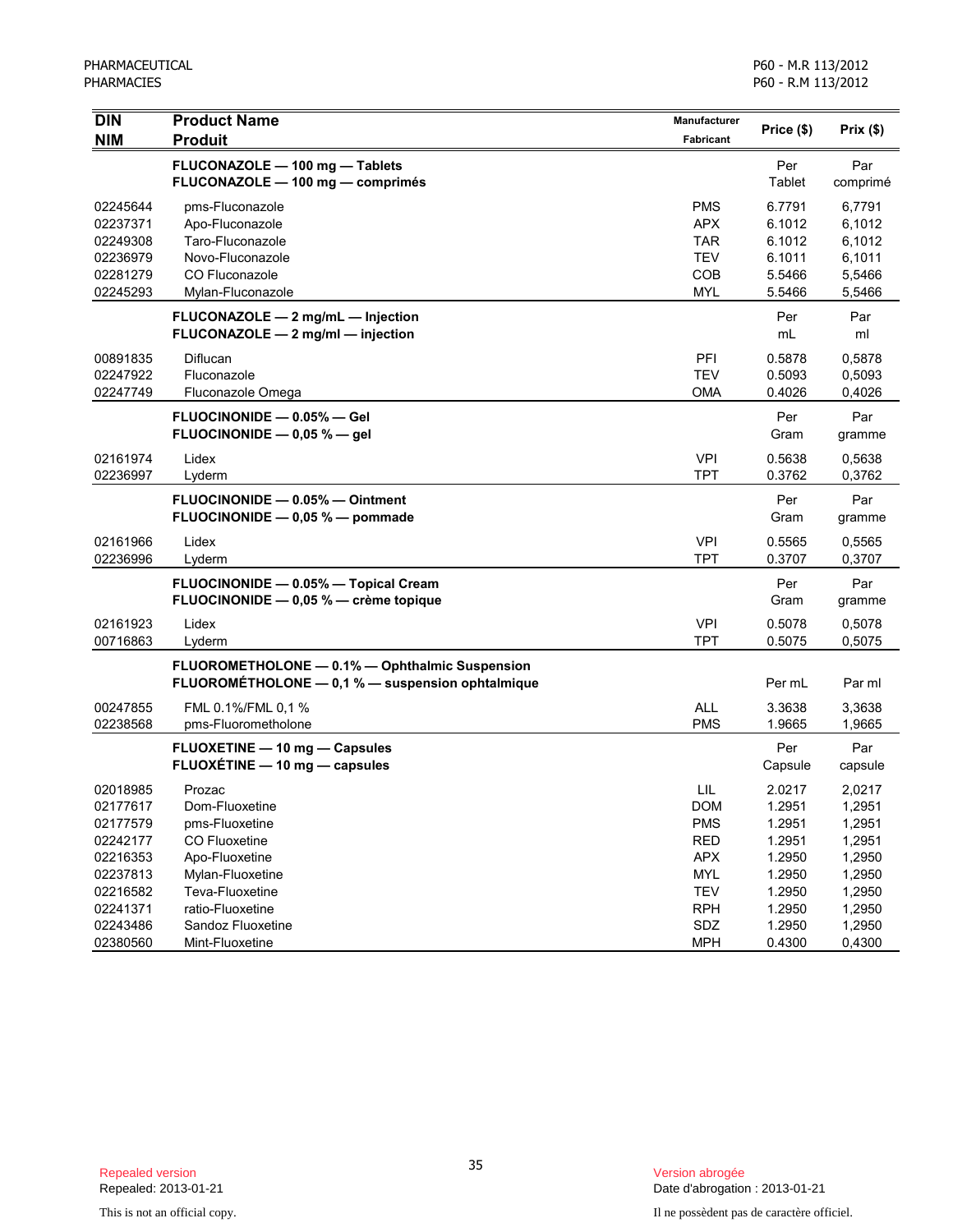| <b>DIN</b> | <b>Product Name</b>                          | Manufacturer | Price (\$) | Prix(\$) |
|------------|----------------------------------------------|--------------|------------|----------|
| <b>NIM</b> | <b>Produit</b>                               | Fabricant    |            |          |
|            | FLUOXETINE - 20 mg - Capsules                |              | Per        | Par      |
|            | FLUOXÉTINE - 20 mg - capsules                |              | Capsule    | capsule  |
| 00636622   | Prozac                                       | LIL          | 2.0233     | 2,0233   |
| 02177587   | pms-Fluoxetine                               | <b>PMS</b>   | 1.1917     | 1,1917   |
| 02242178   | <b>CO Fluoxetine</b>                         | <b>RED</b>   | 1.1124     | 1,1124   |
| 02216361   | Apo-Fluoxetine                               | <b>APX</b>   | 1.1123     | 1,1123   |
| 02237814   | Mylan-Fluoxetine                             | <b>MYL</b>   | 1.1123     | 1,1123   |
| 02216590   | Teva-Fluoxetine                              | <b>TEV</b>   | 1.1123     | 1,1123   |
| 02241374   | ratio-Fluoxetine                             | <b>RPH</b>   | 1.1123     | 1,1123   |
| 02243487   | Sandoz Fluoxetine                            | SDZ          | 1.1123     | 1,1123   |
| 02380579   | Mint-Fluoxetine                              | <b>MPH</b>   | 0.4685     | 0,4685   |
|            | FLURBIPROFEN - 50 mg - Tablets               |              | Per        | Par      |
|            | FLURBIPROFÈNE - 50 mg - comprimés            |              | Tablet     | comprimé |
| 00647942   | Ansaid                                       | PFI          | 0.5653     | 0,5653   |
| 01912046   | Apo-Flurbiprofen                             | <b>APX</b>   | 0.2820     | 0,2820   |
| 02100509   | Novo-Flurprofen                              | <b>TEV</b>   | 0.2820     | 0,2820   |
|            | FLURBIPROFEN - 100 mg - Tablets              |              | Per        | Par      |
|            | FLURBIPROFÈNE - 100 mg - comprimés           |              | Tablet     | comprimé |
| 00600792   | Ansaid                                       | PFI          | 0.7401     | 0,7401   |
| 00675199   | ratio-Flurbiprofen                           | <b>RPH</b>   | 0.5170     | 0,5170   |
| 01912038   | Apo-Flurbiprofen                             | <b>APX</b>   | 0.3859     | 0,3859   |
| 02100517   | Novo-Flurprofen                              | <b>TEV</b>   | 0.3859     | 0,3859   |
|            | FLUTAMIDE - 250 mg - Tablets                 |              | Per        | Par      |
|            | FLUTAMIDE - 250 mg - comprimés               |              | Tablet     | comprimé |
| 02230104   | pms-Flutamide                                | <b>PMS</b>   | 1.6537     | 1,6537   |
| 00637726   | Euflex                                       | <b>SCH</b>   | 1.5628     | 1,5628   |
| 02238560   | Apo-Flutamide                                | <b>APX</b>   | 1.4883     | 1,4883   |
| 02230089   | Novo-Flutamide                               | TEV          | 1.4883     | 1,4883   |
|            | FLUVOXAMINE MALEATE - 50 mg - Tablets        |              | Per        | Par      |
|            | FLUVOXAMINE (MALÉATE DE) - 50 mg - comprimés |              | Tablet     | comprimé |
| 01919342   | Luvox                                        | <b>SPH</b>   | 0.9427     | 0.9427   |
| 02240682   | pms-Fluvoxamine                              | <b>PMS</b>   | 0.6053     | 0.6053   |
| 02231329   | Apo-Fluvoxamine                              | <b>APX</b>   | 0.5447     | 0,5447   |
| 02218453   | ratio-Fluvoxamine                            | <b>RPH</b>   | 0.5447     | 0,5447   |
| 02255529   | CO Fluvoxamine                               | COB          | 0.5447     | 0,5447   |
| 02239953   | Novo-Fluvoxamine                             | <b>TEV</b>   | 0.5447     | 0,5447   |
| 02247054   | Sandoz Fluvoxamine                           | SDZ          | 0.5447     | 0,5447   |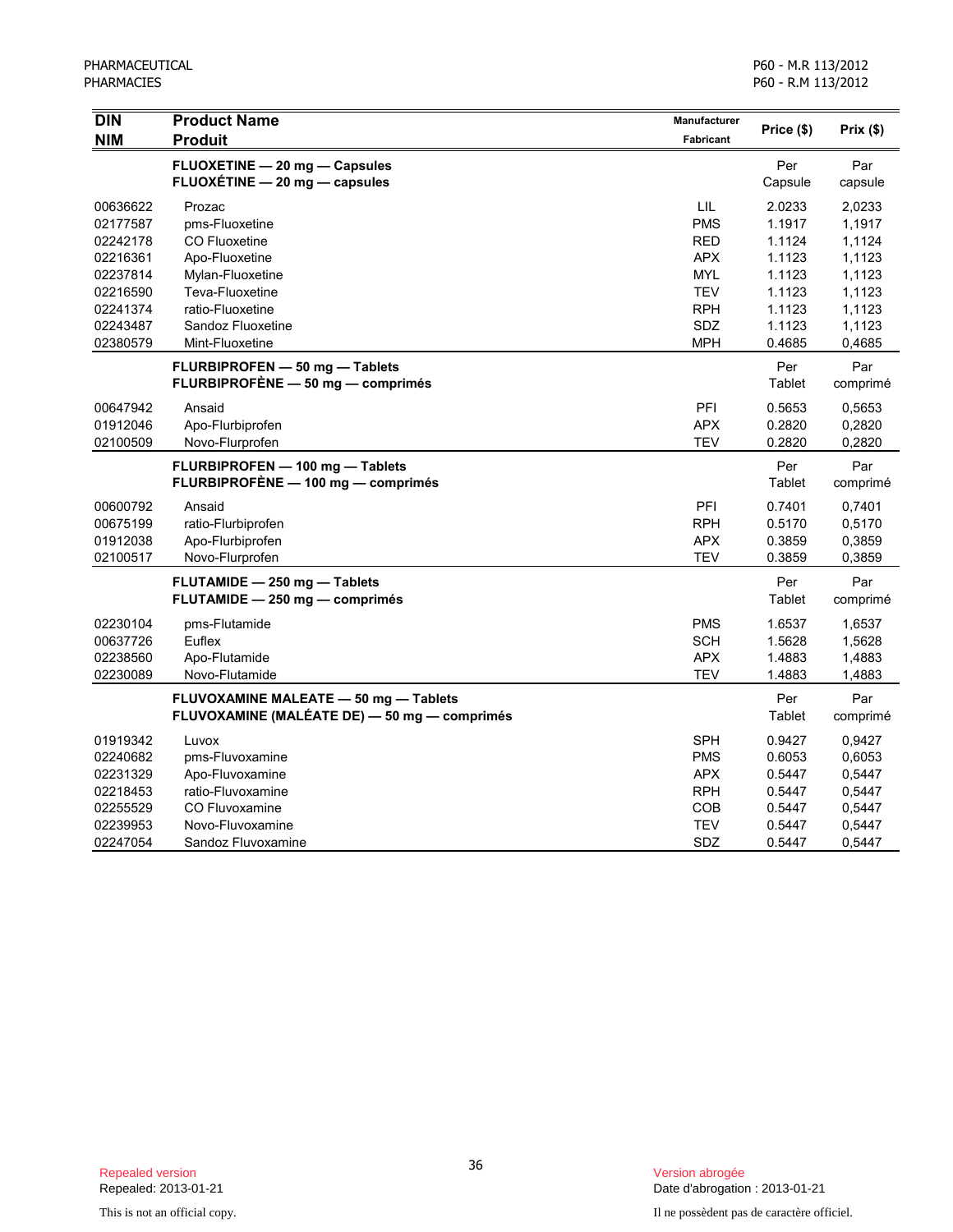| <b>DIN</b> | <b>Product Name</b>                                                  | Manufacturer | Price (\$) | Prix (\$)                |
|------------|----------------------------------------------------------------------|--------------|------------|--------------------------|
| <b>NIM</b> | <b>Produit</b>                                                       | Fabricant    |            |                          |
|            | FLUVOXAMINE MALEATE - 100 mg - Tablets                               |              | Per        | Par                      |
|            | FLUVOXAMINE (MALÉATE DE) - 100 mg - comprimés                        |              | Tablet     | comprimé                 |
| 01919369   | Luvox                                                                | <b>SPH</b>   | 1.4527     | 1,4527                   |
| 02240683   | pms-Fluvoxamine                                                      | <b>PMS</b>   | 0.9793     | 0.9793                   |
| 02231330   | Apo-Fluvoxamine                                                      | <b>APX</b>   | 0.9792     | 0.9792                   |
| 02218461   | ratio-Fluvoxamine                                                    | <b>RPH</b>   | 0.9792     | 0,9792                   |
| 02255537   | CO Fluvoxamine                                                       | COB          | 0.9792     | 0.9792                   |
| 02239954   | Novo-Fluvoxamine                                                     | <b>TEV</b>   | 0.9792     | 0.9792                   |
| 02247055   | Sandoz Fluvoxamine                                                   | SDZ          | 0.9792     | 0,9792                   |
|            | FOSINOPRIL SODIUM - 10 mg - Tablets                                  |              | Per        | Par                      |
|            | FOSINOPRIL SODIQUE - 10 mg - comprimés                               |              | Tablet     | comprimé                 |
| 01907107   | Monopril                                                             | SQU          | 1.0221     | 1,0221                   |
| 02247802   | Teva-Fosinopril                                                      | <b>TEV</b>   | 0.6083     | 0,6083                   |
| 02294524   | Ran-Fosinopril                                                       | <b>RAN</b>   | 0.4977     | 0,4977                   |
| 02266008   | Apo-Fosinopril                                                       | <b>APX</b>   | 0.4878     | 0,4878                   |
| 02262401   | Mylan-Fosinopril                                                     | <b>MYL</b>   | 0.4878     | 0,4878                   |
|            | FOSINOPRIL SODIUM - 20 mg - Tablets                                  |              | Per        | Par                      |
|            | FOSINOPRIL SODIQUE - 20 mg - comprimés                               |              | Tablet     | comprimé                 |
| 01907115   | Monopril                                                             | SQU          | 1.2296     | 1,2296                   |
| 02247803   | Teva-Fosinopril                                                      | <b>TEV</b>   | 0.7315     | 0,7315                   |
| 02255952   | pms-Fosinopril                                                       | <b>PMS</b>   | 0.6584     | 0,6584                   |
| 02294532   | Ran-Fosinopril                                                       | <b>RAN</b>   | 0.5985     | 0.5985                   |
| 02266016   | Apo-Fosinopril                                                       | <b>APX</b>   | 0.5866     | 0,5866                   |
| 02262428   | Mylan-Fosinopril                                                     | <b>MYL</b>   | 0.5866     | 0,5866                   |
|            | <b>FRAMYCETIN SULFATE/ESCULIN/HYDROCORTISONE/DIBUCAINE HCI</b>       |              |            |                          |
|            | $-$ 10 mg/10 mg/5 mg/5 mg $-$ Ointment                               |              |            |                          |
|            | FRAMYCÉTINE (SULFATE DE)/ESCULINE/HYDROCORTISONE/                    |              | Per        | Par                      |
|            | DIBUCAÏNE (CHLORHYDRATE DE) - 10 mg/10 mg/5 mg/5 mg/ - pommade       |              | Gram       | gramme                   |
| 02223252   | Proctosedyl                                                          | <b>AXC</b>   | 0.9482     | 0,9482                   |
| 02247322   | Proctol                                                              | ODN          | 0.5960     | 0,5960                   |
| 02242527   | Sandoz Proctomyxin HC                                                | SDZ          | 0.5960     | 0,5960                   |
|            | <b>FRAMYCETIN SULFATE/ESCULIN/HYDROCORTISONE/DIBUCAINE HCI</b>       |              |            |                          |
|            | - 10 mg/10 mg/5 mg/5 mg - Suppositories                              |              |            |                          |
|            | FRAMYCÉTINE (SULFATE DE)/ESCULINE/HYDROCORTISONE/                    |              | Per        | Par                      |
|            | DIBUCAÏNE (CHLORHYDRATE DE) — 10 mg/10 mg/5 mg/5 mg/ — suppositoires |              |            | Suppository suppositoire |
| 02223260   | Proctosedyl                                                          | <b>AXC</b>   | 1.1853     | 1,1853                   |
| 02247882   | Proctol                                                              | <b>ODN</b>   | 0.7925     | 0,7925                   |
| 02242528   | Sandoz Proctomyxin HC                                                | SDZ          | 0.7925     | 0,7925                   |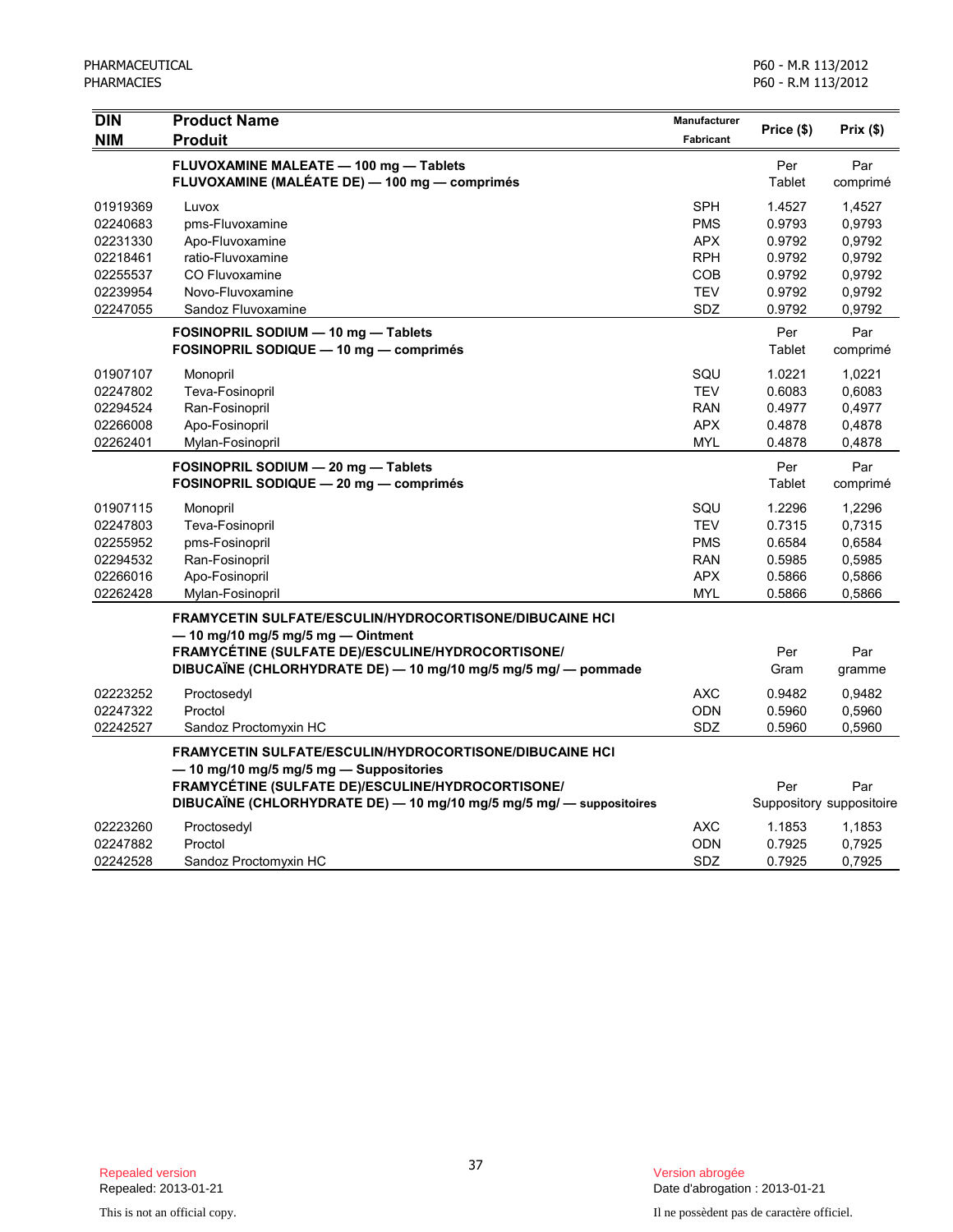| <b>DIN</b>           | <b>Product Name</b>              | Manufacturer             |                  |                  |
|----------------------|----------------------------------|--------------------------|------------------|------------------|
| <b>NIM</b>           | <b>Produit</b>                   | <b>Fabricant</b>         | Price (\$)       | Prix(\$)         |
|                      | FUROSEMIDE - 20 mg - Tablets     |                          | Per              | Par              |
|                      | $FUROSÉMIDE - 20 mg - comprimés$ |                          | Tablet           | comprimé         |
| 02224690             | Lasix                            | <b>SAA</b>               | 0.0935           | 0,0935           |
| 00337730             | Novosemide                       | <b>TEV</b>               | 0.0490           | 0,0490           |
| 02247493             | pms-Furosemide                   | <b>PMS</b>               | 0.0446           | 0,0446           |
| 00396788             | Apo-Furosemide                   | <b>APX</b>               | 0.0445           | 0,0445           |
|                      | FUROSEMIDE - 40 mg - Tablets     |                          | Per              | Par              |
|                      | FUROSÉMIDE - 40 mg - comprimés   |                          | Tablet           | comprimé         |
| 02224704             | Lasix                            | <b>SAA</b>               | 0.1438           | 0,1438           |
| 00362166             | Apo-Furosemide                   | <b>APX</b>               | 0.0737           | 0,0737           |
| 00337749             | Novosemide                       | <b>TEV</b>               | 0.0737           | 0,0737           |
| 02247494             | pms-Furosemide                   | <b>PMS</b>               | 0.0670           | 0,0670           |
|                      | FUROSEMIDE - 80 mg - Tablets     |                          | Per              | Par              |
|                      | FUROSÉMIDE - 80 mg - comprimés   |                          | Tablet           | comprimé         |
| 00707570             | Apo-Furosemide                   | <b>APX</b>               | 0.1342           | 0,1342           |
| 00765953             | Novosemide                       | <b>TEV</b>               | 0.1342           | 0.1342           |
|                      | GABAPENTIN - 100 mg - Capsules   |                          | Per              | Par              |
|                      | GABAPENTINE - 100 mg - capsules  |                          | Capsule          | capsule          |
| 02084260             | Neurontin                        | PFI                      | 0.4672           | 0,4672           |
| 02243446             | pms-Gabapentin                   | <b>PMS</b>               | 0.3080           | 0,3080           |
| 02244304             | Apo-Gabapentin                   | <b>APX</b>               | 0.2772           | 0,2772           |
| 02256142             | CO Gabapentin                    | COB                      | 0.2772           | 0,2772           |
| 02260883             | ratio-Gabapentin                 | <b>RPH</b>               | 0.2772           | 0,2772           |
| 02248259             | Mylan-Gabapentin                 | <b>MYL</b>               | 0.2520           | 0,2520           |
| 02244513             | Teva-Gabapentin                  | <b>TEV</b>               | 0.2520           | 0,2520           |
| 02319055             | Ran-Gabapentin                   | <b>RAN</b>               | 0.2520           | 0,2520           |
| 02285819             | GD-Gabapentin                    | <b>GEM</b>               | 0.2140           | 0,2140           |
|                      | GABAPENTIN - 300 mg - Capsules   |                          | Per              | Par              |
|                      | GABAPENTINE - 300 mg - capsules  |                          | Capsule          | capsule          |
| 02084279             | Neurontin                        | PFI                      | 1.1366           | 1,1366           |
| 02243447             | pms-Gabapentin                   | <b>PMS</b>               | 0.7493           | 0,7493           |
| 02244305             | Apo-Gabapentin                   | <b>APX</b>               | 0.6743           | 0,6743           |
| 02256150             | CO Gabapentin                    | <b>COB</b>               | 0.6743           | 0,6743           |
| 02260891             | ratio-Gabapentin                 | <b>RPH</b>               | 0.6743           | 0,6743           |
| 02248260             | Mylan-Gabapentin                 | MYL                      | 0.6130           | 0,6130           |
| 02244514             | Teva-Gabapentin                  | <b>TEV</b>               | 0.6130           | 0,6130           |
| 02319063<br>02285827 | Ran-Gabapentin<br>GD-Gabapentin  | <b>RAN</b><br><b>GEM</b> | 0.6130<br>0.5208 | 0,6130<br>0,5208 |
|                      | GABAPENTIN - 400 mg - Capsules   |                          | Per              | Par              |
|                      | GABAPENTINE - 400 mg - capsules  |                          | Capsule          | capsule          |
| 02084287             | Neurontin                        | PFI                      | 1.3545           | 1,3545           |
| 02243448             | pms-Gabapentin                   | <b>PMS</b>               | 0.8924           | 0,8924           |
| 02244306             | Apo-Gabapentin                   | <b>APX</b>               | 0.8036           | 0,8036           |
| 02256169             | CO Gabapentin                    | COB                      | 0.8036           | 0,8036           |
| 02260905             | ratio-Gabapentin                 | <b>RPH</b>               | 0.8036           | 0,8036           |
| 02248261             | Mylan-Gabapentin                 | <b>MYL</b>               | 0.7305           | 0,7305           |
| 02244515             | Teva-Gabapentin                  | <b>TEV</b>               | 0.7305           | 0,7305           |
| 02319071             | Ran-Gabapentin                   | <b>RAN</b>               | 0.7305           | 0,7305           |
| 02285835             | GD-Gabapentin                    | <b>GEM</b>               | 0.6206           | 0,6206           |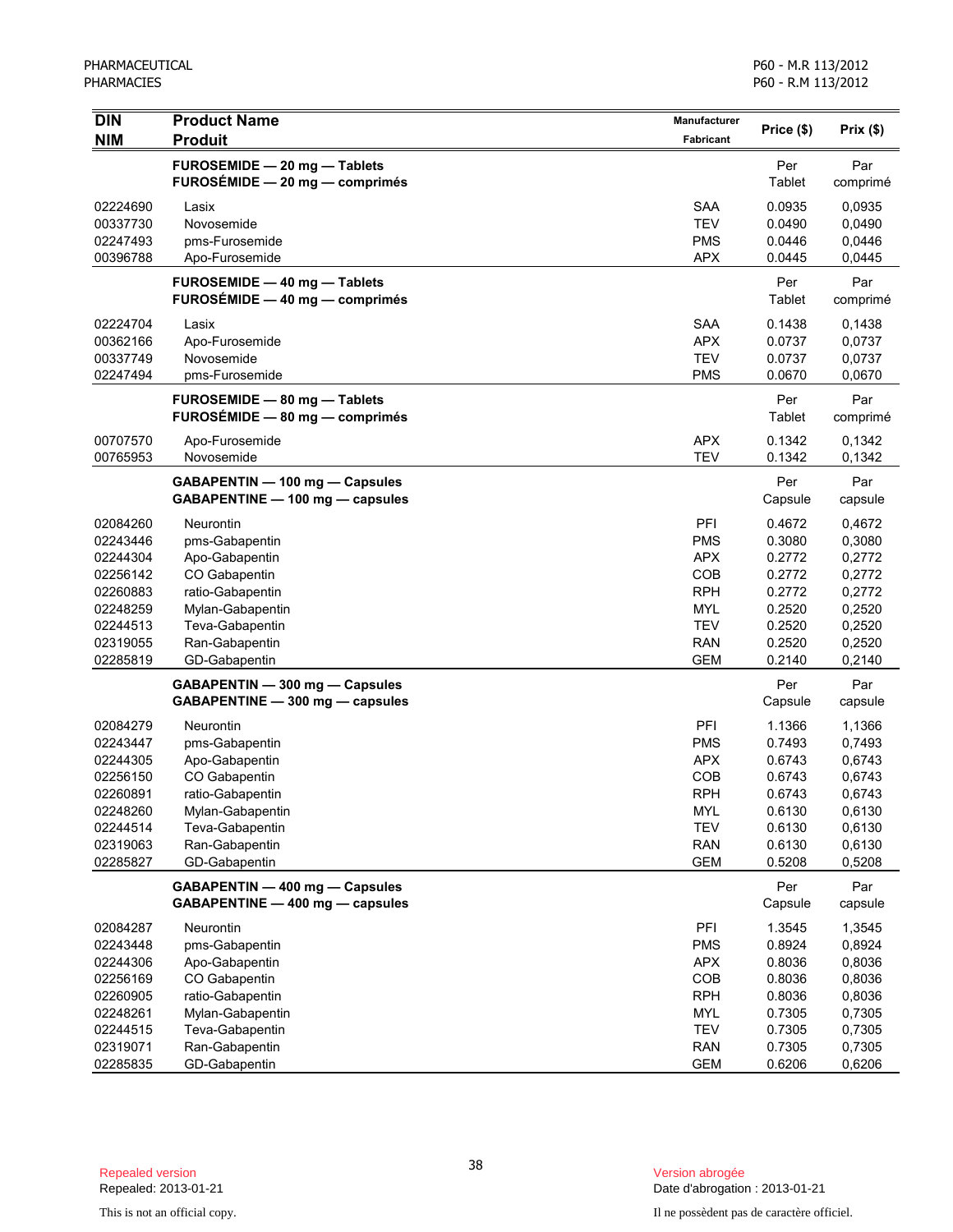| <b>DIN</b>                                               | <b>Product Name</b>                                                                                                           | <b>Manufacturer</b>                                         |                                                |                                                |
|----------------------------------------------------------|-------------------------------------------------------------------------------------------------------------------------------|-------------------------------------------------------------|------------------------------------------------|------------------------------------------------|
| <b>NIM</b>                                               | <b>Produit</b>                                                                                                                | Fabricant                                                   | Price (\$)                                     | Prix(\$)                                       |
|                                                          | GABAPENTIN - 600 mg - Tablets<br>GABAPENTINE - 600 mg - comprimés                                                             |                                                             | Per<br>Tablet                                  | Par<br>comprimé                                |
| 02239717<br>02255898<br>02293358<br>02248457<br>02285843 | Neurontin<br>pms-Gabapentin<br>Apo-Gabapentin<br>Teva-Gabapentin<br>GD-Gabapentin                                             | PFI<br><b>PMS</b><br>APX<br><b>TEV</b><br><b>GEM</b>        | 1.9898<br>1.4350<br>1.3045<br>1.3045<br>0.9309 | 1,9898<br>1,4350<br>1,3045<br>1,3045<br>0,9309 |
|                                                          | GALANTAMINE - 8 mg - Capsules<br>GALANTAMINE - 8 mg - capsules                                                                |                                                             | Per<br>Capsule                                 | Par<br>capsule                                 |
| 02266717<br>02339439<br>02316943<br>02377950             | Reminyl ER<br>Mylan-Galantamine ER<br>PAT-Galantamine ER<br>Teva-Galantamine                                                  | JAN<br><b>MYL</b><br><b>PAT</b><br><b>TEV</b>               | 5.6540<br>1.7451<br>1.7451<br>1.7451           | 5,6540<br>1,7451<br>1,7451<br>1.7451           |
|                                                          | <b>GALANTAMINE - 16 mg - Capsules</b><br>GALANTAMINE - 16 mg - capsules                                                       |                                                             | Per<br>Capsule                                 | Par<br>capsule                                 |
| 02266725<br>02339447<br>02316951<br>02377969             | <b>Reminyl ER</b><br>Mylan-Galantamine ER<br><b>PAT-Galantamine ER</b><br>Teva-Galantamine                                    | <b>JAN</b><br><b>MYL</b><br><b>PAT</b><br><b>TEV</b>        | 5.6540<br>1.7451<br>1.7451<br>1.7451           | 5,6540<br>1,7451<br>1,7451<br>1.7451           |
|                                                          | GALANTAMINE - 24 mg - Capsules<br>GALANTAMINE - 24 mg - capsules                                                              |                                                             | Per<br>Capsule                                 | Par<br>capsule                                 |
| 02266733<br>02339455<br>02316978<br>02377977             | <b>Reminyl ER</b><br>Mylan-Galantamine ER<br><b>PAT-Galantamine ER</b><br>Teva-Galantamine                                    | <b>JAN</b><br><b>MYL</b><br><b>PAT</b><br><b>TEV</b>        | 5.6540<br>1.7451<br>1.7451<br>1.7451           | 5,6540<br>1,7451<br>1,7451<br>1.7451           |
|                                                          | GEMFIBROZIL - 300 mg - Capsules<br>GEMFIBROZIL - 300 mg - capsules                                                            |                                                             | Per<br>Capsule                                 | Par<br>capsule                                 |
| 02239951<br>01979574<br>02185407<br>02241704             | pms-Gemfibrozil<br>Apo-Gemfibrozil<br>Mylan-Gemfibrozil<br>Novo-Gemfibrozil                                                   | <b>PMS</b><br><b>APX</b><br><b>MYL</b><br><b>TEV</b>        | 0.3261<br>0.3260<br>0.3260<br>0.3260           | 0,3261<br>0,3260<br>0,3260<br>0,3260           |
|                                                          | GEMFIBROZIL - 600 mg - Tablets<br>GEMFIBROZIL - 600 mg - comprimés                                                            |                                                             | Per<br>Tablet                                  | Par<br>comprimé                                |
| 01979582<br>02230580<br>02230476<br>02142074<br>02230183 | Apo-Gemfibrozil<br>Dom-Gemfibrozil<br>Mylan-Gemfibrozil<br>Novo-Gemfibrozil<br>pms-Gemfibrozil                                | <b>APX</b><br><b>DOM</b><br>MYL<br><b>TEV</b><br><b>PMS</b> | 0.8272<br>0.8272<br>0.8272<br>0.8272<br>0.8272 | 0,8272<br>0,8272<br>0,8272<br>0,8272<br>0,8272 |
|                                                          | <b>GENTAMICIN SULFATE - 5 mg/mL - Ophthalmic Solution</b><br><b>GENTAMICINE (SULFATE DE) - 5 mg/ml - solution ophtalmique</b> |                                                             | Per mL                                         | Par ml                                         |
| 00512192<br>02229440                                     | Garamycin<br>Sandoz Gentamicin                                                                                                | <b>SCH</b><br>SDZ                                           | 0.4466<br>0.4466                               | 0,4466<br>0,4466                               |
|                                                          | <b>GENTAMICIN SULFATE - 5 mg/mL - Otic Solution</b><br><b>GENTAMICINE (SULFATE DE) - 5 mg/ml - solution otique</b>            |                                                             | Per mL                                         | Par ml                                         |
| 00512184<br>02229441                                     | Garamycin<br>Sandoz Gentamicin                                                                                                | <b>SCH</b><br>SDZ                                           | 1.1352<br>1.1352                               | 1,1352<br>1,1352                               |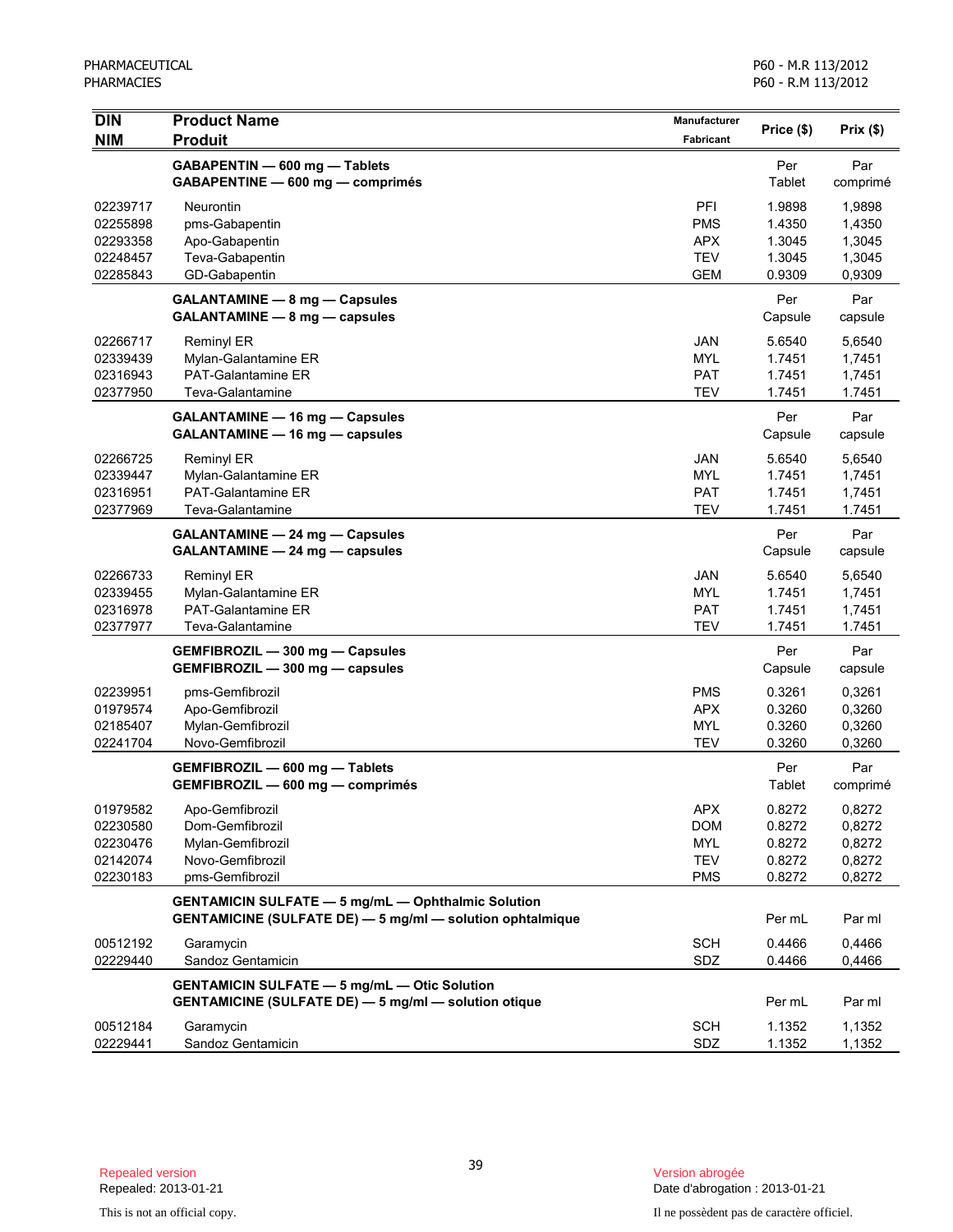| <b>DIN</b><br><b>NIM</b>                                             | <b>Product Name</b><br><b>Produit</b>                                                                    | Manufacturer<br>Fabricant                                                        | Price (\$)                                               | Prix(\$)                                                 |
|----------------------------------------------------------------------|----------------------------------------------------------------------------------------------------------|----------------------------------------------------------------------------------|----------------------------------------------------------|----------------------------------------------------------|
|                                                                      | GLICLAZIDE - 80 mg - Tablets<br>GLICLAZIDE - 80 mg - comprimés                                           |                                                                                  | Per<br>Tablet                                            | Par<br>comprimé                                          |
| 00765996<br>02155850<br>02245247<br>02238103<br>02229519<br>02294400 | Diamicron<br>ratio-Gliclazide<br>Apo-Gliclazide<br>Novo-Gliclazide<br>Mylan-Gliclazide<br>pms-Gliclazide | <b>SEV</b><br><b>RPH</b><br><b>APX</b><br><b>TEV</b><br><b>MYL</b><br><b>PMS</b> | 0.4098<br>0.3073<br>0.3070<br>0.3069<br>0.2790<br>0.2790 | 0,4098<br>0,3073<br>0,3070<br>0,3069<br>0,2790<br>0,2790 |
|                                                                      | <b>GLIMEPIRIDE - 1 mg - Tablets</b><br><b>GLIMEPIRIDE - 1 mg - comprimés</b>                             |                                                                                  | Per<br>Tablet                                            | Par<br>comprimé                                          |
| 02245272<br>02273101<br>02295377<br>02269589<br>02273756             | Amaryl<br>ratio-Glimepiride<br>Apo-Glimepiride<br>Sandoz Glimerpiride<br>Novo-Glimepiride                | <b>AVE</b><br>RPH<br><b>APX</b><br>SDZ<br><b>TEV</b>                             | 0.9108<br>0.5390<br>0.4900<br>0.4900<br>0.4851           | 0,9108<br>0,5390<br>0,4900<br>0,4900<br>0,4851           |
|                                                                      | <b>GLIMEPIRIDE - 2 mg - Tablets</b><br>GLIMEPIRIDE - 2 mg - comprimés                                    |                                                                                  | Per<br>Tablet                                            | Par<br>comprimé                                          |
| 02245273<br>02273128<br>02295385<br>02269597<br>02273764             | Amaryl<br>ratio-Glimepiride<br>Apo-Glimepiride<br>Sandoz Glimerpiride<br>Novo-Glimepiride                | <b>AVE</b><br><b>RPH</b><br><b>APX</b><br>SDZ<br><b>TEV</b>                      | 1.0025<br>0.5390<br>0.4900<br>0.4900<br>0.4851           | 1,0025<br>0,5390<br>0,4900<br>0,4900<br>0,4851           |
|                                                                      | $GLIMEPIRIDE - 4 mg - Tables$<br>GLIMEPIRIDE - 4 mg - comprimés                                          |                                                                                  | Per<br>Tablet                                            | Par<br>comprimé                                          |
| 02245274<br>02273136<br>02295393<br>02269619<br>02273772             | Amaryl<br>ratio-Glimepiride<br>Apo-Glimepiride<br>Sandoz Glimerpiride<br>Novo-Glimepiride                | <b>AVE</b><br><b>RPH</b><br><b>APX</b><br>SDZ<br><b>TEV</b>                      | 1.0931<br>0.5390<br>0.4900<br>0.4900<br>0.4851           | 1,0931<br>0,5390<br>0,4900<br>0,4900<br>0,4851           |
|                                                                      | $GLYBURIDE - 2.5 mg - Tables$<br>$GLYBURIDE - 2.5 mg - comprimés$                                        |                                                                                  | Per<br>Tablet                                            | Par<br>comprimé                                          |
| 02224550<br>01913654<br>00808733<br>01913670<br>01900927<br>02248008 | Diabeta<br>Apo-Glyburide<br>Mylan-Glybe<br>Teva-Glyburide<br>ratio-Glyburide<br>Sandoz Glyburide         | <b>SAA</b><br><b>APX</b><br>MYL<br><b>TEV</b><br><b>RPH</b><br>SDZ               | 0.1434<br>0.0432<br>0.0432<br>0.0432<br>0.0432<br>0.0432 | 0,1434<br>0,0432<br>0,0432<br>0.0432<br>0.0432<br>0.0432 |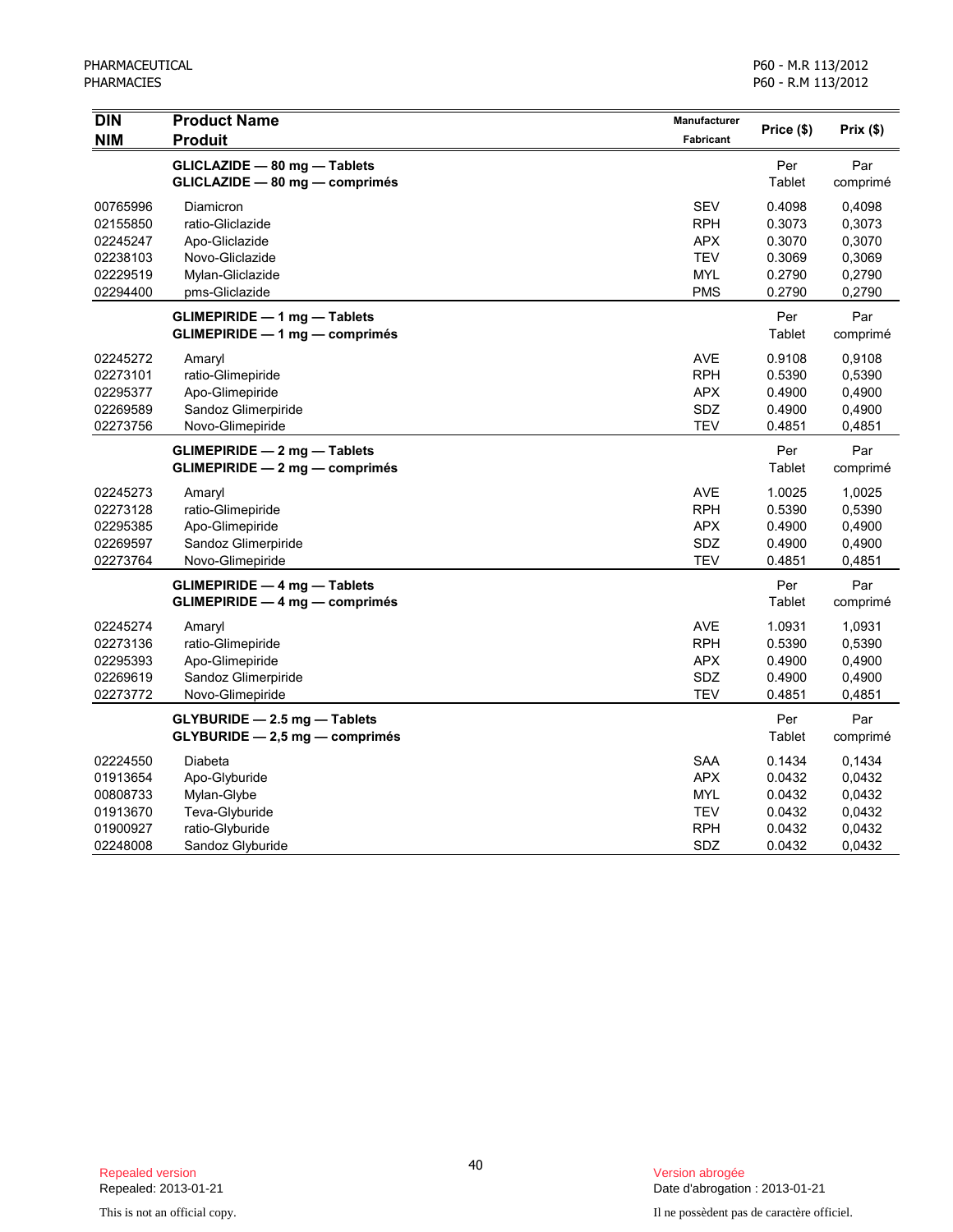| <b>DIN</b><br><b>NIM</b> | <b>Product Name</b><br><b>Produit</b>                                                                 | Manufacturer<br><b>Fabricant</b> | Price (\$)       | Prix(\$)         |
|--------------------------|-------------------------------------------------------------------------------------------------------|----------------------------------|------------------|------------------|
|                          | <b>GLYBURIDE - 5 mg - Tablets</b><br>GLYBURIDE - 5 mg - comprimés                                     |                                  | Per<br>Tablet    | Par<br>comprimé  |
| 02224569<br>00720941     | Diabeta<br>Euglucon                                                                                   | <b>SAA</b><br><b>PMS</b>         | 0.2567<br>0.0752 | 0,2567<br>0,0752 |
| 02236734                 | pms-Glyburide                                                                                         | <b>PMS</b>                       | 0.0752           | 0,0752           |
| 01913662                 | Apo-Glyburide                                                                                         | <b>APX</b>                       | 0.0751           | 0,0751           |
| 00808741<br>01913689     | Mylan-Glybe<br>Teva-Glyburide                                                                         | <b>MYL</b><br><b>TEV</b>         | 0.0751<br>0.0751 | 0,0751<br>0,0751 |
| 01900935                 | ratio-Glyburide                                                                                       | <b>RPH</b>                       | 0.0751           | 0,0751           |
| 02248009                 | Sandoz Glyburide                                                                                      | SDZ                              | 0.0751           | 0,0751           |
|                          | HALOPERIDOL - 2 mg - Tablets<br>$HALOPÉRIDOL - 2 mg - comprimés$                                      |                                  | Per<br>Tablet    | Par<br>comprimé  |
| 00396826<br>00363669     | Apo-Haloperidol<br>Novo-Peridol                                                                       | <b>APX</b><br><b>TEV</b>         | 0.1155<br>0.1155 | 0,1155<br>0,1155 |
|                          | HALOPERIDOL - 5 mg - Tablets<br>$HALOPÉRIDOL - 5 mg - comprimés$                                      |                                  | Per<br>Tablet    | Par<br>comprimé  |
| 00396834<br>00363650     | Apo-Haloperidol<br>Teva-Haloperidol                                                                   | <b>APX</b><br><b>TEV</b>         | 0.1636<br>0.1636 | 0,1636<br>0,1636 |
|                          | HYDROCHLOROTHIAZIDE - 25 mg - Tablets<br>HYDROCHLOROTHIAZIDE - 25 mg - comprimés                      |                                  | Per<br>Tablet    | Par<br>comprimé  |
| 00326844                 | Apo-Hydro                                                                                             | <b>APX</b>                       | 0.0523           | 0,0523           |
| 02247386                 | pms-Hydrochlorothiazide                                                                               | <b>PMS</b>                       | 0.0523           | 0.0523           |
| 00021474                 | Teva-Hydrochlorothiazide                                                                              | <b>TEV</b>                       | 0.0474           | 0,0474           |
|                          | HYDROCHLOROTHIAZIDE - 50 mg - Tablets<br>HYDROCHLOROTHIAZIDE - 50 mg - comprimés                      |                                  | Per<br>Tablet    | Par<br>comprimé  |
| 02247387                 | pms-Hydrochlorothiazide                                                                               | <b>PMS</b>                       | 0.0726           | 0,0726           |
| 00312800                 | Apo-Hydro                                                                                             | <b>APX</b>                       | 0.0650           | 0,0650           |
| 00021482                 | Teva-Hydrochlorothiazide                                                                              | <b>TEV</b>                       | 0.0649           | 0,0649           |
|                          | HYDROCORTISONE - 100 mg/60 mL - Enema<br>HYDROCORTISONE - 100 mg/60 ml - lavement                     |                                  | Per<br>Package   | Par<br>paquet    |
| 02112736<br>00230316     | Cortenema<br>Hycort                                                                                   | <b>AXC</b><br><b>ICN</b>         | 7.1830<br>5.6572 | 7,1830<br>5,6572 |
|                          | HYDROMORPHONE HCI - 2 mg/mL - Injection<br>HYDROMORPHONE (CHLORHYDRATE D') $-$ 2 mg/ml $-$ injection  |                                  | Per mL           | Par ml           |
| 00627100<br>02145901     | Dilaudid<br>Hydromorphone                                                                             | <b>PFR</b><br>SDZ                | 1.5510<br>1.3640 | 1,5510<br>1,3640 |
|                          | HYDROMORPHONE HCI-10 mg/mL-Injection<br>HYDROMORPHONE (CHLORHYDRATE D') - 10 mg/ml - injection        |                                  | Per mL           | Par ml           |
| 00622133<br>02145928     | Dilaudid HP<br>Hydromorphone HP 10                                                                    | <b>PFR</b><br>SDZ                | 3.7400<br>3.3253 | 3,7400<br>3,3253 |
|                          | HYDROMORPHONE HCI - 1 mg/mL - Oral Liquid<br>HYDROMORPHONE (CHLORHYDRATE D') - 1 mg/ml - liquide oral |                                  | Per mL           | Par ml           |
| 00786535<br>01916386     | Dilaudid<br>pms-Hydromorphone                                                                         | <b>PFR</b><br><b>PMS</b>         | 0.0871<br>0.0665 | 0,0871<br>0,0665 |
|                          | <b>HYDROMORPHONE HCI - 1 mg - Tablets</b><br>HYDROMORPHONE (CHLORHYDRATE D') - 1 mg - comprimés       |                                  | Per<br>Tablet    | Par<br>comprimé  |
| 00885444<br>00705438     | pms-Hydromorphone<br>Dilaudid                                                                         | <b>PMS</b><br><b>PFR</b>         | 0.1243<br>0.1055 | 0,1243<br>0,1055 |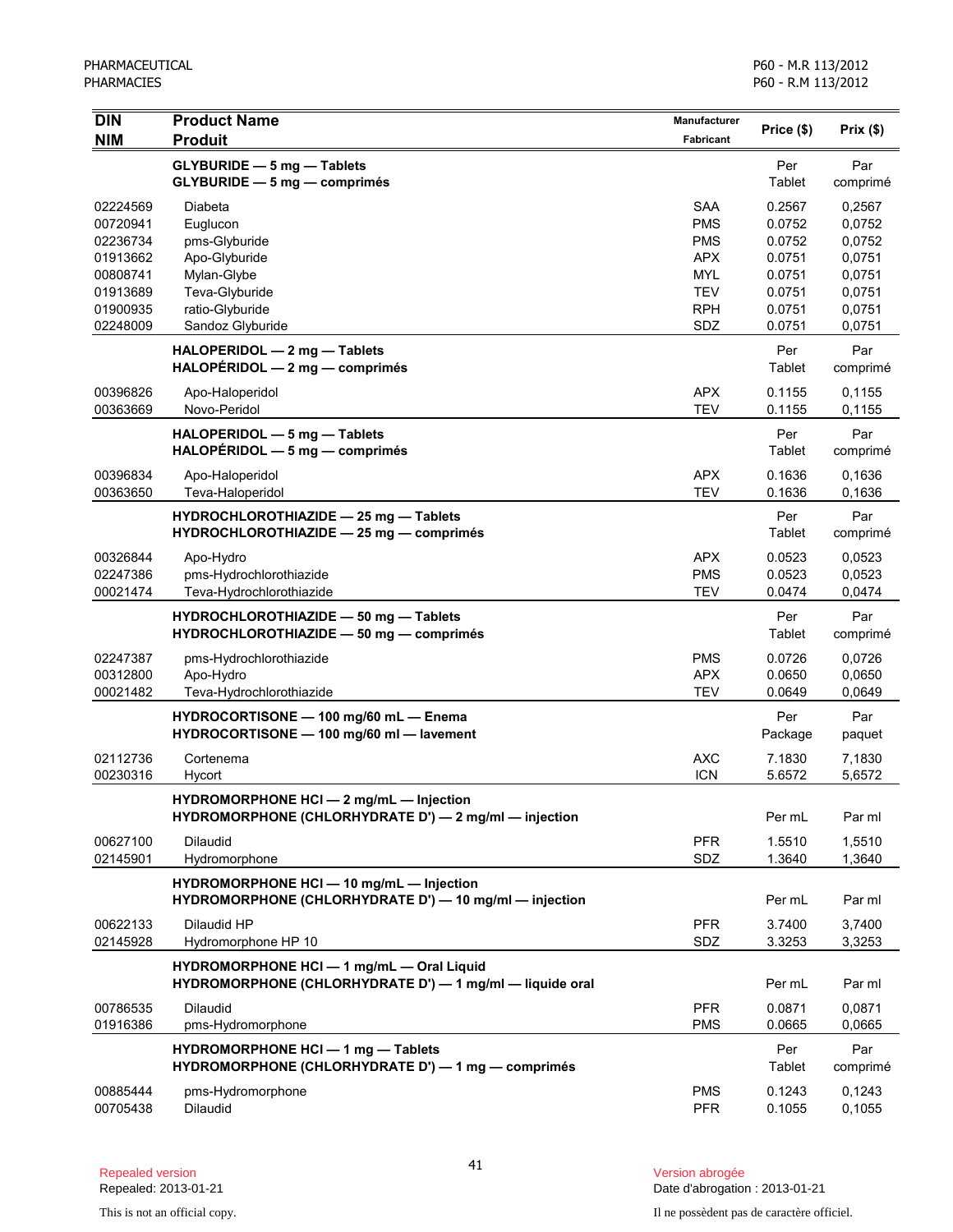| <b>DIN</b><br><b>NIM</b>         | <b>Product Name</b><br><b>Produit</b>                                                                 | Manufacturer<br>Fabricant              | Price (\$)                 | Prix(\$)                   |
|----------------------------------|-------------------------------------------------------------------------------------------------------|----------------------------------------|----------------------------|----------------------------|
| 02319403                         | Teva-Hydromorphone                                                                                    | <b>TEV</b>                             | 0.0959                     | 0,0959                     |
|                                  | <b>HYDROMORPHONE HCI - 2 mg - Tablets</b><br>HYDROMORPHONE (CHLORHYDRATE D') - 2 mg - comprimés       |                                        | Per<br>Tablet              | Par<br>comprimé            |
| 00125083<br>00885436<br>02319411 | <b>Dilaudid</b><br>pms-Hydromorphone<br>Teva-Hydromorphone                                            | <b>PFR</b><br><b>PMS</b><br><b>TEV</b> | 0.1559<br>0.1559<br>0.1417 | 0.1559<br>0,1559<br>0,1417 |
|                                  | HYDROMORPHONE HCI - 4 mg - Tablets<br>HYDROMORPHONE (CHLORHYDRATE D') - 4 mg - comprimés              |                                        | Per<br>Tablet              | Par<br>comprimé            |
| 00885401<br>00125121<br>02319438 | pms-Hydromorphone<br>Dilaudid<br>Teva-Hydromorphone                                                   | <b>PMS</b><br><b>PFR</b><br><b>TEV</b> | 0.2612<br>0.2464<br>0.2240 | 0,2612<br>0,2464<br>0,2240 |
|                                  | HYDROMORPHONE HCI - 8 mg - Tablets<br>HYDROMORPHONE (CHLORHYDRATE D') - 8 mg - comprimés              |                                        | Per<br>Tablet              | Par<br>comprimé            |
| 00885428<br>00786543<br>02319446 | pms-Hydromorphone<br><b>Dilaudid</b><br>Teva-Hydromorphone                                            | <b>PMS</b><br><b>PFR</b><br>TEV        | 0.4572<br>0.3881<br>0.3528 | 0,4572<br>0,3881<br>0,3528 |
|                                  | HYDROXYCHLOROQUINE SULFATE - 200 mg - Tablets<br>HYDROXYCHLOROQUINE (SULFATE D') - 200 mg - comprimés |                                        | Per<br>Tablet              | Par<br>comprimé            |
| 02017709<br>02246691<br>02252600 | Plaquenil<br>Apo-Hydroxyquine<br>Mylan-Hydroxychloroquine                                             | <b>SAA</b><br><b>APX</b><br><b>MYL</b> | 0.6586<br>0.3301<br>0.3301 | 0,6586<br>0,3301<br>0,3301 |
|                                  | HYDROXYUREA - 500 mg - Capsules<br>HYDROXYURÉE - 500 mg - capsules                                    |                                        | Per<br>Capsule             | Par<br>capsule             |
| 00465283<br>02242920             | Hydrea<br>Mylan-Hydroxyurea                                                                           | SQU<br><b>MYL</b>                      | 1.1224<br>1.1223           | 1,1224<br>1,1223           |
|                                  | <b>HYDROXYZINE HCI - 10 mg - Capsules</b><br>HYDROXYZINE (CHLORHYDRATE D') - 10 mg - capsules         |                                        | Per<br>Capsule             | Par<br>capsule             |
| 00646059<br>00738824             | Apo-Hydroxyzine<br>Novo-Hydroxyzin                                                                    | <b>APX</b><br><b>TEV</b>               | 0.1228<br>0.1116           | 0,1228<br>0,1116           |
|                                  | HYDROXYZINE HCI - 25 mg - Capsules<br>HYDROXYZINE (CHLORHYDRATE D') - 25 mg - capsules                |                                        | Per<br>Capsule             | Par<br>capsule             |
| 00646024<br>00738832             | Apo-Hydroxyzine<br>Novo-Hydroxyzin                                                                    | <b>APX</b><br><b>TEV</b>               | 0.1568<br>0.1425           | 0,1568<br>0.1425           |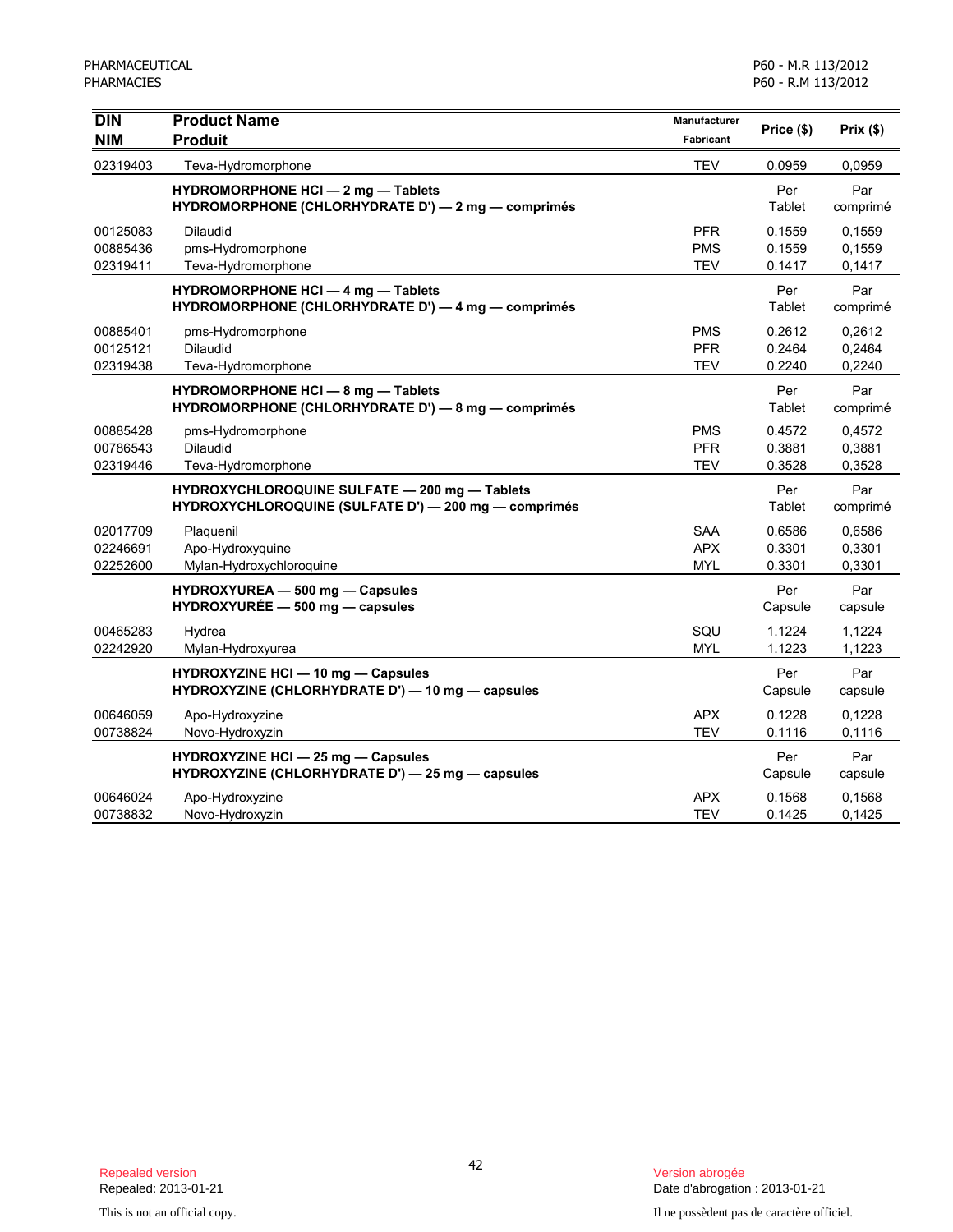| DIN        | <b>Product Name</b>                                                                           | Manufacturer | Price (\$)     | Prix(\$)                 |
|------------|-----------------------------------------------------------------------------------------------|--------------|----------------|--------------------------|
| <b>NIM</b> | <b>Produit</b>                                                                                | Fabricant    |                |                          |
|            | <b>HYDROXYZINE HCI - 50 mg - Capsules</b><br>HYDROXYZINE (CHLORHYDRATE D') - 50 mg - capsules |              | Per<br>Capsule | Par<br>capsule           |
| 00646016   |                                                                                               | <b>APX</b>   | 0.2275         | 0,2275                   |
| 00738840   | Apo-Hydroxyzine<br>Novo-Hydroxyzin                                                            | <b>TEV</b>   | 0.2068         | 0,2068                   |
|            | HYDROXYZINE HCI - 10 mg/5 mL - Oral Syrup                                                     |              |                |                          |
|            | HYDROXYZINE (CHLORHYDRATE D') - 10 mg/5 ml - sirop oral                                       |              | Per mL         | Par ml                   |
| 00024694   | Atarax                                                                                        | PFI          | 0.0565         | 0.0565                   |
| 00741817   | pms-Hydroxyzine                                                                               | <b>PMS</b>   | 0.0480         | 0,0480                   |
|            | INDAPAMIDE $-$ 1.25 mg $-$ Tablets                                                            |              | Per            | Par                      |
|            | $INDAPAMIDE - 1,25 mg - comprimés$                                                            |              | Tablet         | comprimé                 |
| 02179709   | Lozide                                                                                        | <b>SEV</b>   | 0.3277         | 0,3277                   |
| 02245246   | Apo-Indapamide                                                                                | <b>APX</b>   | 0.2065         | 0,2065                   |
| 02239913   | Dom-Indapamide                                                                                | <b>DOM</b>   | 0.2065         | 0,2065                   |
| 02240067   | Mylan-Inapamide                                                                               | <b>MYL</b>   | 0.2065         | 0,2065                   |
| 02239619   | pms-Indapamide                                                                                | <b>PMS</b>   | 0.2065         | 0,2065                   |
| 02227339   | ratio-Indapamide                                                                              | <b>RPH</b>   | 0.2065         | 0,2065                   |
|            | INDAPAMIDE $-2.5$ mg $-$ Tablets                                                              |              | Per            | Par                      |
|            | $INDAPAMIDE - 2,5 mg - comprimés$                                                             |              | Tablet         | comprimé                 |
| 00564966   | Lozide                                                                                        | <b>SER</b>   | 0.5200         | 0,5200                   |
| 02223678   | Apo-Indapamide                                                                                | <b>APX</b>   | 0.3276         | 0,3276                   |
| 02239917   | Dom-Indapamide                                                                                | <b>DOM</b>   | 0.3275         | 0,3275                   |
| 02153483   | Mylan-Indapamide                                                                              | <b>MYL</b>   | 0.3275         | 0,3275                   |
| 02231184   | Novo-Indapamide                                                                               | <b>TEV</b>   | 0.3275         | 0,3275                   |
| 02239620   | pms-Indapamide                                                                                | <b>PMS</b>   | 0.3275         | 0,3275                   |
| 02049341   | ratio-Indapamide                                                                              | <b>RPH</b>   | 0.3275         | 0,3275                   |
|            | $INDOMETHACIN - 25 mg - Capsules$                                                             |              | Per            | Par                      |
|            | INDOMÉTHACINE $-$ 25 mg $-$ capsules                                                          |              | Capsule        | capsule                  |
| 02143364   | ratio-Indomethacin                                                                            | <b>RPH</b>   | 0.1183         | 0,1183                   |
| 00611158   | Apo-Indomethacin                                                                              | <b>APX</b>   | 0.0958         | 0,0958                   |
| 00337420   | Novo-Methacin                                                                                 | <b>TEV</b>   | 0.0958         | 0,0958                   |
|            | INDOMETHACIN - 50 mg - Capsules                                                               |              | Per            | Par                      |
|            | INDOMÉTHACINE $-$ 50 mg $-$ capsules                                                          |              | Capsule        | capsule                  |
| 02143372   | ratio-Indomethacin                                                                            | <b>RPH</b>   | 0.2052         | 0,2052                   |
| 00611166   | Apo-Indomethacin                                                                              | <b>APX</b>   | 0.1662         | 0,1662                   |
| 00337439   | Novo-Methacin                                                                                 | <b>TEV</b>   | 0.1662         | 0,1662                   |
|            | <b>INDOMETHACIN - 100 mg - Suppositories</b>                                                  |              | Per            | Par                      |
|            | <b>INDOMÉTHACINE - 100 mg - suppositoires</b>                                                 |              |                | Suppository suppositoire |
| 01934139   | ratio-Indomethacin                                                                            | <b>RPH</b>   | 0.9812         | 0.9812                   |
| 02231800   | Sandoz Indomethacin                                                                           | SDZ          | 0.9812         | 0,9812                   |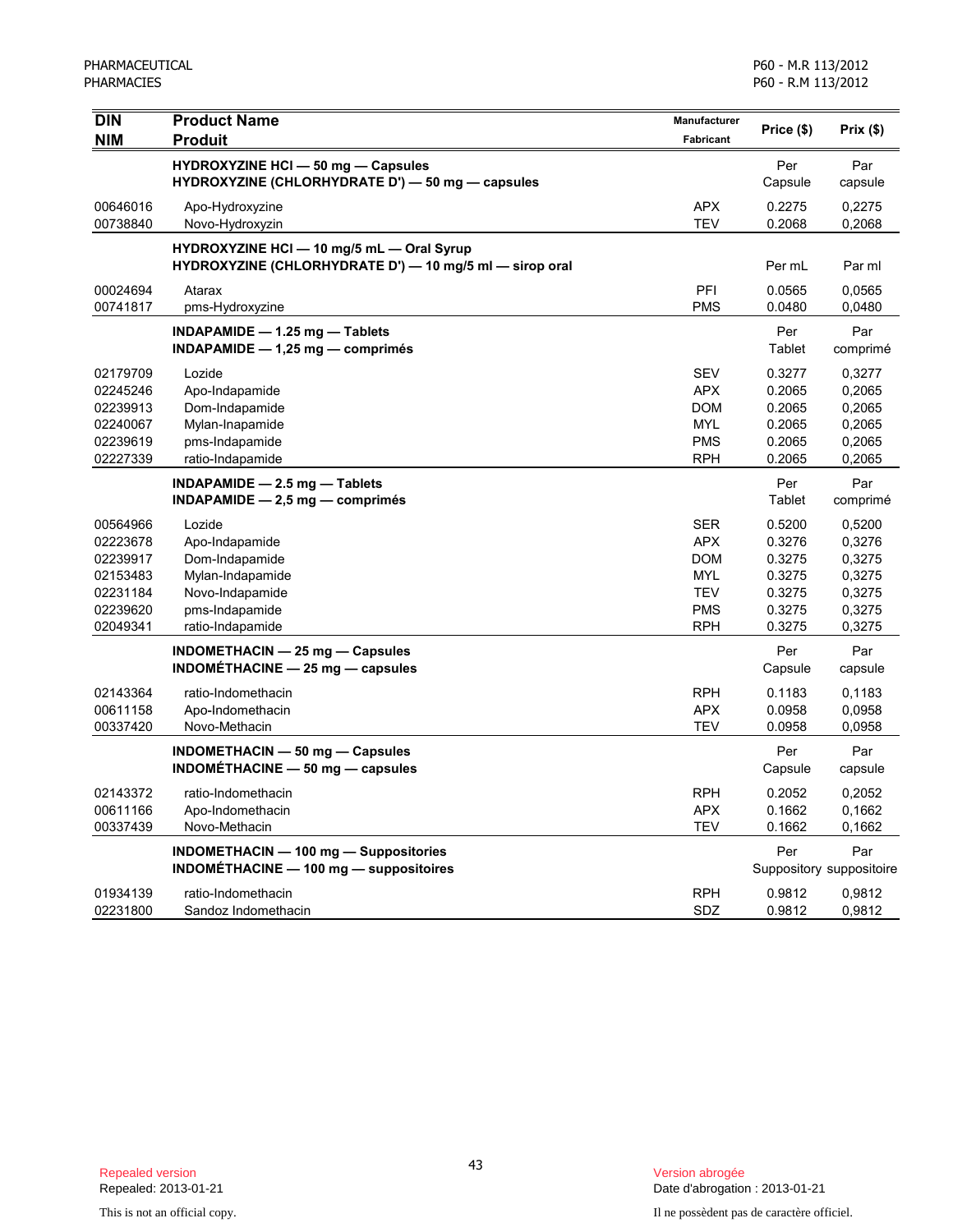P60 - M.R 113/2012 P60 - R.M 113/2012

| <b>DIN</b> | <b>Product Name</b>                                                                                           | Manufacturer |            |          |
|------------|---------------------------------------------------------------------------------------------------------------|--------------|------------|----------|
| <b>NIM</b> | <b>Produit</b>                                                                                                | Fabricant    | Price (\$) | Prix(\$) |
|            | <b>IPRATROPIUM BROMIDE - 250 mcg/mL - Inhalation Solution</b>                                                 |              |            |          |
|            | IPRATROPIUM (BROMURE D') - 250 mcg/ml - solution pour inhalation                                              |              | Per mL     | Par ml   |
| 02210479   | Novo-Ipramide                                                                                                 | <b>TEV</b>   | 0.7235     | 0,7235   |
| 02231136   | pms-Ipratropium                                                                                               | <b>PMS</b>   | 0.7233     | 0,7233   |
| 02126222   | Apo-Ipravent                                                                                                  | <b>APX</b>   | 0.6083     | 0,6083   |
| 02239131   | Mylan-Ipratropium                                                                                             | <b>MYL</b>   | 0.6083     | 0,6083   |
| 02097141   | ratio-Ipratropium                                                                                             | <b>RPH</b>   | 0.6083     | 0,6083   |
|            |                                                                                                               |              |            |          |
|            | IPRATROPIUM BROMIDE - 125 mcg/mL - Unit Dose Vial<br>IPRATROPIUM (BROMURE D') - 125 mcg/ml - ampoule monodose |              | Per mL     | Par ml   |
| 02231135   | pms-Ipratropium                                                                                               | <b>PMS</b>   | 0.4158     | 0,4158   |
| 02097176   | ratio-Ipratropium UDV                                                                                         | <b>RPH</b>   | 0.4158     | 0,4158   |
|            | IPRATROPIUM BROMIDE - 250 mcg/mL - Unit Dose Vial                                                             |              |            |          |
|            | IPRATROPIUM (BROMURE D') - 250 mcg/ml - ampoule monodose                                                      |              | Per mL     | Par ml   |
| 02231244   | pms-Ipratropium (1 mL)/pms-Ipratropium (1 ml)                                                                 | <b>PMS</b>   | 0.8316     | 0,8316   |
| 02231245   | pms-Ipratropium (2 mL)/pms-Ipratropium (2 ml)                                                                 | <b>PMS</b>   | 0.8316     | 0,8316   |
| 02231494   | Apo-Ipravent                                                                                                  | <b>APX</b>   | 0.8305     | 0,8305   |
| 02216221   | Mylan-Ipratropium                                                                                             | <b>MYL</b>   | 0.8305     | 0,8305   |
| 02097168   | ratio-Ipratropium UDV                                                                                         | <b>RPH</b>   | 0.8305     | 0,8305   |
|            | <b>IPRATROPIUM BROMIDE - 0.03% - Nasal Spray</b>                                                              |              |            |          |
|            | IPRATROPIUM (BROMURE D') - 0,03 % - vaporisateur nasal                                                        |              | Per mL     | Par ml   |
| 02163705   | Atrovent                                                                                                      | <b>BOE</b>   | 1.0923     | 1,0923   |
| 02239627   | pms-Ipratropium                                                                                               | <b>PMS</b>   | 0.7124     | 0,7124   |
| 02240072   | ratio-Ipratropium                                                                                             | <b>RPH</b>   | 0.6477     | 0,6477   |
| 02246083   | Apo-Ipravent                                                                                                  | <b>APX</b>   | 0.6433     | 0,6433   |
|            | <b>IPRATROPIUM BROMIDE - 0.06% - Nasal Spray</b>                                                              |              |            |          |
|            | IPRATROPIUM (BROMURE D') - 0,06 % - vaporisateur nasal                                                        |              | Per mL     | Par ml   |
| 02163713   | Atrovent                                                                                                      | <b>BOE</b>   | 2.0416     | 2,0416   |
| 02246084   | Apo-Ipravent                                                                                                  | <b>APX</b>   | 1.4900     | 1,4900   |
|            | IPRATROPIUM BROMIDE/SALBUTAMOL - 0.2 mg/1 mg/mL - Unit Dose Vial                                              |              |            |          |
|            | IPRATROPIUM BROMIDE/SALBUTAMOL - 0,2 mg/1 mg/ml - ampoule monodose                                            |              | Per mL     | Par ml   |
| 02231675   | <b>Combivent UDV</b>                                                                                          | <b>BOE</b>   | 0.6459     | 0,6459   |
| 02243789   | ratio-Ipra Sal UDV                                                                                            | <b>RPH</b>   | 0.4069     | 0,4069   |
| 02272695   | Mylan-Combo Sterinebs                                                                                         | <b>MYL</b>   | 0.3700     | 0,3700   |
|            | IRBESARTAN - 75 mg - Tablets                                                                                  |              | Per        | Par      |
|            | IRBESARTAN - 75 mg - comprimés                                                                                |              | Tablet     | comprimé |
| 02237923   | Avapro                                                                                                        | SQU          | 1.3939     | 1,3939   |
| 02328070   | Co Irbesartan                                                                                                 | COB          | 0.4839     | 0,4839   |
| 02316390   | ratio-Irbesartan                                                                                              | <b>RPH</b>   | 0.4839     | 0,4839   |
| 02315971   | Teva-Irbesartan                                                                                               | <b>TEV</b>   | 0.4839     | 0,4839   |
| 02317060   | pms-Irbesartan                                                                                                | <b>PMS</b>   | 0.4234     | 0,4234   |
| 02328461   | Sandoz Irbesartan                                                                                             | SDZ          | 0.4234     | 0,4234   |
| 02347296   | Mylan-Irbesartan                                                                                              | <b>MYL</b>   | 0.4234     | 0,4234   |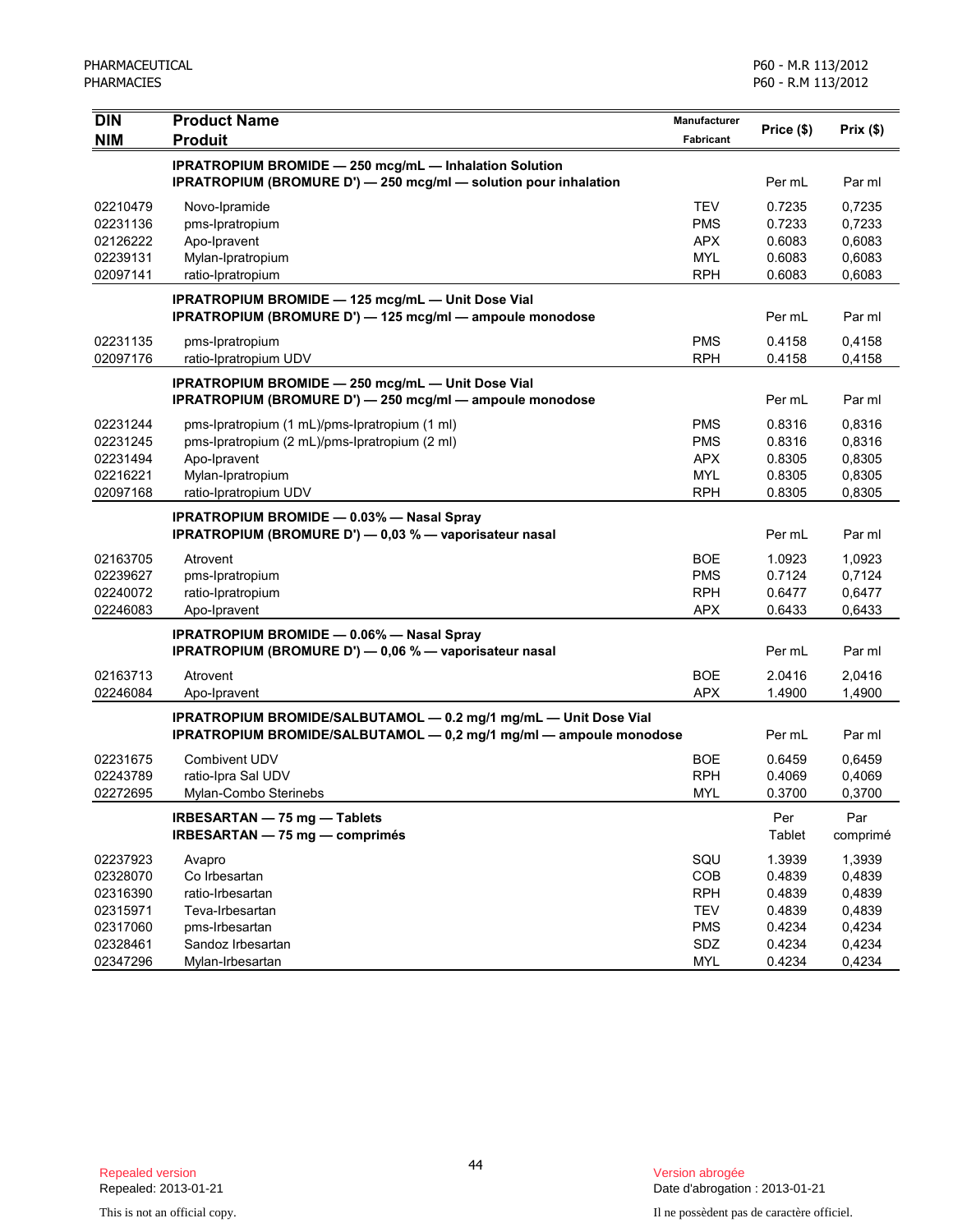| <b>DIN</b> | <b>Product Name</b>                                         | <b>Manufacturer</b> |               | Prix(\$) |
|------------|-------------------------------------------------------------|---------------------|---------------|----------|
| <b>NIM</b> | <b>Produit</b>                                              | <b>Fabricant</b>    | Price (\$)    |          |
|            | IRBESARTAN - 150 mg - Tablets                               |                     | Per           | Par      |
|            | IRBESARTAN - 150 mg - comprimés                             |                     | Tablet        | comprimé |
| 02237924   | Avapro                                                      | SQU                 | 1.3939        | 1,3939   |
| 02328089   | CO Irbesartan                                               | COB                 | 0.4839        | 0,4839   |
| 02316404   | ratio-Irbesartan                                            | <b>RPH</b>          | 0.4839        | 0,4839   |
| 02315998   | Teva-Irbesartan                                             | <b>TEV</b>          | 0.4839        | 0,4839   |
| 02317079   | pms-Irbesartan                                              | <b>PMS</b>          | 0.4234        | 0,4234   |
| 02328488   | Sandoz Irbesartan                                           | <b>SDZ</b>          | 0.4234        | 0,4234   |
| 02347318   | Mylan-Irbesartan                                            | <b>MYL</b>          | 0.4234        | 0,4234   |
|            | IRBESARTAN - 300 mg - Tablets                               |                     | Per           | Par      |
|            | IRBESARTAN - 300 mg - comprimés                             |                     | Tablet        | comprimé |
| 02237925   | Avapro                                                      | SQU                 | 1.3939        | 1,3939   |
| 02328100   | CO Irbesartan                                               | COB                 | 0.4839        | 0,4839   |
| 02316412   | ratio-Irbesartan                                            | <b>RPH</b>          | 0.4839        | 0,4839   |
| 02316005   | Teva-Irbesartan                                             | <b>TEV</b>          | 0.4839        | 0,4839   |
| 02317087   | pms-Irbesartan                                              | <b>PMS</b>          | 0.4234        | 0,4234   |
| 02328496   | Sandoz Irbesartan                                           | SDZ                 | 0.4234        | 0,4234   |
| 02347326   | Mylan-Irbesartan                                            | <b>MYL</b>          | 0.4234        | 0,4234   |
|            | IRBESARTAN/HYDROCHLOROTHIAZIDE - 150 mg/12.5 mg - Tablets   |                     | Per           | Par      |
|            | IRBESARTAN/HYDROCHLOROTHIAZIDE - 150 mg/12.5 mg - comprimés |                     | Tablet        | comprimé |
| 02241818   | Avalide                                                     | SQU                 | 1.3939        | 1,3939   |
| 02357399   | CO Irbesartan/HCT                                           | COB                 | 0.4839        | 0,4839   |
| 02363208   | Ran-Irbesartan/HCTZ                                         | <b>RAN</b>          | 0.4839        | 0,4839   |
| 02330512   | ratio-Irbesartan/HCTZ                                       | <b>RPH</b>          | 0.4839        | 0,4839   |
| 02316013   | Teva-Irbesartan/HCTZ                                        | <b>TEV</b>          | 0.4839        | 0,4839   |
| 02328518   | pms-Irbesartan-HCTZ                                         | <b>PMS</b>          | 0.4234        | 0,4234   |
| 02337428   | Sandoz Irbesartan HCTZ                                      | SDZ                 | 0.4234        | 0,4234   |
|            | IRBESARTAN/HYDROCHLOROTHIAZIDE - 300 mg/12.5 mg - Tablets   |                     | Per           | Par      |
|            | IRBESARTAN/HYDROCHLOROTHIAZIDE - 300 mg/12.5 mg - comprimés |                     | Tablet        | comprimé |
| 02241819   | Avalide                                                     | SQU                 | 1.3939        | 1,3939   |
| 02357402   | CO Irbesartan/HCT                                           | COB                 | 0.4839        | 0,4839   |
| 02363216   | Ran-Irbesartan/HCTZ                                         | <b>RAN</b>          | 0.4839        | 0,4839   |
| 02330520   | ratio-Irbesartan/HCTZ                                       | <b>RPH</b>          | 0.4839        | 0,4839   |
| 02316021   | Teva-Irbesartan/HCTZ                                        | <b>TEV</b>          | 0.4839        | 0,4839   |
| 02328526   | pms-Irbesartan-HCTZ                                         | <b>PMS</b>          | 0.4234        | 0,4234   |
| 02337436   | Sandoz Irbesartan HCTZ                                      | SDZ                 | 0.4234        | 0,4234   |
|            | IRBESARTAN/HYDROCHLOROTHIAZIDE - 300 mg/25 mg - Tablets     |                     | Per           | Par      |
|            | IRBESARTAN/HYDROCHLOROTHIAZIDE - 300 mg/25 mg - comprimés   |                     | <b>Tablet</b> | comprimé |
| 02280213   | Avalide                                                     | SQU                 | 1.3506        | 1,3506   |
| 02357410   | CO Irbesartan/HCT                                           | COB                 | 0.4806        | 0.4806   |
| 02363224   | Ran-Irbesartan/HCTZ                                         | <b>RAN</b>          | 0.4806        | 0.4806   |
| 02330539   | ratio-Irbesartan/HCTZ                                       | <b>RPH</b>          | 0.4806        | 0.4806   |
| 02316048   | Teva-Irbesartan/HCTZ                                        | <b>TEV</b>          | 0.4806        | 0.4806   |
| 02328534   | pms-Irbesartan-HCTZ                                         | <b>PMS</b>          | 0.4206        | 0,4206   |
| 02337444   | Sandoz Irbesartan HCTZ                                      | SDZ                 | 0.4205        | 0,4205   |
|            | ISOSORBIDE-5-MONOHYDRATE - 60 mg - Tablets                  |                     | Per           | Par      |
|            | ISOSORBIDE-5-MONOHYDRATE - 60 mg - comprimés                |                     | Tablet        | comprimé |
| 02126559   | Imdur                                                       | <b>AZC</b>          | 0.7627        | 0,7627   |
| 02272830   | Apo-ISMN                                                    | <b>APX</b>          | 0.5445        | 0,5445   |
| 02301288   | pms-ISMN                                                    | <b>PMS</b>          | 0.4950        | 0,4950   |

This is not an official copy. Il ne possèdent pas de caractère officiel.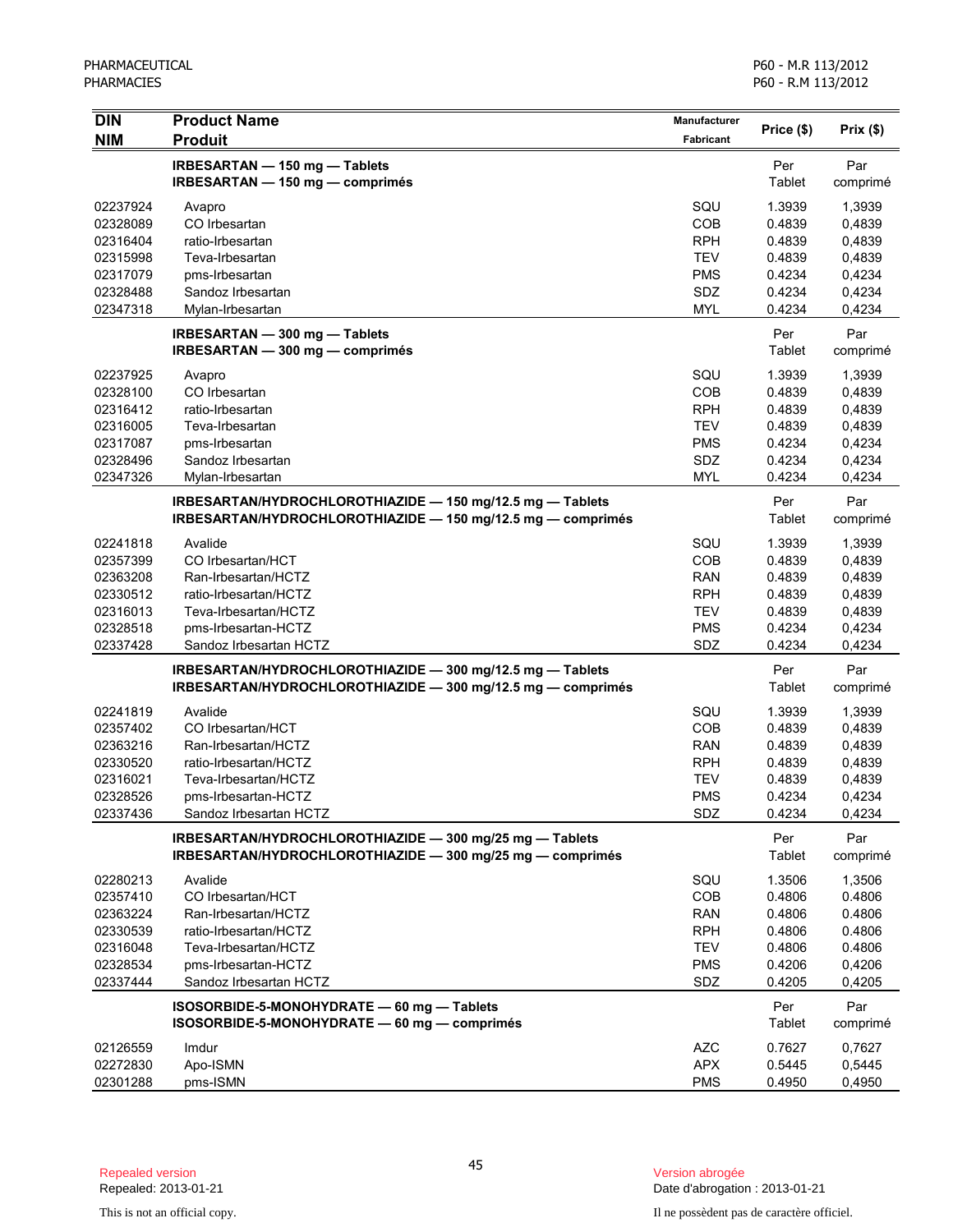| <b>DIN</b><br><b>NIM</b>                     | <b>Product Name</b><br><b>Produit</b>                                                                             | Manufacturer<br>Fabricant                            | Price (\$)                           | Prix(\$)                             |
|----------------------------------------------|-------------------------------------------------------------------------------------------------------------------|------------------------------------------------------|--------------------------------------|--------------------------------------|
|                                              | ISOTRENTOIN - 10 mg - Capsules<br>ISOTRENTOIN - 10 mg - capsules                                                  |                                                      | Per<br>Capsule                       | Par<br>capsule                       |
| 00582344<br>02257955                         | Accutane<br>Clarus                                                                                                | <b>HLR</b><br><b>MYL</b>                             | 1.0245<br>1.0245                     | 1,0245<br>1,0245                     |
|                                              | <b>ISOTRENTOIN - 40 mg - Capsules</b><br><b>ISOTRENTOIN - 40 mg - capsules</b>                                    |                                                      | Per<br>Capsule                       | Par<br>capsule                       |
| 00582352<br>02257963                         | Accutane<br>Clarus                                                                                                | <b>HLR</b><br><b>MYL</b>                             | 2.0904<br>2.0904                     | 2,0904<br>2,0904                     |
|                                              | KETOCONAZOLE - 200 mg - Tablets<br>KÉTOCONAZOLE - 200 mg - comprimés                                              |                                                      | Per<br>Tablet                        | Par<br>comprimé                      |
| 02237235<br>02231061                         | Apo-Ketoconazole<br>Novo-Ketoconazole                                                                             | <b>APX</b><br><b>TEV</b>                             | 1.3019<br>1.3019                     | 1,3019<br>1,3019                     |
|                                              | KETOROLAC TROMETHAMINE - 0.5% - Ophthalmic Solution<br>KÉTOROLAC (TROMÉTHAMINE DE) - 0,5 % - solution ophtalmique |                                                      | Per mL                               | Par ml                               |
| 01968300<br>02245821<br>02247461             | Acular<br>Apo-Ketorolac<br>ratio-Ketorolac                                                                        | <b>ALL</b><br><b>APX</b><br><b>RPH</b>               | 3.6960<br>2.4650<br>2.2180           | 3,6960<br>2,4650<br>2,2180           |
|                                              | KETOROLAC TROMETHAMINE - 10 mg - Tablets<br>KÉTOROLAC (TROMÉTHAMINE DE) — 10 mg — comprimés                       |                                                      | Per<br>Tablet                        | Par<br>comprimé                      |
| 02162660<br>02229080<br>02230201             | Toradol<br>Apo-Ketorolac<br>Novo-Ketorolac                                                                        | <b>HLR</b><br><b>APX</b><br><b>TEV</b>               | 0.7615<br>0.5005<br>0.5005           | 0,7615<br>0,5005<br>0,5005           |
|                                              | LACTULOSE - 667 mg/mL - Oral Liquid<br>LACTULOSE - 667 mg/ml - liquide oral                                       |                                                      | Per mL                               | Par ml                               |
| 02242814<br>00703486<br>00854409<br>02247383 | Apo-Lactulose<br>pms-Lactulose<br>ratio-Lactulose<br>Euro-LAC                                                     | <b>APX</b><br><b>PMS</b><br><b>RPH</b><br><b>EPI</b> | 0.0160<br>0.0160<br>0.0160<br>0.0145 | 0,0160<br>0,0160<br>0,0160<br>0,0145 |
|                                              | LAMIVUDINE - 150 mg - Tablets<br>LAMIVUDINE - 150 mg - comprimés                                                  |                                                      | Per<br>Tablet                        | Par<br>comprimé                      |
| 02192683<br>02369052                         | 3TC<br>Apo-Lamivudine                                                                                             | VII<br><b>APX</b>                                    | 5.3195<br>3.6269                     | 5,3195<br>3,6269                     |
|                                              | LAMIVUDINE - 300 mg - Tablets<br>LAMIVUDINE - 300 mg - comprimés                                                  |                                                      | Per<br>Tablet                        | Par<br>comprimé                      |
| 02247825<br>02369060                         | 3TC<br>Apo-Lamivudine                                                                                             | VII<br><b>APX</b>                                    | 10.6389<br>7.2538                    | 10,6389<br>7,2538                    |
|                                              | LAMIVUDINE/ZIDOVUDINE - 150 mg/300 mg - Tablets<br>LAMIVUDINE/ZIDOVUDINE - 150 mg/300 mg - comprimés              |                                                      | Per<br>Tablet                        | Par<br>comprimé                      |
| 02239213<br>02375540<br>02387247             | Combivir<br>Apo-Lamivudine/Zidovudine<br>Apo-Lamivudine/Zidovudine                                                | VII<br><b>APX</b><br><b>TEV</b>                      | 11.4854<br>7.8309<br>7.8309          | 11,4854<br>7,8309<br>7,8309          |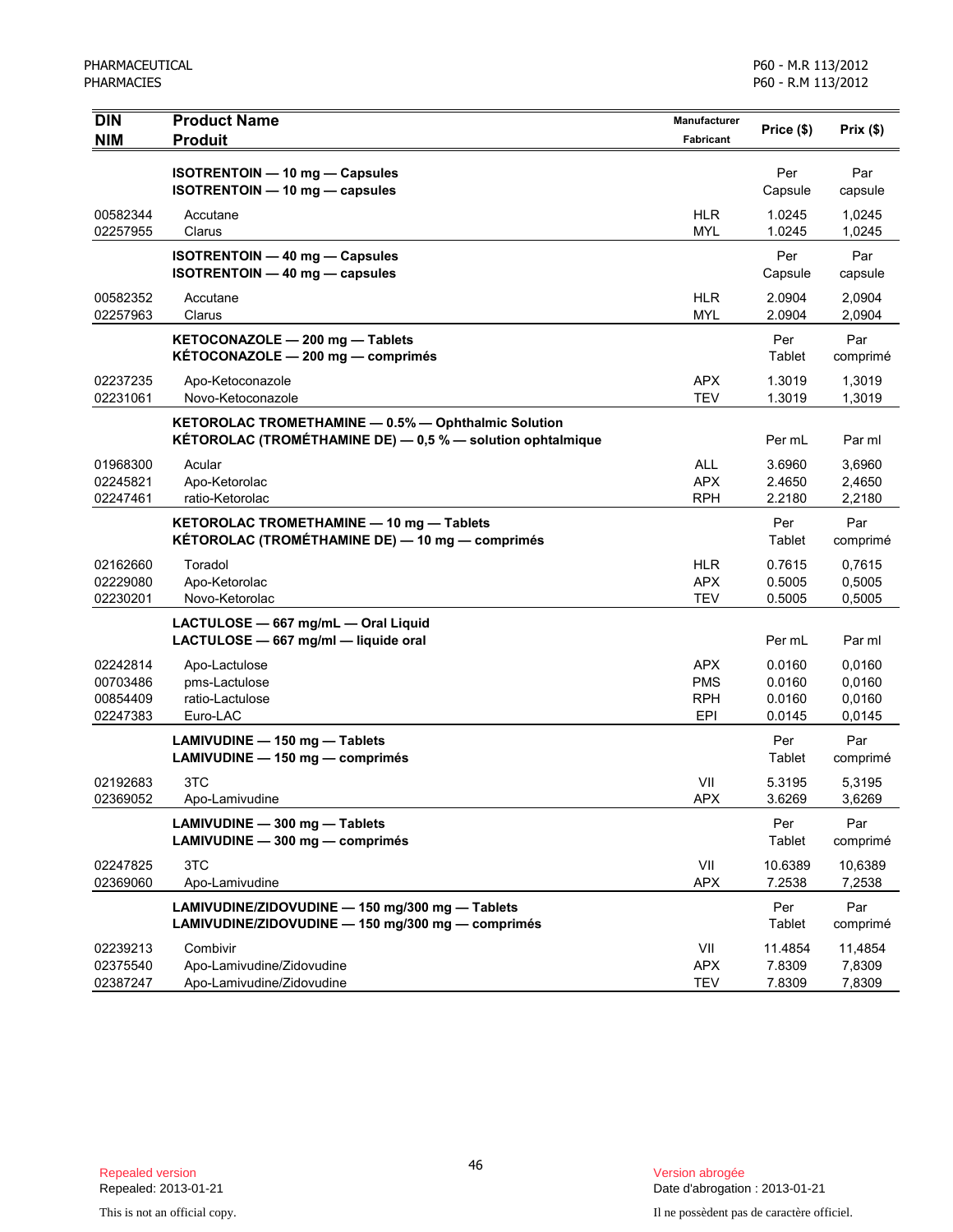| <b>DIN</b><br><b>NIM</b> | <b>Product Name</b><br><b>Produit</b>                                                      | <b>Manufacturer</b><br><b>Fabricant</b> | Price (\$)       | Prix(\$)         |
|--------------------------|--------------------------------------------------------------------------------------------|-----------------------------------------|------------------|------------------|
|                          | LAMOTRIGINE - 25 mg - Tablets                                                              |                                         | Per              | Par              |
|                          | LAMOTRIGINE - 25 mg - comprimés                                                            |                                         | Tablet           | comprimé         |
| 02142082                 | Lamictal                                                                                   | <b>GSK</b>                              | 0.4204           | 0,4204           |
| 02245208                 | Apo-Lamotrigine                                                                            | <b>APX</b>                              | 0.2297           | 0,2297           |
| 02265494                 | Mylan-Lamotrigine                                                                          | <b>MYL</b>                              | 0.2297           | 0,2297           |
| 02248232                 | Novo-Lamotrigine                                                                           | <b>TEV</b>                              | 0.2297           | 0,2297           |
| 02246897                 | pms-Lamotrigine                                                                            | <b>PMS</b>                              | 0.2297           | 0,2297           |
| 02243352                 | ratio-Lamotrigine                                                                          | <b>RPH</b>                              | 0.2297           | 0,2297           |
|                          | LAMOTRIGINE - 100 mg - Tablets                                                             |                                         | Per              | Par              |
|                          | LAMOTRIGINE - 100 mg - comprimés                                                           |                                         | Tablet           | comprimé         |
| 02142104                 | Lamictal                                                                                   | <b>GSK</b>                              | 1.6780           | 1,6780           |
| 02245209                 | Apo-Lamotrigine                                                                            | <b>APX</b>                              | 0.9189           | 0,9189           |
| 02265508                 | Mylan-Lamotrigine                                                                          | <b>MYL</b>                              | 0.9189           | 0,9189           |
| 02248233                 | Novo-Lamotrigine                                                                           | <b>TEV</b>                              | 0.9189           | 0,9189           |
| 02246898                 | pms-Lamotrigine                                                                            | <b>PMS</b>                              | 0.9189           | 0,9189           |
| 02243353                 | ratio-Lamotrigine                                                                          | <b>RPH</b>                              | 0.9189           | 0,9189           |
|                          | LAMOTRIGINE - 150 mg - Tablets<br>LAMOTRIGINE - 150 mg - comprimés                         |                                         | Per<br>Tablet    | Par<br>comprimé  |
|                          |                                                                                            |                                         |                  |                  |
| 02142112<br>02248234     | Lamictal                                                                                   | <b>GSK</b><br><b>TEV</b>                | 2.4730<br>1.3784 | 2,4730           |
| 02245210                 | Novo-Lamotrigine<br>Apo-Lamotrigine                                                        | <b>APX</b>                              | 1.3783           | 1,3784<br>1,3783 |
| 02265516                 | Mylan-Lamotrigine                                                                          | <b>MYL</b>                              | 1.3783           | 1,3783           |
| 02246899                 | pms-Lamotrigine                                                                            | <b>PMS</b>                              | 1.3783           | 1,3783           |
| 02246963                 | ratio-Lamotrigine                                                                          | <b>RPH</b>                              | 1.3783           | 1,3783           |
|                          | LANSOPRAZOLE-15 mg - Capsules                                                              |                                         | Per              | Par              |
|                          | LANSOPRAZOLE - 15 mg - capsules                                                            |                                         | Capsule          | capsule          |
| 02165503                 | Prevacid                                                                                   | <b>TAK</b>                              | 2.2000           | 2,2000           |
| 02293811                 | Apo-Lansoprazole                                                                           | <b>APX</b>                              | 0.8640           | 0,8640           |
| 02353830                 | Mylan-Lansoprazole                                                                         | <b>MYL</b>                              | 0.8640           | 0,8640           |
| 02280515                 | Novo-Lansoprazole DR                                                                       | <b>TEV</b>                              | 0.8640           | 0,8640           |
|                          | LANSOPRAZOLE-30 mg - Capsules                                                              |                                         | Per              | Par              |
|                          | LANSOPRAZOLE $-30$ mg $-$ capsules                                                         |                                         | Capsule          | capsule          |
| 02165511                 | Prevacid                                                                                   | <b>TAK</b>                              | 2.2000           | 2,2000           |
| 02293838                 | Apo-Lansoprazole                                                                           | <b>APX</b>                              | 0.8640           | 0,8640           |
| 02353849                 | Mylan-Lansoprazole                                                                         | <b>MYL</b>                              | 0.8640           | 0,8640           |
| 02280523                 | Novo-Lansoprazole DR                                                                       | <b>TEV</b>                              | 0.8640           | 0,8640           |
|                          | LATANOPROST - 0.005% - Ophthalmic Solution<br>LATANOPROST - 0,005 % - solution ophtalmique |                                         | Per mL           | Par ml           |
| 02231493                 | Xalatan                                                                                    | ALL                                     | 12.1117          | 12,1117          |
| 02296527                 | Apo-Latanoprost                                                                            | <b>APX</b>                              | 3.7856           | 3,7856           |
| 02367335                 | Sandoz Latanoprost                                                                         | SDZ                                     | 3.7856           | 3,7856           |
| 02373041                 | GD-Latanoprost                                                                             | <b>GEM</b>                              | 3.6335           | 3,6335           |
|                          | LEFLUNOMIDE - 10 mg - Tablets                                                              |                                         | Per              | Par              |
|                          | LEFLUNOMIDE - 10 mg - comprimés                                                            |                                         | <b>Tablet</b>    | comprimé         |
| 02241888                 | Arava                                                                                      | SAA                                     | 11.8162          | 11,8162          |
| 02288265                 | pms-Leflunomide                                                                            | <b>PMS</b>                              | 6.6459           | 6,6459           |
| 02256495                 | Apo-Leflunomide                                                                            | <b>APX</b>                              | 6.6458           | 6,6458           |
| 02283964                 | Sandoz Leflunomide                                                                         | SDZ                                     | 6.6458           | 6,6458           |
| 02319225                 | Mylan-Leflunomide                                                                          | <b>MYL</b>                              | 6.0417           | 6,0417           |
| 02261251                 | Novo-Leflunomide                                                                           | <b>TEV</b>                              | 6.0417           | 6,0417           |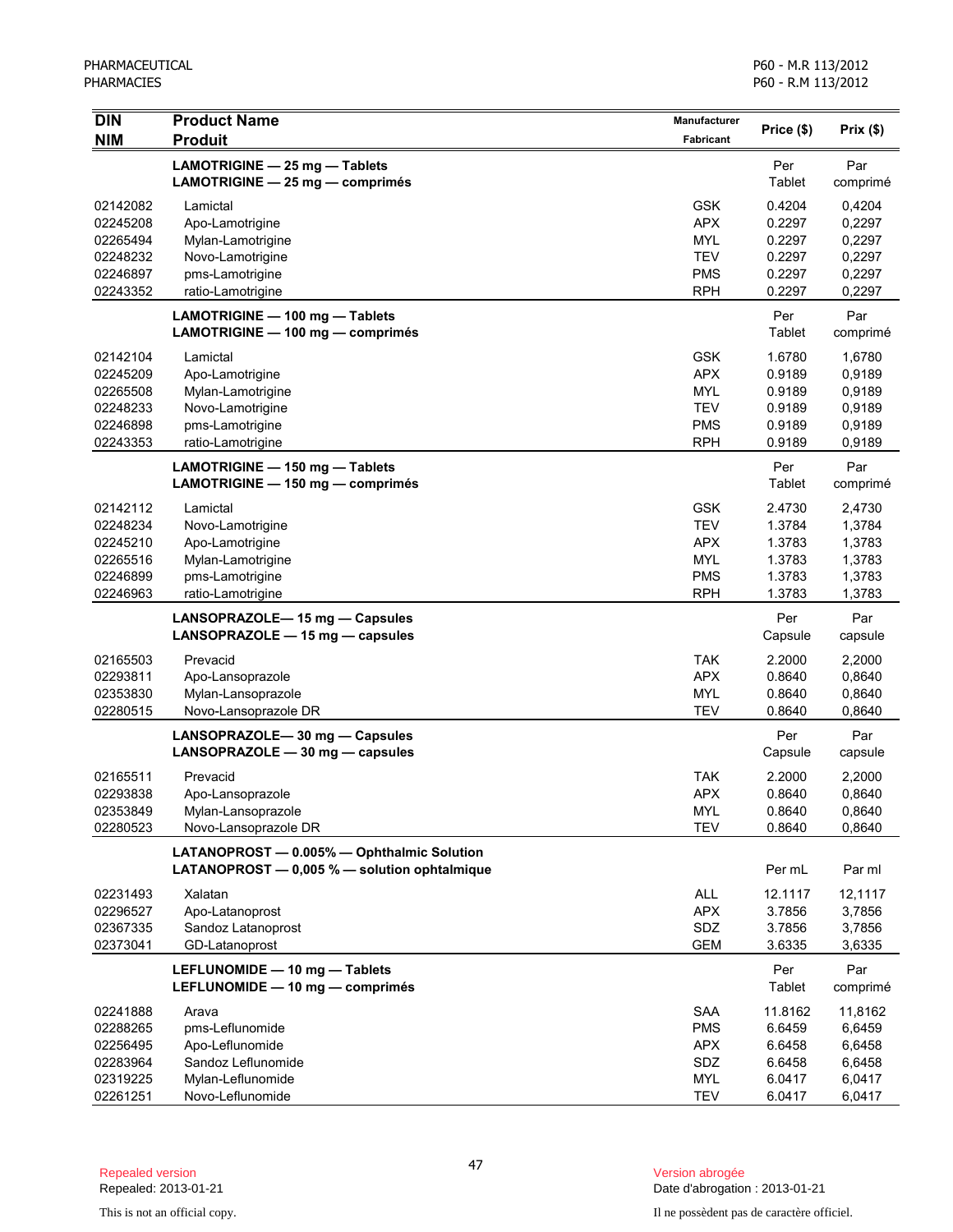| <b>DIN</b>           | <b>Product Name</b>                                                                                            | <b>Manufacturer</b>      |                  |                  |
|----------------------|----------------------------------------------------------------------------------------------------------------|--------------------------|------------------|------------------|
| <b>NIM</b>           | <b>Produit</b>                                                                                                 | <b>Fabricant</b>         | Price (\$)       | Prix (\$)        |
|                      | LEFLUNOMIDE - 20 mg - Tablets<br>LEFLUNOMIDE - 20 mg - comprimés                                               |                          | Per<br>Tablet    | Par<br>comprimé  |
| 02241889             | Arava                                                                                                          | <b>SAA</b>               | 11.8162          | 11,8162          |
| 02288273             | pms-Leflunomide                                                                                                | <b>PMS</b>               | 6.6459           | 6,6459           |
| 02256509             | Apo-Leflunomide                                                                                                | <b>APX</b>               | 6.6458           | 6,6458           |
| 02283972             | Sandoz Leflunomide                                                                                             | SDZ                      | 6.6458           | 6,6458           |
| 02319233             | Mylan-Leflunomide<br>Novo-Leflunomide                                                                          | <b>MYL</b><br><b>TEV</b> | 6.0417           | 6,0417           |
| 02261278             |                                                                                                                |                          | 6.0417           | 6,0417           |
|                      | LETROZOLE - 2.5 mg - Tablets<br>LETROZOLE $-2.5$ mg $-$ comprimés                                              |                          | Per<br>Tablet    | Par<br>comprimé  |
| 02231384             | Femara                                                                                                         | <b>NVT</b>               | 6.6822           | 6,6822           |
| 02338459             | Letrozole                                                                                                      | <b>ACH</b>               | 2.7560           | 2,7560           |
| 02348969             | Letrozole                                                                                                      | COB                      | 2.7560           | 2,7560           |
| 02347997             | Letrozole                                                                                                      | <b>TEV</b>               | 2.7560           | 2,7560           |
| 02322315             | Med-Letrozole                                                                                                  | <b>GMP</b>               | 2.7560           | 2,7560           |
| 02309114             | pms-Letrozole                                                                                                  | <b>PMS</b>               | 2.7560           | 2,7560           |
| 02344815             | Sandoz Letrozole                                                                                               | SDZ                      | 2.7560           | 2,7560           |
| 02372169             | MYL-Letrozole                                                                                                  | <b>MYL</b>               | 2.0663           | 2,0663           |
| 02358514             | Apo-Letrozole                                                                                                  | <b>APX</b>               | 2.0662           | 2,0662           |
|                      | LEVETIRACETAM - 250 mg - Tablets<br>LEVETIRACETAM - 250 mg - comprimés                                         |                          | Per<br>Tablet    | Par<br>comprimé  |
| 02247027             | Keppra                                                                                                         | <b>UCB</b>               | 1.8766           | 1,8766           |
| 02285924             | Apo-Levetiracetam                                                                                              | <b>APX</b>               | 1.2293           | 1,2293           |
| 02274183             | CO Levetiracetam                                                                                               | COB                      | 1.2293           | 1,2293           |
| 02296101             | pms-Levetiracetam                                                                                              | <b>PMS</b>               | 1.1175           | 1,1175           |
|                      | LEVETIRACETAM - 500 mg - Tablets<br>LEVETIRACETAM - 500 mg - comprimés                                         |                          | Per<br>Tablet    | Par<br>comprimé  |
| 02247028             | Keppra                                                                                                         | <b>UCB</b>               | 2.2858           | 2,2858           |
| 02285932             | Apo-Levetiracetam                                                                                              | <b>APX</b>               | 1.5015           | 1,5015           |
| 02274191             | CO Levetiracetam                                                                                               | COB                      | 1.5015           | 1,5015           |
| 02296128             | pms-Levetiracetam                                                                                              | <b>PMS</b>               | 1.3650           | 1,3650           |
|                      | LEVETIRACETAM - 750 mg - Tablets<br>LEVETIRACETAM - 750 mg - comprimés                                         |                          | Per<br>Tablet    | Par<br>comprimé  |
| 02247029             | Keppra                                                                                                         | <b>UCB</b>               | 3.1658           | 3,1658           |
| 02285940             | Apo-Levetiracetam                                                                                              | <b>APX</b>               | 2.1368           | 2,1368           |
| 02274205             | CO Levetiracetam                                                                                               | COB                      | 2.1368           | 2,1368           |
| 02296136             | pms-Levetiracetam                                                                                              | <b>PMS</b>               | 1.9425           | 1,9425           |
|                      | LEVOBUNOLOL HCI - 0.25% - Ophthalmic Solution<br>LÉVOBUNOLOL (CHLORHYDRATE DE) - 0,25 % - solution ophtalmique |                          | Per mL           | Par ml           |
|                      |                                                                                                                |                          |                  |                  |
| 00751286             | Betagan                                                                                                        | ALL                      | 2.4728           | 2,4728           |
| 02031159<br>02241715 | ratio-Levobunolol<br>Sandoz Levobunolol                                                                        | <b>RPH</b><br>SDZ        | 1.2936<br>1.2936 | 1,2936<br>1,2936 |
|                      |                                                                                                                |                          |                  |                  |
|                      | LEVOBUNOLOL HCI - 0.5% - Ophthalmic Solution<br>LÉVOBUNOLOL (CHLORHYDRATE DE) - 0,5 % - solution ophtalmique   |                          | Per mL           | Par ml           |
| 00637661             | Betagan                                                                                                        | <b>ALL</b>               | 3.6190           | 3,6190           |
| 02237991             | pms-Levobunolol                                                                                                | <b>PMS</b>               | 1.7886           | 1,7886           |
| 02031167             | ratio-Levobunolol                                                                                              | <b>RPH</b>               | 1.7116           | 1,7116           |
| 02241716             | Sandoz Levobunolol                                                                                             | SDZ                      | 1.7116           | 1,7116           |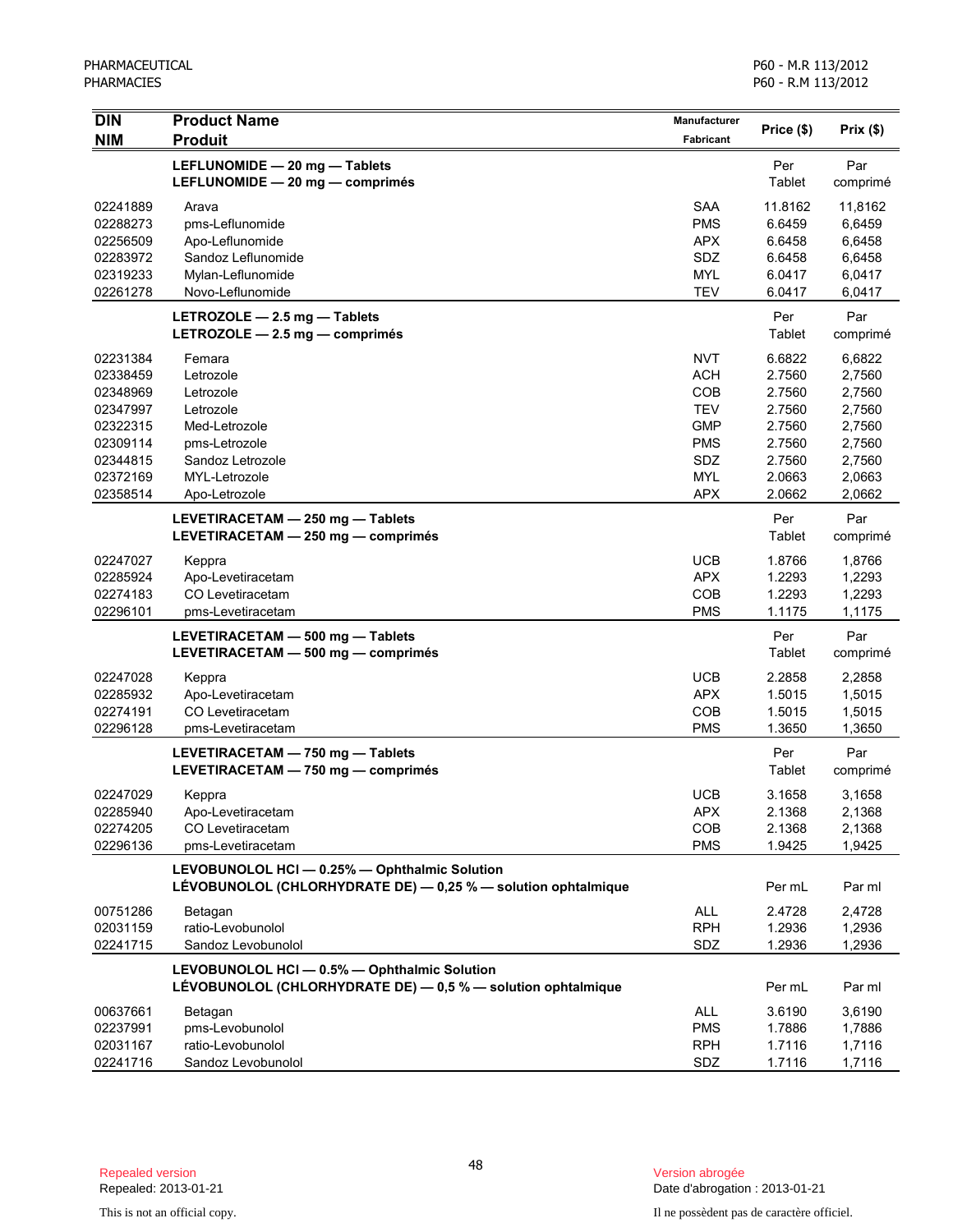| <b>DIN</b>           | <b>Product Name</b>                                                                          | Manufacturer             | Price (\$)       | Prix(\$)         |
|----------------------|----------------------------------------------------------------------------------------------|--------------------------|------------------|------------------|
| <b>NIM</b>           | <b>Produit</b>                                                                               | Fabricant                |                  |                  |
|                      | LEVODOPA/CARBIDOPA - 100 mg/10 mg - Tablets<br>LÉVODOPA/CARBIDOPA — 100 mg/10 mg — comprimés |                          | Per<br>Tablet    | Par<br>comprimé  |
| 00355658             | Sinemet                                                                                      | <b>MFX</b>               | 0.5250           | 0,5250           |
| 02244494             | Novo-Levocarbidopa                                                                           | <b>TEV</b>               | 0.2783           | 0,2783           |
| 02195933             | Apo-Levocarb                                                                                 | <b>APX</b>               | 0.2602           | 0,2602           |
|                      | LEVODOPA/CARBIDOPA - 100 mg/25 mg - Tablets<br>LÉVODOPA/CARBIDOPA — 100 mg/25 mg — comprimés |                          | Per<br>Tablet    | Par<br>comprimé  |
| 00513997             | Sinemet                                                                                      | <b>MFX</b>               | 0.7839           | 0,7839           |
| 02244495             | Novo-Levocarbidopa                                                                           | <b>TEV</b>               | 0.4164           | 0,4164           |
| 02195941             | Apo-Levocarb                                                                                 | <b>APX</b>               | 0.3885           | 0,3885           |
|                      | LEVODOPA/CARBIDOPA - 250 mg/25 mg - Tablets<br>LÉVODOPA/CARBIDOPA - 250 mg/25 mg - comprimés |                          | Per<br>Tablet    | Par<br>comprimé  |
| 00328219             | Sinemet                                                                                      | <b>MFX</b>               | 0.8751           | 0,8751           |
| 02126184             | ratio-Levodopa/Carbidopa                                                                     | <b>RPH</b>               | 0.5500           | 0,5500           |
| 02244496             | Novo-Levocarbidopa                                                                           | <b>TEV</b>               | 0.4648           | 0,4648           |
| 02195968             | Apo-Levocarb                                                                                 | <b>APX</b>               | 0.4337           | 0,4337           |
|                      | LEVOFLOXACIN - 250 mg - Tablets                                                              |                          | Per              | Par              |
|                      | LEVOFLOXACIN - 250 mg - comprimés                                                            |                          | Tablet           | comprimé         |
| 02236841             | Levaquin                                                                                     | <b>JAN</b>               | 6.0126           | 6,0126           |
| 02298635             | Sandoz Levofloxacin                                                                          | <b>SDZ</b>               | 3.3132           | 3,3132           |
| 02284707             | Apo-Levofloxacin                                                                             | <b>APX</b>               | 3.1080           | 3,1080           |
| 02315424             | CO Levofloxacin                                                                              | COB                      | 3.1080           | 3,1080           |
| 02313979             | Mylan-Levofloxacin                                                                           | <b>MYL</b>               | 3.1080           | 3,1080           |
| 02248262             | Novo-Levofloxacin                                                                            | <b>TEV</b>               | 3.1080           | 3,1080           |
| 02284677             | pms-Levofloxacin                                                                             | <b>PMS</b>               | 3.1080           | 3,1080           |
|                      | LEVOFLOXACIN - 500 mg - Tablets<br>LEVOFLOXACIN - 500 mg - comprimés                         |                          | Per<br>Tablet    | Par<br>comprimé  |
| 02236842             | Levaquin                                                                                     | <b>JAN</b>               | 6.8517           | 6,8517           |
| 02298643             | Sandoz Levofloxacin                                                                          | <b>SDZ</b>               | 3.7387           | 3,3132           |
| 02284715             | Apo-Levofloxacin                                                                             | <b>APX</b>               | 3.5070           | 3,5070           |
| 02315432             | CO Levofloxacin                                                                              | COB                      | 3.5070           | 3,5070           |
| 02313987             | Mylan-Levofloxacin                                                                           | <b>MYL</b>               | 3.5070           | 3,5070           |
| 02248263             | Novo-Levofloxacin                                                                            | <b>TEV</b>               | 3.5070           | 3,5070           |
| 02284685             | pms-Levofloxacin                                                                             | <b>PMS</b>               | 3.5070           | 3,5070           |
|                      | LISINOPRIL - 5 mg - Tablets<br>LISINOPRIL - 5 mg - comprimés                                 |                          | Per<br>Tablet    | Par<br>comprimé  |
| 00839388             | Prinivil                                                                                     | <b>MFX</b>               | 0.6798           | 0,6798           |
| 02049333             | Zestril                                                                                      | <b>AZC</b>               | 0.6226           | 0,6226           |
| 02217481             | Apo-Lisinopril                                                                               | <b>APX</b>               | 0.5927           | 0,5927           |
| 02271443             | CO Lisinopril                                                                                | COB                      | 0.5388           | 0,5388           |
| 02274833             | Mylan-Lisinopril                                                                             | <b>MYL</b>               | 0.5388           | 0,5388           |
| 02285061             | Teva-Lisinopril (Type P)                                                                     | <b>TEV</b>               | 0.5388           | 0,5388           |
| 02285118             | Novo-Lisinopril (Type Z)                                                                     | <b>TEV</b>               | 0.5388           | 0,5388           |
| 02292203             | pms-Lisinopril                                                                               | <b>PMS</b>               | 0.5388           | 0,5388           |
| 02294230             | Ran-Lisinopril                                                                               | <b>RAN</b>               | 0.5388           | 0,5388           |
| 02256797<br>02299879 | ratio-Lisinopril P<br>ratio-Lisinopril Z                                                     | <b>RPH</b><br><b>RPH</b> | 0.5388<br>0.5388 | 0,5388<br>0,5388 |
| 02289199             | Sandoz Lisinopril                                                                            | SDZ                      | 0.5388           | 0,5388           |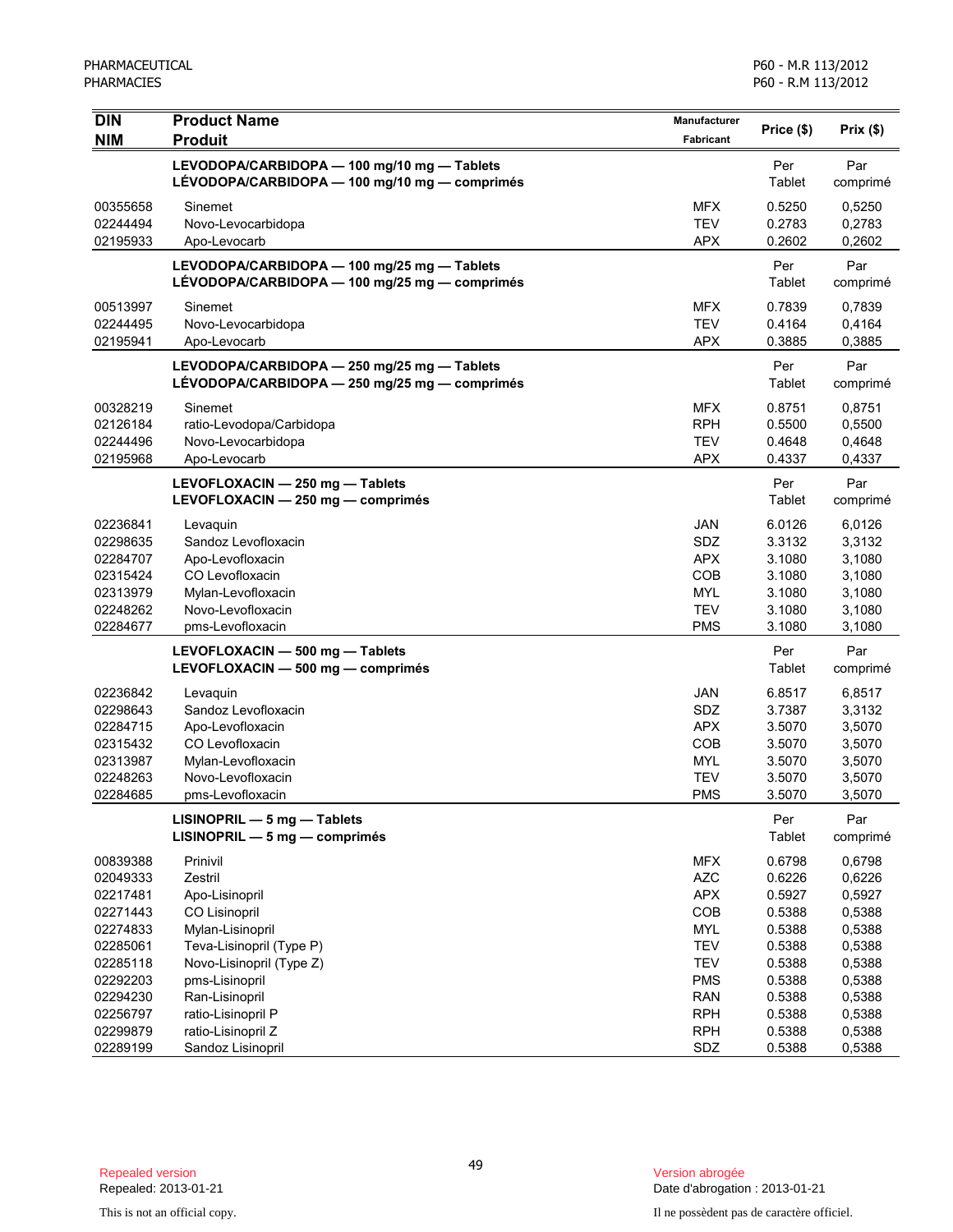P60 - M.R 113/2012 P60 - R.M 113/2012

| <b>DIN</b> | <b>Product Name</b>                                        | Manufacturer | Price (\$)    | Prix(\$) |
|------------|------------------------------------------------------------|--------------|---------------|----------|
| <b>NIM</b> | <b>Produit</b>                                             | Fabricant    |               |          |
|            | $LISINOPRIL - 10 mg - Tables$                              |              | Per           | Par      |
|            | $LISINOPRIL - 10 mg - comprimés$                           |              | Tablet        | comprimé |
| 00839396   | Prinivil                                                   | <b>MFX</b>   | 0.8167        | 0,8167   |
| 02049376   | Zestril                                                    | <b>AZC</b>   | 0.7480        | 0,7480   |
| 02217503   | Apo-Lisinopril                                             | <b>APX</b>   | 0.7121        | 0,7121   |
| 02271451   | CO Lisinopril                                              | COB          | 0.6474        | 0,6474   |
| 02274841   | Mylan-Lisinopril                                           | <b>MYL</b>   | 0.6474        | 0,6474   |
| 02285088   | Teva-Lisinopril (Type P)                                   | <b>TEV</b>   | 0.6474        | 0,6474   |
| 02285126   | Novo-Lisinopril (Type Z)                                   | <b>TEV</b>   | 0.6474        | 0,6474   |
| 02292211   | pms-Lisinopril                                             | <b>PMS</b>   | 0.6474        | 0.6474   |
| 02294249   | Ran-Lisinopril                                             | <b>RAN</b>   | 0.6474        | 0,6474   |
| 02256800   | ratio-Lisinopril P                                         | <b>RPH</b>   | 0.6474        | 0.6474   |
| 02299887   | ratio-Lisinopril Z                                         | <b>RPH</b>   | 0.6474        | 0.6474   |
| 02289202   | Sandoz Lisinopril                                          | SDZ          | 0.6474        | 0.6474   |
|            | LISINOPRIL - 20 mg - Tablets                               |              | Per           | Par      |
|            | $LISINOPRIL - 20 mg - comprimés$                           |              | <b>Tablet</b> | comprimé |
| 00839418   | Prinivil                                                   | <b>MFX</b>   | 0.9819        | 0,9819   |
| 02049384   | Zestril                                                    | <b>AZC</b>   | 0.8985        | 0,8985   |
| 02217511   | Apo-Lisinopril                                             | <b>APX</b>   | 0.8557        | 0,8557   |
| 02271478   | CO Lisinopril                                              | COB          | 0.7779        | 0,7779   |
| 02274868   | Mylan-Lisinopril                                           | <b>MYL</b>   | 0.7779        | 0,7779   |
| 02285096   | Teva-Lisinopril (Type P)                                   | <b>TEV</b>   | 0.7779        | 0,7779   |
| 02285134   | Novo-Lisinopril (Type Z)                                   | <b>TEV</b>   | 0.7779        | 0,7779   |
| 02292238   | pms-Lisinopril                                             | <b>PMS</b>   | 0.7779        | 0,7779   |
| 02294257   | Ran-Lisinopril                                             | <b>RAN</b>   | 0.7779        | 0,7779   |
| 02256819   | ratio-Lisinopril P                                         | <b>RPH</b>   | 0.7779        | 0,7779   |
| 02299895   | ratio-Lisinopril Z                                         | <b>RPH</b>   | 0.7779        | 0,7779   |
| 02289229   | Sandoz Lisinopril                                          | SDZ          | 0.7779        | 0,7779   |
|            | LISINOPRIL/HYDROCHLOROTHIAZIDE - 10 mg/12.5 mg - Tablets   |              | Per           | Par      |
|            | LISINOPRIL/HYDROCHLOROTHIAZIDE - 10 mg/12,5 mg - comprimés |              | Tablet        | comprimé |
| 02103729   | Zestoretic                                                 | <b>AZC</b>   | 0.9629        | 0,9629   |
| 02108194   | Prinzide                                                   | <b>MFX</b>   | 0.8171        | 0,8171   |
| 02261979   | Apo-Lisinopril/HCTZ                                        | <b>APX</b>   | 0.5835        | 0,5835   |
| 02297736   | Mylan-Lisinopril HCTZ                                      | <b>MYL</b>   | 0.5835        | 0,5835   |
| 02301768   | Novo-Lisinopril/HCTZ (Type Z)                              | <b>TEV</b>   | 0.5835        | 0,5835   |
| 02302136   | Novo-Lisinopril/HCTZ (Type P)                              | <b>TEV</b>   | 0.5835        | 0,5835   |
| 02302365   | Sandoz Lisinopril HCT                                      | SDZ          | 0.5835        | 0.5835   |
|            | LISINOPRIL/HYDROCHLOROTHIAZIDE - 20 mg/12.5 mg - Tablets   |              | Per           | Par      |
|            | LISINOPRIL/HYDROCHLOROTHIAZIDE - 20 mg/12,5 mg - comprimés |              | Tablet        | comprimé |
| 02045737   | Zestoretic                                                 | <b>AZC</b>   | 1.1569        | 1,1569   |
| 00884413   | Prinzide                                                   | <b>MFX</b>   | 1.0113        | 1,0113   |
| 02261987   | Apo-Lisinopril/HCTZ                                        | <b>APX</b>   | 0.7011        | 0,7011   |
| 02297744   | Mylan-Lisinopril HCTZ                                      | MYL          | 0.7011        | 0,7011   |
| 02301776   | Teva-Lisinopril/HCTZ (Type Z)                              | <b>TEV</b>   | 0.7011        | 0,7011   |
| 02302144   | Novo-Lisinopril/HCTZ (Type P)                              | <b>TEV</b>   | 0.7011        | 0,7011   |
| 02302373   | Sandoz Lisinopril HCT                                      | SDZ          | 0.7011        | 0,7011   |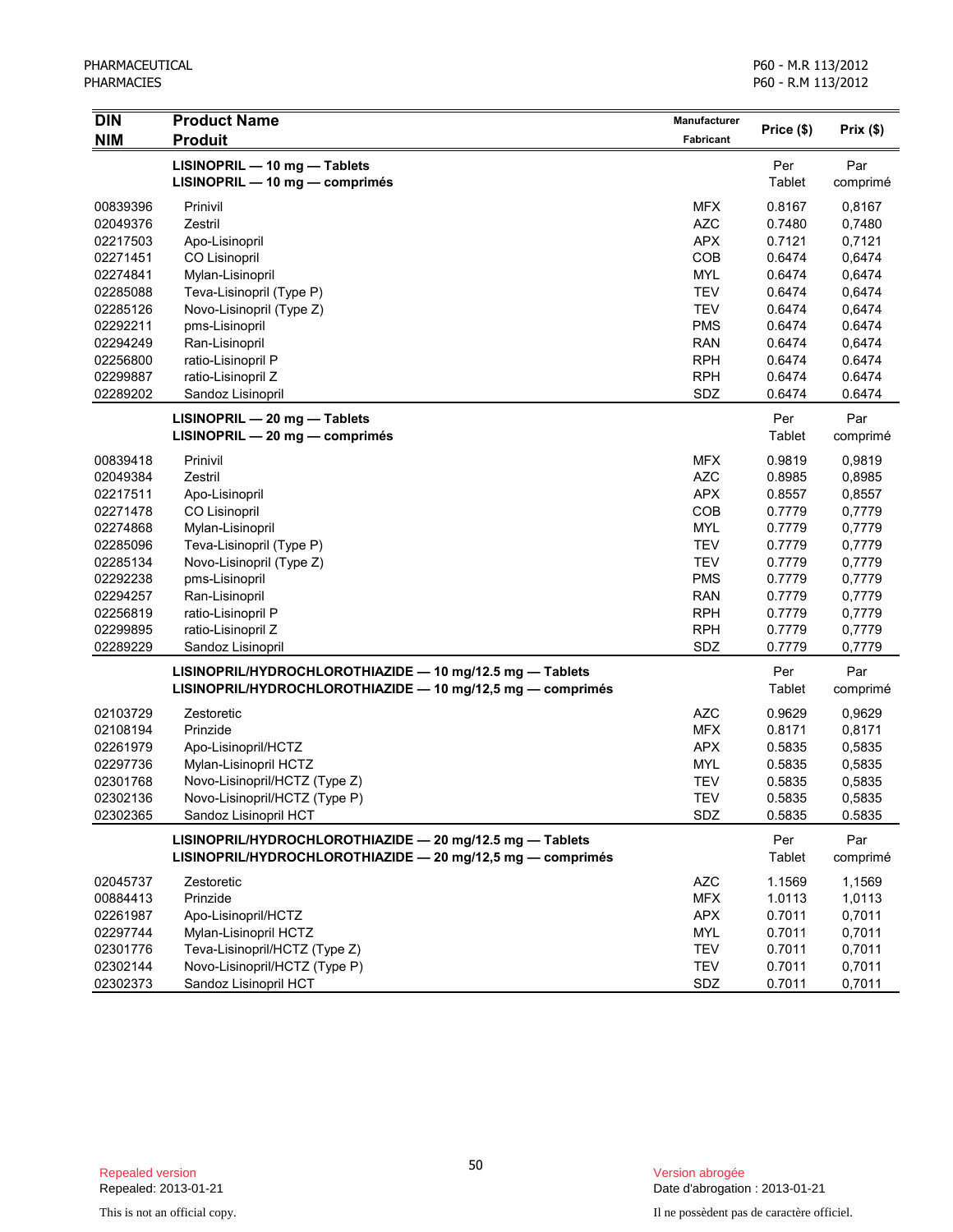| <b>DIN</b><br><b>NIM</b>                                             | <b>Product Name</b><br><b>Produit</b>                                                                                                                | <b>Manufacturer</b><br>Fabricant                                          | Price (\$)                                               | Prix(\$)                                                 |
|----------------------------------------------------------------------|------------------------------------------------------------------------------------------------------------------------------------------------------|---------------------------------------------------------------------------|----------------------------------------------------------|----------------------------------------------------------|
|                                                                      | LISINOPRIL/HYDROCHLOROTHIAZIDE - 20 mg/25 mg - Tablets<br>LISINOPRIL/HYDROCHLOROTHIAZIDE - 20 mg/25 mg - comprimés                                   |                                                                           | Per<br>Tablet                                            | Par<br>comprimé                                          |
| 02045729<br>02261995<br>02297752<br>02301784<br>02302152<br>02302381 | Zestoretic<br>Apo-Lisinopril/HCTZ<br>Mylan-Lisinopril HCTZ<br>Novo-Lisinopril/HCTZ (Type Z)<br>Novo-Lisinopril/HCTZ (Type P)<br>Sandoz Lisnopril HCT | <b>AZC</b><br><b>APX</b><br><b>MYL</b><br><b>TEV</b><br><b>TEV</b><br>SDZ | 1.1569<br>0.7011<br>0.7011<br>0.7011<br>0.7011<br>0.7011 | 1,1569<br>0,7011<br>0,7011<br>0,7011<br>0,7011<br>0,7011 |
|                                                                      | LITHIUM CARBONATE - 150 mg - Capsules<br>LITHIUM (CARBONATE DE) - 150 mg - capsules                                                                  |                                                                           | Per<br>Capsule                                           | Par<br>capsule                                           |
| 00461733<br>02216132<br>02242837                                     | Carbolith<br>pms-Lithium Carbonate<br>Apo-Lithium Carbonate                                                                                          | <b>VAL</b><br><b>PMS</b><br><b>APX</b>                                    | 0.1276<br>0.0697<br>0.0585                               | 0,1276<br>0,0697<br>0,0585                               |
|                                                                      | LITHIUM CARBONATE - 150 mg - Capsules<br>LITHIUM (CARBONATE DE) - 150 mg - capsules                                                                  |                                                                           | Per<br>Capsule                                           | Par<br>capsule                                           |
| 02013231<br>02242837                                                 | Lithane<br>Apo-Lithium Carbonate                                                                                                                     | <b>ERF</b><br><b>APX</b>                                                  | 0.1041<br>0.0585                                         | 0,1041<br>0,0585                                         |
|                                                                      | LITHIUM CARBONATE - 300 mg - Capsules<br>LITHIUM (CARBONATE DE) - 300 mg - capsules                                                                  |                                                                           | Per<br>Capsule                                           | Par<br>capsule                                           |
| 00236683<br>02216140<br>02242838                                     | Carbolith<br>pms-Lithium Carbonate<br>Apo-Lithium Carbonate                                                                                          | <b>VAL</b><br><b>PMS</b><br><b>APX</b>                                    | 0.0992<br>0.0731<br>0.0614                               | 0.0992<br>0,0731<br>0,0614                               |
|                                                                      | LITHIUM CARBONATE - 300 mg - Capsules<br>LITHIUM (CARBONATE DE) - 300 mg - capsules                                                                  |                                                                           | Per<br>Capsule                                           | Par<br>capsule                                           |
| 00406775<br>02242838                                                 | Lithane<br>Apo-Lithium Carbonate                                                                                                                     | <b>ERF</b><br><b>APX</b>                                                  | 0.1118<br>0.0614                                         | 0,1118<br>0,0614                                         |
|                                                                      | LITHIUM CARBONATE - 600 mg - Capsules<br>LITHIUM (CARBONATE DE) - 600 mg - capsules                                                                  |                                                                           | Per<br>Capsule                                           | Par<br>capsule                                           |
| 02011239<br>02216159                                                 | Carbolith<br>pms-Lithium Carbonate                                                                                                                   | <b>VAL</b><br><b>PMS</b>                                                  | 0.1901<br>0.1683                                         | 0,1901<br>0,1683                                         |
|                                                                      | LOPERAMIDE $-2$ mg $-$ Tablets<br>LOPÉRAMIDE $-2$ mg $-$ comprimés                                                                                   |                                                                           | Per<br>Tablet                                            | Par<br>comprimé                                          |
| 02183862<br>02228351<br>02212005<br>02132591<br>02257564<br>02256452 | Imodium<br>pms-Loperamide<br>Apo-Loperamide<br>Novo-Loperamide<br>Sandoz Loperamide<br>Jamp-Loperamide                                               | <b>MCL</b><br><b>PMS</b><br><b>APX</b><br><b>TEV</b><br>SDZ<br><b>JPC</b> | 0.5184<br>0.2717<br>0.2713<br>0.2713<br>0.2713<br>0.2600 | 0,5184<br>0,2717<br>0,2713<br>0,2713<br>0,2713<br>0,2600 |
|                                                                      | LORATADINE - 10 mg - Tablets<br>LORATADINE - 10 mg - comprimés                                                                                       |                                                                           | Per<br>Tablet                                            | Par<br>comprimé                                          |
| 00782696<br>02243880                                                 | Claritin<br>Apo-Loratadine                                                                                                                           | <b>SCH</b><br><b>APX</b>                                                  | 0.9192<br>0.6895                                         | 0,9192<br>0,6895                                         |
|                                                                      | LORAZEPAM - 0.5 mg - Oral Tablets<br>LORAZÉPAM - 0,5 mg - comprimés oraux                                                                            |                                                                           | Per<br>Tablet                                            | Par<br>comprimé                                          |
| 00728187<br>00655740<br>02041413<br>00711101                         | pms-Lorazepam<br>Apo-Lorazepam<br>Ativan<br>Novo-Lorazem                                                                                             | <b>PMS</b><br><b>APX</b><br>PFI<br><b>TEV</b>                             | 0.0514<br>0.0395<br>0.0395<br>0.0359                     | 0,0514<br>0,0395<br>0,0395<br>0,0359                     |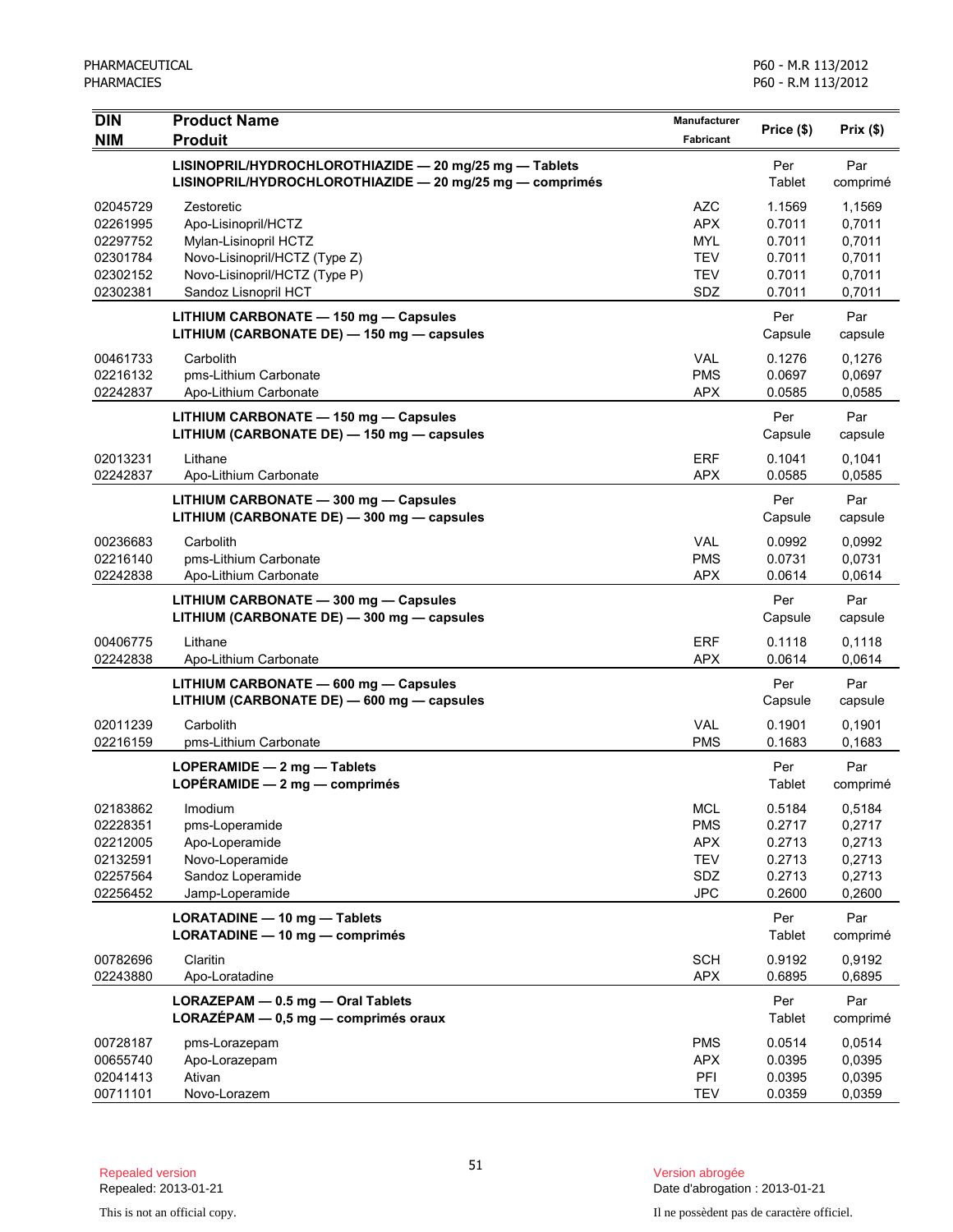| <b>DIN</b> | <b>Product Name</b>                                   | <b>Manufacturer</b> | Price (\$) | Prix(\$) |
|------------|-------------------------------------------------------|---------------------|------------|----------|
| <b>NIM</b> | <b>Produit</b>                                        | Fabricant           |            |          |
|            | LORAZEPAM - 1 mg - Oral Tablets                       |                     | Per        | Par      |
|            | LORAZÉPAM - 1 mg - comprimés oraux                    |                     | Tablet     | comprimé |
| 00728195   | pms-Lorazepam                                         | <b>PMS</b>          | 0.0524     | 0,0524   |
| 02041421   | Ativan                                                | PFI                 | 0.0492     | 0,0492   |
| 00655759   | Apo-Lorazepam                                         | <b>APX</b>          | 0.0492     | 0,0492   |
| 00637742   | Novo-Lorazem                                          | <b>TEV</b>          | 0.0447     | 0,0447   |
|            | LORAZEPAM - 2 mg - Oral Tablets                       |                     | Per        | Par      |
|            | LORAZÉPAM - 2 mg - comprimés oraux                    |                     | Tablet     | comprimé |
| 00728209   | pms-Lorazepam                                         | <b>PMS</b>          | 0.0851     | 0,0851   |
| 02041448   | Ativan                                                | PFI                 | 0.0769     | 0,0769   |
| 00655767   | Apo-Lorazepam                                         | <b>APX</b>          | 0.0769     | 0,0769   |
| 00637750   | Novo-Lorazem                                          | <b>TEV</b>          | 0.0699     | 0,0699   |
|            | LOSARTAN - 25 mg - Tablets                            |                     | Per        | Par      |
|            | $LOSARTAN - 25 mg - comprimés$                        |                     | Tablet     | comprimé |
| 02182815   | Cozaar                                                | <b>MFX</b>          | 1.3849     | 1,3849   |
| 02379058   | Apo-Losartan                                          | <b>APX</b>          | 0.4375     | 0,4375   |
| 02354829   | CO Losartan                                           | COB                 | 0.4375     | 0,4375   |
| 02368277   | Mylan-Losartan                                        | <b>MYL</b>          | 0.4375     | 0,4375   |
| 02309750   | pms-Losartan                                          | <b>PMS</b>          | 0.4375     | 0,4375   |
| 02313332   | Sandoz Losartan                                       | SDZ                 | 0.4375     | 0,4375   |
| 02380838   | Teva-Losartan                                         | <b>TEV</b>          | 0.4375     | 0,4375   |
|            | LOSARTAN - 50 mg - Tablets                            |                     | Per        | Par      |
|            | $LOSARTAN - 50 mg - comprimés$                        |                     | Tablet     | comprimé |
| 02182874   | Cozaar                                                | <b>MFX</b>          | 1.3850     | 1,3850   |
| 02353504   | Apo-Losartan                                          | <b>APX</b>          | 0.4375     | 0,4375   |
| 02354837   | CO Losartan                                           | COB                 | 0.4375     | 0,4375   |
| 02368285   | Mylan-Losartan                                        | <b>MYL</b>          | 0.4375     | 0,4375   |
| 02309769   | pms-Losartan                                          | <b>PMS</b>          | 0.4375     | 0,4375   |
| 02313340   | Sandoz Losartan                                       | SDZ                 | 0.4375     | 0,4375   |
| 02357968   | Teva-Losartan                                         | <b>TEV</b>          | 0.4375     | 0,4375   |
|            | LOSARTAN - 100 mg - Tablets                           |                     | Per        | Par      |
|            | LOSARTAN - 100 mg - comprimés                         |                     | Tablet     | comprimé |
| 02182882   | Cozaar                                                | <b>MFX</b>          | 1.3850     | 1,3850   |
| 02353512   | Apo-Losartan                                          | <b>APX</b>          | 0.4375     | 0,4375   |
| 02354845   | CO Losartan                                           | COB                 | 0.4375     | 0,4375   |
| 02368293   | Mylan-Losartan                                        | <b>MYL</b>          | 0.4375     | 0,4375   |
| 02309777   | pms-Losartan                                          | <b>PMS</b>          | 0.4375     | 0,4375   |
| 02313359   | Sandoz Losartan                                       | SDZ                 | 0.4375     | 0,4375   |
| 02357976   | Teva-Losartan                                         | <b>TEV</b>          | 0.4375     | 0,4375   |
|            | LOSARTAN/HYDROCHLOROTHIAZIDE - 50/12.5 mg - Tablets   |                     | Per        | Par      |
|            | LOSARTAN/HYDROCHLOROTHIAZIDE - 50/12.5 mg - comprimés |                     | Tablet     | comprimé |
| 02230047   | Hyzaar                                                | <b>MFX</b>          | 1.3850     | 1,3850   |
| 02371235   | Apo-Losartan HCTZ                                     | <b>APX</b>          | 0.4375     | 0,4375   |
| 02378078   | Mylan-Losartan HCTZ                                   | <b>MYL</b>          | 0.4375     | 0,4375   |
| 02313375   | Sandoz Losartan HCTZ                                  | SDZ                 | 0.4375     | 0,4375   |
| 02358263   | Teva-Losartan HCTZ                                    | <b>TEV</b>          | 0.4375     | 0,4375   |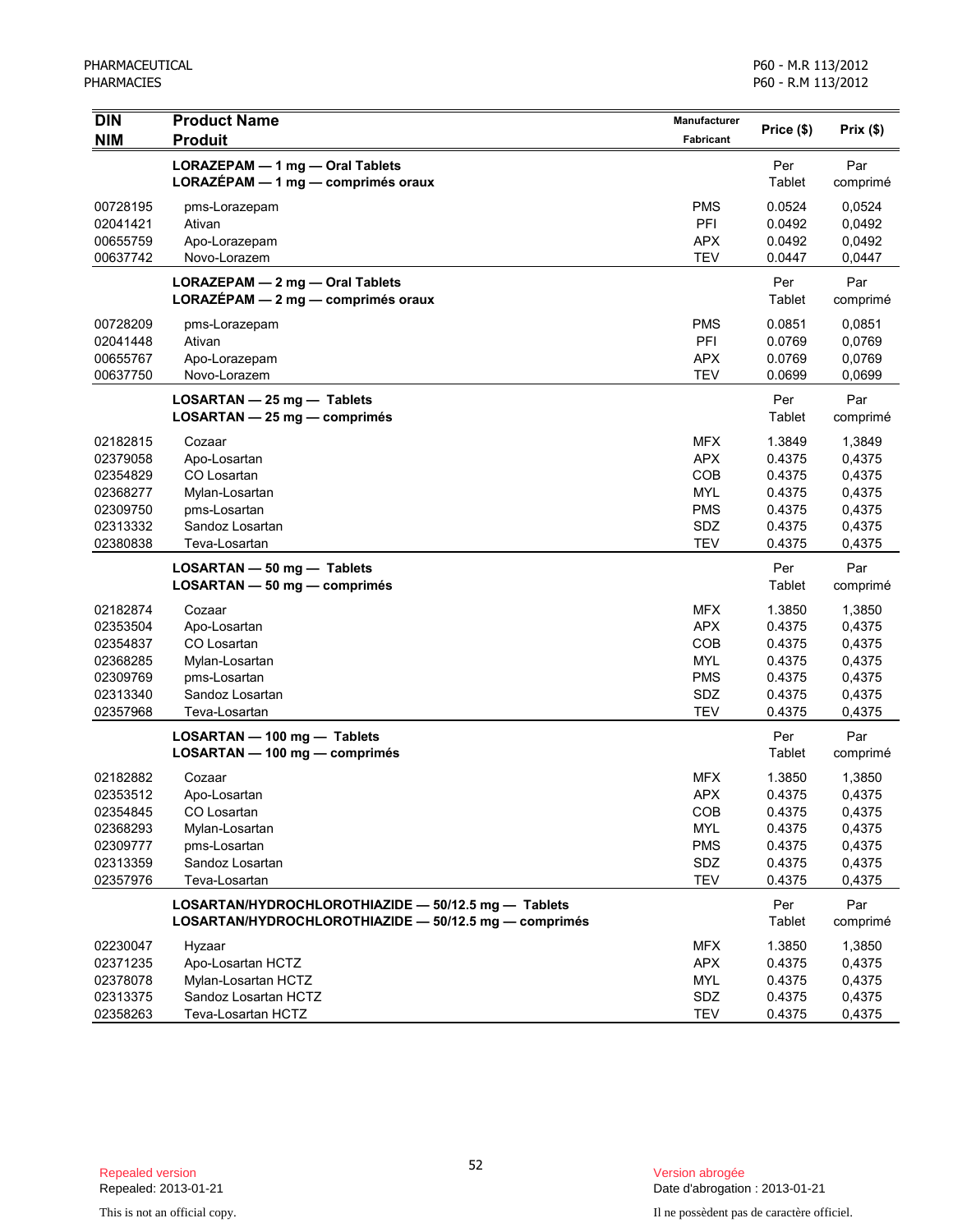| <b>DIN</b>           | <b>Product Name</b>                                                                                            | <b>Manufacturer</b>      | Price (\$)           | Prix (\$)        |
|----------------------|----------------------------------------------------------------------------------------------------------------|--------------------------|----------------------|------------------|
| <b>NIM</b>           | <b>Produit</b>                                                                                                 | <b>Fabricant</b>         |                      |                  |
|                      | LOSARTAN/HYDROCHLOROTHIAZIDE - 100/12.5 mg - Tablets<br>LOSARTAN/HYDROCHLOROTHIAZIDE - 100/12.5 mg - comprimés |                          | Per<br>Tablet        | Par              |
|                      |                                                                                                                |                          |                      | comprimé         |
| 02297841             | Hyzaar                                                                                                         | <b>MFX</b>               | 1.3560               | 1,3560           |
| 02362449             | Sandoz Losartan HCTZ                                                                                           | SDZ                      | 0.4248               | 0,4248           |
| 02377144             | Teva-Losartan HCTZ                                                                                             | <b>TEV</b>               | 0.4248               | 0,4248           |
| 02371243<br>02378086 | Apo-Losartan HCTZ<br>Mylan-Losartan HCTZ                                                                       | <b>APX</b><br><b>MYL</b> | 0.4247<br>0.4247     | 0,4247<br>0,4247 |
|                      |                                                                                                                |                          |                      |                  |
|                      | LOSARTAN/HYDROCHLOROTHIAZIDE - 100/25 mg - Tablets<br>LOSARTAN/HYDROCHLOROTHIAZIDE - 100/25 mg - comprimés     |                          | Per<br>Tablet        | Par<br>comprimé  |
| 02241007             | Hyzaar                                                                                                         | <b>MFX</b>               | 1.3850               | 1,3850           |
| 02371251             | Apo-Losartan HCTZ                                                                                              | <b>APX</b>               | 0.4375               | 0,4375           |
| 02378094             | Mylan-Losartan HCTZ                                                                                            | <b>MYL</b>               | 0.4375               | 0,4375           |
| 02313383             | Sandoz Losartan HCTZ                                                                                           | SDZ                      | 0.4375               | 0,4375           |
| 02377152             | Teva-Losartan HCTZ                                                                                             | <b>TEV</b>               | 0.4375               | 0,4375           |
|                      | LOVASTATIN - 20 mg - Tablets                                                                                   |                          | Per                  | Par              |
|                      | LOVASTATINE - 20 mg - comprimés                                                                                |                          | Tablet               | comprimé         |
| 00795860             | Mevacor                                                                                                        | <b>MFX</b>               | 2.3862               | 2,3862           |
| 02246013             | pms-Lovastatin                                                                                                 | <b>PMS</b>               | 1.5235               | 1,5235           |
| 02267969             | Ran-Lovastatin                                                                                                 | RAN                      | 1.3197               | 1,3197           |
| 02220172             | Apo-Lovastatin                                                                                                 | <b>APX</b>               | 1.1998               | 1,1998           |
| 02248572             | CO Lovastatin                                                                                                  | COB                      | 1.1998               | 1,1998           |
| 02243127             | Mylan-Lovastatin                                                                                               | <b>MYL</b>               | 1.1998               | 1,1998           |
| 02245822             | ratio-Lovastatin                                                                                               | <b>RPH</b>               | 1.1998               | 1,1998           |
| 02246542             | Novo-Lovastatin                                                                                                | <b>TEV</b>               | 1.1997               | 1,1997           |
| 02247056             | Sandoz Lovastatin                                                                                              | SDZ                      | 1.1997               | 1,1997           |
|                      | LOVASTATIN - 40 mg - Tablets<br>LOVASTATINE - 40 mg - comprimés                                                |                          | Per<br>Tablet        | Par<br>comprimé  |
| 00795852             | Mevacor                                                                                                        | <b>MFX</b>               | 4.3586               | 4,3586           |
| 02246014             | pms-Lovastatin                                                                                                 | <b>PMS</b>               | 2.8100               | 2,8100           |
| 02267977             | Ran-Lovastatin                                                                                                 | <b>RAN</b>               | 2.4342               | 2,4342           |
| 02220180             | Apo-Lovastatin                                                                                                 | <b>APX</b>               | 2.2129               | 2,2129           |
| 02248573             | CO Lovastatin                                                                                                  | COB                      | 2.2129               | 2,2129           |
| 02243129             | Mylan-Lovastatin                                                                                               | <b>MYL</b>               | 2.2129               | 2,2129           |
| 02246543             | Novo-Lovastatin                                                                                                | <b>TEV</b>               | 2.2129               | 2,2129           |
| 02245823             | ratio-Lovastatin                                                                                               | <b>RPH</b>               | 2.2129               | 2,2129           |
| 02247057             | Sandoz Lovastatin                                                                                              | SDZ                      | 2.2129               | 2,2129           |
|                      | MEDROXYPROGESTERONE ACETATE - 2.5 mg - Tablets<br>MÉDROXYPROGESTÉRONE (ACÉTATE DE) - 2,5 mg - comprimés        |                          | Per<br>Tablet        | Par<br>comprimé  |
| 00708917             | Provera                                                                                                        | PFI                      | 0.1799               | 0,1799           |
| 02244726             | Apo-Medroxy                                                                                                    | <b>APX</b>               | 0.0873               | 0,0873           |
| 02221284             | Novo-Medrone                                                                                                   | TE                       | 0.0873               | 0,0873           |
|                      | MEDROXYPROGESTERONE ACETATE - 5 mg - Tablets<br>MÉDROXYPROGESTÉRONE (ACÉTATE DE) — 5 mg — comprimés            |                          | Per<br><b>Tablet</b> | Par<br>comprimé  |
| 00030937             | Provera                                                                                                        | PFI                      | 0.3556               | 0,3556           |
| 02221292             | Novo-Medrone                                                                                                   | <b>TEV</b>               | 0.1726               | 0,1726           |
| 02244727             | Apo-Medroxy                                                                                                    | <b>APX</b>               | 0.1725               | 0,1725           |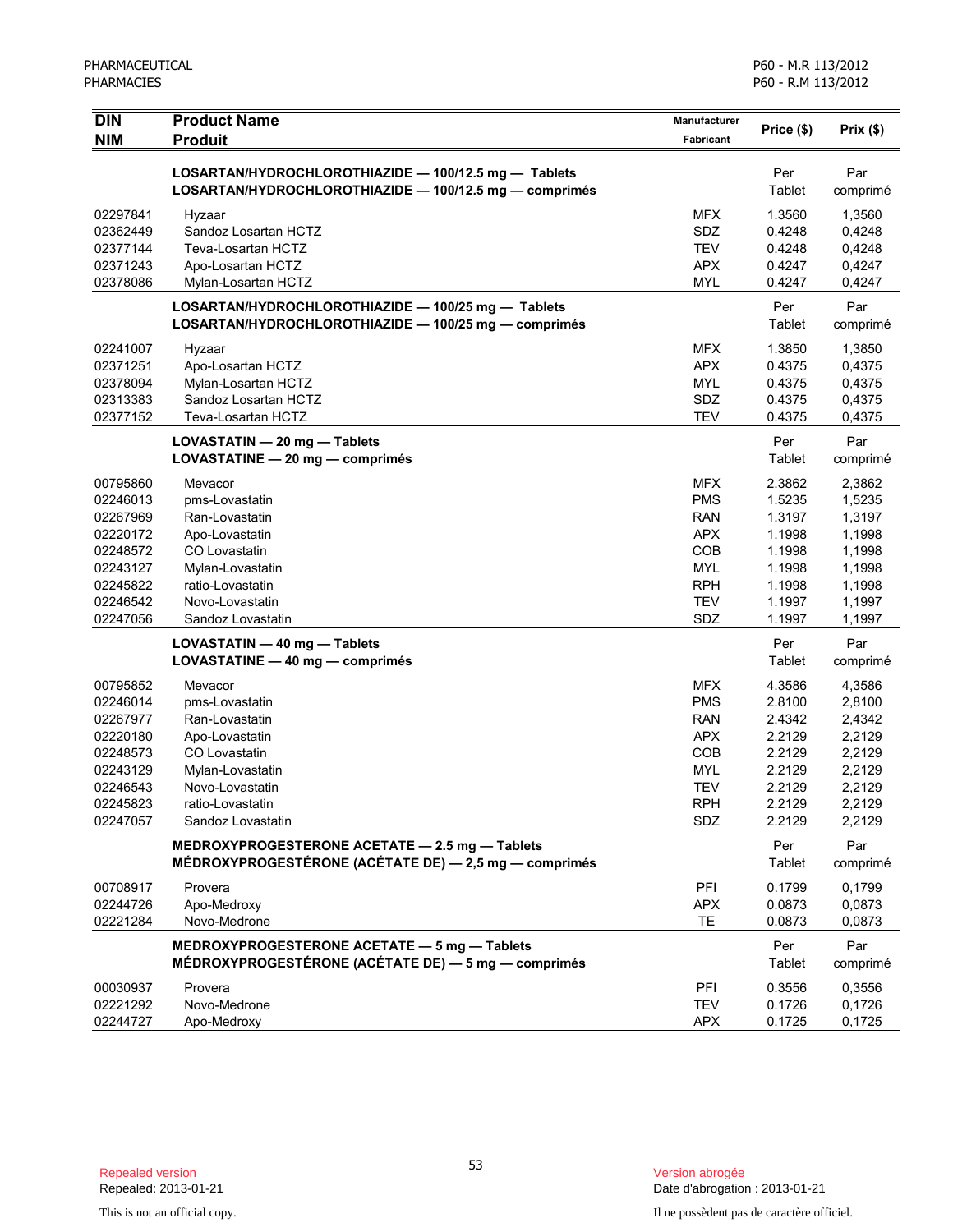| <b>DIN</b> | <b>Product Name</b>                                                                                   | Manufacturer |                      |                 |
|------------|-------------------------------------------------------------------------------------------------------|--------------|----------------------|-----------------|
| <b>NIM</b> | <b>Produit</b>                                                                                        | Fabricant    | Price (\$)           | Prix(\$)        |
|            | MEDROXYPROGESTERONE ACETATE - 10 mg - Tablets<br>MÉDROXYPROGESTÉRONE (ACÉTATE DE) — 10 mg — comprimés |              | Per<br><b>Tablet</b> | Par<br>comprimé |
| 00729973   | Provera                                                                                               | PFI          | 0.7215               | 0,7215          |
| 02277298   | Apo-Medroxy                                                                                           | <b>APX</b>   | 0.3486               | 0,3486          |
| 02221306   | Novo-Medrone                                                                                          | <b>TEV</b>   | 0.3486               | 0,3486          |
|            | MEFLOQUINE HCI - 250 mg - Tablets<br>MEFLOQUINE (CHLORHYDRATE DE) - 250 mg - comprimés                |              | Per<br>Tablet        | Par<br>comprimé |
| 02018055   | Lariam                                                                                                | <b>HLR</b>   | 5.3061               | 5,3061          |
| 02244366   | Melfoquine                                                                                            | AAA          | 3.8798               | 3,8798          |
|            | MELOXICAM - 7.5 mg - Tablets<br>$MÉLOXICAM - 7,5 mg - comprimés$                                      |              | Per<br>Tablet        | Par<br>comprimé |
| 02242785   | Mobicox                                                                                               | <b>BOE</b>   | 0.8812               | 0,8812          |
| 02248973   | Apo-Meloxicam                                                                                         | <b>APX</b>   | 0.5405               | 0,5405          |
| 02250012   | CO Meloxicam                                                                                          | COB          | 0.5405               | 0,5405          |
| 02255987   | Mylan-Meloxicam                                                                                       | <b>MYL</b>   | 0.5405               | 0,5405          |
| 02258315   | Novo-Meloxicam                                                                                        | <b>TEV</b>   | 0.5405               | 0,5405          |
| 02248267   | pms-Meloxicam                                                                                         | <b>PMS</b>   | 0.5405               | 0,5405          |
| 02247889   | ratio-Meloxicam                                                                                       | <b>RPH</b>   | 0.5405               | 0,5405          |
|            | MELOXICAM - 15 mg - Tablets<br>$MÉLOXICAM - 15$ mg — comprimés                                        |              | Per<br>Tablet        | Par<br>comprimé |
| 02242786   | Mobicox                                                                                               | <b>BOE</b>   | 1.0167               | 1,0167          |
| 02248974   | Apo-Meloxicam                                                                                         | <b>APX</b>   | 0.6237               | 0,6237          |
| 02250020   | CO Meloxicam                                                                                          | <b>COB</b>   | 0.6237               | 0,6237          |
| 02255995   | Mylan-Meloxicam                                                                                       | <b>MYL</b>   | 0.6237               | 0,6237          |
| 02258323   | Teva-Meloxicam                                                                                        | <b>TEV</b>   | 0.6237               | 0,6237          |
| 02248268   | pms-Meloxicam                                                                                         | <b>PMS</b>   | 0.6237               | 0,6237          |
| 02248031   | ratio-Meloxicam                                                                                       | <b>RPH</b>   | 0.6237               | 0,6237          |
|            | MESALAZINE - 400 mg - Tablets<br>$MESALAZINE - 400 mg - comprimés$                                    |              | Per<br>Tablet        | Par<br>comprimé |
| 01997580   | Asacol                                                                                                | <b>WCI</b>   | 0.5985               | 0,5985          |
| 02171929   | Novo-5-ASA                                                                                            | <b>TEV</b>   | 0.4039               | 0,4039          |
|            | METFORMIN HCI-500 mg-Tablets<br>METFORMINE (CHLORHYDRATE DE) - 500 mg - comprimés                     |              | Per<br>Tablet        | Par<br>comprimé |
| 02099233   | Glucophage                                                                                            | <b>SAA</b>   | 0.2988               | 0,2988          |
| 02167786   | Apo-Metformin                                                                                         | <b>APX</b>   | 0.1338               | 0,1338          |
| 02257726   | CO Metformin                                                                                          | COB          | 0.1338               | 0,1338          |
| 02148765   | Mylan-Metformin                                                                                       | <b>MYL</b>   | 0.1338               | 0,1338          |
| 02229516   | Glycon                                                                                                | <b>VAL</b>   | 0.1338               | 0,1338          |
| 02242794   | Zym-Metformin                                                                                         | MEL          | 0.1338               | 0,1338          |
| 02045710   | Novo-Metformin                                                                                        | <b>TEV</b>   | 0.1338               | 0,1338          |
| 02223562   | pms-Metformin                                                                                         | <b>PMS</b>   | 0.1338               | 0,1338          |
| 02269031   | Ran-Metformin                                                                                         | <b>RAN</b>   | 0.1338               | 0,1338          |
| 02242974   | ratio-Metformin                                                                                       | <b>RPH</b>   | 0.1338               | 0,1338          |
| 02246820   | Sandoz Metformin FC                                                                                   | SDZ          | 0.1338               | 0,1338          |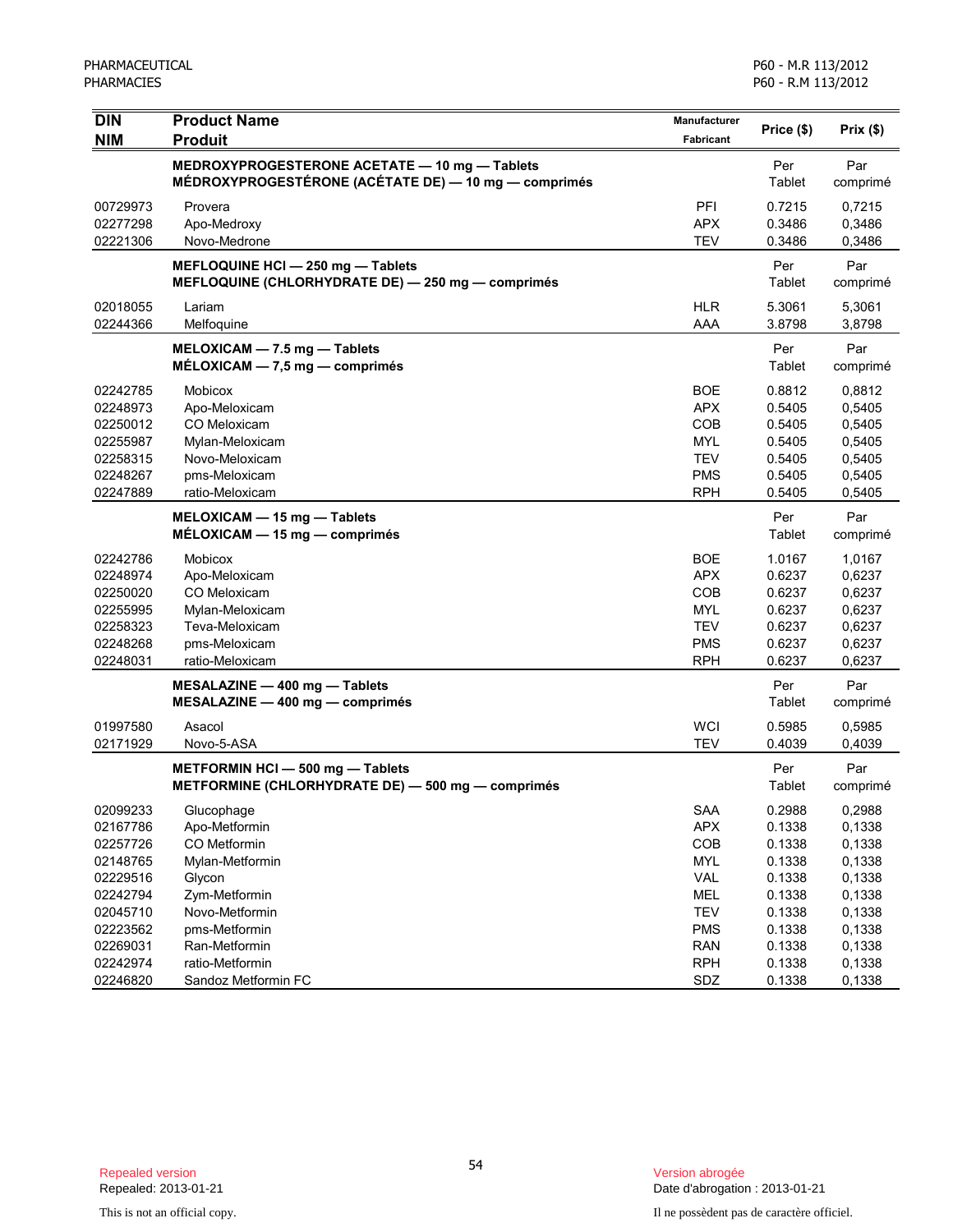| <b>DIN</b>           | <b>Product Name</b>                                                                            | Manufacturer      | Price (\$)       | Prix(\$)         |
|----------------------|------------------------------------------------------------------------------------------------|-------------------|------------------|------------------|
| <b>NIM</b>           | <b>Produit</b>                                                                                 | <b>Fabricant</b>  |                  |                  |
|                      | METFORMIN HCI-850 mg-Tablets<br>METFORMINE (CHLORHYDRATE DE) - 850 mg - comprimés              |                   | Per<br>Tablet    | Par<br>comprimé  |
| 02162849<br>02229785 | Glucophage<br>Apo-Metformin                                                                    | SAA<br><b>APX</b> | 0.3787<br>0.2299 | 0,3787<br>0,2299 |
| 02257734             | CO Metformin                                                                                   | COB               | 0.2299           | 0,2299           |
| 02229656             | Mylan-Metformin                                                                                | <b>MYL</b>        | 0.2299           | 0,2299           |
| 02230475             | Teva-Metformin                                                                                 | <b>TEV</b>        | 0.2299           | 0,2299           |
| 02242589             | pms-Metformin                                                                                  | <b>PMS</b>        | 0.2299           | 0,2299           |
| 02269058             | Ran-Metformin                                                                                  | <b>RAN</b>        | 0.2299           | 0,2299           |
| 02242931             | ratio-Metformin                                                                                | <b>RPH</b>        | 0.2299           | 0,2299           |
| 02246821             | Sandoz Metformin FC                                                                            | SDZ               | 0.2299           | 0,2299           |
|                      | METHOTREXATE $-2.5$ mg $-$ Tablets<br>MÉTHOTREXATE $-2.5$ mg $-$ comprimés                     |                   | Per<br>Tablet    | Par<br>comprimé  |
| 02182963             | Apo-Methotrexate                                                                               | HOI               | 0.6958           | 0,6958           |
| 02170698             | Methotrexate/Méthotrexate                                                                      | PFI               | 0.6958           | 0,6958           |
| 02244798             | ratio-Methotrexate                                                                             | <b>RPH</b>        | 0.6958           | 0,6958           |
|                      | METHYLCELLULOSE - 0.5% - Ophthalmic Solution<br>MÉTHYLCELLULOSE - 0,5 % - solution ophtalmique |                   | Per mL           | Par ml           |
| 00000809             | <b>Isopto Tears</b>                                                                            | <b>ALC</b>        | 0.3748           | 0,3748           |
| 00889806             | Sandoz Eyelube                                                                                 | SDZ               | 0.3403           | 0,3403           |
|                      | METHYLCELLULOSE - 1% - Ophthalmic Solution<br>MÉTHYLCELLULOSE - 1 % - solution ophtalmique     |                   | Per mL           | Par ml           |
| 00000817             | <b>Isopto Tears</b>                                                                            | <b>ALC</b>        | 0.4642           | 0,4642           |
| 00874965             | Sandoz Eyelube                                                                                 | SDZ               | 0.4224           | 0,4224           |
|                      | METHYLPHENIDATE - 5 mg - Tablets<br>MÉTHYLPHÉNIDATE $-5$ mg $-$ comprimés                      |                   | Per<br>Tablet    | Par<br>comprimé  |
| 02273950             | Apo-Methylphenidate                                                                            | <b>APX</b>        | 0.1042           | 0,1042           |
| 02234749             | pms-Methylphenidate                                                                            | <b>PMS</b>        | 0.1042           | 0,1042           |
|                      | METHYLPHENIDATE - 10 mg - Tablets<br>MÉTHYLPHÉNIDATE - 10 mg - comprimés                       |                   | Per<br>Tablet    | Par<br>comprimé  |
| 00005606             | Ritalin                                                                                        | <b>NVT</b>        | 0.4196           | 0,4196           |
| 00584991             | pms-Methylphenidate                                                                            | <b>PMS</b>        | 0.2083           | 0,2083           |
| 02249324             | Apo-Methylphenidate                                                                            | <b>APX</b>        | 0.1749           | 0,1749           |
|                      | METHYLPHENIDATE - 20 mg - Tablets<br>MÉTHYLPHÉNIDATE $-20$ mg $-$ comprimés                    |                   | Per<br>Tablet    | Par<br>comprimé  |
| 00005614             | Ritalin                                                                                        | <b>NVT</b>        | 0.7329           | 0,7329           |
| 00585009             | pms-Methylphenidate                                                                            | <b>PMS</b>        | 0.4013           | 0,4013           |
| 02249332             | Apo-Methylphenidate                                                                            | <b>APX</b>        | 0.3890           | 0,3890           |
|                      | METHYLPHENIDATE - 18 mg - Tablets<br>MÉTHYLPHÉNIDATE $-$ 18 mg $-$ comprimés                   |                   | Per<br>Tablet    | Par<br>comprimé  |
| 02247732             | Concerta                                                                                       | <b>JAN</b>        | 2.3084           | 2,3084           |
| 02315068             | Novo-Methylphenidate ER-C                                                                      | <b>TEV</b>        | 1.4276           | 1,4276           |
|                      | METHYLPHENIDATE - 27 mg - Tablets<br>$MÉTHYLPHÉNIDATE - 27 mg - comprimés$                     |                   | Per<br>Tablet    | Par<br>comprimé  |
| 02250241             | Concerta                                                                                       | JAN               | 2.6640           | 2,6640           |
| 02315076             | Novo-Methylphenidate ER-C                                                                      | <b>TEV</b>        | 1.6475           | 1,6475           |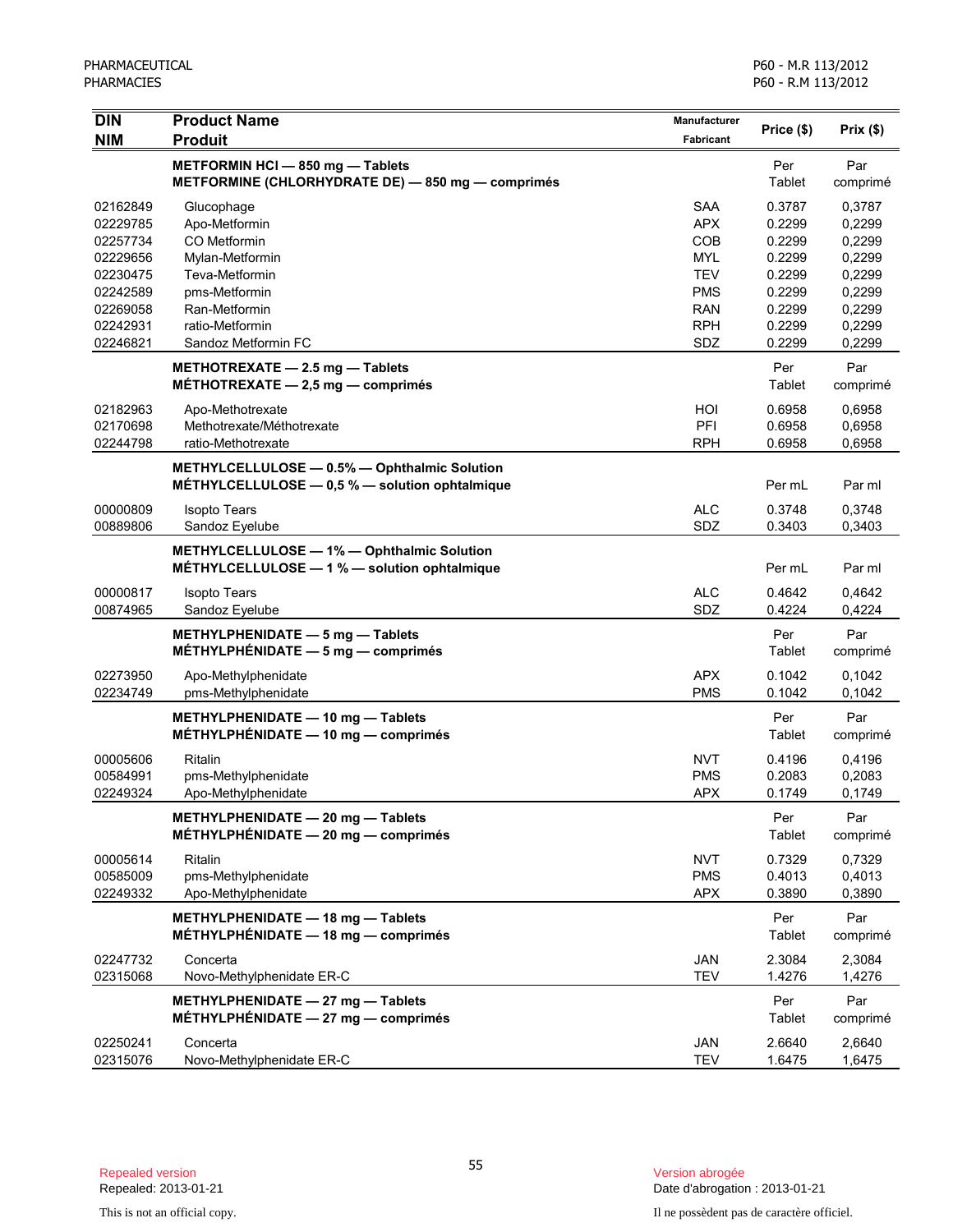| DIN                  | <b>Product Name</b>                                             | <b>Manufacturer</b>      | Price (\$)       | Prix(\$)         |
|----------------------|-----------------------------------------------------------------|--------------------------|------------------|------------------|
| <b>NIM</b>           | <b>Produit</b>                                                  | Fabricant                |                  |                  |
|                      | METHYLPHENIDATE - 36 mg - Tablets                               |                          | Per              | Par              |
|                      | $MÉTHYLPHÉNIDATE - 36 mg - comprimés$                           |                          | Tablet           | comprimé         |
| 02247733             | Concerta                                                        | <b>JAN</b>               | 3.0197           | 3,0197           |
| 02315084             | Novo-Methylphenidate ER-C                                       | <b>TEV</b>               | 1.8674           | 1,8674           |
|                      | METHYLPHENIDATE $-$ 54 mg $-$ Tablets                           |                          | Per              | Par              |
|                      | $MÉTHYLPHÉNIDATE - 54 mg - comprimés$                           |                          | Tablet           | comprimé         |
| 02247734             | Concerta                                                        | <b>JAN</b>               | 3.7307           | 3,7307           |
| 02315092             | Novo-Methylphenidate ER-C                                       | <b>TEV</b>               | 2.3072           | 2,3072           |
|                      |                                                                 |                          |                  |                  |
|                      | METHYLPHENIDATE - 20 mg - Sustained Release Tablets             |                          | Per              | Par              |
|                      | $M$ ÉTHYLPHÉNIDATE - 20 mg - comprimés à libération progressive |                          | Tablet           | comprimé         |
| 00632775             | <b>Ritalin SR</b>                                               | <b>NVT</b>               | 0.7361           | 0,7361           |
| 02266687             | Apo-Methylphenidate SR                                          | <b>APX</b>               | 0.4229           | 0,4229           |
| 02320312             | Sandoz Methylphenidate SR                                       | SDZ                      | 0.4229           | 0,4229           |
|                      | METOPROLOL TARTRATE - 25 mg - Tablets                           |                          |                  |                  |
|                      | MÉTOPROLOL (TARTRATE DE) — 25 mg — comprimés                    |                          |                  |                  |
| 02246010             | Apo-Metoprolol                                                  | <b>APX</b>               | 0.0707           | 0,0707           |
| 02261898             | Novo-Metoprol                                                   | <b>TEV</b>               | 0.0707           | 0,0707           |
| 02248855             | pms-Metoprolol-L                                                | <b>PMS</b>               | 0.0707           | 0,0707           |
|                      | METOPROLOL TARTRATE - 50 mg - Tablets                           |                          | Per              | Par              |
|                      | MÉTOPROLOL (TARTRATE DE) - 50 mg - comprimés                    |                          | Tablet           | comprimé         |
|                      |                                                                 |                          |                  |                  |
| 00397423             | Lopresor                                                        | <b>NVT</b><br><b>APX</b> | 0.3298<br>0.1348 | 0,3298           |
| 00618632             | Apo-Metoprolol                                                  | <b>APX</b>               | 0.1348           | 0,1348           |
| 00749354<br>02172550 | Apo-Metoprolol (Type L)<br>Dom-Metoprolol-B                     | <b>DOM</b>               | 0.1348           | 0,1348<br>0,1348 |
| 02231121             | Dom-Metoprolol-L                                                | <b>DOM</b>               | 0.1348           | 0,1348           |
| 00648035             | Teva-Metoprol                                                   | <b>TEV</b>               | 0.1348           | 0,1348           |
| 00842648             | Teva-Metoprol (uncoated)/Novo-Metoprol (non enrobé)             | <b>TEV</b>               | 0.1348           | 0,1348           |
| 02145413             | pms-Metoprolol-B                                                | <b>PMS</b>               | 0.1348           | 0,1348           |
| 02230803             | pms-Metoprolol-L                                                | <b>PMS</b>               | 0.1348           | 0,1348           |
| 02247875             | Sandoz Metoprolol                                               | SDZ                      | 0.1348           | 0,1348           |
| 02174545             | Mylan-Metoprolol (Type L)                                       | <b>MYL</b>               | 0.1225           | 0,1225           |
| 02354187             | Sandoz Metoprolol (Type L)                                      | SDZ                      | 0.1225           | 0,1225           |
|                      | METOPROLOL TARTRATE - 100 mg - Tablets                          |                          | Per              | Par              |
|                      | MÉTOPROLOL (TARTRATE DE) — 100 mg — comprimés                   |                          | Tablet           | comprimé         |
| 00397431             |                                                                 | <b>NVT</b>               | 0.6765           | 0,6765           |
| 02172569             | Lopresor<br>Dom-Metoprolol-B                                    | <b>DOM</b>               | 0.2446           | 0,2446           |
| 02231122             | Dom-Metoprolol-L                                                | <b>DOM</b>               | 0.2446           | 0,2446           |
| 02145421             | pms-Metoprolol-B                                                | <b>PMS</b>               | 0.2446           | 0,2446           |
| 02230804             | pms-Metoprolol-L                                                | <b>PMS</b>               | 0.2446           | 0,2446           |
| 00618640             | Apo-Metoprolol                                                  | <b>APX</b>               | 0.2445           | 0,2445           |
| 00751170             | Apo-Metoprolol (Type L)                                         | <b>APX</b>               | 0.2445           | 0,2445           |
| 00648043             | Teva-Metoprol                                                   | <b>TEV</b>               | 0.2445           | 0,2445           |
| 00842656             | Novo-Metoprol (uncoated)/Novo-Metoprol (non enrobé)             | <b>TEV</b>               | 0.2445           | 0,2445           |
| 02247876             | Sandoz Metoprolol                                               | SDZ                      | 0.2445           | 0,2445           |
| 02174553             | Mylan-Metoprolol (Type L)                                       | <b>MYL</b>               | 0.2223           | 0,2223           |
| 02354195             | Sandoz Metoprolol (Type L)                                      | SDZ                      | 0.2223           | 0,2223           |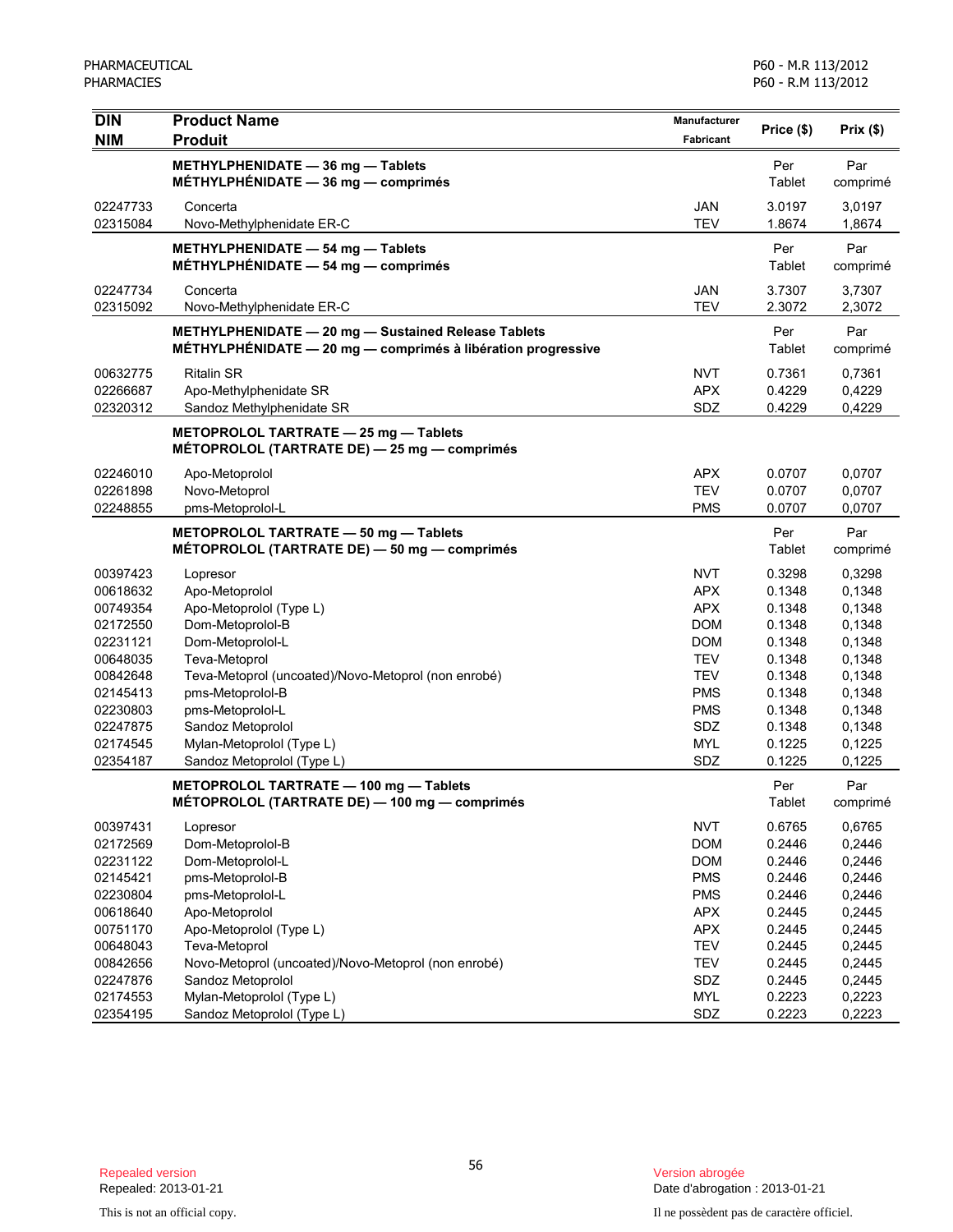| <b>DIN</b><br><b>NIM</b>                                                                     | <b>Product Name</b><br><b>Produit</b>                                                                                                               | <b>Manufacturer</b><br><b>Fabricant</b>                                                        | Price (\$)                                                                   | Prix(\$)                                                                     |
|----------------------------------------------------------------------------------------------|-----------------------------------------------------------------------------------------------------------------------------------------------------|------------------------------------------------------------------------------------------------|------------------------------------------------------------------------------|------------------------------------------------------------------------------|
|                                                                                              | METOPROLOL TARTRATE - 100 mg - Tablets<br>MÉTOPROLOL (TARTRATE DE) — 100 mg — comprimés                                                             |                                                                                                | Per<br>Tablet                                                                | Par<br>comprimé                                                              |
| 00658855<br>02285169<br>02303396                                                             | Lopressor SR<br>Apo-Metoprolol SR<br>Sandoz Metoprolol SR                                                                                           | <b>NVT</b><br><b>APX</b><br>SDZ                                                                | 0.3694<br>0.2021<br>0.2021                                                   | 0,3694<br>0,2021<br>0,2021                                                   |
|                                                                                              | METOPROLOL TARTRATE - 200 mg - Tablets<br>MÉTOPROLOL (TARTRATE DE) — 200 mg — comprimés                                                             |                                                                                                | Per<br>Tablet                                                                | Par<br>comprimé                                                              |
| 00534560<br>02285177<br>02303418                                                             | Lopressor SR<br>Apo-Metoprolol SR<br>Sandoz Metoprolol SR                                                                                           | <b>NVT</b><br><b>APX</b><br>SDZ                                                                | 0.6704<br>0.3668<br>0.3668                                                   | 0,6704<br>0,3668<br>0,3668                                                   |
|                                                                                              | MINOCYCLINE HCI - 50 mg - Capsules<br>MINOCYCLINE (CHLORHYDRATE DE) - 50 mg - capsules                                                              |                                                                                                | Per<br>Capsule                                                               | Par<br>capsule                                                               |
| 01914138<br>02084090<br>02108143<br>02239238<br>02237313<br>02230735<br>02294419             | ratio-Minocycline<br>Apo-Minocycline<br>Novo-Minocycline<br>pms-Minocycline<br>Sandoz Minocycline<br>Mylan-Minocycline<br>pms-Minocycline           | <b>RPH</b><br><b>APX</b><br><b>TEV</b><br><b>PMS</b><br>SDZ<br><b>MYL</b><br><b>PMS</b>        | 0.5889<br>0.5885<br>0.5885<br>0.5885<br>0.5885<br>0.5350<br>0.5350           | 0,5889<br>0,5885<br>0,5885<br>0,5885<br>0,5885<br>0,5350<br>0,5350           |
|                                                                                              | MINOCYCLINE HCI - 100 mg - Capsules<br>MINOCYCLINE (CHLORHYDRATE DE) - 100 mg - capsules                                                            |                                                                                                | Per<br>Capsule                                                               | Par<br>capsule                                                               |
| 02239239<br>02084104<br>02108151<br>01914146<br>02237314<br>02230736<br>02294427             | pms-Minocycline<br>Apo-Minocycline<br>Novo-Minocycline<br>ratio-Minocycline<br>Sandoz Minocycline<br>Mylan-Minocycline<br>pms-Minocycline           | <b>PMS</b><br><b>APX</b><br><b>TEV</b><br><b>RPH</b><br>SDZ<br><b>MYL</b><br><b>PMS</b>        | 1.1366<br>1.1365<br>1.1365<br>1.1365<br>1.1365<br>1.0332<br>1.0332           | 1,1366<br>1,1365<br>1,1365<br>1,1365<br>1,1365<br>1,0332<br>1,0332           |
|                                                                                              | MIRTAZAPINE - 15 mg - Tablets<br>MIRTAZAPINE - 15 mg - comprimés                                                                                    |                                                                                                | Per<br>Tablet                                                                | Par<br>comprimé                                                              |
| 02273942<br>02286610<br>02250594                                                             | pms-Mirtazapine<br>Apo-Mirtazapine<br>Sandoz Mirtazapine                                                                                            | <b>PMS</b><br><b>APX</b><br>SDZ                                                                | 0.4125<br>0.4125<br>0.4125                                                   | 0,4125<br>0.4125<br>0,4125                                                   |
|                                                                                              | MIRTAZAPINE - 30 mg - Tablets<br>MIRTAZAPINE - 30 mg - comprimés                                                                                    |                                                                                                | Per<br>Tablet                                                                | Par<br>comprimé                                                              |
| 02243910<br>02259354<br>02286629<br>02274361<br>02256118<br>02248762<br>02270927<br>02250608 | Remeron<br>Novo-Mirtazapine<br>Apo-Mirtazapine<br>CO Mirtazapine<br>Mylan-Mirtazapine<br>pms-Mirtazapine<br>ratio-Mirtazapine<br>Sandoz Mirtazapine | <b>SRP</b><br><b>TEV</b><br><b>APX</b><br>COB<br><b>MYL</b><br><b>PMS</b><br><b>RPH</b><br>SDZ | 1.5039<br>0.8593<br>0.8580<br>0.8580<br>0.8580<br>0.8580<br>0.8580<br>0.8580 | 1,5039<br>0,8593<br>0,8580<br>0,8580<br>0,8580<br>0,8580<br>0,8580<br>0,8580 |
|                                                                                              | MIRTAZAPINE - 15 mg - Orally Disintegrating Tablets<br>MIRTAZAPINE - 15 mg - comprimés à dissolution orale                                          |                                                                                                | Per<br>Tablet                                                                | Par<br>comprimé                                                              |
| 02248542<br>02279894<br>02299801<br>02352826                                                 | Remeron RD<br>Novo-Mirtazapine OD<br>Auro-Mirtazapine OD<br>GD-Mirtazapine OD                                                                       | <b>SRP</b><br><b>TEV</b><br><b>AUP</b><br><b>GEM</b>                                           | 0.4552<br>0.3003<br>0.2106<br>0.2085                                         | 0,4552<br>0,3003<br>0,2106<br>0,2085                                         |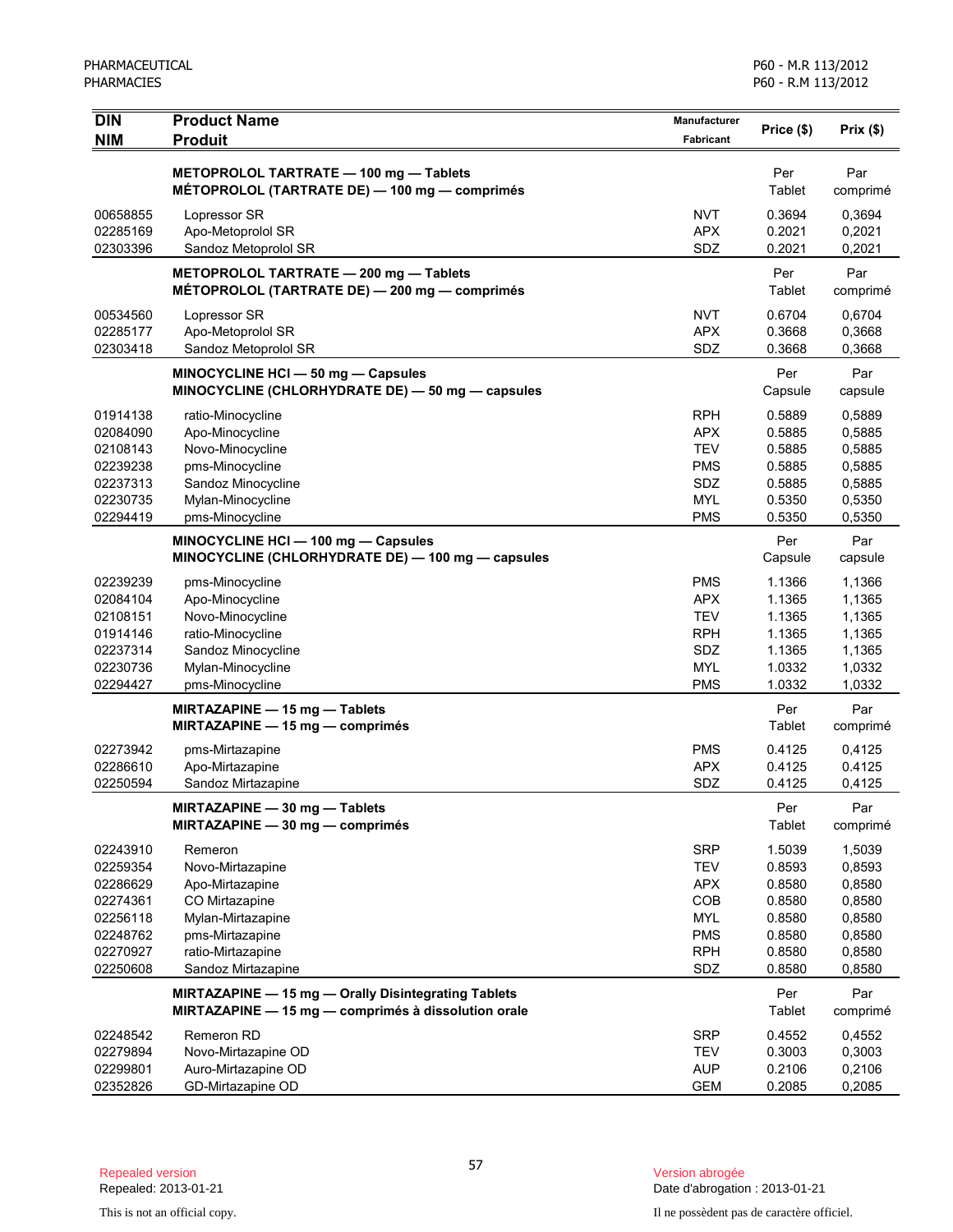| <b>DIN</b>                                   | <b>Product Name</b>                                                                                            | Manufacturer                                         |                                      | Prix(\$)                             |
|----------------------------------------------|----------------------------------------------------------------------------------------------------------------|------------------------------------------------------|--------------------------------------|--------------------------------------|
| <b>NIM</b>                                   | <b>Produit</b>                                                                                                 | Fabricant                                            | Price (\$)                           |                                      |
|                                              | MIRTAZAPINE - 30 mg - Orally Disintegrating Tablets<br>MIRTAZAPINE - 30 mg - comprimés à dissolution orale     |                                                      | Per<br>Tablet                        | Par<br>comprimé                      |
| 02248543<br>02279908<br>02299828<br>02352834 | Remeron RD<br>Novo-Mirtazapine OD<br>Auro-Mirtazapine OD<br>GD-Mirtazapine OD                                  | SRP<br>TEV<br><b>AUP</b><br><b>GEM</b>               | 0.9103<br>0.6006<br>0.5897<br>0.4171 | 0,9103<br>0,6006<br>0,5897<br>0,4171 |
|                                              | MIRTAZAPINE - 45 mg - Orally Disintegrating Tablets<br>MIRTAZAPINE - 45 mg - comprimés à dissolution orale     |                                                      | Per<br>Tablet                        | Par<br>comprimé                      |
| 02248544<br>02279916<br>02299836<br>02352842 | Remeron RD<br>Novo-Mirtazapine OD<br>Auro-Mirtazapine OD<br>GD-Mirtazapine OD                                  | <b>SRP</b><br><b>TEV</b><br><b>AUP</b><br><b>GEM</b> | 1.3655<br>0.9009<br>0.6318<br>0.6256 | 1,3655<br>0,9009<br>0,6318<br>0,6256 |
|                                              | MOCLOBEMIDE - 150 mg - Tablets<br>$MOCLOBÉMIDE - 150 mg - comprimés$                                           |                                                      | Per<br>Tablet                        | Par<br>comprimé                      |
| 00899356<br>02218410<br>02232150<br>02239747 | Manerix<br>ratio-Moclobemide<br>Apo-Moclobemide<br>Novo-Moclobemide                                            | MEA<br><b>RPH</b><br><b>APX</b><br><b>TEV</b>        | 0.6533<br>0.4785<br>0.4019<br>0.4019 | 0,6533<br>0,4785<br>0,4019<br>0,4019 |
|                                              | MOCLOBEMIDE - 300 mg - Tablets<br>$MOCLOBÉMIDE - 300 mg - comprimés$                                           |                                                      | Per<br>Tablet                        | Par<br>comprimé                      |
| 02166747<br>02240456<br>02239748             | Manerix<br>Apo-Moclobemide<br>Novo-Moclobemide                                                                 | <b>MEA</b><br><b>APX</b><br><b>TEV</b>               | 1.2830<br>0.7894<br>0.7894           | 1,2830<br>0,7894<br>0,7894           |
|                                              | MODAFINIL - 100 mg - Tablets<br>$MODAFINIL - 100 mg - comprimés$                                               |                                                      | Per<br>Tablet                        | Par<br>comprimé                      |
| 02239665<br>02285398                         | Alertec<br>Modafinil                                                                                           | <b>SHI</b><br>AAA                                    | 1.4150<br>0.9758                     | 1,4150<br>0,9758                     |
|                                              | <b>MOMETASONE FUROATE - 0.1% - Topical Cream</b><br><b>MOMÉTASONE (FUROATE DE)</b> $-$ 0,1 % $-$ crème topique |                                                      | Per<br>gram                          | Par<br>gramme                        |
| 00851744<br>02367157                         | Elocom<br>Taro-Mometasone                                                                                      | <b>SCH</b><br><b>TAR</b>                             | 0.8270<br>0.5263                     | 0,8270<br>0,5263                     |
|                                              | <b>MOMETASONE FUROATE - 0.1% - Topical Lotion</b><br>MOMÉTASONE (FUROATE DE) - 0,1 % - lotion topique          |                                                      | Per mL                               | Par mL                               |
| 00871095<br>02367157                         | Elocom<br>Taro-Mometasone                                                                                      | <b>SCH</b><br><b>TAR</b>                             | 0.5544<br>0.3124                     | 0,5544<br>0,3124                     |
|                                              | <b>MOMETASONE FUROATE - 0.1% - Topical Ointment</b><br>MOMÉTASONE (FUROATE DE) - 0,1 % - pommade topique       |                                                      | Per<br>gram                          | Par<br>gramme                        |
| 00851736<br>02248130<br>02264749             | Elocom<br>ratio-Mometasone<br>Taro-Mometasone                                                                  | <b>SCH</b><br><b>RPH</b><br><b>TAR</b>               | 0.7432<br>0.3842<br>0.3842           | 0,7432<br>0,3842<br>0,3842           |
|                                              | <b>MONTELUKAST - 4 mg - Granules</b><br>MONTELUKAST - 4 mg - grains                                            |                                                      | Per<br>Sachet                        | Par<br>sachet                        |
| 02247997<br>02358611                         | Singulair<br>Sandoz Montelukast                                                                                | <b>MFX</b><br>SDZ                                    | 1.6395<br>0.5834                     | 1,6395<br>0,5834                     |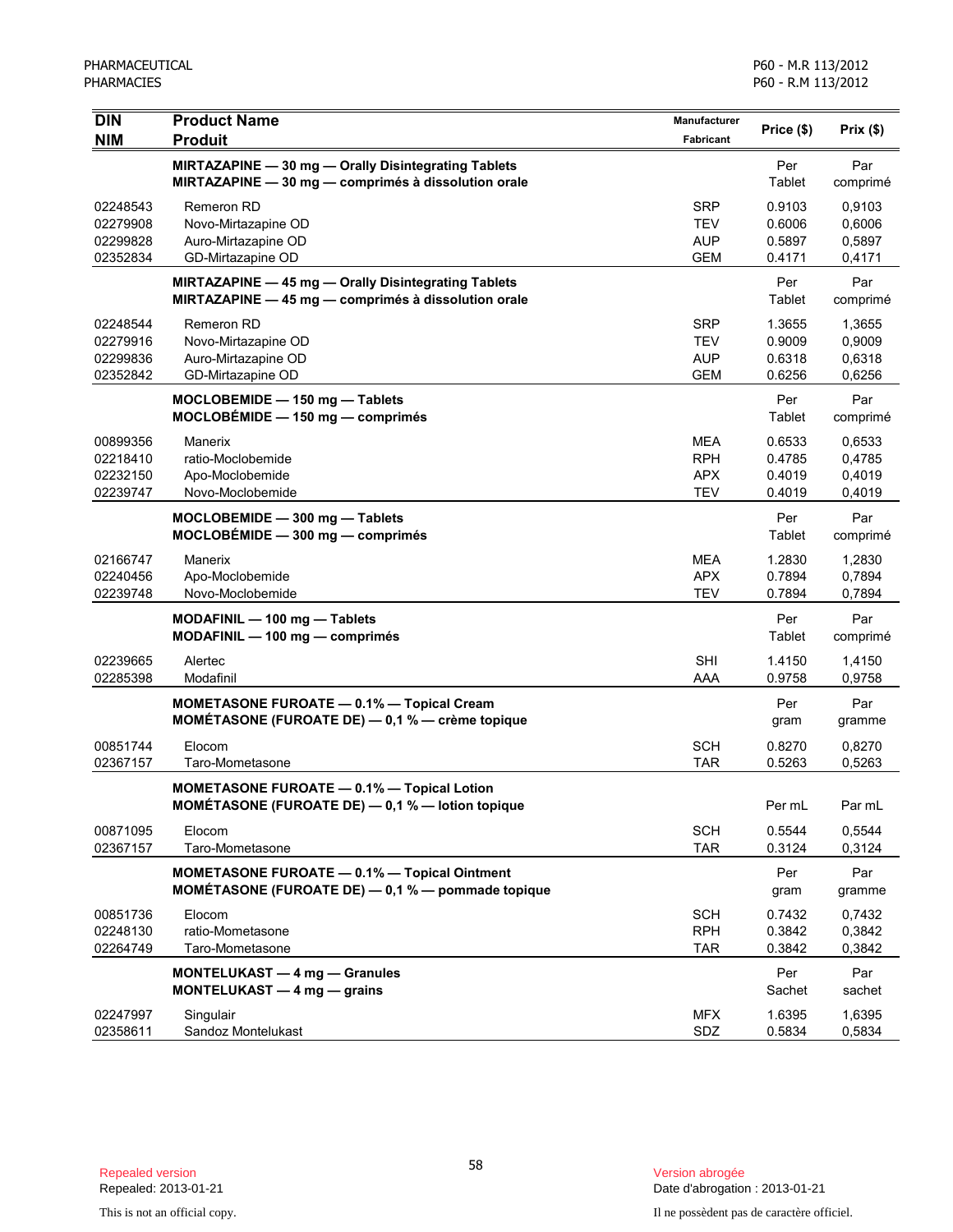| <b>DIN</b><br><b>NIM</b>         | <b>Product Name</b><br><b>Produit</b>                                               | <b>Manufacturer</b><br><b>Fabricant</b> | Price (\$)                 | Prix(\$)                   |
|----------------------------------|-------------------------------------------------------------------------------------|-----------------------------------------|----------------------------|----------------------------|
|                                  | MONTELUKAST - 4 mg - Tablets<br>MONTELUKAST - 4 mg - comprimés                      |                                         | Per<br>Tablet              | Par<br>comprimé            |
| 02243602<br>02330385<br>02355507 | Singulair<br>Sandoz Montelukast<br>Teva-Montelukast                                 | <b>MFX</b><br>SDZ<br><b>TEV</b>         | 1.6359<br>0.5044<br>0.5044 | 1,6359<br>0,5044<br>0,5044 |
|                                  | MONTELUKAST - 5 mg - Tablets<br>MONTELUKAST - 5 mg - comprimés                      |                                         | Per<br>Tablet              | Par<br>comprimé            |
| 02238216<br>02330393<br>02355515 | Singulair<br>Sandoz Montelukast<br>Teva-Montelukast                                 | <b>MFX</b><br>SDZ<br><b>TEV</b>         | 1.8154<br>0.5565<br>0.5565 | 1,8154<br>0,5565<br>0,5565 |
|                                  | MONTELUKAST - 10 mg - Tablets<br>MONTELUKAST - 10 mg - comprimés                    |                                         | Per<br>Tablet              | Par<br>comprimé            |
| 02238217<br>02328593<br>02355523 | Singulair<br>Sandoz Montelukast<br>Teva-Montelukast                                 | <b>MFX</b><br>SDZ<br><b>TEV</b>         | 2.6662<br>0.8195<br>0.8195 | 2,6662<br>0,8195<br>0,8195 |
|                                  | $MORPHINE - 1$ mg/mL $-$ Oral Liquid<br>MORPHINE - 1 mg/ml - liquide oral           |                                         | Per mL                     | Par ml                     |
| 00607762<br>00591467             | ratio-Morphine<br>Statex                                                            | <b>RPH</b><br>PAL                       | 0.0220<br>0.0220           | 0,0220<br>0,0220           |
|                                  | MORPHINE - 5 mg/mL - Oral Liquid<br>MORPHINE - 5 mg/ml - liquide oral               |                                         | Per mL                     | Par ml                     |
| 00607770<br>00591475             | ratio-Morphine<br>Statex                                                            | <b>RPH</b><br>PAL                       | 0.0885<br>0.0884           | 0,0885<br>0,0884           |
|                                  | MORPHINE - 20 mg/mL - Oral Liquid<br>MORPHINE - 20 mg/ml - liquide oral             |                                         | Per mL                     | Par ml                     |
| 00690791<br>00621935             | ratio-Morphine<br>Statex                                                            | <b>RPH</b><br><b>PMS</b>                | 0.5478<br>0.5478           | 0,5478<br>0,5478           |
|                                  | MORPHINE SULFATE - 5 mg - Tablets<br>MORPHINE (SULFATE DE) - 5 mg - comprimés       |                                         | Per<br>Tablet              | Par<br>comprimé            |
| 02014203<br>00594652<br>02009773 | <b>MS IR</b><br><b>Statex</b><br>M.O.S. Sulfate 5                                   | <b>PFR</b><br><b>PMS</b><br>VAL         | 0.1364<br>0.1210<br>0.1210 | 0,1364<br>0,1210<br>0,1210 |
|                                  | MORPHINE SULFATE - 10 mg - Tablets<br>MORPHINE (SULFATE DE) - 10 mg - comprimés     |                                         | Per<br>Tablet              | Par<br>comprimé            |
| 02014211<br>00594644<br>02009765 | <b>MS IR</b><br><b>Statex</b><br>M.O.S. Sulfate 10                                  | <b>PFR</b><br>PAL<br>VAL                | 0.2123<br>0.1870<br>0.1870 | 0,2123<br>0,1870<br>0,1870 |
|                                  | MORPHINE SULFATE - 25 mg - Tablets<br>MORPHINE (SULFATE DE) $-$ 25 mg $-$ comprimes |                                         | Per<br>Tablet              | Par<br>comprimé            |
| 00594636<br>02009749             | <b>Statex</b><br>M.O.S. Sulfate 25                                                  | PAL<br>VAL                              | 0.2475<br>0.2475           | 0,2475<br>0,2475           |
|                                  | MORPHINE SULFATE - 50 mg - Tablets<br>MORPHINE (SULFATE DE) - 50 mg - comprimés     |                                         | Per<br>Tablet              | Par<br>comprimé            |
| 00675962<br>02009706             | <b>Statex</b><br>M.O.S. Sulfate 50                                                  | PAL<br>VAL                              | 0.3795<br>0.3795           | 0,3795<br>0,3795           |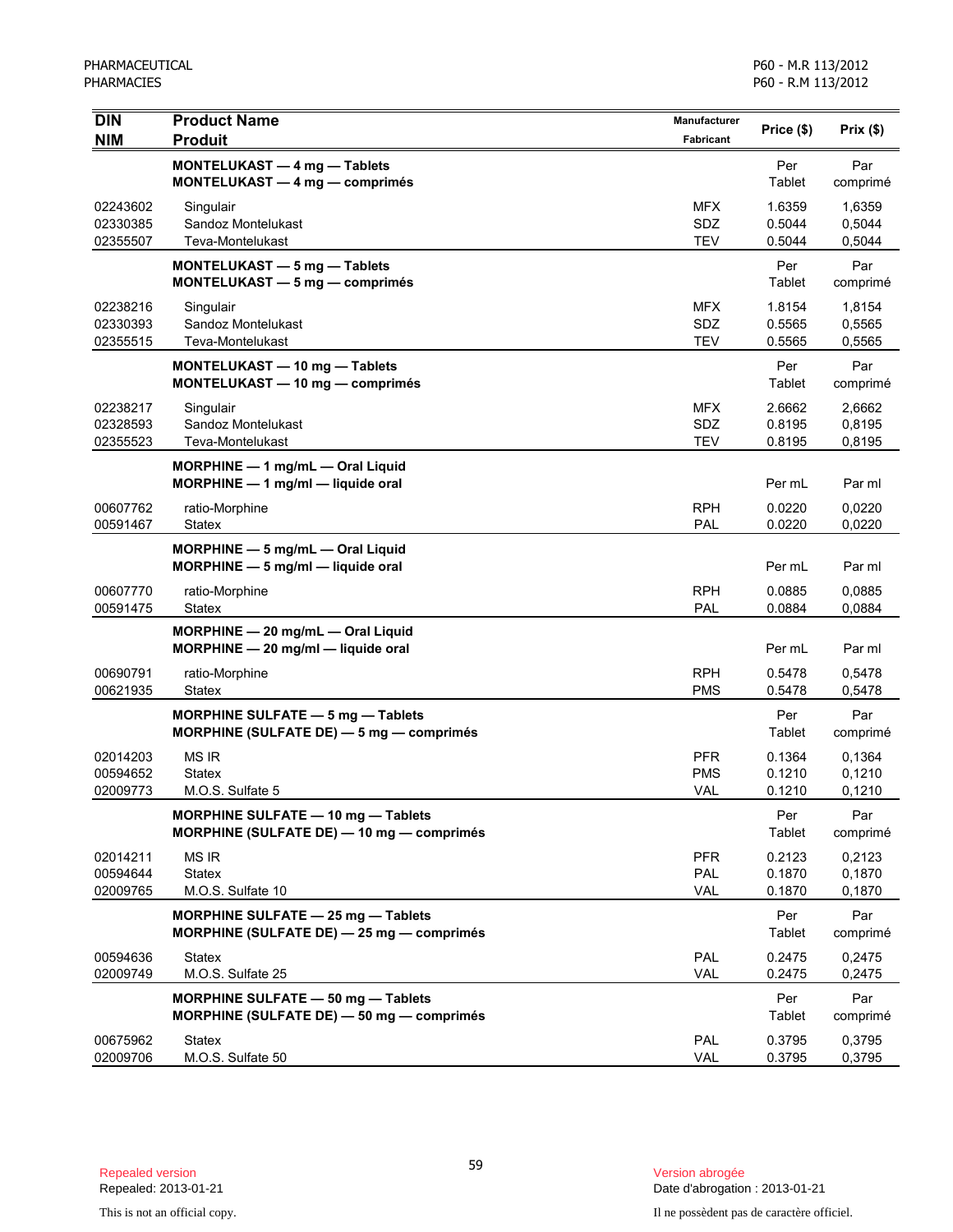| <b>DIN</b> | <b>Product Name</b>                                                                                                                     | Manufacturer      |                |                 |
|------------|-----------------------------------------------------------------------------------------------------------------------------------------|-------------------|----------------|-----------------|
| <b>NIM</b> | <b>Produit</b>                                                                                                                          | Fabricant         | Price (\$)     | Prix(\$)        |
|            | MORPHINE SULFATE - 15 mg - Sustained Release Tablets<br>MORPHINE (SULFATE DE) - 15 mg - comprimés à libération progressive              |                   | Per<br>Tablet  | Par<br>comprimé |
| 02015439   | <b>MS Contin SRT</b>                                                                                                                    | <b>PFR</b>        | 0.7480         | 0,7480          |
| 02244790   | Sandoz Morphine SR                                                                                                                      | SDZ<br><b>TEV</b> | 0.4585         | 0,4585          |
| 02302764   | Novo-Morphine SR                                                                                                                        |                   | 0.3751         | 0,3751          |
|            | <b>MORPHINE SULFATE - 30 mg - Sustained Release Tablets</b><br>MORPHINE (SULFATE DE) - 30 mg - comprimés à libération progressive       |                   | Per<br>Tablet  | Par<br>comprimé |
| 02014297   | <b>MS Contin SRT</b>                                                                                                                    | <b>PFR</b>        | 1.1319         | 1,1319          |
| 02244791   | Sandoz Morphine SR                                                                                                                      | SDZ               | 0.6922         | 0,6922          |
| 02302772   | Novo-Morphine SR                                                                                                                        | <b>TEV</b>        | 0.5664         | 0,5664          |
|            | MORPHINE SULFATE - 60 mg - Sustained Release Tablets<br>MORPHINE (SULFATE DE) - 60 mg - comprimés à libération progressive              |                   | Per<br>Tablet  | Par<br>comprimé |
| 02014300   | <b>MS Contin SRT</b>                                                                                                                    | <b>PFR</b>        | 1.9943         | 1,9943          |
| 02245286   | pms-Morphine Sulfate SR                                                                                                                 | <b>PMS</b>        | 1.2204         | 1,2204          |
| 02244792   | Sandoz Morphine SR                                                                                                                      | SDZ               | 1.2203         | 1,2203          |
| 02302780   | Novo-Morphine SR                                                                                                                        | <b>TEV</b>        | 0.9984         | 0,9984          |
|            | MORPHINE SULFATE - 100 mg - Sustained Release Tablets                                                                                   |                   | Per            | Par             |
|            | MORPHINE (SULFATE DE) $-$ 100 mg $-$ comprimés à libération progressive                                                                 |                   | Tablet         | comprimé        |
| 02014319   | <b>MS Contin</b>                                                                                                                        | <b>PFR</b>        | 3.0404         | 3,0404          |
| 02302799   | Novo-Morphine SR                                                                                                                        | <b>TEV</b>        | 1.9364         | 1,9364          |
|            | <b>MORPHINE SULFATE - 200 mg - Sustained Release Tablets</b><br>MORPHINE (SULFATE DE) $-$ 200 mg $-$ comprimés à libération progressive |                   | Per<br>Tablet  | Par<br>comprimé |
| 02014327   | <b>MS Contin</b>                                                                                                                        | <b>PFR</b>        | 5.6529         | 5,6529          |
| 02302802   | Novo-Morphine SR                                                                                                                        | <b>TEV</b>        | 3.5999         | 3,5999          |
| 02245288   | pms-Morphine Sulfate SR                                                                                                                 | <b>PMS</b>        | 3.5999         | 3,5999          |
|            | $MYCOPHENOLATE - 250 mg - Capsules$<br>MYCOPHENOLATE - 250 mg - capsules                                                                |                   | Per<br>Capsule | Par<br>capsule  |
| 02192748   | Cellcept                                                                                                                                | <b>HLR</b>        | 2.3816         | 2,3816          |
| 02352559   | Apo-Mycophenolate                                                                                                                       | <b>APX</b>        | 0.7217         | 0,7217          |
| 02371154   | Mylan-Mycophenolate                                                                                                                     | <b>MYL</b>        | 0.7217         | 0,7217          |
| 02320630   | Sandoz Mycophenolate                                                                                                                    | SDZ               | 0.7217         | 0,7217          |
| 02364883   | Teva-Mycophenolate                                                                                                                      | <b>TEV</b>        | 0.7217         | 0,7217          |
|            | MYCOPHENOLATE - 500 mg - Capsules<br>MYCOPHENOLATE - 500 mg - capsules                                                                  |                   | Per<br>Capsule | Par<br>capsule  |
| 02237484   | Cellcept                                                                                                                                | <b>HLR</b>        | 4.5364         | 4,5364          |
| 02352567   | Apo-Mycophenolate                                                                                                                       | <b>APX</b>        | 1.4434         | 1,4434          |
| 02379996   | CO Mycophenolate                                                                                                                        | COB               | 1.4434         | 1,4434          |
| 02370549   | Mylan-Mycophenolate                                                                                                                     | <b>MYL</b>        | 1.4434         | 1,4434          |
| 02313855   | Sandoz Mycophenolate                                                                                                                    | SDZ               | 1.4434         | 1,4434          |
| 02348675   | Teva-Mycophenolate                                                                                                                      | <b>TEV</b>        | 1.4434         | 1,4434          |
|            | NABILONE - 0.5 mg - Capsules<br>$NABILITY - 0.5$ mg $-$ capsules                                                                        |                   | Per<br>Capsule | Par<br>capsule  |
| 02256193   | Cesamet                                                                                                                                 | <b>VAL</b>        | 3.4129         | 3,4129          |
| 02380900   | pms-Nabilone                                                                                                                            | <b>PMS</b>        | 1.0858         | 1,0858          |
| 02358085   | Ran-Nabilone                                                                                                                            | <b>RAN</b>        | 1.0858         | 1,0858          |
| 02384884   | Teva-Nabilone                                                                                                                           | <b>TEV</b>        | 1.0858         | 1,0858          |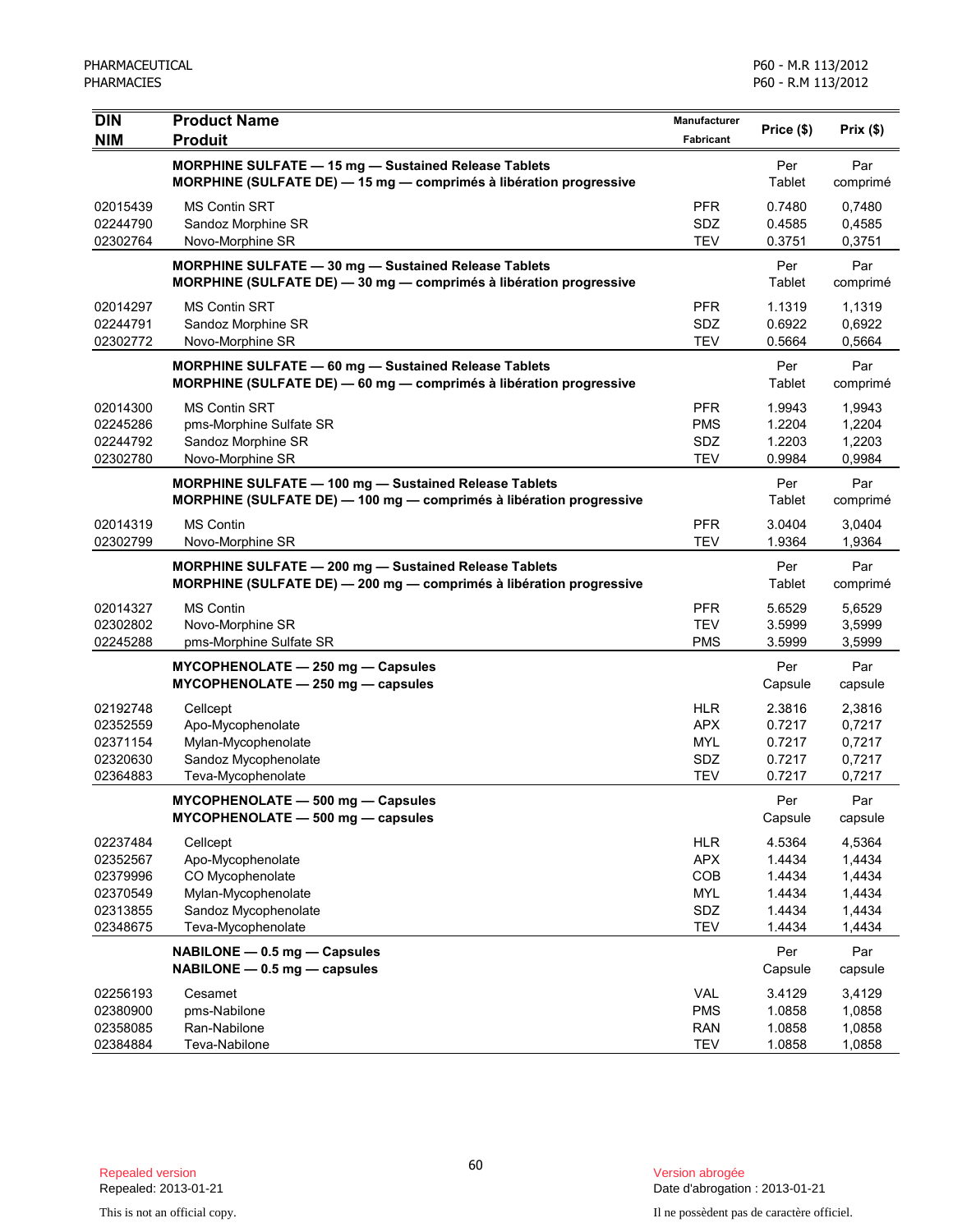| <b>DIN</b><br><b>NIM</b> | <b>Product Name</b><br><b>Produit</b>                                                                        | <b>Manufacturer</b><br><b>Fabricant</b> | Price (\$)     | Prix (\$)       |
|--------------------------|--------------------------------------------------------------------------------------------------------------|-----------------------------------------|----------------|-----------------|
|                          |                                                                                                              |                                         |                |                 |
|                          | NABILONE - 1 mg - Capsules<br>NABILONE - 1 mg - capsules                                                     |                                         | Per<br>Capsule | Par<br>capsule  |
| 00548375                 | Cesamet                                                                                                      | <b>VAL</b>                              | 6.8256         | 6,8256          |
| 02380919                 | pms-Nabilone                                                                                                 | <b>PMS</b>                              | 2.1718         | 2,1718          |
| 02358093                 | Ran-Nabilone                                                                                                 | <b>RAN</b>                              | 2.1718         | 2,1718          |
| 02384892                 | Teva-Nabilone                                                                                                | <b>TEV</b>                              | 2.1718         | 2,1718          |
|                          | NABUMETONE - 500 mg - Tablets<br>NABUMÉTONE - 500 mg - comprimés                                             |                                         | Per<br>Tablet  | Par<br>comprimé |
| 02238639                 | Apo-Nabumetone                                                                                               | <b>APX</b>                              | 0.5528         | 0,5528          |
| 02244563                 | Mylan-Nabumetone                                                                                             | <b>MYL</b>                              | 0.5528         | 0,5528          |
| 02240867                 | Novo-Nabumetone                                                                                              | <b>TEV</b>                              | 0.5528         | 0,5528          |
|                          | NADOLOL - 40 mg - Tablets<br>NADOLOL - 40 mg - comprimés                                                     |                                         | Per<br>Tablet  | Par<br>comprimé |
| 00782505                 | Apo-Nadol                                                                                                    | <b>APX</b>                              | 0.2712         | 0,2712          |
| 02126753                 | Novo-Nadolol                                                                                                 | <b>TEV</b>                              | 0.2712         | 0,2712          |
|                          | NADOLOL - 80 mg - Tablets                                                                                    |                                         | Per            | Par             |
|                          | NADOLOL - 80 mg - comprimés                                                                                  |                                         | Tablet         | comprimé        |
| 00782467                 | Apo-Nadolol                                                                                                  | <b>APX</b>                              | 0.3867         | 0,3867          |
| 02126761                 | Novo-Nadolol                                                                                                 | <b>TEV</b>                              | 0.3867         | 0,3867          |
|                          | NAPHAZOLINE HCI - 0.1% - Ophthalmic Solution<br>NAPHAZOLINE (CHLORHYDRATE DE) - 0,1 % - solution ophtalmique |                                         | Per mL         | Par ml          |
| 00001147                 | Albalon                                                                                                      | <b>ALL</b>                              | 0.6336         | 0,6336          |
| 00390283                 | Naphcon Forte                                                                                                | <b>ALC</b>                              | 0.4232         | 0,4232          |
|                          | NAPROXEN - 250 mg - Enteric Coated Tablets<br>NAPROXEN - 250 mg - comprimés à enrobage entérosoluble         |                                         | Per<br>Tablet  | Par<br>comprimé |
| 02162792                 | Naprosyn E                                                                                                   | <b>HLR</b>                              | 0.4592         | 0,4592          |
| 02246699                 | Apo-Naproxen EC                                                                                              | <b>APX</b>                              | 0.3119         | 0,3119          |
| 02243312                 | Novo-Naprox EC                                                                                               | <b>TEV</b>                              | 0.3119         | 0,3119          |
|                          | NAPROXEN - 375 mg - Enteric Coated Tablets                                                                   |                                         | Per            | Par             |
|                          | NAPROXEN - 375 mg - comprimés à enrobage entérosoluble                                                       |                                         | Tablet         | comprimé        |
| 02162415                 | Naprosyn E                                                                                                   | <b>HLR</b>                              | 0.6027         | 0,6027          |
| 02243313                 | Teva-Naprox EC                                                                                               | <b>TEV</b>                              | 0.4055         | 0,4055          |
| 02246700                 | Apo-Naproxen EC                                                                                              | <b>APX</b>                              | 0.4043         | 0,4043          |
| 02243432                 | Mylan-Naproxen EC                                                                                            | <b>MYL</b>                              | 0.3675         | 0,3675          |
| 02294702                 | pms-Naproxen EC                                                                                              | <b>PMS</b>                              | 0.3675         | 0,3675          |
|                          | NAPROXEN - 500 mg - Enteric Coated Tablets<br>NAPROXEN - 500 mg - comprimés à enrobage entérosoluble         |                                         | Per<br>Tablet  | Par<br>comprimé |
| 02162423                 | Naprosyn E                                                                                                   | <b>HLR</b>                              | 1.0871         | 1,0871          |
| 02246701                 | Apo-Naproxen EC                                                                                              | <b>APX</b>                              | 0.7583         | 0,7583          |
| 02243314                 | Novo-Naprox EC                                                                                               | <b>TEV</b>                              | 0.7583         | 0,7583          |
| 02241024                 | Mylan-Naproxen EC                                                                                            | <b>MYL</b>                              | 0.6894         | 0,6894          |
| 02294710                 | pms-Naproxen EC                                                                                              | <b>PMS</b>                              | 0.6894         | 0,6894          |
|                          | NAPROXEN - 250 mg - Tablets<br>NAPROXEN - 250 mg - comprimés                                                 |                                         | Per<br>Tablet  | Par<br>comprimé |
| 00522651                 | Apo-Naproxen                                                                                                 | <b>APX</b>                              | 0.1175         | 0,1175          |
| 00565350                 | Teva-Naprox                                                                                                  | <b>TEV</b>                              | 0.1175         | 0,1175          |

This is not an official copy. Il ne possèdent pas de caractère officiel.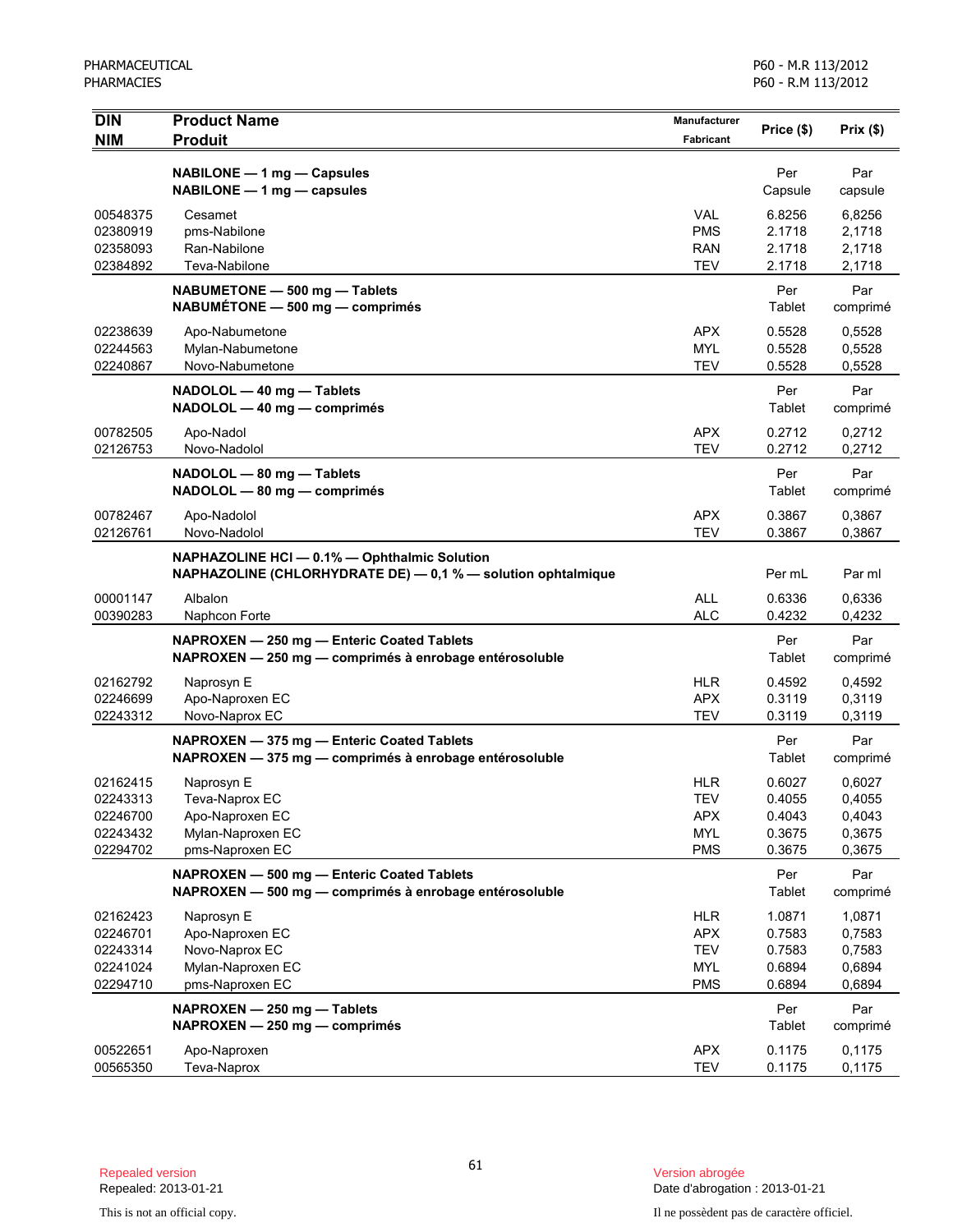| <b>DIN</b><br><b>NIM</b>         | <b>Product Name</b><br><b>Produit</b>                                                                                                                                                                           | Manufacturer<br>Fabricant              | Price (\$)                  | Prix(\$)                    |
|----------------------------------|-----------------------------------------------------------------------------------------------------------------------------------------------------------------------------------------------------------------|----------------------------------------|-----------------------------|-----------------------------|
|                                  | NAPROXEN - 375 mg - Tablets<br>NAPROXEN - 375 mg - comprimés                                                                                                                                                    |                                        | Per<br>Tablet               | Par<br>comprimé             |
| 00600806<br>00627097             | Apo-Naproxen<br>Teva-Naprox                                                                                                                                                                                     | <b>APX</b><br><b>TEV</b>               | 0.1604<br>0.1604            | 0,1604<br>0,1604            |
|                                  | NAPROXEN - 500 mg - Tablets<br>NAPROXEN - 500 mg - comprimés                                                                                                                                                    |                                        | Per<br>Tablet               | Par<br>comprimé             |
| 00592277<br>00589861             | Apo-Naproxen<br>Teva-Naprox                                                                                                                                                                                     | <b>APX</b><br><b>TEV</b>               | 0.2321<br>0.2321            | 0,2321<br>0,2321            |
|                                  | NAPROXEN SODIUM - 275 mg - Tablets<br>NAPROXEN SODIQUE - 275 mg - comprimés                                                                                                                                     |                                        | Per<br>Tablet               | Par<br>comprimé             |
| 02162725<br>00784354<br>00778389 | Anaprox<br>Apo-Napro-Na<br>Teva-Naprox Sodium                                                                                                                                                                   | <b>HLR</b><br><b>APX</b><br><b>TEV</b> | 0.6863<br>0.3764<br>0.3764  | 0,6863<br>0,3764<br>0,3764  |
|                                  | NAPROXEN SODIUM - 550 mg - Tablets<br>NAPROXEN SODIQUE - 550 mg - comprimés                                                                                                                                     |                                        | Per<br>Tablet               | Par<br>comprimé             |
| 02162717<br>01940309<br>02026600 | Anaprox DS<br>Apo-Napro-Na DS<br>Teva-Naprox Sodium DS                                                                                                                                                          | <b>HLR</b><br><b>APX</b><br><b>TEV</b> | 1.3214<br>0.7334<br>0.7334  | 1,3214<br>0,7334<br>0,7334  |
|                                  | NARATRIPTAN - 1 mg - Tablets<br>NARATRIPTAN — 1 mg — comprimés                                                                                                                                                  |                                        | Per<br>Tablet               | Par<br>comprimé             |
| 02237820<br>02314290             | Amerge<br>Novo-Naratriptan                                                                                                                                                                                      | <b>GSK</b><br><b>TEV</b>               | 15.5887<br>6.7151           | 15,5887<br>6,7151           |
|                                  | NARATRIPTAN - 2.5 mg - Tablets<br>NARATRIPTAN - 2.5 mg - comprimés                                                                                                                                              |                                        | Per<br>Tablet               | Par<br>comprimé             |
| 02237821<br>02314304<br>02322323 | Amerge<br>Novo-Naratriptan<br>Sandoz Naratriptan                                                                                                                                                                | <b>GSK</b><br><b>TEV</b><br>SDZ        | 16.4285<br>7.0760<br>7.0760 | 16,4285<br>7,0760<br>7,0760 |
|                                  | NEOMYCIN/GRAMICIDIN/NYSTATIN/TRIAMCINOLONE - 2.5 mg/0.25 mg/<br>100,000 U/1 mg per g - Topical Cream<br>NÉOMYCINE/GRAMICIDINE/NYSTATINE/TRIAMCINOLONE - 2,5 mg/<br>0,25 mg/100 000 U/1 mg par g - crème topique |                                        | Per<br>Gram                 | Par<br>gramme               |
| 00717002<br>00550507             | Viaderm KC<br>ratio-Triacomb                                                                                                                                                                                    | <b>TAR</b><br><b>RPH</b>               | 0.4327<br>0.4301            | 0,4327<br>0,4301            |
|                                  | NEVIRAPINE - 200 mg - Tablets<br>NEVIRAPINE - 200 mg - comprimés                                                                                                                                                |                                        | Per<br>Tablet               | Par<br>comprimé             |
| 02238748<br>02352893             | Viramune<br>Teva-Nevirapine                                                                                                                                                                                     | <b>BOE</b><br><b>TEV</b>               | 5.7038<br>2.2222            | 5,7038<br>2,2222            |
|                                  | NIFEDIPINE - 30 mg - Extended Release Tablets<br>NIFÉDIPINE - 30 mg - comprimés à libération prolongée                                                                                                          |                                        | Per<br>Tablet               | Par<br>comprimé             |
| 02155907<br>02349167             | Adalat XL<br>Mylan-Nifedipine Extended Release                                                                                                                                                                  | BAY<br><b>MYL</b>                      | 0.6171<br>0.6171            | 0,6171<br>0,6171            |
|                                  | NIFEDIPINE - 60 mg - Extended Release Tablets<br>NIFÉDIPINE - 60 mg - comprimés à libération prolongée                                                                                                          |                                        | Per<br>Tablet               | Par<br>comprimé             |
| 02155990<br>02321149             | <b>Adalat XL</b><br>Mylan-Nifedipine Extended Release                                                                                                                                                           | BAY<br><b>MYL</b>                      | 1.0312<br>1.0312            | 1,0312<br>1,0312            |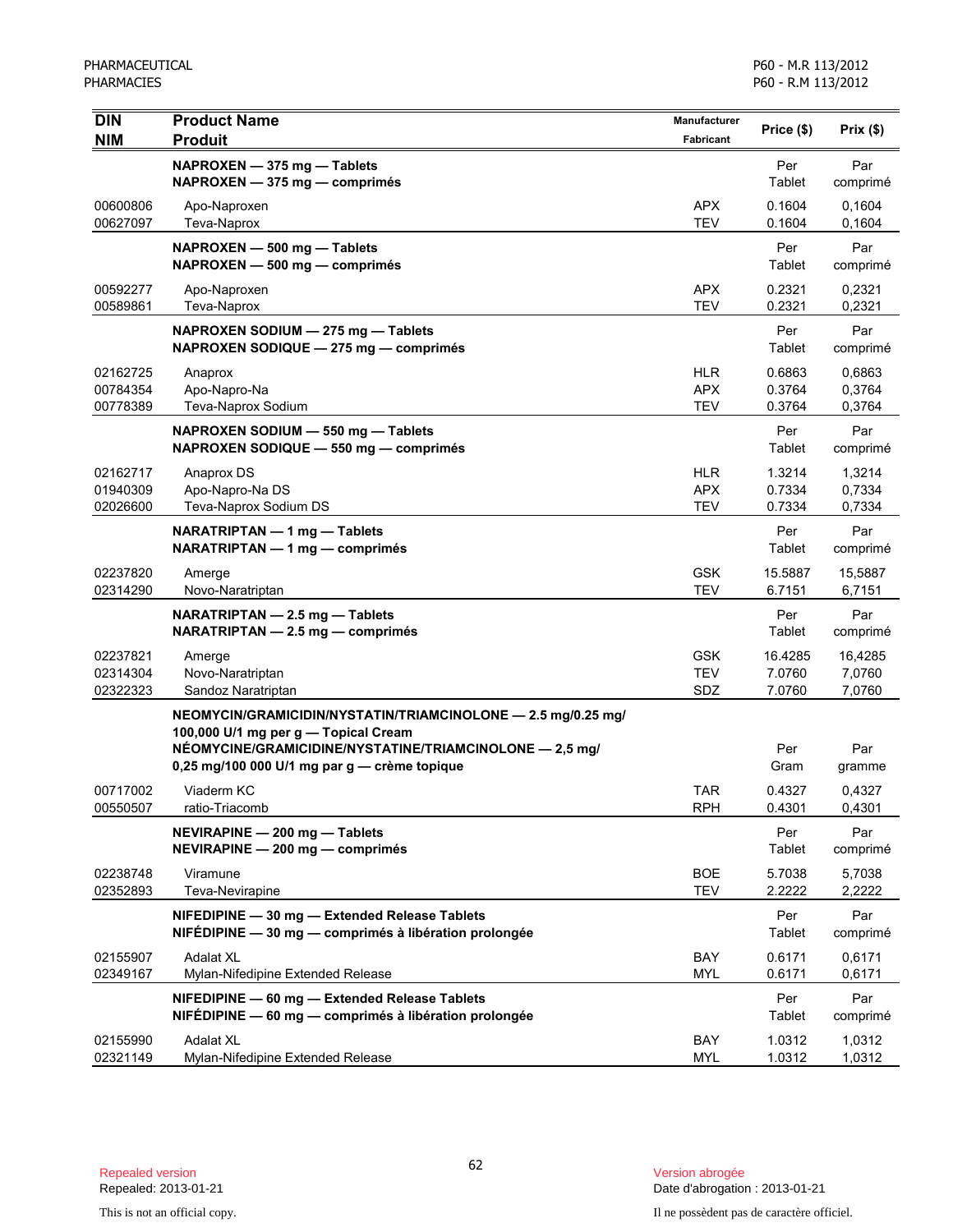| <b>DIN</b>           | <b>Product Name</b>                                                                                                       | Manufacturer             | Price (\$)       | Prix(\$)         |
|----------------------|---------------------------------------------------------------------------------------------------------------------------|--------------------------|------------------|------------------|
| <b>NIM</b>           | <b>Produit</b>                                                                                                            | Fabricant                |                  |                  |
|                      | NITRAZEPAM - 5 mg - Tablets                                                                                               |                          | Per              | Par              |
|                      | $NITRAZÉPAM - 5 mg - comprimés$                                                                                           |                          | Tablet           | comprimé         |
| 00511528             | Mogadon                                                                                                                   | <b>ICN</b>               | 0.1598           | 0,1598           |
| 02245230             | Apo-Nitrazepam                                                                                                            | <b>APX</b>               | 0.0943           | 0.0943           |
| 02234003<br>02229654 | Sandoz Nitrazepam<br>Nitrazadon                                                                                           | SDZ<br><b>ICN</b>        | 0.0943<br>0.0748 | 0,0943<br>0,0748 |
|                      |                                                                                                                           |                          |                  |                  |
|                      | NITRAZEPAM - 10 mg - Tablets<br>NITRAZÉPAM - 10 mg - comprimés                                                            |                          | Per<br>Tablet    | Par<br>comprimé  |
| 00511536             | Mogadon                                                                                                                   | <b>VAL</b>               | 0.2391           | 0,2391           |
| 02245231             | Apo-Nitrazepam                                                                                                            | <b>APX</b>               | 0.1410           | 0,1410           |
| 02234007             | Sandoz Nitrazepam                                                                                                         | SDZ                      | 0.1410           | 0,1410           |
| 02229655             | Nitrazadon                                                                                                                | <b>VAL</b>               | 0.1119           | 0,1119           |
|                      | NITROGLYCERIN - 200 Dose - 0.4 mg/Dose - Sublingual Spray<br>NITROGLYCÉRINE - 200 doses - 0,4 mg/dose - pompe sublinguale |                          | Per<br>Dose      | Par<br>dose      |
| 02231441             | Nitrolingual Pumpspray/Nitrolingual, pompe                                                                                | SAA                      | 0.0782           | 0,0782           |
| 02238998             | Rho-Nitro Pumpspray/Rho-Nitro, pompe                                                                                      | SDZ                      | 0.0465           | 0,0465           |
|                      | NIZATIDINE - 150 mg - Capsules                                                                                            |                          | Per              | Par              |
|                      | NIZATIDINE - 150 mg - capsules                                                                                            |                          | Capsule          | capsule          |
| 00778338             | Axid                                                                                                                      | PPI                      | 0.9994           | 0,9994           |
| 02220156             | Apo-Nizatidine                                                                                                            | <b>APX</b>               | 0.5816           | 0,5816           |
| 02240457             | Novo-Nizatidine                                                                                                           | <b>TEV</b>               | 0.5816           | 0,5816           |
| 02177714             | pms-Nizatidine                                                                                                            | <b>PMS</b>               | 0.5816           | 0,5816           |
|                      | NIZATIDINE - 300 mg - Capsules<br>NIZATIDINE - 300 mg - capsules                                                          |                          | Per<br>Capsule   | Par<br>capsule   |
| 00778346             | Axid                                                                                                                      | <b>PPI</b>               | 1.6727           | 1,6727           |
| 02220164             | Apo-Nizatidine                                                                                                            | <b>APX</b>               | 1.0538           | 1,0538           |
| 02240458             | Novo-Nizatidine                                                                                                           | <b>TEV</b>               | 1.0538           | 1,0538           |
| 02177722             | pms-Nizatidine                                                                                                            | <b>PMS</b>               | 1.0538           | 1,0538           |
|                      | NORFLOXACIN - 400 mg - Tablets<br>NORFLOXACINE - 400 mg - comprimés                                                       |                          | Per<br>Tablet    | Par<br>comprimé  |
| 02237682             | Novo-Norfloxacin                                                                                                          | <b>TEV</b>               | 1.6783           | 1,6783           |
| 02246596             | pms-Norfloxacin                                                                                                           | <b>PMS</b>               | 1.6783           | 1,6783           |
| 02229524             | Apo-Norflox                                                                                                               | <b>APX</b>               | 1.5088           | 1,5088           |
| 02269627             | CO Norfloxacin                                                                                                            | COB                      | 1.5088           | 1,5088           |
|                      | NORTRIPTYLINE - 10 mg - Capsules                                                                                          |                          | Per              | Par              |
|                      | NORTRIPTYLINE - 10 mg - capsules                                                                                          |                          | Capsule          | capsule          |
| 00015229             | Aventyl                                                                                                                   | PPI                      | 0.2551           | 0,2551           |
| 02177692             | pms-Nortriptyline                                                                                                         | <b>PMS</b>               | 0.1650           | 0,1650           |
| 02230361             | Norventyl                                                                                                                 | <b>VAL</b>               | 0.1386           | 0,1386           |
| 02231781             | Novo-Nortriptyline                                                                                                        | <b>TEV</b>               | 0.1386           | 0,1386           |
| 02223511             | Apo-Nortriptyline                                                                                                         | <b>APX</b>               | 0.1385           | 0,1385           |
|                      | NORTRIPTYLINE - 25 mg - Capsules<br>NORTRIPTYLINE - 25 mg - capsules                                                      |                          | Per<br>Capsule   | Par<br>capsule   |
|                      |                                                                                                                           |                          |                  |                  |
| 00015237             | Aventyl                                                                                                                   | PPI                      | 0.5131           | 0,5131           |
| 02177706<br>02231782 | pms-Nortriptyline<br>Novo-Nortriptyline                                                                                   | <b>PMS</b><br><b>TEV</b> | 0.3330<br>0.2801 | 0,3330<br>0,2801 |
| 02223538             | Apo-Nortriptyline                                                                                                         | <b>APX</b>               | 0.2800           | 0,2800           |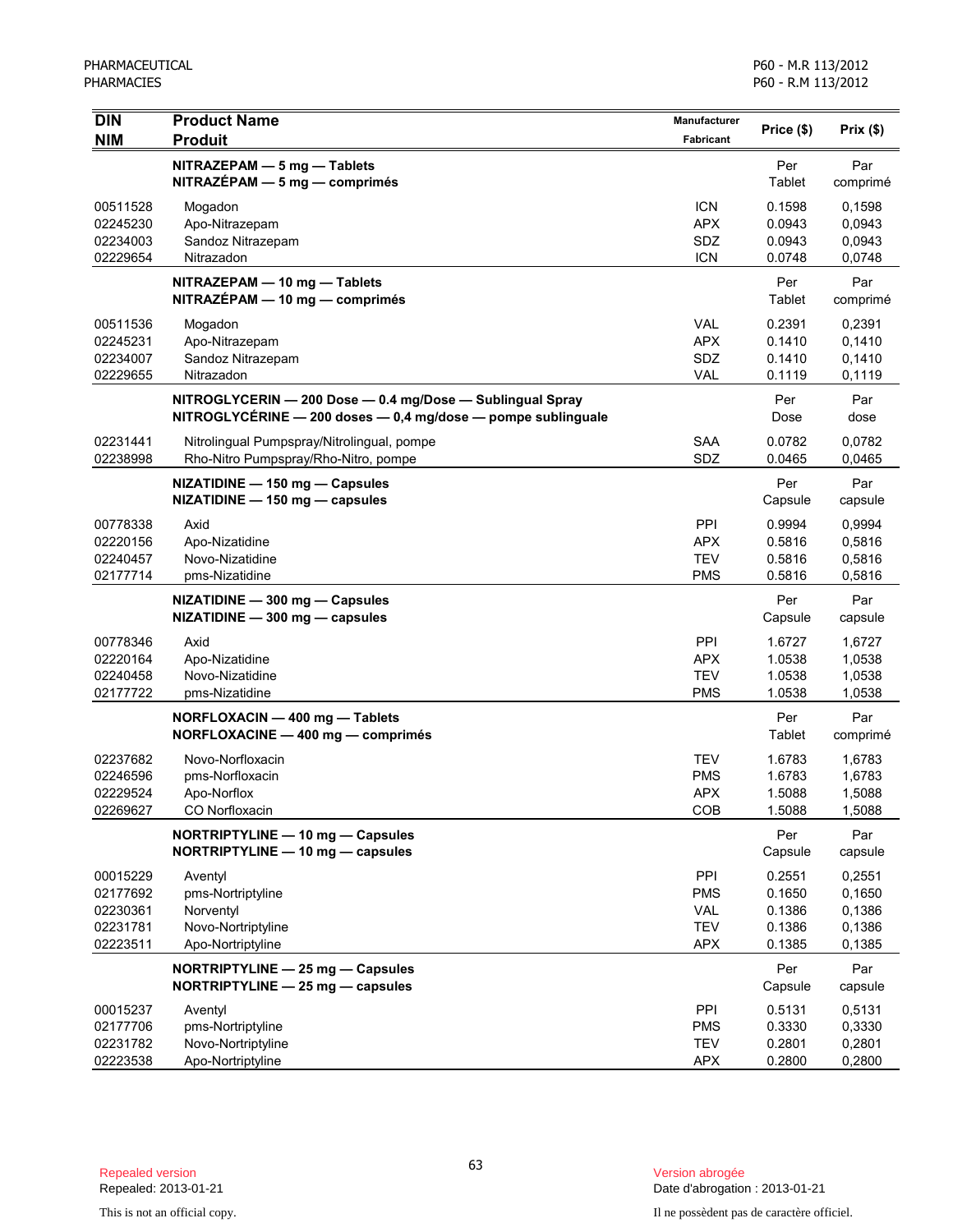| <b>DIN</b> | <b>Product Name</b>                                | <b>Manufacturer</b> | Price (\$) | Prix(\$) |
|------------|----------------------------------------------------|---------------------|------------|----------|
| <b>NIM</b> | <b>Produit</b>                                     | Fabricant           |            |          |
|            | NYSTATIN - 100,000 U/mL - Oral Liquid              |                     |            |          |
|            | NYSTATINE - 100 000 U/ml - liquide oral            |                     | Per mL     | Par ml   |
| 00792667   | pms-Nystatin                                       | <b>PMS</b>          | 0.0647     | 0.0647   |
| 02194201   | ratio-Nystatin                                     | <b>RPH</b>          | 0.0647     | 0,0647   |
|            | NYSTATIN - 100,000 U/g - Topical Cream             |                     | Per        | Par      |
|            | NYSTATINE - 100 000 U/g - crème topique            |                     | Gram       | gramme   |
| 00716871   | Nyaderm                                            | <b>TAR</b>          | 0.1577     | 0,1577   |
| 02194236   | ratio-Nystatin                                     | <b>RPH</b>          | 0.0770     | 0,0770   |
|            | <b>OCTREOTIDE ACETATE - 50 mcg/mL - Injection</b>  |                     |            |          |
|            | OCTRÉOTIDE (ACÉTATE D') - 50 mcg/ml - injection    |                     | Per mL     | Par ml   |
| 02248639   | Octreotide Acetate Omega                           | <b>OMA</b>          | 5.7310     | 5,7310   |
| 00839191   | Sandostatin                                        | <b>NVT</b>          | 5.5990     | 5,5990   |
|            | <b>OCTREOTIDE ACETATE - 100 mcg/mL - Injection</b> |                     |            |          |
|            | OCTRÉOTIDE (ACÉTATE D') - 100 mcg/ml - injection   |                     | Per mL     | Par ml   |
| 02248640   | Octreotide Acetate Omega                           | <b>OMA</b>          | 10.8350    | 10,8350  |
| 00839205   | Sandostatin                                        | <b>NVT</b>          | 10.5688    | 10,5688  |
|            | OCTREOTIDE ACETATE - 200 mcg/mL - Injection        |                     |            |          |
|            | OCTRÉOTIDE (ACÉTATE D') - 200 mcg/ml - injection   |                     | Per mL     | Par ml   |
| 02248642   | Octreotide Acetate Omega                           | <b>OMA</b>          | 20.8230    | 20,8230  |
| 02049392   | Sandostatin                                        | <b>NVT</b>          | 20.3302    | 20,3302  |
|            | OCTREOTIDE ACETATE - 500 mcg/mL - Injection        |                     |            |          |
|            | OCTRÉOTIDE (ACÉTATE D') - 500 mcg/ml - injection   |                     | Per mL     | Par ml   |
| 02248641   | Octreotide Acetate Omega                           | OMA                 | 50.8860    | 50,8860  |
| 00839213   | Sandostatin                                        | <b>NVT</b>          | 49.6717    | 49,6717  |
|            | OFLOXACIN - 0.3% - Ophthalmic Solution             |                     |            |          |
|            | OFLOXACINE - 0,3 % - solution ophtalmique          |                     | Per mL     | Par ml   |
| 02143291   | Ocuflox                                            | <b>ALL</b>          | 2.7104     | 2.7104   |
| 02248398   | Apo-Ofloxacin                                      | <b>APX</b>          | 1.0913     | 1,0913   |
| 02252570   | pms-Ofloxacin                                      | <b>PMS</b>          | 1.0913     | 1,0913   |
|            | OLANZAPINE - 2.5 mg - Tablets                      |                     | Per        | Par      |
|            | OLANZAPINE - 2.5 mg - comprimés                    |                     | Tablet     | comprimé |
| 02229250   | Zyprexa                                            | LIL                 | 1.9491     | 1,9491   |
| 02303116   | pms-Olanzapine                                     | <b>PMS</b>          | 1.1813     | 1,1813   |
| 02276712   | Teva-Olanzapine                                    | <b>TEV</b>          | 0.8986     | 0,8986   |
| 02281791   | Apo-Olanzapine                                     | <b>APX</b>          | 0.7189     | 0,7189   |
| 02325659   | CO Olanzapine                                      | COB                 | 0.7189     | 0,7189   |
| 02303116   | pms-Olanzapine                                     | <b>PMS</b>          | 0.7189     | 0,7189   |
| 02310341   | Sandoz Olanzapine                                  | SDZ                 | 0.6290     | 0,6290   |
| 02337878   | Mylan-Olanzapine                                   | <b>MYL</b>          | 0.6290     | 0,6290   |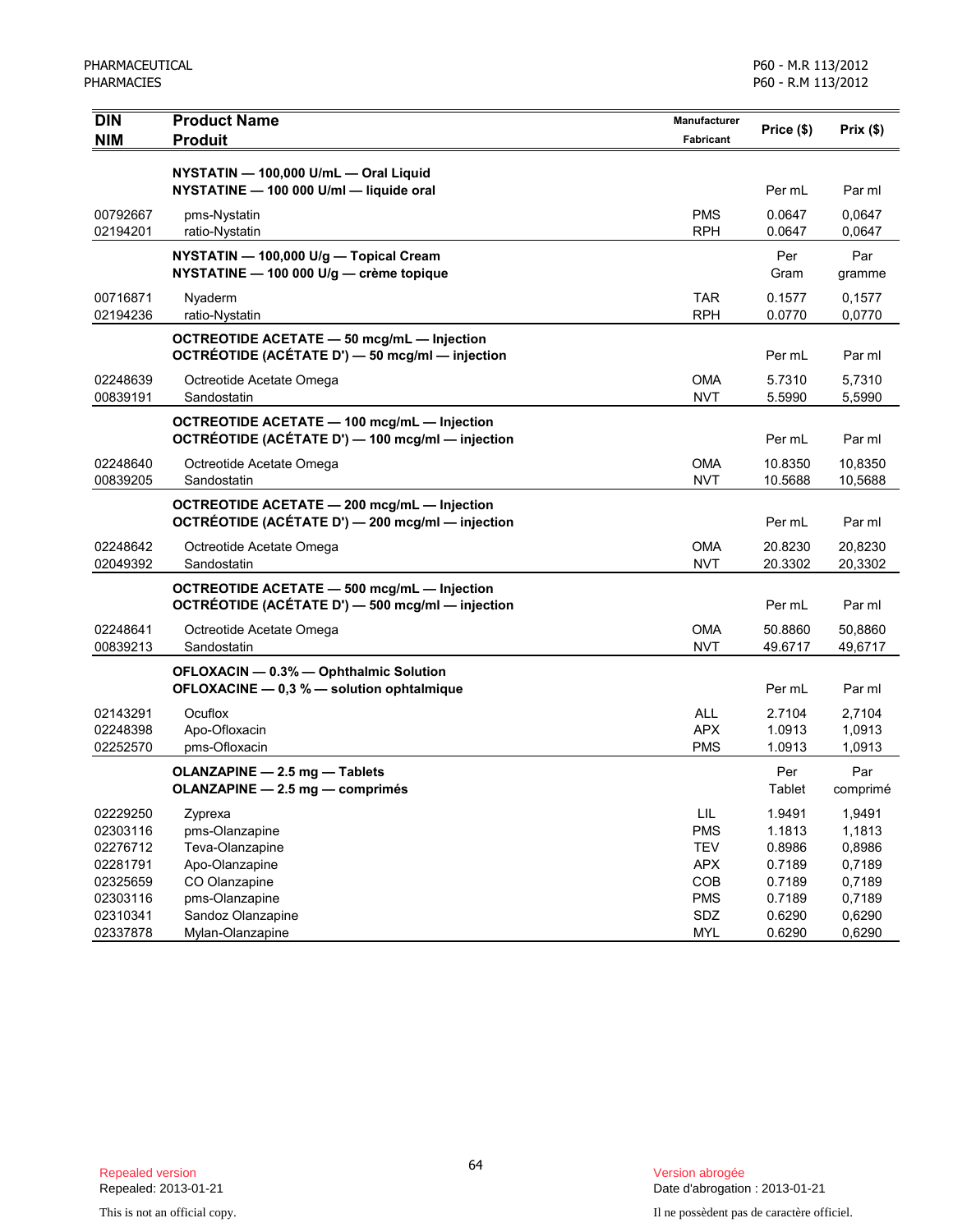| <b>DIN</b> | <b>Product Name</b>                               | Manufacturer     |            |          |
|------------|---------------------------------------------------|------------------|------------|----------|
| <b>NIM</b> | <b>Produit</b>                                    | <b>Fabricant</b> | Price (\$) | Prix(\$) |
|            | OLANZAPINE - 5 mg - Tablets                       |                  | Per        | Par      |
|            | <b>OLANZAPINE - 5 mg - comprimés</b>              |                  | Tablet     | comprimé |
| 02229269   | Zyprexa                                           | LIL              | 3.8981     | 3,8981   |
| 02303159   | pms-Olanzapine                                    | <b>PMS</b>       | 2.3625     | 2,3625   |
| 02276720   | Teva-Olanzapine                                   | <b>TEV</b>       | 1.7972     | 1,7972   |
| 02281805   | Apo-Olanzapine                                    | <b>APX</b>       | 1.4378     | 1,4378   |
| 02325667   | CO Olanzapine                                     | COB              | 1.4378     | 1,4378   |
| 02303159   | pms-Olanzapine                                    | <b>PMS</b>       | 1.4378     | 1,4378   |
| 02310368   | Sandoz Olanzapine                                 | SDZ              | 1.2581     | 1,2581   |
| 02337886   | Mylan-Olanzapine                                  | <b>MYL</b>       | 1.2580     | 1,2580   |
|            | OLANZAPINE - 7.5 mg - Tablets                     |                  | Per        | Par      |
|            | OLANZAPINE - 7.5 mg - comprimés                   |                  | Tablet     | comprimé |
| 02229277   | Zyprexa                                           | LIL              | 5.8473     | 5,8473   |
| 02303167   | pms-Olanzapine                                    | <b>PMS</b>       | 3.5438     | 3,5438   |
| 02276739   | Teva-Olanzapine                                   | <b>TEV</b>       | 2.6958     | 2,6958   |
| 02281813   | Apo-Olanzapine                                    | <b>APX</b>       | 2.1566     | 2,1566   |
| 02325675   | CO Olanzapine                                     | COB              | 2.1566     | 2,1566   |
| 02303167   | pms-Olanzapine                                    | <b>PMS</b>       | 2.1566     | 2,1566   |
| 02310376   | Sandoz Olanzapine                                 | SDZ              | 1.8870     | 1,8870   |
| 02337894   | Mylan-Olanzapine                                  | <b>MYL</b>       | 1.8870     | 1,8870   |
|            | OLANZAPINE - 10 mg - Tablets                      |                  | Per        | Par      |
|            | OLANZAPINE - 10 mg - comprimés                    |                  | Tablet     | comprimé |
| 02229285   | Zyprexa                                           | LIL              | 7.7963     | 7,7963   |
| 02303175   | pms-Olanzapine                                    | <b>PMS</b>       | 4.7250     | 4,7250   |
| 02276747   | Teva-Olanzapine                                   | <b>TEV</b>       | 3.5944     | 3,5944   |
| 02281821   | Apo-Olanzapine                                    | <b>APX</b>       | 2.8755     | 2,8755   |
| 02325683   | CO Olanzapine                                     | COB              | 2.8755     | 2,8755   |
| 02303175   | pms-Olanzapine                                    | <b>PMS</b>       | 2.8755     | 2,8755   |
| 02310384   | Sandoz Olanzapine                                 | SDZ              | 2.5161     | 2,5161   |
| 02337908   | Mylan-Olanzapine                                  | <b>MYL</b>       | 2.5161     | 2,5161   |
|            | OLANZAPINE - 15 mg - Tablets                      |                  | Per        | Par      |
|            | OLANZAPINE - 15 mg - comprimés                    |                  | Tablet     | comprimé |
| 02238850   | Zyprexa                                           | LIL              | 11.6944    | 11,6944  |
| 02303183   | pms-Olanzapine                                    | <b>PMS</b>       | 7.0875     | 7,0875   |
| 02276755   | Teva-Olanzapine                                   | <b>TEV</b>       | 5.3916     | 5,3916   |
| 02281848   | Apo-Olanzapine                                    | <b>APX</b>       | 4.3132     | 4,3132   |
| 02325691   | CO Olanzapine                                     | COB              | 4.3132     | 4,3132   |
| 02303183   | pms-Olanzapine                                    | <b>PMS</b>       | 4.3132     | 4,3132   |
| 02310392   | Sandoz Olanzapine                                 | SDZ              | 3.7741     | 3,7741   |
| 02337916   | Mylan-Olanzapine                                  | <b>MYL</b>       | 3.7741     | 3,7741   |
|            | OLANZAPINE - 5 mg - Orally Disintigrating Tablets |                  | Per        | Par      |
|            | OLANZAPINE - 5 mg - comprimés à dissolution orale |                  | Tablet     | comprimé |
| 02243086   | Zyprexa Zydis                                     | LIL              | 3.9322     | 3,9322   |
| 02303191   | pms-Olanzapine ODT                                | <b>PMS</b>       | 1.7873     | 1,7873   |
| 02327562   | CO Olanzapine ODT                                 | COB              | 1.5443     | 1,5443   |
| 02321343   | Novo-Olanzapine OD                                | <b>TEV</b>       | 1.5443     | 1,5443   |
| 02327775   | Sandoz Olanzapine ODT                             | SDZ              | 1.5443     | 1,5443   |
| 02360616   | Apo-Olanzapine ODT                                | <b>APX</b>       | 1.2511     | 1,2511   |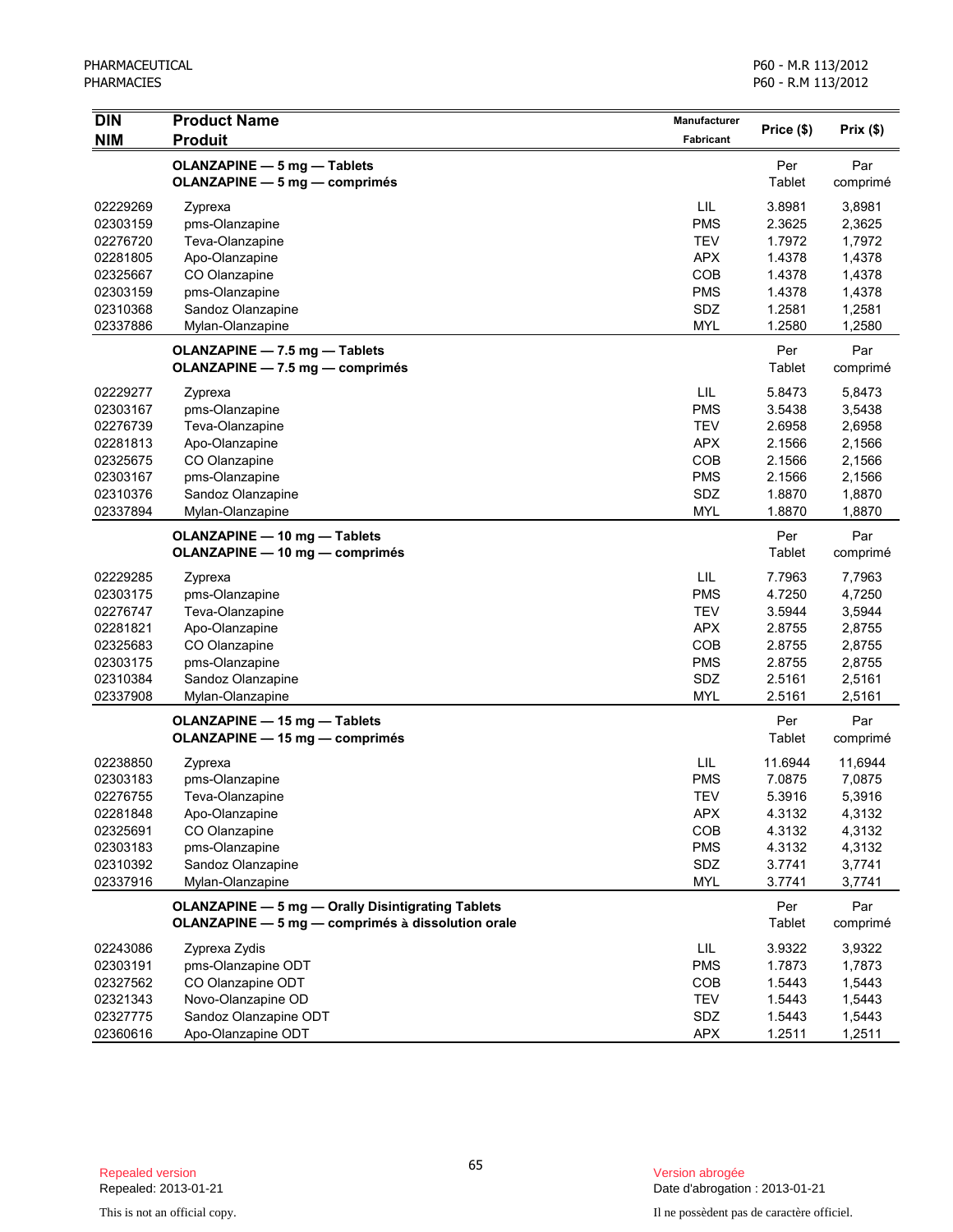| <b>DIN</b> | <b>Product Name</b>                                       | <b>Manufacturer</b> |            |          |
|------------|-----------------------------------------------------------|---------------------|------------|----------|
| <b>NIM</b> | <b>Produit</b>                                            | <b>Fabricant</b>    | Price (\$) | Prix(\$) |
|            | <b>OLANZAPINE - 10 mg - Orally Disintigrating Tablets</b> |                     | Per        | Par      |
|            | OLANZAPINE - 10 mg - comprimés à dissolution orale        |                     | Tablet     | comprimé |
| 02243087   | Zyprexa Zydis                                             | LIL                 | 7.8572     | 7,8572   |
| 02303205   | pms-Olanzapine ODT                                        | <b>PMS</b>          | 3.5715     | 3,5715   |
| 02327570   | CO Olanzapine ODT                                         | <b>COB</b>          | 3.0858     | 3,0858   |
| 02321351   | Novo-Olanzapine OD                                        | <b>NOP</b>          | 3.0858     | 3,0858   |
| 02327783   | Sandoz Olanzapine ODT                                     | SDZ                 | 3.0858     | 3,0858   |
| 02360624   | Apo-Olanzapine ODT                                        | <b>APX</b>          | 2.5000     | 2,5000   |
|            | <b>OLANZAPINE - 15 mg - Orally Disintigrating Tablets</b> |                     | Per        | Par      |
|            | OLANZAPINE - 15 mg - comprimés à dissolution orale        |                     | Tablet     | comprimé |
| 02243088   | Zyprexa Zydis                                             | LIL.                | 11.7822    | 11,7822  |
| 02303213   | pms-Olanzapine ODT                                        | <b>PMS</b>          | 5.3555     | 5,3555   |
| 02327589   | CO Olanzapine ODT                                         | <b>COB</b>          | 5.3553     | 5,3553   |
| 02321378   | Novo-Olanzapine OD                                        | <b>NOP</b>          | 4.6272     | 4,6272   |
| 02327791   | Sandoz Olanzapine ODT                                     | SDZ                 | 4.6272     | 4,6272   |
| 02360632   | Apo-Olanzapine ODT                                        | <b>APX</b>          | 3.7489     | 3,7489   |
|            | OMEPRAZOLE - 20 mg - Capsules                             |                     | Per        | Par      |
|            | $OMÉPRAZOLE - 20 mg - capsules$                           |                     | Capsule    | capsule  |
| 02190915   | Losec - Tablets/comprimés                                 | <b>AZC</b>          | 2.5454     | 2,5454   |
| 00846503   | Losec                                                     | <b>AZC</b>          | 1.2100     | 1,2100   |
| 02245058   | Apo-Omeprazole                                            | <b>APX</b>          | 1.1000     | 1,1000   |
| 02329433   | Mylan-Omeprazole                                          | <b>MYL</b>          | 1.1000     | 1,1000   |
| 02260867   | ratio-Omeprazole - Tablets/comprimés                      | <b>RPH</b>          | 1.1000     | 1,1000   |
| 02296446   | Sandoz Omeprazole                                         | SDZ                 | 1.1000     | 1,1000   |
| 02320851   | pms-Omperazole - Tablets/comprimés                        | <b>PMS</b>          | 0.7700     | 0,7700   |
| 02310260   | pms-Omperazole DR                                         | <b>PMS</b>          | 0.7700     | 0,7700   |
|            | ONDANSETRON - 4 mg - Tablets                              |                     | Per        | Par      |
|            | <b>ONDANSETRON — 4 mg — comprimés</b>                     |                     | Tablet     | comprimé |
| 02213567   | Zofran                                                    | <b>GSK</b>          | 14.7378    | 14,7378  |
| 02278529   | ratio-Ondansetron                                         | <b>RPH</b>          | 8.2999     | 8,2999   |
| 02258188   | pms-Ondansetron                                           | <b>PMS</b>          | 8.2995     | 8,2995   |
| 02306212   | Ondansetron-Odan                                          | <b>ODN</b>          | 7.5450     | 7,5450   |
| 02313685   | Jamp-Ondansetron                                          | <b>JPC</b>          | 7.3000     | 7,3000   |
| 02264056   | Novo-Ondansetron                                          | <b>TEV</b>          | 7.3000     | 7,3000   |
| 02296349   | <b>CO Ondansetron</b>                                     | COB                 | 5.3592     | 5,3592   |
| 02305259   | Mint-Ondansetron                                          | MPH                 | 5.3592     | 5,3592   |
| 02274310   | Sandoz Ondansetron                                        | SDZ                 | 5.3592     | 5,3592   |
| 02288184   | Apo-Ondansetron                                           | <b>APX</b>          | 5.3590     | 5,3590   |
| 02297868   | Mylan-Ondansetron                                         | <b>MYL</b>          | 5.3590     | 5,3590   |
|            | ONDANSETRON - 8 mg - Tablets                              |                     | Per        | Par      |
|            | ONDANSETRON - 8 mg - comprimés                            |                     | Tablet     | comprimé |
| 02213575   | Zofran                                                    | <b>GSK</b>          | 22.4884    | 22,4884  |
| 02258196   | pms-Ondansetron                                           | <b>PMS</b>          | 12.6687    | 12,6687  |
| 02278537   | ratio-Ondansetron                                         | <b>RPH</b>          | 12.6682    | 12,6682  |
| 02306220   | Ondansetron-Odan                                          | ODN                 | 11.5166    | 11,5166  |
| 02313693   | Jamp-Ondansetron                                          | <b>JPC</b>          | 11.0000    | 11,0000  |
| 02297876   | Mylan-Ondansetron                                         | <b>MYL</b>          | 11.0000    | 11,0000  |
| 02264064   | Teva-Ondansetron                                          | <b>TEV</b>          | 11.0000    | 11,0000  |
| 02288192   | Apo-Ondansetron                                           | <b>APX</b>          | 8.1780     | 8,1780   |
| 02296357   | CO Ondansetron                                            | COB                 | 8.1776     | 8,1776   |
| 02305267   | Mint-Ondansetron                                          | <b>MPH</b>          | 8.1776     | 8,1776   |
| 02274329   | Sandoz Ondansetron                                        | SDZ                 | 8.1776     | 8,1776   |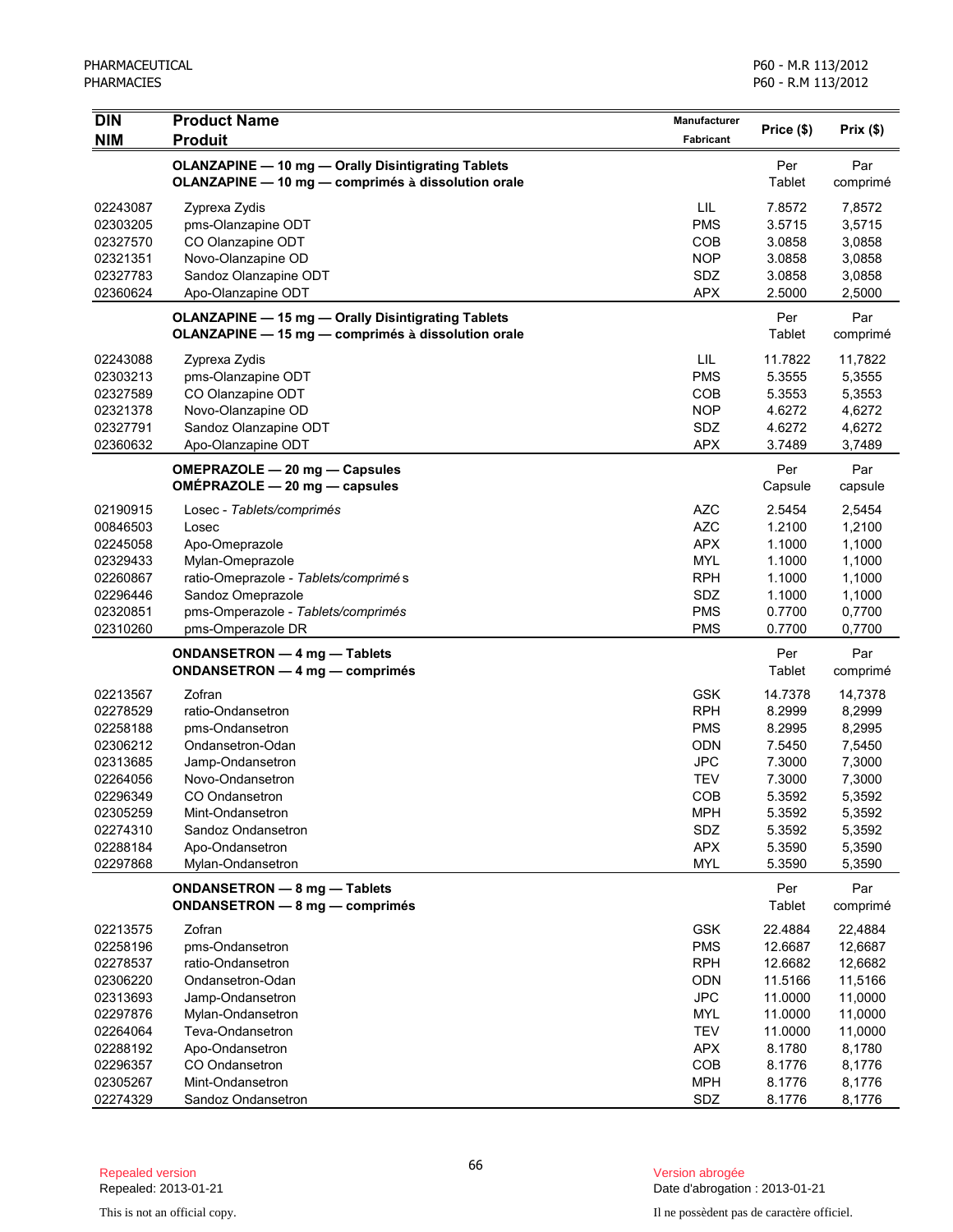| <b>DIN</b>                                               | <b>Product Name</b>                                                                                                            | <b>Manufacturer</b><br>Price (\$)                                  | Prix(\$)                                       |                                                |
|----------------------------------------------------------|--------------------------------------------------------------------------------------------------------------------------------|--------------------------------------------------------------------|------------------------------------------------|------------------------------------------------|
| <b>NIM</b>                                               | <b>Produit</b>                                                                                                                 | <b>Fabricant</b>                                                   |                                                |                                                |
|                                                          | ONDANSETRON - 4 mg/5 mL - Oral Solution<br>ONDANSETRON - 4 mg/5 mL - solution orale                                            |                                                                    | Per mL                                         | Par ml                                         |
| 02229639<br>02291967                                     | Zofran<br>Ondansetron                                                                                                          | <b>GSK</b><br>AAA                                                  | 2.2487<br>1.5345                               | 2,2487<br>1,5345                               |
|                                                          | OXCARBAZEPINE - 150 mg - Tablets<br>OXCARBAZEPINE - 150 mg - comprimés                                                         |                                                                    | Per<br>Tablet                                  | Par<br>comprimé                                |
| 02242067<br>02284294                                     | Trileptal<br>Apo-Oxcarbazepine                                                                                                 | <b>NVT</b><br><b>APX</b>                                           | 0.9106<br>0.6209                               | 0,9106<br>0,6209                               |
|                                                          | OXCARBAZEPINE - 300 mg - Tablets<br>OXCARBAZEPINE - 300 mg - comprimés                                                         |                                                                    | Per<br>Tablet                                  | Par<br>comprimé                                |
| 02284308<br>02242068                                     | Apo-Oxcarbazepine<br>Trileptal                                                                                                 | <b>APX</b><br><b>NVT</b>                                           | 1.2414<br>1.0013                               | 1,2414<br>1,0013                               |
|                                                          | OXCARBAZEPINE - 600 mg - Tablets<br>OXCARBAZEPINE - 600 mg - comprimés                                                         |                                                                    | Per<br>Tablet                                  | Par<br>comprimé                                |
| 02284316<br>02242069                                     | Apo-Oxcarbazepine<br>Trileptal                                                                                                 | <b>APX</b><br><b>NVT</b>                                           | 2.4826<br>2.0025                               | 2,4826<br>2,0025                               |
|                                                          | OXYBUTYNIN CHLORIDE - 5 mg - Tablets<br>OXYBUTYNINE (CHLORURE D') — 5 mg — comprimés                                           |                                                                    | Per<br>Tablet                                  | Par<br>comprimé                                |
| 02163543<br>02230800<br>02230394<br>02220059<br>02240550 | Apo-Oxybutynin<br>Mylan-Oxybutynin<br>Novo-Oxybutynin<br>Oxybutyn<br>pms-Oxybutynin                                            | <b>APX</b><br><b>MYL</b><br><b>TEV</b><br><b>VAL</b><br><b>PMS</b> | 0.2735<br>0.2734<br>0.2734<br>0.2734<br>0.2734 | 0,2735<br>0,2734<br>0,2734<br>0,2734<br>0,2734 |
|                                                          | OXYCODONE HCI - 5 mg - Tablets<br>OXYCODONE (CHLORHYDRATE D') - 5 mg - comprimés                                               |                                                                    | Per<br>Tablet                                  | Par<br>comprimé                                |
| 02231934<br>02319977                                     | Oxy-IR<br>pms-Oxycodone                                                                                                        | <b>PFR</b><br><b>PMS</b>                                           | 0.2882<br>0.1776                               | 0,2882<br>0,1776                               |
|                                                          | OXYCODONE HCI - 10 mg - Tablets<br>OXYCODONE (CHLORHYDRATE D') - 10 mg - comprimés                                             |                                                                    | Per<br>Tablet                                  | Par<br>comprimé                                |
| 02240131<br>02319985                                     | Oxy-IR<br>pms-Oxycodone                                                                                                        | <b>PFR</b><br><b>PMS</b>                                           | 0.4246<br>0.2760                               | 0,4246<br>0,2760                               |
|                                                          | OXYCODONE HCI - 20 mg - Tablets<br>OXYCODONE (CHLORHYDRATE D') - 20 mg - comprimés                                             |                                                                    | Per<br>Tablet                                  | Par<br>comprimé                                |
| 02240132<br>02319993<br>02262983                         | Oxy-IR<br>pms-Oxycodone<br>Supeudol                                                                                            | <b>PFR</b><br><b>PMS</b><br>SDZ                                    | 0.7381<br>0.4358<br>0.4358                     | 0,7381<br>0,4358<br>0,4358                     |
|                                                          | OXYCODONE HCI/ACETAMINOPHEN - 5 mg/325 mg - Tablets<br>OXYCODONE (CHLORHYDRATE D')/ACÉTAMINOPHÈNE — 5 mg/325 mg —<br>comprimés |                                                                    | Per<br>Tablet                                  | Par<br>comprimé                                |
| 01916475<br>02245758<br>01916548<br>02324628<br>02307898 | Percocet<br>pms-Oxycodone/Acetaminophen<br>Endocet<br>Apo-Oxycodone/Acet<br>Sandoz Oxycodone/Acetaminophen                     | SQU<br><b>PMS</b><br>SQU<br><b>APX</b><br>SDZ                      | 0.8773<br>0.3135<br>0.1414<br>0.1285<br>0.1285 | 0,8773<br>0,3135<br>0,1414<br>0,1285<br>0,1285 |
| 00608165                                                 | ratio-Oxycocet                                                                                                                 | <b>RPH</b>                                                         | 0.1285                                         | 0,1285                                         |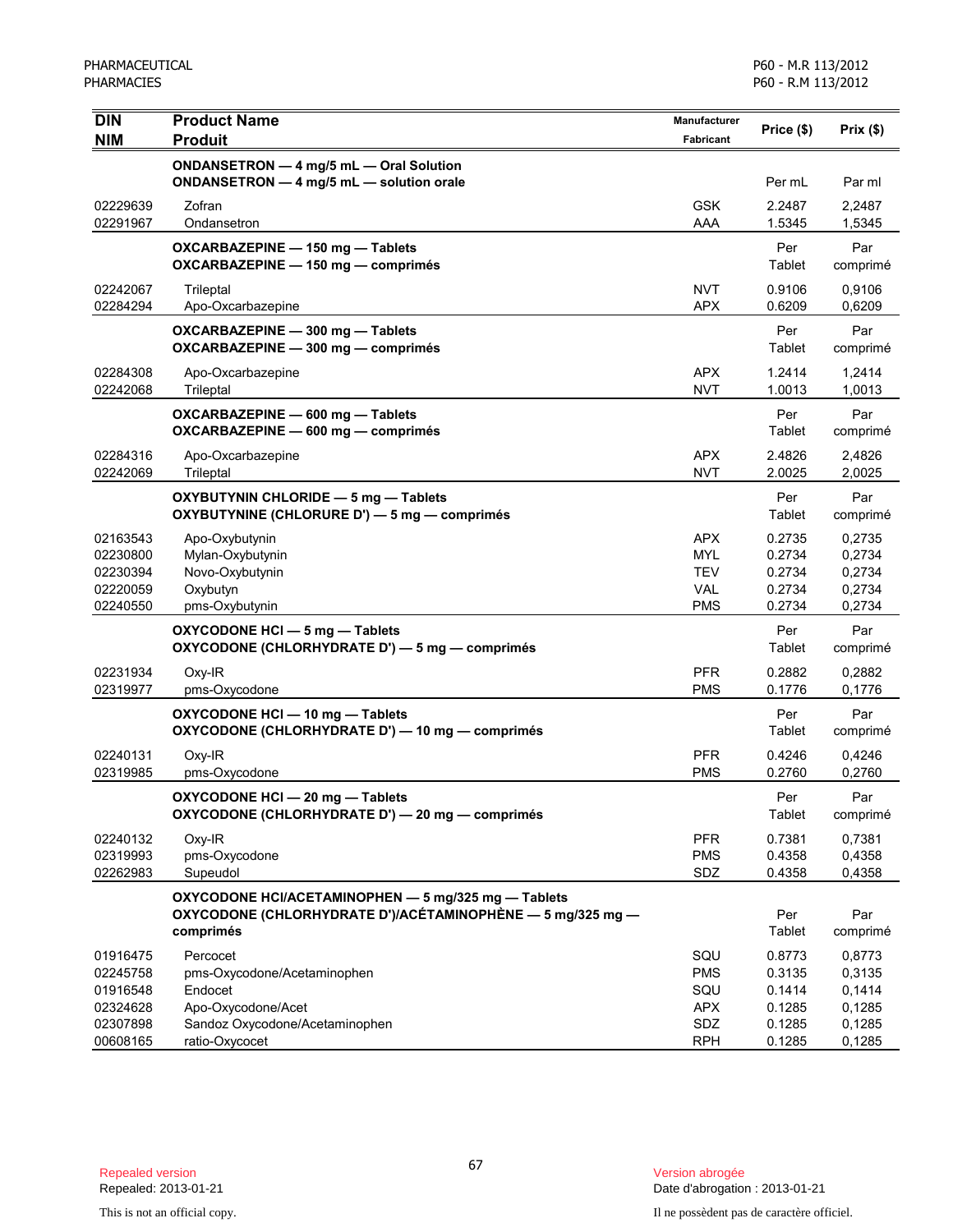| <b>DIN</b> | <b>Product Name</b>                                                                       | Manufacturer     |                    |           |
|------------|-------------------------------------------------------------------------------------------|------------------|--------------------|-----------|
| <b>NIM</b> | <b>Produit</b>                                                                            | <b>Fabricant</b> | Price (\$)         | Prix (\$) |
|            | PAMIDRONATE DISODIUM - 3 mg/mL - Injection                                                |                  |                    |           |
|            | PAMIDRONATE DISODIQUE - 3 mg/ml -injection                                                |                  | Per mL             | Par ml    |
| 02059762   | Aredia                                                                                    | <b>NVT</b>       |                    | 18,3623   |
| 02244550   | Pamidronate Disodium/Pamidronate disodique                                                | HOI              | 18.3623<br>12.1000 | 12,1000   |
| 02264951   | Pamidronate Disodium                                                                      | SDZ              | 9.7185             | 9,7185    |
| 02249669   | Pamidronate Disodium Omega                                                                | <b>OMA</b>       | 8.8350             | 8,8350    |
|            |                                                                                           |                  |                    |           |
|            | PAMIDRONATE DISODIUM - 9 mg/mL - Injection<br>PAMIDRONATE DISODIQUE - 9 mg/ml - injection |                  | Per mL             | Par ml    |
|            |                                                                                           |                  |                    |           |
| 02059789   | Aredia                                                                                    | <b>NVT</b>       | 55.0869            | 55,0869   |
| 02244552   | Pamidronate Disodium/Pamidronate disodique                                                | HOI              | 36.3000            | 36,3000   |
| 02264986   | Pamidronate Disodium                                                                      | SDZ              | 29.1555            | 29,1555   |
| 02249685   | Pamidronate Disodium Omega                                                                | <b>OMA</b>       | 26.5050            | 26,5050   |
|            | PANTOPRAZOLE - 20 mg - Tablets                                                            |                  | Per                | Par       |
|            | PANTOPRAZOLE - 20 mg - comprimés                                                          |                  | Tablet             | comprimé  |
| 02241804   | Pantoloc                                                                                  | <b>NYC</b>       | 1.9839             | 1,9839    |
| 02292912   | Apo-Pantoprazole                                                                          | <b>APX</b>       | 1.2750             | 1,2750    |
| 02285479   | Novo-Pantoprazole                                                                         | <b>TEV</b>       | 1.2750             | 1,2750    |
| 02307863   | pms-Pantoprazole                                                                          | <b>PMS</b>       | 1.2750             | 1,2750    |
| 02305038   | Ran-Pantoprazole                                                                          | <b>RAN</b>       | 1.2750             | 1,2750    |
| 02308681   | ratio-Pantoprazole                                                                        | <b>RPH</b>       | 1.2750             | 1,2750    |
| 02301075   | Sandoz Pantoprazole                                                                       | SDZ              | 1.2750             | 1,2750    |
|            | PANTOPRAZOLE - 40 mg - Tablets                                                            |                  | Per                | Par       |
|            | PANTOPRAZOLE - 40 mg - comprimés                                                          |                  | Tablet             | comprimé  |
| 02229453   | Pantoloc                                                                                  | <b>NYC</b>       | 2.2884             | 2,2884    |
| 02292920   | Apo-Pantoprazole                                                                          | <b>APX</b>       | 1.3699             | 1,3699    |
| 02300486   | CO Pantoprazole                                                                           | COB              | 1.3699             | 1,3699    |
| 02299585   | Gen-Pantoprazole                                                                          | <b>GPM</b>       | 1.3699             | 1,3699    |
| 02285487   | Novo-Pantoprazole                                                                         | <b>TEV</b>       | 1.3699             | 1,3699    |
| 02307871   | pms-Pantoprazole                                                                          | <b>PMS</b>       | 1.3699             | 1,3699    |
| 02305046   | Ran-Pantoprazole                                                                          | <b>RAN</b>       | 1.3699             | 1,3699    |
| 02308703   | ratio-Pantoprazole                                                                        | <b>RPH</b>       | 1.3699             | 1,3699    |
| 02301083   | Sandoz Pantoprazole                                                                       | SDZ              | 1.3699             | 1,3699    |
|            | PAROXETINE HCI - 10 mg - Tablets                                                          |                  | Per                | Par       |
|            | PAROXÉTINE (CHLORHYDRATE DE) — 10 mg — comprimés                                          |                  | Tablet             | comprimé  |
| 02027887   | Paxil                                                                                     | <b>GSK</b>       | 1.8612             | 1,8612    |
| 02240907   | Apo-Paroxetine                                                                            | <b>APX</b>       | 1.1475             | 1,1475    |
| 02262746   | CO Paroxetine                                                                             | COB              | 1.1473             | 1,1473    |
| 02248556   | Teva-Paroxetine                                                                           | <b>TEV</b>       | 1.1473             | 1,1473    |
| 02247750   | pms-Paroxetine                                                                            | <b>PMS</b>       | 1.1473             | 1,1473    |
| 02247810   | ratio-Paroxetine                                                                          | <b>RPH</b>       | 1.1473             | 1,1473    |
| 02248012   | Mylan-Paroxetine                                                                          | <b>MYL</b>       | 1.0430             | 1,0430    |
| 02269422   | Sandoz Paroxetine                                                                         | SDZ              | 1.0430             | 1,0430    |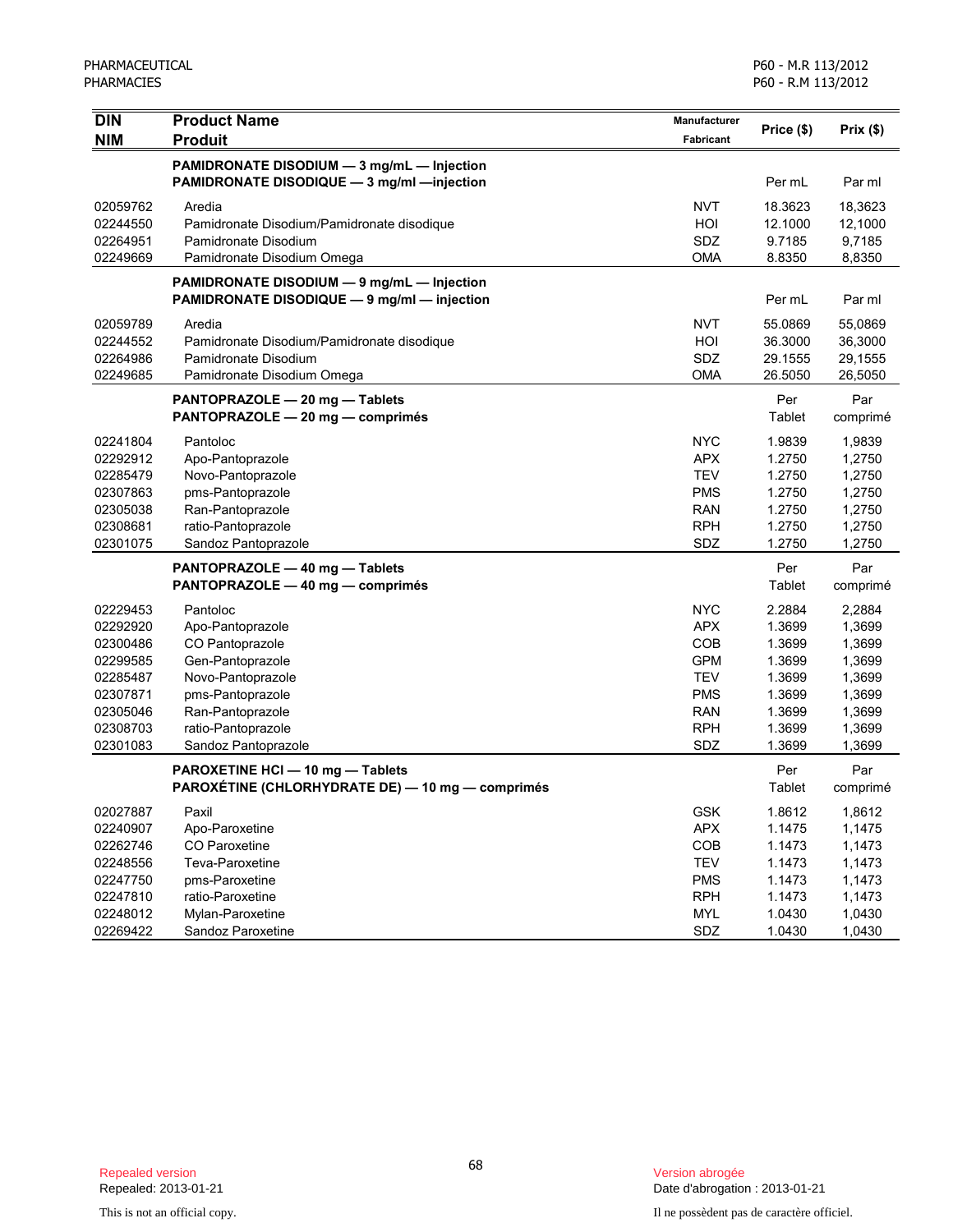| <b>DIN</b>                                                                                   | <b>Product Name</b>                                                                                                                        | <b>Manufacturer</b><br>Price (\$)                                                       | Prix(\$)                                                                     |                                                                              |
|----------------------------------------------------------------------------------------------|--------------------------------------------------------------------------------------------------------------------------------------------|-----------------------------------------------------------------------------------------|------------------------------------------------------------------------------|------------------------------------------------------------------------------|
| <b>NIM</b>                                                                                   | <b>Produit</b>                                                                                                                             | <b>Fabricant</b>                                                                        |                                                                              |                                                                              |
|                                                                                              | PAROXETINE HCI-20 mg-Tablets<br>PAROXÉTINE (CHLORHYDRATE DE) — 20 mg — comprimés                                                           |                                                                                         | Per<br>Tablet                                                                | Par<br>comprimé                                                              |
| 01940481<br>02247751<br>02240908<br>02262754                                                 | Paxil<br>pms-Paroxetine<br>Apo-Paroxetine<br>CO Paroxetine                                                                                 | <b>GSK</b><br><b>PMS</b><br><b>APX</b><br>COB                                           | 1.9862<br>1.2243<br>1.1019<br>1.1019                                         | 1,9862<br>1,2243<br>1,1019<br>1,1019                                         |
| 02248557<br>02247811<br>02248013<br>02269430                                                 | Teva-Paroxetine<br>ratio-Paroxetine<br>Mylan-Paroxetine<br>Sandoz Paroxetine                                                               | <b>TEV</b><br><b>RPH</b><br><b>MYL</b><br>SDZ                                           | 1.1019<br>1.1019<br>1.0017<br>1.0017                                         | 1,1019<br>1,1019<br>1,0017<br>1,0017                                         |
|                                                                                              | PAROXETINE HCI - 30 mg - Tablets<br>PAROXÉTINE (CHLORHYDRATE DE) - 30 mg - comprimés                                                       |                                                                                         | Per<br>Tablet                                                                | Par<br>comprimé                                                              |
| 01940473<br>02247752<br>02240909<br>02262762<br>02248558<br>02247812<br>02248014<br>02269449 | Paxil<br>pms-Paroxetine<br>Apo-Paroxetine<br>CO Paroxetine<br>Teva-Paroxetine<br>ratio-Paroxetine<br>Mylan-Paroxetine<br>Sandoz Paroxetine | <b>GSK</b><br><b>PMS</b><br><b>APX</b><br>COB<br><b>TEV</b><br><b>RPH</b><br>MYL<br>SDZ | 2.1102<br>1.3013<br>1.1712<br>1.1712<br>1.1712<br>1.1712<br>1.0647<br>1.0647 | 2,1102<br>1,3013<br>1,1712<br>1,1712<br>1,1712<br>1,1712<br>1,0647<br>1,0647 |
|                                                                                              | PENICILLIN V (Potassium) - 500,000 IU (300 mg) - Tablets<br>PÉNICILLINE V (potassique) — 500 000 UI (300 mg) — comprimés                   |                                                                                         | Per<br>Tablet                                                                | Par<br>comprimé                                                              |
| 00021202<br>00642215                                                                         | Novo-Pen-VK 500<br>Apo-Pen VK                                                                                                              | <b>TEV</b><br><b>APX</b>                                                                | 0.0713<br>0.0710                                                             | 0,0713<br>0,0710                                                             |
|                                                                                              | PHENYTOIN - 25 mg/mL - Oral Liquid<br>PHENYTOIN - 25 mg/mL - liquide oral                                                                  |                                                                                         | Per mL                                                                       | Par ml                                                                       |
| 00023450<br>02250896                                                                         | Dilantin<br>Taro-Phenytoin                                                                                                                 | PFI<br><b>TAR</b>                                                                       | 0.0519<br>0.0343                                                             | 0,0519<br>0,0343                                                             |
|                                                                                              | PINDOLOL - 5 mg - Tablets<br>PINDOLOL — 5 mg — comprimés                                                                                   |                                                                                         | Per<br>Tablet                                                                | Par<br>comprimé                                                              |
| 00417270<br>02231650<br>02231536<br>00755877<br>00869007<br>02261782                         | Visken<br>Dom-Pindolol<br>pms-Pindolol<br>Apo-Pindol<br>Novo-Pindol<br>Sandoz Pindolol                                                     | <b>NVT</b><br><b>DOM</b><br><b>PMS</b><br><b>APX</b><br>TEV<br>SDZ                      | 0.6765<br>0.2512<br>0.2512<br>0.2511<br>0.2511<br>0.2511                     | 0,6765<br>0,2512<br>0,2512<br>0,2511<br>0,2511<br>0,2511                     |
|                                                                                              | PINDOLOL - 10 mg - Tablets<br>PINDOLOL - 10 mg - comprimés                                                                                 |                                                                                         | Per<br>Tablet                                                                | Par<br>comprimé                                                              |
| 00443174<br>00755885<br>02238046<br>00869015<br>02231537<br>02261790                         | Visken<br>Apo-Pindol<br>Dom-Pindolol<br>Novo-Pindol<br>pms-Pindolol<br>Sandoz Pindolol                                                     | <b>NVT</b><br><b>APX</b><br><b>DOM</b><br><b>TEV</b><br><b>PMS</b><br>SDZ               | 1.1552<br>0.4362<br>0.4362<br>0.4362<br>0.4362<br>0.4362                     | 1,1552<br>0,4362<br>0,4362<br>0,4362<br>0,4362<br>0,4362                     |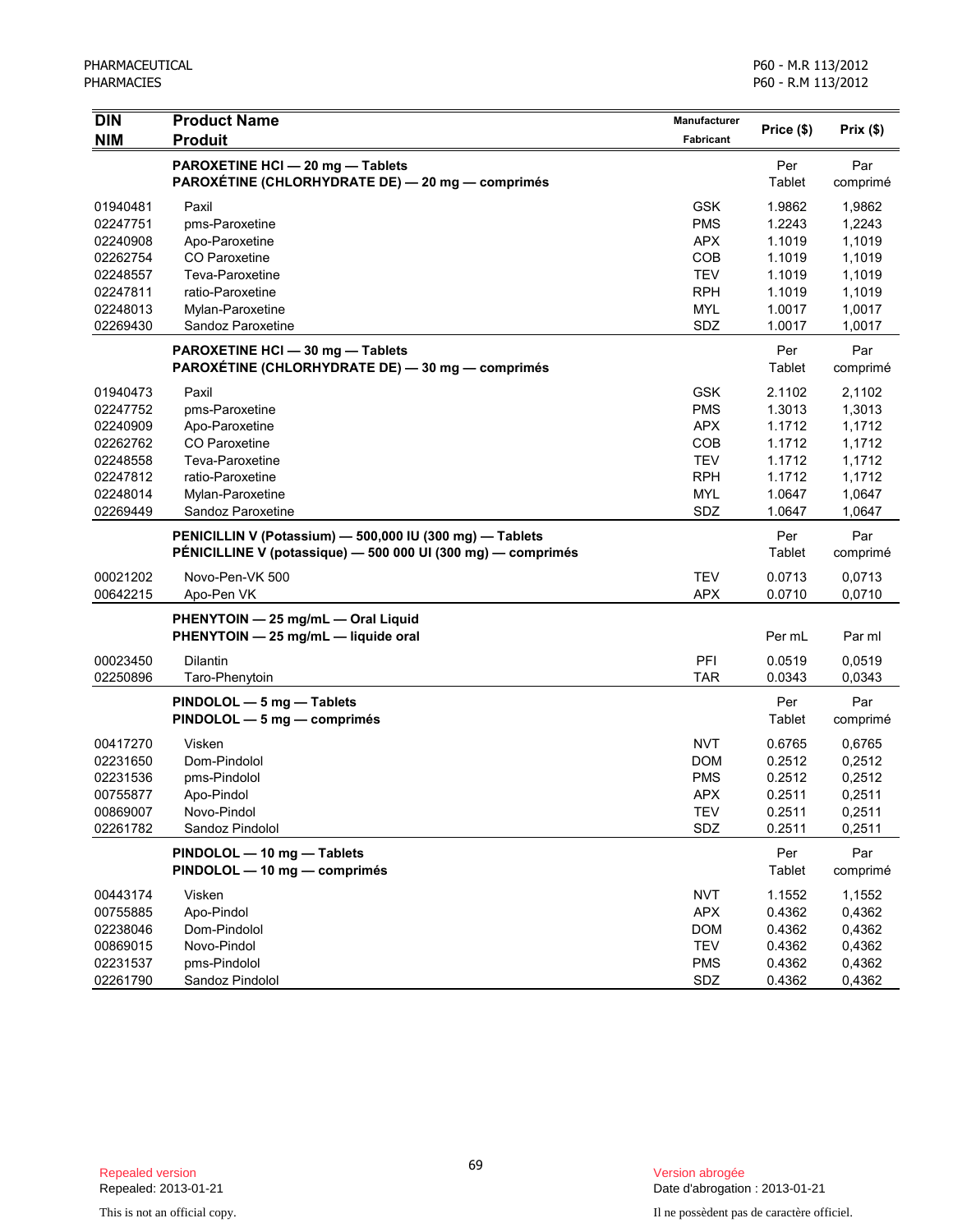| <b>DIN</b><br><b>NIM</b> | <b>Product Name</b><br><b>Produit</b> | Manufacturer<br>Fabricant | Price (\$)    | Prix (\$)       |
|--------------------------|---------------------------------------|---------------------------|---------------|-----------------|
|                          | PINDOLOL - 15 mg - Tablets            |                           |               |                 |
|                          | PINDOLOL - 15 mg - comprimés          |                           | Per<br>Tablet | Par<br>comprimé |
| 00417289                 | Visken                                | <b>NVT</b>                | 1.6758        | 1,6758          |
| 00755893                 | Apo-Pindol                            | <b>APX</b>                | 0.6408        | 0,6408          |
| 00869023                 | Novo-Pindol                           | <b>TEV</b>                | 0.6408        | 0,6408          |
| 02231539                 | pms-Pindolol                          | <b>PMS</b>                | 0.6408        | 0,6408          |
| 02261804                 | Sandoz Pindolol                       | SDZ                       | 0.6408        | 0,6408          |
|                          | PIOGLITAZONE - 15 mg - Tablets        |                           | Per           | Par             |
|                          | PIOGLITAZONE - 15 mg - comprimés      |                           | Tablet        | comprimé        |
| 02242572                 | Actos                                 | <b>TAK</b>                | 2.6986        | 2,6986          |
| 02302861                 | CO Pioglitazone                       | COB                       | 1.5716        | 1,5716          |
| 02274914                 | Novo-Pioglitazone                     | <b>TEV</b>                | 1.5716        | 1,5716          |
| 02303124                 | pms-Pioglitazone                      | <b>PMS</b>                | 1.5716        | 1,5716          |
| 02301423                 | ratio-Pioglitazone                    | <b>RPH</b>                | 1.5716        | 1,5716          |
| 02298279                 | Mylan-Pioglitazone                    | <b>MYL</b>                | 0.9296        | 0,9296          |
| 02303442                 | Accel-Pioglitazone                    | <b>ACC</b>                | 0.9295        | 0,9295          |
| 02302942                 | Apo-Pioglitazone                      | <b>APX</b>                | 0.9295        | 0,9295          |
| 02297906                 | Sandoz Pioglitazone                   | SDZ                       | 0.9295        | 0,9295          |
| 02326477                 | Mint-Pioglitazone                     | <b>MPH</b>                | 0.8133        | 0,8133          |
|                          | PIOGLITAZONE - 30 mg - Tablets        |                           | Per           | Par             |
|                          | PIOGLITAZONE - 30 mg - comprimés      |                           | Tablet        | comprimé        |
| 02242573                 | Actos                                 | <b>TAK</b>                | 3.7806        | 3,7806          |
| 02302888                 | CO Pioglitazone                       | COB                       | 2.2017        | 2,2017          |
| 02274922                 | Novo-Pioglitazone                     | <b>TEV</b>                | 2.2017        | 2,2017          |
| 02303132                 | pms-Pioglitazone                      | <b>PMS</b>                | 2.2017        | 2,2017          |
| 02301431                 | ratio-Pioglitazone                    | <b>RPH</b>                | 2.2017        | 2,2017          |
| 02303450                 | Accel-Pioglitazone                    | <b>ACC</b>                | 1.3022        | 1,3022          |
| 02302950                 | Apo-Pioglitazone                      | <b>APX</b>                | 1.3022        | 1,3022          |
| 02298287                 | Mylan-Pioglitazone                    | <b>MYL</b>                | 1.3022        | 1,3022          |
| 02297914                 | Sandoz Pioglitazone                   | SDZ                       | 1.3022        | 1,3022          |
| 02326485                 | Mint-Pioglitazone                     | <b>MPH</b>                | 1.1394        | 1,1394          |
|                          | PIOGLITAZONE - 45 mg - Tablets        |                           | Per           | Par             |
|                          | PIOGLITAZONE — 45 mg — comprimés      |                           | Tablet        | comprimé        |
| 02242574                 | Actos                                 | TAK                       | 5.6845        | 5,6845          |
| 02302896                 | CO Pioglitazone                       | COB                       | 3.3105        | 3,3105          |
| 02274930                 | Novo-Pioglitazone                     | IFA                       | 3.3105        | 3,3105          |
| 02303140                 | pms-Pioglitazone                      | <b>PMS</b>                | 3.3105        | 3,3105          |
| 02301458                 | ratio-Pioglitazone                    | <b>RPH</b>                | 3.3105        | 3,3105          |
| 02303469                 | Accel-Pioglitazone                    | <b>ACC</b>                | 1.9580        | 1,9580          |
| 02302977                 | Apo-Pioglitazone                      | <b>APX</b>                | 1.9580        | 1,9580          |
| 02298295                 | Mylan-Pioglitazone                    | <b>MYL</b>                | 1.9580        | 1,9580          |
| 02297922                 | Sandoz Pioglitazone                   | SDZ                       | 1.9580        | 1,9580          |
| 02326493                 | Mint-Pioglitazone                     | <b>MPH</b>                | 1.7132        | 1,7132          |
|                          | PIROXICAM - 10 mg - Capsules          |                           | Per           | Par             |
|                          | PIROXICAM - 10 mg - capsules          |                           | Capsule       | capsule         |
| 00642886                 | Apo-Piroxicam                         | <b>APX</b>                | 0.4562        | 0,4562          |
| 00695718                 | Novo-Pirocam                          | TEV                       | 0.4562        | 0,4562          |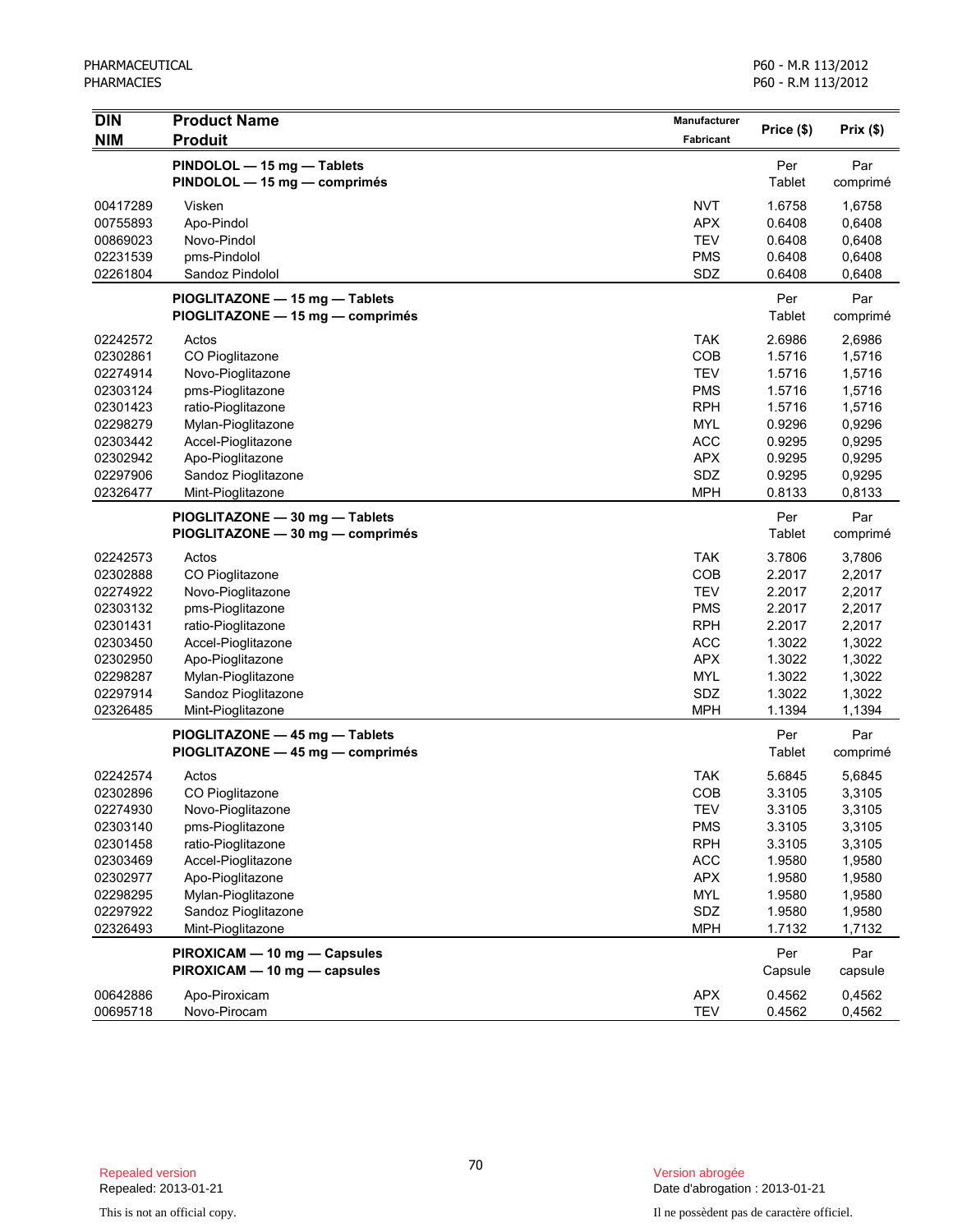| <b>DIN</b> | <b>Product Name</b>                                           | Manufacturer | Price (\$) | Prix(\$) |
|------------|---------------------------------------------------------------|--------------|------------|----------|
| <b>NIM</b> | <b>Produit</b>                                                | Fabricant    |            |          |
|            | PIROXICAM - 20 mg - Capsules                                  |              | Per        | Par      |
|            | PIROXICAM - 20 mg - capsules                                  |              | Capsule    | capsule  |
| 00695696   | Novo-Pirocam                                                  | <b>TEV</b>   | 0.7875     | 0,7875   |
| 00642894   | Apo-Piroxicam                                                 | <b>APX</b>   | 0.7874     | 0,7874   |
| 02239536   | Dom-Piroxicam                                                 | <b>DOM</b>   | 0.7874     | 0,7874   |
| 00836230   | pms-Piroxicam                                                 | <b>PMS</b>   | 0.7874     | 0,7874   |
|            | POLYMYXIN/NEOMYCIN/HYDROCORTISONE - 10,000 U/3.5 mg/10 mg per |              |            |          |
|            | mL - Otic Solution                                            |              |            |          |
|            | POLYMYXINE/NÉOMYCINE/HYDROCORTISONE - 10 000 U/3,5 mg/10 mg   |              |            |          |
|            | par ml - solution otique                                      |              | Per mL     | Par ml   |
| 01912828   | Cortisporin                                                   | <b>GSK</b>   | 1.4387     | 1,4387   |
| 02230386   | Sandoz Cortimyxin                                             | SDZ          | 1.1400     | 1,1400   |
|            | PRAMIPEXOLE - 0.25 mg - Tablets                               |              | Per        | Par      |
|            | PRAMIPEXOLE - 0.25 mg - comprimés                             |              | Tablet     | comprimé |
| 02237145   | Mirapex                                                       | <b>BOE</b>   | 1.1920     | 1,1920   |
| 02290111   | pms-Pramipexole                                               | <b>PMS</b>   | 0.7623     | 0,7623   |
| 02269309   | Novo-Pramipexole                                              | <b>TEV</b>   | 0.6930     | 0,6930   |
| 02292378   | Apo-Pramipexole                                               | <b>APX</b>   | 0.4541     | 0,4541   |
| 02297302   | CO Pramipexole                                                | COB          | 0.4541     | 0,4541   |
| 02315262   | Sandoz Pramipexole                                            | SDZ          | 0.4541     | 0,4541   |
| 02376350   | Mylan-Pramipexole                                             | <b>MYL</b>   | 0.3679     | 0,3679   |
|            | PRAMIPEXOLE - 0.5 mg - Tablets                                |              | Per        | Par      |
|            | PRAMIPEXOLE - 0.5 mg - comprimés                              |              | Tablet     | comprimé |
| 02241594   | Mirapex                                                       | <b>BOE</b>   | 2.3840     | 2,3840   |
| 02290138   | pms-Pramipexole                                               | <b>PMS</b>   | 1.5246     | 1,5246   |
| 02269317   | Novo-Pramipexole                                              | <b>TEV</b>   | 1.3860     | 1,3860   |
| 02292386   | Apo-Pramipexole                                               | <b>APX</b>   | 1.1355     | 1,1355   |
| 02297310   | CO Pramipexole                                                | COB          | 1.1355     | 1,1355   |
| 02315270   | Sandoz Pramipexole                                            | SDZ          | 1.1355     | 1,1355   |
| 02376369   | Mylan-Pramipexole                                             | <b>MYL</b>   | 1.0514     | 1,0514   |
|            | PRAMIPEXOLE - 1 mg - Tablets                                  |              | Per        | Par      |
|            | PRAMIPEXOLE - 1 mg - comprimés                                |              | Tablet     | comprimé |
| 02237146   | <b>Mirapex</b>                                                | <b>BOE</b>   | 2.3840     | 2,3840   |
| 02290146   | pms-Pramipexole                                               | <b>PMS</b>   | 1.5246     | 1,5246   |
| 02269325   | Novo-Pramipexole                                              | <b>TEV</b>   | 1.3860     | 1,3860   |
| 02292394   | Apo-Pramipexole                                               | <b>APX</b>   | 0.9084     | 0,9084   |
| 02297329   | CO Pramipexole                                                | COB          | 0.9084     | 0,9084   |
| 02315289   | Sandoz Pramipexole                                            | SDZ          | 0.9084     | 0,9084   |
| 02376377   | Mylan-Pramipexole                                             | <b>MYL</b>   | 0.7360     | 0,7360   |
|            | PRAMIPEXOLE - 1.5 mg - Tablets                                |              | Per        | Par      |
|            | PRAMIPEXOLE - 1.5 mg - comprimés                              |              | Tablet     | comprimé |
| 02237147   | Mirapex                                                       | <b>BOE</b>   | 2.3840     | 2,3840   |
| 02290154   | pms-Pramipexole                                               | <b>PMS</b>   | 1.5246     | 1,5246   |
| 02269333   | Novo-Pramipexole                                              | <b>TEV</b>   | 1.3860     | 1,3860   |
| 02292408   | Apo-Pramipexole                                               | <b>APX</b>   | 0.9084     | 0,9084   |
| 02297337   | CO Pramipexole                                                | COB          | 0.9084     | 0,9084   |
| 02315297   | Sandoz Pramipexole                                            | SDZ          | 0.9084     | 0,9084   |
| 02376385   | Mylan-Pramipexole                                             | <b>MYL</b>   | 0.7360     | 0,7360   |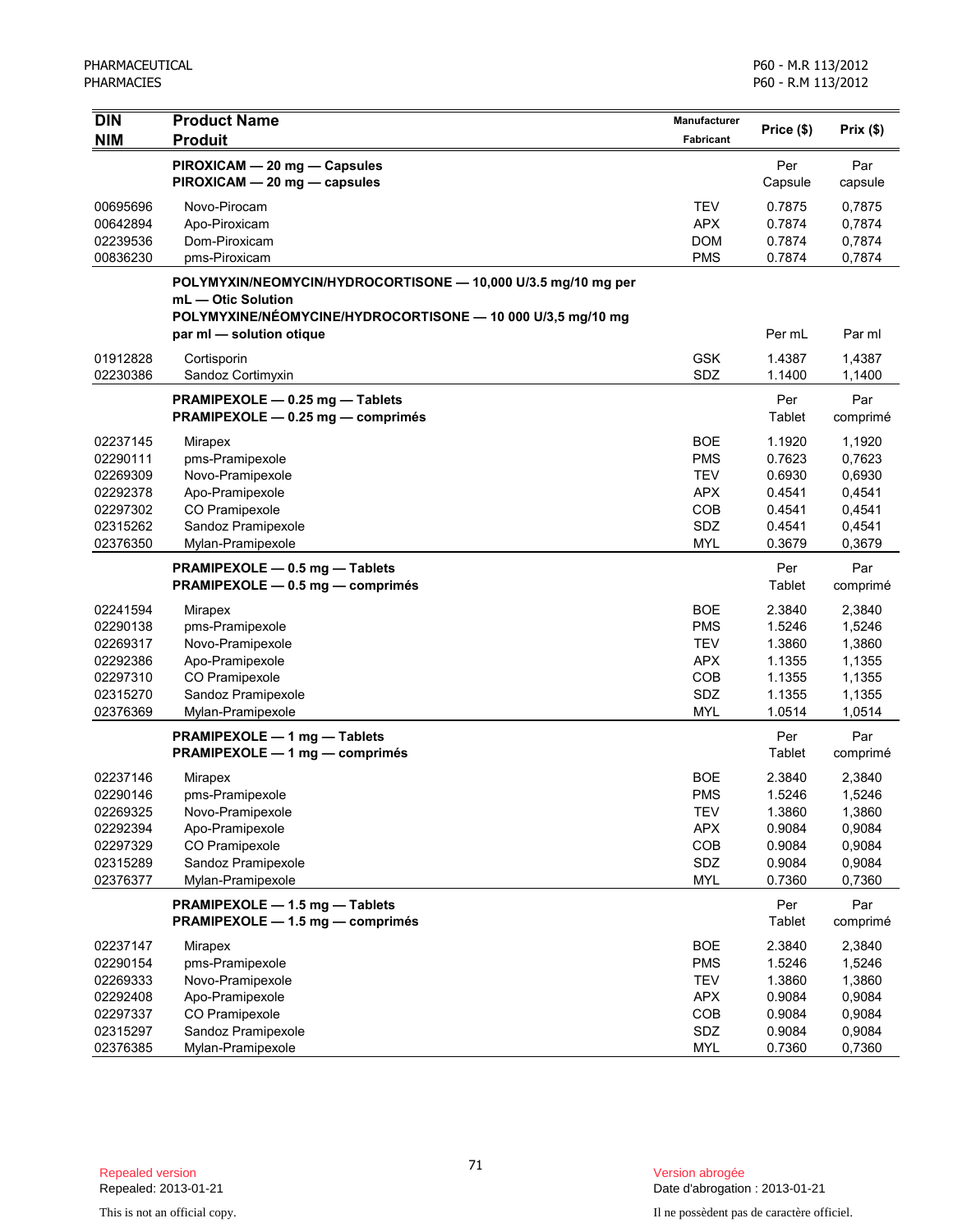| <b>DIN</b> | <b>Product Name</b>                                                                              | <b>Manufacturer</b> | Price (\$)  | Prix(\$)                 |
|------------|--------------------------------------------------------------------------------------------------|---------------------|-------------|--------------------------|
| <b>NIM</b> | <b>Produit</b>                                                                                   | <b>Fabricant</b>    |             |                          |
|            | PRAMOXINE HCI/HYDROCORTISONE ACETATE/ZINC SULFATE —                                              |                     |             |                          |
|            | 10 mg/5 mg/5 mg per g - Ointment                                                                 |                     |             |                          |
|            | PRAMOXINE HCI/HYDROCORTISONE (ACETATE D')/ZINC (SULFATE DE) -<br>10 mg/5 mg/5 mg per g - pommade |                     | Per<br>Gram | Par<br>gramme            |
|            |                                                                                                  |                     |             |                          |
| 00505781   | Anugesic HC                                                                                      | <b>MCL</b>          | 1.1440      | 1,1440                   |
| 02234466   | Proctodan-HC                                                                                     | <b>ODN</b>          | 0.8834      | 0,8834                   |
| 02247692   | Sandoz Anuzinc HC Plus                                                                           | SDZ                 | 0.8833      | 0,8833                   |
|            | <b>PRAMOXINE HCI/ZINC SULFATE MONOHYDRATE/</b>                                                   |                     |             |                          |
|            | HYDROCORTISONE ACETATE - 20 mg/10 mg/10 mg - Suppositories                                       |                     |             |                          |
|            | PRAMOXINE (CHLORHYDRATE DE)/ZINC (SULFATE MONOHYDRATÉ DE)/                                       |                     | Per         | Par                      |
|            | HYDROCORTISONE (ACÉTATE D') - 20 mg/10 mg/10 mg - suppositoires                                  |                     |             | Suppository suppositoire |
| 00476242   | Anugesic HC                                                                                      | <b>MCL</b>          | 1.4300      | 1,4300                   |
| 02240851   | Proctodan-HC                                                                                     | <b>ODN</b>          | 1.1042      | 1,1042                   |
| 02242797   | Sandoz Anuzinc HC Plus                                                                           | SDZ                 | 1.1042      | 1,1042                   |
|            | PRAVASTATIN SODIUM - 10 mg - Tablets                                                             |                     | Per         | Par                      |
|            | <b>PRAVASTATINE SODIQUE - 10 mg - comprimés</b>                                                  |                     | Tablet      | comprimé                 |
| 02243506   | Apo-Pravastatin                                                                                  | <b>APX</b>          | 1.0483      | 1,0483                   |
| 02248182   | <b>CO Pravastatin</b>                                                                            | <b>COB</b>          | 1.0483      | 1,0483                   |
| 02247008   | Novo-Pravastatin                                                                                 | <b>TEV</b>          | 1.0483      | 1,0483                   |
| 02247655   | pms-Pravastatin                                                                                  | <b>PMS</b>          | 1.0483      | 1,0483                   |
| 00893749   | Pravachol                                                                                        | SQU                 | 1.0483      | 1,0483                   |
| 02246930   | ratio-Pravastatin                                                                                | <b>RPH</b>          | 1.0483      | 1,0483                   |
| 02284421   | Ran-Pravastatin                                                                                  | <b>RAN</b>          | 0.9530      | 0,9530                   |
| 02247856   | Sandoz Pravastatin                                                                               | <b>SDZ</b>          | 0.9530      | 0,9530                   |
| 02257092   | Mylan-Pravastatin                                                                                | <b>MYL</b>          | 0.9292      | 0,9292                   |
| 02317451   | Mint-Pravastatin                                                                                 | <b>MPH</b>          | 0.5670      | 0,5670                   |
|            | PRAVASTATIN SODIUM - 20 mg - Tablets                                                             |                     | Per         | Par                      |
|            | <b>PRAVASTATINE SODIQUE - 20 mg - comprimés</b>                                                  |                     | Tablet      | comprimé                 |
| 02248183   | <b>CO Pravastatin</b>                                                                            | <b>COB</b>          | 1.2368      | 1,2368                   |
| 00893757   | Pravachol                                                                                        | SQU                 | 1.2368      | 1,2368                   |
| 02246931   | ratio-Pravastatin                                                                                | <b>RPH</b>          | 1.2368      | 1,2368                   |
| 02243507   | Apo-Pravastatin                                                                                  | <b>APX</b>          | 1.2367      | 1,2367                   |
| 02247009   | Novo-Pravastatin                                                                                 | <b>TEV</b>          | 1.2367      | 1,2367                   |
| 02247656   | pms-Pravastatin                                                                                  | <b>PMS</b>          | 1.2367      | 1,2367                   |
| 02284448   | Ran-Pravastatin                                                                                  | <b>RAN</b>          | 1.1244      | 1,1244                   |
| 02247857   | Sandoz Pravastatin                                                                               | SDZ.                | 1.1243      | 1,1243                   |
| 02257106   | Mylan-Pravastatin                                                                                | <b>MYL</b>          | 1.0962      | 1,0962                   |
| 02317478   | Mint-Pravastatin                                                                                 | <b>MPH</b>          | 0.6689      | 0,6689                   |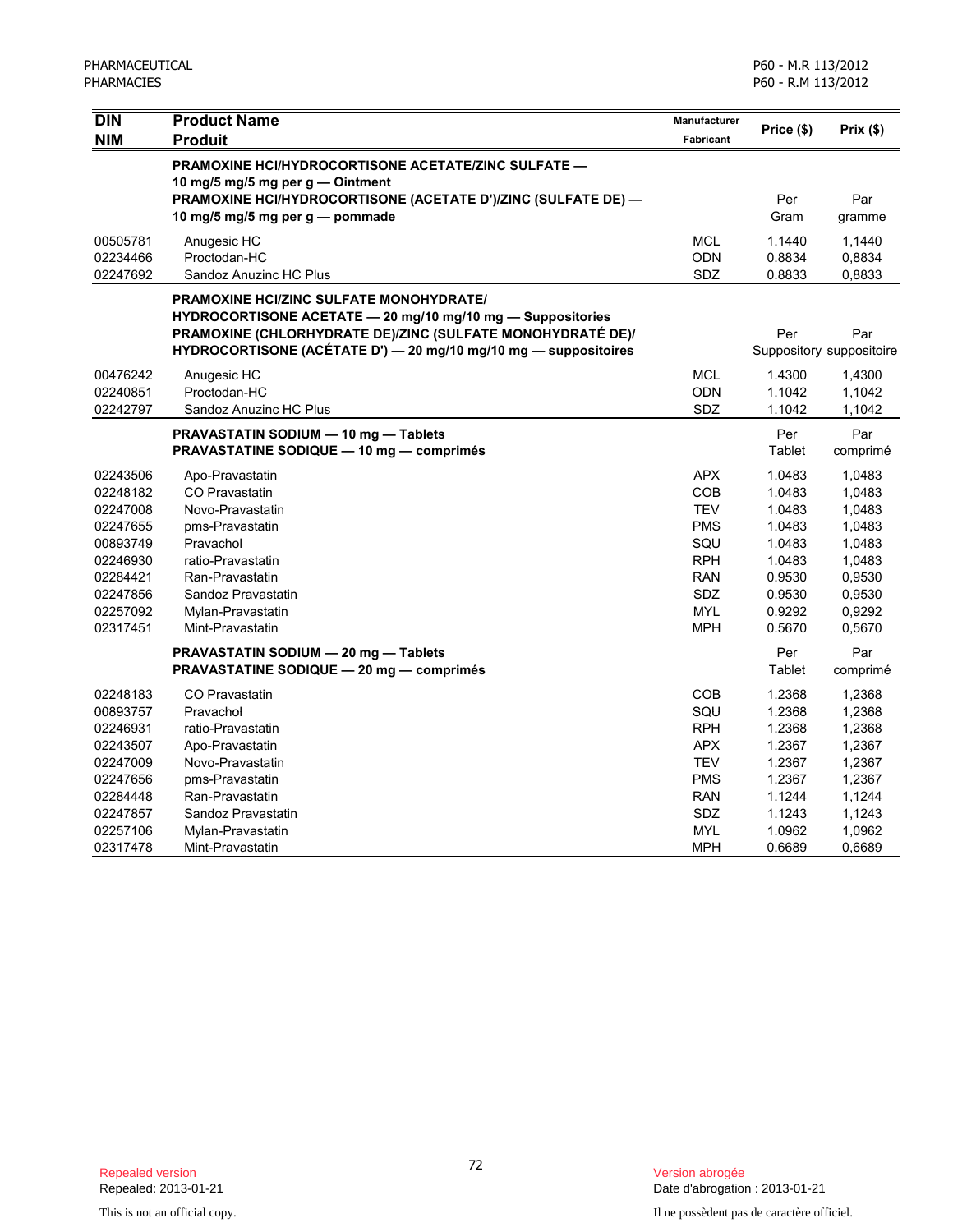| <b>DIN</b> | <b>Product Name</b><br><b>Produit</b>                      | Manufacturer | Price (\$) | Prix(\$) |
|------------|------------------------------------------------------------|--------------|------------|----------|
| <b>NIM</b> |                                                            | Fabricant    |            |          |
|            | PRAVASTATIN SODIUM - 40 mg - Tablets                       |              | Per        | Par      |
|            | <b>PRAVASTATINE SODIQUE - 40 mg - comprimés</b>            |              | Tablet     | comprimé |
| 02248184   | <b>CO Pravastatin</b>                                      | <b>COB</b>   | 1.4898     | 1,4898   |
| 02222051   | Pravachol                                                  | SQU          | 1.4898     | 1.4898   |
| 02246932   | ratio-Pravastatin                                          | <b>RPH</b>   | 1.4898     | 1,4898   |
| 02243508   | Apo-Pravastatin                                            | <b>APX</b>   | 1.4897     | 1,4897   |
| 02247010   | Novo-Pravastatin                                           | <b>TEV</b>   | 1.4897     | 1,4897   |
| 02247657   | pms-Pravastatin                                            | <b>PMS</b>   | 1.4897     | 1,4897   |
| 02284456   | Ran-Pravastatin                                            | <b>RAN</b>   | 1.3544     | 1,3544   |
| 02247858   | Sandoz Pravastatin                                         | SDZ          | 1.3543     | 1,3543   |
| 02257114   | Mylan-Pravastatin                                          | <b>MYL</b>   | 1.3204     | 1,3204   |
| 02317486   | Mint-Pravastatin                                           | <b>MPH</b>   | 0.8057     | 0,8057   |
|            | PRAZOSIN - 1 mg - Tablets                                  |              | Per        | Par      |
|            | PRAZOSINE - 1 mg - comprimés                               |              | Tablet     | comprimé |
| 00560952   | <b>Minipress</b>                                           | ERF          | 0.3252     | 0,3252   |
| 00882801   | Apo-Prazo                                                  | <b>APX</b>   | 0.2261     | 0,2261   |
| 01934198   | Novo-Prazin                                                | <b>TEV</b>   | 0.2055     | 0,2055   |
|            | PRAZOSIN - 2 mg - Tablets                                  |              | Per        | Par      |
|            | PRAZOSINE - 2 mg - comprimés                               |              | Tablet     | comprimé |
| 00560960   | <b>Minipress</b>                                           | <b>ERF</b>   | 0.4415     | 0,4415   |
| 00882828   | Apo-Prazo                                                  | <b>APX</b>   | 0.3070     | 0,3070   |
| 01934201   | Novo-Prazin                                                | <b>TEV</b>   | 0.2791     | 0,2791   |
|            | PRAZOSIN - 5 mg - Tablets                                  |              | Per        | Par      |
|            | PRAZOSINE - 5 mg - comprimés                               |              | Tablet     | comprimé |
| 00560979   | <b>Minipress</b>                                           | <b>ERF</b>   | 0.6070     | 0,6070   |
| 00882836   | Apo-Prazo                                                  | <b>APX</b>   | 0.4187     | 0,4187   |
| 01934228   | Novo-Prazin                                                | <b>TEV</b>   | 0.3806     | 0,3806   |
|            | <b>PREDNISOLONE ACETATE - 1% - Ophthalmic Suspension</b>   |              |            |          |
|            | PREDNISOLONE (ACÉTATE DE) - 1 % - suspension ophtalmique   |              | Per mL     | Par ml   |
| 00301175   | Pred-Forte                                                 | <b>ALL</b>   | 5.8168     | 5,8168   |
| 01916203   | Sandoz Prednisolone                                        | SDZ          | 2.1450     | 2,1450   |
| 00700401   | ratio-Prednisolone                                         | <b>RPH</b>   | 1.9400     | 1,9400   |
|            | PREDNISOLONE SODIUM PHOSPHATE - 5 mg/5 mL - Oral Solution  |              |            |          |
|            | PREDNISOLONE SODIUM PHOSPHATE - 5 mg/5 ml - solution orale |              | Per mL     | Par ml   |
| 02230619   | Pediapred                                                  | SAA          | 0.1368     | 0,1368   |
| 02245532   | pms-Prednisolone                                           | <b>PMS</b>   | 0.0921     | 0,0921   |
|            | PREDNISONE - 1 mg - Tablets                                |              | Per        | Par      |
|            | PREDNISONE - 1 mg - comprimés                              |              | Tablet     | comprimé |
|            |                                                            |              |            |          |
| 00271373   | Winpred                                                    | VAL          | 0.1139     | 0,1139   |
| 00598194   | Apo-Prednisone                                             | <b>APX</b>   | 0.1072     | 0,1072   |
|            | PREDNISONE - 5 mg - Tablets                                |              | Per        | Par      |
|            | PREDNISONE - 5 mg - comprimés                              |              | Tablet     | comprimé |
| 00312770   | Apo-Prednisone                                             | <b>APX</b>   | 0.0401     | 0,0401   |
| 00021695   | Novo-Prednisone                                            | <b>TEV</b>   | 0.0286     | 0,0286   |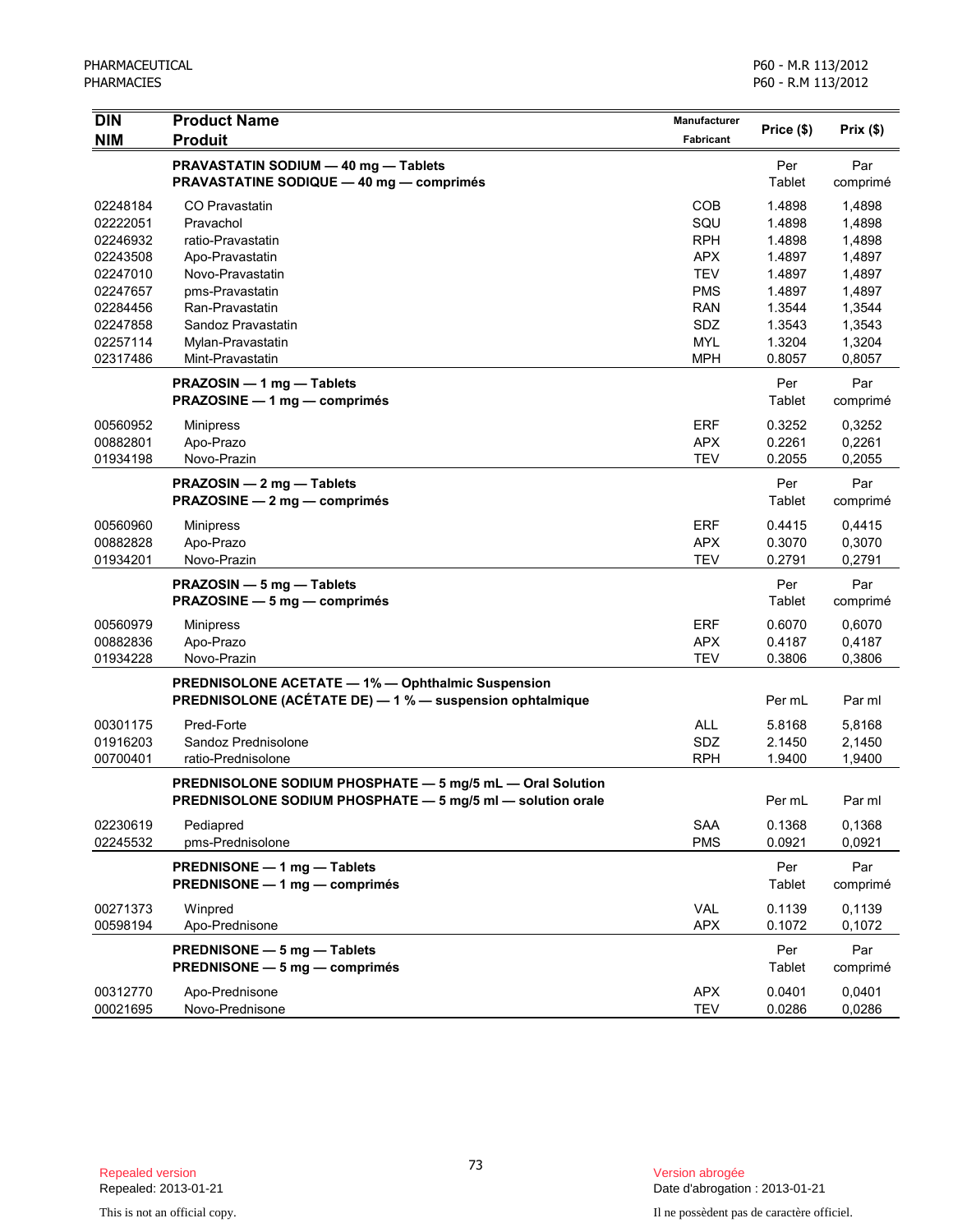| <b>DIN</b>           | <b>Product Name</b>                                | Manufacturer             | Price (\$)       | Prix(\$)         |
|----------------------|----------------------------------------------------|--------------------------|------------------|------------------|
| <b>NIM</b>           | <b>Produit</b>                                     | <b>Fabricant</b>         |                  |                  |
|                      | PREDNISONE - 50 mg - Tablets                       |                          | Per              | Par              |
|                      | PREDNISONE - 50 mg - comprimés                     |                          | Tablet           | comprimé         |
| 00550957             | Apo-Prednisone                                     | <b>APX</b>               | 0.1735           | 0,1735           |
| 00232378             | Novo-Prednisone                                    | <b>TEV</b>               | 0.1205           | 0,1205           |
|                      | PROPAFENONE HCI-150 mg-Tablets                     |                          | Per              | Par              |
|                      | PROPAFÉNONE (CHLORHYDRATE DE) - 150 mg - comprimés |                          | Tablet           | comprimé         |
| 00603708             | Rythmol                                            | ABB                      | 1.3669           | 1,3669           |
| 02243324             | Apo-Propafenone                                    | <b>APX</b>               | 0.4703           | 0,4703           |
| 02245372             | Mylan-Propafenone                                  | <b>MYL</b><br><b>PMS</b> | 0.4275           | 0,4275           |
| 02294559             | pms-Propafenone                                    |                          | 0.4275           | 0,4275           |
|                      | PROPAFENONE HCI-300 mg-Tablets                     |                          | Per              | Par              |
|                      | PROPAFÉNONE (CHLORHYDRATE DE) - 300 mg - comprimés |                          | <b>Tablet</b>    | comprimé         |
| 00603716             | Rythmol                                            | <b>ABB</b>               | 2.4093           | 2,4093           |
| 02243325             | Apo-Propafenone                                    | <b>APX</b>               | 0.8291           | 0,8291           |
| 02245373<br>02294575 | Mylan-Propafenone<br>pms-Propafenone               | <b>MYL</b><br><b>PMS</b> | 0.7537<br>0.7537 | 0,7537<br>0,7537 |
|                      |                                                    |                          |                  |                  |
|                      | PROPRANOLOL HCI-10 mg-Tablets                      |                          | Per              | Par              |
|                      | PROPRANOLOL (CHLORHYDRATE DE) - 10 mg - comprimés  |                          | Tablet           | comprimé         |
| 00496480             | Novo-Pranol                                        | <b>TEV</b>               | 0.0264           | 0,0264           |
| 02137313             | Dom-Propranolol                                    | <b>DOM</b>               | 0.0212           | 0,0212           |
| 00402788             | Apo-Propranolol                                    | <b>APX</b>               | 0.0211           | 0,0211           |
|                      | PROPRANOLOL HCI-40 mg-Tablets                      |                          | Per              | Par              |
|                      | PROPRANOLOL (CHLORHYDRATE DE) - 40 mg - comprimés  |                          | Tablet           | comprimé         |
| 00402753             | Apo-Propranolol                                    | <b>APX</b>               | 0.0383           | 0.0383           |
| 02137321             | Dom-Propranolol                                    | <b>DOM</b>               | 0.0383           | 0,0383           |
| 00496499             | Novo-Pranol                                        | <b>TEV</b>               | 0.0383           | 0,0383           |
|                      | PROPRANOLOL HCI-80 mg-Tablets                      |                          | Per              | Par              |
|                      | PROPRANOLOL (CHLORHYDRATE DE) - 80 mg - comprimés  |                          | <b>Tablet</b>    | comprimé         |
| 00402761             | Apo-Propranolol                                    | <b>APX</b>               | 0.0644           | 0,0644           |
| 00496502             | Novo-Pranol                                        | <b>TEV</b>               | 0.0644           | 0,0644           |
|                      | QUETIAPINE - 25 mg - Tablets                       |                          | Per              | Par              |
|                      | $QUETIAPINE - 25 mg - comprimés$                   |                          | Tablet           | comprimé         |
| 02236951             | Seroquel                                           | <b>AZC</b>               | 0.5715           | 0,5715           |
| 02313901             | Apo-Quetiapine                                     | <b>APX</b>               | 0.3458           | 0,3458           |
| 02316080             | CO Quetiapine                                      | COB                      | 0.3458           | 0,3458           |
| 02307804<br>02284235 | Mylan-Quetiapine<br>Novo-Quetiapine                | <b>MYL</b><br><b>TEV</b> | 0.3458<br>0.3458 | 0,3458<br>0,3458 |
| 02311704             | ratio-Quetiapine                                   | <b>RPH</b>               | 0.3458           | 0,3458           |
| 02313995             | Sandoz Quetiapine                                  | SDZ                      | 0.3458           | 0,3458           |
| 02296551             | pms-Quetiapine                                     | <b>PMS</b>               | 0.3458           | 0,3458           |
|                      | QUETIAPINE - 100 mg - Tablets                      |                          | Per              | Par              |
|                      | QUETIAPINE - 100 mg - comprimés                    |                          | <b>Tablet</b>    | comprimé         |
| 02236952             | Seroquel                                           | <b>AZC</b>               | 1.5246           | 1,5246           |
| 02313928             | Apo-Quetiapine                                     | <b>APX</b>               | 0.9226           | 0,9226           |
| 02316099             | CO Quetiapine                                      | COB                      | 0.9226           | 0,9226           |
| 02307812             | Mylan-Quetiapine                                   | <b>MYL</b>               | 0.9226           | 0,9226           |
| 02284243             | Novo-Quetiapine                                    | <b>TEV</b>               | 0.9226           | 0,9226           |
| 02311712             | ratio-Quetiapine                                   | <b>RPH</b>               | 0.9226           | 0,9226           |
| 02314002<br>02296578 | Sandoz Quetiapine<br>pms-Quetiapine                | SDZ<br><b>PMS</b>        | 0.9226<br>0.9226 | 0,9226<br>0,9226 |
|                      |                                                    |                          |                  |                  |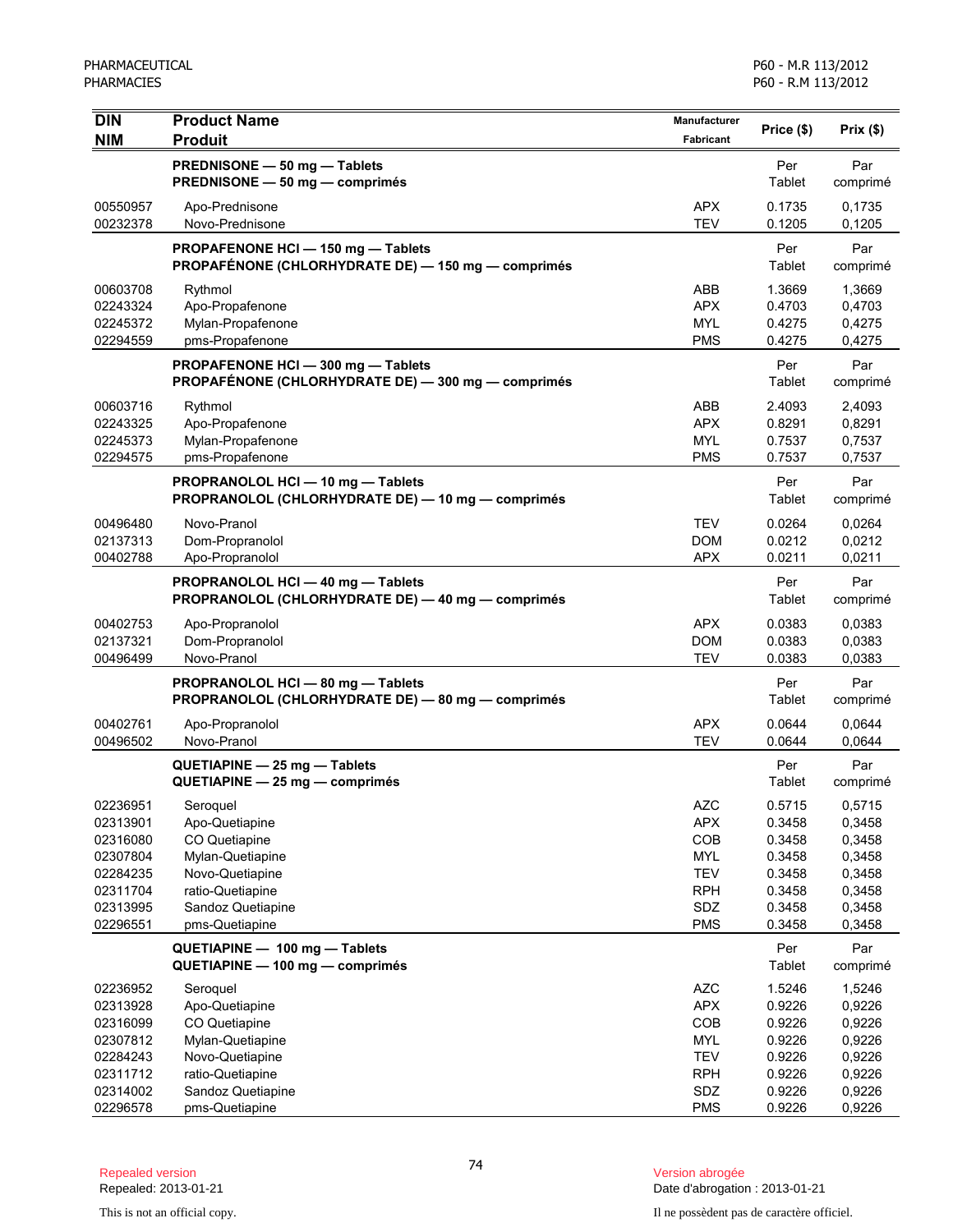| Per<br>Par<br>QUETIAPINE - 150 mg - Tablets<br>QUETIAPINE - 150 mg - comprimés<br><b>Tablet</b><br>comprimé<br><b>AZC</b><br>2.3550<br>02240862<br>Seroquel<br>2,3550<br><b>TEV</b><br>02284251<br>Novo-Quetiapine<br>1.3518<br>1,3518<br>Per<br>Par<br>QUETIAPINE - 200 mg - Tablets<br>QUETIAPINE - 200 mg - comprimés<br>Tablet<br>comprimé<br><b>AZC</b><br>3.0613<br>02236953<br>Seroquel<br>3,0613<br>02313936<br><b>APX</b><br>1.8527<br>1,8527<br>Apo-Quetiapine<br>COB<br>1.8527<br>1,8527<br>02316110<br>CO Quetiapine<br>02307839<br><b>MYL</b><br>1.8527<br>1,8527<br>Mylan-Quetiapine<br><b>TEV</b><br>1.8527<br>02284278<br>Novo-Quetiapine<br>1,8527<br>ratio-Quetiapine<br><b>RPH</b><br>1.8527<br>02311747<br>1,8527<br>SDZ<br>02314010<br>Sandoz Quetiapine<br>1.8527<br>1,8527<br><b>PMS</b><br>02296594<br>1.8527<br>pms-Quetiapine<br>1,8527<br>Par<br>QUETIAPINE - 300 mg - Tablets<br>Per<br>QUETIAPINE - 300 mg - comprimés<br><b>Tablet</b><br>comprimé<br>02244107<br><b>AZC</b><br>4.4671<br>Seroquel<br>4,4671<br>02313944<br><b>APX</b><br>2.7038<br>2,7038<br>Apo-Quetiapine<br>COB<br>2.7038<br>02316129<br>CO Quetiapine<br>2,7038<br>02307847<br><b>MYL</b><br>2.7038<br>2,7038<br>Mylan-Quetiapine<br>02284286<br>Novo-Quetiapine<br><b>TEV</b><br>2.7038<br>2,7038<br><b>RPH</b><br>2.7038<br>2,7038<br>02311755<br>ratio-Quetiapine<br>02314029<br>Sandoz Quetiapine<br>SDZ<br>2.7038<br>2,7038<br>02296608<br><b>PMS</b><br>2.7038<br>2,7038<br>pms-Quetiapine<br>Per<br>Par<br>QUININE SULFATE - 200 mg - Capsules<br>QUININE (SULFATE DE) - 200 mg - capsules<br>Capsule<br>capsule<br>Novo-Quinine<br><b>TEV</b><br>0.2800<br>00021008<br>0,2800<br>Apo-Quinine<br><b>APX</b><br>0.2629<br>02254514<br>0,2629<br>00695440<br><b>ODN</b><br>0.2390<br>0,2390<br>Quinine-Odan<br>Par<br>QUININE SULFATE - 300 mg - Capsules<br>Per<br>QUININE (SULFATE DE) - 300 mg - capsules<br>Capsule<br>capsule<br><b>TEV</b><br>00021016<br>Novo-Quinine<br>0.4364<br>0,4364<br><b>APX</b><br>0.4125<br>02254522<br>Apo-Quinine<br>0,4125<br>0.3750<br>0,3750<br>00695459<br>Quinine-Odan<br>ODN<br>Per<br>Par<br>RABEPRAZOLE - 10 mg - Tablets<br>RABEPRAZOLE - 10 mg - comprimés<br>Tablet<br>comprimé<br><b>JAN</b><br>02243796<br>Pariet<br>0.7541<br>0,7541<br><b>TEV</b><br>Teva-Rabeprazole EC<br>0.4550<br>0,4550<br>02296632<br>02310805<br>pms-Rabeprazole EC<br><b>PMS</b><br>0.4550<br>0,4550<br>02298074<br>Ran-Rabeprazole<br><b>RAN</b><br>0.4550<br>0,4550<br>SDZ<br>Sandoz Rabeprazole<br>02314177<br>0.4550<br>0,4550<br><b>APX</b><br>02345579<br>Apo-Rabeprazole<br>0.2275<br>0,2275 | <b>DIN</b> | <b>Product Name</b> | <b>Manufacturer</b> | Price (\$) | Prix(\$) |
|--------------------------------------------------------------------------------------------------------------------------------------------------------------------------------------------------------------------------------------------------------------------------------------------------------------------------------------------------------------------------------------------------------------------------------------------------------------------------------------------------------------------------------------------------------------------------------------------------------------------------------------------------------------------------------------------------------------------------------------------------------------------------------------------------------------------------------------------------------------------------------------------------------------------------------------------------------------------------------------------------------------------------------------------------------------------------------------------------------------------------------------------------------------------------------------------------------------------------------------------------------------------------------------------------------------------------------------------------------------------------------------------------------------------------------------------------------------------------------------------------------------------------------------------------------------------------------------------------------------------------------------------------------------------------------------------------------------------------------------------------------------------------------------------------------------------------------------------------------------------------------------------------------------------------------------------------------------------------------------------------------------------------------------------------------------------------------------------------------------------------------------------------------------------------------------------------------------------------------------------------------------------------------------------------------------------------------------------------------------------------------------------------------------------------------------------------------------------------------------------------------------------------------------------------------------------------------------------------------------------------------------|------------|---------------------|---------------------|------------|----------|
|                                                                                                                                                                                                                                                                                                                                                                                                                                                                                                                                                                                                                                                                                                                                                                                                                                                                                                                                                                                                                                                                                                                                                                                                                                                                                                                                                                                                                                                                                                                                                                                                                                                                                                                                                                                                                                                                                                                                                                                                                                                                                                                                                                                                                                                                                                                                                                                                                                                                                                                                                                                                                                      | <b>NIM</b> | <b>Produit</b>      | Fabricant           |            |          |
|                                                                                                                                                                                                                                                                                                                                                                                                                                                                                                                                                                                                                                                                                                                                                                                                                                                                                                                                                                                                                                                                                                                                                                                                                                                                                                                                                                                                                                                                                                                                                                                                                                                                                                                                                                                                                                                                                                                                                                                                                                                                                                                                                                                                                                                                                                                                                                                                                                                                                                                                                                                                                                      |            |                     |                     |            |          |
|                                                                                                                                                                                                                                                                                                                                                                                                                                                                                                                                                                                                                                                                                                                                                                                                                                                                                                                                                                                                                                                                                                                                                                                                                                                                                                                                                                                                                                                                                                                                                                                                                                                                                                                                                                                                                                                                                                                                                                                                                                                                                                                                                                                                                                                                                                                                                                                                                                                                                                                                                                                                                                      |            |                     |                     |            |          |
|                                                                                                                                                                                                                                                                                                                                                                                                                                                                                                                                                                                                                                                                                                                                                                                                                                                                                                                                                                                                                                                                                                                                                                                                                                                                                                                                                                                                                                                                                                                                                                                                                                                                                                                                                                                                                                                                                                                                                                                                                                                                                                                                                                                                                                                                                                                                                                                                                                                                                                                                                                                                                                      |            |                     |                     |            |          |
|                                                                                                                                                                                                                                                                                                                                                                                                                                                                                                                                                                                                                                                                                                                                                                                                                                                                                                                                                                                                                                                                                                                                                                                                                                                                                                                                                                                                                                                                                                                                                                                                                                                                                                                                                                                                                                                                                                                                                                                                                                                                                                                                                                                                                                                                                                                                                                                                                                                                                                                                                                                                                                      |            |                     |                     |            |          |
|                                                                                                                                                                                                                                                                                                                                                                                                                                                                                                                                                                                                                                                                                                                                                                                                                                                                                                                                                                                                                                                                                                                                                                                                                                                                                                                                                                                                                                                                                                                                                                                                                                                                                                                                                                                                                                                                                                                                                                                                                                                                                                                                                                                                                                                                                                                                                                                                                                                                                                                                                                                                                                      |            |                     |                     |            |          |
|                                                                                                                                                                                                                                                                                                                                                                                                                                                                                                                                                                                                                                                                                                                                                                                                                                                                                                                                                                                                                                                                                                                                                                                                                                                                                                                                                                                                                                                                                                                                                                                                                                                                                                                                                                                                                                                                                                                                                                                                                                                                                                                                                                                                                                                                                                                                                                                                                                                                                                                                                                                                                                      |            |                     |                     |            |          |
|                                                                                                                                                                                                                                                                                                                                                                                                                                                                                                                                                                                                                                                                                                                                                                                                                                                                                                                                                                                                                                                                                                                                                                                                                                                                                                                                                                                                                                                                                                                                                                                                                                                                                                                                                                                                                                                                                                                                                                                                                                                                                                                                                                                                                                                                                                                                                                                                                                                                                                                                                                                                                                      |            |                     |                     |            |          |
|                                                                                                                                                                                                                                                                                                                                                                                                                                                                                                                                                                                                                                                                                                                                                                                                                                                                                                                                                                                                                                                                                                                                                                                                                                                                                                                                                                                                                                                                                                                                                                                                                                                                                                                                                                                                                                                                                                                                                                                                                                                                                                                                                                                                                                                                                                                                                                                                                                                                                                                                                                                                                                      |            |                     |                     |            |          |
|                                                                                                                                                                                                                                                                                                                                                                                                                                                                                                                                                                                                                                                                                                                                                                                                                                                                                                                                                                                                                                                                                                                                                                                                                                                                                                                                                                                                                                                                                                                                                                                                                                                                                                                                                                                                                                                                                                                                                                                                                                                                                                                                                                                                                                                                                                                                                                                                                                                                                                                                                                                                                                      |            |                     |                     |            |          |
|                                                                                                                                                                                                                                                                                                                                                                                                                                                                                                                                                                                                                                                                                                                                                                                                                                                                                                                                                                                                                                                                                                                                                                                                                                                                                                                                                                                                                                                                                                                                                                                                                                                                                                                                                                                                                                                                                                                                                                                                                                                                                                                                                                                                                                                                                                                                                                                                                                                                                                                                                                                                                                      |            |                     |                     |            |          |
|                                                                                                                                                                                                                                                                                                                                                                                                                                                                                                                                                                                                                                                                                                                                                                                                                                                                                                                                                                                                                                                                                                                                                                                                                                                                                                                                                                                                                                                                                                                                                                                                                                                                                                                                                                                                                                                                                                                                                                                                                                                                                                                                                                                                                                                                                                                                                                                                                                                                                                                                                                                                                                      |            |                     |                     |            |          |
|                                                                                                                                                                                                                                                                                                                                                                                                                                                                                                                                                                                                                                                                                                                                                                                                                                                                                                                                                                                                                                                                                                                                                                                                                                                                                                                                                                                                                                                                                                                                                                                                                                                                                                                                                                                                                                                                                                                                                                                                                                                                                                                                                                                                                                                                                                                                                                                                                                                                                                                                                                                                                                      |            |                     |                     |            |          |
|                                                                                                                                                                                                                                                                                                                                                                                                                                                                                                                                                                                                                                                                                                                                                                                                                                                                                                                                                                                                                                                                                                                                                                                                                                                                                                                                                                                                                                                                                                                                                                                                                                                                                                                                                                                                                                                                                                                                                                                                                                                                                                                                                                                                                                                                                                                                                                                                                                                                                                                                                                                                                                      |            |                     |                     |            |          |
|                                                                                                                                                                                                                                                                                                                                                                                                                                                                                                                                                                                                                                                                                                                                                                                                                                                                                                                                                                                                                                                                                                                                                                                                                                                                                                                                                                                                                                                                                                                                                                                                                                                                                                                                                                                                                                                                                                                                                                                                                                                                                                                                                                                                                                                                                                                                                                                                                                                                                                                                                                                                                                      |            |                     |                     |            |          |
|                                                                                                                                                                                                                                                                                                                                                                                                                                                                                                                                                                                                                                                                                                                                                                                                                                                                                                                                                                                                                                                                                                                                                                                                                                                                                                                                                                                                                                                                                                                                                                                                                                                                                                                                                                                                                                                                                                                                                                                                                                                                                                                                                                                                                                                                                                                                                                                                                                                                                                                                                                                                                                      |            |                     |                     |            |          |
|                                                                                                                                                                                                                                                                                                                                                                                                                                                                                                                                                                                                                                                                                                                                                                                                                                                                                                                                                                                                                                                                                                                                                                                                                                                                                                                                                                                                                                                                                                                                                                                                                                                                                                                                                                                                                                                                                                                                                                                                                                                                                                                                                                                                                                                                                                                                                                                                                                                                                                                                                                                                                                      |            |                     |                     |            |          |
|                                                                                                                                                                                                                                                                                                                                                                                                                                                                                                                                                                                                                                                                                                                                                                                                                                                                                                                                                                                                                                                                                                                                                                                                                                                                                                                                                                                                                                                                                                                                                                                                                                                                                                                                                                                                                                                                                                                                                                                                                                                                                                                                                                                                                                                                                                                                                                                                                                                                                                                                                                                                                                      |            |                     |                     |            |          |
|                                                                                                                                                                                                                                                                                                                                                                                                                                                                                                                                                                                                                                                                                                                                                                                                                                                                                                                                                                                                                                                                                                                                                                                                                                                                                                                                                                                                                                                                                                                                                                                                                                                                                                                                                                                                                                                                                                                                                                                                                                                                                                                                                                                                                                                                                                                                                                                                                                                                                                                                                                                                                                      |            |                     |                     |            |          |
|                                                                                                                                                                                                                                                                                                                                                                                                                                                                                                                                                                                                                                                                                                                                                                                                                                                                                                                                                                                                                                                                                                                                                                                                                                                                                                                                                                                                                                                                                                                                                                                                                                                                                                                                                                                                                                                                                                                                                                                                                                                                                                                                                                                                                                                                                                                                                                                                                                                                                                                                                                                                                                      |            |                     |                     |            |          |
|                                                                                                                                                                                                                                                                                                                                                                                                                                                                                                                                                                                                                                                                                                                                                                                                                                                                                                                                                                                                                                                                                                                                                                                                                                                                                                                                                                                                                                                                                                                                                                                                                                                                                                                                                                                                                                                                                                                                                                                                                                                                                                                                                                                                                                                                                                                                                                                                                                                                                                                                                                                                                                      |            |                     |                     |            |          |
|                                                                                                                                                                                                                                                                                                                                                                                                                                                                                                                                                                                                                                                                                                                                                                                                                                                                                                                                                                                                                                                                                                                                                                                                                                                                                                                                                                                                                                                                                                                                                                                                                                                                                                                                                                                                                                                                                                                                                                                                                                                                                                                                                                                                                                                                                                                                                                                                                                                                                                                                                                                                                                      |            |                     |                     |            |          |
|                                                                                                                                                                                                                                                                                                                                                                                                                                                                                                                                                                                                                                                                                                                                                                                                                                                                                                                                                                                                                                                                                                                                                                                                                                                                                                                                                                                                                                                                                                                                                                                                                                                                                                                                                                                                                                                                                                                                                                                                                                                                                                                                                                                                                                                                                                                                                                                                                                                                                                                                                                                                                                      |            |                     |                     |            |          |
|                                                                                                                                                                                                                                                                                                                                                                                                                                                                                                                                                                                                                                                                                                                                                                                                                                                                                                                                                                                                                                                                                                                                                                                                                                                                                                                                                                                                                                                                                                                                                                                                                                                                                                                                                                                                                                                                                                                                                                                                                                                                                                                                                                                                                                                                                                                                                                                                                                                                                                                                                                                                                                      |            |                     |                     |            |          |
|                                                                                                                                                                                                                                                                                                                                                                                                                                                                                                                                                                                                                                                                                                                                                                                                                                                                                                                                                                                                                                                                                                                                                                                                                                                                                                                                                                                                                                                                                                                                                                                                                                                                                                                                                                                                                                                                                                                                                                                                                                                                                                                                                                                                                                                                                                                                                                                                                                                                                                                                                                                                                                      |            |                     |                     |            |          |
|                                                                                                                                                                                                                                                                                                                                                                                                                                                                                                                                                                                                                                                                                                                                                                                                                                                                                                                                                                                                                                                                                                                                                                                                                                                                                                                                                                                                                                                                                                                                                                                                                                                                                                                                                                                                                                                                                                                                                                                                                                                                                                                                                                                                                                                                                                                                                                                                                                                                                                                                                                                                                                      |            |                     |                     |            |          |
|                                                                                                                                                                                                                                                                                                                                                                                                                                                                                                                                                                                                                                                                                                                                                                                                                                                                                                                                                                                                                                                                                                                                                                                                                                                                                                                                                                                                                                                                                                                                                                                                                                                                                                                                                                                                                                                                                                                                                                                                                                                                                                                                                                                                                                                                                                                                                                                                                                                                                                                                                                                                                                      |            |                     |                     |            |          |
|                                                                                                                                                                                                                                                                                                                                                                                                                                                                                                                                                                                                                                                                                                                                                                                                                                                                                                                                                                                                                                                                                                                                                                                                                                                                                                                                                                                                                                                                                                                                                                                                                                                                                                                                                                                                                                                                                                                                                                                                                                                                                                                                                                                                                                                                                                                                                                                                                                                                                                                                                                                                                                      |            |                     |                     |            |          |
|                                                                                                                                                                                                                                                                                                                                                                                                                                                                                                                                                                                                                                                                                                                                                                                                                                                                                                                                                                                                                                                                                                                                                                                                                                                                                                                                                                                                                                                                                                                                                                                                                                                                                                                                                                                                                                                                                                                                                                                                                                                                                                                                                                                                                                                                                                                                                                                                                                                                                                                                                                                                                                      |            |                     |                     |            |          |
|                                                                                                                                                                                                                                                                                                                                                                                                                                                                                                                                                                                                                                                                                                                                                                                                                                                                                                                                                                                                                                                                                                                                                                                                                                                                                                                                                                                                                                                                                                                                                                                                                                                                                                                                                                                                                                                                                                                                                                                                                                                                                                                                                                                                                                                                                                                                                                                                                                                                                                                                                                                                                                      |            |                     |                     |            |          |
|                                                                                                                                                                                                                                                                                                                                                                                                                                                                                                                                                                                                                                                                                                                                                                                                                                                                                                                                                                                                                                                                                                                                                                                                                                                                                                                                                                                                                                                                                                                                                                                                                                                                                                                                                                                                                                                                                                                                                                                                                                                                                                                                                                                                                                                                                                                                                                                                                                                                                                                                                                                                                                      |            |                     |                     |            |          |
|                                                                                                                                                                                                                                                                                                                                                                                                                                                                                                                                                                                                                                                                                                                                                                                                                                                                                                                                                                                                                                                                                                                                                                                                                                                                                                                                                                                                                                                                                                                                                                                                                                                                                                                                                                                                                                                                                                                                                                                                                                                                                                                                                                                                                                                                                                                                                                                                                                                                                                                                                                                                                                      |            |                     |                     |            |          |
|                                                                                                                                                                                                                                                                                                                                                                                                                                                                                                                                                                                                                                                                                                                                                                                                                                                                                                                                                                                                                                                                                                                                                                                                                                                                                                                                                                                                                                                                                                                                                                                                                                                                                                                                                                                                                                                                                                                                                                                                                                                                                                                                                                                                                                                                                                                                                                                                                                                                                                                                                                                                                                      |            |                     |                     |            |          |
|                                                                                                                                                                                                                                                                                                                                                                                                                                                                                                                                                                                                                                                                                                                                                                                                                                                                                                                                                                                                                                                                                                                                                                                                                                                                                                                                                                                                                                                                                                                                                                                                                                                                                                                                                                                                                                                                                                                                                                                                                                                                                                                                                                                                                                                                                                                                                                                                                                                                                                                                                                                                                                      |            |                     |                     |            |          |
|                                                                                                                                                                                                                                                                                                                                                                                                                                                                                                                                                                                                                                                                                                                                                                                                                                                                                                                                                                                                                                                                                                                                                                                                                                                                                                                                                                                                                                                                                                                                                                                                                                                                                                                                                                                                                                                                                                                                                                                                                                                                                                                                                                                                                                                                                                                                                                                                                                                                                                                                                                                                                                      |            |                     |                     |            |          |
|                                                                                                                                                                                                                                                                                                                                                                                                                                                                                                                                                                                                                                                                                                                                                                                                                                                                                                                                                                                                                                                                                                                                                                                                                                                                                                                                                                                                                                                                                                                                                                                                                                                                                                                                                                                                                                                                                                                                                                                                                                                                                                                                                                                                                                                                                                                                                                                                                                                                                                                                                                                                                                      |            |                     |                     |            |          |
|                                                                                                                                                                                                                                                                                                                                                                                                                                                                                                                                                                                                                                                                                                                                                                                                                                                                                                                                                                                                                                                                                                                                                                                                                                                                                                                                                                                                                                                                                                                                                                                                                                                                                                                                                                                                                                                                                                                                                                                                                                                                                                                                                                                                                                                                                                                                                                                                                                                                                                                                                                                                                                      |            |                     |                     |            |          |
|                                                                                                                                                                                                                                                                                                                                                                                                                                                                                                                                                                                                                                                                                                                                                                                                                                                                                                                                                                                                                                                                                                                                                                                                                                                                                                                                                                                                                                                                                                                                                                                                                                                                                                                                                                                                                                                                                                                                                                                                                                                                                                                                                                                                                                                                                                                                                                                                                                                                                                                                                                                                                                      |            |                     |                     |            |          |
|                                                                                                                                                                                                                                                                                                                                                                                                                                                                                                                                                                                                                                                                                                                                                                                                                                                                                                                                                                                                                                                                                                                                                                                                                                                                                                                                                                                                                                                                                                                                                                                                                                                                                                                                                                                                                                                                                                                                                                                                                                                                                                                                                                                                                                                                                                                                                                                                                                                                                                                                                                                                                                      |            |                     |                     |            |          |
|                                                                                                                                                                                                                                                                                                                                                                                                                                                                                                                                                                                                                                                                                                                                                                                                                                                                                                                                                                                                                                                                                                                                                                                                                                                                                                                                                                                                                                                                                                                                                                                                                                                                                                                                                                                                                                                                                                                                                                                                                                                                                                                                                                                                                                                                                                                                                                                                                                                                                                                                                                                                                                      |            |                     |                     |            |          |
|                                                                                                                                                                                                                                                                                                                                                                                                                                                                                                                                                                                                                                                                                                                                                                                                                                                                                                                                                                                                                                                                                                                                                                                                                                                                                                                                                                                                                                                                                                                                                                                                                                                                                                                                                                                                                                                                                                                                                                                                                                                                                                                                                                                                                                                                                                                                                                                                                                                                                                                                                                                                                                      |            |                     |                     |            |          |
|                                                                                                                                                                                                                                                                                                                                                                                                                                                                                                                                                                                                                                                                                                                                                                                                                                                                                                                                                                                                                                                                                                                                                                                                                                                                                                                                                                                                                                                                                                                                                                                                                                                                                                                                                                                                                                                                                                                                                                                                                                                                                                                                                                                                                                                                                                                                                                                                                                                                                                                                                                                                                                      |            |                     |                     |            |          |
|                                                                                                                                                                                                                                                                                                                                                                                                                                                                                                                                                                                                                                                                                                                                                                                                                                                                                                                                                                                                                                                                                                                                                                                                                                                                                                                                                                                                                                                                                                                                                                                                                                                                                                                                                                                                                                                                                                                                                                                                                                                                                                                                                                                                                                                                                                                                                                                                                                                                                                                                                                                                                                      |            |                     |                     |            |          |
|                                                                                                                                                                                                                                                                                                                                                                                                                                                                                                                                                                                                                                                                                                                                                                                                                                                                                                                                                                                                                                                                                                                                                                                                                                                                                                                                                                                                                                                                                                                                                                                                                                                                                                                                                                                                                                                                                                                                                                                                                                                                                                                                                                                                                                                                                                                                                                                                                                                                                                                                                                                                                                      |            |                     |                     |            |          |
|                                                                                                                                                                                                                                                                                                                                                                                                                                                                                                                                                                                                                                                                                                                                                                                                                                                                                                                                                                                                                                                                                                                                                                                                                                                                                                                                                                                                                                                                                                                                                                                                                                                                                                                                                                                                                                                                                                                                                                                                                                                                                                                                                                                                                                                                                                                                                                                                                                                                                                                                                                                                                                      | 02381737   | PAT-Rabeprazole     | PAT                 | 0.2275     | 0,2275   |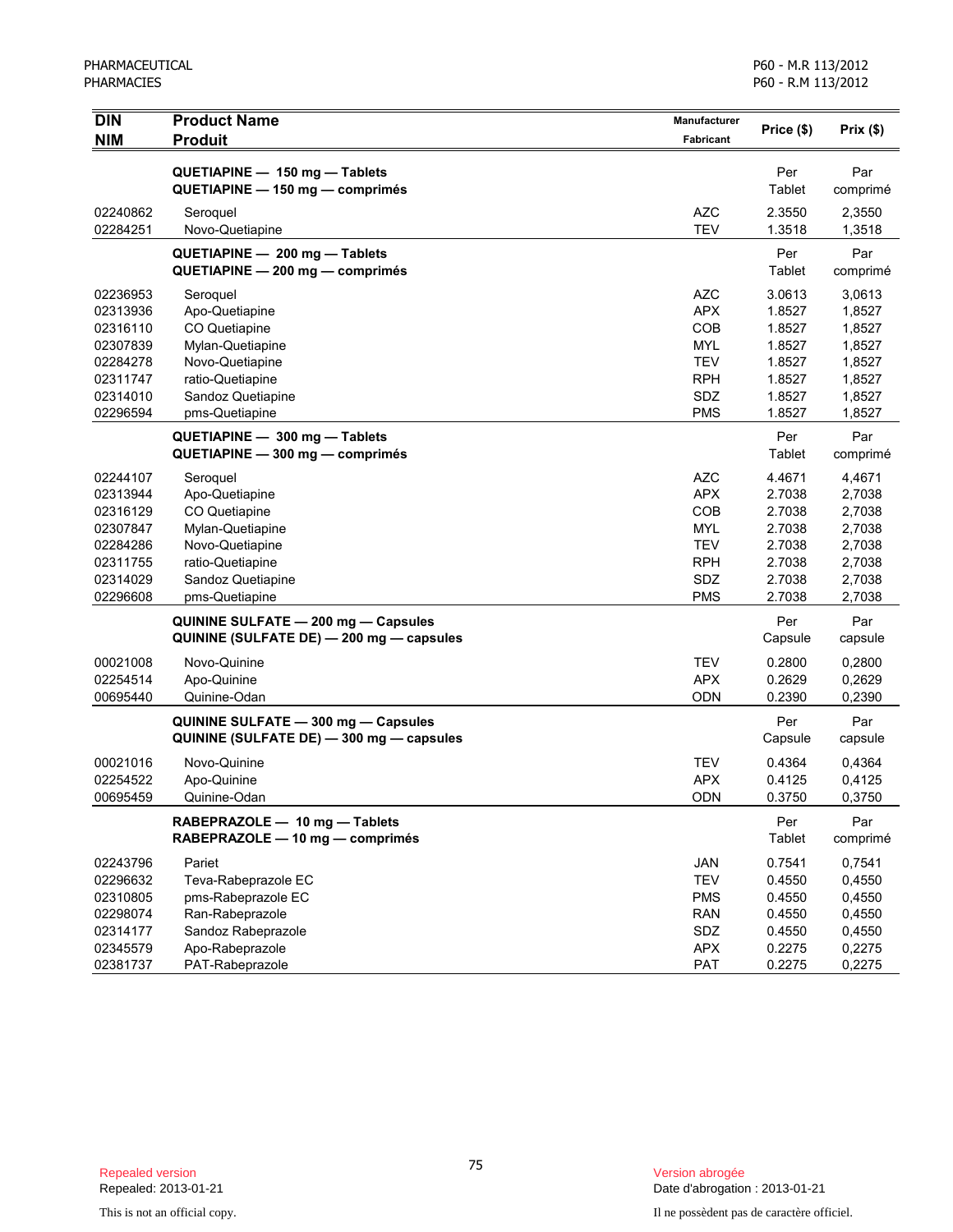| <b>DIN</b>           | <b>Product Name</b>                                              | Manufacturer             | Price (\$)       | Prix(\$)         |
|----------------------|------------------------------------------------------------------|--------------------------|------------------|------------------|
| <b>NIM</b>           | <b>Produit</b>                                                   | Fabricant                |                  |                  |
|                      | RABEPRAZOLE - 20 mg - Tablets<br>RABEPRAZOLE - 20 mg - comprimés |                          | Per<br>Tablet    | Par<br>comprimé  |
| 02243797             | Pariet                                                           | <b>JAN</b>               | 1.0583           | 1,0583           |
| 02296640             | Teva-Rabeprazole EC                                              | <b>TEV</b>               | 0.9100           | 0,9100           |
| 02310813             | pms-Rabeprazole EC                                               | <b>PMS</b>               | 0.9100           | 0,9100           |
| 02298082             | Ran-Rabeprazole                                                  | <b>RAN</b>               | 0.9100           | 0,9100           |
| 02314185             | Sandoz Rabeprazole                                               | SDZ                      | 0.9100           | 0,9100           |
| 02345587             | Apo-Rabeprazole                                                  | <b>APX</b>               | 0.4550           | 0,4550           |
| 02371745             | PAT-Rabeprazole                                                  | PAT                      | 0.4550           | 0,4550           |
|                      | RALOXIFENE - 60 mg - Tablets<br>RALOXIFENE - 60 mg - comprimés   |                          | Per<br>Tablet    | Par<br>comprimé  |
| 02239028             | Evista                                                           | LIL                      | 2.0684           | 2,0684           |
| 02279215             | Apo-Raloxifene                                                   | <b>APX</b>               | 1.1038           | 1,1038           |
| 02312298             | Novo-Raloxifene                                                  | <b>TEV</b>               | 1.1038           | 1,1038           |
|                      | $RAMIPRIL - 1.25 mg - Capsules$<br>RAMIPRIL - 1.25 mg - capsules |                          | Per<br>Capsule   | Par<br>capsule   |
|                      |                                                                  |                          |                  |                  |
| 02221829<br>02295482 | Altace                                                           | <b>SAA</b><br>COB        | 0.7627<br>0.4550 | 0,7627<br>0,4550 |
| 02287692             | CO Ramipril<br>ratio-Ramipril                                    | <b>RPH</b>               | 0.4550           | 0,4550           |
| 02310503             | Ran-Ramipril                                                     | <b>RAN</b>               | 0.4200           | 0,4200           |
| 02251515             | Apo-Ramipril                                                     | <b>APX</b>               | 0.2997           | 0,2997           |
| 02291398             | Sandoz Ramipril Tablets/comprimés                                | SDZ                      | 0.2996           | 0,2996           |
| 02301148             | Mylan-Ramipril                                                   | <b>MYL</b>               | 0.2774           | 0,2774           |
| 02295369             | pms-Ramipril                                                     | <b>PMS</b>               | 0.2774           | 0,2774           |
|                      | RAMIPRIL - 2.5 mg - Capsules                                     |                          | Per              | Par              |
|                      | RAMIPRIL - 2.5 mg - capsules                                     |                          | Capsule          | capsule          |
| 02221837             | Altace                                                           | <b>SAA</b>               | 0.8799           | 0,8799           |
| 02295490             | CO Ramipril                                                      | COB                      | 0.5250           | 0,5250           |
| 02287706             | ratio-Ramipril                                                   | <b>RPH</b>               | 0.5250           | 0,5250           |
| 02247945             | Teva-Ramipril                                                    | <b>TEV</b>               | 0.5000           | 0,5000           |
| 02310511             | Ran-Ramipril                                                     | <b>RAN</b>               | 0.5000           | 0,5000           |
| 02251531             | Apo-Ramipril                                                     | <b>APX</b>               | 0.3457           | 0,3457           |
| 02291401             | Sandoz Ramipril Tablets/comprimés                                | SDZ                      | 0.3456           | 0,3456           |
| 02301156<br>02247917 | Mylan-Ramipril<br>pms-Ramipril                                   | <b>MYL</b><br><b>PMS</b> | 0.3200           | 0,3200           |
|                      |                                                                  |                          | 0.3200           | 0,3200           |
|                      | RAMIPRIL - 5 mg - Capsules<br>RAMIPRIL - 5 mg - capsules         |                          | Per<br>Capsule   | Par<br>capsule   |
| 02221845             | Altace                                                           | <b>SAA</b>               | 0.8799           | 0,8799           |
| 02295504             | CO Ramipril                                                      | COB                      | 0.5250           | 0,5250           |
| 02287714             | ratio-Ramipril                                                   | <b>RPH</b>               | 0.5250           | 0,5250           |
| 02247946             | Teva-Ramipril                                                    | <b>TEV</b>               | 0.5000           | 0,5000           |
| 02310538             | Ran-Ramipril                                                     | <b>RAN</b>               | 0.5000           | 0,5000           |
| 02251574             | Apo-Ramipril                                                     | <b>APX</b>               | 0.3457           | 0,3457           |
| 02291428             | Sandoz Ramipril Tablets/comprimés                                | SDZ                      | 0.3456           | 0,3456           |
| 02301164             | Mylan-Ramipril                                                   | <b>MYL</b>               | 0.3200           | 0,3200           |
| 02247918             | pms-Ramipril                                                     | <b>PMS</b>               | 0.3200           | 0,3200           |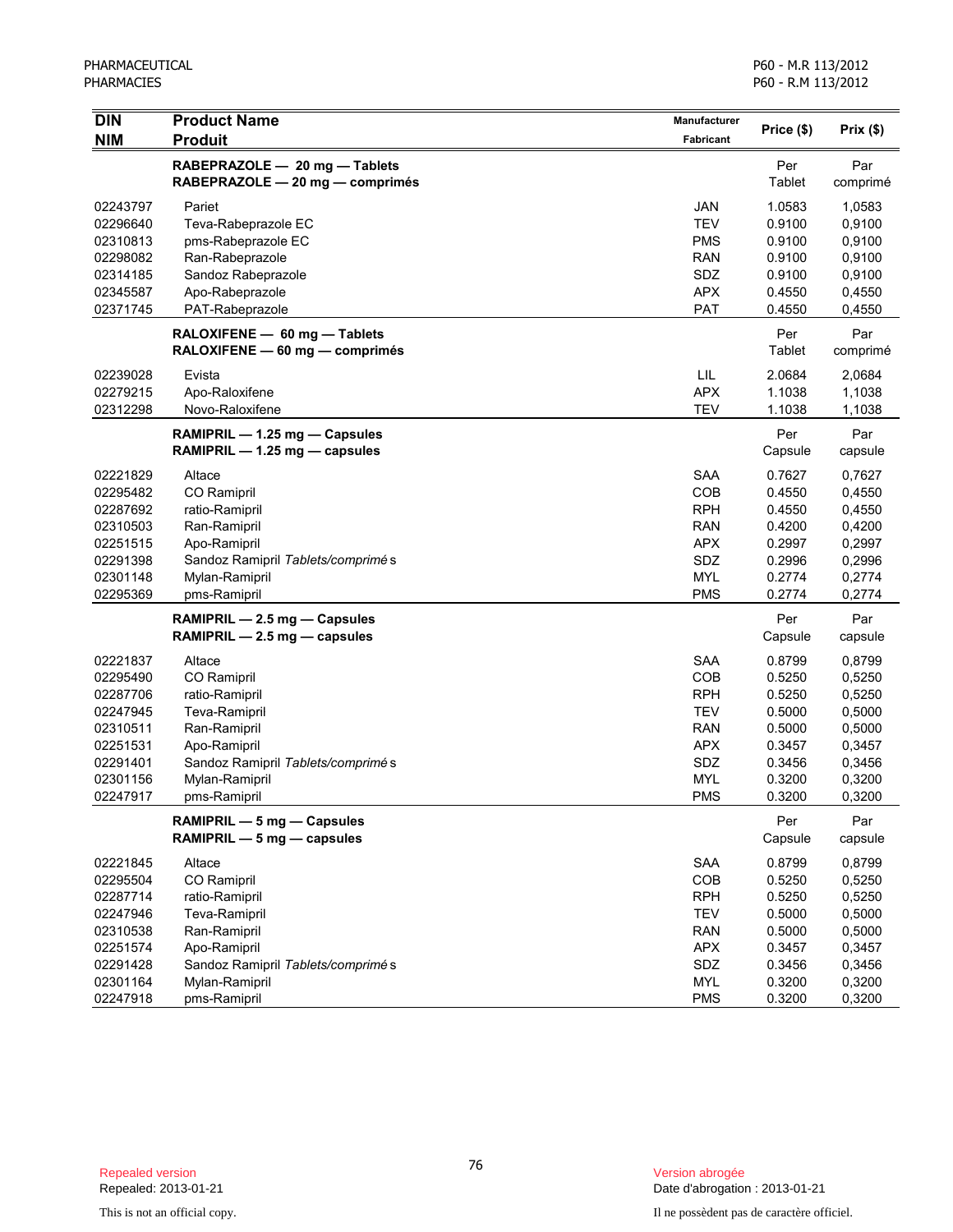| <b>DIN</b>           | <b>Product Name</b>                                      | Manufacturer     |                  |                  |
|----------------------|----------------------------------------------------------|------------------|------------------|------------------|
| <b>NIM</b>           | <b>Produit</b>                                           | <b>Fabricant</b> | Price (\$)       | Prix(\$)         |
|                      | RAMIPRIL - 10 mg - Capsules                              |                  | Per              | Par              |
|                      | RAMIPRIL - 10 mg - capsules                              |                  | Capsule          | capsule          |
|                      |                                                          |                  |                  |                  |
| 02221853<br>02295512 | Altace<br>CO Ramipril                                    | SAA<br>COB       | 1.1146<br>0.6650 | 1,1146<br>0,6650 |
| 02287722             | ratio-Ramipril                                           | <b>RPH</b>       | 0.6650           | 0,6650           |
| 02247947             | Teva-Ramipril                                            | <b>TEV</b>       | 0.6300           | 0,6300           |
| 02310546             | Ran-Ramipril                                             | <b>RAN</b>       | 0.6300           | 0,6300           |
| 02251582             | Apo-Ramipril                                             | <b>APX</b>       | 0.4377           | 0,4377           |
| 02291436             | Sandoz Ramipril Tablets/comprimés                        | SDZ              | 0.4378           | 0,4378           |
| 02301172             | Mylan-Ramipril                                           | <b>MYL</b>       | 0.4054           | 0,4054           |
| 02247919             | pms-Ramipril                                             | <b>PMS</b>       | 0.4054           | 0,4054           |
|                      | RAMIPRIL - 15 mg - Capsules                              |                  | Per              | Par              |
|                      | RAMIPRIL - 15 mg - capsules                              |                  | Capsule          | capsule          |
|                      |                                                          |                  |                  |                  |
| 02281112             | Altace                                                   | <b>SAA</b>       | 1.2342           | 1,2342           |
| 02325381             | Apo-Ramipril                                             | <b>APX</b>       | 0.8132           | 0,8132           |
| 02311194             | ratio-Ramipril                                           | <b>RPH</b>       | 0.8132           | 0,8132           |
|                      | RANITIDINE HCI - 15 mg/mL - Oral Solution                |                  | Per              | Par              |
|                      | RANITIDINE (CHLORHYDRATE DE) - 15 mg/ml - solution orale |                  | mL               | ml               |
| 02280833             | Apo-Ranitidine                                           | <b>APX</b>       | 0.1292           | 0,1292           |
| 02242940             | Novo-Ranidine                                            | <b>TEV</b>       | 0.1175           | 0,1175           |
|                      | RANITIDINE HCI-150 mg-Tablets                            |                  | Per              | Par              |
|                      | RANITIDINE (CHLORHYDRATE DE) - 150 mg - comprimés        |                  | Tablet           | comprimé         |
| 02242453             | pms-Ranitidine                                           | <b>PMS</b>       | 0.4447           | 0,4447           |
| 02248570             | <b>CO</b> Ranitidine                                     | COB              | 0.4446           | 0,4446           |
| 00828564             | Novo-Ranidine                                            | <b>TEV</b>       | 0.4446           | 0,4446           |
| 00828823             | ratio-Ranitidine                                         | <b>RPH</b>       | 0.4446           | 0,4446           |
| 02336480             | Ran-Ranitidine                                           | <b>RAN</b>       | 0.1980           | 0,1980           |
| 02212331             | Zantac                                                   | <b>GSK</b>       | 0.1980           | 0,1980           |
| 00733059             | Apo-Ranitidine                                           | <b>APX</b>       | 0.1909           | 0,1909           |
| 02207761             | Mylan-Ranitidine                                         | <b>MYL</b>       | 0.1908           | 0,1908           |
| 02243229             | Sandoz Ranitidine                                        | SDZ              | 0.1908           | 0,1908           |
| 02367378             | MYL-Ranitidine                                           | <b>MYL</b>       | 0.1800           | 0,1800           |
|                      |                                                          |                  |                  |                  |
|                      | RANITIDINE HCI-300 mg-Tablets                            |                  | Per              | Par              |
|                      | RANITIDINE (CHLORHYDRATE DE) - 300 mg - comprimés        |                  | Tablet           | comprimé         |
| 02248571             | CO Ranitidine                                            | COB              | 0.8566           | 0,8566           |
| 00828556             | Novo-Ranidine                                            | <b>TEV</b>       | 0.8566           | 0,8566           |
| 02242454             | pms-Ranitidine                                           | <b>PMS</b>       | 0.8566           | 0,8566           |
| 00828688             | ratio-Ranitidine                                         | <b>RPH</b>       | 0.8566           | 0,8566           |
| 02336502             | Ran-Ranitidine                                           | <b>RAN</b>       | 0.3960           | 0,3960           |
| 02212358             | Zantac                                                   | <b>GSK</b>       | 0.3960           | 0,3960           |
| 00733067             | Apo-Ranitidine                                           | <b>APX</b>       | 0.3817           | 0,3817           |
| 02207788             | Mylan-Ranitidine                                         | <b>MYL</b>       | 0.3816           | 0,3816           |
| 02243230             | Sandoz Ranitidine                                        | SDZ              | 0.3816           | 0,3816           |
| 02367386             | MYL-Ranitidine                                           | <b>MYL</b>       | 0.3600           | 0,3600           |
|                      | REPAGLINIDE - 0.5 mg - Tablets                           |                  | Per              | Par              |
|                      | REPAGLINIDE - 0.5 mg - comprimés                         |                  | <b>Tablet</b>    | comprimé         |
| 02239924             | Gluconorm                                                | <b>NOO</b>       | 0.3439           | 0,3439           |
| 02321475             | CO Repaglinide                                           | COB              | 0.1339           | 0,1339           |
| 02357453             | Sandoz Repaglinide                                       | SDZ              | 0.1339           | 0,1339           |
| 02355663             | Apo-Repaglinide                                          | <b>APX</b>       | 0.1042           | 0,1042           |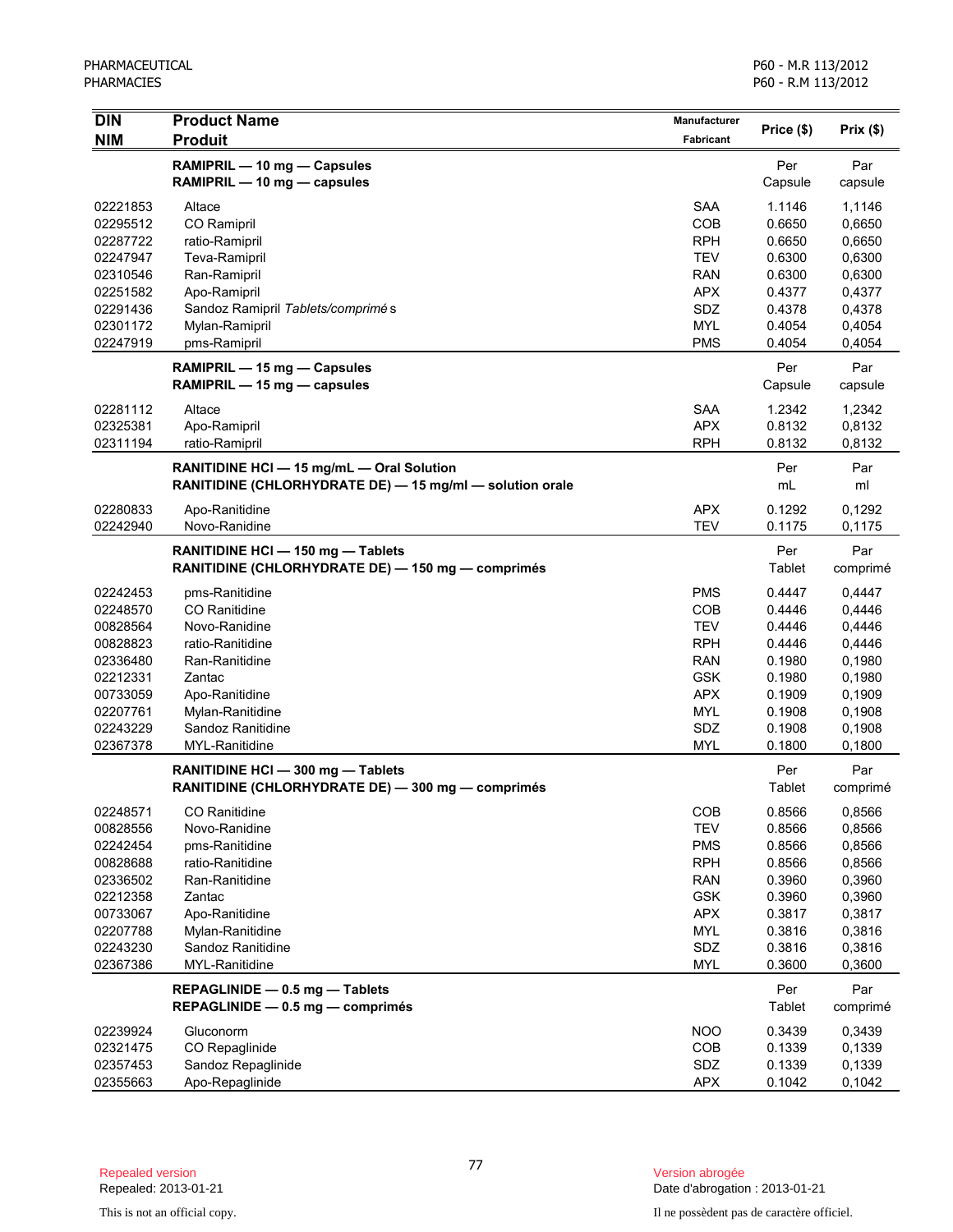| <b>DIN</b><br><b>NIM</b>                     | <b>Product Name</b><br><b>Produit</b>                                                                    | <b>Manufacturer</b><br>Fabricant                     | Price (\$)                            | $Prix($ \$)                           |
|----------------------------------------------|----------------------------------------------------------------------------------------------------------|------------------------------------------------------|---------------------------------------|---------------------------------------|
|                                              | REPAGLINIDE - 1 mg - Tablets<br>$REPAGLINIDE - 1 mg - comprimés$                                         |                                                      | Per<br>Tablet                         | Par<br>comprimé                       |
| 02239925<br>02321483<br>02357461<br>02355671 | Gluconorm<br>CO Repaglinide<br>Sandoz Repaglinide<br>Apo-Repaglinide                                     | <b>NOO</b><br>COB<br>SDZ<br><b>APX</b>               | 0.3575<br>0.1392<br>0.1392<br>0.1083  | 0.3575<br>0,1392<br>0,1392<br>0,1083  |
|                                              | REPAGLINIDE - 2 mg - Tablets<br>REPAGLINIDE - 2 mg - comprimés                                           |                                                      | Per<br>Tablet                         | Par<br>comprimé                       |
| 02239926<br>02321491<br>02357488<br>02355698 | Gluconorm<br>CO Repaglinide<br>Sandoz Repaglinide<br>Apo-Repaglinide                                     | <b>NOO</b><br><b>COB</b><br>SDZ<br><b>APX</b>        | 0.3714<br>0.1540<br>0.1476<br>0.1125  | 0,3714<br>0,1540<br>0,1476<br>0,1125  |
|                                              | RIFAMPIN - 150 mg - Capsules<br>RIFAMPINE - 150 mg - capsules                                            |                                                      | Per<br>Capsule                        | Par<br>capsule                        |
| 02091887<br>00393444                         | Rifadin<br>Rofact                                                                                        | <b>SAA</b><br>VAL                                    | 0.8665<br>0.6642                      | 0,8665<br>0,6642                      |
|                                              | RIFAMPIN - 300 mg - Capsules<br>$RIFAMPINE - 300 mg - capsules$                                          |                                                      | Per<br>Capsule                        | Par<br>capsule                        |
| 02092808<br>00343617                         | Rifadin<br>Rofact                                                                                        | <b>SAA</b><br>VAL                                    | 1.3637<br>1.0454                      | 1,3637<br>1,0454                      |
|                                              | RISEDRONATE - 5 mg - Tablet<br>RISEDRONATE - 5 mg - comprimés                                            |                                                      | Per<br>Tablet                         | Par<br>comprimé                       |
| 02242518<br>02298376                         | Actonel<br>Novo-Risedronate                                                                              | <b>PGP</b><br><b>TEV</b>                             | 2.0680<br>1.3897                      | 2,0680<br>1,3897                      |
|                                              | RISEDRONATE - 30 mg - Tablet<br>RISEDRONATE - 30 mg - comprimés                                          |                                                      | Per<br>Tablet                         | Par<br>comprimé                       |
| 02239146<br>02298384                         | Actonel<br>Novo-Risedronate                                                                              | <b>PGP</b><br><b>TEV</b>                             | 13.3980<br>5.3525                     | 13,3980<br>5,3525                     |
|                                              | RISEDRONATE - 35 mg - Tablet<br>RISEDRONATE - 35 mg - comprimés                                          |                                                      | Per<br>Tablet                         | Par<br>comprimé                       |
| 02246896<br>02353687<br>02298392<br>02357984 | Actonel<br>Apo-Risedronate<br>Novo-Risedronate<br>Mylan-Risedronate                                      | <b>PGP</b><br><b>APX</b><br><b>TEV</b><br><b>MYL</b> | 11.3135<br>4.1975<br>4.1969<br>3.4003 | 11,3135<br>4,1975<br>4,1969<br>3,4003 |
|                                              | RISPERIDONE - 1 mg - Orally Disintegrating Tablets<br>RISPERIDONE - 1 mg - comprimés à dissolution orale |                                                      | Per<br>Tablet                         | Par<br>comprimé                       |
| 02247705<br>02291789                         | Risperdal M-Tab<br>pms-Risperidone ODT                                                                   | JAN<br><b>PMS</b>                                    | 1.1333<br>0.7725                      | 1,1333<br>0,7725                      |
|                                              | RISPERIDONE - 2 mg - Orally Disintegrating Tablets<br>RISPERIDONE - 2 mg - comprimés à dissolution orale |                                                      | Per<br><b>Tablet</b>                  | Par<br>comprimé                       |
| 02247706<br>02291797                         | Risperdal M-Tab<br>pms-Risperidone ODT                                                                   | JAN<br><b>PMS</b>                                    | 2.2413<br>1.5281                      | 2,2413<br>1,5281                      |
|                                              | RISPERIDONE - 3 mg - Orally Disintegrating Tablets<br>RISPERIDONE - 3 mg - comprimés à dissolution orale |                                                      | Per<br>Tablet                         | Par<br>comprimé                       |
| 02268086<br>02370697                         | Risperdal M-Tab<br>pms-Risperidone ODT                                                                   | JAN<br><b>PMS</b>                                    | 3.3605<br>2.2913                      | 3,3605<br>2,2913                      |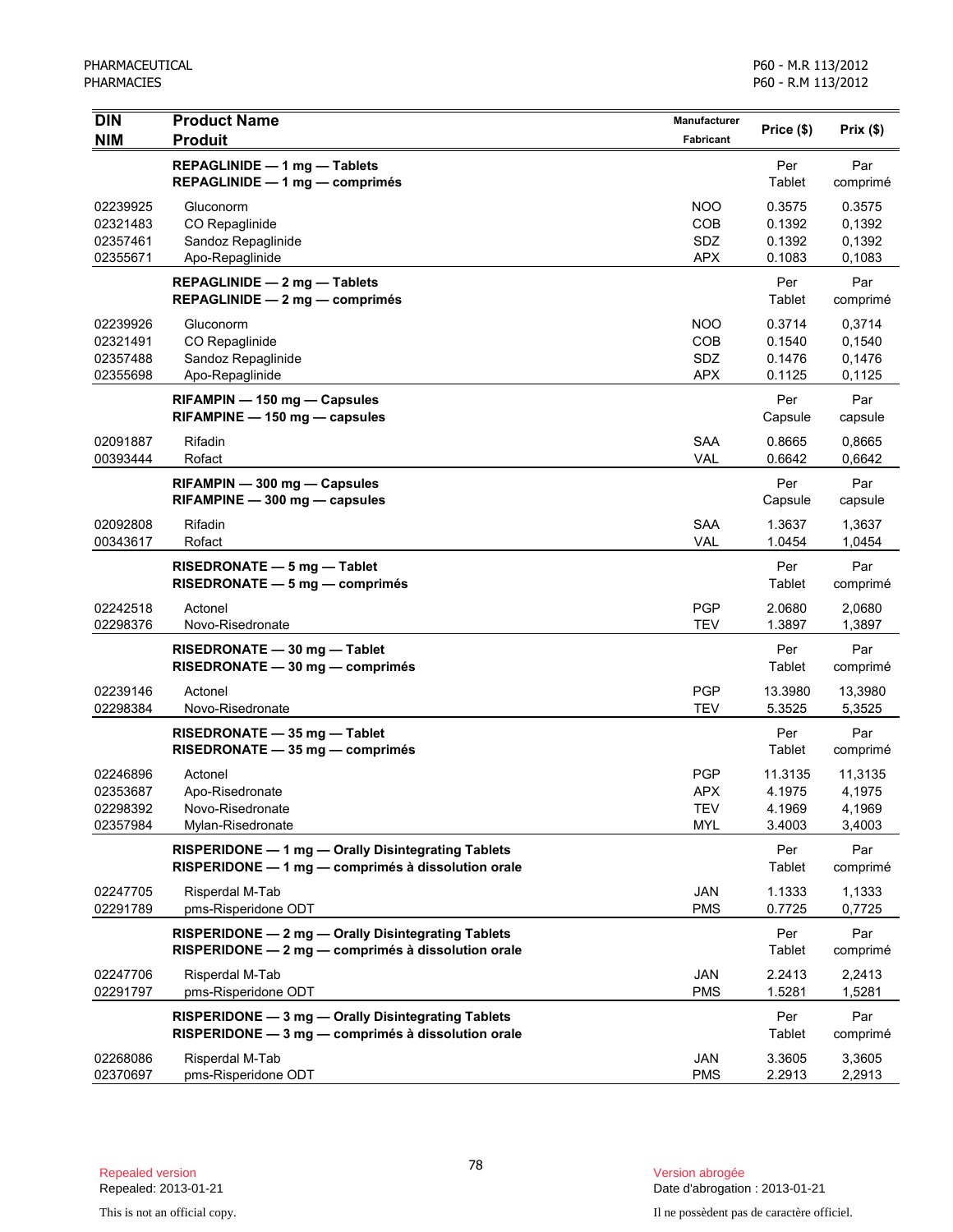| <b>DIN</b> | <b>Product Name</b>                                | Manufacturer |               |           |
|------------|----------------------------------------------------|--------------|---------------|-----------|
| <b>NIM</b> | <b>Produit</b>                                     | Fabricant    | Price (\$)    | Prix (\$) |
|            | RISPERIDONE - 4 mg - Orally Disintegrating Tablets |              | Per           | Par       |
|            | RISPERIDONE - 4 mg - comprimés à dissolution orale |              | <b>Tablet</b> | comprimé  |
| 02268094   | Risperdal M-Tab                                    | <b>JAN</b>   | 4.4935        | 4,4935    |
| 02370700   | pms-Risperidone ODT                                | <b>PMS</b>   | 3.0638        | 3,0638    |
|            | RISPERIDONE - 1 mg/mL - Oral Solution              |              |               |           |
|            | RISPERIDONE - 1 mg/ml - solution orale             |              | Per mL        | Par ml    |
| 02236950   | Risperdal                                          | <b>JAN</b>   | 1.5576        | 1,5576    |
| 02279266   | pms-Risperidone                                    | <b>PMS</b>   | 0.8501        | 0,8501    |
| 02280396   | Apo-Risperidone                                    | <b>APX</b>   | 0.8500        | 0,8500    |
|            | RISPERIDONE - 0.25 mg - Tablet                     |              | Per           | Par       |
|            | $RISPERIDONE - 0.25 mg - comprimés$                |              | Tablet        | comprimé  |
| 02240551   | Risperdal                                          | <b>JAN</b>   | 0.5968        | 0,5968    |
| 02282585   | CO Risperidone                                     | <b>COB</b>   | 0.2877        | 0,2877    |
| 02252007   | pms-Risperidone                                    | <b>PMS</b>   | 0.2877        | 0,2877    |
| 02264757   | ratio-Risperidone                                  | <b>RPH</b>   | 0.2877        | 0,2877    |
| 02282690   | Novo-Risperidone                                   | <b>TEV</b>   | 0.2615        | 0,2615    |
| 02328305   | Ran-Risperidone                                    | <b>RAN</b>   | 0.2615        | 0,2615    |
| 02282119   | Apo-Risperidone                                    | <b>APX</b>   | 0.2075        | 0,2075    |
| 02282240   | Mylan-Risperidone                                  | <b>MYL</b>   | 0.2075        | 0,2075    |
| 02303655   | Sandoz Risperidone                                 | SDZ          | 0.2075        | 0,2075    |
| 02359790   | Mint-Risperidon                                    | <b>MPH</b>   | 0.1752        | 0,1752    |
|            | RISPERIDONE - 0.5 mg - Tablet                      |              | Per           | Par       |
|            | RISPERIDONE - 0.5 mg - comprimés                   |              | Tablet        | comprimé  |
| 02240552   | Risperdal                                          | <b>JAN</b>   | 0.9997        | 0,9997    |
| 02282593   | CO Risperidone                                     | COB          | 0.4817        | 0,4817    |
| 02252015   | pms-Risperidone                                    | <b>PMS</b>   | 0.4817        | 0,4817    |
| 02264765   | ratio-Risperidone                                  | <b>RPH</b>   | 0.4817        | 0,4817    |
| 02264188   | Novo-Risperidone                                   | <b>TEV</b>   | 0.4379        | 0,4379    |
| 02328313   | Ran-Risperidone                                    | <b>RAN</b>   | 0.4379        | 0,4379    |
| 02282127   | Apo-Risperidone                                    | <b>APX</b>   | 0.3475        | 0,3475    |
| 02282259   | Mylan-Risperidone                                  | <b>MYL</b>   | 0.3475        | 0,3475    |
| 02303663   | Sandoz Risperidone                                 | SDZ          | 0.3475        | 0,3475    |
| 02359804   | Mint-Risperidon                                    | <b>MPH</b>   | 0.2935        | 0,2935    |
|            | RISPERIDONE - 1 mg - Tablet                        |              | Per           | Par       |
|            | RISPERIDONE - 1 mg - comprimés                     |              | <b>Tablet</b> | comprimé  |
| 02025280   | Risperdal                                          | JAN          | 1.3805        | 1,3805    |
| 02252023   | pms-Risperidone                                    | <b>PMS</b>   | 0.6654        | 0,6654    |
| 02282607   | CO Risperidone                                     | COB          | 0.6653        | 0,6653    |
| 02264773   | ratio-Risperidone                                  | <b>RPH</b>   | 0.6653        | 0,6653    |
| 02264196   | Novo-Risperidone                                   | <b>TEV</b>   | 0.6048        | 0,6048    |
| 02328321   | Ran-Risperidone                                    | <b>RAN</b>   | 0.6048        | 0,6048    |
| 02282135   | Apo-Risperidone                                    | <b>APX</b>   | 0.4800        | 0,4800    |
| 02282267   | Mylan-Risperidone                                  | <b>MYL</b>   | 0.4800        | 0,4800    |
| 02279800   | Sandoz Risperidone                                 | SDZ          | 0.4800        | 0,4800    |
| 02359812   | Mint-Risperidon                                    | <b>MPH</b>   | 0.4055        | 0,4055    |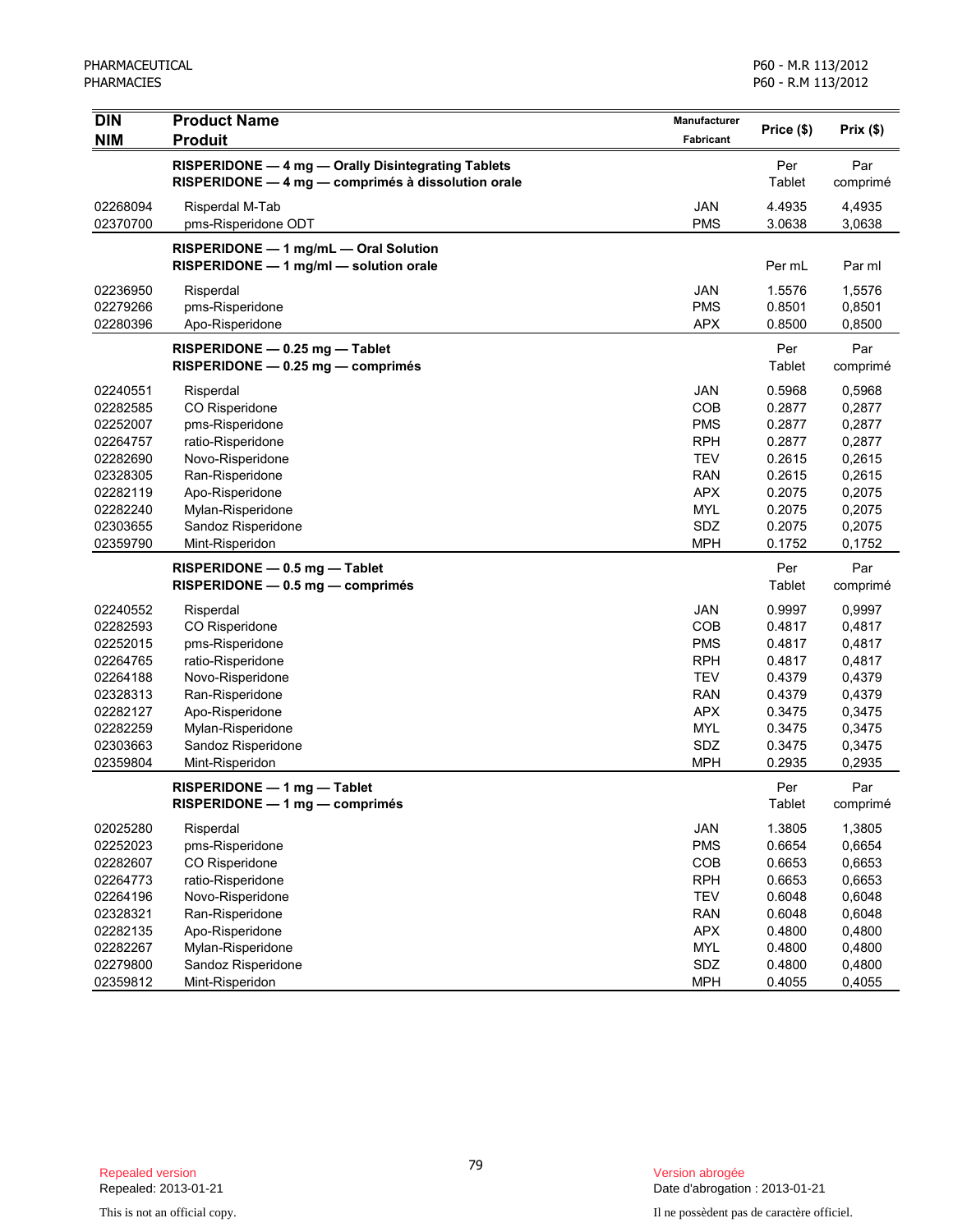| DIN        | <b>Product Name</b>              | Manufacturer | Price (\$) | Prix (\$) |
|------------|----------------------------------|--------------|------------|-----------|
| <b>NIM</b> | <b>Produit</b>                   | Fabricant    |            |           |
|            | RISPERIDONE - 2 mg - Tablet      |              | Per        | Par       |
|            | $RISPERIDONE - 2 mg - comprimés$ |              | Tablet     | comprimé  |
| 02025299   | Risperdal                        | <b>JAN</b>   | 2.7621     | 2,7621    |
| 02282615   | CO Risperidone                   | COB          | 1.3283     | 1,3283    |
| 02252031   | pms-Risperidone                  | <b>PMS</b>   | 1.3283     | 1,3283    |
| 02264781   | ratio-Risperidone                | <b>RPH</b>   | 1.3283     | 1,3283    |
| 02264218   | Novo-Risperidone                 | <b>TEV</b>   | 1.2075     | 1,2075    |
| 02328348   | Ran-Risperidone                  | <b>RAN</b>   | 1.2075     | 1,2075    |
| 02282143   | Apo-Risperidone                  | <b>APX</b>   | 0.9583     | 0,9583    |
| 02282275   | Mylan-Risperidone                | <b>MYL</b>   | 0.9583     | 0,9583    |
| 02279819   | Sandoz Risperidone               | SDZ          | 0.9583     | 0,9583    |
| 02359820   | Mint-Risperidon                  | <b>MPH</b>   | 0.8095     | 0,8095    |
|            | RISPERIDONE - 3 mg - Tablet      |              | Per        | Par       |
|            | $RISPERIDONE - 3 mg - comprimés$ |              | Tablet     | comprimé  |
| 02025302   | Risperdal                        | <b>JAN</b>   | 4.1356     | 4,1356    |
| 02282623   | CO Risperidone                   | COB          | 1.9925     | 1,9925    |
| 02252058   | pms-Risperidone                  | <b>PMS</b>   | 1.9925     | 1,9925    |
| 02264803   | ratio-Risperidone                | <b>RPH</b>   | 1.9924     | 1,9924    |
| 02264226   | Novo-Risperidone                 | <b>TEV</b>   | 1.8114     | 1,8114    |
| 02328364   | Ran-Risperidone                  | <b>RAN</b>   | 1.8112     | 1,8112    |
| 02282151   | Apo-Risperidone                  | <b>APX</b>   | 1.4375     | 1,4375    |
| 02282283   | Mylan-Risperidone                | <b>MYL</b>   | 1.4375     | 1,4375    |
| 02279827   | Sandoz Risperidone               | SDZ          | 1.4375     | 1,4375    |
| 02359839   | Mint-Risperidon                  | <b>MPH</b>   | 1.2143     | 1,2143    |
|            | RISPERIDONE - 4 mg - Tablet      |              | Per        | Par       |
|            | $RISPERIDONE - 4 mg - comprimés$ |              | Tablet     | comprimé  |
| 02025310   | Risperdal                        | <b>JAN</b>   | 5.5143     | 5,5143    |
| 02282631   | CO Risperidone                   | COB          | 2.6565     | 2,6565    |
| 02252066   | pms-Risperidone                  | <b>PMS</b>   | 2.6565     | 2,6565    |
| 02264811   | ratio-Risperidone                | <b>RPH</b>   | 2.6565     | 2,6565    |
| 02264234   | Novo-Risperidone                 | <b>TEV</b>   | 2.4150     | 2,4150    |
| 02328372   | Ran-Risperidone                  | <b>RAN</b>   | 2.4150     | 2,4150    |
| 02282178   | Apo-Risperidone                  | <b>APX</b>   | 1.9167     | 1,9167    |
| 02282291   | Mylan-Risperidone                | <b>MYL</b>   | 1.9167     | 1,9167    |
| 02279835   | Sandoz Risperidone               | SDZ          | 1.9167     | 1,9167    |
| 02359847   | Mint-Risperidon                  | <b>MPH</b>   | 1.6191     | 1,6191    |
|            | RIVASTIGMINE - 1.5 mg - Capsules |              | Per        | Par       |
|            | RIVASTIGMINE - 1.5 mg - capsules |              | Capsule    | capsule   |
| 02242115   | Exelon                           | <b>NVT</b>   | 2.8665     | 2,8665    |
| 02336715   | Apo-Rivastigmine                 | <b>APX</b>   | 1.3029     | 1,3029    |
| 02332809   | Mylan-Rivastigmine               | <b>MYL</b>   | 1.3029     | 1,3029    |
| 02305984   | Novo-Rivastigmine                | <b>TEV</b>   | 1.3029     | 1,3029    |
| 02306034   | pms-Rivastigmine                 | <b>PMS</b>   | 1.3029     | 1,3029    |
| 02311283   | ratio-Rivastigmine               | <b>RPH</b>   | 1.3029     | 1,3029    |
| 02324563   | Sandoz Rivastigmine              | SDZ          | 1.3029     | 1,3029    |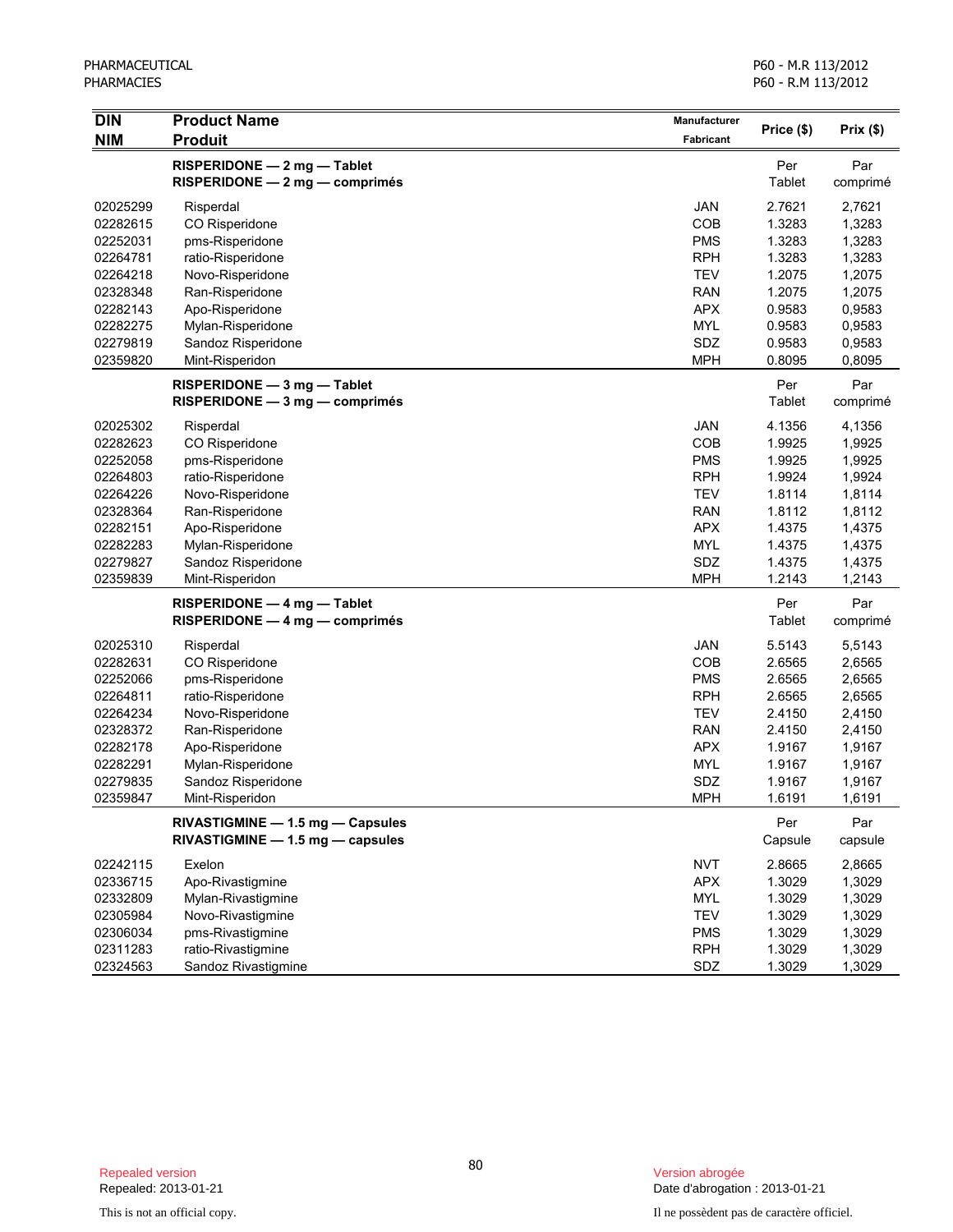| <b>DIN</b> | <b>Product Name</b>                                 | Manufacturer     | Price (\$) | Prix(\$) |
|------------|-----------------------------------------------------|------------------|------------|----------|
| <b>NIM</b> | <b>Produit</b>                                      | <b>Fabricant</b> |            |          |
|            | RIVASTIGMINE - 3 mg - Capsules                      |                  | Per        | Par      |
|            | $RIVASTIGMINE - 3 mg - capsules$                    |                  | Capsule    | capsule  |
| 02242116   | Exelon                                              | <b>NVT</b>       | 2.8665     | 2,8665   |
| 02336723   | Apo-Rivastigmine                                    | <b>APX</b>       | 1.3029     | 1,3029   |
| 02332817   | Mylan-Rivastigmine                                  | <b>MYL</b>       | 1.3029     | 1,3029   |
| 02305992   | Novo-Rivastigmine                                   | <b>TEV</b>       | 1.3029     | 1,3029   |
| 02306042   | pms-Rivastigmine                                    | <b>PMS</b>       | 1.3029     | 1,3029   |
| 02311291   | ratio-Rivastigmine                                  | <b>RPH</b>       | 1.3029     | 1,3029   |
| 02324571   | Sandoz Rivastigmine                                 | SDZ              | 1.3029     | 1,3029   |
|            | RIVASTIGMINE - 4.5 mg - Capsules                    |                  | Per        | Par      |
|            | $RIVASTIGMINE - 4.5 mg - capsules$                  |                  | Capsule    | capsule  |
| 02242117   | Exelon                                              | <b>NVT</b>       | 2.8665     | 2,8665   |
| 02336731   | Apo-Rivastigmine                                    | <b>APX</b>       | 1.3029     | 1,3029   |
| 02332825   | Mylan-Rivastigmine                                  | <b>MYL</b>       | 1.3029     | 1,3029   |
| 02306018   | Novo-Rivastigmine                                   | <b>TEV</b>       | 1.3029     | 1,3029   |
| 02306050   | pms-Rivastigmine                                    | <b>PMS</b>       | 1.3029     | 1,3029   |
| 02311305   | ratio-Rivastigmine                                  | <b>RPH</b>       | 1.3029     | 1,3029   |
| 02324598   | Sandoz Rivastigmine                                 | SDZ              | 1.3029     | 1,3029   |
|            | RIVASTIGMINE - 6 mg - Capsules                      |                  | Per        | Par      |
|            | $RIVASTIGMINE - 6 mg - capsules$                    |                  | Capsule    | capsule  |
| 02242118   | Exelon                                              | <b>NVT</b>       | 2.8665     | 2,8665   |
| 02336758   | Apo-Rivastigmine                                    | <b>APX</b>       | 1.3029     | 1,3029   |
| 02332833   | Mylan-Rivastigmine                                  | <b>MYL</b>       | 1.3029     | 1,3029   |
| 02306026   | Novo-Rivastigmine                                   | <b>TEV</b>       | 1.3029     | 1,3029   |
| 02306069   | pms-Rivastigmine                                    | <b>PMS</b>       | 1.3029     | 1,3029   |
| 02311313   | ratio-Rivastigmine                                  | <b>RPH</b>       | 1.3029     | 1,3029   |
| 02324601   | Sandoz Rivastigmine                                 | SDZ              | 1.3029     | 1,3029   |
|            | RIZATRIPTAN - 5 mg - Orally Disintegrating Tablets  |                  | Per        | Par      |
|            | RIZATRIPTAN - 5 mg - comprimés à dissolution orale  |                  | Tablet     | comprimé |
| 02240518   | <b>Maxalt RPD</b>                                   | <b>MFX</b>       | 16.7422    | 16,7422  |
| 02374730   | CO Rizatriptan ODT                                  | COB              | 5.1508     | 5,1508   |
| 02379198   | Mylan-Rizatriptan OD                                | <b>MYL</b>       | 5.1508     | 5,1508   |
| 02351870   | Sandoz Rizatriptan ODT                              | SDZ              | 5.1508     | 5,1508   |
|            | RIZATRIPTAN - 10 mg - Orally Disintegrating Tablets |                  | Per        | Par      |
|            | RIZATRIPTAN - 10 mg - comprimés à dissolution orale |                  | Tablet     | comprime |
| 02240519   | Maxalt RPD                                          | <b>MFX</b>       | 16.7422    | 16,7422  |
| 02374749   | CO Rizatriptan ODT                                  | COB              | 5.1508     | 5,1508   |
| 02379201   | Mylan-Rizatriptan OD                                | <b>MYL</b>       | 5.1508     | 5,1508   |
| 02351889   | Sandoz Rizatriptan ODT                              | SDZ              | 5.1508     | 5,1508   |
|            | RIZATRIPTAN - 5 mg - Tablets                        |                  | Per        | Par      |
|            | RIZATRIPTAN - 5 mg - comprimés                      |                  | Tablet     | comprimé |
| 02240520   | Maxalt                                              | <b>MFX</b>       | 16.3020    | 16,3020  |
| 02379651   | Mar-Rizatriptan                                     | <b>MAR</b>       | 5.1870     | 5,1870   |
|            | RIZATRIPTAN - 10 mg - Tablets                       |                  | Per        | Par      |
|            | RIZATRIPTAN - 10 mg - comprimés                     |                  | Tablet     | comprimé |
| 02240521   | Maxalt                                              | <b>MFX</b>       | 16.7422    | 16,7422  |
| 02379678   | Mar-Rizatriptan                                     | <b>MAR</b>       | 5.1870     | 5,1870   |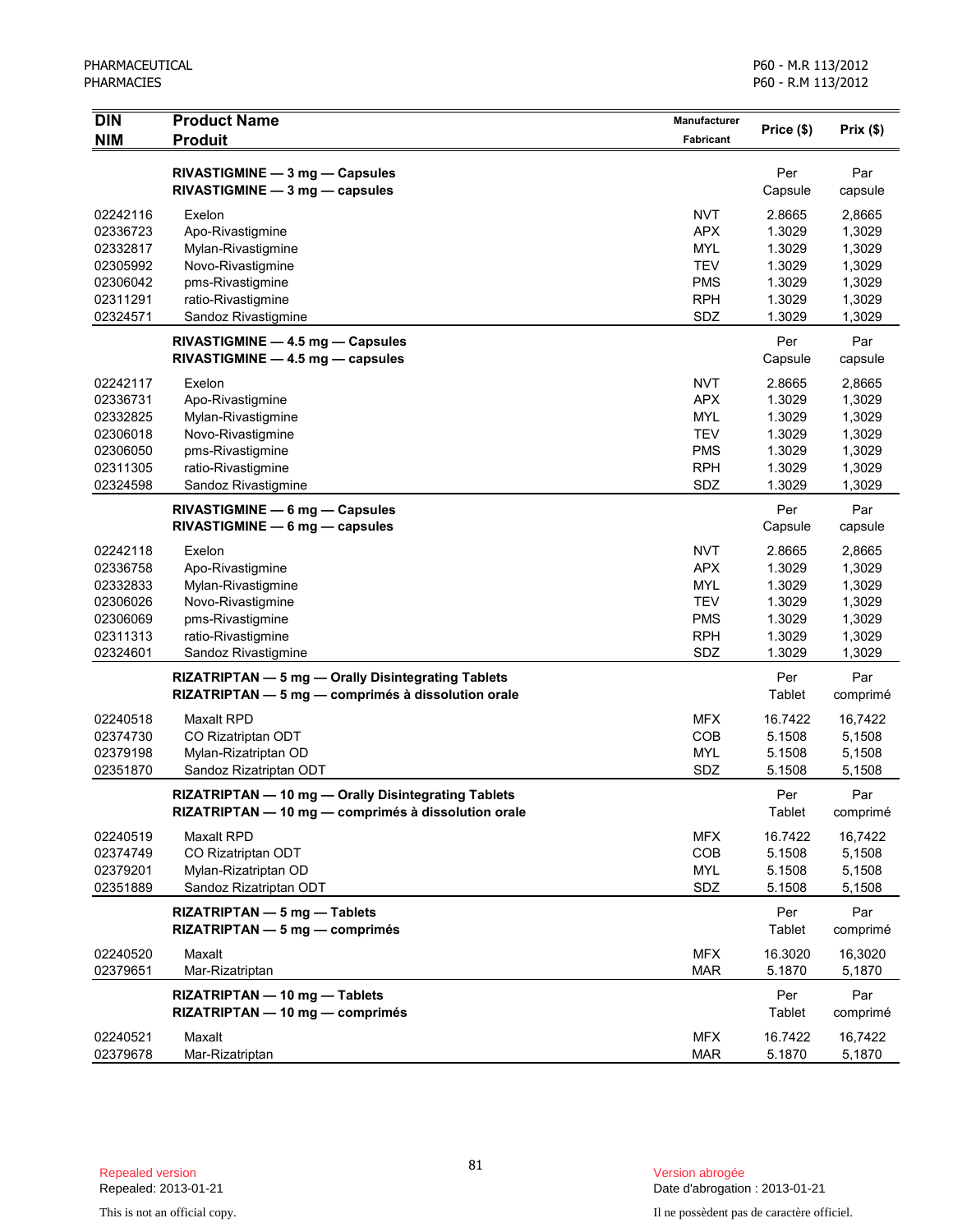| DIN                                          | <b>Product Name</b>                                                                            | Manufacturer                                  | Price (\$)                           | Prix(\$)                             |
|----------------------------------------------|------------------------------------------------------------------------------------------------|-----------------------------------------------|--------------------------------------|--------------------------------------|
| <b>NIM</b>                                   | <b>Produit</b>                                                                                 | <b>Fabricant</b>                              |                                      |                                      |
|                                              | ROPINIROLE - 0.25 mg - Tablet<br>ROPINIROLE - 0.25 mg - comprimés                              |                                               | Per<br><b>Tablet</b>                 | Par<br>comprimé                      |
| 02232565<br>02316846<br>02326590<br>02314037 | Requip<br>CO Ropinirole<br>pms-Ropinirole<br>Ran-Ropinirole                                    | <b>GSK</b><br>COB<br><b>PMS</b><br><b>RAN</b> | 0.3122<br>0.1419<br>0.1419<br>0.1419 | 0,3122<br>0,1419<br>0,1419<br>0,1419 |
|                                              | ROPINIROLE - 1 mg - Tablet<br>ROPINIROLE - 1 mg - comprimés                                    |                                               | Per<br>Tablet                        | Par<br>comprimé                      |
| 02232567<br>02316854<br>02326612<br>02314053 | Requip<br>CO Ropinirole<br>pms-Ropinirole<br>Ran-Ropinirole                                    | <b>GSK</b><br>COB<br><b>PMS</b><br><b>RAN</b> | 1.2489<br>0.5676<br>0.5676<br>0.5676 | 1,2489<br>0,5676<br>0,5676<br>0,5676 |
|                                              | ROPINIROLE $-2$ mg $-$ Tablet<br>ROPINIROLE $-2$ mg $-$ comprimes                              |                                               | Per<br>Tablet                        | Par<br>comprimé                      |
| 02232568<br>02316862<br>02326620<br>02314061 | Requip<br>CO Ropinirole<br>pms-Ropinirole<br>Ran-Ropinirole                                    | <b>GSK</b><br>COB<br><b>PMS</b><br><b>RAN</b> | 1.3738<br>0.6244<br>0.6244<br>0.6244 | 1,3738<br>0,6244<br>0,6244<br>0,6244 |
|                                              | ROPINIROLE - 5 mg - Tablet<br>ROPINIROLE $-5$ mg $-$ comprimes                                 |                                               | Per<br>Tablet                        | Par<br>comprimé                      |
| 02232569<br>02316870<br>02326639<br>02314088 | Requip<br>CO Ropinirole<br>pms-Ropinirole<br>Ran-Ropinirole                                    | <b>GSK</b><br>COB<br><b>PMS</b><br><b>RAN</b> | 3.7823<br>1.7192<br>1.7192<br>1.7192 | 3,7823<br>1,7192<br>1,7192<br>1,7192 |
|                                              | ROSUVASTATIN - 10 mg - Tablet<br>ROSUVASTATIN - 10 mg - comprimés                              |                                               | Per<br>Tablet                        | Par<br>comprimé                      |
| 02247162<br>02382652                         | Crestor<br>Ran-Rosuvastatin                                                                    | <b>AZC</b><br><b>RAN</b>                      | 1.4960<br>0.4760                     | 1,4960<br>0,4760                     |
|                                              | ROSUVASTATIN - 20 mg - Tablet<br>ROSUVASTATIN - 20 mg - comprimés                              |                                               | Per<br>Tablet                        | Par<br>comprimé                      |
| 02247163<br>02382660                         | Crestor<br>Ran-Rosuvastatin                                                                    | <b>AZC</b><br><b>RAN</b>                      | 1.9635<br>0.5950                     | 1,9635<br>0,5950                     |
|                                              | ROSUVASTATIN — 40 mg — Tablet<br>ROSUVASTATIN - 40 mg - comprimés                              |                                               | Per<br>Tablet                        | Par<br>comprimé                      |
| 02247164<br>02382679                         | Crestor<br>Ran-Rosuvastatin                                                                    | <b>AZC</b><br><b>RAN</b>                      | 2.1890<br>0.6965                     | 2,1890<br>0,6965                     |
|                                              | SALBUTAMOL - 5 mg/mL - Respirator Solution<br>SALBUTAMOL - 5 mg/ml - solution pour respirateur |                                               | Per mL                               | Par ml                               |
| 02213486<br>02069571<br>00860808<br>02154412 | Ventolin<br>pms-Salbutamol<br>ratio-Salbutamol<br>Sandoz Salbutamol                            | <b>GSK</b><br><b>PMS</b><br><b>RPH</b><br>SDZ | 1.1033<br>0.6952<br>0.6490<br>0.6490 | 1.1033<br>0,6952<br>0,6490<br>0,6490 |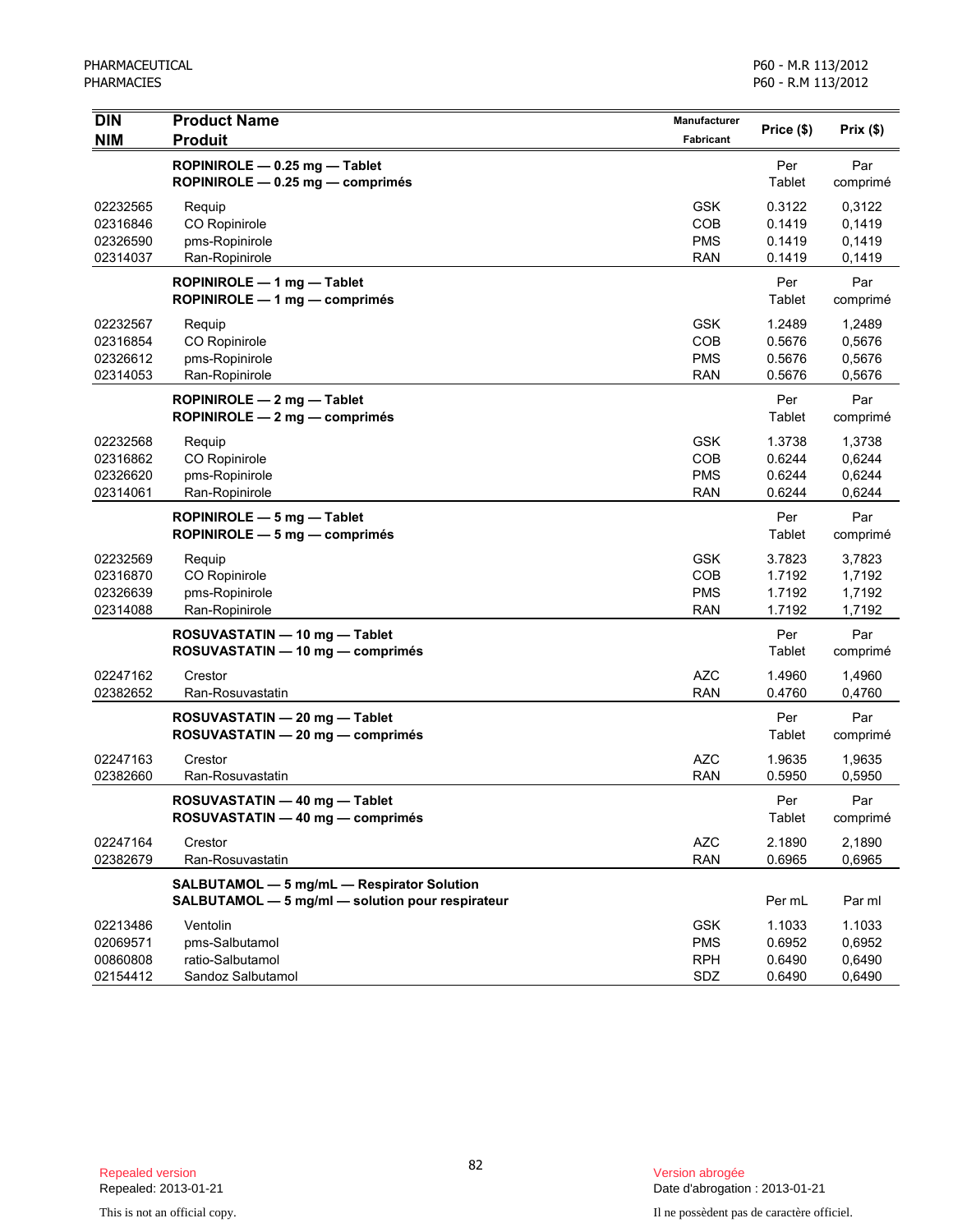| <b>DIN</b>           | <b>Product Name</b>                                                                                                           | <b>Manufacturer</b>      | Price (\$)       | Prix(\$)         |
|----------------------|-------------------------------------------------------------------------------------------------------------------------------|--------------------------|------------------|------------------|
| <b>NIM</b>           | <b>Produit</b>                                                                                                                | <b>Fabricant</b>         |                  |                  |
|                      | SALBUTAMOL SULFATE - 200 Dose - 100 mcg/Dose                                                                                  |                          |                  |                  |
|                      | - Metered Dose Inhaler                                                                                                        |                          |                  |                  |
|                      | SALBUTAMOL (SULFATE DE) - 200 doses - 100 mcg/dose -<br>aérosol doseur                                                        |                          | Per<br>Dose      | Par<br>dose      |
|                      |                                                                                                                               |                          |                  |                  |
| 02245669             | Apo-Salvent CFC Free/Apo-Salvent sans CFC                                                                                     | <b>APX</b>               | 0.0325           | 0,0325           |
| 02244914<br>02241497 | ratio-Salbutamol<br><b>Ventolin HFA</b>                                                                                       | <b>RPH</b><br><b>GSK</b> | 0.0325<br>0.0330 | 0,0325           |
| 02326450             | Teva-Salbutamol HFA                                                                                                           | <b>TEV</b>               | 0.0300           | 0,0330<br>0,0300 |
| 02232570             | Airomir                                                                                                                       | <b>XXX</b>               | 0.0275           | 0,0275           |
|                      | SALBUTAMOL SULFATE - 1.25 mg/2.5 mL - Unit Dose Solution Nebules                                                              |                          |                  |                  |
|                      | SALBUTAMOL (SULFATE DE) - 1,25 mg/2,5 ml - préparation monodose                                                               |                          |                  |                  |
|                      | de solution pour nébuliseur                                                                                                   |                          | Per mL           | Par ml           |
| 02208245             | pms-Salbutamol                                                                                                                | <b>PMS</b>               | 0.1642           | 0,1642           |
| 02239365             | ratio-Salbutamol                                                                                                              | <b>RPH</b>               | 0.1641           | 0,1641           |
| 02243828             | Apo-Salvent                                                                                                                   | <b>APX</b>               | 0.1640           | 0,1640           |
|                      | SALBUTAMOL SULFATE - 2.5 mg/2.5 mL - Unit Dose Solution Nebules                                                               |                          |                  |                  |
|                      | SALBUTAMOL (SULFATE DE) - 2,5 mg/2,5 ml - préparation monodose                                                                |                          |                  |                  |
|                      | de solution pour nébuliseur                                                                                                   |                          | Per mL           | Par ml           |
| 02213419             | <b>Ventolin PF</b>                                                                                                            | <b>GSK</b>               | 0.4548           | 0,4548           |
| 02208229             | pms-Salbutamol                                                                                                                | <b>PMS</b>               | 0.2867           | 0,2867           |
| 02231488             | Apo-Salvent                                                                                                                   | <b>APX</b>               | 0.2680           | 0,2680           |
| 01926934<br>01986864 | Mylan-Salbutamol Sterinebs<br>ratio-Salbutamol                                                                                | <b>MYL</b><br><b>RPH</b> | 0.2678<br>0.2678 | 0,2678<br>0,2678 |
|                      |                                                                                                                               |                          |                  |                  |
|                      | SALBUTAMOL SULFATE - 5 mg/2.5 mL - Unit Dose Solution Nebules<br>SALBUTAMOL (SULFATE DE) - 5 mg/2,5 ml - préparation monodose |                          |                  |                  |
|                      | de solution pour nébuliseur                                                                                                   |                          | Per mL           | Par ml           |
| 02213427             | Ventolin                                                                                                                      | <b>GSK</b>               | 0.8638           | 0,8638           |
| 02208237             | pms-Salbutamol                                                                                                                | <b>PMS</b>               | 0.6053           | 0,6053           |
| 02231678             | Apo-Salvent                                                                                                                   | <b>APX</b>               | 0.5084           | 0,5084           |
| 02173360             | Mylan-Salbutamol Sterinebs                                                                                                    | <b>MYL</b>               | 0.5084           | 0,5084           |
| 02239366             | ratio-Salbutamol                                                                                                              | <b>RPH</b>               | 0.5084           | 0,5084           |
|                      | SELEGILINE HCI - 5 mg - Tablets                                                                                               |                          | Per              | Par              |
|                      | SÉLÉGILINE (CHLORHYDRATE DE) - 5 mg - comprimés                                                                               |                          | Tablet           | comprimé         |
| 02230641             | Apo-Selegiline                                                                                                                | APX                      | 1.3915           | 1,3915           |
| 02231036             | Mylan-Selegiline                                                                                                              | <b>MYL</b>               | 1.3915           | 1,3915           |
| 02068087             | Novo-Selegiline                                                                                                               | <b>TEV</b>               | 1.3915           | 1,3915           |
| 02238102             | pms-Selegiline                                                                                                                | <b>PMS</b>               | 1.3915           | 1,3915           |
|                      | SENNOSIDES A AND B - 8.6 mg - Tablets                                                                                         |                          | Per              | Par              |
|                      | SENNOSIDES A ET B - 8,6 mg - comprimés                                                                                        |                          | Tablet           | comprimé         |
| 00026158             | Senokot                                                                                                                       | <b>PFR</b>               | 0.1760           | 0,1760           |
| 02068109             | Sennatab                                                                                                                      | <b>PMS</b>               | 0.0644           | 0,0644           |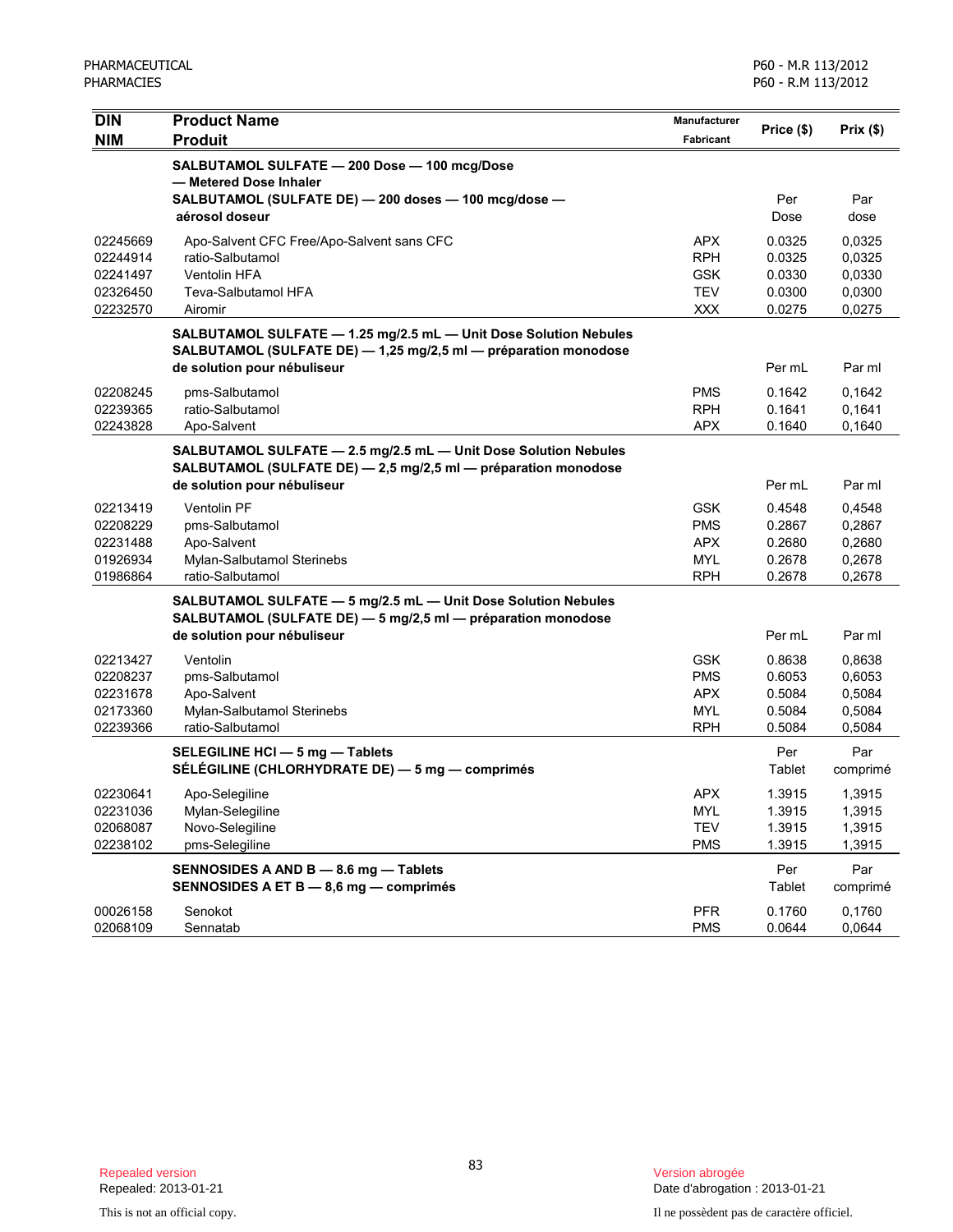| Par<br><b>SERTRALINE HCI - 25 mg - Capsules</b><br>Per<br>SERTRALINE (CHLORHYDRATE DE) - 25 mg - capsules<br>Capsule<br>capsule<br>02132702<br>PFI<br>0.9265<br>0,9265<br>Zoloft<br>Apo-Sertraline<br><b>APX</b><br>0.5544<br>0,5544<br>02238280<br>02240485<br><b>TEV</b><br>0.5544<br>0,5544<br>Novo-Sertraline<br>02244838<br>pms-Sertraline<br><b>PMS</b><br>0.5544<br>0,5544<br>02245787<br>ratio-Sertraline<br><b>RPH</b><br>0.5542<br>0,5542<br>02287390<br><b>CO</b> Sertraline<br><b>COB</b><br>0.5040<br>0,5040<br><b>MYL</b><br>0.5040<br>0,5040<br>02242519<br>Mylan-Sertraline<br>02245159<br>Sandoz Sertraline<br>SDZ<br>0.5040<br>0,5040<br><b>GEM</b><br>0,4245<br>02273683<br><b>GD-Sertraline</b><br>0.4245<br>Par<br><b>SERTRALINE HCI - 50 mg - Capsules</b><br>Per<br>SERTRALINE (CHLORHYDRATE DE) - 50 mg - capsules<br>Capsule<br>capsule<br>Zoloft<br>PFI<br>1.8529<br>1,8529<br>01962817<br>02238281<br><b>APX</b><br>1.1088<br>1,1088<br>Apo-Sertraline<br>02240484<br>Novo-Sertraline<br><b>TEV</b><br>1.1088<br>1,1088<br><b>PMS</b><br>1.1088<br>1,1088<br>02244839<br>pms-Sertraline<br>ratio-Sertraline<br><b>RPH</b><br>1.1086<br>02245788<br>1,1086<br><b>CO</b> Sertraline<br>COB<br>1.0080<br>1,0080<br>02287404<br><b>MYL</b><br>1.0080<br>1,0080<br>02242520<br>Mylan-Sertraline<br>SDZ<br>1.0080<br>1,0080<br>02245160<br>Sandoz Sertraline<br>GD-Sertraline<br><b>GEM</b><br>0.8490<br>0,8490<br>02273691<br>Par<br>SERTRALINE HCI - 100 mg - Capsules<br>Per<br>SERTRALINE (CHLORHYDRATE DE) - 100 mg - capsules<br>Capsule<br>capsule<br>PFI<br>01962779<br>Zoloft<br>1.9415<br>1,9415<br>02238282<br><b>APX</b><br>1.2128<br>1,2128<br>Apo-Sertraline<br>Teva-Sertraline<br><b>TEV</b><br>1.2128<br>02240481<br>1,2128<br><b>PMS</b><br>1.2128<br>1,2128<br>02244840<br>pms-Sertraline<br>02245789<br>ratio-Sertraline<br><b>RPH</b><br>1.2126<br>1,2126<br><b>CO</b> Sertraline<br>COB<br>1.1025<br>02287412<br>1,1025<br>02242521<br>Mylan-Sertraline<br><b>MYL</b><br>1.1025<br>1,1025<br>02245161<br>Sandoz Sertraline<br>SDZ<br>1.1025<br>1,1025<br>02273705<br><b>GEM</b><br>0,8895<br><b>GD-Sertraline</b><br>0.8895<br>Per<br>Par<br>SIMVASTATIN - 5 mg - Tablets<br>SIMVASTATINE - 5 mg - comprimés<br>Tablet<br>comprimé<br><b>MFX</b><br>1.1880<br>00884324<br>Zocor<br>1.1880<br>02247011<br>Apo-Simvastatin<br><b>APX</b><br>0.6237<br>0,6237<br>CO Simvastatin<br>COB<br>0.6237<br>0,6237<br>02248103<br><b>TEV</b><br>0.6237<br>0,6237<br>02250144<br>Teva-Simvastatin<br>0.6237<br>0,6237<br>02269252<br>pms-Simvastatin<br><b>PMS</b><br>0.5670<br>0,5670<br>02329131<br>Ran-Simvastatin<br><b>RAN</b><br>Mint-Simvastatin<br>02372932<br><b>MPH</b><br>0.3579<br>0,3579 | <b>DIN</b> | <b>Product Name</b> | <b>Manufacturer</b> | Price (\$) | Prix(\$) |
|-------------------------------------------------------------------------------------------------------------------------------------------------------------------------------------------------------------------------------------------------------------------------------------------------------------------------------------------------------------------------------------------------------------------------------------------------------------------------------------------------------------------------------------------------------------------------------------------------------------------------------------------------------------------------------------------------------------------------------------------------------------------------------------------------------------------------------------------------------------------------------------------------------------------------------------------------------------------------------------------------------------------------------------------------------------------------------------------------------------------------------------------------------------------------------------------------------------------------------------------------------------------------------------------------------------------------------------------------------------------------------------------------------------------------------------------------------------------------------------------------------------------------------------------------------------------------------------------------------------------------------------------------------------------------------------------------------------------------------------------------------------------------------------------------------------------------------------------------------------------------------------------------------------------------------------------------------------------------------------------------------------------------------------------------------------------------------------------------------------------------------------------------------------------------------------------------------------------------------------------------------------------------------------------------------------------------------------------------------------------------------------------------------------------------------------------------------------------------------------------------------------------------------------------------------------------------------------------------------------------------------------------------------------------------------------------------------------------------------------|------------|---------------------|---------------------|------------|----------|
|                                                                                                                                                                                                                                                                                                                                                                                                                                                                                                                                                                                                                                                                                                                                                                                                                                                                                                                                                                                                                                                                                                                                                                                                                                                                                                                                                                                                                                                                                                                                                                                                                                                                                                                                                                                                                                                                                                                                                                                                                                                                                                                                                                                                                                                                                                                                                                                                                                                                                                                                                                                                                                                                                                                                     | <b>NIM</b> | <b>Produit</b>      | Fabricant           |            |          |
|                                                                                                                                                                                                                                                                                                                                                                                                                                                                                                                                                                                                                                                                                                                                                                                                                                                                                                                                                                                                                                                                                                                                                                                                                                                                                                                                                                                                                                                                                                                                                                                                                                                                                                                                                                                                                                                                                                                                                                                                                                                                                                                                                                                                                                                                                                                                                                                                                                                                                                                                                                                                                                                                                                                                     |            |                     |                     |            |          |
|                                                                                                                                                                                                                                                                                                                                                                                                                                                                                                                                                                                                                                                                                                                                                                                                                                                                                                                                                                                                                                                                                                                                                                                                                                                                                                                                                                                                                                                                                                                                                                                                                                                                                                                                                                                                                                                                                                                                                                                                                                                                                                                                                                                                                                                                                                                                                                                                                                                                                                                                                                                                                                                                                                                                     |            |                     |                     |            |          |
|                                                                                                                                                                                                                                                                                                                                                                                                                                                                                                                                                                                                                                                                                                                                                                                                                                                                                                                                                                                                                                                                                                                                                                                                                                                                                                                                                                                                                                                                                                                                                                                                                                                                                                                                                                                                                                                                                                                                                                                                                                                                                                                                                                                                                                                                                                                                                                                                                                                                                                                                                                                                                                                                                                                                     |            |                     |                     |            |          |
|                                                                                                                                                                                                                                                                                                                                                                                                                                                                                                                                                                                                                                                                                                                                                                                                                                                                                                                                                                                                                                                                                                                                                                                                                                                                                                                                                                                                                                                                                                                                                                                                                                                                                                                                                                                                                                                                                                                                                                                                                                                                                                                                                                                                                                                                                                                                                                                                                                                                                                                                                                                                                                                                                                                                     |            |                     |                     |            |          |
|                                                                                                                                                                                                                                                                                                                                                                                                                                                                                                                                                                                                                                                                                                                                                                                                                                                                                                                                                                                                                                                                                                                                                                                                                                                                                                                                                                                                                                                                                                                                                                                                                                                                                                                                                                                                                                                                                                                                                                                                                                                                                                                                                                                                                                                                                                                                                                                                                                                                                                                                                                                                                                                                                                                                     |            |                     |                     |            |          |
|                                                                                                                                                                                                                                                                                                                                                                                                                                                                                                                                                                                                                                                                                                                                                                                                                                                                                                                                                                                                                                                                                                                                                                                                                                                                                                                                                                                                                                                                                                                                                                                                                                                                                                                                                                                                                                                                                                                                                                                                                                                                                                                                                                                                                                                                                                                                                                                                                                                                                                                                                                                                                                                                                                                                     |            |                     |                     |            |          |
|                                                                                                                                                                                                                                                                                                                                                                                                                                                                                                                                                                                                                                                                                                                                                                                                                                                                                                                                                                                                                                                                                                                                                                                                                                                                                                                                                                                                                                                                                                                                                                                                                                                                                                                                                                                                                                                                                                                                                                                                                                                                                                                                                                                                                                                                                                                                                                                                                                                                                                                                                                                                                                                                                                                                     |            |                     |                     |            |          |
|                                                                                                                                                                                                                                                                                                                                                                                                                                                                                                                                                                                                                                                                                                                                                                                                                                                                                                                                                                                                                                                                                                                                                                                                                                                                                                                                                                                                                                                                                                                                                                                                                                                                                                                                                                                                                                                                                                                                                                                                                                                                                                                                                                                                                                                                                                                                                                                                                                                                                                                                                                                                                                                                                                                                     |            |                     |                     |            |          |
|                                                                                                                                                                                                                                                                                                                                                                                                                                                                                                                                                                                                                                                                                                                                                                                                                                                                                                                                                                                                                                                                                                                                                                                                                                                                                                                                                                                                                                                                                                                                                                                                                                                                                                                                                                                                                                                                                                                                                                                                                                                                                                                                                                                                                                                                                                                                                                                                                                                                                                                                                                                                                                                                                                                                     |            |                     |                     |            |          |
|                                                                                                                                                                                                                                                                                                                                                                                                                                                                                                                                                                                                                                                                                                                                                                                                                                                                                                                                                                                                                                                                                                                                                                                                                                                                                                                                                                                                                                                                                                                                                                                                                                                                                                                                                                                                                                                                                                                                                                                                                                                                                                                                                                                                                                                                                                                                                                                                                                                                                                                                                                                                                                                                                                                                     |            |                     |                     |            |          |
|                                                                                                                                                                                                                                                                                                                                                                                                                                                                                                                                                                                                                                                                                                                                                                                                                                                                                                                                                                                                                                                                                                                                                                                                                                                                                                                                                                                                                                                                                                                                                                                                                                                                                                                                                                                                                                                                                                                                                                                                                                                                                                                                                                                                                                                                                                                                                                                                                                                                                                                                                                                                                                                                                                                                     |            |                     |                     |            |          |
|                                                                                                                                                                                                                                                                                                                                                                                                                                                                                                                                                                                                                                                                                                                                                                                                                                                                                                                                                                                                                                                                                                                                                                                                                                                                                                                                                                                                                                                                                                                                                                                                                                                                                                                                                                                                                                                                                                                                                                                                                                                                                                                                                                                                                                                                                                                                                                                                                                                                                                                                                                                                                                                                                                                                     |            |                     |                     |            |          |
|                                                                                                                                                                                                                                                                                                                                                                                                                                                                                                                                                                                                                                                                                                                                                                                                                                                                                                                                                                                                                                                                                                                                                                                                                                                                                                                                                                                                                                                                                                                                                                                                                                                                                                                                                                                                                                                                                                                                                                                                                                                                                                                                                                                                                                                                                                                                                                                                                                                                                                                                                                                                                                                                                                                                     |            |                     |                     |            |          |
|                                                                                                                                                                                                                                                                                                                                                                                                                                                                                                                                                                                                                                                                                                                                                                                                                                                                                                                                                                                                                                                                                                                                                                                                                                                                                                                                                                                                                                                                                                                                                                                                                                                                                                                                                                                                                                                                                                                                                                                                                                                                                                                                                                                                                                                                                                                                                                                                                                                                                                                                                                                                                                                                                                                                     |            |                     |                     |            |          |
|                                                                                                                                                                                                                                                                                                                                                                                                                                                                                                                                                                                                                                                                                                                                                                                                                                                                                                                                                                                                                                                                                                                                                                                                                                                                                                                                                                                                                                                                                                                                                                                                                                                                                                                                                                                                                                                                                                                                                                                                                                                                                                                                                                                                                                                                                                                                                                                                                                                                                                                                                                                                                                                                                                                                     |            |                     |                     |            |          |
|                                                                                                                                                                                                                                                                                                                                                                                                                                                                                                                                                                                                                                                                                                                                                                                                                                                                                                                                                                                                                                                                                                                                                                                                                                                                                                                                                                                                                                                                                                                                                                                                                                                                                                                                                                                                                                                                                                                                                                                                                                                                                                                                                                                                                                                                                                                                                                                                                                                                                                                                                                                                                                                                                                                                     |            |                     |                     |            |          |
|                                                                                                                                                                                                                                                                                                                                                                                                                                                                                                                                                                                                                                                                                                                                                                                                                                                                                                                                                                                                                                                                                                                                                                                                                                                                                                                                                                                                                                                                                                                                                                                                                                                                                                                                                                                                                                                                                                                                                                                                                                                                                                                                                                                                                                                                                                                                                                                                                                                                                                                                                                                                                                                                                                                                     |            |                     |                     |            |          |
|                                                                                                                                                                                                                                                                                                                                                                                                                                                                                                                                                                                                                                                                                                                                                                                                                                                                                                                                                                                                                                                                                                                                                                                                                                                                                                                                                                                                                                                                                                                                                                                                                                                                                                                                                                                                                                                                                                                                                                                                                                                                                                                                                                                                                                                                                                                                                                                                                                                                                                                                                                                                                                                                                                                                     |            |                     |                     |            |          |
|                                                                                                                                                                                                                                                                                                                                                                                                                                                                                                                                                                                                                                                                                                                                                                                                                                                                                                                                                                                                                                                                                                                                                                                                                                                                                                                                                                                                                                                                                                                                                                                                                                                                                                                                                                                                                                                                                                                                                                                                                                                                                                                                                                                                                                                                                                                                                                                                                                                                                                                                                                                                                                                                                                                                     |            |                     |                     |            |          |
|                                                                                                                                                                                                                                                                                                                                                                                                                                                                                                                                                                                                                                                                                                                                                                                                                                                                                                                                                                                                                                                                                                                                                                                                                                                                                                                                                                                                                                                                                                                                                                                                                                                                                                                                                                                                                                                                                                                                                                                                                                                                                                                                                                                                                                                                                                                                                                                                                                                                                                                                                                                                                                                                                                                                     |            |                     |                     |            |          |
|                                                                                                                                                                                                                                                                                                                                                                                                                                                                                                                                                                                                                                                                                                                                                                                                                                                                                                                                                                                                                                                                                                                                                                                                                                                                                                                                                                                                                                                                                                                                                                                                                                                                                                                                                                                                                                                                                                                                                                                                                                                                                                                                                                                                                                                                                                                                                                                                                                                                                                                                                                                                                                                                                                                                     |            |                     |                     |            |          |
|                                                                                                                                                                                                                                                                                                                                                                                                                                                                                                                                                                                                                                                                                                                                                                                                                                                                                                                                                                                                                                                                                                                                                                                                                                                                                                                                                                                                                                                                                                                                                                                                                                                                                                                                                                                                                                                                                                                                                                                                                                                                                                                                                                                                                                                                                                                                                                                                                                                                                                                                                                                                                                                                                                                                     |            |                     |                     |            |          |
|                                                                                                                                                                                                                                                                                                                                                                                                                                                                                                                                                                                                                                                                                                                                                                                                                                                                                                                                                                                                                                                                                                                                                                                                                                                                                                                                                                                                                                                                                                                                                                                                                                                                                                                                                                                                                                                                                                                                                                                                                                                                                                                                                                                                                                                                                                                                                                                                                                                                                                                                                                                                                                                                                                                                     |            |                     |                     |            |          |
|                                                                                                                                                                                                                                                                                                                                                                                                                                                                                                                                                                                                                                                                                                                                                                                                                                                                                                                                                                                                                                                                                                                                                                                                                                                                                                                                                                                                                                                                                                                                                                                                                                                                                                                                                                                                                                                                                                                                                                                                                                                                                                                                                                                                                                                                                                                                                                                                                                                                                                                                                                                                                                                                                                                                     |            |                     |                     |            |          |
|                                                                                                                                                                                                                                                                                                                                                                                                                                                                                                                                                                                                                                                                                                                                                                                                                                                                                                                                                                                                                                                                                                                                                                                                                                                                                                                                                                                                                                                                                                                                                                                                                                                                                                                                                                                                                                                                                                                                                                                                                                                                                                                                                                                                                                                                                                                                                                                                                                                                                                                                                                                                                                                                                                                                     |            |                     |                     |            |          |
|                                                                                                                                                                                                                                                                                                                                                                                                                                                                                                                                                                                                                                                                                                                                                                                                                                                                                                                                                                                                                                                                                                                                                                                                                                                                                                                                                                                                                                                                                                                                                                                                                                                                                                                                                                                                                                                                                                                                                                                                                                                                                                                                                                                                                                                                                                                                                                                                                                                                                                                                                                                                                                                                                                                                     |            |                     |                     |            |          |
|                                                                                                                                                                                                                                                                                                                                                                                                                                                                                                                                                                                                                                                                                                                                                                                                                                                                                                                                                                                                                                                                                                                                                                                                                                                                                                                                                                                                                                                                                                                                                                                                                                                                                                                                                                                                                                                                                                                                                                                                                                                                                                                                                                                                                                                                                                                                                                                                                                                                                                                                                                                                                                                                                                                                     |            |                     |                     |            |          |
|                                                                                                                                                                                                                                                                                                                                                                                                                                                                                                                                                                                                                                                                                                                                                                                                                                                                                                                                                                                                                                                                                                                                                                                                                                                                                                                                                                                                                                                                                                                                                                                                                                                                                                                                                                                                                                                                                                                                                                                                                                                                                                                                                                                                                                                                                                                                                                                                                                                                                                                                                                                                                                                                                                                                     |            |                     |                     |            |          |
|                                                                                                                                                                                                                                                                                                                                                                                                                                                                                                                                                                                                                                                                                                                                                                                                                                                                                                                                                                                                                                                                                                                                                                                                                                                                                                                                                                                                                                                                                                                                                                                                                                                                                                                                                                                                                                                                                                                                                                                                                                                                                                                                                                                                                                                                                                                                                                                                                                                                                                                                                                                                                                                                                                                                     |            |                     |                     |            |          |
|                                                                                                                                                                                                                                                                                                                                                                                                                                                                                                                                                                                                                                                                                                                                                                                                                                                                                                                                                                                                                                                                                                                                                                                                                                                                                                                                                                                                                                                                                                                                                                                                                                                                                                                                                                                                                                                                                                                                                                                                                                                                                                                                                                                                                                                                                                                                                                                                                                                                                                                                                                                                                                                                                                                                     |            |                     |                     |            |          |
|                                                                                                                                                                                                                                                                                                                                                                                                                                                                                                                                                                                                                                                                                                                                                                                                                                                                                                                                                                                                                                                                                                                                                                                                                                                                                                                                                                                                                                                                                                                                                                                                                                                                                                                                                                                                                                                                                                                                                                                                                                                                                                                                                                                                                                                                                                                                                                                                                                                                                                                                                                                                                                                                                                                                     |            |                     |                     |            |          |
|                                                                                                                                                                                                                                                                                                                                                                                                                                                                                                                                                                                                                                                                                                                                                                                                                                                                                                                                                                                                                                                                                                                                                                                                                                                                                                                                                                                                                                                                                                                                                                                                                                                                                                                                                                                                                                                                                                                                                                                                                                                                                                                                                                                                                                                                                                                                                                                                                                                                                                                                                                                                                                                                                                                                     |            |                     |                     |            |          |
|                                                                                                                                                                                                                                                                                                                                                                                                                                                                                                                                                                                                                                                                                                                                                                                                                                                                                                                                                                                                                                                                                                                                                                                                                                                                                                                                                                                                                                                                                                                                                                                                                                                                                                                                                                                                                                                                                                                                                                                                                                                                                                                                                                                                                                                                                                                                                                                                                                                                                                                                                                                                                                                                                                                                     |            |                     |                     |            |          |
|                                                                                                                                                                                                                                                                                                                                                                                                                                                                                                                                                                                                                                                                                                                                                                                                                                                                                                                                                                                                                                                                                                                                                                                                                                                                                                                                                                                                                                                                                                                                                                                                                                                                                                                                                                                                                                                                                                                                                                                                                                                                                                                                                                                                                                                                                                                                                                                                                                                                                                                                                                                                                                                                                                                                     |            |                     |                     |            |          |
|                                                                                                                                                                                                                                                                                                                                                                                                                                                                                                                                                                                                                                                                                                                                                                                                                                                                                                                                                                                                                                                                                                                                                                                                                                                                                                                                                                                                                                                                                                                                                                                                                                                                                                                                                                                                                                                                                                                                                                                                                                                                                                                                                                                                                                                                                                                                                                                                                                                                                                                                                                                                                                                                                                                                     |            |                     |                     |            |          |
|                                                                                                                                                                                                                                                                                                                                                                                                                                                                                                                                                                                                                                                                                                                                                                                                                                                                                                                                                                                                                                                                                                                                                                                                                                                                                                                                                                                                                                                                                                                                                                                                                                                                                                                                                                                                                                                                                                                                                                                                                                                                                                                                                                                                                                                                                                                                                                                                                                                                                                                                                                                                                                                                                                                                     |            |                     |                     |            |          |
|                                                                                                                                                                                                                                                                                                                                                                                                                                                                                                                                                                                                                                                                                                                                                                                                                                                                                                                                                                                                                                                                                                                                                                                                                                                                                                                                                                                                                                                                                                                                                                                                                                                                                                                                                                                                                                                                                                                                                                                                                                                                                                                                                                                                                                                                                                                                                                                                                                                                                                                                                                                                                                                                                                                                     |            |                     |                     |            |          |
|                                                                                                                                                                                                                                                                                                                                                                                                                                                                                                                                                                                                                                                                                                                                                                                                                                                                                                                                                                                                                                                                                                                                                                                                                                                                                                                                                                                                                                                                                                                                                                                                                                                                                                                                                                                                                                                                                                                                                                                                                                                                                                                                                                                                                                                                                                                                                                                                                                                                                                                                                                                                                                                                                                                                     |            |                     |                     |            |          |
|                                                                                                                                                                                                                                                                                                                                                                                                                                                                                                                                                                                                                                                                                                                                                                                                                                                                                                                                                                                                                                                                                                                                                                                                                                                                                                                                                                                                                                                                                                                                                                                                                                                                                                                                                                                                                                                                                                                                                                                                                                                                                                                                                                                                                                                                                                                                                                                                                                                                                                                                                                                                                                                                                                                                     |            |                     |                     |            |          |
|                                                                                                                                                                                                                                                                                                                                                                                                                                                                                                                                                                                                                                                                                                                                                                                                                                                                                                                                                                                                                                                                                                                                                                                                                                                                                                                                                                                                                                                                                                                                                                                                                                                                                                                                                                                                                                                                                                                                                                                                                                                                                                                                                                                                                                                                                                                                                                                                                                                                                                                                                                                                                                                                                                                                     |            |                     |                     |            |          |
|                                                                                                                                                                                                                                                                                                                                                                                                                                                                                                                                                                                                                                                                                                                                                                                                                                                                                                                                                                                                                                                                                                                                                                                                                                                                                                                                                                                                                                                                                                                                                                                                                                                                                                                                                                                                                                                                                                                                                                                                                                                                                                                                                                                                                                                                                                                                                                                                                                                                                                                                                                                                                                                                                                                                     |            |                     |                     |            |          |
|                                                                                                                                                                                                                                                                                                                                                                                                                                                                                                                                                                                                                                                                                                                                                                                                                                                                                                                                                                                                                                                                                                                                                                                                                                                                                                                                                                                                                                                                                                                                                                                                                                                                                                                                                                                                                                                                                                                                                                                                                                                                                                                                                                                                                                                                                                                                                                                                                                                                                                                                                                                                                                                                                                                                     |            |                     |                     |            |          |
|                                                                                                                                                                                                                                                                                                                                                                                                                                                                                                                                                                                                                                                                                                                                                                                                                                                                                                                                                                                                                                                                                                                                                                                                                                                                                                                                                                                                                                                                                                                                                                                                                                                                                                                                                                                                                                                                                                                                                                                                                                                                                                                                                                                                                                                                                                                                                                                                                                                                                                                                                                                                                                                                                                                                     |            |                     |                     |            |          |
|                                                                                                                                                                                                                                                                                                                                                                                                                                                                                                                                                                                                                                                                                                                                                                                                                                                                                                                                                                                                                                                                                                                                                                                                                                                                                                                                                                                                                                                                                                                                                                                                                                                                                                                                                                                                                                                                                                                                                                                                                                                                                                                                                                                                                                                                                                                                                                                                                                                                                                                                                                                                                                                                                                                                     | 02246582   | Mylan-Simvastatin   | <b>MYL</b>          | 0.3579     | 0,3579   |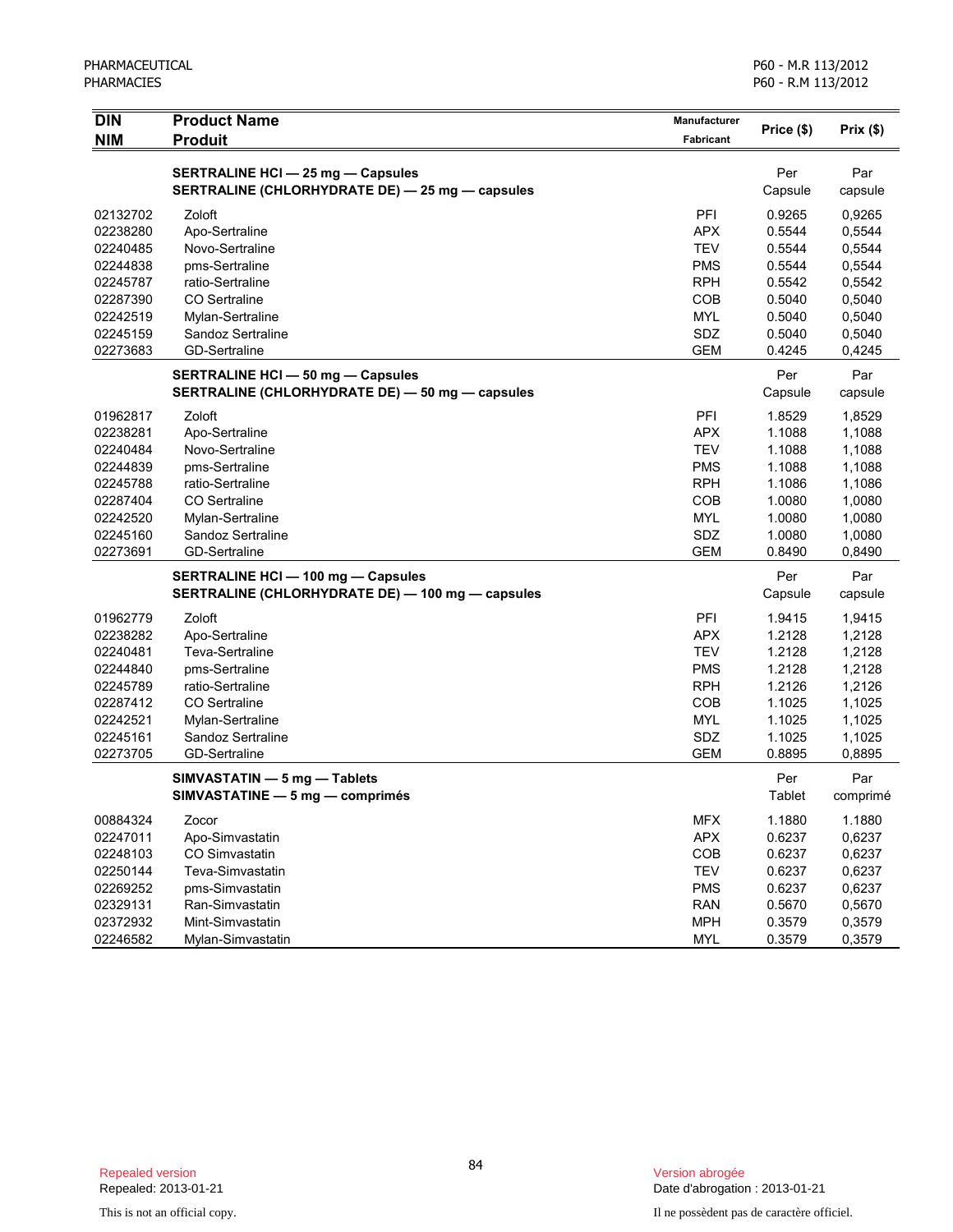| <b>DIN</b> | <b>Product Name</b>              | <b>Manufacturer</b> |            |          |
|------------|----------------------------------|---------------------|------------|----------|
| <b>NIM</b> | <b>Produit</b>                   | <b>Fabricant</b>    | Price (\$) | Prix(\$) |
|            | SIMVASTATIN - 10 mg - Tablets    |                     | Per        | Par      |
|            | SIMVASTATINE - 10 mg - comprimés |                     | Tablet     | comprimé |
| 00884332   | Zocor                            | <b>MFX</b>          | 2.3369     | 2,3369   |
| 02269260   | pms-Simvastatin                  | <b>PMS</b>          | 1.2336     | 1,2336   |
| 02247012   | Apo-Simvastatin                  | <b>APX</b>          | 1.2335     | 1,2335   |
| 02248104   | CO Simvastatin                   | COB                 | 1.2335     | 1,2335   |
| 02250152   | Novo-Simvastatin                 | <b>TEV</b>          | 1.2335     | 1,2335   |
| 02247068   | ratio-Simvastatin                | <b>RPH</b>          | 1.2335     | 1,2335   |
| 02247828   | Sandoz Simvastatin               | SDZ                 | 1.2335     | 1,2335   |
| 02265885   | Taro-Simvastatin                 | <b>TAR</b>          | 1.2335     | 1,2335   |
| 02329158   | Ran-Simvastatin                  | <b>RAN</b>          | 1.1214     | 1,1214   |
| 02372940   | Mint-Simvastatin                 | <b>MPH</b>          | 0.7081     | 0,7081   |
| 02246583   | Mylan-Simvastatin                | <b>MYL</b>          | 0.7081     | 0,7081   |
|            | SIMVASTATIN - 20 mg - Tablets    |                     | Per        | Par      |
|            | SIMVASTATINE - 20 mg - comprimés |                     | Tablet     | comprimé |
| 00884340   | Zocor                            | <b>MFX</b>          | 2.8880     | 2,8880   |
| 02247013   | Apo-Simvastatin                  | <b>APX</b>          | 1.5246     | 1,5246   |
| 02248105   | CO Simvastatin                   | COB                 | 1.5246     | 1,5246   |
| 02250160   | Novo-Simvastatin                 | <b>TEV</b>          | 1.5246     | 1,5246   |
| 02269279   | pms-Simvastatin                  | <b>PMS</b>          | 1.5246     | 1,5246   |
| 02247069   | ratio-Simvastatin                | <b>RPH</b>          | 1.5246     | 1,5246   |
| 02247830   | Sandoz Simvastatin               | SDZ                 | 1.5246     | 1,5246   |
| 02265893   | Taro-Simvastatin                 | <b>TAR</b>          | 1.5246     | 1,5246   |
| 02329166   | Ran-Simvastatin                  | <b>RAN</b>          | 1.3860     | 1,3860   |
| 02372959   | Mint-Simvastatin                 | <b>MPH</b>          | 0.8751     | 0,8751   |
| 02246737   | Mylan-Simvastatin                | <b>MYL</b>          | 0.8751     | 0,8751   |
|            | SIMVASTATIN - 40 mg - Tablets    |                     | Per        | Par      |
|            | SIMVASTATINE - 40 mg - comprimés |                     | Tablet     | comprimé |
| 00884359   | Zocor                            | MFX                 | 2.8880     | 2,8880   |
| 02247014   | Apo-Simvastatin                  | <b>APX</b>          | 1.5246     | 1,5246   |
| 02248106   | CO Simvastatin                   | COB                 | 1.5246     | 1,5246   |
| 02250179   | Teva-Simvastatin                 | <b>TEV</b>          | 1.5246     | 1,5246   |
| 02269287   | pms-Simvastatin                  | <b>PMS</b>          | 1.5246     | 1,5246   |
| 02247070   | ratio-Simvastatin                | <b>RPH</b>          | 1.5246     | 1,5246   |
| 02247831   | Sandoz Simvastatin               | SDZ                 | 1.5246     | 1,5246   |
| 02265907   | Taro-Simvastatin                 | <b>TAR</b>          | 1.5246     | 1,5246   |
| 02329174   | Ran-Simvastatin                  | <b>RAN</b>          | 1.3860     | 1,3860   |
| 02372967   | Mint-Simvastatin                 | <b>MPH</b>          | 0.8751     | 0,8751   |
| 02246584   | Mylan-Simvastatin                | <b>MYL</b>          | 0.8751     | 0,8751   |
|            | SIMVASTATIN - 80 mg - Tablets    |                     | Per        | Par      |
|            | SIMVASTATINE - 80 mg - comprimés |                     | Tablet     | comprimé |
| 02240332   | Zocor                            | <b>MFX</b>          | 2.8880     | 2,8880   |
| 02247015   | Apo-Simvastatin                  | <b>APX</b>          | 1.5246     | 1,5246   |
| 02248107   | CO Simvastatin                   | COB                 | 1.5246     | 1,5246   |
| 02250187   | Teva-Simvastatin                 | <b>TEV</b>          | 1.5246     | 1,5246   |
| 02269295   | pms-Simvastatin                  | <b>PMS</b>          | 1.5246     | 1,5246   |
| 02247071   | ratio-Simvastatin                | <b>RPH</b>          | 1.5246     | 1,5246   |
| 02247833   | Sandoz Simvastatin               | SDZ                 | 1.5246     | 1,5246   |
| 02329182   | Ran-Simvastatin                  | <b>RAN</b>          | 1.3860     | 1,3860   |
| 02372975   | Mint-Simvastatin                 | <b>MPH</b>          | 0.8751     | 0,8751   |
| 02246585   | Mylan-Simvastatin                | <b>MYL</b>          | 0.8751     | 0,8751   |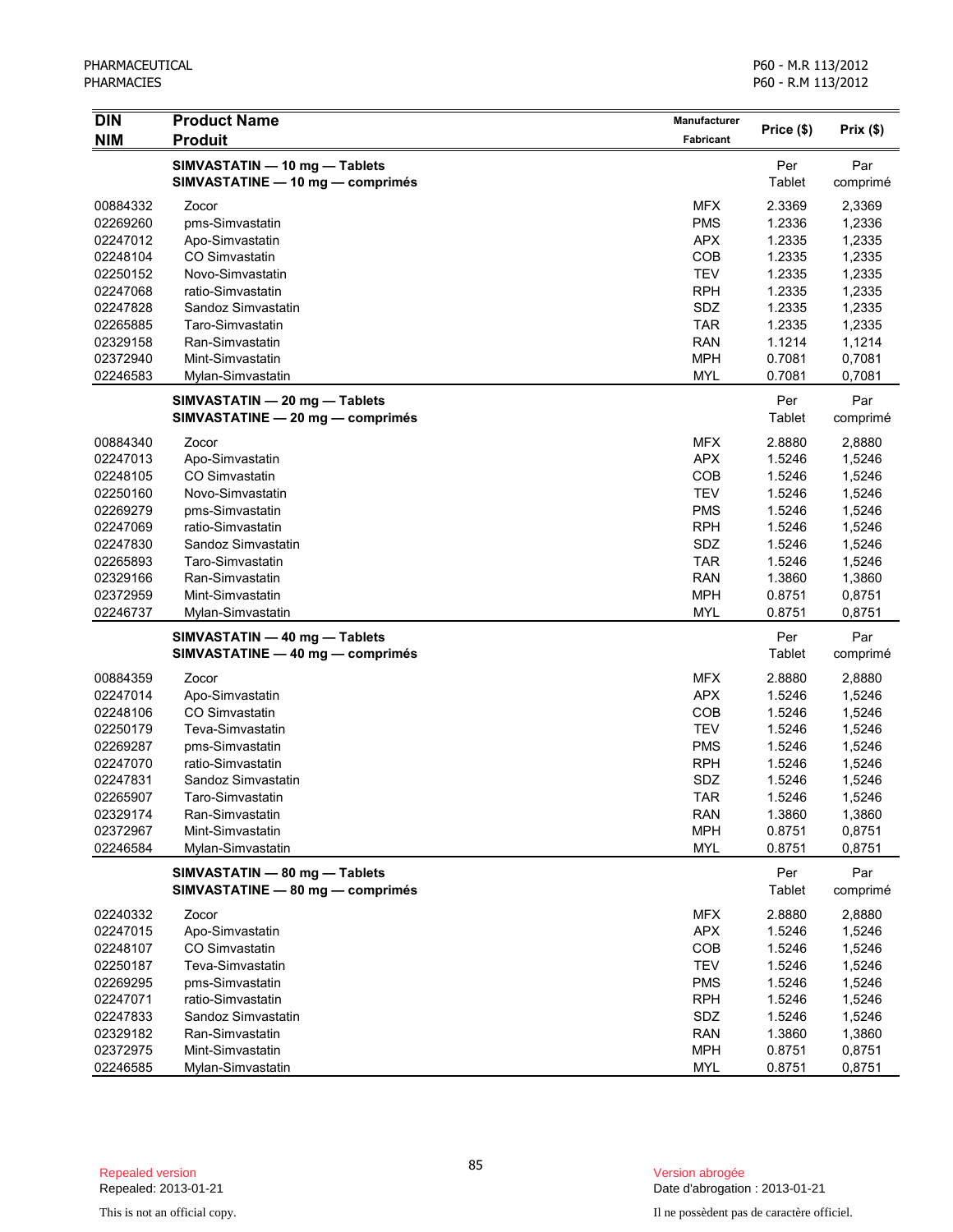| <b>DIN</b>           | <b>Product Name</b>                                                                                                        | <b>Manufacturer</b>      | Price (\$)       | Prix(\$)         |
|----------------------|----------------------------------------------------------------------------------------------------------------------------|--------------------------|------------------|------------------|
| NIM                  | <b>Produit</b>                                                                                                             | Fabricant                |                  |                  |
|                      | SODIUM AUROTHIOMALATE - 50 mg/mL - Injection<br>SODIUM (AUROTHIOMALATE DE) - 50 mg/ml - injection                          |                          | Per mL           | Par ml           |
| 01927604             | Myochrysine                                                                                                                | <b>SAA</b>               | 24.2220          | 24,2220          |
| 02245458             | Sodium Aurothiomalate BP                                                                                                   | SDZ                      | 18.3150          | 18,3150          |
|                      | SODIUM CROMOGLYCATE - 2% - Ophthalmic Solution                                                                             |                          |                  |                  |
|                      | CROMOGLYCATE SODIQUE - 2 % - solution ophtalmique                                                                          |                          | Per mL           | Par ml           |
| 02009277<br>02230621 | Cromolyn<br>Opticrom                                                                                                       | <b>PMS</b><br><b>ALL</b> | 1.0450<br>1.0450 | 1,0450<br>1,0450 |
|                      | SODIUM POLYSTYRENE SULFONATE - 1 mEq/g - Oral Powder                                                                       |                          |                  |                  |
|                      | -454 g Package                                                                                                             |                          |                  |                  |
|                      | POLYSTYRÈNE SODIQUE (SULFONATE DE) — 1 mEq/g — poudre orale —                                                              |                          | Per              | Par              |
|                      | paquet de 454 g                                                                                                            |                          | Gram             | gramme           |
| 02026961             | Kayexalate                                                                                                                 | SAA                      | 0.1964           | 0,1964           |
| 00755338             | pms-Sodium Polystyrene Sulfonate/pms-Polystyrène, sulfonate sodique de                                                     | <b>PMS</b>               | 0.1866           | 0,1866           |
|                      | SOTALOL HCI - 80 mg - Tablets                                                                                              |                          | Per              | Per              |
|                      | SOTALOL (CHLORHYDRATE DE) - 80 mg - comprimés                                                                              |                          | Tablet           | comprimé         |
| 02270625             | CO Sotalol                                                                                                                 | <b>COB</b>               | 0.6526           | 0,6526           |
| 02238326             | pms-Sotalol                                                                                                                | <b>PMS</b>               | 0.6526           | 0,6526           |
| 02084228             | ratio-Sotalol                                                                                                              | <b>RPH</b>               | 0.6526           | 0,6526           |
| 02210428             | Apo-Sotalol                                                                                                                | <b>APX</b>               | 0.6525           | 0,6525           |
| 02229778             | Mylan-Sotalol                                                                                                              | <b>MYL</b>               | 0.6525           | 0,6525           |
| 02231181             | Novo-Sotalol                                                                                                               | <b>TEV</b>               | 0.6525           | 0,6525           |
| 02257831             | Sandoz Sotalol                                                                                                             | SDZ                      | 0.6525           | 0,6525           |
|                      | SOTALOL HCI - 160 mg - Tablets<br>SOTALOL (CHLORHYDRATE DE) - 160 mg - comprimés                                           |                          | Per<br>Tablet    | Per<br>comprimé  |
|                      |                                                                                                                            |                          |                  |                  |
| 02270633             | CO Sotalol                                                                                                                 | COB                      | 0.7142           | 0,7142           |
| 02238635<br>02238327 | Dom-Sotalol                                                                                                                | <b>DOM</b><br><b>PMS</b> | 0.7142<br>0.7142 | 0,7142           |
| 02084236             | pms-Sotalol<br>ratio-Sotalol                                                                                               | <b>RPH</b>               | 0.7141           | 0,7142<br>0,7141 |
| 02257858             | Rhoxal-sotalol                                                                                                             | <b>RXP</b>               | 0.7141           | 0,7141           |
| 02167794             | Apo-Sotalol                                                                                                                | <b>APX</b>               | 0.7140           | 0,7140           |
| 02229779             | Mylan-Sotalol                                                                                                              | <b>MYL</b>               | 0.6492           | 0,6492           |
| 02234013             | Sandoz Sotalol                                                                                                             | SDZ                      | 0.6492           | 0,6492           |
|                      | SPIRONOLACTONE - 25 mg - Tablets                                                                                           |                          | Per              | Per              |
|                      | SPIRONOLACTONE - 25 mg - comprimés                                                                                         |                          | Tablet           | comprimé         |
| 00028606             | Aldactone                                                                                                                  | PFI                      | 0.1438           | 0,1438           |
| 00613215             | Novo-Spiroton                                                                                                              | <b>TEV</b>               | 0.1194           | 0,1194           |
|                      | SPIRONOLACTONE - 100 mg - Tablets                                                                                          |                          | Per              | Per              |
|                      | SPIRONOLACTONE - 100 mg - comprimés                                                                                        |                          | Tablet           | comprimé         |
| 00285455             | Aldactone                                                                                                                  | PFI                      | 0.3388           | 0,3388           |
| 00613223             | Novo-Spiroton                                                                                                              | <b>TEV</b>               | 0.2780           | 0,2780           |
|                      | SPIRONOLACTONE/HYDROCHLOROTHIAZIDE - 25 mg/25 mg - Tablets<br>SPIRONOLACTONE/HYDROCHLOROTHIAZIDE - 25 mg/25 mg - comprimés |                          | Per<br>Tablet    | Per<br>comprimé  |
| 00180408<br>00613231 | Aldactazide 25<br>Novo-Spirozine 25                                                                                        | PFI<br><b>TEV</b>        | 0.1438<br>0.1216 | 0,1438<br>0,1216 |
|                      | SPIRONOLACTONE/HYDROCHLOROTHIAZIDE - 50 mg/50 mg - Tablets<br>SPIRONOLACTONE/HYDROCHLOROTHIAZIDE - 50 mg/50 mg - comprimés |                          | Per<br>Tablet    | Per<br>comprimé  |
| 00594377<br>00657182 | Aldactazide 50<br>Novo-Spirozine 50                                                                                        | PFI<br><b>TEV</b>        | 0.3049<br>0.2571 | 0,3049<br>0,2571 |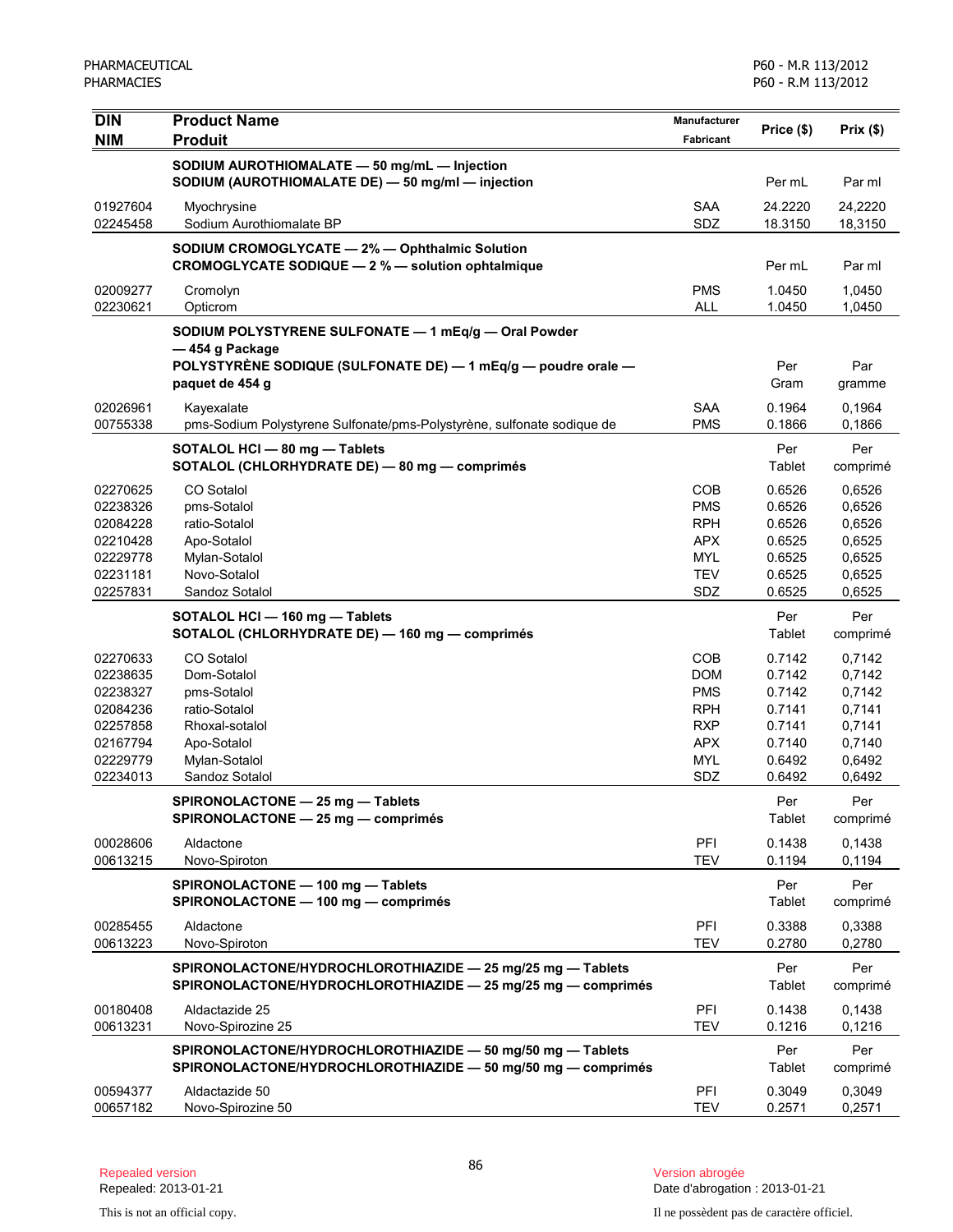| <b>DIN</b>           | <b>Product Name</b>                                                                | Manufacturer             | Price (\$)        | Prix (\$)         |
|----------------------|------------------------------------------------------------------------------------|--------------------------|-------------------|-------------------|
| <b>NIM</b>           | <b>Produit</b>                                                                     | Fabricant                |                   |                   |
|                      | SUCRALFATE $-1$ g $-$ Tablets                                                      |                          | Per               | Per               |
|                      | SUCRALFATE $-1$ g $-$ comprimés                                                    |                          | Tablet            | comprimé          |
| 02100622             | Sulcrate                                                                           | <b>AXC</b>               | 0.6104            | 0,6104            |
| 02125250             | Apo-Sucralfate                                                                     | <b>APX</b>               | 0.3236            | 0,3236            |
| 02045702             | Novo-Sucralfate                                                                    | <b>TEV</b>               | 0.3236            | 0,3236            |
|                      | SULFASALAZINE - 500 mg - Tablets                                                   |                          | Per               | Per               |
|                      | SULFASALAZINE - 500 mg - comprimés                                                 |                          | Tablet            | comprimé          |
| 02064480             | Salazopyrin                                                                        | PFI                      | 0.2813            | 0,2813            |
| 00598461             | pms-Sulfasalazine                                                                  | <b>PMS</b>               | 0.2443            | 0,2443            |
|                      | SULINDAC - 200 mg - Tablets                                                        |                          | Per               | Per               |
|                      | SULINDAC - 200 mg - comprimés                                                      |                          | Tablet            | comprimé          |
|                      |                                                                                    |                          |                   |                   |
| 00778362<br>00745596 | Apo-Sulin<br>Novo-Sundac                                                           | <b>APX</b><br><b>TEV</b> | 0.5324<br>0.5324  | 0,5324<br>0,5324  |
|                      |                                                                                    |                          |                   |                   |
|                      | <b>SUMATRIPTAN - 50 mg - Tablets</b>                                               |                          | Per<br>Tablet     | Per               |
|                      | <b>SUMATRIPTAN - 50 mg - comprimés</b>                                             |                          |                   | comprimé          |
| 02212153             | Imitrex DF                                                                         | <b>GSK</b>               | 16.6724           | 16,6724           |
| 02268388             | Apo-Sumatriptan                                                                    | <b>APX</b>               | 9.9715            | 9,9715            |
| 02257890             | CO Sumatriptan                                                                     | <b>COB</b>               | 9.9715            | 9,9715            |
| 02256436             | pms-Sumatriptan                                                                    | <b>PMS</b>               | 9.9715            | 9,9715            |
| 02271583             | ratio-Sumatriptan                                                                  | <b>RPH</b>               | 9.9715            | 9,9715            |
| 02263025             | Sandoz Sumatriptan                                                                 | SDZ                      | 9.9715            | 9,9715            |
| 02268914             | Mylan-Sumatriptan                                                                  | <b>MYL</b>               | 9.0650            | 9,0650            |
| 02286823             | Novo-Sumatriptan DF                                                                | <b>TEV</b>               | 9.0650            | 9,0650            |
|                      | SUMATRIPTAN - 100 mg - Tablets                                                     |                          | Per               | Per               |
|                      | SUMATRIPTAN - 100 mg - comprimés                                                   |                          | Tablet            | comprimé          |
| 02212161             | Imitrex DF                                                                         | <b>GSK</b>               | 18.3665           | 18,3665           |
| 02268396             | Apo-Sumatriptan                                                                    | <b>APX</b>               | 10.9854           | 10,9854           |
| 02257904             | CO Sumatriptan                                                                     | <b>COB</b>               | 10.9854           | 10,9854           |
| 02239367             | Novo-Sumatriptan                                                                   | <b>TEV</b>               | 10.9854           | 10,9854           |
| 02256444             | pms-Sumatriptan                                                                    | <b>PMS</b>               | 10.9854           | 10,9854           |
| 02271591             | ratio-Sumatriptan                                                                  | <b>RPH</b>               | 10.9854           | 10,9854           |
| 02263033<br>02268922 | Sandoz Sumatriptan                                                                 | SDZ<br><b>MYL</b>        | 10.9854<br>9.9867 | 10,9854<br>9,9867 |
| 02286831             | Mylan-Sumatriptan<br>Novo-Sumatriptan DF                                           | <b>TEV</b>               | 9.9867            | 9,9867            |
|                      |                                                                                    |                          |                   |                   |
|                      | TAMOXIFEN CITRATE - 10 mg - Tablets<br>TAMOXIFÈNE (CITRATE DE) — 10 mg — comprimés |                          | Per<br>Tablet     | Per<br>comprimé   |
|                      |                                                                                    |                          |                   |                   |
| 01926624             | Tamofen                                                                            | SAA                      | 0.2178            | 0,2178            |
| 00812404             | Apo-Tamox                                                                          | <b>APX</b>               | 0.1925            | 0,1925            |
| 02088428             | Mylan-Tamoxifen                                                                    | <b>MYL</b>               | 0.1925            | 0,1925            |
| 00851965             | Novo-Tamoxifen                                                                     | <b>TEV</b>               | 0.1925            | 0,1925            |
|                      | TAMOXIFEN CITRATE - 20 mg - Tablets                                                |                          | Per               | Per               |
|                      | TAMOXIFÈNE (CITRATE DE) — 20 mg — comprimés                                        |                          | Tablet            | comprimé          |
| 01926632             | Tamofen                                                                            | <b>SAA</b>               | 0.4367            | 0,4367            |
| 02048485             | Nolvadex-D                                                                         | <b>AZC</b>               | 0.4052            | 0,4052            |
| 00812390             | Apo-Tamox                                                                          | <b>APX</b>               | 0.3850            | 0,3850            |
| 02089858             | Mylan-Tamoxifen                                                                    | <b>MYL</b>               | 0.3850            | 0,3850            |
| 00851973             | Novo-Tamoxifen                                                                     | <b>TEV</b>               | 0.3850            | 0,3850            |
| 02237460             | pms-Tamoxifen                                                                      | <b>PMS</b>               | 0.3850            | 0,3850            |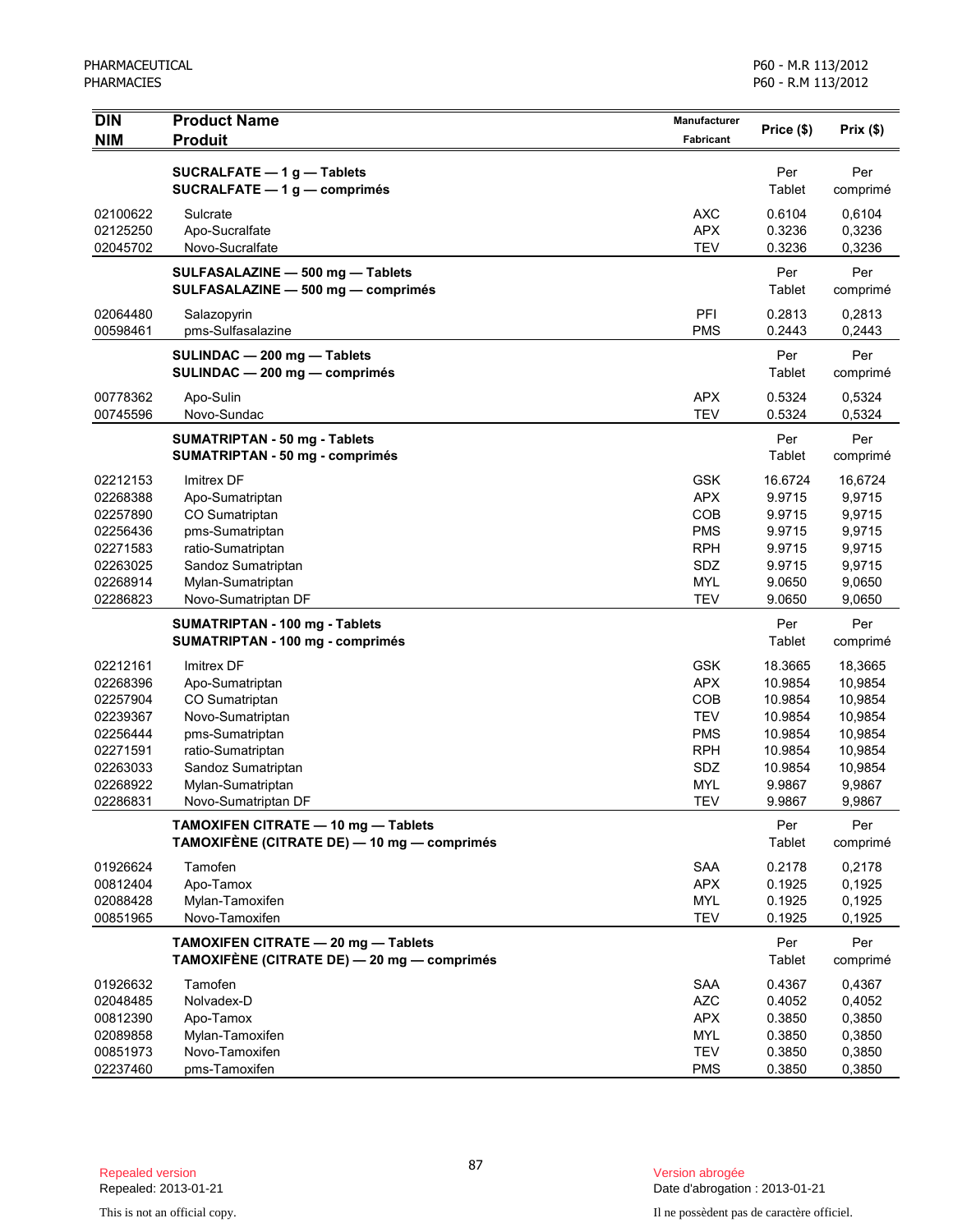| <b>DIN</b>           | <b>Product Name</b>                                                                                                | <b>Manufacturer</b>      | Price (\$)       | Prix(\$)         |
|----------------------|--------------------------------------------------------------------------------------------------------------------|--------------------------|------------------|------------------|
| <b>NIM</b>           | <b>Produit</b>                                                                                                     | <b>Fabricant</b>         |                  |                  |
|                      | TAMSULOSIN - 0.4 mg - Controlled Release Tablet<br>TAMSULOSIN - 0.4 mg - comprimé à libération                     |                          | Per<br>Tablet    | Per<br>comprimé  |
| 02270102<br>02362406 | Flomax CR<br>Apo-Tamsulosin                                                                                        | <b>BOE</b><br><b>APX</b> | 0.6809<br>0.2100 | 0,6809<br>0,2100 |
| 02368242<br>02340208 | Teva-Tamsulosin CR<br>Sandoz Tamsulosin CR                                                                         | <b>TEV</b><br>SDZ        | 0.2100<br>0.2100 | 0,2100<br>0,2100 |
|                      | TAMSULOSIN - 0.4 mg - Sustained Release Capsules<br>TAMSULOSIN - 0.4 mg - capsules à libération                    |                          | Per<br>Capsule   | Par<br>capsule   |
| 02298570             | Mylan-Tamsulosin                                                                                                   | <b>MYL</b>               | 0.6000           | 0,6000           |
| 02281392             | Novo-Tamsulosin                                                                                                    | <b>TEV</b>               | 0.6000           | 0,6000           |
| 02294885             | Ran-Tamsulosin                                                                                                     | <b>RAN</b>               | 0.6000           | 0,6000           |
| 02294265<br>02295121 | ratio-Tamsulosin<br>Sandoz Tamsulosin                                                                              | <b>RPH</b><br>SDZ        | 0.6000<br>0.6000 | 0,6000<br>0,6000 |
|                      |                                                                                                                    |                          |                  |                  |
|                      | TELMISARTAN - 40 mg - Tablets<br>TELMISARTAN - 40 mg - comprimés                                                   |                          | Per<br>Tablet    | Per<br>comprimé  |
| 02240769             | Micardis                                                                                                           | <b>BOE</b>               | 1.2823           | 1,2823           |
| 02376717             | Mylan-Telmisartan                                                                                                  | <b>MYL</b>               | 0.3954           | 0,3954           |
| 02375958             | Sandoz Telmisartan                                                                                                 | SDZ                      | 0.3954           | 0,3954           |
| 02320177             | Teva-Telmisartan                                                                                                   | <b>TEV</b>               | 0.3954           | 0,3954           |
|                      | TELMISARTAN - 80 mg - Tablets<br>TELMISARTAN - 40 mg - comprimés                                                   |                          | Per<br>Tablet    | Per<br>comprimé  |
| 02240770             | Micardis                                                                                                           | <b>BOE</b>               | 1.2823           | 1,2823           |
| 02376725             | Mylan-Telmisartan                                                                                                  | <b>MYL</b>               | 0.3954           | 0,3954           |
| 02375966             | Sandoz Telmisartan                                                                                                 | SDZ                      | 0.3954           | 0,3954           |
| 02320185             | Teva-Telmisartan                                                                                                   | <b>TEV</b>               | 0.3954           | 0,3954           |
|                      | TELMISARTAN/HYDROCHLOROTHIAZIDE - 80/12.5 mg - Tablets<br>TELMISARTAN/HYDROCHLOROTHIAZIDE - 80/12.5 mg - comprimés |                          | Per<br>Tablet    | Per<br>comprimé  |
| 02244344             | <b>Micardis Plus</b>                                                                                               | <b>BOE</b>               | 1.2823           | 1,2823           |
| 02373564             | Mylan-Telmisartan HCTZ                                                                                             | <b>MYL</b>               | 0.3954           | 0,3954           |
| 02330288             | Teva-Telmisartan HCTZ                                                                                              | <b>TEV</b>               | 0.3954           | 0,3954           |
|                      | TELMISARTAN/HYDROCHLOROTHIAZIDE - 80/25 mg - Tablets<br>TELMISARTAN/HYDROCHLOROTHIAZIDE - 80/25 mg - comprimés     |                          | Per<br>Tablet    | Per<br>comprimé  |
| 02318709             | <b>Micardis Plus</b>                                                                                               | <b>BOE</b>               | 1.2823           | 1,2823           |
| 02373572             | Mylan-Telmisartan HCTZ                                                                                             | <b>MYL</b>               | 0.3954           | 0,3954           |
| 02379252             | Teva-Telmisartan HCTZ                                                                                              | <b>TEV</b>               | 0.3954           | 0,3954           |
|                      | TEMAZEPAM - 15 mg - Capsules<br>TÉMAZÉPAM - 15 mg - capsules                                                       |                          | Per<br>Capsule   | Par<br>capsule   |
| 00604453             | Restoril                                                                                                           | <b>SEP</b>               | 0.1925           | 0,1925           |
| 02229756             | Dom-Temazepam                                                                                                      | <b>DOM</b>               | 0.1213           | 0,1213           |
| 02229455             | pms-Temazepam                                                                                                      | <b>PMS</b>               | 0.1213           | 0,1213           |
| 02244814             | CO Temazepam                                                                                                       | COB                      | 0.1212           | 0,1212           |
| 02230095             | Novo-Temazepam                                                                                                     | <b>TEV</b>               | 0.1212           | 0,1212           |
| 02243023             | ratio-Temazepam                                                                                                    | <b>RPH</b>               | 0.1212           | 0,1212           |
| 02225964             | Apo-Temazepam                                                                                                      | APX                      | 0.1210           | 0,1210           |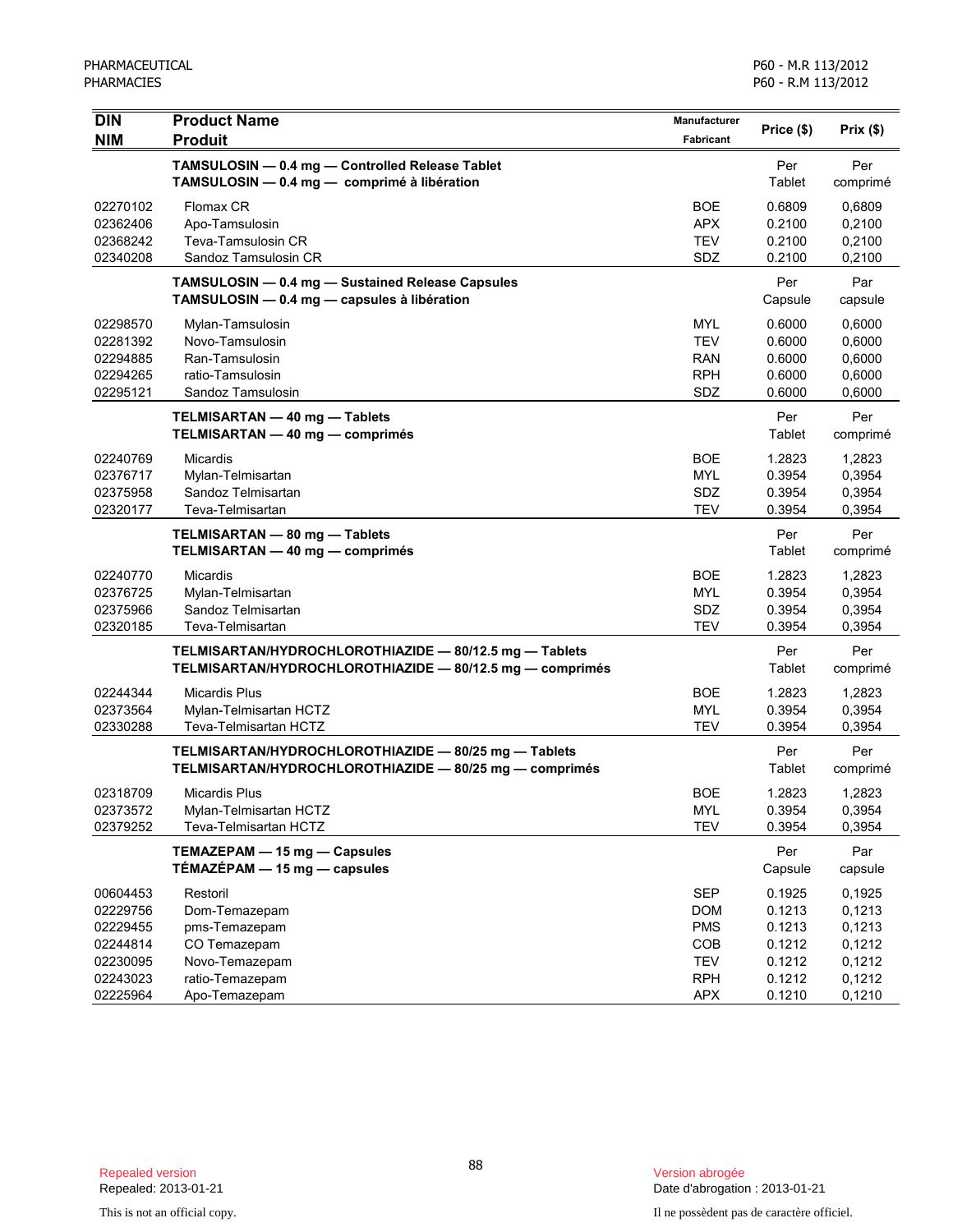| <b>DIN</b> | <b>Product Name</b>                                | Manufacturer | Price (\$) | Prix(\$) |
|------------|----------------------------------------------------|--------------|------------|----------|
| <b>NIM</b> | <b>Produit</b>                                     | Fabricant    |            |          |
|            |                                                    |              |            |          |
|            | TEMAZEPAM - 30 mg - Capsules                       |              | Per        | Par      |
|            | $TÉMAZÉPAM - 30 mg - capsules$                     |              | Capsule    | capsule  |
| 00604461   | Restoril                                           | <b>SEP</b>   | 0.2316     | 0,2316   |
| 02225972   | Apo-Temazepam                                      | <b>APX</b>   | 0.1460     | 0,1460   |
| 02244815   | CO Temazepam                                       | COB          | 0.1459     | 0,1459   |
| 02229758   | Dom-Temazepam                                      | <b>DOM</b>   | 0.1459     | 0,1459   |
| 02230102   | Novo-Temazepam                                     | <b>TEV</b>   | 0.1459     | 0,1459   |
| 02229456   | pms-Temazepam                                      | <b>PMS</b>   | 0.1459     | 0,1459   |
| 02273047   | pms-Temazepam                                      | <b>PMS</b>   | 0.1459     | 0,1459   |
| 02243024   | ratio-Temazepam                                    | <b>RPH</b>   | 0.1459     | 0,1459   |
|            | TERAZOSIN HCI - 1 mg - Tablets                     |              | Per        | Par      |
|            | TÉRAZOSINE (CHLORHYDRATE DE) — 1 mg — comprimés    |              | Tablet     | comprimé |
| 00818658   | Hytrin                                             | ABB          | 0.8393     | 0,8393   |
| 02234502   | Apo-Terazosin                                      | <b>APX</b>   | 0.3840     | 0,3840   |
| 02230805   | Teva-Terazosin                                     | TEV          | 0.3839     | 0,3839   |
| 02243518   | pms-Terazosin                                      | <b>PMS</b>   | 0.3839     | 0,3839   |
| 02218941   | ratio-Terazosin                                    | <b>RPH</b>   | 0.3839     | 0,3839   |
|            | TERAZOSIN HCl - 2 mg - Tablets                     |              | Per        | Par      |
|            | TÉRAZOSINE (CHLORHYDRATE DE) - 2 mg - comprimés    |              | Tablet     | comprimé |
|            |                                                    |              |            |          |
| 00818682   | <b>Hytrin</b>                                      | ABB          | 1.0668     | 1,0668   |
| 02234503   | Apo-Terazosin                                      | <b>APX</b>   | 0.4880     | 0,4880   |
| 02230806   | Teva-Terazosin                                     | <b>TEV</b>   | 0.4880     | 0,4880   |
| 02243519   | pms-Terazosin                                      | <b>PMS</b>   | 0.4880     | 0,4880   |
| 02218968   | ratio-Terazosin                                    | <b>RPH</b>   | 0.4880     | 0,4880   |
|            | TERAZOSIN HCI - 5 mg - Tablets                     |              | Per        | Par      |
|            | TÉRAZOSINE (CHLORHYDRATE DE) — 5 mg — comprimés    |              | Tablet     | comprimé |
| 00818666   | <b>Hytrin</b>                                      | ABB          | 1.4489     | 1,4489   |
| 02234504   | Apo-Terazosin                                      | <b>APX</b>   | 0.6628     | 0,6628   |
| 02230807   | Teva-Terazosin                                     | <b>TEV</b>   | 0.6628     | 0,6628   |
| 02243520   | pms-Terazosin                                      | <b>PMS</b>   | 0.6628     | 0,6628   |
| 02218976   | ratio-Terazosin                                    | <b>RPH</b>   | 0.6628     | 0,6628   |
|            | TERAZOSIN HCI - 10 mg - Tablets                    |              | Per        | Par      |
|            | TÉRAZOSINE (CHLORHYDRATE DE) — 10 mg — comprimés   |              | Tablet     | comprimé |
|            |                                                    |              |            |          |
| 00818674   | Hytrin                                             | <b>ABB</b>   | 2.1208     | 2,1208   |
| 02230808   | Teva-Terazosin                                     | <b>TEV</b>   | 0.9702     | 0,9702   |
| 02243521   | pms-Terazosin                                      | <b>PMS</b>   | 0.9702     | 0,9702   |
| 02218984   | ratio-Terazosin                                    | <b>RPH</b>   | 0.9702     | 0,9702   |
| 02234505   | Apo-Terazosin                                      | <b>APX</b>   | 0.9700     | 0,9700   |
|            | TERBINAFINE HCI-250 mg-Tablets                     |              | Per        | Par      |
|            | TERBINAFINE (CHLORHYDRATE DE) - 250 mg - comprimés |              | Tablet     | comprimé |
| 02031116   | Lamisil                                            | <b>NVT</b>   | 4.6358     | 4,6358   |
| 02294273   | pms-Terbinafine                                    | <b>PMS</b>   | 2.7769     | 2,7769   |
| 02239893   | Apo-Terbinafine                                    | <b>APX</b>   | 2.7767     | 2,7767   |
| 02254727   | CO Terbinafine                                     | COB          | 2.7767     | 2,7767   |
| 02242503   | Mylan-Terbinafine                                  | <b>MYL</b>   | 2.7767     | 2,7767   |
| 02240346   | Novo-Terbinafine                                   | <b>TEV</b>   | 2.7767     | 2,7767   |
| 02262177   | Sandoz Terbinafine                                 | SDZ          | 2.7767     | 2,7767   |
| 02352818   | GD-Terbinafine                                     | <b>GEM</b>   | 2.1240     | 2,1240   |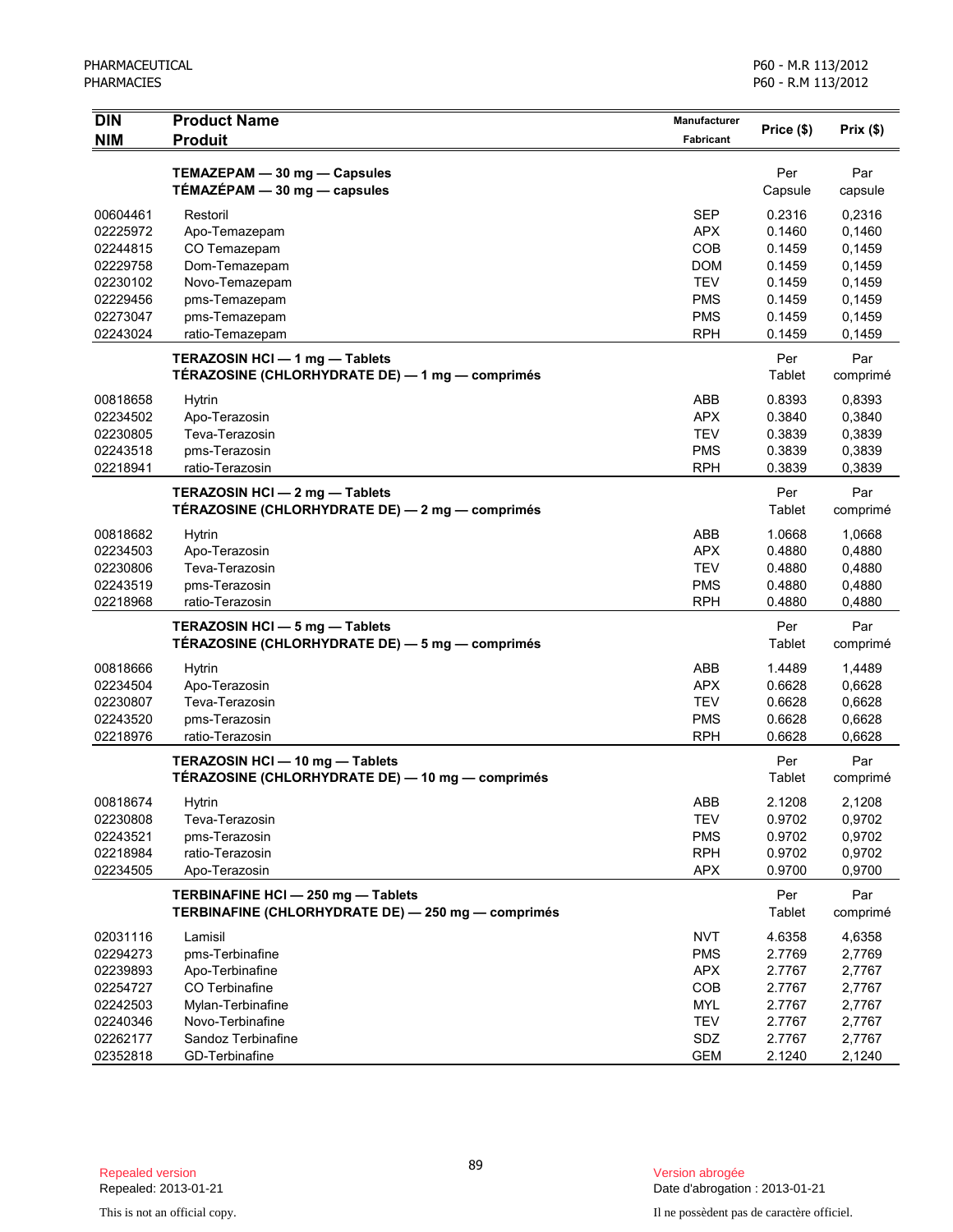| <b>DIN</b><br><b>NIM</b>                                 | <b>Product Name</b><br><b>Produit</b>                                                                 | Manufacturer<br>Fabricant                                   | Price (\$)                                     | Prix(\$)                                       |
|----------------------------------------------------------|-------------------------------------------------------------------------------------------------------|-------------------------------------------------------------|------------------------------------------------|------------------------------------------------|
|                                                          | TESTOSTERONE CYPIONATE - 100 mg/mL - Injection<br>TESTOSTÉRONE (CYPIONATE DE) - 100 mg/ml - injection |                                                             | Per<br>mL                                      | Par<br>ml                                      |
| 00030783<br>02246063                                     | Depo-Testosterone<br>Testosterone Cypionate/Testostérone (cypionate de)                               | <b>PFI</b><br>SDZ                                           | 2.9678<br>2.3580                               | 2.9678<br>2,3580                               |
|                                                          | TIAPROFENIC ACID - 200 mg - Tablets<br>TIAPROFÉNIQUE (ACIDE) — 200 mg — comprimés                     |                                                             | Per<br>Tablet                                  | Par<br>comprimé                                |
| 02230827<br>02179679<br>02136112                         | pms-Tiaprofenic<br>Novo-Tiaprofenic<br>Apo-Tiaprofenic                                                | <b>PMS</b><br><b>TEV</b><br><b>APX</b>                      | 0.4048<br>0.3781<br>0.3780                     | 0,4048<br>0,3781<br>0,3780                     |
|                                                          | TIAPROFENIC ACID - 300 mg - Tablets<br>TIAPROFÉNIQUE (ACIDE) - 300 mg - comprimés                     |                                                             | Per<br>Tablet                                  | Par<br>comprimé                                |
| 02136120<br>02179687                                     | Apo-Tiaprofenic<br>Teva-Tiaprofenic                                                                   | <b>APX</b><br><b>TEV</b>                                    | 0.4515<br>0.4514                               | 0,4515<br>0,4514                               |
|                                                          | TICLOPIDINE HCI - 250 mg - Tablets<br>TICLOPIDINE (CHLORHYDRATE DE) - 250 mg - comprimés              |                                                             | Per<br>Tablet                                  | Par<br>comprimé                                |
| 02237701<br>02239744<br>02236848<br>02243327<br>02243587 | Apo-Ticlopidine<br>Mylan-Ticlopidine<br>Novo-Ticlopidine<br>pms-Ticlopidine<br>Sandoz Ticlopidine     | <b>APX</b><br><b>MYL</b><br><b>TEV</b><br><b>PMS</b><br>SDZ | 0.7574<br>0.7574<br>0.7574<br>0.7574<br>0.7574 | 0,7574<br>0,7574<br>0,7574<br>0,7574<br>0,7574 |
|                                                          | TIMOLOL MALEATE - 0.25% - Ophthalmic Solution<br>TIMOLOL (MALÉATE DE) - 0,25 % - solution ophtalmique |                                                             | Per mL                                         | Par ml                                         |
| 00755826<br>02083353<br>02240248<br>02166712             | Apo-Timop<br>pms-Timolol<br>ratio-Timolol Maleate<br>Sandoz Timolol                                   | <b>APX</b><br><b>PMS</b><br><b>RPH</b><br>SDZ               | 1.7050<br>1.7050<br>1.5500<br>1.5500           | 1,7050<br>1,7050<br>1,5500<br>1,5500           |
|                                                          | TIMOLOL MALEATE - 0.5% - Ophthalmic Solution<br>TIMOLOL (MALÉATE DE) - 0,5 % - solution ophtalmique   |                                                             | Per mL                                         | par ml                                         |
| 00451207<br>00755834<br>02083345<br>02166720             | Timoptic<br>Apo-Timop<br>pms-Timolol<br>Sandoz Timolol                                                | <b>MFX</b><br><b>APX</b><br><b>PMS</b><br>SDZ               | 4.2083<br>2.0460<br>2.0460<br>2.0460           | 4,2083<br>2,0460<br>2,0460<br>2,0460           |
|                                                          | TIMOLOL MALEATE - 0.25% - Ophthalmic Solution<br>TIMOLOL (MALÉATE DE) - 0,25 % - solution ophtalmique |                                                             | Per mL                                         | Par ml                                         |
| 02171880<br>02242275                                     | Timoptic-XE<br><b>Timolol Maleate-EX</b>                                                              | <b>MFX</b><br>SDZ                                           | 4.4921<br>2.8520                               | 4,4921<br>2,8520                               |
|                                                          | TIMOLOL MALEATE - 5 mg - Tablets<br>TIMOLOL (MALÉATE DE) - 5 mg - comprimés                           |                                                             | Per<br>Tablet                                  | Par<br>comprimé                                |
| 00755842<br>01947796                                     | Apo-Timol<br>Novo-Timol                                                                               | <b>APX</b><br><b>TEV</b>                                    | 0.1999<br>0.1817                               | 0,1999<br>0,1817                               |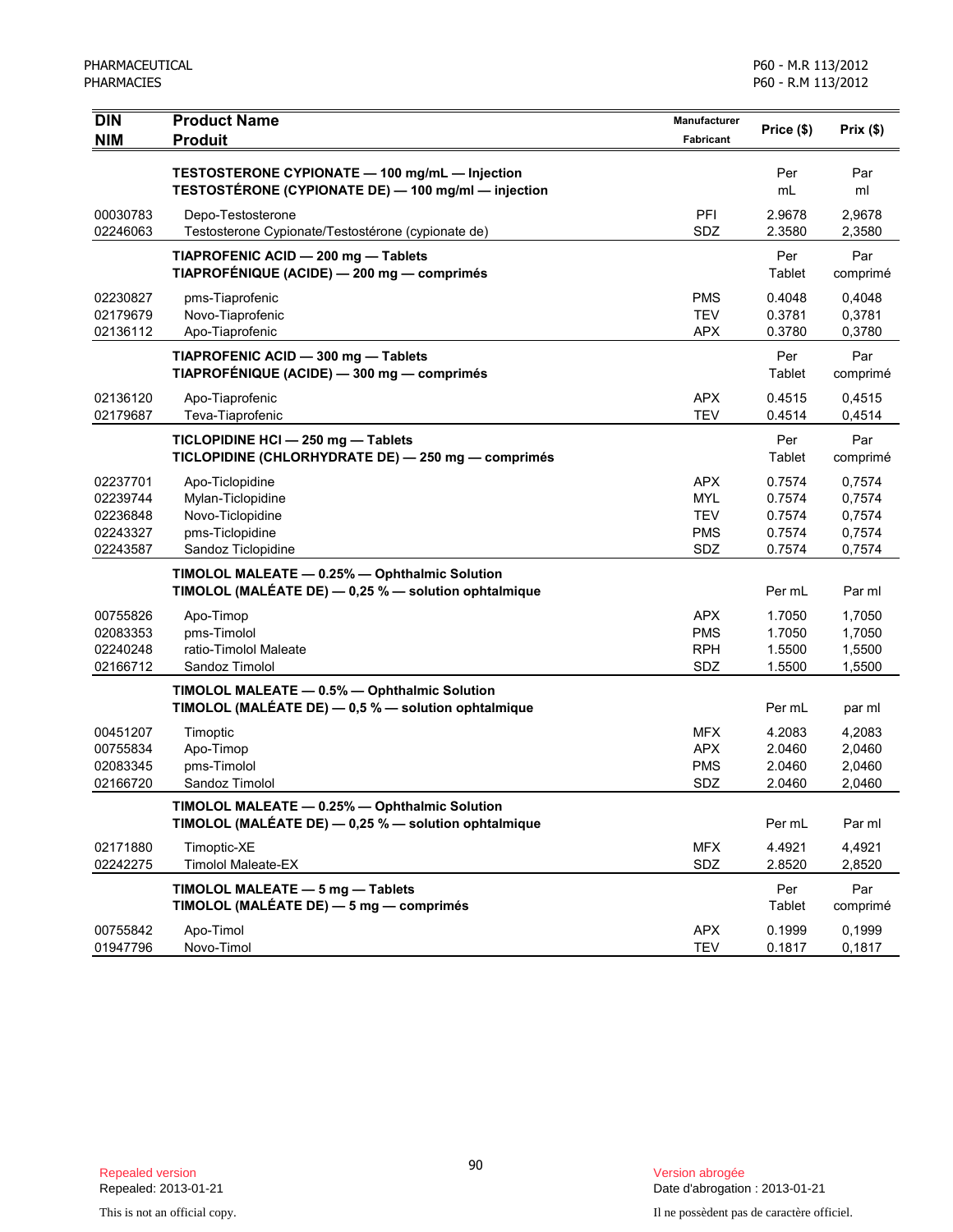| <b>DIN</b>           | <b>Product Name</b>                                              | <b>Manufacturer</b> | Price (\$)       | Prix(\$)         |
|----------------------|------------------------------------------------------------------|---------------------|------------------|------------------|
| <b>NIM</b>           | <b>Produit</b>                                                   | Fabricant           |                  |                  |
|                      | TIMOLOL MALEATE - 10 mg - Tablets                                |                     | Per              | Par              |
|                      | TIMOLOL (MALÉATE DE) — 10 mg — comprimés                         |                     | Tablet           | comprimé         |
| 00755850             | Apo-Timol                                                        | <b>APX</b>          | 0.3119           | 0,3119           |
| 01947818             | Novo-Timol                                                       | <b>TEV</b>          | 0.2835           | 0,2835           |
|                      | TIZANIDINE HCI - 4 mg - Tablets                                  |                     | Per              | Par              |
|                      | TIZANIDINE (CHLORHYDRATE DE) - 4 mg - comprimés                  |                     | Tablet           | comprimé         |
| 02239170             | Zanaflex                                                         | PAL                 | 0.8110           | 0,8110           |
| 02259893             | Apo-Tizanidine                                                   | <b>APX</b>          | 0.5617           | 0,5617           |
| 02272059             | Mylan-Tizanidine                                                 | <b>MYL</b>          | 0.5617           | 0,5617           |
|                      | TOBRAMYCIN - 0.3% - Ophthalmic Solution                          |                     |                  |                  |
|                      | TOBRAMYCINE - 0,3 % - solution ophtalmique                       |                     | Per mL           | Par ml           |
| 00513962             | <b>Tobrex</b>                                                    | <b>ALC</b>          | 1.9179           | 1,9179           |
| 02239577             | pms-Tobramycin                                                   | <b>PMS</b>          | 1.2452           | 1,2452           |
| 02241755             | Sandoz Tobramycin                                                | SDZ                 | 1.1528           | 1,1528           |
|                      | TOPIRAMATE - 25 mg - Tablets                                     |                     | Per              | Par              |
|                      | TOPIRAMATE - 25 mg - comprimés                                   |                     | Tablet           | comprimé         |
| 02230893             | Topamax                                                          | JAN                 | 1.4066           | 1,4066           |
| 02279614             | Apo-Topiramate                                                   | <b>APX</b>          | 0.7277           | 0,7277           |
| 02262991             | pms-Topiramate                                                   | <b>PMS</b>          | 0.7277           | 0,7277           |
| 02256827             | ratio-Topiramate                                                 | <b>RPH</b>          | 0.7277           | 0,7277           |
| 02287765             | CO Topiramate                                                    | <b>COB</b>          | 0.6615           | 0,6615           |
| 02315645             | Mint-Topiramate                                                  | <b>MPH</b>          | 0.6615           | 0,6615           |
| 02263351             | Mylan-Topiramate                                                 | <b>MYL</b>          | 0.6615           | 0,6615           |
| 02248860             | Novo-Topiramate                                                  | <b>TEV</b>          | 0.6615           | 0,6615           |
| 02260050             | Sandoz Topiramate                                                | SDZ                 | 0.6615           | 0,6615           |
| 02352850             | GD-Topiramate                                                    | <b>GEM</b>          | 0.6444           | 0,6444           |
|                      | TOPIRAMATE - 100 mg - Tablets<br>TOPIRAMATE - 100 mg - comprimés |                     | Per<br>Tablet    | Par<br>comprimé  |
|                      |                                                                  |                     |                  |                  |
| 02230894             | Topamax                                                          | <b>JAN</b>          | 2.6659           | 2,6659           |
| 02279630             | Apo-Topiramate                                                   | <b>APX</b>          | 1.3791           | 1,3791           |
| 02263009             | pms-Topiramate                                                   | <b>PMS</b>          | 1.3791           | 1,3791           |
| 02256835             | ratio-Topiramate                                                 | <b>RPH</b>          | 1.3791           | 1.3791           |
| 02287773<br>02315653 | CO Topiramate<br>Mint-Topiramate                                 | COB<br><b>MPH</b>   | 1.2537<br>1.2537 | 1,2537<br>1,2537 |
| 02263378             | Mylan-Topiramate                                                 | MYL                 | 1.2537           | 1,2537           |
| 02248861             | Novo-Topiramate                                                  | <b>TEV</b>          | 1.2537           | 1,2537           |
| 02260069             | Sandoz Topiramate                                                | SDZ                 | 1.2537           | 1,2537           |
| 02352877             | GD-Topiramate                                                    | <b>GEM</b>          | 1.2215           | 1,2215           |
|                      | TOPIRAMATE - 200 mg - Tablets                                    |                     | Per              | Par              |
|                      | TOPIRAMATE - 200 mg - comprimés                                  |                     | Tablet           | comprimé         |
| 02230896             | Topamax                                                          | JAN                 | 3.9809           | 3,9809           |
| 02279649             | Apo-Topiramate                                                   | <b>APX</b>          | 2.1830           | 2,1830           |
| 02263017             | pms-Topiramate                                                   | <b>PMS</b>          | 2.1830           | 2,1830           |
| 02256843             | ratio-Topiramate                                                 | <b>RPH</b>          | 2.1830           | 2,1830           |
| 02287781             | CO Topiramate                                                    | COB                 | 1.9845           | 1,9845           |
| 02315661             | Mint-Topiramate                                                  | <b>MPH</b>          | 1.9845           | 1,9845           |
| 02263386             | Mylan-Topiramate                                                 | MYL                 | 1.9845           | 1,9845           |
| 02248862             | Novo-Topiramate                                                  | <b>TEV</b>          | 1.9845           | 1,9845           |
| 02267837             | Sandoz Topiramate                                                | SDZ                 | 1.9845           | 1,9845           |
| 02352885             | GD-Topiramate                                                    | <b>GEM</b>          | 1.8239           | 1,8239           |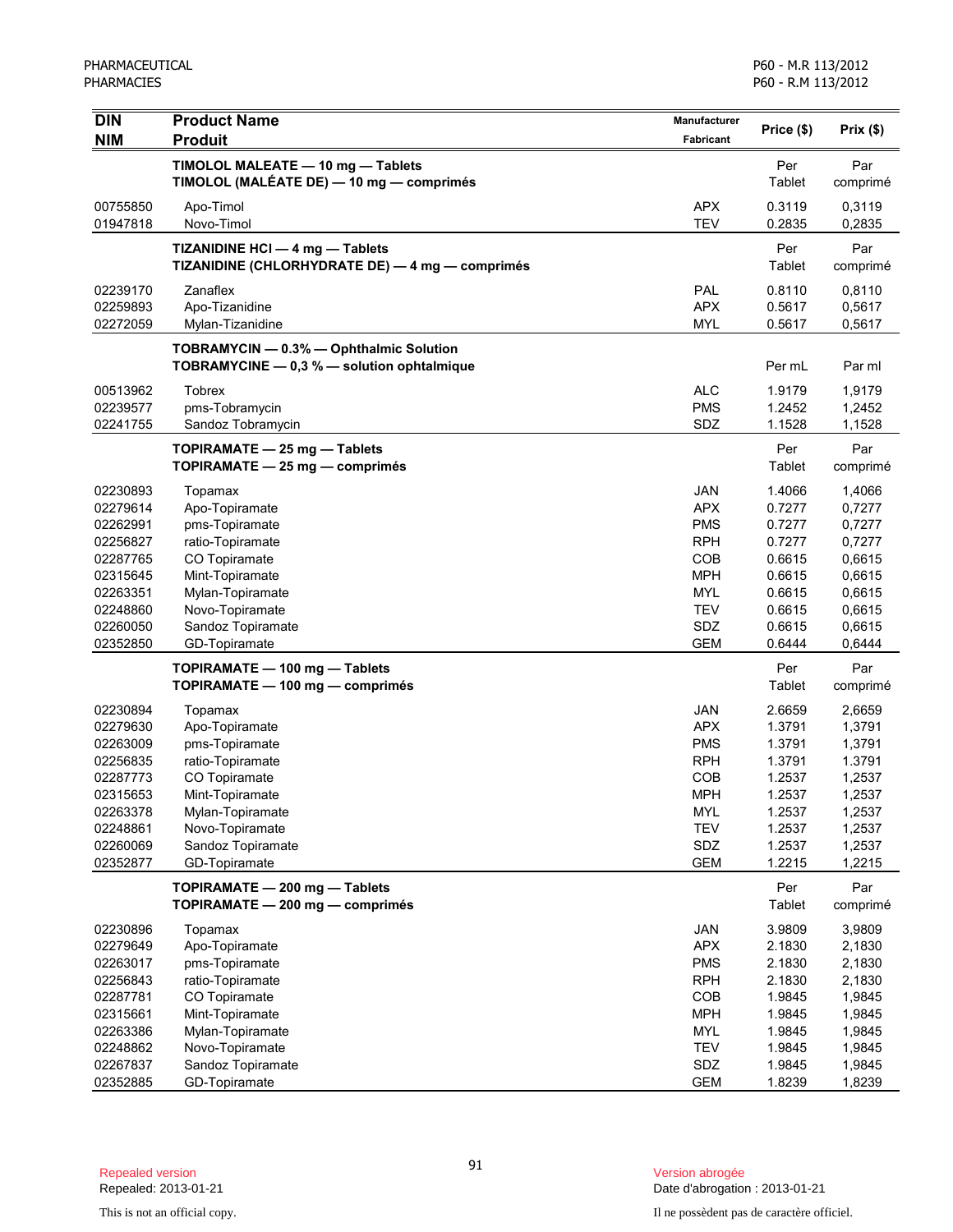| <b>DIN</b>           | <b>Product Name</b>                                                                  | <b>Manufacturer</b> |                  | Prix(\$)         |
|----------------------|--------------------------------------------------------------------------------------|---------------------|------------------|------------------|
| <b>NIM</b>           | <b>Produit</b>                                                                       | <b>Fabricant</b>    | Price (\$)       |                  |
|                      | TRAZODONE HCI-50 mg-Tablets<br>TRAZODONE (CHLORHYDRATE DE) - 50 mg - comprimés       |                     | Per<br>Tablet    | Par<br>comprimé  |
| 02128950             | Dom-Trazodone                                                                        | <b>DOM</b>          | 0.2436           | 0,2436           |
| 00579351             | Desyrel                                                                              | SQU                 | 0.2436           | 0,2436           |
| 02231683             | Mylan-Trazodone                                                                      | <b>MYL</b>          | 0.2436           | 0,2436           |
| 01937227             | pms-Trazodone                                                                        | <b>PMS</b>          | 0.2436           | 0,2436           |
| 02230284             | Trazorel                                                                             | <b>VAL</b>          | 0.2436           | 0,2436           |
| 02147637             | Apo-Trazodone                                                                        | <b>APX</b>          | 0.2435           | 0,2435           |
| 02144263             | Teva-Trazodone                                                                       | <b>TEV</b>          | 0.2435           | 0,2435           |
| 02277344             | ratio-Trazodone                                                                      | <b>RPH</b>          | 0.2435           | 0.2435           |
|                      | TRAZODONE HCI-100 mg-Tablets<br>TRAZODONE (CHLORHYDRATE DE) — 100 mg — comprimés     |                     | Per<br>Tablet    | Par<br>comprimé  |
| 02147645             | Apo-Trazodone                                                                        | <b>APX</b>          | 0.4352           | 0,4352           |
| 02128969             | Dom-Trazodone                                                                        | <b>DOM</b>          | 0.4352           | 0,4352           |
| 02231684             | Mylan-Trazodone                                                                      | <b>MYL</b>          | 0.4352           | 0,4352           |
| 02144271             | Teva-Trazodone                                                                       | <b>TEV</b>          | 0.4352           | 0,4352           |
| 01937235             | pms-Trazodone                                                                        | <b>PMS</b>          | 0.4352           | 0,4352           |
| 02277352             | ratio-Trazodone                                                                      | <b>RPH</b>          | 0.4352           | 0,4352           |
| 02230285             | Trazorel                                                                             | VAL                 | 0.4352           | 0,4352           |
|                      | TRAZODONE HCI - 150 mg - Tablets<br>TRAZODONE (CHLORHYDRATE DE) - 150 mg - comprimés |                     | Per<br>Tablet    | Par<br>comprimé  |
| 02147653             | Apo-Trazodone-D                                                                      | <b>APX</b>          | 0.6393           | 0,6393           |
| 02144298             | Teva-Trazodone-D                                                                     | <b>TEV</b>          | 0.6393           | 0,6393           |
| 02277360             | ratio-Trazodone                                                                      | <b>RPH</b>          | 0.6393           | 0,6393           |
|                      | TRETINOIN - 0.05% - Topical Cream<br>TRÉTINOÏNE $-$ 0,05 % $-$ crème topique         |                     | Per<br>Gram      | Par<br>gramme    |
| 00443794             | Retin A                                                                              |                     |                  |                  |
| 00518182             | Stieva-A                                                                             | JAJ<br><b>GSK</b>   | 0.3800<br>0.3217 | 0,3800<br>0,3217 |
|                      | TRETINOIN - 0.1% - Topical Cream                                                     |                     | Per              | Par              |
|                      | TRÉTINOÏNE $-$ 0,1 % $-$ crème topique                                               |                     | Gram             | gramme           |
| 00870021             | Retin A                                                                              | JAJ                 | 0.3916           | 0,3916           |
| 00662348             | Stieva-A Forte                                                                       | <b>GSK</b>          | 0.3217           | 0,3217           |
|                      | TRETINOIN - 0.01% - Topical Gel<br>TRÉTINOÏNE — 0,01 % — gel topique                 |                     | Per<br>Gram      | Par<br>gramme    |
| 00870013<br>01926462 | Retin A<br>Vitamin A Acid                                                            | JAJ<br>VAL          | 0.3800<br>0.3173 | 0,3800<br>0,3173 |
|                      | TRETINOIN - 0.025% - Topical Gel<br>TRÉTINOÏNE $-$ 0,025 % $-$ gel topique           |                     | Per<br>Gram      | Par<br>gramme    |
| 00443816             | Retin A                                                                              | JAJ                 | 0.3800           | 0,3800           |
| 00587966             | Stieva-A                                                                             | <b>GSK</b>          | 0.3286           | 0,3286           |
| 01926470             | Vitamin A Acid                                                                       | VAL                 | 0.3173           | 0,3173           |
|                      |                                                                                      |                     |                  |                  |
|                      | TRETINOIN - 0.05% - Topical Gel<br>TRÉTINOÏNE $-$ 0,05 % $-$ gel topique             |                     | Per<br>Gram      | Par<br>gramme    |
| 00641863<br>01926489 | Stieva-A<br>Vitamin A Acid                                                           | <b>GSK</b><br>VAL   | 0.3286<br>0.3173 | 0,3286<br>0,3173 |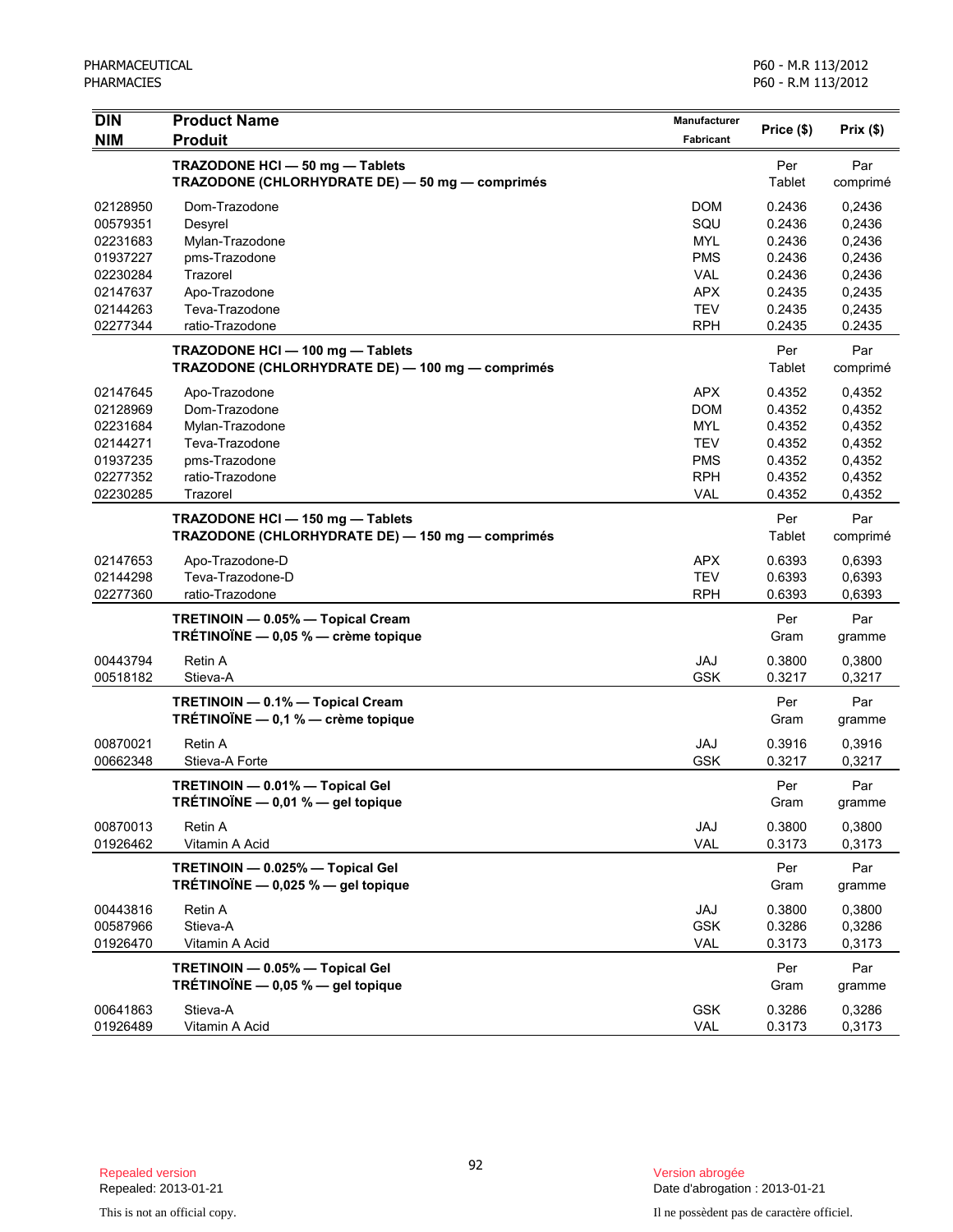| <b>DIN</b>           | <b>Product Name</b>                                                                                                                                                                                                                | Manufacturer             | Price (\$)       | Prix(\$)         |
|----------------------|------------------------------------------------------------------------------------------------------------------------------------------------------------------------------------------------------------------------------------|--------------------------|------------------|------------------|
| <b>NIM</b>           | <b>Produit</b>                                                                                                                                                                                                                     | Fabricant                |                  |                  |
|                      | TRIAMCINOLONE ACETONIDE - 10 mg/mL - Injection                                                                                                                                                                                     |                          |                  |                  |
|                      | TRIAMCINOLONE (ACÉTONIDE DE) - 10 mg/ml - injection                                                                                                                                                                                |                          | Per mL           | Par ml           |
| 01999761             | Kenalog-10                                                                                                                                                                                                                         | SQU                      | 3.7002           | 3,7002           |
| 02229540             | Triamcinolone                                                                                                                                                                                                                      | SDZ                      | 2.8446           | 2,8446           |
|                      | TRIAMCINOLONE ACETONIDE - 40 mg/mL - Injection<br>TRIAMCINOLONE (ACÉTONIDE DE) — 40 mg/ml — injection                                                                                                                              |                          | Per mL           | Par ml           |
| 01999869             | Kenalog-40                                                                                                                                                                                                                         | <b>WSQ</b>               | 8.5388           | 8,5388           |
| 02229550             | Triamcinolone                                                                                                                                                                                                                      | SDZ                      | 6.2100           | 6,2100           |
|                      | TRIAMTERENE/HYDROCHLOROTHIAZIDE - 50 mg/25 mg - Tablets                                                                                                                                                                            |                          | Per              | Par              |
|                      | TRIAMTÉRÈNE/HYDROCHLOROTHIAZIDE - 50 mg/25 mg - comprimés                                                                                                                                                                          |                          | Tablet           | comprimé         |
| 00441775             | Apo-Triazide                                                                                                                                                                                                                       | <b>APX</b>               | 0.0669           | 0.0669           |
| 00532657             | Novo-Triamzide                                                                                                                                                                                                                     | <b>TEV</b>               | 0.0608           | 0,0608           |
|                      | TRIFLURIDINE - 1% - Ophthalmic Solution<br>TRIFLURIDINE - 1 % - solution ophtalmique                                                                                                                                               |                          | Per mL           | Par ml           |
| 00687456             | Viroptic                                                                                                                                                                                                                           | <b>THM</b>               | 3.3426           | 3,3426           |
| 02248529             | Sandoz Trifluridine                                                                                                                                                                                                                | SDZ                      | 3.2667           | 3,2667           |
|                      | TRIMEBUTINE - 200 mg - Tablets<br>TRIMÉBUTINE - 200 mg - comprimés                                                                                                                                                                 |                          | Per<br>Tablet    | Par<br>comprimé  |
| 00803499             | Modulon                                                                                                                                                                                                                            | <b>AXC</b>               | 0.7079           | 0,7079           |
| 02245664             | Trimebutine                                                                                                                                                                                                                        | AAA                      | 0.5497           | 0,5497           |
|                      | TRIMETHOPRIM/SULFAMETHOXAZOLE - 160 mg/800 mg - Tablets<br>TRIMÉTHOPRIME/SULFAMÉTHOXAZOLE - 160 mg/800 mg - comprimés                                                                                                              |                          | Per<br>Tablet    | Par<br>comprimé  |
| 00445282             | Apo-Sulfatrim DS                                                                                                                                                                                                                   | <b>APX</b>               | 0.1343           | 0.1343           |
| 00510645             | Novo-Trimel DS                                                                                                                                                                                                                     | <b>TEV</b>               | 0.1343           | 0,1343           |
|                      | TRIMETHOPRIM SULFATE/POLYMYXIN B SULFATE - 1 mg/10,000 U/mL<br>- Ophthalmic Solution<br>TRIMÉTHOPRIME (SULFATE DE)/POLYMYXINE B (SULFATE DE) —                                                                                     |                          |                  |                  |
|                      | 1 mg/10 000 U/ml - solution ophtalmique                                                                                                                                                                                            |                          | Per mL           | Par ml           |
| 02011956<br>02240363 | Polytrim<br>pms-Polytrimethoprim                                                                                                                                                                                                   | <b>ALL</b><br><b>PMS</b> | 3.3473<br>2.4739 | 3.3473<br>2,4739 |
|                      | TRIPROLIDINE HCI/PSEUDOEPHEDRINE HCI/CODEINE PHOSPHATE<br>- 2 mg/30 mg/10 mg per 5 mL - Syrup<br>TRIPROLIDINE (CHLORHYDRATE DE)/PSEUDOÉPHÉDRINE<br>(CHLORHYDRATE DE)/CODÉINE (PHOSPHATE DE) — 2 mg/30 mg/10 mg<br>par 5 ml - sirop |                          | Per mL           | Par ml           |
| 00068594             | CoActifed                                                                                                                                                                                                                          | <b>GSK</b>               | 0.1780           | 0,1780           |
| 02169126             | ratio-Cotridin                                                                                                                                                                                                                     | <b>RPH</b>               | 0.0574           | 0,0574           |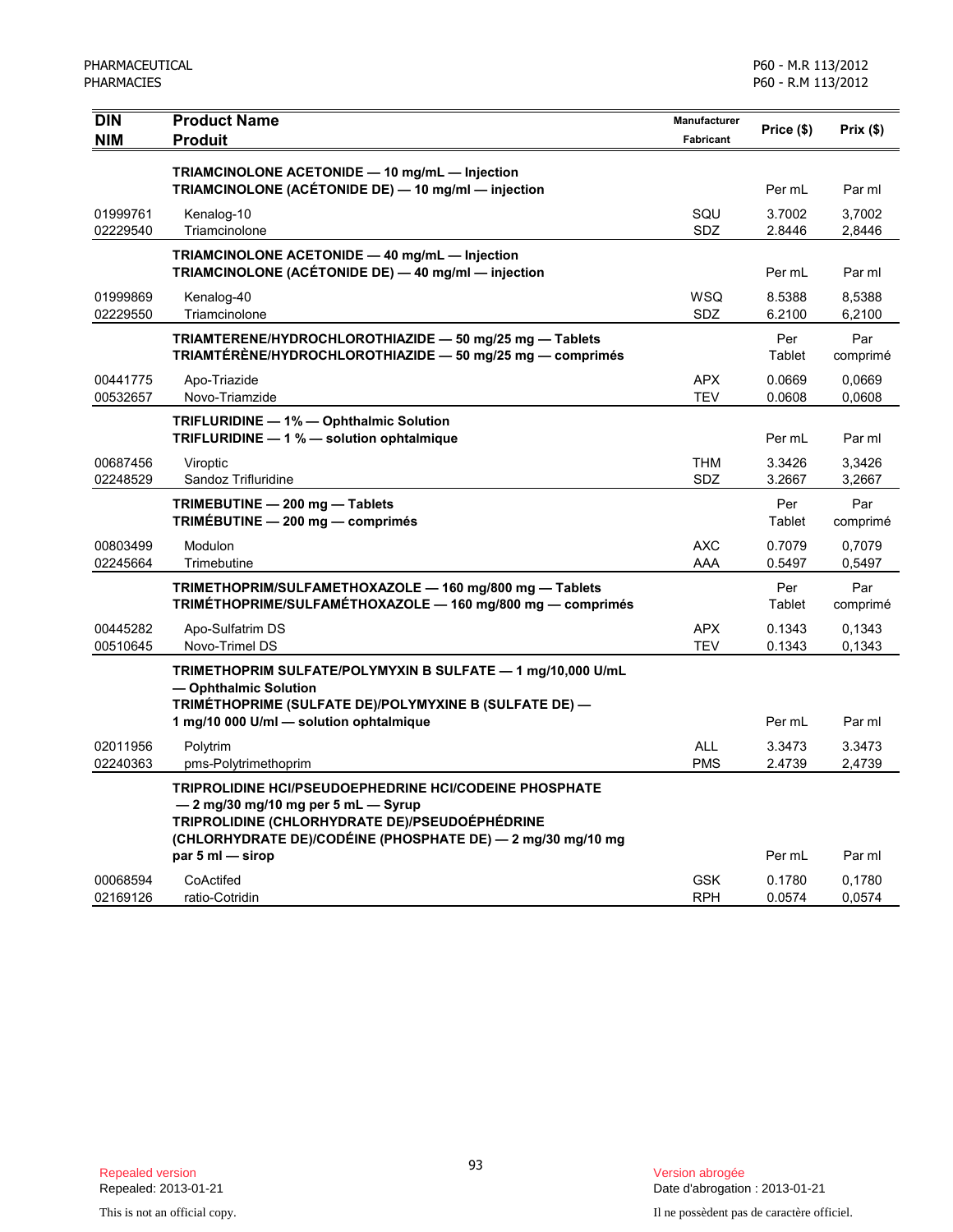| <b>NIM</b><br><b>Produit</b><br><b>Fabricant</b><br><b>TRIPROLIDINE HCI/PSEUDOEPHEDRINE HCI/GUAIFENESIN/CODEINE</b><br>PHOSPHATE - 2 mg/30 mg/100 mg/10 mg per 5 mL - Expectorant<br>TRIPROLIDINE (CHLORHYDRATE DE)/PSEUDOÉPHÉDRINE<br>(CHLORHYDRATE DE)/GUAIFÉNÉSINE/CODÉINE (PHOSPHATE DE) — 2 mg/<br>30 mg/100 mg/10 mg par 5 ml - expectorant<br>Per mL<br>Par ml<br>00068756<br>CoActifed<br><b>GSK</b><br>0.1951<br>0,1951<br><b>RPH</b><br>0,0640<br>02053403<br>ratio-Cotridin<br>0.0640<br>Par<br>Per<br>L-TRYPTOPHAN - 500 mg - Capsules<br>$L = TRYPTOPHANE - 500 mg - capsules$<br>Capsule<br>capsule<br>00718149<br><b>VAL</b><br>0,7971<br>0.7971<br>Tryptan<br>Apo-Tryptophan<br><b>APX</b><br>0.5486<br>0,5486<br>02248540<br>02241023<br>pms-Tryptophan<br><b>PMS</b><br>0.5486<br>0,5486<br>02240334<br><b>RPH</b><br>ratio-Tryptophan<br>0.5486<br>0,5486<br>L-TRYPTOPHAN - 500 mg - Tablets<br>Per<br>Par<br>L-TRYPTOPHANE - 500 mg - comprimés<br>Tablet<br>comprimé<br><b>VAL</b><br>02029456<br>0.7971<br>0.7971<br>Tryptan<br><b>APX</b><br>02248538<br>Apo-Tryptophan<br>0.5486<br>0,5486<br><b>RPH</b><br>0.5486<br>0,5486<br>02240333<br>ratio-Tryptophan<br>Par<br>L-TRYPTOPHAN $-1$ g - Tablets<br>Per<br>L-TRYPTOPHANE $-1$ q $-$ comprimés<br>Tablet<br>comprimé<br>00654531<br><b>VAL</b><br>1.5943<br>Tryptan<br>1,5943<br><b>APX</b><br>02248539<br>Apo-Tryptophan<br>0.9876<br>0,9876<br>02237250<br><b>RPH</b><br>ratio-Tryptophan<br>0.9876<br>0,9876<br>Par<br>URSODIOL - 250 mg - Tablets<br>Per<br>URSODIOL $-$ 250 mg $-$ comprimés<br>Tablet<br>comprimé<br>02238984<br><b>AXC</b><br>1.4647<br>Urso<br>1,4647<br>02273497<br><b>PMS</b><br>1.0031<br>1,0031<br>pms-Ursodiol C<br>Per<br>Par<br>URSODIOL - 500 mg - Tablets<br>URSODIOL - 500 mg - comprimés<br>Tablet<br>comprimé<br>02245894<br><b>AXC</b><br>Urso<br>2.7782<br>2,7782<br>02273500<br><b>PMS</b><br>1.9028<br>pms-Ursodiol C<br>1,9028<br>VALACYCLOVIR - 500 mg - Tablets<br>Per<br>Par<br>VALACYCLOVIR - 500 mg - comprimés<br>Tablet<br>comprimé<br><b>GSK</b><br>02219492<br>Valtrex<br>3.7320<br>3,7320<br>02298457<br>pms-Valacyclovir<br><b>PMS</b><br>2.5443<br>2,5443<br><b>APX</b><br>02295822<br>Apo-Valacyclovir<br>1.3575<br>1,3575<br>COB<br>02331748<br>CO Valacyclovir<br>1.3569<br>1,3569<br>02351579<br>Mylan-Valacyclovir<br><b>MYL</b><br>1.1873<br>1,1873<br>VALPROIC ACID - 250 mg - Capsules<br>Par<br>Per<br>VALPROÏQUE (ACIDE) - 250 mg - capsules<br>Capsule<br>capsule<br>00443840<br>Depakene<br>ABB<br>0.6247<br>0,6247<br>02231030<br>Dom-Valproic Acid<br><b>DOM</b><br>0.2843<br>0,2843<br>02230768<br>pms-Valproic Acid<br><b>PMS</b><br>0.2843<br>0,2843<br>02238048<br>Apo-Valproic<br><b>APX</b><br>0.2842<br>0,2842<br>02184648<br>Mylan-Valproic<br><b>MYL</b><br>0.2842<br>0,2842<br><b>TEV</b><br>02100630<br>Novo-Valproic<br>0.2842<br>0,2842<br>02140047<br>ratio-Valproic<br><b>RPH</b><br>0.2842<br>0,2842<br>02239714<br>Sandoz Valproic<br>SDZ<br>0.2842<br>0,2842 | <b>DIN</b> | <b>Product Name</b> | <b>Manufacturer</b> | Price (\$) |          |
|------------------------------------------------------------------------------------------------------------------------------------------------------------------------------------------------------------------------------------------------------------------------------------------------------------------------------------------------------------------------------------------------------------------------------------------------------------------------------------------------------------------------------------------------------------------------------------------------------------------------------------------------------------------------------------------------------------------------------------------------------------------------------------------------------------------------------------------------------------------------------------------------------------------------------------------------------------------------------------------------------------------------------------------------------------------------------------------------------------------------------------------------------------------------------------------------------------------------------------------------------------------------------------------------------------------------------------------------------------------------------------------------------------------------------------------------------------------------------------------------------------------------------------------------------------------------------------------------------------------------------------------------------------------------------------------------------------------------------------------------------------------------------------------------------------------------------------------------------------------------------------------------------------------------------------------------------------------------------------------------------------------------------------------------------------------------------------------------------------------------------------------------------------------------------------------------------------------------------------------------------------------------------------------------------------------------------------------------------------------------------------------------------------------------------------------------------------------------------------------------------------------------------------------------------------------------------------------------------------------------------------------------------------------------------------------------------------------------------------------------------------------------------------------------------------------------------------------------------------------------------------------------------------------------------------------------------------------------------------------------------------------------------|------------|---------------------|---------------------|------------|----------|
|                                                                                                                                                                                                                                                                                                                                                                                                                                                                                                                                                                                                                                                                                                                                                                                                                                                                                                                                                                                                                                                                                                                                                                                                                                                                                                                                                                                                                                                                                                                                                                                                                                                                                                                                                                                                                                                                                                                                                                                                                                                                                                                                                                                                                                                                                                                                                                                                                                                                                                                                                                                                                                                                                                                                                                                                                                                                                                                                                                                                                              |            |                     |                     |            | Prix(\$) |
|                                                                                                                                                                                                                                                                                                                                                                                                                                                                                                                                                                                                                                                                                                                                                                                                                                                                                                                                                                                                                                                                                                                                                                                                                                                                                                                                                                                                                                                                                                                                                                                                                                                                                                                                                                                                                                                                                                                                                                                                                                                                                                                                                                                                                                                                                                                                                                                                                                                                                                                                                                                                                                                                                                                                                                                                                                                                                                                                                                                                                              |            |                     |                     |            |          |
|                                                                                                                                                                                                                                                                                                                                                                                                                                                                                                                                                                                                                                                                                                                                                                                                                                                                                                                                                                                                                                                                                                                                                                                                                                                                                                                                                                                                                                                                                                                                                                                                                                                                                                                                                                                                                                                                                                                                                                                                                                                                                                                                                                                                                                                                                                                                                                                                                                                                                                                                                                                                                                                                                                                                                                                                                                                                                                                                                                                                                              |            |                     |                     |            |          |
|                                                                                                                                                                                                                                                                                                                                                                                                                                                                                                                                                                                                                                                                                                                                                                                                                                                                                                                                                                                                                                                                                                                                                                                                                                                                                                                                                                                                                                                                                                                                                                                                                                                                                                                                                                                                                                                                                                                                                                                                                                                                                                                                                                                                                                                                                                                                                                                                                                                                                                                                                                                                                                                                                                                                                                                                                                                                                                                                                                                                                              |            |                     |                     |            |          |
|                                                                                                                                                                                                                                                                                                                                                                                                                                                                                                                                                                                                                                                                                                                                                                                                                                                                                                                                                                                                                                                                                                                                                                                                                                                                                                                                                                                                                                                                                                                                                                                                                                                                                                                                                                                                                                                                                                                                                                                                                                                                                                                                                                                                                                                                                                                                                                                                                                                                                                                                                                                                                                                                                                                                                                                                                                                                                                                                                                                                                              |            |                     |                     |            |          |
|                                                                                                                                                                                                                                                                                                                                                                                                                                                                                                                                                                                                                                                                                                                                                                                                                                                                                                                                                                                                                                                                                                                                                                                                                                                                                                                                                                                                                                                                                                                                                                                                                                                                                                                                                                                                                                                                                                                                                                                                                                                                                                                                                                                                                                                                                                                                                                                                                                                                                                                                                                                                                                                                                                                                                                                                                                                                                                                                                                                                                              |            |                     |                     |            |          |
|                                                                                                                                                                                                                                                                                                                                                                                                                                                                                                                                                                                                                                                                                                                                                                                                                                                                                                                                                                                                                                                                                                                                                                                                                                                                                                                                                                                                                                                                                                                                                                                                                                                                                                                                                                                                                                                                                                                                                                                                                                                                                                                                                                                                                                                                                                                                                                                                                                                                                                                                                                                                                                                                                                                                                                                                                                                                                                                                                                                                                              |            |                     |                     |            |          |
|                                                                                                                                                                                                                                                                                                                                                                                                                                                                                                                                                                                                                                                                                                                                                                                                                                                                                                                                                                                                                                                                                                                                                                                                                                                                                                                                                                                                                                                                                                                                                                                                                                                                                                                                                                                                                                                                                                                                                                                                                                                                                                                                                                                                                                                                                                                                                                                                                                                                                                                                                                                                                                                                                                                                                                                                                                                                                                                                                                                                                              |            |                     |                     |            |          |
|                                                                                                                                                                                                                                                                                                                                                                                                                                                                                                                                                                                                                                                                                                                                                                                                                                                                                                                                                                                                                                                                                                                                                                                                                                                                                                                                                                                                                                                                                                                                                                                                                                                                                                                                                                                                                                                                                                                                                                                                                                                                                                                                                                                                                                                                                                                                                                                                                                                                                                                                                                                                                                                                                                                                                                                                                                                                                                                                                                                                                              |            |                     |                     |            |          |
|                                                                                                                                                                                                                                                                                                                                                                                                                                                                                                                                                                                                                                                                                                                                                                                                                                                                                                                                                                                                                                                                                                                                                                                                                                                                                                                                                                                                                                                                                                                                                                                                                                                                                                                                                                                                                                                                                                                                                                                                                                                                                                                                                                                                                                                                                                                                                                                                                                                                                                                                                                                                                                                                                                                                                                                                                                                                                                                                                                                                                              |            |                     |                     |            |          |
|                                                                                                                                                                                                                                                                                                                                                                                                                                                                                                                                                                                                                                                                                                                                                                                                                                                                                                                                                                                                                                                                                                                                                                                                                                                                                                                                                                                                                                                                                                                                                                                                                                                                                                                                                                                                                                                                                                                                                                                                                                                                                                                                                                                                                                                                                                                                                                                                                                                                                                                                                                                                                                                                                                                                                                                                                                                                                                                                                                                                                              |            |                     |                     |            |          |
|                                                                                                                                                                                                                                                                                                                                                                                                                                                                                                                                                                                                                                                                                                                                                                                                                                                                                                                                                                                                                                                                                                                                                                                                                                                                                                                                                                                                                                                                                                                                                                                                                                                                                                                                                                                                                                                                                                                                                                                                                                                                                                                                                                                                                                                                                                                                                                                                                                                                                                                                                                                                                                                                                                                                                                                                                                                                                                                                                                                                                              |            |                     |                     |            |          |
|                                                                                                                                                                                                                                                                                                                                                                                                                                                                                                                                                                                                                                                                                                                                                                                                                                                                                                                                                                                                                                                                                                                                                                                                                                                                                                                                                                                                                                                                                                                                                                                                                                                                                                                                                                                                                                                                                                                                                                                                                                                                                                                                                                                                                                                                                                                                                                                                                                                                                                                                                                                                                                                                                                                                                                                                                                                                                                                                                                                                                              |            |                     |                     |            |          |
|                                                                                                                                                                                                                                                                                                                                                                                                                                                                                                                                                                                                                                                                                                                                                                                                                                                                                                                                                                                                                                                                                                                                                                                                                                                                                                                                                                                                                                                                                                                                                                                                                                                                                                                                                                                                                                                                                                                                                                                                                                                                                                                                                                                                                                                                                                                                                                                                                                                                                                                                                                                                                                                                                                                                                                                                                                                                                                                                                                                                                              |            |                     |                     |            |          |
|                                                                                                                                                                                                                                                                                                                                                                                                                                                                                                                                                                                                                                                                                                                                                                                                                                                                                                                                                                                                                                                                                                                                                                                                                                                                                                                                                                                                                                                                                                                                                                                                                                                                                                                                                                                                                                                                                                                                                                                                                                                                                                                                                                                                                                                                                                                                                                                                                                                                                                                                                                                                                                                                                                                                                                                                                                                                                                                                                                                                                              |            |                     |                     |            |          |
|                                                                                                                                                                                                                                                                                                                                                                                                                                                                                                                                                                                                                                                                                                                                                                                                                                                                                                                                                                                                                                                                                                                                                                                                                                                                                                                                                                                                                                                                                                                                                                                                                                                                                                                                                                                                                                                                                                                                                                                                                                                                                                                                                                                                                                                                                                                                                                                                                                                                                                                                                                                                                                                                                                                                                                                                                                                                                                                                                                                                                              |            |                     |                     |            |          |
|                                                                                                                                                                                                                                                                                                                                                                                                                                                                                                                                                                                                                                                                                                                                                                                                                                                                                                                                                                                                                                                                                                                                                                                                                                                                                                                                                                                                                                                                                                                                                                                                                                                                                                                                                                                                                                                                                                                                                                                                                                                                                                                                                                                                                                                                                                                                                                                                                                                                                                                                                                                                                                                                                                                                                                                                                                                                                                                                                                                                                              |            |                     |                     |            |          |
|                                                                                                                                                                                                                                                                                                                                                                                                                                                                                                                                                                                                                                                                                                                                                                                                                                                                                                                                                                                                                                                                                                                                                                                                                                                                                                                                                                                                                                                                                                                                                                                                                                                                                                                                                                                                                                                                                                                                                                                                                                                                                                                                                                                                                                                                                                                                                                                                                                                                                                                                                                                                                                                                                                                                                                                                                                                                                                                                                                                                                              |            |                     |                     |            |          |
|                                                                                                                                                                                                                                                                                                                                                                                                                                                                                                                                                                                                                                                                                                                                                                                                                                                                                                                                                                                                                                                                                                                                                                                                                                                                                                                                                                                                                                                                                                                                                                                                                                                                                                                                                                                                                                                                                                                                                                                                                                                                                                                                                                                                                                                                                                                                                                                                                                                                                                                                                                                                                                                                                                                                                                                                                                                                                                                                                                                                                              |            |                     |                     |            |          |
|                                                                                                                                                                                                                                                                                                                                                                                                                                                                                                                                                                                                                                                                                                                                                                                                                                                                                                                                                                                                                                                                                                                                                                                                                                                                                                                                                                                                                                                                                                                                                                                                                                                                                                                                                                                                                                                                                                                                                                                                                                                                                                                                                                                                                                                                                                                                                                                                                                                                                                                                                                                                                                                                                                                                                                                                                                                                                                                                                                                                                              |            |                     |                     |            |          |
|                                                                                                                                                                                                                                                                                                                                                                                                                                                                                                                                                                                                                                                                                                                                                                                                                                                                                                                                                                                                                                                                                                                                                                                                                                                                                                                                                                                                                                                                                                                                                                                                                                                                                                                                                                                                                                                                                                                                                                                                                                                                                                                                                                                                                                                                                                                                                                                                                                                                                                                                                                                                                                                                                                                                                                                                                                                                                                                                                                                                                              |            |                     |                     |            |          |
|                                                                                                                                                                                                                                                                                                                                                                                                                                                                                                                                                                                                                                                                                                                                                                                                                                                                                                                                                                                                                                                                                                                                                                                                                                                                                                                                                                                                                                                                                                                                                                                                                                                                                                                                                                                                                                                                                                                                                                                                                                                                                                                                                                                                                                                                                                                                                                                                                                                                                                                                                                                                                                                                                                                                                                                                                                                                                                                                                                                                                              |            |                     |                     |            |          |
|                                                                                                                                                                                                                                                                                                                                                                                                                                                                                                                                                                                                                                                                                                                                                                                                                                                                                                                                                                                                                                                                                                                                                                                                                                                                                                                                                                                                                                                                                                                                                                                                                                                                                                                                                                                                                                                                                                                                                                                                                                                                                                                                                                                                                                                                                                                                                                                                                                                                                                                                                                                                                                                                                                                                                                                                                                                                                                                                                                                                                              |            |                     |                     |            |          |
|                                                                                                                                                                                                                                                                                                                                                                                                                                                                                                                                                                                                                                                                                                                                                                                                                                                                                                                                                                                                                                                                                                                                                                                                                                                                                                                                                                                                                                                                                                                                                                                                                                                                                                                                                                                                                                                                                                                                                                                                                                                                                                                                                                                                                                                                                                                                                                                                                                                                                                                                                                                                                                                                                                                                                                                                                                                                                                                                                                                                                              |            |                     |                     |            |          |
|                                                                                                                                                                                                                                                                                                                                                                                                                                                                                                                                                                                                                                                                                                                                                                                                                                                                                                                                                                                                                                                                                                                                                                                                                                                                                                                                                                                                                                                                                                                                                                                                                                                                                                                                                                                                                                                                                                                                                                                                                                                                                                                                                                                                                                                                                                                                                                                                                                                                                                                                                                                                                                                                                                                                                                                                                                                                                                                                                                                                                              |            |                     |                     |            |          |
|                                                                                                                                                                                                                                                                                                                                                                                                                                                                                                                                                                                                                                                                                                                                                                                                                                                                                                                                                                                                                                                                                                                                                                                                                                                                                                                                                                                                                                                                                                                                                                                                                                                                                                                                                                                                                                                                                                                                                                                                                                                                                                                                                                                                                                                                                                                                                                                                                                                                                                                                                                                                                                                                                                                                                                                                                                                                                                                                                                                                                              |            |                     |                     |            |          |
|                                                                                                                                                                                                                                                                                                                                                                                                                                                                                                                                                                                                                                                                                                                                                                                                                                                                                                                                                                                                                                                                                                                                                                                                                                                                                                                                                                                                                                                                                                                                                                                                                                                                                                                                                                                                                                                                                                                                                                                                                                                                                                                                                                                                                                                                                                                                                                                                                                                                                                                                                                                                                                                                                                                                                                                                                                                                                                                                                                                                                              |            |                     |                     |            |          |
|                                                                                                                                                                                                                                                                                                                                                                                                                                                                                                                                                                                                                                                                                                                                                                                                                                                                                                                                                                                                                                                                                                                                                                                                                                                                                                                                                                                                                                                                                                                                                                                                                                                                                                                                                                                                                                                                                                                                                                                                                                                                                                                                                                                                                                                                                                                                                                                                                                                                                                                                                                                                                                                                                                                                                                                                                                                                                                                                                                                                                              |            |                     |                     |            |          |
|                                                                                                                                                                                                                                                                                                                                                                                                                                                                                                                                                                                                                                                                                                                                                                                                                                                                                                                                                                                                                                                                                                                                                                                                                                                                                                                                                                                                                                                                                                                                                                                                                                                                                                                                                                                                                                                                                                                                                                                                                                                                                                                                                                                                                                                                                                                                                                                                                                                                                                                                                                                                                                                                                                                                                                                                                                                                                                                                                                                                                              |            |                     |                     |            |          |
|                                                                                                                                                                                                                                                                                                                                                                                                                                                                                                                                                                                                                                                                                                                                                                                                                                                                                                                                                                                                                                                                                                                                                                                                                                                                                                                                                                                                                                                                                                                                                                                                                                                                                                                                                                                                                                                                                                                                                                                                                                                                                                                                                                                                                                                                                                                                                                                                                                                                                                                                                                                                                                                                                                                                                                                                                                                                                                                                                                                                                              |            |                     |                     |            |          |
|                                                                                                                                                                                                                                                                                                                                                                                                                                                                                                                                                                                                                                                                                                                                                                                                                                                                                                                                                                                                                                                                                                                                                                                                                                                                                                                                                                                                                                                                                                                                                                                                                                                                                                                                                                                                                                                                                                                                                                                                                                                                                                                                                                                                                                                                                                                                                                                                                                                                                                                                                                                                                                                                                                                                                                                                                                                                                                                                                                                                                              |            |                     |                     |            |          |
|                                                                                                                                                                                                                                                                                                                                                                                                                                                                                                                                                                                                                                                                                                                                                                                                                                                                                                                                                                                                                                                                                                                                                                                                                                                                                                                                                                                                                                                                                                                                                                                                                                                                                                                                                                                                                                                                                                                                                                                                                                                                                                                                                                                                                                                                                                                                                                                                                                                                                                                                                                                                                                                                                                                                                                                                                                                                                                                                                                                                                              |            |                     |                     |            |          |
|                                                                                                                                                                                                                                                                                                                                                                                                                                                                                                                                                                                                                                                                                                                                                                                                                                                                                                                                                                                                                                                                                                                                                                                                                                                                                                                                                                                                                                                                                                                                                                                                                                                                                                                                                                                                                                                                                                                                                                                                                                                                                                                                                                                                                                                                                                                                                                                                                                                                                                                                                                                                                                                                                                                                                                                                                                                                                                                                                                                                                              |            |                     |                     |            |          |
|                                                                                                                                                                                                                                                                                                                                                                                                                                                                                                                                                                                                                                                                                                                                                                                                                                                                                                                                                                                                                                                                                                                                                                                                                                                                                                                                                                                                                                                                                                                                                                                                                                                                                                                                                                                                                                                                                                                                                                                                                                                                                                                                                                                                                                                                                                                                                                                                                                                                                                                                                                                                                                                                                                                                                                                                                                                                                                                                                                                                                              |            |                     |                     |            |          |
|                                                                                                                                                                                                                                                                                                                                                                                                                                                                                                                                                                                                                                                                                                                                                                                                                                                                                                                                                                                                                                                                                                                                                                                                                                                                                                                                                                                                                                                                                                                                                                                                                                                                                                                                                                                                                                                                                                                                                                                                                                                                                                                                                                                                                                                                                                                                                                                                                                                                                                                                                                                                                                                                                                                                                                                                                                                                                                                                                                                                                              |            |                     |                     |            |          |
|                                                                                                                                                                                                                                                                                                                                                                                                                                                                                                                                                                                                                                                                                                                                                                                                                                                                                                                                                                                                                                                                                                                                                                                                                                                                                                                                                                                                                                                                                                                                                                                                                                                                                                                                                                                                                                                                                                                                                                                                                                                                                                                                                                                                                                                                                                                                                                                                                                                                                                                                                                                                                                                                                                                                                                                                                                                                                                                                                                                                                              |            |                     |                     |            |          |
|                                                                                                                                                                                                                                                                                                                                                                                                                                                                                                                                                                                                                                                                                                                                                                                                                                                                                                                                                                                                                                                                                                                                                                                                                                                                                                                                                                                                                                                                                                                                                                                                                                                                                                                                                                                                                                                                                                                                                                                                                                                                                                                                                                                                                                                                                                                                                                                                                                                                                                                                                                                                                                                                                                                                                                                                                                                                                                                                                                                                                              |            |                     |                     |            |          |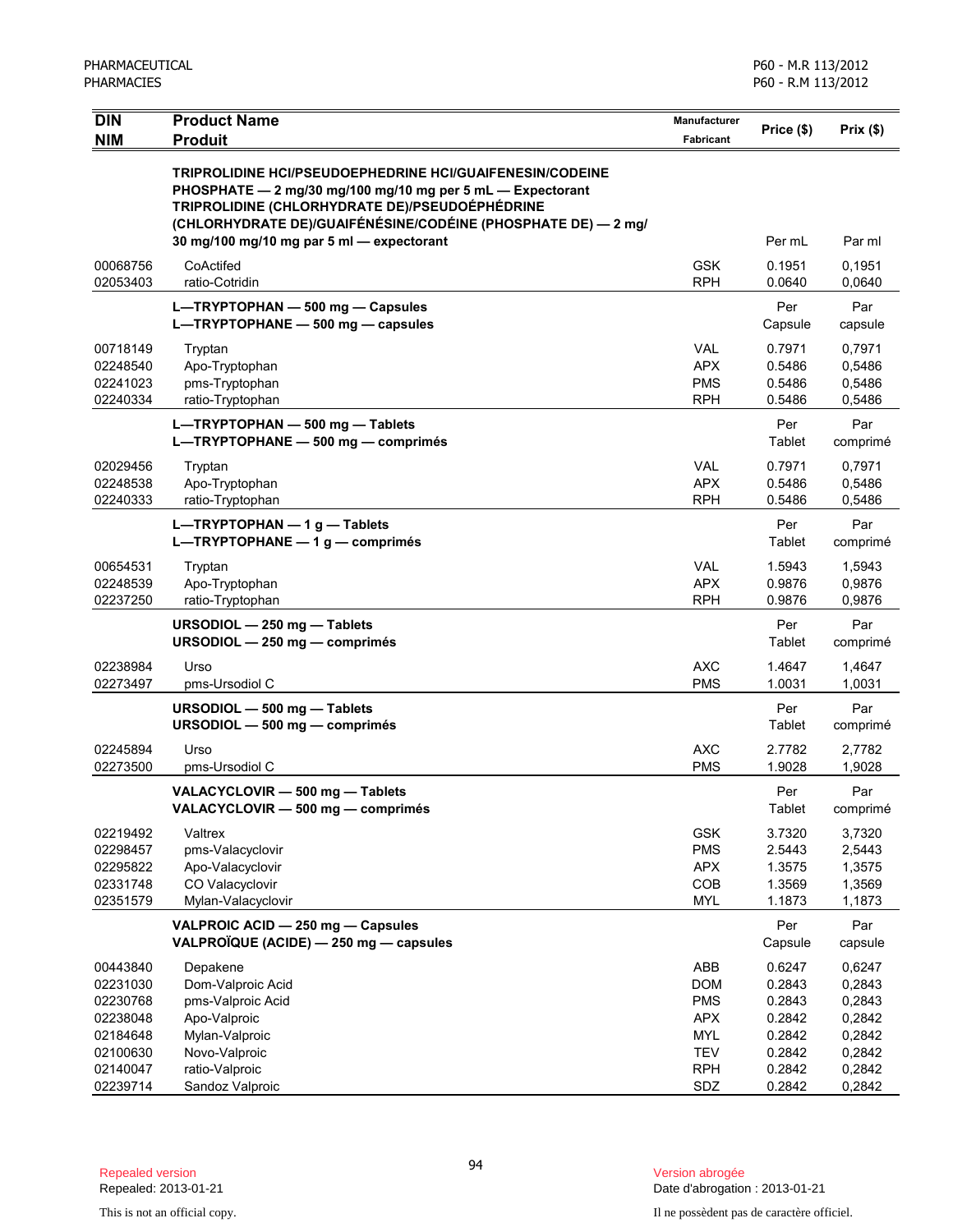| <b>DIN</b><br><b>NIM</b>                     | <b>Product Name</b><br><b>Produit</b>                                                                               | Manufacturer<br><b>Fabricant</b>                     | Price (\$)                           | Prix(\$)                             |
|----------------------------------------------|---------------------------------------------------------------------------------------------------------------------|------------------------------------------------------|--------------------------------------|--------------------------------------|
|                                              | VALPROIC ACID - 500 mg - Enteric Coated Capsules<br>VALPROÏQUE (ACIDE) - 500 mg - capsules à enrobage entérosoluble |                                                      | Per<br>Capsule                       | Par<br>capsule                       |
| 02231031<br>02218321<br>02229628<br>02140055 | Dom-Valproic Acid E.C.<br>Novo-Valproic<br>pms-Valproic Acid E.C.<br>ratio-Valproic                                 | <b>DOM</b><br><b>TEV</b><br><b>PMS</b><br><b>RPH</b> | 0.5717<br>0.5717<br>0.5717<br>0.5717 | 0,5717<br>0,5717<br>0,5717<br>0,5717 |
| 02239713                                     | Sandoz Valproic                                                                                                     | SDZ                                                  | 0.5717                               | 0,5717                               |
|                                              | VALPROIC ACID - 250 mg/5 mL - Syrup<br>VALPROÏQUE (ACIDE) - 250 mg/5 ml - sirop                                     |                                                      | Per mL                               | Par ml                               |
| 00443832                                     | Depakene                                                                                                            | ABB                                                  | 0.1302                               | 0,1302                               |
| 02236807<br>02238370                         | pms-Valproic Acid<br>Apo-Valproic                                                                                   | <b>PMS</b><br><b>APX</b>                             | 0.0757<br>0.0635                     | 0,0757<br>0,0635                     |
| 02140063                                     | ratio-Valproic                                                                                                      | <b>RPH</b>                                           | 0.0635                               | 0,0635                               |
|                                              | VALSARTAN - 40 mg - Tablets<br>VALSARTAN - 40 mg - comprimés                                                        |                                                      | Per<br>Tablet                        | Par<br>comprimé                      |
| 02270528                                     | Diovan                                                                                                              | <b>NVT</b>                                           | 1.2859                               | 1,2859                               |
| 02337487                                     | CO Valsartan                                                                                                        | COB                                                  | 0.4657                               | 0,4657                               |
| 02356643<br>02363062                         | Teva-Valsartan<br>Ran-Valsartan                                                                                     | <b>TEV</b><br><b>RAN</b>                             | 0.4657<br>0.4657                     | 0,4657<br>0,4657                     |
| 02371510                                     | Apo-Valsartan                                                                                                       | <b>APX</b>                                           | 0.4075                               | 0,4075                               |
| 02356740                                     | Sandoz Valsartan                                                                                                    | SDZ                                                  | 0.4075                               | 0,4075                               |
|                                              | VALSARTAN - 80 mg - Tablets<br>VALSARTAN - 80 mg - comprimés                                                        |                                                      | Per<br>Tablet                        | Par<br>comprimé                      |
| 02244781                                     | Diovan                                                                                                              | <b>NVT</b>                                           | 1.3016                               | 1,3016                               |
| 02337495                                     | CO Valsartan                                                                                                        | COB                                                  | 0.4733                               | 0,4733                               |
| 02363100                                     | Ran-Valsartan                                                                                                       | <b>RAN</b>                                           | 0.4733                               | 0,4733                               |
| 02356651                                     | Teva-Valsartan                                                                                                      | <b>TEV</b>                                           | 0.4732                               | 0,4732                               |
| 02371529<br>02356759                         | Apo-Valsartan<br>Sandoz Valsartan                                                                                   | <b>APX</b><br>SDZ                                    | 0.4141<br>0.4141                     | 0,4141<br>0,4141                     |
|                                              | VALSARTAN - 160 mg - Tablets                                                                                        |                                                      | Per                                  | Par                                  |
|                                              | VALSARTAN - 160 mg - comprimés                                                                                      |                                                      | Tablet                               | comprimé                             |
| 02244782                                     | Diovan                                                                                                              | <b>NVT</b>                                           | 1.3018                               | 1,3018                               |
| 02337509                                     | CO Valsartan                                                                                                        | COB                                                  | 0.4733                               | 0,4733                               |
| 02363119                                     | Ran-Valsartan                                                                                                       | <b>RAN</b>                                           | 0.4733                               | 0,4733                               |
| 02356678                                     | Teva-Valsartan                                                                                                      | <b>TEV</b>                                           | 0.4732<br>0.4141                     | 0,4732                               |
| 02371537<br>02356767                         | Apo-Valsartan<br>Sandoz Valsartan                                                                                   | <b>APX</b><br>SDZ                                    | 0.4141                               | 0,4141<br>0,4141                     |
|                                              | VALSARTAN - 320 mg - Tablets<br>VALSARTAN - 320 mg - comprimés                                                      |                                                      | Per<br>Tablet                        | Par<br>comprimé                      |
| 02289504                                     | Diovan                                                                                                              | <b>NVT</b>                                           | 1.2825                               | 1,2825                               |
| 02337517                                     | CO Valsartan                                                                                                        | COB                                                  | 0.4548                               | 0,4548                               |
| 02356686                                     | Teva-Valsartan                                                                                                      | TEV                                                  | 0.4548                               | 0,4548                               |
| 02371545                                     | Apo-Valsartan                                                                                                       | <b>APX</b>                                           | 0.3980                               | 0,3980                               |
| 02356775                                     | Sandoz Valsartan                                                                                                    | SDZ                                                  | 0.3980                               | 0,3980                               |
|                                              | VALSARTAN/HYDROCHLOROTHIAZIDE - 80 mg/12.5 mg-Tablets<br>VALSARTAN/HYDROCHLOROTHIAZIDE - 80 mg/12.5 mg - comprimés  |                                                      | Per<br>Tablet                        | Par<br>comprimé                      |
| 02241900                                     | Diovan HCTZ                                                                                                         | <b>NVT</b>                                           | 1.3016                               | 1,3016                               |
| 02356996                                     | Teva-Valsartan HCTZ                                                                                                 | <b>TEV</b>                                           | 0.4733                               | 0,4733                               |
| 02373734<br>02356694                         | Mylan-Valsartan HCTZ<br>Sandoz Valsartan HCTZ                                                                       | <b>MYL</b><br>SDZ                                    | 0.4141<br>0.4141                     | 0,4141<br>0,4141                     |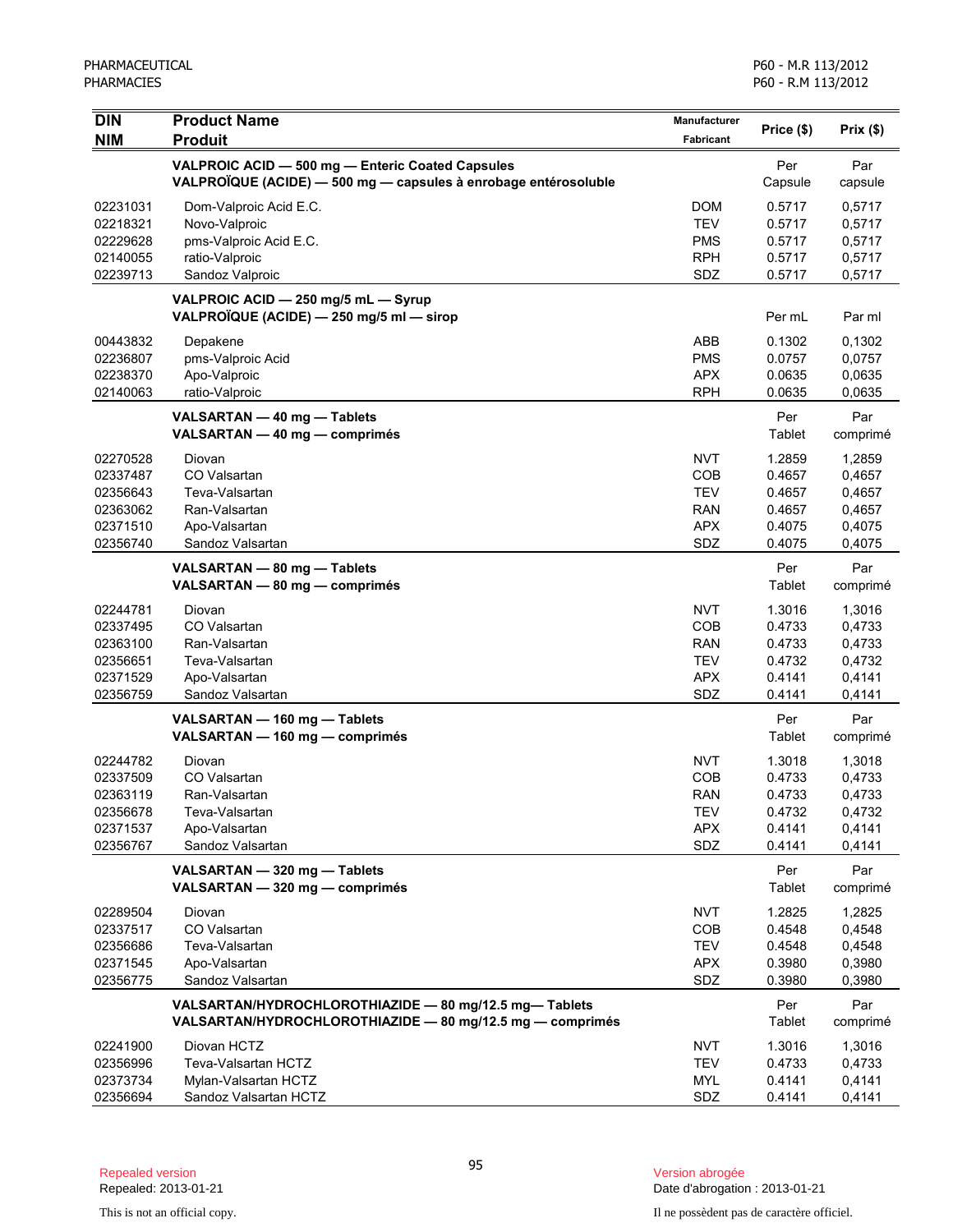| <b>DIN</b>           | <b>Product Name</b>                                                                                              | Manufacturer      | Price (\$)       | Prix(\$)         |
|----------------------|------------------------------------------------------------------------------------------------------------------|-------------------|------------------|------------------|
| <b>NIM</b>           | <b>Produit</b>                                                                                                   | <b>Fabricant</b>  |                  |                  |
|                      | VALSARTAN/HYDROCHLOROTHIAZIDE - 160 mg/12.5 mg-Tablets                                                           |                   | Per              | Par              |
|                      | VALSARTAN/HYDROCHLOROTHIAZIDE - 160 mg/12.5 mg - comprimés                                                       |                   | Tablet           | comprimé         |
| 02241901             | Diovan HCTZ                                                                                                      | <b>NVT</b>        | 1.3016           | 1,3016           |
| 02357003             | Teva-Valsartan HCTZ                                                                                              | <b>TEV</b>        | 0.4733           | 0,4733           |
| 02373742             | Mylan-Valsartan HCTZ                                                                                             | <b>MYL</b>        | 0.4141           | 0,4141           |
| 02356708             | Sandoz Valsartan HCTZ                                                                                            | SDZ               | 0.4141           | 0,4141           |
|                      |                                                                                                                  |                   | Per              | Par              |
|                      | VALSARTAN/HYDROCHLOROTHIAZIDE - 160 mg/25 mg-Tablets<br>VALSARTAN/HYDROCHLOROTHIAZIDE - 160 mg/25 mg - comprimés |                   | Tablet           | comprimé         |
|                      |                                                                                                                  |                   |                  |                  |
| 02246955             | Diovan HCTZ                                                                                                      | <b>NVT</b>        | 1.3016           | 1,3016           |
| 02357011             | Teva-Valsartan HCTZ                                                                                              | <b>TEV</b>        | 0.4733           | 0,4733           |
| 02373750             | Mylan-Valsartan HCTZ                                                                                             | <b>MYL</b>        | 0.4141           | 0,4141           |
| 02356716             | Sandoz Valsartan HCTZ                                                                                            | SDZ               | 0.4141           | 0,4141           |
|                      | VALSARTAN/HYDROCHLOROTHIAZIDE - 320 mg/12.5 mg - Tablets                                                         |                   | Per              | Par              |
|                      | VALSARTAN/HYDROCHLOROTHIAZIDE - 320 mg/12.5 mg - comprimés                                                       |                   | Tablet           | comprimé         |
| 02308908             | Diovan HCTZ                                                                                                      | <b>NVT</b>        | 1.2815           | 1.2815           |
| 02357038             | Teva-Valsartan HCTZ                                                                                              | <b>TEV</b>        | 0.4658           | 0,4658           |
| 02373769             | Mylan-Valsartan HCTZ                                                                                             | <b>MYL</b>        | 0.3980           | 0,3980           |
| 02356724             | Sandoz Valsartan HCTZ                                                                                            | SDZ               | 0.3980           | 0,3980           |
|                      | VALSARTAN/HYDROCHLOROTHIAZIDE - 320 mg/25 mg - Tablets                                                           |                   | Per              | Par              |
|                      | VALSARTAN/HYDROCHLOROTHIAZIDE - 320 mg/25 mg - comprimés                                                         |                   | Tablet           | comprimé         |
| 02308916             | Diovan HCTZ                                                                                                      | <b>NVT</b>        | 1.2815           | 1,2815           |
| 02357046             | Teva-Valsartan HCTZ                                                                                              | <b>TEV</b>        | 0.4658           | 0,4658           |
| 02373777             | Mylan-Valsartan HCTZ                                                                                             | <b>MYL</b>        | 0.3980           | 0,3980           |
| 02356732             | Sandoz Valsartan HCTZ                                                                                            | SDZ               | 0.3980           | 0,3980           |
|                      | VANCOMYCIN - 125 mg - Capsules                                                                                   |                   | Per              | Par              |
|                      | VANCOMYCIN - 125 mg - capsules                                                                                   |                   | Capsule          | capsule          |
|                      |                                                                                                                  |                   |                  |                  |
| 00800430<br>02377470 | Vancocin<br>Vancomycin HCL                                                                                       | MLI<br><b>PPA</b> | 9.3858<br>5.6300 | 9,3858<br>5,6300 |
|                      |                                                                                                                  |                   |                  |                  |
|                      | VANCOMYCIN - 250 mg - Capsules                                                                                   |                   | Per              | Par              |
|                      | VANCOMYCIN - 250 mg - capsules                                                                                   |                   | Capsule          | capsule          |
| 00788716             | Vancocin                                                                                                         | <b>MLI</b>        | 18.7715          | 18,7715          |
| 02377489             | Vancomycin HCL                                                                                                   | <b>PPA</b>        | 11.2500          | 11,2500          |
|                      | VENLAFAXINE - 37.5 mg - Capsules                                                                                 |                   | Per              | Par              |
|                      | VENLAFAXINE - 37,5 mg - capsules                                                                                 |                   | Capsule          | capsule          |
| 02237279             | Effexor XR                                                                                                       | PFI               | 1.0172           | 1,0172           |
| 02275023             | Teva-Venlafaxine XR                                                                                              | <b>TEV</b>        | 0.6467           | 0,6467           |
| 02331683             | Apo-Venlafaxine XR                                                                                               | <b>APX</b>        | 0.5879           | 0,5879           |
| 02304317             | CO Venlafaxine XR                                                                                                | COB               | 0.5879           | 0,5879           |
| 02278545             | pms-Venlafaxine XR                                                                                               | <b>PMS</b>        | 0.5879           | 0,5879           |
| 02273969             | ratio-Venlafaxine XR                                                                                             | <b>RPH</b>        | 0.5879           | 0,5879           |
| 02310279             | Mylan-Venlafaxine XR                                                                                             | <b>MYL</b>        | 0.3923           | 0,3923           |
| 02310317             | Sandoz Venlafaxine XR                                                                                            | SDZ               | 0.3923           | 0,3923           |
| 02360020             | GD-Venlafaxine XR                                                                                                | <b>GEM</b>        | 0.3178           | 0,3178           |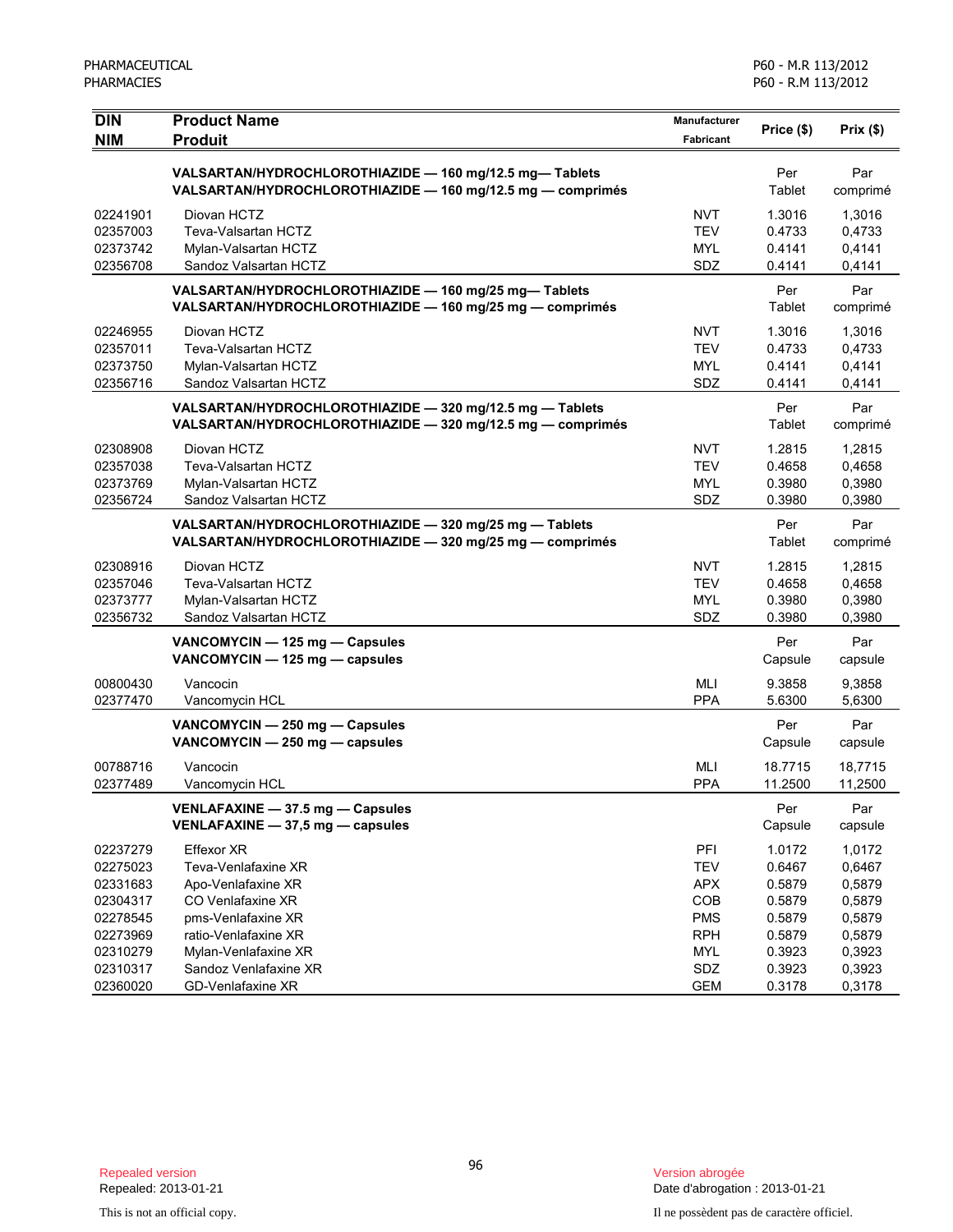| <b>DIN</b>           | <b>Product Name</b>                                                                  | Manufacturer             | Price (\$)       | Prix(\$)         |
|----------------------|--------------------------------------------------------------------------------------|--------------------------|------------------|------------------|
| <b>NIM</b>           | <b>Produit</b>                                                                       | <b>Fabricant</b>         |                  |                  |
|                      | VENLAFAXINE - 75 mg - Capsules                                                       |                          | Per              | Par              |
|                      | VENLAFAXINE - 75 mg - capsules                                                       |                          | Capsule          | capsule          |
| 02237280             | Effexor XR                                                                           | <b>PFI</b>               | 2.0336           | 2,0336           |
| 02275031             | Novo-Venlafaxine XR                                                                  | <b>TEV</b>               | 1.2934           | 1,2934           |
| 02331691             | Apo-Venlafaxine XR                                                                   | <b>APX</b>               | 1.1758           | 1,1758           |
| 02304325             | CO Venlafaxine XR                                                                    | <b>COB</b>               | 1.1758           | 1,1758           |
| 02278553             | pms-Venlafaxine XR                                                                   | <b>PMS</b>               | 1.1758           | 1,1758           |
| 02273977             | ratio-Venlafaxine XR                                                                 | <b>RPH</b>               | 1.1758           | 1,1758           |
| 02310287             | Mylan-Venlafaxine XR                                                                 | <b>MYL</b>               | 0.7845           | 0,7845           |
| 02310325             | Sandoz Venlafaxine XR                                                                | SDZ                      | 0.7845           | 0,7845           |
| 02360039             | GD-Venlafaxine XR                                                                    | <b>GEM</b>               | 0.6356           | 0,6356           |
|                      | VENLAFAXINE - 150 mg - Capsules                                                      |                          | Per              | Par              |
|                      | VENLAFAXINE - 150 mg - capsules                                                      |                          | Capsule          | capsule          |
| 02237282             | Effexor XR                                                                           | PFI                      | 2.1472           | 2,1472           |
| 02275058             | Teva-Venlafaxine XR                                                                  | <b>TEV</b>               | 1.3656           | 1,3656           |
| 02331705             | Apo-Venlafaxine XR                                                                   | APX.                     | 1.2414           | 1,2414           |
| 02304333             | CO Venlafaxine XR                                                                    | <b>COB</b>               | 1.2414           | 1,2414           |
| 02278561             | pms-Venlafaxine XR                                                                   | <b>PMS</b>               | 1.2414           | 1,2414           |
| 02273985             | ratio-Venlafaxine XR                                                                 | <b>RPH</b>               | 1.2414           | 1,2414           |
| 02310295             | Mylan-Venlafaxine XR                                                                 | <b>MYL</b>               | 0.8283           | 0,8283           |
| 02310333             | Sandoz Venlafaxine XR                                                                | SDZ                      | 0.8283           | 0,8283           |
| 02360047             | <b>GD-Venlafaxine XR</b>                                                             | <b>GEM</b>               | 0.6710           | 0,6710           |
|                      | VERAPAMIL HCI - 120 mg - Sustained Release Tablets                                   |                          |                  |                  |
|                      | VÉRAPAMIL (CHLORHYDRATE DE) — 120 mg — comprimés à libération                        |                          | Per              | Par              |
|                      | progressive                                                                          |                          | Tablet           | comprimé         |
| 01907123             | <b>Isoptin SR</b>                                                                    | ABB                      | 1.5534           | 1,5534           |
| 02246893             | Apo-Verap SR                                                                         | <b>APX</b>               | 0.7590           | 0,7590           |
| 02210347             | Mylan-Verapamil                                                                      | MYL                      | 0.7590           | 0,7590           |
|                      |                                                                                      |                          |                  |                  |
|                      | VERAPAMIL HCI-180 mg-Sustained Release Tablets                                       |                          |                  |                  |
|                      | VERAPAMIL (CHLORHYDRATE DE) - 180 mg - comprimés à libération                        |                          | Per<br>Tablet    | Par              |
|                      | progressive                                                                          |                          |                  | comprimé         |
| 01934317             | <b>Isoptin SR</b>                                                                    | ABB                      | 1.7540           | 1,7540           |
| 02246894             | Apo-Verap SR                                                                         | <b>APX</b>               | 0.7214           | 0,7214           |
| 02210355             | Mylan-Verapamil                                                                      | <b>MYL</b>               | 0.7214           | 0,7214           |
|                      | VERAPAMIL HCI-240 mg-Sustained Release Tablets                                       |                          |                  |                  |
|                      | VÉRAPAMIL (CHLORHYDRATE DE) — 240 mg — comprimés à libération                        |                          | Per              | Par              |
|                      | progressive                                                                          |                          | Tablet           | comprimé         |
| 00742554             | <b>Isoptin SR</b>                                                                    | ABB                      | 2.3391           | 2,3391           |
| 02246895             | Apo-Verap SR                                                                         | <b>APX</b>               | 0.9592           | 0,9592           |
| 02210363             | Mylan-Verapamil                                                                      | <b>MYL</b>               | 0.9592           | 0,9592           |
| 02211920             | Novo-Veramil SR                                                                      | <b>TEV</b>               | 0.9592           | 0,9592           |
| 02237791             | pms-Verapamil SR                                                                     | <b>PMS</b>               | 0.9592           | 0,9592           |
|                      | VERAPAMIL HCI - 80 mg - Tablets                                                      |                          | Per              | Par              |
|                      | VÉRAPAMIL (CHLORHYDRATE DE) — 80 mg — comprimés                                      |                          | Tablet           | comprimé         |
| 00782483             | Apo-Verap                                                                            | <b>APX</b>               | 0.3009           | 0,3009           |
| 02237921             | Mylan-Verapamil                                                                      | <b>MYL</b>               | 0.3009           | 0,3009           |
|                      | VERAPAMIL HCI - 120 mg - Tablets<br>VÉRAPAMIL (CHLORHYDRATE DE) — 120 mg — comprimés |                          | Per<br>Tablet    | Par<br>comprimé  |
|                      |                                                                                      |                          |                  |                  |
| 00782491<br>02237922 | Apo-Verap<br>Mylan-Verapamil                                                         | <b>APX</b><br><b>MYL</b> | 0.4675<br>0.4675 | 0,4675<br>0,4675 |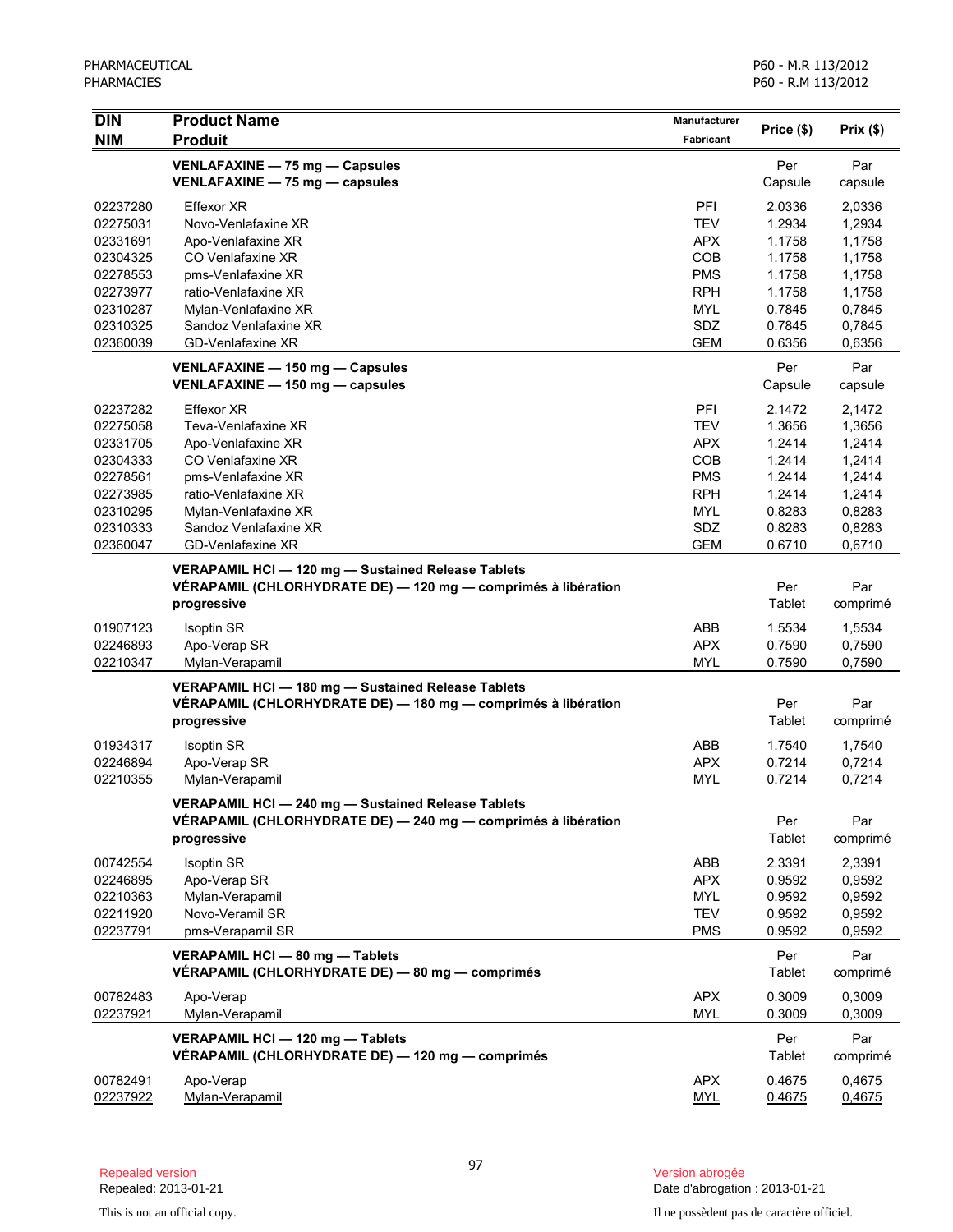| <b>DIN</b> | <b>Product Name</b>                                                          | Manufacturer     |               |                 |
|------------|------------------------------------------------------------------------------|------------------|---------------|-----------------|
| <b>NIM</b> | <b>Produit</b>                                                               | <b>Fabricant</b> | Price (\$)    | Prix(\$)        |
|            | WARFARIN SODIUM - 1 mg - Tablets<br>WARFARINE SODIQUE - 1 mg - comprimés     |                  | Per<br>Tablet | Par<br>comprimé |
| 01918311   | Coumadin                                                                     | SQU              | 0.3735        | 0,3735          |
| 02242680   | Taro-Warfarin                                                                | <b>TAR</b>       | 0.2178        | 0,2178          |
| 02242924   | Apo-Warfarin                                                                 | <b>APX</b>       | 0.1960        | 0,1960          |
| 02244462   | Mylan-Warfarin                                                               | <b>MYL</b>       | 0.1960        | 0,1960          |
| 02265273   | Novo-Warfarin                                                                | <b>TEV</b>       | 0.1960        | 0,1960          |
|            | WARFARIN SODIUM - 2 mg - Tablets<br>WARFARINE SODIQUE - 2 mg - comprimés     |                  | Per<br>Tablet | Par<br>comprimé |
| 01918338   | Coumadin                                                                     | SQU              | 0.3951        | 0,3951          |
| 02242681   | Taro-Warfarin                                                                | <b>TAR</b>       | 0.2304        | 0,2304          |
| 02242925   | Apo-Warfarin                                                                 | <b>APX</b>       | 0.2074        | 0,2074          |
| 02244463   | Mylan-Warfarin                                                               | <b>MYL</b>       | 0.2074        | 0,2074          |
| 02265281   | Novo-Warfarin                                                                | <b>TEV</b>       | 0.2074        | 0,2074          |
|            | WARFARIN SODIUM - 2.5 mg - Tablets<br>WARFARINE SODIQUE - 2.5 mg - comprimés |                  | Per<br>Tablet | Par<br>comprimé |
| 01918346   | Coumadin                                                                     | SQU              | 0.3160        | 0,3160          |
| 02242682   | Taro-Warfarin                                                                | <b>TAR</b>       | 0.1845        | 0,1845          |
| 02242926   | Apo-Warfarin                                                                 | <b>APX</b>       | 0.1660        | 0,1660          |
| 02244464   | Mylan-Warfarin                                                               | <b>MYL</b>       | 0.1660        | 0,1660          |
| 02265303   | Novo-Warfarin                                                                | <b>TEV</b>       | 0.1660        | 0,1660          |
|            | WARFARIN SODIUM - 3 mg - Tablets<br>WARFARINE SODIQUE - 3 mg - comprimés     |                  | Per<br>Tablet | Par<br>comprimé |
| 02240205   | Coumadin                                                                     | SQU              | 0.4897        | 0,4897          |
| 02242683   | Taro-Warfarin                                                                | <b>TAR</b>       | 0.2827        | 0,2827          |
| 02265311   | Novo-Warfarin                                                                | <b>TEV</b>       | 0.2571        | 0,2571          |
| 02245618   | Apo-Warfarin                                                                 | <b>APX</b>       | 0.2570        | 0,2570          |
| 02287498   | Mylan-Warfarin                                                               | <b>MYL</b>       | 0.2337        | 0,2337          |
|            | WARFARIN SODIUM - 4 mg - Tablets<br>WARFARINE SODIQUE - 4 mg - comprimés     |                  | Per<br>Tablet | Par<br>comprimé |
| 02007959   | Coumadin                                                                     | SQU              | 0.4897        | 0,4897          |
| 02242684   | Taro-Warfarin                                                                | <b>TAR</b>       | 0.2856        | 0,2856          |
| 02242927   | Apo-Warfarin                                                                 | <b>APX</b>       | 0.2571        | 0,2571          |
| 02244465   | Mylan-Warfarin                                                               | MYL              | 0.2571        | 0,2571          |
| 02265338   | Novo-Warfarin                                                                | <b>TEV</b>       | 0.2571        | 0,2571          |
|            | WARFARIN SODIUM - 5 mg - Tablets<br>WARFARINE SODIQUE - 5 mg - comprimés     |                  | Per<br>Tablet | Par<br>comprimé |
| 01918354   | Coumadin                                                                     | SQU              | 0.3165        | 0,3165          |
| 02242685   | Taro-Warfarin                                                                | <b>TAR</b>       | 0.1848        | 0,1848          |
| 02242928   | Apo-Warfarin                                                                 | <b>APX</b>       | 0.1663        | 0,1663          |
| 02244466   | Mylan-Warfarin                                                               | <b>MYL</b>       | 0.1663        | 0,1663          |
| 02265346   | Novo-Warfarin                                                                | <b>TEV</b>       | 0.1663        | 0,1663          |
|            | WARFARIN SODIUM - 10 mg - Tablets<br>WARFARINE SODIQUE - 10 mg - comprimés   |                  | Per<br>Tablet | Par<br>comprimé |
| 01918362   | Coumadin                                                                     | SQU              | 0.5682        | 0,5682          |
| 02242687   | Taro-Warfarin                                                                | <b>TAR</b>       | 0.3316        | 0,3316          |
| 02242929   | Apo-Warfarin                                                                 | <b>APX</b>       | 0.2984        | 0,2984          |
| 02244467   | Mylan-Warfarin                                                               | <b>MYL</b>       | 0.2984        | 0,2984          |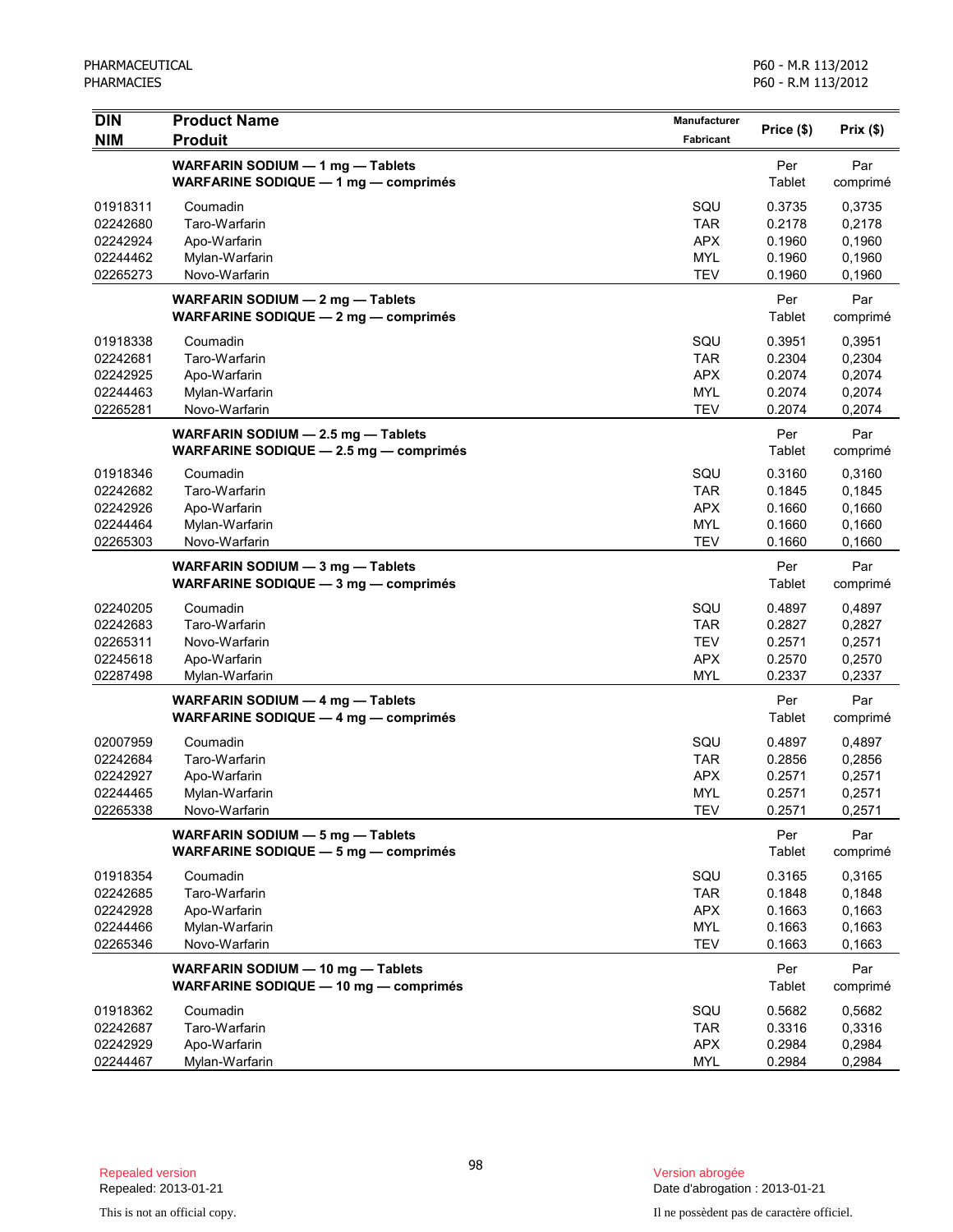| <b>DIN</b> | <b>Product Name</b>                                           | Manufacturer | Price (\$) | Prix(\$)                 |
|------------|---------------------------------------------------------------|--------------|------------|--------------------------|
| <b>NIM</b> | <b>Produit</b>                                                | Fabricant    |            |                          |
|            | ZIDOVUDINE - 100 mg - Capsules                                |              | Per        | Par                      |
|            | ZIDOVUDINE - 100 mg - capsules                                |              | Capsule    | capsule                  |
| 01902660   | Retrovir                                                      | VII          | 2.0500     | 2,0500                   |
| 01946323   | Apo-Zidovudine                                                | <b>APX</b>   | 1.2750     | 1,2750                   |
|            | ZINC SULFATE MONOHYDRATE/HYDROCORTISONE ACETATE - 5 mg/5 mg   |              |            |                          |
|            | - Topical Ointment                                            |              |            |                          |
|            | ZINC (SULFATE MONOHYDRATÉ DE)/HYDROCORTISONE (ACÉTATE D') —   |              | Per        | Par                      |
|            | 5 mg/5 mg - pommade topique                                   |              | Gram       | gramme                   |
| 00505773   | Anusol-HC                                                     | <b>MCL</b>   | 0.9152     | 0,9152                   |
| 00607789   | ratio-Hemcort HC                                              | <b>RPH</b>   | 0.4576     | 0,4576                   |
| 02128446   | Anodan-HC                                                     | <b>ODN</b>   | 0.4160     | 0,4160                   |
| 02247691   | Sandoz Anuzinc HC                                             | SDZ          | 0.4160     | 0,4160                   |
|            | ZINC SULFATE MONOHYDRATE/HYDROCORTISONE ACETATE - 10 mg/10 mg |              |            |                          |
|            | - Suppositories                                               |              |            |                          |
|            | ZINC (SULFATE MONOHYDRATÉ DE)/HYDROCORTISONE (ACÉTATE D') —   |              | Per        | Par                      |
|            | 10 mg/10 mg - suppositoires                                   |              |            | Suppository suppositoire |
| 00476285   | Anusol-HC                                                     | <b>PDA</b>   | 1.1440     | 1,1440                   |
| 00607797   | ratio-Hemcort HC                                              | <b>RPH</b>   | 0.6683     | 0,6683                   |
| 02236399   | Andodan-HC                                                    | <b>ODN</b>   | 0.6683     | 0,6683                   |
| 02242798   | Sandoz Anuzinc HC                                             | SDZ          | 0.6683     | 0,6683                   |
|            | ZOLMITRIPTAN - 2.5 mg - Tablets                               |              | Per        | Par                      |
|            | ZOLMITRIPTAN - 2.5 mg - comprimés                             |              | Tablet     | comprimé                 |
| 02238660   | Zomig                                                         | <b>AZC</b>   | 15.4110    | 15,4110                  |
| 02313960   | Teva-Zolmitriptan                                             | <b>TEV</b>   | 5.3333     | 5,3333                   |
| 02324229   | pms-Zolmitriptan                                              | <b>PMS</b>   | 4.6667     | 4,6667                   |
| 02369036   | Mylan-Zolmitriptan                                            | <b>MYL</b>   | 4.6666     | 4,6666                   |
| 02362988   | Sandoz Zolmitriptan                                           | SDZ          | 4.6666     | 4,6666                   |
|            | ZOLMITRIPTAN - 2.5 mg - Orally Disintegrating Tablets         |              | Per        | Par                      |
|            | ZOLMITRIPTAN - 2.5 mg - comprimés à dissolution orale         |              | Tablet     | comprimé                 |
| 02243045   | Zomig OD                                                      | <b>AZC</b>   | 15.4110    | 15,4110                  |
| 02342545   | Teva-Zolmitriptan OD                                          | <b>TEV</b>   | 5.3333     | 5,3333                   |
| 02324768   | pms-Zolmitriptan ODT                                          | <b>PMS</b>   | 4.6667     | 4,6667                   |
| 02362996   | Sandoz Zolmitriptan ODT                                       | SDZ          | 4.6666     | 4,6666                   |
|            | $ZOPICLONE - 5 mg - Tables$                                   |              | Per        | Par                      |
|            | ZOPICLONE - 5 mg - comprimés                                  |              | Tablet     | comprimé                 |
| 02216167   | Imovane                                                       | SAA          | 1.1064     | 1,1064                   |
| 02245077   | Apo-Zopiclone                                                 | <b>APX</b>   | 0.2455     | 0,2455                   |
| 02271931   | CO Zopiclone                                                  | COB          | 0.2455     | 0,2455                   |
| 02243426   | pms-Zopiclone                                                 | <b>PMS</b>   | 0.2455     | 0,2455                   |
| 02251450   | Novo-Zopiclone                                                | <b>TEV</b>   | 0.2454     | 0,2454                   |
| 02246534   | ratio-Zopiclone                                               | <b>RPH</b>   | 0.2454     | 0,2454                   |
| 02296616   | Mylan-Zopiclone                                               | <b>MYL</b>   | 0.2231     | 0,2231                   |
| 02267918   | Ran-Zopiclone                                                 | <b>RAN</b>   | 0.2231     | 0,2231                   |
| 02257572   | Sandoz Zopiclone                                              | SDZ          | 0.2231     | 0,2231                   |